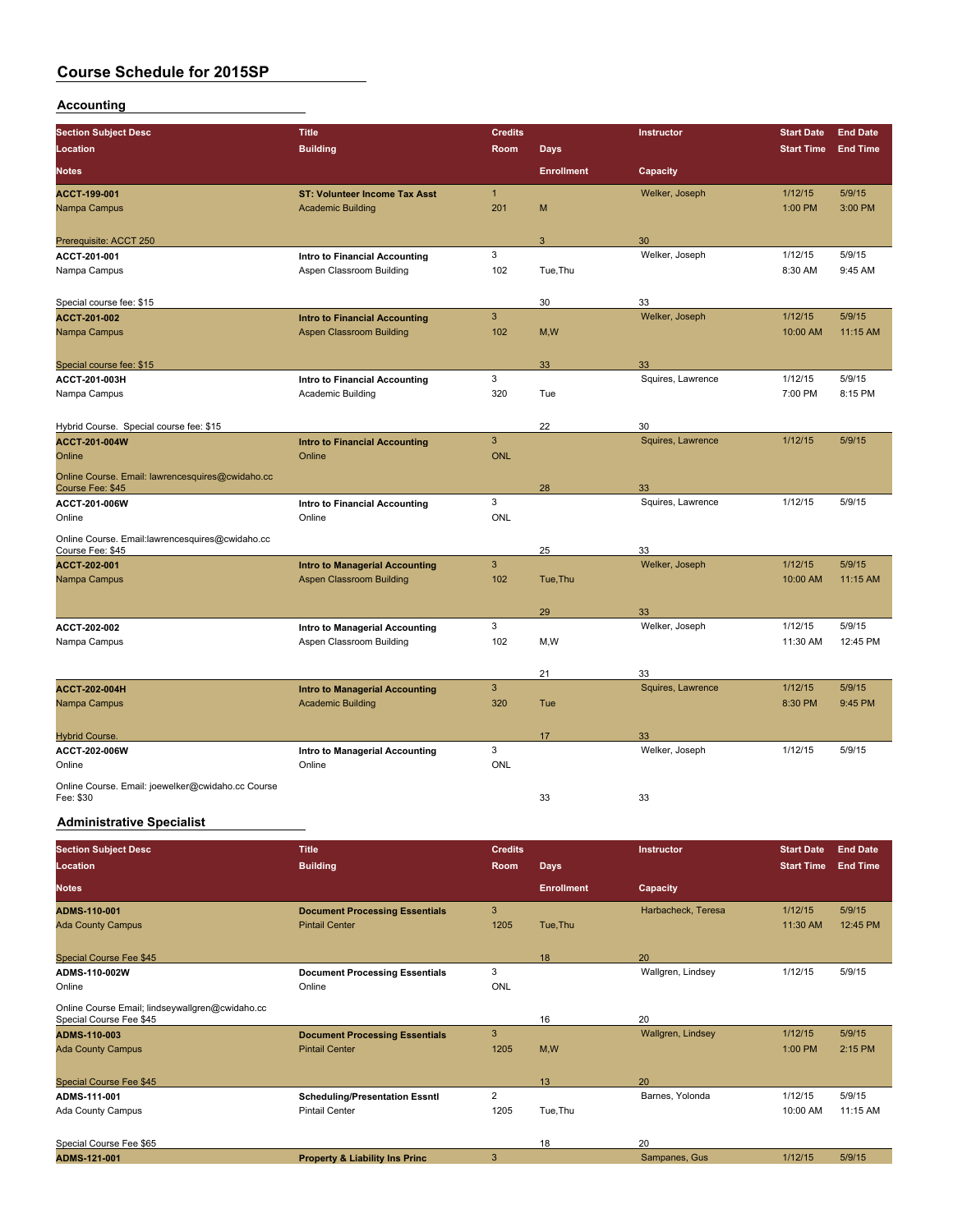| <b>Administrative Specialist</b>        |                                     |                           |                   |                      |                   |                 |
|-----------------------------------------|-------------------------------------|---------------------------|-------------------|----------------------|-------------------|-----------------|
| <b>Section Subject Desc</b>             | <b>Title</b>                        | <b>Credits</b>            |                   | Instructor           | <b>Start Date</b> | <b>End Date</b> |
| Location                                | <b>Building</b>                     | Room                      | <b>Days</b>       |                      | <b>Start Time</b> | <b>End Time</b> |
| <b>Notes</b>                            |                                     |                           | <b>Enrollment</b> | Capacity             |                   |                 |
| <b>Ada County Campus</b>                | <b>Pintail Center</b>               | 1207                      | Tue               |                      | 5:30 PM           | 8:00 PM         |
|                                         |                                     |                           |                   |                      |                   |                 |
| Special Course Fee: \$115               |                                     |                           | $\overline{7}$    | 20                   |                   |                 |
| ADMS-133-001                            | <b>Business English</b>             | 3                         |                   | Harbacheck, Teresa   | 1/12/15           | 5/9/15          |
| Ada County Campus                       | <b>Pintail Center</b>               | 1230                      | Tue, Thu          |                      | 8:30 AM           | 9:45 AM         |
|                                         |                                     |                           |                   |                      |                   |                 |
|                                         |                                     |                           | 20                | 20                   |                   |                 |
| ADMS-133-002                            | <b>Business English</b>             | $\ensuremath{\mathsf{3}}$ |                   | Harbacheck, Teresa   | 1/12/15           | 5/9/15          |
| <b>Ada County Campus</b>                | <b>Pintail Center</b>               | 1230                      | M, W              |                      | 11:30 AM          | 12:45 PM        |
|                                         |                                     |                           | 19                | 20                   |                   |                 |
| ADMS-133-003                            | <b>Business English</b>             | 3                         |                   | Miller, Jenny        | 1/12/15           | 5/9/15          |
| Ada County Campus                       | <b>Pintail Center</b>               | 1230                      | Tue, Thu          |                      | 2:30 PM           | 3:45 PM         |
|                                         |                                     |                           |                   |                      |                   |                 |
|                                         |                                     |                           | 20                | 20                   |                   |                 |
| ADMS-135-001                            | <b>Business Editing</b>             | $\mathbf{3}$              |                   | Miller, Jenny        | 1/12/15           | 5/9/15          |
| <b>Ada County Campus</b>                | <b>Pintail Center</b>               | 1205                      | M, W              |                      | 10:00 AM          | 11:15 AM        |
|                                         |                                     |                           |                   |                      |                   |                 |
|                                         |                                     |                           | 20                | 20                   |                   |                 |
| ADMS-138-001                            | <b>Applied Business Math</b>        | 3                         |                   | Miller, Jenny        | 1/12/15           | 5/9/15          |
| Ada County Campus                       | <b>Pintail Center</b>               | 1204                      | M,W,F             |                      | 8:30 AM           | 9:45 AM         |
|                                         |                                     |                           |                   |                      |                   |                 |
|                                         |                                     |                           | 13                | 26                   |                   |                 |
| <b>ADMS-138-002</b>                     | <b>Applied Business Math</b>        | $\mathbf{3}$              |                   | Miller, Jenny        | 1/12/15           | 5/9/15          |
| <b>Ada County Campus</b>                | <b>Pintail Center</b>               | 1204                      | M, W, F           |                      | 1:00 PM           | 2:15 PM         |
|                                         |                                     |                           |                   |                      |                   |                 |
|                                         |                                     |                           | 25                | 26                   |                   |                 |
| ADMS-162-001                            | <b>Spreadsheet Essentials</b>       | 3                         |                   | Barnes, Yolonda      | 1/12/15           | 5/9/15          |
| Ada County Campus                       | <b>Pintail Center</b>               | 1203                      | M, W              |                      | 10:00 AM          | 11:15 AM        |
|                                         |                                     |                           |                   |                      |                   |                 |
| Special Course Fee \$45                 |                                     |                           | 16                | 20                   |                   |                 |
| ADMS-162-002                            | <b>Spreadsheet Essentials</b>       | $\mathbf{3}$              |                   | Miller, Jenny        | 1/12/15           | 5/9/15          |
| <b>Ada County Campus</b>                | <b>Pintail Center</b>               | 1205                      | Tue, Thu          |                      | 1:00 PM           | 2:15 PM         |
|                                         |                                     |                           |                   |                      |                   |                 |
| <b>Special Course Fee \$45</b>          |                                     |                           | 20                | 20                   |                   |                 |
| ADMS-164-001                            | <b>Database Essentials</b>          | 3                         |                   | Daugharthy, Marianne | 1/12/15           | 5/9/15          |
| Ada County Campus                       | <b>Pintail Center</b>               | 1205                      | M,W               |                      | 4:00 PM           | 5:15 PM         |
| Special Course Fee \$45                 |                                     |                           | 18                | 20                   |                   |                 |
| ADMS-199-002H                           | <b>ST: Document Processing</b>      | 3                         |                   | Barnes, Yolonda      | 1/12/15           | 5/9/15          |
| <b>Ada County Campus</b>                | <b>Pintail Center</b>               | 1207                      | Tue               |                      | 11:30 AM          |                 |
|                                         |                                     |                           |                   |                      |                   | 12:45 PM        |
| Hybrid course - has an online component |                                     |                           | 6                 | 20                   |                   |                 |
| ADMS-199-003H                           | ST: Business Computer Apps 2        | 3                         |                   | Barnes, Yolonda      | 1/12/15           | 5/9/15          |
| Ada County Campus                       | <b>Pintail Center</b>               | 1207                      | Thu               |                      | 11:30 AM          | 12:45 PM        |
|                                         |                                     |                           |                   |                      |                   |                 |
| Hybrid course - has an online component |                                     |                           | $\overline{7}$    | 20                   |                   |                 |
| ADMS-231-001                            | <b>Business Writing</b>             | $\overline{3}$            |                   | Harbacheck, Teresa   | 1/12/15           | 5/9/15          |
| <b>Ada County Campus</b>                | <b>Pintail Center</b>               | 1205                      | Tue, Thu          |                      | 2:30 PM           | 3:45 PM         |
|                                         |                                     |                           |                   |                      |                   |                 |
|                                         |                                     |                           | 14                | 20                   |                   |                 |
| ADMS-231-002                            | <b>Business Writing</b>             | 3                         |                   | Harbacheck, Teresa   | 1/12/15           | 5/9/15          |
| Ada County Campus                       | <b>Pintail Center</b>               | 1207                      | M, W              |                      | 2:30 PM           | 3:45 PM         |
|                                         |                                     |                           |                   |                      |                   |                 |
|                                         |                                     |                           | 18                | 20                   |                   |                 |
| ADMS-285-001                            | <b>Administrative Spec. Seminar</b> | $\mathbf{3}$              |                   | Barnes, Yolonda      | 1/12/15           | 5/9/15          |
| <b>Ada County Campus</b>                | <b>Pintail Center</b>               | 1207                      | M, W              |                      | 8:30 AM           | 9:45 AM         |
|                                         |                                     |                           |                   |                      |                   |                 |
| Special Course Fee \$60                 |                                     |                           | 16                | 20                   |                   |                 |
| ADMS-293-001                            | Internship                          | $\mathbf{1}$              |                   | Barnes, Yolonda      | 1/12/15           | 5/9/15          |
| <b>Community Locations</b>              | <b>Community Location</b>           | <b>CMTY</b>               |                   |                      |                   |                 |
|                                         |                                     |                           |                   |                      |                   |                 |
| Instructor Permission Required          |                                     |                           | 0                 | 5                    |                   |                 |
| ADMS-293-002                            | Internship                          | $\overline{2}$            |                   | Barnes, Yolonda      | 1/12/15           | 5/9/15          |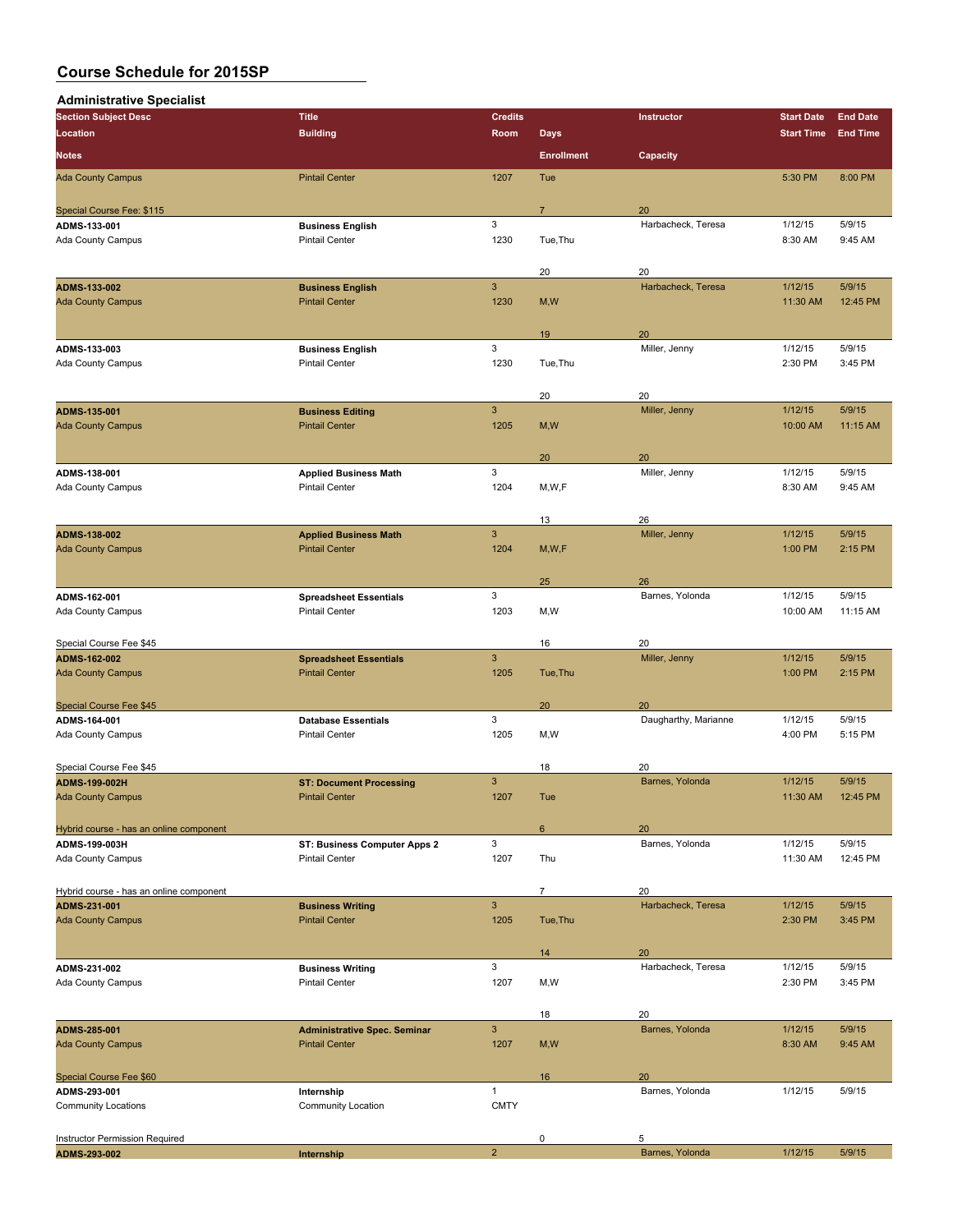**Administrative Specialist**

| <b>Section Subject Desc</b>     | <b>Title</b>              | <b>Credits</b> |                   | Instructor      | <b>Start Date</b> | <b>End Date</b> |
|---------------------------------|---------------------------|----------------|-------------------|-----------------|-------------------|-----------------|
| Location                        | <b>Building</b>           | Room           | <b>Days</b>       |                 | <b>Start Time</b> | <b>End Time</b> |
| <b>Notes</b>                    |                           |                | <b>Enrollment</b> | Capacity        |                   |                 |
| <b>Community Locations</b>      | <b>Community Location</b> | <b>CMTY</b>    |                   |                 |                   |                 |
|                                 |                           |                |                   |                 |                   |                 |
| Instructor Permission Required. |                           |                | $\Omega$          | 5               |                   |                 |
| ADMS-293-003                    | Internship                | 3              |                   | Barnes, Yolonda | 1/12/15           | 5/9/15          |
| <b>Community Locations</b>      | Community Location        | <b>CMTY</b>    |                   |                 |                   |                 |
|                                 |                           |                |                   |                 |                   |                 |
| Instructor Permission Required. |                           |                | 9                 | 10              |                   |                 |

#### **Agriculture**

| <b>Section Subject Desc</b>                | <b>Title</b>                       | <b>Credits</b> |                   | Instructor         | <b>Start Date</b> | <b>End Date</b> |
|--------------------------------------------|------------------------------------|----------------|-------------------|--------------------|-------------------|-----------------|
| Location                                   | <b>Building</b>                    | Room           | <b>Days</b>       |                    | <b>Start Time</b> | <b>End Time</b> |
| <b>Notes</b>                               |                                    |                | <b>Enrollment</b> | Capacity           |                   |                 |
| AGRI 180 001                               | <b>Food System Science</b>         | $\overline{4}$ |                   | Marquardt, Jessica | 1/12/15           | 5/9/15          |
| Nampa Campus                               | <b>Academic Building</b>           | 116            | Tue, Thu          |                    | 1:00 PM           | 2:50 PM         |
|                                            |                                    |                | 43                | 50                 |                   |                 |
| AGRI 181 0011                              | IS: Intro Ag Educ & Extension      | $\overline{2}$ |                   | Schumaker, Andrea  | 1/12/15           | 5/9/15          |
| <b>Community Locations</b>                 | <b>Community Location</b>          | <b>CMTY</b>    |                   |                    |                   |                 |
|                                            |                                    |                |                   |                    |                   |                 |
|                                            |                                    |                | $\overline{4}$    | 5                  |                   |                 |
| AGRI 205 0011                              | <b>Is: General Soils</b>           | 3              |                   | Cox, Kim           | 1/12/15           | 5/9/15          |
| <b>Community Locations</b>                 | <b>Community Location</b>          | <b>CMTY</b>    |                   |                    |                   |                 |
|                                            |                                    |                |                   |                    |                   |                 |
| Special Course Fee: \$15<br>AGRI-205L-001I | Is: General Soils Lab              | $\overline{1}$ | $\overline{2}$    | 5<br>Cox, Kim      | 1/12/15           | 5/9/15          |
| <b>Community Locations</b>                 | <b>Community Location</b>          | <b>CMTY</b>    |                   |                    |                   |                 |
|                                            |                                    |                |                   |                    |                   |                 |
|                                            |                                    |                | $\overline{2}$    | 5                  |                   |                 |
| AGRI 250-0011                              | <b>IS: Agricultural Markets</b>    | 3              |                   | Cox, Kim           | 1/12/15           | 5/9/15          |
| <b>Community Locations</b>                 | <b>Community Location</b>          | <b>CMTY</b>    |                   |                    |                   |                 |
|                                            |                                    |                |                   |                    |                   |                 |
|                                            |                                    |                | 3                 | 5                  |                   |                 |
| AGRI-271-001I                              | IS: Animal Anatomy and Physio      | 4              |                   | Marquardt, Jessica | 1/12/15           | 5/9/15          |
| <b>Community Locations</b>                 | Community Location                 | <b>CMTY</b>    |                   |                    |                   |                 |
| Special Course Fee: \$25                   |                                    |                | $\mathbf{1}$      | 5                  |                   |                 |
| AGRI 271-0021                              | <b>IS: Animal Anat and Physiol</b> | 3              |                   | Marquardt, Jessica | 1/12/15           | 5/9/15          |
| <b>Community Locations</b>                 | <b>Community Location</b>          | <b>CMTY</b>    |                   |                    |                   |                 |
|                                            |                                    |                |                   |                    |                   |                 |
|                                            |                                    |                | -1                |                    |                   |                 |
| AGRI 271L-001I                             | IS: Animal Anatomy & Phys Lab      | $\mathbf 0$    |                   | Marquardt, Jessica | 1/12/15           | 5/9/15          |
| <b>Community Locations</b>                 | <b>Community Location</b>          | <b>CMTY</b>    |                   |                    |                   |                 |
|                                            |                                    |                |                   |                    |                   |                 |
|                                            |                                    |                | $\mathbf{1}$      | 5                  |                   |                 |

#### **Allied Health**

| <b>Section Subject Desc</b>                     | <b>Title</b>                | <b>Credits</b> |                   | Instructor       | <b>Start Date</b> | <b>End Date</b> |
|-------------------------------------------------|-----------------------------|----------------|-------------------|------------------|-------------------|-----------------|
| Location                                        | <b>Building</b>             | <b>Room</b>    | <b>Days</b>       |                  | <b>Start Time</b> | <b>End Time</b> |
| <b>Notes</b>                                    |                             |                | <b>Enrollment</b> | Capacity         |                   |                 |
| ALLII 101-001                                   | <b>Medical Terminology</b>  | $\overline{2}$ |                   | Smit, Melody     | 1/12/15           | 5/9/15          |
| <b>Canyon County Center</b>                     | <b>Canyon County Center</b> | 230            | Tue               |                  | 7:00 PM           | 8:50 PM         |
|                                                 |                             |                |                   |                  |                   |                 |
|                                                 |                             |                | 35                | 40               |                   |                 |
| ALLH-101-003W                                   | <b>Medical Terminology</b>  | $\overline{2}$ |                   | Nelson, Marianne | 1/12/15           | 5/9/15          |
| Online                                          | Online                      | <b>ONL</b>     |                   |                  |                   |                 |
| Online Course. Email: mariannenelson@cwidaho.cc |                             |                |                   |                  |                   |                 |
| Course Fee: \$20                                |                             |                | 33                | 33               |                   |                 |
| ALLH-101-004W                                   | <b>Medical Terminology</b>  | $\overline{2}$ |                   | Green, Michael   | 1/12/15           | 5/9/15          |
| Online                                          | Online                      | <b>ONL</b>     |                   |                  |                   |                 |
| Online Course. Email: michaelgreen@cwidaho.cc   |                             |                |                   |                  |                   |                 |
| Course Fee: \$20                                |                             |                | 30                | 33               |                   |                 |
| ALLII-101-005                                   | <b>Medical Terminology</b>  | $\overline{2}$ |                   | Ward, Carol      | 1/12/15           | 5/9/15          |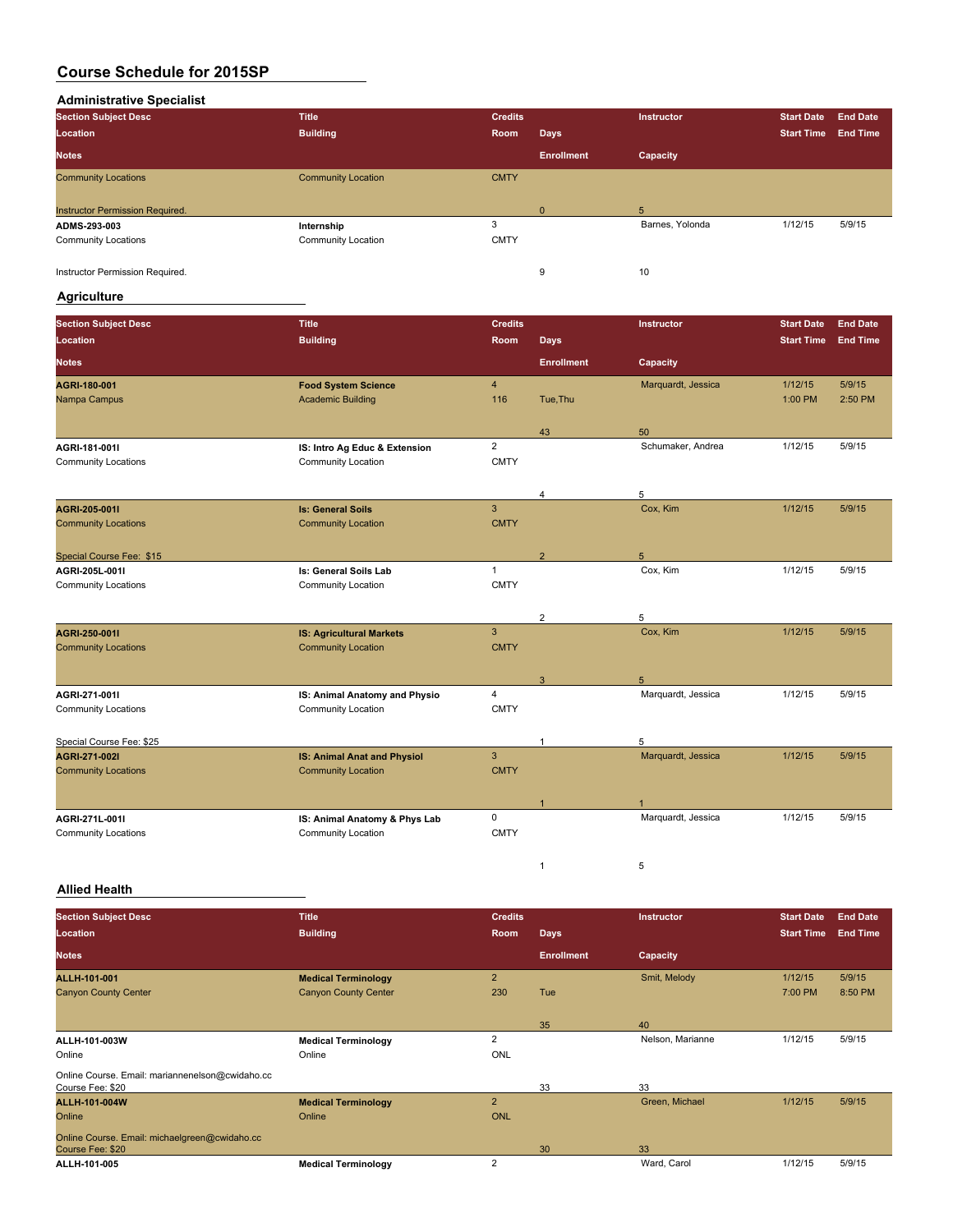| <b>Allied Health</b>                           |                                  |                |                   |                  |                   |                 |
|------------------------------------------------|----------------------------------|----------------|-------------------|------------------|-------------------|-----------------|
| <b>Section Subject Desc</b>                    | <b>Title</b>                     | <b>Credits</b> |                   | Instructor       | <b>Start Date</b> | <b>End Date</b> |
| <b>Location</b>                                | <b>Building</b>                  | Room           | <b>Days</b>       |                  | <b>Start Time</b> | <b>End Time</b> |
| <b>Notes</b>                                   |                                  |                | <b>Enrollment</b> | Capacity         |                   |                 |
| Canyon County Center                           | Canyon County Center             | 230            | F                 |                  | 11:00 AM          | 12:50 PM        |
|                                                |                                  |                |                   |                  |                   |                 |
|                                                |                                  |                | 33                | 40               |                   |                 |
| <b>ALLH-101-006</b>                            | <b>Medical Terminology</b>       | $\overline{2}$ |                   | Ward, Carol      | 1/12/15           | 5/9/15          |
| Nampa Campus                                   | <b>Academic Building</b>         | 309            | Thu               |                  | 5:30 PM           | 7:20 PM         |
|                                                |                                  |                |                   |                  |                   |                 |
|                                                |                                  |                | 39                | 40               |                   |                 |
| ALLII-101-009W                                 | <b>Medical Terminology</b>       | 2              |                   | Green, Michael   | 1/12/15           | 5/9/15          |
| Online                                         | Online                           | <b>ONL</b>     |                   |                  |                   |                 |
| Online course: Email: michaelgreen@cwidaho.cc  |                                  |                |                   |                  |                   |                 |
| Course Fee: \$20                               |                                  |                | 27                | 33               |                   |                 |
| <b>ALLII 101 010W</b>                          | <b>Medical Terminology</b>       | $\overline{2}$ |                   | Rosenberg, James | 1/12/15           | 5/9/15          |
| Online                                         | Online                           | <b>ONL</b>     |                   |                  |                   |                 |
| Online course. Special course fee: \$20 Email: |                                  |                |                   |                  |                   |                 |
| jamesrosenberg@cwidaho.cc                      |                                  |                | 33                | 33               |                   |                 |
| ALLII-220-001H                                 | <b>Fundamentals of Nutrition</b> | 3              |                   | Nelson, Marianne | 1/12/15           | 5/9/15          |
| Nampa Campus                                   | Aspen Classroom Building         | 101            | Thu               |                  | 1:00 PM           | 2:15 PM         |
|                                                |                                  |                |                   |                  |                   |                 |
| Hybrid course - has an online component        |                                  |                | 32                | 33               |                   |                 |
| <b>ALLII 220 003</b>                           | <b>Fundamentals of Nutrition</b> | 3              |                   | Nelson, Marianne | 1/12/15           | 5/9/15          |
| Nampa Campus                                   | <b>Academic Building</b>         | 116            | M                 |                  | 7:00 PM           | 9:45 PM         |
|                                                |                                  |                |                   |                  |                   |                 |
|                                                |                                  |                | 28                | 33               |                   |                 |

## **Anthropology**

| <b>Section Subject Desc</b><br>Location                                   | <b>Title</b><br><b>Building</b>     | <b>Credits</b><br>Room | <b>Days</b>       | Instructor            | <b>Start Date</b><br><b>Start Time</b> | <b>End Date</b><br><b>End Time</b> |
|---------------------------------------------------------------------------|-------------------------------------|------------------------|-------------------|-----------------------|----------------------------------------|------------------------------------|
| <b>Notes</b>                                                              |                                     |                        | <b>Enrollment</b> | Capacity              |                                        |                                    |
|                                                                           |                                     |                        |                   |                       |                                        |                                    |
| ANTH-101-001                                                              | <b>Physical Anthropology</b>        | $\mathbf{3}$           |                   | Gorrell, Nicole       | 1/12/15                                | 5/9/15                             |
| Nampa Campus                                                              | <b>Academic Building</b>            | 309                    | M,W               |                       | 11:30 AM                               | 12:45 PM                           |
|                                                                           |                                     |                        | 30                | 42                    |                                        |                                    |
| ANTII 101-002                                                             | <b>Physical Anthropology</b>        | 3                      |                   | Willson, Chris        | 1/12/15                                | 5/9/15                             |
| <b>Ada County Campus</b>                                                  | <b>Pintail Center</b>               | 1318                   | W                 |                       | 7:00 PM                                | 9:45 PM                            |
|                                                                           |                                     |                        | 40                | 42                    |                                        |                                    |
| <b>ANTH-101-003W</b>                                                      | <b>Physical Anthropology</b>        | $\mathbf{3}$           |                   | Klikunas, Leonard     | 1/12/15                                | 5/9/15                             |
| Online                                                                    | Online                              | <b>ONL</b>             |                   |                       |                                        |                                    |
| Online course. Email: lenklikunas@cwidaho.cc                              |                                     |                        |                   |                       |                                        |                                    |
| Special course fee: \$30                                                  |                                     | 3                      | 25                | 44<br>Gorrell, Nicole | 1/12/15                                | 5/9/15                             |
| ANTH-102-001                                                              | <b>Cultural Anthropology</b>        | 309                    |                   |                       | 2:30 PM                                | 3:45 PM                            |
| Nampa Campus                                                              | Academic Building                   |                        | M, W              |                       |                                        |                                    |
|                                                                           |                                     |                        | 24                | 42                    |                                        |                                    |
| <b>ANTH-102-003W</b>                                                      | <b>Cultural Anthropology</b>        | $\mathbf{3}$           |                   | Gorrell, Nicole       | 1/12/15                                | 5/9/15                             |
| Online                                                                    | Online                              | <b>ONL</b>             |                   |                       |                                        |                                    |
| Online course. Email: nikkigorrell@cwidaho.cc<br>Special course fee: \$30 |                                     |                        | 39                | 44                    |                                        |                                    |
| ANTH-102-004W                                                             | <b>Cultural Anthropology</b>        | 3                      |                   | Gorrell, Nicole       | 1/12/15                                | 5/9/15                             |
| Online                                                                    | Online                              | ONL                    |                   |                       |                                        |                                    |
| Online course. Email: nikkigorrell@cwidaho.cc                             |                                     |                        |                   |                       |                                        |                                    |
| Special course fee: \$30                                                  |                                     | $\mathbf{3}$           | 35                | 44                    |                                        |                                    |
| <b>ANTH-238-001</b>                                                       | <b>Native Peoples of N. America</b> |                        |                   | Gorrell, Nicole       | 1/12/15                                | 5/9/15                             |
| Nampa Campus                                                              | <b>Academic Building</b>            | 309                    | M, W              |                       | 5:30 PM                                | 6:45 PM                            |
|                                                                           |                                     |                        | 24                | 42                    |                                        |                                    |
| ANTH-293-001W                                                             | Anthropology Internship             | $\overline{1}$         |                   | Gorrell, Nicole       | 1/12/15                                | 5/9/15                             |
| Online                                                                    | Online                              | ONL                    |                   |                       |                                        |                                    |
| Online course. Email: nikkigorrell@cwidaho.cc<br>Special course fee: \$10 |                                     |                        | $\pmb{0}$         | 10                    |                                        |                                    |
| <b>Applied Accounting</b>                                                 |                                     |                        |                   |                       |                                        |                                    |
| <b>Section Subject Desc</b>                                               | <b>Title</b>                        | <b>Credits</b>         |                   | Instructor            | <b>Start Date</b>                      | <b>End Date</b>                    |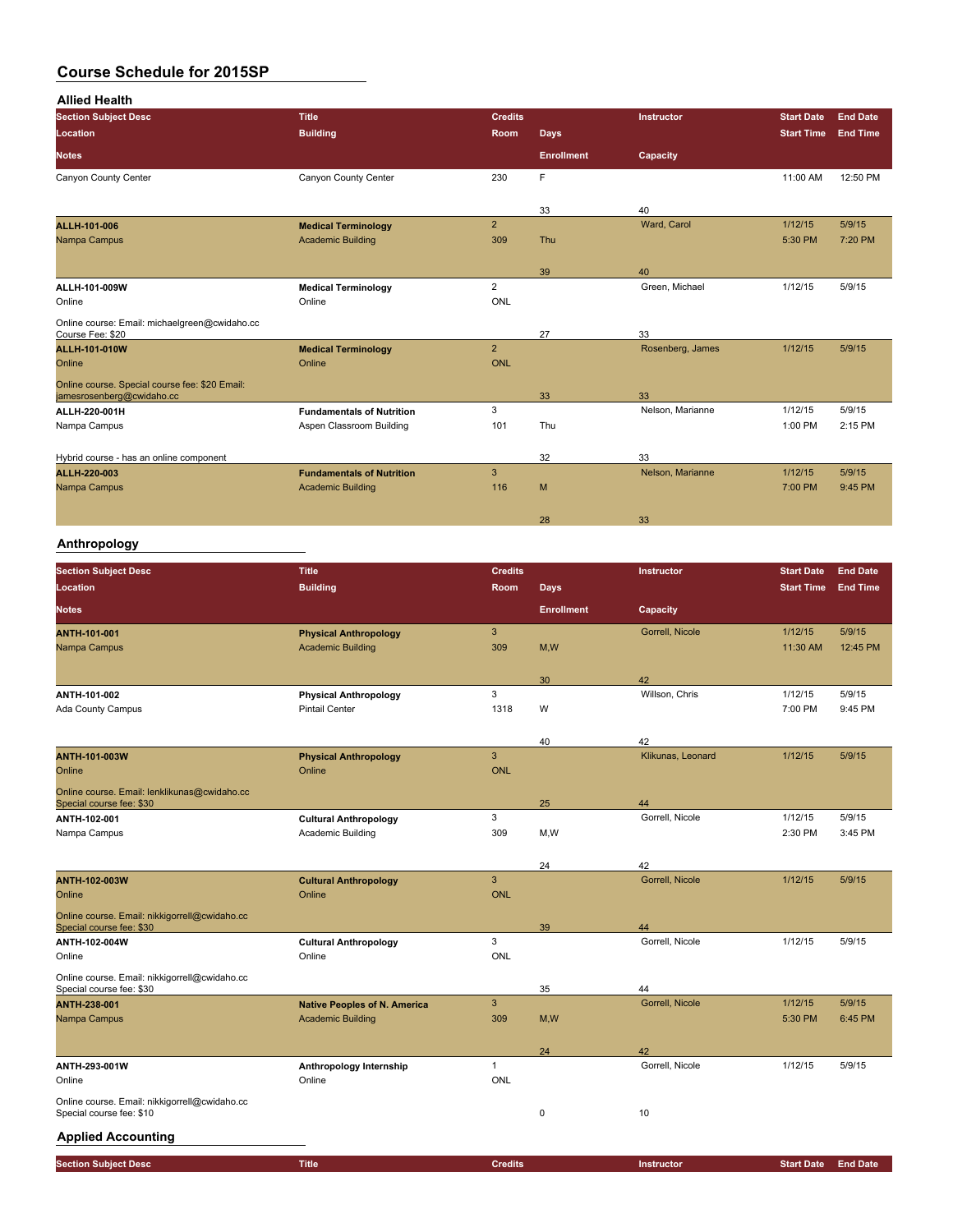$\overline{\phantom{a}}$ 

| Location                                        | <b>Building</b>                                                | Room           | <b>Days</b>       |                      | <b>Start Time</b> | <b>End Time</b> |
|-------------------------------------------------|----------------------------------------------------------------|----------------|-------------------|----------------------|-------------------|-----------------|
| <b>Notes</b>                                    |                                                                |                | <b>Enrollment</b> | Capacity             |                   |                 |
|                                                 |                                                                | $\overline{3}$ |                   | Boldt, Michell       | 1/12/15           | 5/9/15          |
| <b>ACNT-151-001</b><br><b>Ada County Campus</b> | <b>Fundamental Accounting Concept</b><br><b>Pintail Center</b> | 1204           | Tue.Thu           |                      | 11:30 AM          | 12:45 PM        |
|                                                 |                                                                |                |                   |                      |                   |                 |
|                                                 |                                                                |                | 29                | 30                   |                   |                 |
| ACNT 151-002                                    | <b>Fundamental Accounting Concept</b>                          | 3              |                   | Boldt, Michell       | 1/12/15           | 5/9/15          |
| Ada County Campus                               | <b>Pintail Center</b>                                          | 1204           | Tue, Thu          |                      | 5:30 PM           | 6:45 PM         |
|                                                 |                                                                |                | 22                | 30                   |                   |                 |
| <b>ACNT 253 001H</b>                            | <b>Applied Accounting 2</b>                                    | $\overline{3}$ |                   | Boldt, Michell       | 1/12/15           | 5/9/15          |
| <b>Ada County Campus</b>                        | <b>Pintail Center</b>                                          | 1204           | W                 |                      | 10:00 AM          | 11:15 AM        |
|                                                 |                                                                |                |                   |                      |                   |                 |
| Hybrid course - has an online component         |                                                                |                | 10                | 30                   |                   |                 |
| ACNT 255 0011                                   | <b>Computerized Accounting</b>                                 | 3              |                   | Boldt, Michell       | 1/12/15           | 5/9/15          |
| <b>Community Locations</b>                      | Community Location                                             | <b>CMTY</b>    |                   |                      |                   |                 |
|                                                 |                                                                |                | $\mathbf{1}$      | 1                    |                   |                 |
| <b>ACNT 258-001</b>                             | <b>Payroll &amp; Human Resource Issue</b>                      | 3              |                   | Boldt, Michell       | 1/12/15           | 5/9/15          |
| <b>Ada County Campus</b>                        | <b>Pintail Center</b>                                          | 1204           | Tue, Thu          |                      | 1:00 PM           | 2:15 PM         |
|                                                 |                                                                |                |                   |                      |                   |                 |
| <b>ACNT 258-002H</b>                            | Payroll & Human Resource Issue                                 | 3              | 17                | 30<br>Boldt, Michell | 1/12/15           | 5/9/15          |
| Ada County Campus                               | <b>Pintail Center</b>                                          | 1204           | W                 |                      | 5:30 PM           | 6:45 PM         |
|                                                 |                                                                |                |                   |                      |                   |                 |
| Hybrid course - has an online component         |                                                                |                | 18                | 30                   |                   |                 |
| <b>ACNT 260-001</b>                             | <b>Professional Bookkeeping</b>                                | $\overline{3}$ |                   | Boldt, Michell       | 1/12/15           | 5/9/15          |
| <b>Ada County Campus</b>                        | <b>Pintail Center</b>                                          | 1204           | M,W               |                      | 11:30 AM          | 12:45 PM        |
| Special Course Fee \$210                        |                                                                |                | 25                | 30                   |                   |                 |

#### **Art**

| <b>Section Subject Desc</b><br>Location                                    | <b>Title</b><br><b>Building</b> | <b>Credits</b><br>Room | <b>Days</b>       | Instructor      | <b>Start Date</b><br><b>Start Time</b> | <b>End Date</b><br><b>End Time</b> |
|----------------------------------------------------------------------------|---------------------------------|------------------------|-------------------|-----------------|----------------------------------------|------------------------------------|
| <b>Notes</b>                                                               |                                 |                        | <b>Enrollment</b> | Capacity        |                                        |                                    |
| <b>ARTS-101-001H</b>                                                       | <b>Art History 1</b>            | 3                      |                   | Brown, Karen    | 1/12/15                                | 5/9/15                             |
| Nampa Campus                                                               | <b>Academic Building</b>        | 105                    | Tue               |                 | 10:00 AM                               | 11:15 AM                           |
| Hybrid course - there is an online component                               |                                 |                        | 37                | 45              |                                        |                                    |
| ARTS-101-002H                                                              | Art History 1                   | 3                      |                   | Brown, Karen    | 1/12/15                                | 5/9/15                             |
| Nampa Campus                                                               | Academic Building               | 105                    | Thu               |                 | 10:00 AM                               | 11:15 AM                           |
| Hybrid course - there is an online component                               |                                 |                        | 28                | 45              |                                        |                                    |
| ARTS-101-003W                                                              | <b>Art History 1</b>            | 3                      |                   | Brown, Karen    | 1/12/15                                | 5/9/15                             |
| Online                                                                     | Online                          | <b>ONL</b>             |                   |                 |                                        |                                    |
| Online course. Email: karenbrown@cwidaho.cc<br>Special course fee: \$30    |                                 |                        | 28                | 33              |                                        |                                    |
| ARTS-101-004W                                                              | Art History 1                   | 3                      |                   | Brown, Karen    | 1/12/15                                | 5/9/15                             |
| Online                                                                     | Online                          | <b>ONL</b>             |                   |                 |                                        |                                    |
| Email: karenbrown@cwidaho.cc Online course.<br>Special course fee: \$30    |                                 |                        | 29                | 33              |                                        |                                    |
| <b>ARTS 101 006</b>                                                        | <b>Art History 1</b>            | 3                      |                   | Fazil, Goran    | 1/12/15                                | 5/9/15                             |
| Nampa Campus                                                               | <b>Academic Building</b>        | 102E                   | M,W               |                 | 5:30 PM                                | 6:45 PM                            |
|                                                                            |                                 |                        | 41                | 45              |                                        |                                    |
| ARTS-101-009                                                               | Art History 1                   | 3                      |                   | Brown, Karen    | 1/12/15                                | 5/9/15                             |
| Ada County Campus                                                          | <b>Pintail Center</b>           | 1320                   | M,W               |                 | 1:00 PM                                | 2:15 PM                            |
|                                                                            |                                 |                        | 25                | 30              |                                        |                                    |
| <b>ARTS-102-002W</b>                                                       | <b>Art History 2</b>            | 3                      |                   | Portales, Fonda | 1/12/15                                | 5/9/15                             |
| Online                                                                     | Online                          | <b>ONL</b>             |                   |                 |                                        |                                    |
| Online course. Email: fondaportales@cwidaho.cc<br>Special course fee: \$30 |                                 |                        | 26                | 33              |                                        |                                    |
| ARTS-105-001D                                                              | Design 1                        | 3                      |                   | Powers, Amber   | 1/12/15                                | 6/4/15                             |
| <b>Community Locations</b>                                                 | Canyon Springs Alternative Sch  | <b>TBA</b>             |                   |                 |                                        |                                    |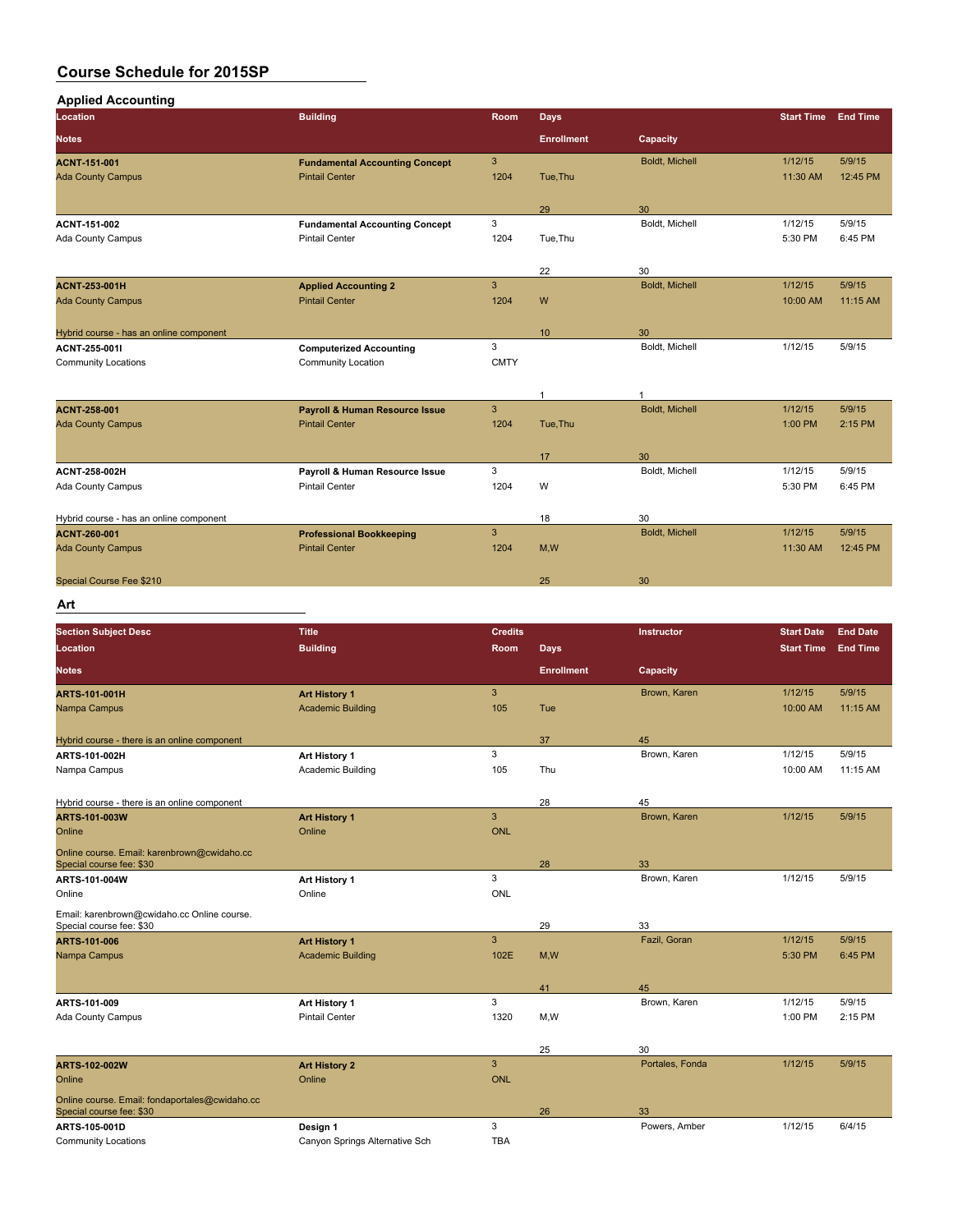| Art                                                  |                                 |                     |                   |                       |                    |                   |
|------------------------------------------------------|---------------------------------|---------------------|-------------------|-----------------------|--------------------|-------------------|
| <b>Section Subject Desc</b>                          | <b>Title</b>                    | <b>Credits</b>      |                   | Instructor            | <b>Start Date</b>  | <b>End Date</b>   |
| Location                                             | <b>Building</b>                 | Room                | <b>Days</b>       |                       | <b>Start Time</b>  | <b>End Time</b>   |
| <b>Notes</b>                                         |                                 |                     | <b>Enrollment</b> | Capacity              |                    |                   |
|                                                      |                                 |                     |                   |                       |                    |                   |
|                                                      |                                 |                     |                   |                       |                    |                   |
| Dual Credit                                          |                                 |                     | 0                 | 75                    |                    |                   |
| ARTS-105-001H                                        | Design 1                        | $\mathbf{3}$        |                   | Fazil, Goran          | 1/12/15            | 5/9/15            |
| Nampa Campus                                         | <b>Academic Building</b>        | 206                 | W                 |                       | 8:00 AM            | 10:20 AM          |
| Special course fee: \$50 Hybrid - there is an online |                                 |                     |                   |                       |                    |                   |
| component                                            |                                 | 3                   | 20                | 26<br>Lindstrom, Arin | 1/12/15            | 5/9/15            |
| ARTS-106-001                                         | Design 2                        | 206                 |                   |                       | 10:50 AM           | 1:10 PM           |
| Nampa Campus                                         | Academic Building               |                     | M,W               |                       |                    |                   |
| Special course fee: \$50                             |                                 |                     | 17                | 26                    |                    |                   |
| ARTS-106-001D                                        | Design 2                        | $\overline{3}$      |                   | Brunmeier, Jamie      | 1/12/15            | 6/4/15            |
| <b>Community Locations</b>                           | Thomas Jefferson High School    | <b>TBA</b>          |                   |                       |                    |                   |
|                                                      |                                 |                     |                   |                       |                    |                   |
| <b>Dual Credit</b>                                   |                                 |                     | 0                 | 75                    |                    |                   |
| ARTS 109 001                                         | Drawing 1                       | 3                   |                   | Lindstrom, Arin       | 1/12/15            | 5/9/15            |
| Nampa Campus                                         | Academic Building               | 206                 | Tue, Thu          |                       | 10:50 AM           | 1:10 PM           |
|                                                      |                                 |                     |                   |                       |                    |                   |
| Special course fee \$40                              |                                 |                     | 23                | 26                    |                    |                   |
| ARTS-109-003                                         | <b>Drawing 1</b>                | $\overline{3}$      |                   | VanDeGrift, April     | 1/12/15            | 5/9/15            |
| Nampa Campus                                         | <b>Academic Building</b>        | 206                 | Tue, Thu          |                       | 4:30 PM            | 6:50 PM           |
|                                                      |                                 |                     |                   |                       |                    |                   |
| <b>Special Course Fee \$40</b>                       |                                 |                     | 23                | 26                    |                    |                   |
| ARTS-199-002                                         | <b>ST: Art Portfolio</b>        | $\mathbf{1}$        |                   | Lindstrom, Arin       | 1/12/15            | 5/9/15            |
| Nampa Campus                                         | Academic Building               | 206                 | М                 |                       | 9:00 AM            | 9:50 AM           |
|                                                      |                                 |                     |                   |                       |                    |                   |
| Special course fee: \$10                             |                                 |                     | 4                 | 30                    |                    |                   |
| ARTS-212-001I                                        | <b>IS: Drawing 2</b>            | $\overline{3}$      |                   | VanDeGrift, April     | 1/12/15            | 5/9/15            |
| <b>Community Locations</b>                           | <b>Community Location</b>       | <b>CMTY</b>         |                   |                       |                    |                   |
|                                                      |                                 |                     |                   |                       |                    |                   |
|                                                      |                                 |                     | 1                 |                       |                    |                   |
| ARTS-215-001                                         | Painting 1<br>Academic Building | $\mathbf{3}$<br>206 | M, W              | VanDeGrift, April     | 1/12/15<br>4:30 PM | 5/9/15<br>6:50 PM |
| Nampa Campus                                         |                                 |                     |                   |                       |                    |                   |
|                                                      |                                 |                     |                   |                       |                    |                   |
| Special course fee: \$50<br>ARTS-253-001             | <b>Digital Photography</b>      | $\mathbf{3}$        | 22                | 26<br>Hanel, Shawna   | 1/12/15            | 5/9/15            |
| <b>Ada County Campus</b>                             | <b>Pintail Center</b>           | 1203                | F,SAT             |                       | 10:00 AM           | 12:20 PM          |
|                                                      |                                 |                     |                   |                       |                    |                   |
| Special course fee: \$50                             |                                 |                     | 20                | 21                    |                    |                   |
| ARTS 260-001                                         | <b>Figure Drawing</b>           | 3                   |                   | Fazil, Goran          | 1/12/15            | 5/9/15            |
| Nampa Campus                                         | Academic Building               | 206                 | M,W               |                       | 1:40 PM            | 4:00 PM           |
|                                                      |                                 |                     |                   |                       |                    |                   |
| Special course fee: \$50                             |                                 |                     | 23                | 26                    |                    |                   |
| ARTS-293-001                                         | <b>Arts Internship</b>          | $\overline{3}$      |                   | Lindstrom, Arin       | 1/12/15            | 5/9/15            |
| <b>Community Locations</b>                           | <b>Community Location</b>       | <b>CMTY</b>         |                   |                       |                    |                   |
|                                                      |                                 |                     |                   |                       |                    |                   |
| <b>Instructor Consent Required</b>                   |                                 |                     | и                 | $\overline{1}$        |                    |                   |
|                                                      |                                 |                     |                   |                       |                    |                   |

**Auto Body Technology**

| <b>Section Subject Desc</b> | <b>Title</b>                 | <b>Credits</b> |                   | Instructor     | <b>Start Date</b> | <b>End Date</b> |
|-----------------------------|------------------------------|----------------|-------------------|----------------|-------------------|-----------------|
| Location                    | <b>Building</b>              | Room           | <b>Days</b>       |                | <b>Start Time</b> | <b>End Time</b> |
| <b>Notes</b>                |                              |                | <b>Enrollment</b> | Capacity       |                   |                 |
| ATBD-160-001                | <b>Estimating</b>            |                |                   | Music, Terence | 1/12/15           | 5/9/15          |
| Nampa Campus                | Micron Center for PTE        | 2202           | M.Tue.W.Thu.F     |                | 7:30 AM           | 9:30 AM         |
|                             |                              |                |                   |                |                   |                 |
|                             |                              |                | 10                | 16             |                   |                 |
| ATBD-160L-001               | <b>Estimating Lab</b>        | $\overline{2}$ |                   | Music, Terence | 1/12/15           | 5/9/15          |
| Nampa Campus                | Micron Center for PTE        | 1401           | M, Tue, W, Thu, F |                | 9:30 AM           | 3:00 PM         |
|                             |                              |                |                   |                |                   |                 |
|                             |                              |                | 10                | 16             |                   |                 |
| ATBD-170-001                | <b>Primers/Paint Prep</b>    |                |                   | Music, Terence | 1/12/15           | 5/9/15          |
| Nampa Campus                | <b>Micron Center for PTE</b> | 2202           | M.Tue.W.Thu.F     |                | 7:30 AM           | 9:30 AM         |
|                             |                              |                |                   |                |                   |                 |
|                             |                              |                | 10                | 16             |                   |                 |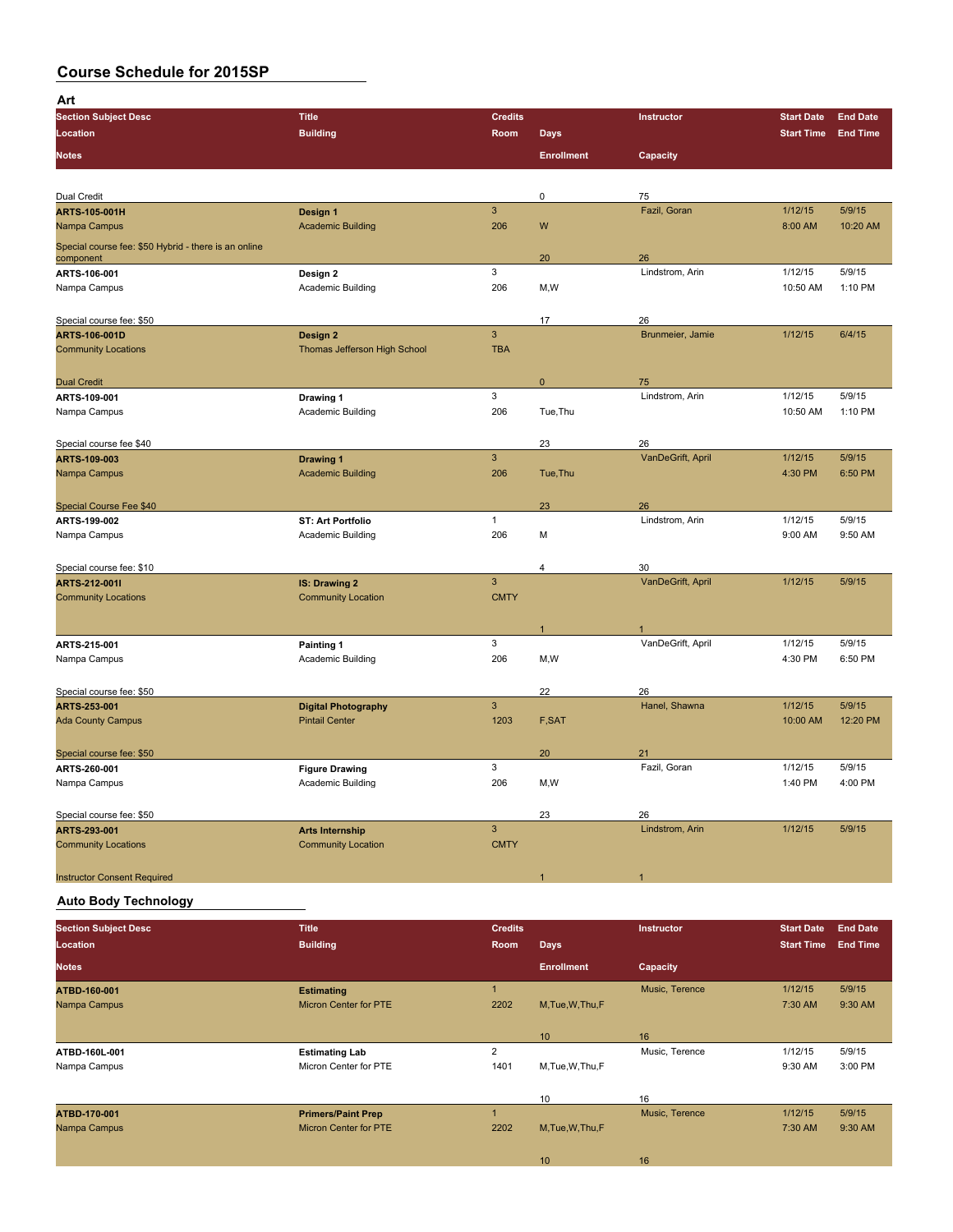| <b>Auto Body Technology</b> |                               |                |                   |                   |                   |                 |
|-----------------------------|-------------------------------|----------------|-------------------|-------------------|-------------------|-----------------|
| <b>Section Subject Desc</b> | <b>Title</b>                  | <b>Credits</b> |                   | Instructor        | <b>Start Date</b> | <b>End Date</b> |
| Location                    | <b>Building</b>               | <b>Room</b>    | Days              |                   | <b>Start Time</b> | <b>End Time</b> |
| <b>Notes</b>                |                               |                | <b>Enrollment</b> | Capacity          |                   |                 |
| ATBD-170L-001               | <b>Primers/Paint Prep Lab</b> | $\overline{2}$ |                   | Music, Terence    | 1/12/15           | 5/9/15          |
| Nampa Campus                | Micron Center for PTE         | 1401           | M, Tue, W, Thu, F |                   | 9:30 AM           | 3:00 PM         |
| Special Course Fee: \$125   |                               |                | 10                | 16                |                   |                 |
| ATBD-180-001                | <b>Collision Repair</b>       | $\overline{2}$ |                   | Music, Terence    | 1/12/15           | 5/9/15          |
| Nampa Campus                | <b>Micron Center for PTE</b>  | 2202           | M, Tue, W, Thu, F |                   | 7:30 AM           | 9:30 AM         |
|                             |                               |                | 10                | 16                |                   |                 |
| ATBD-180L-001               | <b>Collision Repair Lab</b>   | 4              |                   | Music, Terence    | 1/12/15           | 5/9/15          |
| Nampa Campus                | Micron Center for PTE         | 1401           | M,Tue,W,Thu,F     |                   | 9:30 AM           | 3:00 PM         |
|                             |                               |                | 9                 | 16                |                   |                 |
| ATBD-260-002                | <b>Auto Body Co-op</b>        | 12             |                   | McConnachie, Sean | 1/12/15           | 5/9/15          |
| Nampa Campus                | <b>Micron Center for PTE</b>  | 1401           | M, Tue, Thu, F    |                   | 7:30 AM           | 5:00 PM         |
| Course Fee: \$25            |                               |                | 5                 | 16                |                   |                 |
| ATBD-260-002                | Auto Body Co-op               | 12             |                   | McConnachie, Sean | 1/12/15           | 5/9/15          |
| Nampa Campus                | Micron Center for PTE         | 2210           | W                 |                   | 7:30 AM           | 5:00 PM         |
| Course Fee: \$25            |                               |                | 5                 | 16                |                   |                 |

## **Automotive Technology**

| <b>Section Subject Desc</b>                                            | <b>Title</b>                         | <b>Credits</b> |                   | Instructor     | <b>Start Date</b> | <b>End Date</b> |
|------------------------------------------------------------------------|--------------------------------------|----------------|-------------------|----------------|-------------------|-----------------|
| Location                                                               | <b>Building</b>                      | Room           | <b>Days</b>       |                | <b>Start Time</b> | <b>End Time</b> |
| <b>Notes</b>                                                           |                                      |                | <b>Enrollment</b> | Capacity       |                   |                 |
| AUTO-110-001                                                           | <b>Automotive Service/Elect Fund</b> | 8              |                   | Anderson, Eric | 1/12/15           | 3/7/15          |
| Nampa Campus                                                           | <b>Micron Center for PTE</b>         | 1201           | M, Tue, W, Thu, F |                | 7:00 AM           | 12:30 PM        |
| Course Fee: \$190 MANDATORY orientation 10/23/13<br>for enrolled stdts |                                      |                | 13                | 18             |                   |                 |
| AUTO-110-001                                                           | <b>Automotive Service/Elect Fund</b> | 8              |                   | Anderson, Eric | 1/12/15           | 3/7/15          |
| Nampa Campus                                                           | Micron Center for PTE                | 1206           | M, Tue, W, Thu, F |                | 7:00 AM           | 12:30 PM        |
| Course Fee: \$190 MANDATORY orientation 10/23/13<br>for enrolled stdts |                                      |                | 13                | 18             |                   |                 |
| AUTO-110-001                                                           | <b>Automotive Service/Elect Fund</b> | 8              |                   | Hubsmith, Wade | 1/12/15           | 3/7/15          |
| Nampa Campus                                                           | <b>Micron Center for PTE</b>         | 1201           | M, Tue, W, Thu, F |                | 7:00 AM           | 12:30 PM        |
| Course Fee: \$190 MANDATORY orientation 10/23/13<br>for enrolled stdts |                                      |                | 13                | 18             |                   |                 |
| AUTO-110-001                                                           | <b>Automotive Service/Elect Fund</b> | 8              |                   | Hubsmith, Wade | 1/12/15           | 3/7/15          |
| Nampa Campus                                                           | Micron Center for PTE                | 1206           | M, Tue, W, Thu, F |                | 7:00 AM           | 12:30 PM        |
| Course Fee: \$190 MANDATORY orientation 10/23/13<br>for enrolled stdts |                                      |                | 13                | 18             |                   |                 |
| AUTO-121-001                                                           | <b>Automotive Electrical Systems</b> | $\mathbf{3}$   |                   | Anderson, Eric | 3/9/15            | 4/11/15         |
| Nampa Campus                                                           | <b>Micron Center for PTE</b>         | 1208           | M, Tue, W, Thu, F |                | 7:00 AM           | 12:30 PM        |
|                                                                        |                                      |                |                   |                |                   |                 |
| Special course fee: \$30                                               |                                      |                | 15                | 18             |                   |                 |
| AUTO-121-001                                                           | <b>Automotive Electrical Systems</b> | 3              |                   | Anderson, Eric | 3/9/15            | 4/11/15         |
| Nampa Campus                                                           | Micron Center for PTE                | 1210           | M,Tue,W,Thu,F     |                | 7:00 AM           | 9:15 AM         |
| Special course fee: \$30                                               |                                      |                | 15                | 18             |                   |                 |
| AUTO-121-001                                                           | <b>Automotive Electrical Systems</b> | $\mathbf{3}$   |                   | Law, Scott     | 3/9/15            | 4/11/15         |
| Nampa Campus                                                           | <b>Micron Center for PTE</b>         | 1208           | M, Tue, W, Thu, F |                | 7:00 AM           | 12:30 PM        |
| Special course fee: \$30                                               |                                      |                | 15                | 18             |                   |                 |
| AUTO-121-001                                                           | <b>Automotive Electrical Systems</b> | 3              |                   | Law, Scott     | 3/9/15            | 4/11/15         |
| Nampa Campus                                                           | Micron Center for PTE                | 1210           | M,Tue,W,Thu,F     |                | 7:00 AM           | 9:15 AM         |
|                                                                        |                                      |                |                   |                |                   |                 |
| Special course fee: \$30                                               |                                      |                | 15                | 18             |                   |                 |
| <b>AUTO 125 001</b>                                                    | <b>Automotive Elec Accessories</b>   | $\mathbf{3}$   |                   | Anderson, Eric | 4/13/15           | 5/9/15          |
| Nampa Campus                                                           | Micron Center for PTE                | 1208           | M, Tue, W, Thu, F |                | 7:00 AM           | 12:30 PM        |
| Course Fee: \$20                                                       |                                      |                | 15                | 18             |                   |                 |
| AUTO-125-001                                                           | <b>Automotive Elec Accessories</b>   | 3              |                   | Anderson, Eric | 4/13/15           | 5/9/15          |
| Nampa Campus                                                           | Micron Center for PTE                | 1210           | M, Tue, W, Thu, F |                | 7:00 AM           | 9:15 AM         |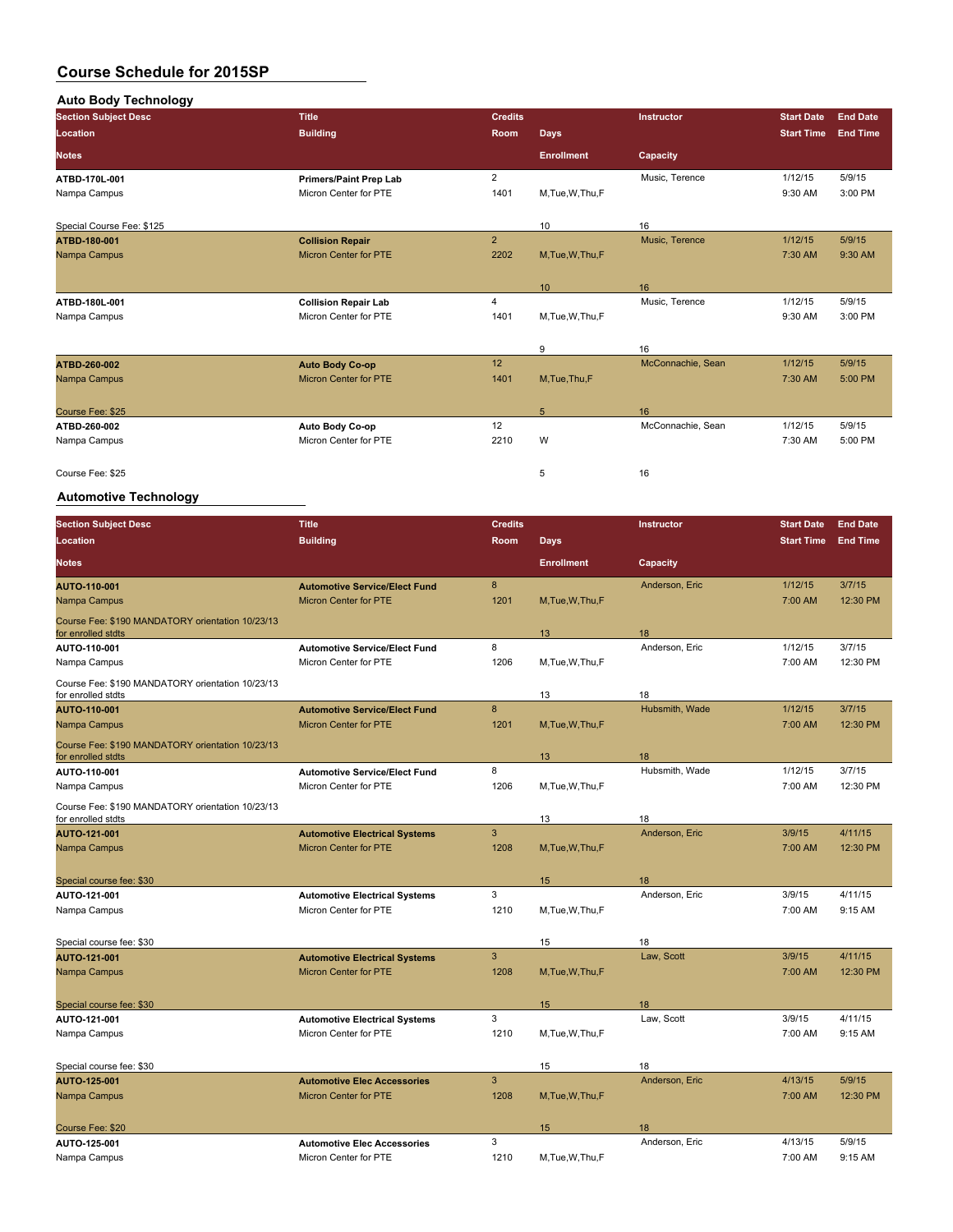| <b>Automotive Technology</b>            |                                                                   |                        |                   |                      |                                        |                                    |
|-----------------------------------------|-------------------------------------------------------------------|------------------------|-------------------|----------------------|----------------------------------------|------------------------------------|
| <b>Section Subject Desc</b><br>Location | <b>Title</b><br><b>Building</b>                                   | <b>Credits</b><br>Room | <b>Days</b>       | Instructor           | <b>Start Date</b><br><b>Start Time</b> | <b>End Date</b><br><b>End Time</b> |
| <b>Notes</b>                            |                                                                   |                        | <b>Enrollment</b> | Capacity             |                                        |                                    |
|                                         |                                                                   |                        |                   |                      |                                        |                                    |
| Course Fee: \$20                        |                                                                   |                        | 15                | 18                   |                                        |                                    |
| <b>AUTO-125-001</b>                     | <b>Automotive Elec Accessories</b>                                | 3                      |                   | Law, Scott           | 4/13/15                                | 5/9/15                             |
| Nampa Campus                            | <b>Micron Center for PTE</b>                                      | 1208                   | M, Tue, W, Thu, F |                      | 7:00 AM                                | 12:30 PM                           |
| Course Fee: \$20                        |                                                                   |                        | 15                | 18                   |                                        |                                    |
| AUTO-125-001                            | <b>Automotive Elec Accessories</b>                                | 3                      |                   | Law, Scott           | 4/13/15                                | 5/9/15                             |
| Nampa Campus                            | Micron Center for PTE                                             | 1210                   | M, Tue, W, Thu, F |                      | 7:00 AM                                | 9:15 AM                            |
|                                         |                                                                   |                        |                   |                      |                                        |                                    |
| Course Fee: \$20<br>AUTO-131-001        | <b>Brakes, ABS &amp; Stability Contr</b>                          | $\mathbf{3}$           | 15                | 18<br>Hubsmith, Wade | 3/9/15                                 | 4/11/15                            |
| Nampa Campus                            | <b>Micron Center for PTE</b>                                      | 1201                   | M, Tue, W, Thu, F |                      | 7:00 AM                                | 12:30 PM                           |
|                                         |                                                                   |                        |                   |                      |                                        |                                    |
| Course Fee: \$10                        |                                                                   |                        | 15                | 16                   |                                        |                                    |
| AUTO-131-001<br>Nampa Campus            | <b>Brakes, ABS &amp; Stability Contr</b><br>Micron Center for PTE | 3<br>1206              | M, Tue, W, Thu, F | Hubsmith, Wade       | 3/9/15<br>9:30 AM                      | 4/11/15<br>12:30 PM                |
|                                         |                                                                   |                        |                   |                      |                                        |                                    |
| Course Fee: \$10                        |                                                                   |                        | 15                | 16                   |                                        |                                    |
| AUTO-135-001                            | Susp, Steer & 4-WAY Alignment                                     | $\mathbf{3}$           |                   | Hubsmith, Wade       | 4/13/15                                | 5/9/15                             |
| Nampa Campus                            | Micron Center for PTE                                             | 1201                   | M, Tue, W, Thu, F |                      | 7:00 AM                                | 12:30 PM                           |
| Course Fee: \$10                        |                                                                   |                        | 15                | 16                   |                                        |                                    |
| AUTO-135-001                            | Susp, Steer & 4-WAY Alignment                                     | 3                      |                   | Hubsmith, Wade       | 4/13/15                                | 5/9/15                             |
| Nampa Campus                            | Micron Center for PTE                                             | 1206                   | M, Tue, W, Thu, F |                      | 9:30 AM                                | 12:30 PM                           |
|                                         |                                                                   |                        |                   |                      |                                        |                                    |
| Course Fee: \$10                        |                                                                   | 3                      | 15                | 16                   |                                        | 2/7/15                             |
| AUTO-141-001<br>Nampa Campus            | <b>Engine Repair</b><br>Micron Center for PTE                     | 1207                   | M, Tue, W, Thu, F | Weaver, Gary         | 1/12/15<br>7:00 AM                     | 12:30 PM                           |
|                                         |                                                                   |                        |                   |                      |                                        |                                    |
|                                         |                                                                   |                        | 15                | 16                   |                                        |                                    |
| AUTO-141-001                            | <b>Engine Repair</b>                                              | 3                      |                   | Weaver, Gary         | 1/12/15                                | 2/7/15                             |
| Nampa Campus                            | Micron Center for PTE                                             | 1210                   | M, Tue, W, Thu, F |                      | 10:15 AM                               | 12:30 PM                           |
|                                         |                                                                   |                        | 15                | 16                   |                                        |                                    |
| <b>AUTO-145-001</b>                     | <b>Power Trains</b>                                               | 3                      |                   | Weaver, Gary         | 2/9/15                                 | 3/7/15                             |
| Nampa Campus                            | Micron Center for PTE                                             | 1207                   | M, Tue, W, Thu, F |                      | 7:00 AM                                | 12:30 PM                           |
|                                         |                                                                   |                        | 16                | 16                   |                                        |                                    |
| AUTO-145-001                            | <b>Power Trains</b>                                               | 3                      |                   | Weaver, Gary         | 2/9/15                                 | 3/7/15                             |
| Nampa Campus                            | Micron Center for PTE                                             | 1210                   | M, Tue, W, Thu, F |                      | 10:15 AM                               | 12:30 PM                           |
|                                         |                                                                   |                        |                   |                      |                                        |                                    |
| AUTO-250-001                            | <b>Engine Performance</b>                                         | $\mathbf{3}$           | 16                | 16<br>Law, Scott     | 1/12/15                                | 2/7/15                             |
| Nampa Campus                            | Micron Center for PTE                                             | 1208                   | M.Tue.W.Thu.F     |                      | 7:00 AM                                | 12:30 PM                           |
|                                         |                                                                   |                        |                   |                      |                                        |                                    |
|                                         |                                                                   |                        | 16                | 16                   |                                        |                                    |
| AUTO-250-001                            | <b>Engine Performance</b>                                         | 3                      |                   | Law, Scott           | 1/12/15                                | 2/7/15                             |
| Nampa Campus                            | Micron Center for PTE                                             | 1210                   | M,Tue,W,Thu,F     |                      | 7:00 AM                                | 9:15 AM                            |
|                                         |                                                                   |                        | 16                | 16                   |                                        |                                    |
| AUTO-255-001                            | <b>Advanced Engine Performance</b>                                | 3                      |                   | Law, Scott           | 2/9/15                                 | 3/7/15                             |
| Nampa Campus                            | <b>Micron Center for PTE</b>                                      | 1208                   | M, Tue, W, Thu, F |                      | 7:00 AM                                | 12:30 PM                           |
|                                         |                                                                   |                        |                   |                      |                                        |                                    |
| AUTO 255-001                            | <b>Advanced Engine Performance</b>                                | 3                      | 16                | 16<br>Law, Scott     | 2/9/15                                 | 3/7/15                             |
| Nampa Campus                            | Micron Center for PTE                                             | 1210                   | M, Tue, W, Thu, F |                      | 7:00 AM                                | 9:15 AM                            |
|                                         |                                                                   |                        |                   |                      |                                        |                                    |
|                                         |                                                                   |                        | 16                | 16                   |                                        |                                    |
| AUTO-260-001<br>Nampa Campus            | <b>Automatic Transmission Repair</b><br>Micron Center for PTE     | $\mathbf{3}$<br>1207   | M, Tue, W, Thu, F | Weaver, Gary         | 3/9/15<br>7:00 AM                      | 4/11/15<br>12:30 PM                |
|                                         |                                                                   |                        |                   |                      |                                        |                                    |
|                                         |                                                                   |                        | 16                | 16                   |                                        |                                    |
| AUTO-260-001                            | <b>Automatic Transmission Repair</b>                              | 3                      |                   | Weaver, Gary         | 3/9/15                                 | 4/11/15                            |
| Nampa Campus                            | Micron Center for PTE                                             | 1210                   | M, Tue, W, Thu, F |                      | 10:15 AM                               | 12:30 PM                           |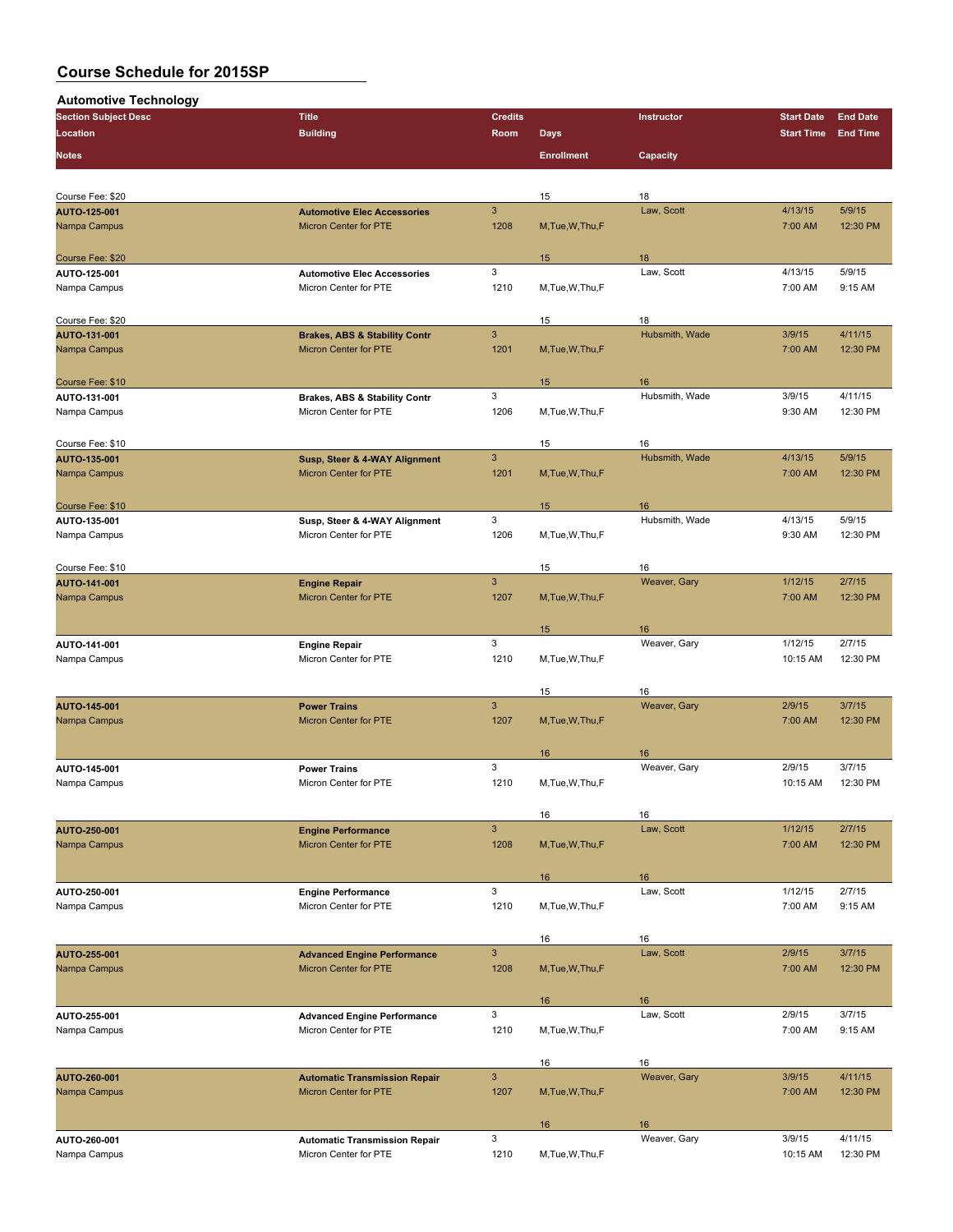**Automotive Technology Section Subject Desc Title Credits Instructor Start Date End Date Location Building Room Days Start Time End Time Notes Enrollment Capacity** 16 16 16<br>
Weaver, Gary **AUTO-265-001 Heating Vent & Air Cond** 3 Weaver, Gary 4/13/15 5/9/15 Micron Center for PTE Special course fee: \$25 16 16 **AUTO-265-001 Heating Vent & Air Cond** 3 Weaver, Gary 4/13/15 5/9/15<br>
Nampa Campus **10:15 AM** 12:30 PM Micron Center for PTE Special course fee: \$25 16 16 **AUTO-276-001 Automotive Technology Capstone** 12 Anderson, Eric 1/12/15 5/9/15 Micron Center for PTE 16 16

#### **Baking and Pastry Arts**

| <b>Section Subject Desc</b>                                                            | <b>Title</b>                              | <b>Credits</b> |                   | Instructor           | <b>Start Date</b> | <b>End Date</b> |
|----------------------------------------------------------------------------------------|-------------------------------------------|----------------|-------------------|----------------------|-------------------|-----------------|
| Location                                                                               | <b>Building</b>                           | Room           | <b>Days</b>       |                      | <b>Start Time</b> | <b>End Time</b> |
| Notes                                                                                  |                                           |                | <b>Enrollment</b> | Capacity             |                   |                 |
| <b>BAKE-207-001</b>                                                                    | <b>Cake Decorating &amp; Architecture</b> | $\overline{2}$ |                   | McDonald, Jacqueline | 1/12/15           | 2/13/15         |
| <b>CWI at BSU</b>                                                                      | <b>Culinary Arts</b>                      | 117            | Tue               |                      | 7:00 AM           | 9:50 AM         |
| Restricted: Baking/Pastry Arts majors only Special<br>course fee: \$40                 |                                           |                | 8                 | 12                   |                   |                 |
| BAKE-207-001                                                                           | <b>Cake Decorating &amp; Architecture</b> | $\overline{2}$ |                   | McDonald, Jacqueline | 1/12/15           | 2/13/15         |
| CWI at BSU                                                                             | <b>Culinary Arts</b>                      | 117            | W.Thu             |                      | 7:00 AM           | 9:50 AM         |
| Restricted: Baking/Pastry Arts majors only Special<br>course fee: \$40                 |                                           |                | 8                 | 12                   |                   |                 |
| <b>BAKE 208-001</b>                                                                    | <b>Global Baking</b>                      | $\overline{2}$ |                   | Holten Baird, Nicole | 3/30/15           | 5/9/15          |
| <b>CWI at BSU</b>                                                                      | <b>Culinary Arts</b>                      | 104            | Tue               |                      | 2:30 PM           | 5:20 PM         |
| Restricted: Baking/Pastry Arts majors only Special<br>course fee: \$40                 |                                           |                | 8                 | 12                   |                   |                 |
| BAKE-208-001                                                                           | <b>Global Baking</b>                      | $\overline{2}$ |                   | Holten Baird, Nicole | 3/30/15           | 5/9/15          |
| CWI at BSU                                                                             | <b>Culinary Arts</b>                      | 117            | W,Thu             |                      | 2:30 PM           | 5:20 PM         |
| Restricted: Baking/Pastry Arts majors only Special<br>course fee: \$40                 |                                           |                | 8                 | 12                   |                   |                 |
| <b>BAKE-210-001</b>                                                                    | <b>Entremets Productions</b>              | $\overline{a}$ |                   | McDonald, Jacqueline | 1/12/15           | 2/13/15         |
| <b>CWI at BSU</b>                                                                      | <b>Culinary Arts</b>                      | 117            | Tue, W, Thu, F    |                      | 11:00 AM          | 1:50 PM         |
| Restricted: Culinary Arts majors only Special course<br>fee: \$40                      |                                           |                | $\overline{4}$    | $\overline{4}$       |                   |                 |
| BAKE-210-002                                                                           | <b>Entremets Productions</b>              | $\overline{2}$ |                   | McDonald, Jacqueline | 3/30/15           | 5/9/15          |
| CWI at BSU                                                                             | <b>Culinary Arts</b>                      | 117            | Tue, W, Thu, F    |                      | 11:00 AM          | 1:50 PM         |
| Restricted: Culinary Arts majors only Special course<br>fee: \$40                      |                                           |                | 5                 | 4                    |                   |                 |
| <b>BAKE-214-001</b>                                                                    | <b>Advanced Baking Historical</b>         | $\overline{2}$ |                   | McDonald, Jacqueline | 2/17/15           | 3/20/15         |
| <b>CWI at BSU</b>                                                                      | <b>Culinary Arts</b>                      | 104            | Tue               |                      | 2:30 PM           | 5:20 PM         |
| Restricted: Baking/Pastry Arts majors only Special<br>course fee: \$40                 |                                           |                | $\boldsymbol{9}$  | 12                   |                   |                 |
| BAKE-214-001                                                                           | <b>Advanced Baking Historical</b>         | $\overline{2}$ |                   | McDonald, Jacqueline | 2/17/15           | 3/20/15         |
| CWI at BSU                                                                             | <b>Culinary Arts</b>                      | 117            | W,Thu             |                      | 2:30 PM           | 5:20 PM         |
| Restricted: Baking/Pastry Arts majors only Special<br>course fee: \$40                 |                                           |                | 9                 | 12                   |                   |                 |
| <b>BAKE-225-001</b>                                                                    | <b>Baking &amp; Pastry Arts Showcase</b>  | $\overline{2}$ |                   | McDonald, Jacqueline | 1/12/15           | 5/9/15          |
| <b>CWI at BSU</b>                                                                      | <b>Culinary Arts</b>                      | 104            | M                 |                      | 12:00 PM          | 1:50 PM         |
| Restricted: Baking & Pastry Arts Majors only<br><b>Instructor Permission Required</b>  |                                           |                | 8                 | 12                   |                   |                 |
| BAKE-293-001                                                                           | <b>Baking &amp; Pastry Art Internship</b> | 4              |                   | McDonald, Jacqueline | 1/12/15           | 5/9/15          |
| <b>Community Locations</b>                                                             | <b>Community Location</b>                 | <b>CMTY</b>    |                   |                      |                   |                 |
| Restricted: Baking & Pastry Arts majors only<br>Instructor Permission Required.        |                                           |                | $\overline{2}$    | 12                   |                   |                 |
| <b>BAKE-294-001</b>                                                                    | <b>Baking &amp; Pastry Art Externship</b> | $\overline{2}$ |                   | McDonald, Jacqueline | 1/12/15           | 5/9/15          |
| <b>Community Locations</b>                                                             | <b>Community Location</b>                 | <b>CMTY</b>    |                   |                      |                   |                 |
| Restricted: Baking & pastry Arts majors only<br><b>Instructor Permission Required.</b> |                                           |                | 3                 | 12                   |                   |                 |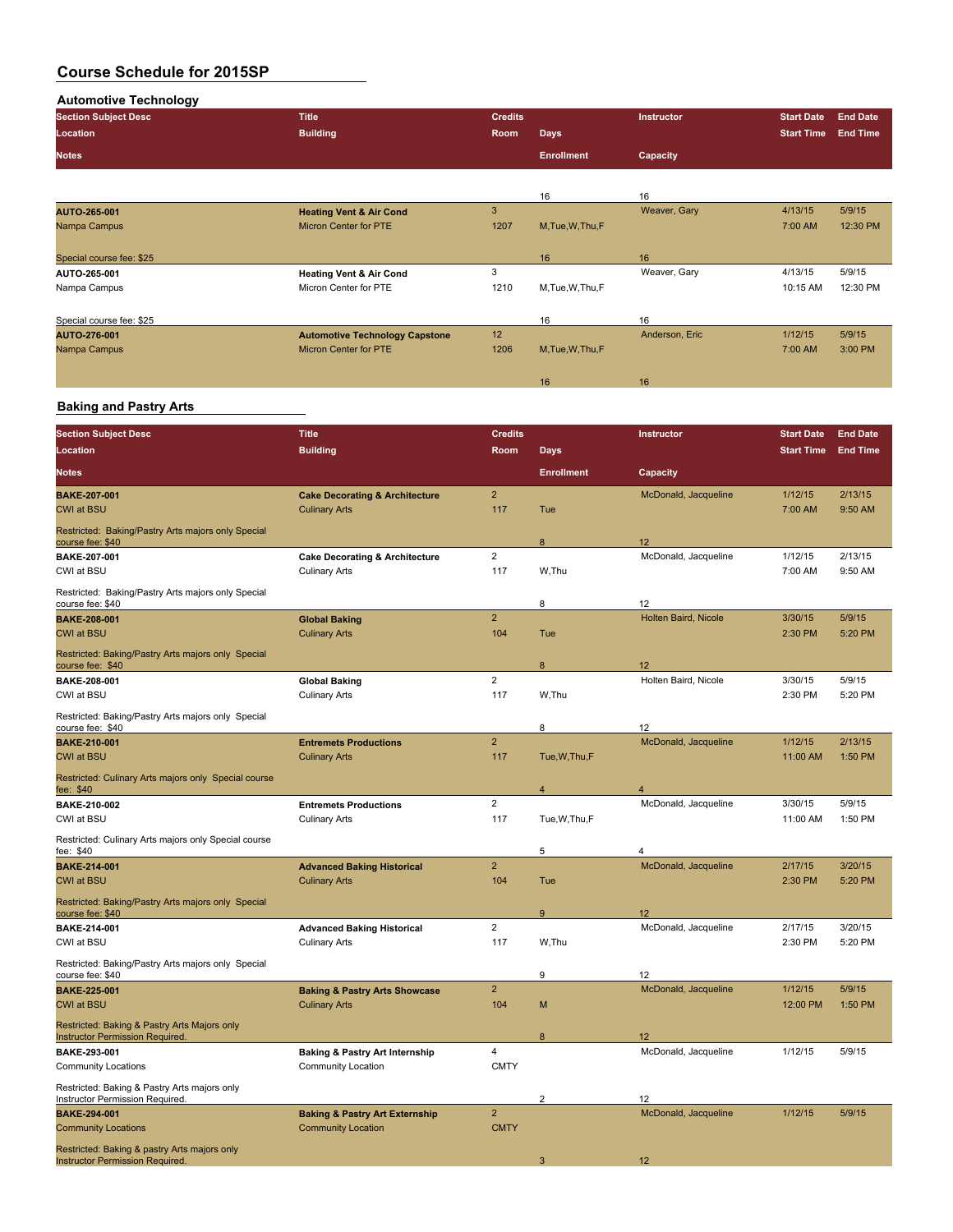#### **Baking and Pastry Arts Biology**

| <b>Section Subject Desc</b>                                                                           | <b>Title</b>                                           | <b>Credits</b>          |                   | Instructor           | <b>Start Date</b> | <b>End Date</b> |
|-------------------------------------------------------------------------------------------------------|--------------------------------------------------------|-------------------------|-------------------|----------------------|-------------------|-----------------|
| Location                                                                                              | <b>Building</b>                                        | Room                    | <b>Days</b>       |                      | <b>Start Time</b> | <b>End Time</b> |
| Notes                                                                                                 |                                                        |                         | <b>Enrollment</b> | Capacity             |                   |                 |
| <b>BIOL-100-001D</b>                                                                                  | <b>Concepts of Biology</b>                             | $\overline{4}$          |                   | Crill, Joni          | 1/12/15           | 6/4/15          |
| <b>Community Locations</b>                                                                            | Parkview High School                                   | <b>TBA</b>              |                   |                      |                   |                 |
|                                                                                                       |                                                        |                         |                   |                      |                   |                 |
| Dual Credit Corequisite: BIOL 100L-001D                                                               |                                                        |                         | $\mathbf 0$       | 75                   |                   |                 |
| BIOL-100-001W<br>Online                                                                               | <b>Concepts of Biology</b><br>Online                   | 4<br><b>ONL</b>         |                   | Gabbard, Marie       | 1/12/15           | 5/9/15          |
|                                                                                                       |                                                        |                         |                   |                      |                   |                 |
| Online Course. Corequisite: BIOL 100L 001W Email:<br>mariegabbard@cwidaho.cc Special course fee: \$40 |                                                        |                         | 26                | 32                   |                   |                 |
| <b>BIOL-100-002</b>                                                                                   | <b>Concepts of Biology</b>                             | $\overline{4}$          |                   | Rust, Steven         | 1/12/15           | 5/9/15          |
| <b>Ada County Campus</b>                                                                              | <b>Mallard Place Building</b>                          | 1111                    | <b>SAT</b>        |                      | 10:00 AM          | 12:45 PM        |
|                                                                                                       |                                                        |                         |                   |                      |                   |                 |
| Corequisite: BIOL 100L Special course fee: \$10                                                       |                                                        |                         | 31                | 30                   |                   |                 |
| BIOL-100-003                                                                                          | <b>Concepts of Biology</b>                             | 4<br>320                |                   | Rust, Steven         | 1/12/15           | 5/9/15          |
| Nampa Campus                                                                                          | Academic Building                                      |                         | M, W              |                      | 4:00 PM           | 5:15 PM         |
| Corequisite: BIOL 100L Special course fee: \$10                                                       |                                                        |                         | 23                | 30                   |                   |                 |
| <b>BIOL-100-004W</b>                                                                                  | <b>Concepts of Biology</b>                             | $\overline{\mathbf{4}}$ |                   | Gabbard, Marie       | 1/12/15           | 5/9/15          |
| Online                                                                                                | Online                                                 | <b>ONL</b>              |                   |                      |                   |                 |
| Online Course. Corequisite: BIOL 100L 004W Email:                                                     |                                                        |                         |                   |                      |                   |                 |
| mariegabbard@cwidaho.cc Special course fee: \$40                                                      |                                                        |                         | 27                | 32                   |                   |                 |
| BIOL-100-005W                                                                                         | <b>Concepts of Biology</b>                             | 4                       |                   | Gabbard, Marie       | 1/12/15           | 5/9/15          |
| Online                                                                                                | Online                                                 | <b>ONL</b>              |                   |                      |                   |                 |
| Online Course. Corequisite: BIOL 100L 005W Email:                                                     |                                                        |                         |                   |                      |                   |                 |
| mariegabbard@cwidaho.cc Special course fee: \$40                                                      |                                                        | $\overline{\mathbf{4}}$ | 22                | 32<br>Skow, Dena     | 1/12/15           | 5/9/15          |
| <b>BIOL-100-006</b><br>Nampa Campus                                                                   | <b>Concepts of Biology</b><br><b>Academic Building</b> | 102E                    | M, W              |                      | 10:00 AM          | 11:15 AM        |
|                                                                                                       |                                                        |                         |                   |                      |                   |                 |
| Special course fee: \$10 Corequisite: BIOL 100L                                                       |                                                        |                         | 50                | 60                   |                   |                 |
| BIOL-100-007                                                                                          | <b>Concepts of Biology</b>                             | $\overline{4}$          |                   | Perkins, Dusty       | 1/12/15           | 5/9/15          |
| Ada County Campus                                                                                     | <b>Mallard Place Building</b>                          | 1111                    | Tue, Thu          |                      | 2:30 PM           | 3:45 PM         |
|                                                                                                       |                                                        |                         |                   |                      |                   |                 |
| Special course fee: \$10 Corequisite: BIOL 100L                                                       |                                                        |                         | 28                | 30                   |                   |                 |
| <b>BIOL-100-008W</b>                                                                                  | <b>Concepts of Biology</b>                             | $\overline{\mathbf{4}}$ |                   | Jensen, Andrew       | 1/12/15           | 5/9/15          |
| Online                                                                                                | Online                                                 | <b>ONL</b>              |                   |                      |                   |                 |
| Online Course. Corequisite: BIOL 100L 008W Email:<br>andyjensen@cwidaho.cc Special Course Fee: \$40   |                                                        |                         | 26                | 32                   |                   |                 |
| BIOL-100-009                                                                                          | <b>Concepts of Biology</b>                             | 4                       |                   | Perkins, Dusty       | 1/12/15           | 5/9/15          |
| Ada County Campus                                                                                     | <b>Pintail Center</b>                                  | 1302                    | M,W               |                      | 8:30 AM           | 9:45 AM         |
|                                                                                                       |                                                        |                         |                   |                      |                   |                 |
| Special course fee: \$10 Corequisite: BIOL 100L                                                       |                                                        |                         | 28                | 30                   |                   |                 |
| <b>BIOL-100-010</b>                                                                                   | <b>Concepts of Biology</b>                             | $\overline{4}$          |                   | Heller, Gary         | 1/12/15           | 5/9/15          |
| <b>Ada County Campus</b>                                                                              | <b>Pintail Center</b>                                  | 1204                    | M, W              |                      | 7:00 PM           | 8:15 PM         |
|                                                                                                       |                                                        |                         |                   |                      |                   |                 |
| Corequisite: BIOL 100L Special course fee: \$10                                                       |                                                        | 4                       | 24                | 30<br>Wolk, Molly    | 1/12/15           | 5/9/15          |
| BIOL-100-011<br>Ada County Campus                                                                     | <b>Concepts of Biology</b><br><b>Pintail Center</b>    | 1206                    | Tue, Thu          |                      | 5:30 PM           | 6:45 PM         |
|                                                                                                       |                                                        |                         |                   |                      |                   |                 |
| Corequisite: BIOL 100L Special course fee: \$10                                                       |                                                        |                         | 19                | 30                   |                   |                 |
| <b>BIOL-100-012W</b>                                                                                  | <b>Concepts of Biology</b>                             | $\overline{\mathbf{4}}$ |                   | Moore, Christina     | 1/12/15           | 5/9/15          |
| Online                                                                                                | Online                                                 | <b>ONL</b>              |                   |                      |                   |                 |
| Online Course. Corequisite: BIOL 100L 012W Email:<br>christinamoore2@cwidaho.cc Special Course Fee:   |                                                        |                         |                   |                      |                   |                 |
| \$40                                                                                                  |                                                        |                         | 30                | 32                   |                   |                 |
| BIOL-100-013W                                                                                         | <b>Concepts of Biology</b>                             | 4                       |                   | Moore, Christina     | 1/12/15           | 5/9/15          |
| Online                                                                                                | Online                                                 | ONL                     |                   |                      |                   |                 |
| Online course: Corequisite: BIOL 100L 013W Email:                                                     |                                                        |                         |                   |                      |                   |                 |
| christinamoore2@cwidaho.cc Special course fee: \$40<br><b>BIOL-100-014W</b>                           | <b>Concepts of Biology</b>                             | $\overline{\mathbf{4}}$ | 31                | 32<br>Green, Michael | 1/12/15           | 5/9/15          |
| Online                                                                                                | Online                                                 | <b>ONL</b>              |                   |                      |                   |                 |
| Online course. Corequisite: BIOL 100L 014W                                                            |                                                        |                         |                   |                      |                   |                 |
| Email:michaelgreen@cwidaho.cc Special Course                                                          |                                                        |                         | 23                | 32                   |                   |                 |

Fee: \$40  $23$  32 **BIOL-100-015W Concepts of Biology** 4 Hudon, Stephanie 1/12/15 5/9/15 Online Online ONL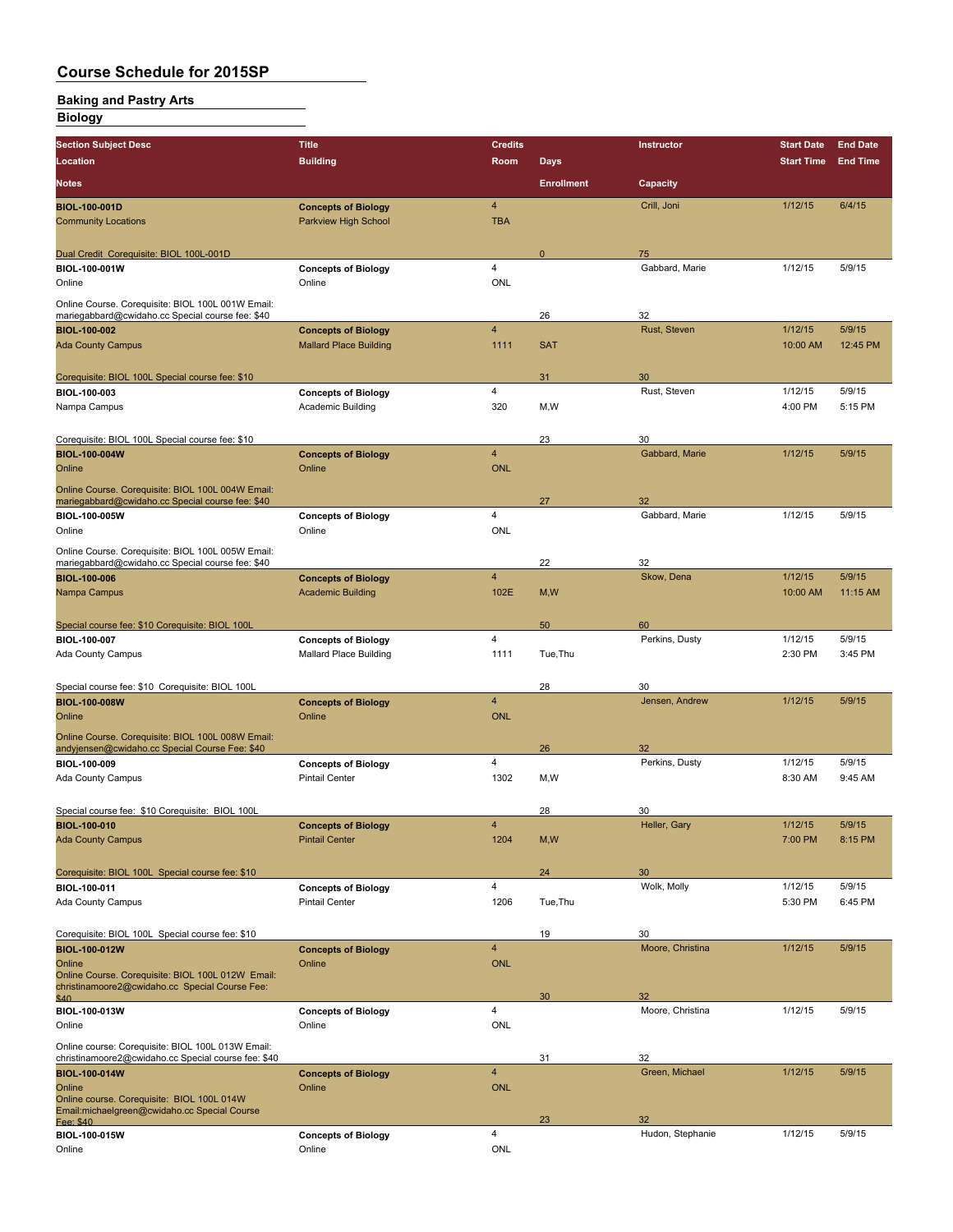| <b>Biology</b>                                                                                             |                                          |                 |                   |                          |                   |                 |
|------------------------------------------------------------------------------------------------------------|------------------------------------------|-----------------|-------------------|--------------------------|-------------------|-----------------|
| <b>Section Subject Desc</b>                                                                                | <b>Title</b>                             | <b>Credits</b>  |                   | Instructor               | <b>Start Date</b> | <b>End Date</b> |
| Location                                                                                                   | <b>Building</b>                          | Room            | <b>Days</b>       |                          | <b>Start Time</b> | <b>End Time</b> |
| <b>Notes</b>                                                                                               |                                          |                 | <b>Enrollment</b> | Capacity                 |                   |                 |
| Online course. Corequisite: BIOL 100L 015W Email:<br>stephaniehudon@cwidaho.cc Special course fee:<br>\$40 |                                          |                 | 23                | 32                       |                   |                 |
| <b>BIOL-100L-001D</b>                                                                                      | <b>Concepts of Biology Lab</b>           | $\pmb{0}$       |                   | Crill, Joni              | 1/12/15           | 6/4/15          |
| <b>Community Locations</b>                                                                                 | <b>Parkview High School</b>              | <b>TBA</b>      |                   |                          |                   |                 |
| Dual Credit Corequisite BIOL 100 001D                                                                      |                                          |                 | $\mathbf{0}$      | 75                       |                   |                 |
| BIOL-100L-001W                                                                                             | <b>Concepts of Biology Lab</b>           | $\mathbf 0$     |                   | Moore, Christina         | 1/12/15           | 5/9/15          |
| Online                                                                                                     | Online                                   | <b>ONL</b>      |                   |                          |                   |                 |
| Online course. Corequisite: BIOL 100 001W Email:<br>christinamoore2@cwidaho.cc                             |                                          |                 | 26                | 32                       |                   |                 |
| <b>BIOL-100L-002</b>                                                                                       | <b>Concepts of Biology Lab</b>           | $\pmb{0}$       |                   | Perkins, Dusty           | 1/12/15           | 5/9/15          |
| <b>Ada County Campus</b>                                                                                   | <b>Mallard Place Building</b>            | 1109            | Tue               |                          | 8:30 AM           | 10:15 AM        |
|                                                                                                            |                                          |                 |                   |                          |                   |                 |
| Corequisite: BIOL 100<br>BIOL-100L-003                                                                     | <b>Concepts of Biology Lab</b>           | 0               | 12                | 15<br>Vinson, Karen      | 1/12/15           | 5/9/15          |
| Nampa Campus                                                                                               | Academic Building                        | 217             | M                 |                          | 12:00 PM          | 1:45 PM         |
|                                                                                                            |                                          |                 |                   |                          |                   |                 |
| Corequisite: BIOL 100<br><b>BIOL-100L-004W</b>                                                             | <b>Concepts of Biology Lab</b>           | $\mathbf{0}$    | 26                | 30<br>Marquardt, Jessica | 1/12/15           | 5/9/15          |
| Online                                                                                                     | Online                                   | <b>ONL</b>      |                   |                          |                   |                 |
| Online course. Corequisite: BIOL 100 004W Email:                                                           |                                          |                 |                   |                          |                   |                 |
| jessicamarquardt@cwidaho.cc                                                                                |                                          |                 | 28                | 32                       |                   |                 |
| BIOL-100L-005W<br>Online                                                                                   | <b>Concepts of Biology Lab</b><br>Online | 0<br><b>ONL</b> |                   | Marquardt, Jessica       | 1/12/15           | 5/9/15          |
| Online course. Corequisite: BIOL 100 005W Email:                                                           |                                          |                 |                   |                          |                   |                 |
| jessicamarquardt@cwidaho.cc                                                                                |                                          |                 | 23                | 32                       |                   |                 |
| <b>BIOL-100L-006</b>                                                                                       | <b>Concepts of Biology Lab</b>           | $\mathbf 0$     | F                 | Wolk, Molly              | 1/12/15           | 5/9/15          |
| Nampa Campus                                                                                               | <b>Academic Building</b>                 | 217             |                   |                          | 10:00 AM          | 11:45 AM        |
| Corequisite: BIOL 100                                                                                      |                                          |                 | 25                | 30                       |                   |                 |
| BIOL-100L-007                                                                                              | <b>Concepts of Biology Lab</b>           | $\mathbf 0$     |                   | Jayatilleke, Mala        | 1/12/15           | 5/9/15          |
| Ada County Campus                                                                                          | <b>Mallard Place Building</b>            | 1109            | <b>SAT</b>        |                          | 8:00 AM           | 9:45 AM         |
| Corequisite: BIOL 100                                                                                      |                                          |                 | 14                | 15                       |                   |                 |
| <b>BIOL-100L-008W</b>                                                                                      | <b>Concepts of Biology Lab</b>           | $\pmb{0}$       |                   | Marquardt, Jessica       | 1/12/15           | 5/9/15          |
| Online                                                                                                     | Online                                   | <b>ONL</b>      |                   |                          |                   |                 |
| Online Course. Corequisite: BIOL 100 008W Email:<br>jessicamarquardt@cwidaho.cc                            |                                          |                 | 26                | 32                       |                   |                 |
| BIOL-100L-009                                                                                              | <b>Concepts of Biology Lab</b>           | 0               |                   | Perkins, Dusty           | 1/12/15           | 5/9/15          |
| Ada County Campus                                                                                          | <b>Mallard Place Building</b>            | 1109            | Tue               |                          | 12:00 PM          | 1:45 PM         |
| Corequisite: BIOL 100                                                                                      |                                          |                 | 14                | 15                       |                   |                 |
| <b>BIOL-100L-010</b>                                                                                       | <b>Concepts of Biology Lab</b>           | $\mathbf 0$     |                   | Heller, Gary             | 1/12/15           | 5/9/15          |
| <b>Ada County Campus</b>                                                                                   | <b>Mallard Place Building</b>            | 1109            | W                 |                          | 1:00 PM           | 2:45 PM         |
|                                                                                                            |                                          |                 |                   |                          |                   |                 |
| Corequisite: BIOL 100<br>BIOL-100L-011                                                                     | <b>Concepts of Biology Lab</b>           | $\mathsf 0$     | 14                | 15<br>Jayatilleke, Mala  | 1/12/15           | 5/9/15          |
| Ada County Campus                                                                                          | <b>Mallard Place Building</b>            | 1109            | M                 |                          | 4:00 PM           | 5:45 PM         |
|                                                                                                            |                                          |                 |                   |                          |                   |                 |
| Corequisite: BIOL 100                                                                                      |                                          | $\mathbf{0}$    | 9                 | 15<br>Moore, Christina   | 1/12/15           | 5/9/15          |
| <b>BIOL-100L-012W</b><br>Online                                                                            | <b>Concepts of Biology Lab</b><br>Online | <b>ONL</b>      |                   |                          |                   |                 |
| Online course. Corequisite: BIOL 100 012W Email:                                                           |                                          |                 |                   |                          |                   |                 |
| christinamoore2@cwidaho.cc<br>BIOL-100L-013W                                                               |                                          | 0               | 30                | 32<br>Moore, Christina   | 1/12/15           | 5/9/15          |
| Online                                                                                                     | <b>Concepts of Biology Lab</b><br>Online | ONL             |                   |                          |                   |                 |
| Online course. Corequisite: BIOL 100 013W Email:                                                           |                                          |                 |                   |                          |                   |                 |
| christinamoore2@cwidaho.cc                                                                                 |                                          | $\pmb{0}$       | 31                | 32                       |                   |                 |
| <b>BIOL-100L-014W</b><br>Online                                                                            | <b>Concepts of Biology Lab</b><br>Online | <b>ONL</b>      |                   | Marquardt, Jessica       | 1/12/15           | 5/9/15          |
| Online course. Corequisite: BIOL 100 014W Email:                                                           |                                          |                 |                   |                          |                   |                 |
| jessicamarquardt@cwidaho.cc                                                                                |                                          |                 | 24                | 32                       |                   |                 |
| BIOL-100L-015W<br>Online                                                                                   | <b>Concepts of Biology Lab</b><br>Online | 0<br>ONL        |                   | Hudon, Stephanie         | 1/12/15           | 5/9/15          |
|                                                                                                            |                                          |                 |                   |                          |                   |                 |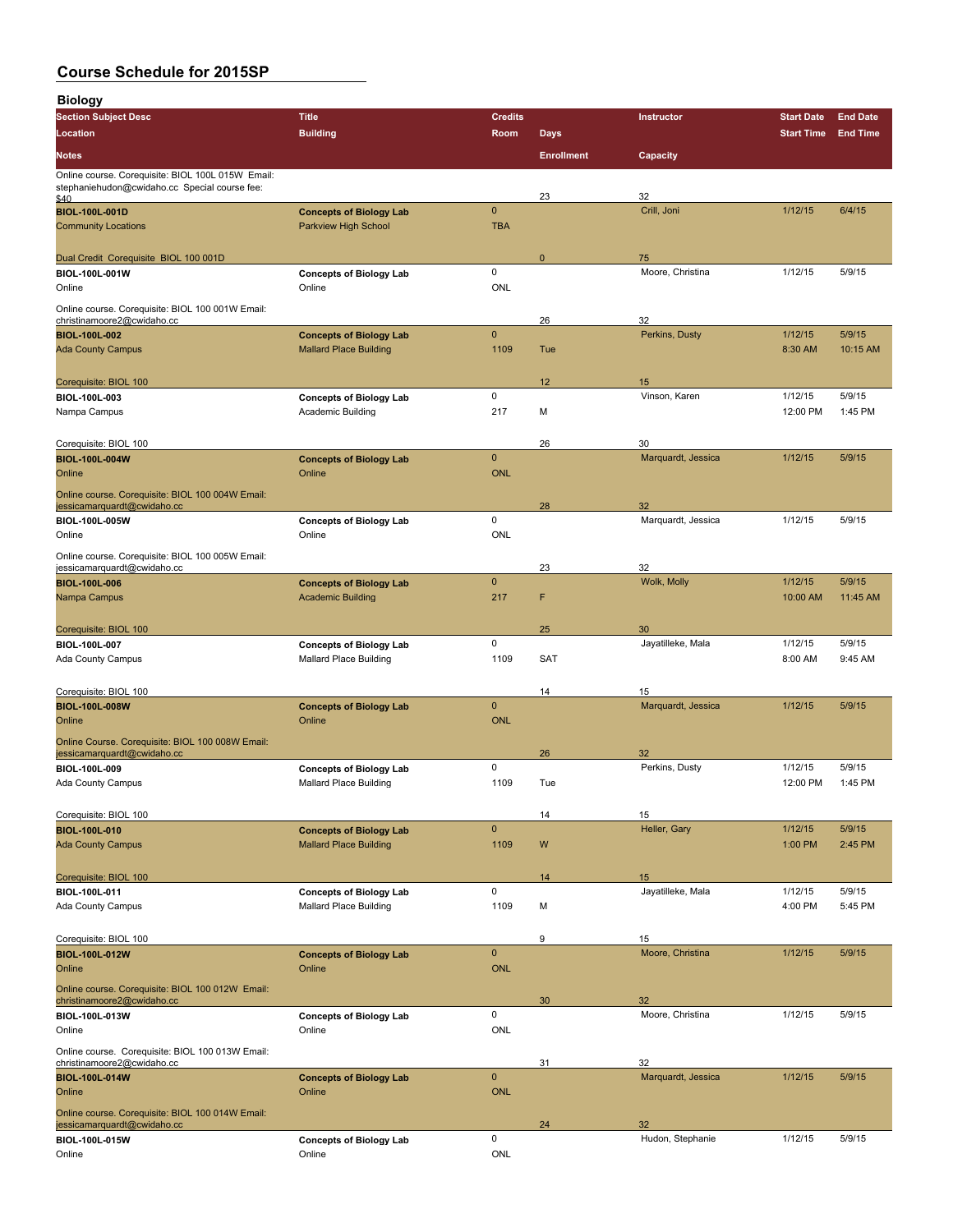| <b>Biology</b>                                                                                         |                                                                 |                         |                   |                         |                    |                    |
|--------------------------------------------------------------------------------------------------------|-----------------------------------------------------------------|-------------------------|-------------------|-------------------------|--------------------|--------------------|
| <b>Section Subject Desc</b>                                                                            | <b>Title</b>                                                    | <b>Credits</b>          |                   | Instructor              | <b>Start Date</b>  | <b>End Date</b>    |
| Location                                                                                               | <b>Building</b>                                                 | Room                    | <b>Days</b>       |                         | <b>Start Time</b>  | <b>End Time</b>    |
| <b>Notes</b>                                                                                           |                                                                 |                         | <b>Enrollment</b> | Capacity                |                    |                    |
| Online course. Corequisite: BIOL 100 015W Email:                                                       |                                                                 |                         |                   |                         |                    |                    |
| stephaniehudon@cwidaho.cc<br><b>BIOL-100L-019</b>                                                      | <b>Concepts of Biology Lab</b>                                  | $\pmb{0}$               | 23                | 32<br>Heller, Gary      | 1/12/15            | 5/9/15             |
| <b>Ada County Campus</b>                                                                               | <b>Mallard Place Building</b>                                   | 1109                    | Tue               |                         | 7:00 PM            | 8:45 PM            |
|                                                                                                        |                                                                 |                         |                   |                         |                    |                    |
| Corequisite: BIOL 100                                                                                  |                                                                 |                         | 14                | 15                      |                    |                    |
| BIOL-100L-020                                                                                          | <b>Concepts of Biology Lab</b><br><b>Mallard Place Building</b> | 0<br>1109               | W                 | Heller, Gary            | 1/12/15<br>4:00 PM | 5/9/15<br>5:45 PM  |
| Ada County Campus                                                                                      |                                                                 |                         |                   |                         |                    |                    |
| Corequisite: BIOL 100                                                                                  |                                                                 |                         | 13                | 15                      |                    |                    |
| <b>BIOL-100L-021</b>                                                                                   | <b>Concepts of Biology Lab</b>                                  | $\mathbf 0$             |                   | Perkins, Dusty          | 1/12/15            | 5/9/15             |
| <b>Ada County Campus</b>                                                                               | <b>Mallard Place Building</b>                                   | 1109                    | Thu               |                         | 11:00 AM           | 12:45 PM           |
| Corequisite: BIOL 100                                                                                  |                                                                 |                         | 15                | 15                      |                    |                    |
| BIOL-100L-023                                                                                          | <b>Concepts of Biology Lab</b>                                  | 0                       |                   | Jayatilleke, Mala       | 1/12/15            | 5/9/15             |
| Ada County Campus                                                                                      | <b>Mallard Place Building</b>                                   | 1109                    | SAT               |                         | 1:00 PM            | 2:45 PM            |
|                                                                                                        |                                                                 |                         |                   |                         |                    |                    |
| Corequisite: BIOL 100                                                                                  |                                                                 |                         | 15                | 15                      |                    |                    |
| <b>BIOL 100L 024</b>                                                                                   | <b>Concepts of Biology Lab</b>                                  | $\mathbf{0}$            |                   | Perkins, Dusty          | 1/12/15            | 5/9/15<br>11:45 AM |
| <b>Ada County Campus</b>                                                                               | <b>Mallard Place Building</b>                                   | 1109                    | M                 |                         | 10:00 AM           |                    |
| Corequisite: BIOL 100                                                                                  |                                                                 |                         | 14                | 15                      |                    |                    |
| BIOL-100L-025                                                                                          | <b>Concepts of Biology Lab</b>                                  | 0                       |                   | Vinson, Karen           | 1/12/15            | 5/9/15             |
| Nampa Campus                                                                                           | <b>Academic Building</b>                                        | 217                     | М                 |                         | 5:30 PM            | 7:15 PM            |
|                                                                                                        |                                                                 |                         |                   |                         |                    |                    |
| Corequisite: BIOL 100<br><b>BIOL-120-001D</b>                                                          | <b>Environmental Science</b>                                    | $\overline{\mathbf{4}}$ | 19                | 30<br>Murgel, Christine | 1/12/15            | 6/4/15             |
| <b>Community Locations</b>                                                                             | Initial Point High School                                       | <b>TBA</b>              |                   |                         |                    |                    |
|                                                                                                        |                                                                 |                         |                   |                         |                    |                    |
| Dual Credit Corequisite: BIOL 120L 001D                                                                |                                                                 |                         | $\mathbf{0}$      | 75                      |                    |                    |
| BIOL-120-001W                                                                                          | <b>Environmental Science</b>                                    | $\overline{4}$          |                   | Leavitt, Hollie         | 1/12/15            | 5/9/15             |
| Online                                                                                                 | Online                                                          | <b>ONL</b>              |                   |                         |                    |                    |
| Online course. Corequisite: BIOL 120 001W Email:                                                       |                                                                 |                         |                   |                         |                    |                    |
| hollieleavitt@cwidaho.cc Special course fee: \$40<br><b>BIOL-120-003</b>                               | <b>Environmental Science</b>                                    | $\overline{\mathbf{4}}$ | 29                | 30<br>Heller, Gary      | 1/12/15            | 5/9/15             |
| <b>Ada County Campus</b>                                                                               | <b>Pintail Center</b>                                           | 1320                    | Tue.Thu           |                         | 11:30 AM           | 12:45 PM           |
|                                                                                                        |                                                                 |                         |                   |                         |                    |                    |
| Corequisite: BIOL 120L Special course fee: \$10                                                        |                                                                 |                         | 28                | 30                      |                    |                    |
| <b>BIOL-120-004W</b>                                                                                   | <b>Environmental Science</b>                                    | 4                       |                   | Leavitt, Hollie         | 1/12/15            | 5/9/15             |
| Online                                                                                                 | Online                                                          | <b>ONL</b>              |                   |                         |                    |                    |
| Online course. Corequisite: BIOL 120L 004W Email:<br>hollieleavitt@cwidaho.cc Special course fee: \$40 |                                                                 |                         | 25                | 30                      |                    |                    |
| <b>BIOL-120-005W</b>                                                                                   | <b>Environmental Science</b>                                    | $\overline{\mathbf{4}}$ |                   | Leavitt, Hollie         | 1/12/15            | 5/9/15             |
| Online                                                                                                 | Online                                                          | <b>ONL</b>              |                   |                         |                    |                    |
| Online course. Corequisite: BIOL 120L 005W Email:                                                      |                                                                 |                         |                   |                         |                    |                    |
| hollieleavitt@cwidaho.cc Special course fee: \$40                                                      |                                                                 |                         | 22                | 30                      |                    |                    |
| <b>BIOL-120-006W</b>                                                                                   | <b>Environmental Science</b>                                    | 4                       |                   | Burkholder, Kasey       | 1/12/15            | 5/9/15             |
| Online<br>Online course. Corequisite: BIOL 120L 006W Email:                                            | Online                                                          | <b>ONL</b>              |                   |                         |                    |                    |
| kaseyburkholder@cwidaho.cc Special course fee:                                                         |                                                                 |                         | 24                | 30                      |                    |                    |
| \$40<br><b>BIOL-120L-001D</b>                                                                          | <b>Environmental Science Lab</b>                                | $\mathbf{0}$            |                   | Murgel, Christine       | 1/12/15            | 6/4/15             |
| <b>Community Locations</b>                                                                             | Initial Point High School                                       | <b>TBA</b>              |                   |                         |                    |                    |
|                                                                                                        |                                                                 |                         |                   |                         |                    |                    |
| Dual Credit Corequisite: BIOL 120 - 001D                                                               |                                                                 |                         | $\mathbf{0}$      | 75                      |                    |                    |
| BIOL-120L-001W                                                                                         | <b>Environmental Science Lab</b>                                | $\pmb{0}$               |                   | Leavitt, Hollie         | 1/12/15            | 5/9/15             |
| Online                                                                                                 | Online                                                          | <b>ONL</b>              |                   |                         |                    |                    |
| Online course. Corequisite: BIOL 120 001W Email:<br>hollieleavitt@cwidaho.cc                           |                                                                 |                         | 29                | 30                      |                    |                    |
| <b>BIOL-120L-002</b>                                                                                   | <b>Environmental Science Lab</b>                                | $\pmb{0}$               |                   | Heller, Gary            | 1/12/15            | 5/9/15             |
| <b>Ada County Campus</b>                                                                               | <b>Mallard Place Building</b>                                   | 1109                    | Thu               |                         | 8:30 AM            | 10:15 AM           |
|                                                                                                        |                                                                 |                         |                   |                         |                    |                    |
| Corequisite: BIOL 120                                                                                  | <b>Environmental Science Lab</b>                                | 0                       | 13                | 15<br>Heller, Gary      | 1/12/15            | 5/9/15             |
| BIOL-120L-003<br>Ada County Campus                                                                     | Mallard Place Building                                          | 1109                    | Thu               |                         | 1:00 PM            | 2:45 PM            |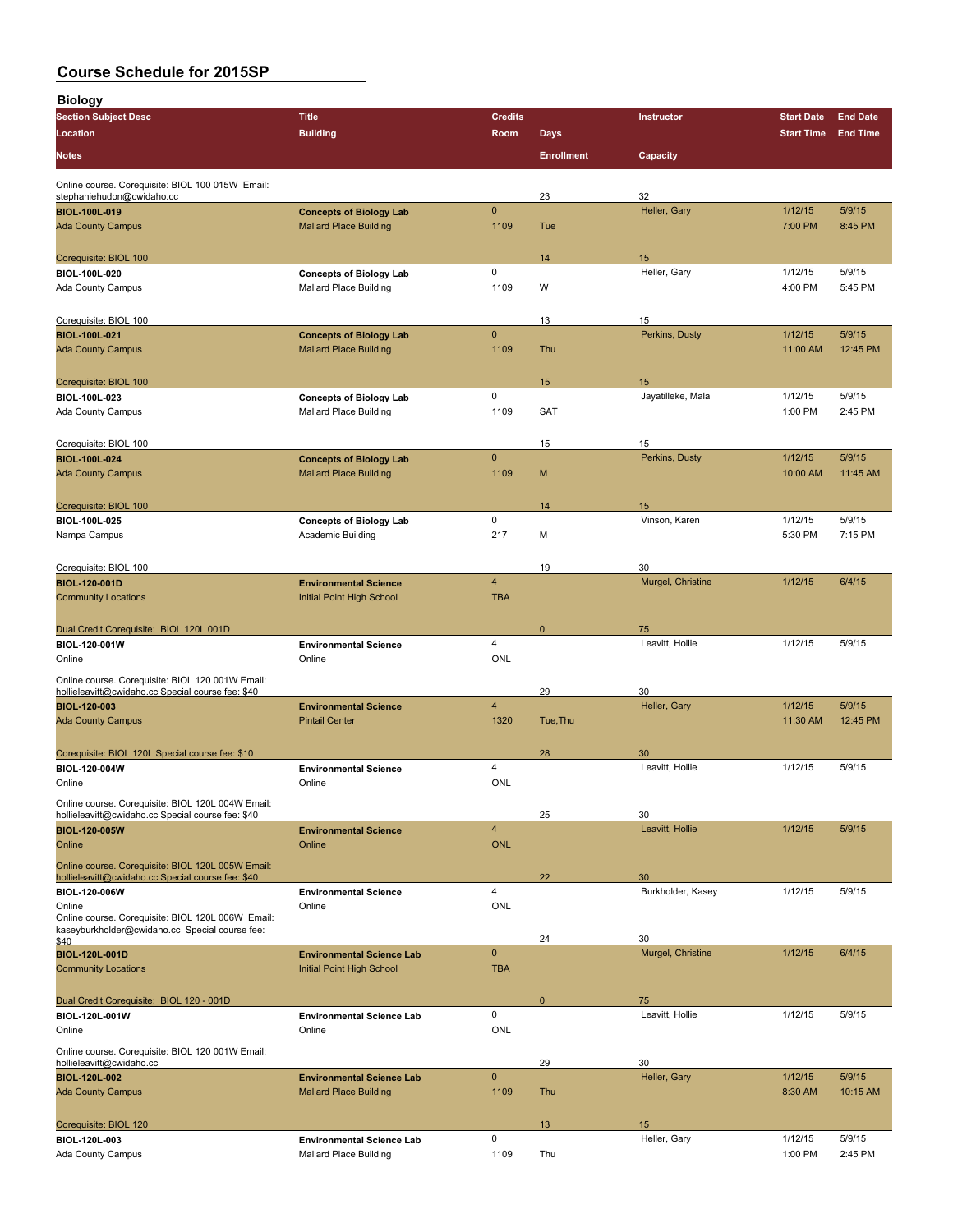**Biology**

| <b>Section Subject Desc</b>                                                                     | <b>Title</b>                                       | <b>Credits</b> |                   | <b>Instructor</b>       | <b>Start Date</b>  | <b>End Date</b>   |
|-------------------------------------------------------------------------------------------------|----------------------------------------------------|----------------|-------------------|-------------------------|--------------------|-------------------|
| Location                                                                                        | <b>Building</b>                                    | Room           | <b>Days</b>       |                         | <b>Start Time</b>  | <b>End Time</b>   |
| <b>Notes</b>                                                                                    |                                                    |                | <b>Enrollment</b> | Capacity                |                    |                   |
|                                                                                                 |                                                    |                |                   |                         |                    |                   |
|                                                                                                 |                                                    |                |                   |                         |                    |                   |
| Corequisite: BIOL 120                                                                           |                                                    |                | 15                | 15                      |                    |                   |
| <b>BIOL-120L-004W</b>                                                                           | <b>Environmental Science Lab</b>                   | $\mathbf{0}$   |                   | Leavitt, Hollie         | 1/12/15            | 5/9/15            |
| Online                                                                                          | Online                                             | <b>ONL</b>     |                   |                         |                    |                   |
| Online course. Corequisite: BIOL 120 004W Email:                                                |                                                    |                |                   |                         |                    |                   |
| hollieleavitt@cwidaho.cc<br>BIOL-120L-005W                                                      | <b>Environmental Science Lab</b>                   | 0              | 27                | 30<br>Burkholder, Kasey | 1/12/15            | 5/9/15            |
| Online                                                                                          | Online                                             | ONL            |                   |                         |                    |                   |
| Online course. Corequisite: BIOL 120 005W Email:                                                |                                                    |                |                   |                         |                    |                   |
| kaseyburkholder@cwidaho.cc                                                                      |                                                    |                | 22                | 30                      |                    |                   |
| <b>BIOL-120L-006W</b>                                                                           | <b>Environmental Science Lab</b>                   | $\mathbf{0}$   |                   | Burkholder, Kasey       | 1/12/15            | 5/9/15            |
| Online                                                                                          | Online                                             | <b>ONL</b>     |                   |                         |                    |                   |
| Online course. Corequisite: BIOL 120 006W Email:                                                |                                                    |                |                   |                         |                    |                   |
| kaseyburkholder@cwidaho.cc                                                                      |                                                    | $\overline{2}$ | 24                | 30                      |                    |                   |
| BIOL-199-001H<br>Nampa Campus                                                                   | ST: Professions for Hith Care<br>Academic Building | 322            | Tue               | Brown, Casey            | 1/12/15<br>5:00 PM | 5/9/15<br>5:50 PM |
|                                                                                                 |                                                    |                |                   |                         |                    |                   |
| Hybrid Course-Online Component                                                                  |                                                    |                | 18                | 32                      |                    |                   |
| <b>BIOL-199-002W</b>                                                                            | <b>ST: Intro to Pharmacology</b>                   | 3              |                   | Bobango, Janet          | 1/12/15            | 5/9/15            |
| Online                                                                                          | Online                                             | <b>ONL</b>     |                   |                         |                    |                   |
| Online course. Pre-Req: BIOL 201, CHEM 111<br>Email: nicolefrank@cwidaho.cc Special course fee: |                                                    |                |                   |                         |                    |                   |
| \$30                                                                                            |                                                    |                | 10                | 32                      |                    |                   |
| BIOL-199-002W                                                                                   | ST: Intro to Pharmacology                          | 3              |                   | Frank, Nicole           | 1/12/15            | 5/9/15            |
| Online<br>Online course. Pre-Req: BIOL 201, CHEM 111                                            | Online                                             | ONL            |                   |                         |                    |                   |
| Email: nicolefrank@cwidaho.cc Special course fee:                                               |                                                    |                |                   |                         |                    |                   |
| \$30<br><b>BIOL-201-001</b>                                                                     | <b>Biology 1</b>                                   | $\overline{4}$ | 10                | 32<br>Lysne, Steven     | 1/12/15            | 5/9/15            |
| Nampa Campus                                                                                    | <b>Academic Building</b>                           | 106            | M, W              |                         | 11:30 AM           | 12:45 PM          |
|                                                                                                 |                                                    |                |                   |                         |                    |                   |
| Corequisite: BIOL 201L Special course fee: \$10                                                 |                                                    |                | 48                | 54                      |                    |                   |
| BIOL-201-002                                                                                    | <b>Biology 1</b>                                   | 4              |                   | Loftin, John            | 1/12/15            | 5/9/15            |
| Nampa Campus                                                                                    | Academic Building                                  | 106            | Tue, Thu          |                         | 5:30 PM            | 6:45 PM           |
|                                                                                                 |                                                    |                |                   |                         |                    |                   |
| Corequisite: BIOL 201L Special course fee: \$10                                                 |                                                    |                | 44                | 54                      |                    |                   |
| <b>BIOL-201-003</b>                                                                             | <b>Biology 1</b>                                   | $\overline{4}$ |                   | Lysne, Steven           | 1/12/15            | 5/9/15            |
| Nampa Campus                                                                                    | <b>Academic Building</b>                           | 102E           | <b>SAT</b>        |                         | 11:00 AM           | 1:45 PM           |
| Corequisite: BIOL 201L Special course fee: \$10                                                 |                                                    |                | 35                | 56                      |                    |                   |
| BIOL-201-004W                                                                                   | <b>Biology 1</b>                                   | $\overline{4}$ |                   | Hudon, Stephanie        | 1/12/15            | 5/9/15            |
| Online                                                                                          | Online                                             | <b>ONL</b>     |                   |                         |                    |                   |
| Online lecture. Corequisite: BIOL 201L Email:                                                   |                                                    |                |                   |                         |                    |                   |
| stephaniehudon@cwidaho.cc Special course fee: \$50                                              |                                                    |                | 27                | 32                      |                    |                   |
| <b>BIOL 201 005W</b>                                                                            | <b>Biology 1</b>                                   | $\overline{4}$ |                   | Marquardt, Jessica      | 1/12/15            | 5/9/15            |
| Online                                                                                          | Online                                             | ONL            |                   |                         |                    |                   |
| Email: jessicamarquardt@cwidah.cc Online lecture.                                               |                                                    |                |                   |                         |                    |                   |
| Corequisite: BIOL 201L Special course fee: \$50<br>BIOL-201L-001                                | <b>Biology 1 Lab</b>                               | $\mathsf 0$    | 28                | 32<br>Jayatilleke, Mala | 1/12/15            | 5/9/15            |
| Nampa Campus                                                                                    | Academic Building                                  | 217            | F                 |                         | 1:00 PM            | 3:45 PM           |
|                                                                                                 |                                                    |                |                   |                         |                    |                   |
| Corequisite: BIOL 201                                                                           |                                                    |                | 27                | 30                      |                    |                   |
| <b>BIOL-201L-003</b>                                                                            | <b>Biology 1 Lab</b>                               | $\pmb{0}$      |                   | Skow, Dena              | 1/12/15            | 5/9/15            |
| Nampa Campus                                                                                    | <b>Academic Building</b>                           | 217            | <b>SAT</b>        |                         | 8:00 AM            | 10:45 AM          |
|                                                                                                 |                                                    |                |                   |                         |                    |                   |
| Corequisite: BIOL 201                                                                           |                                                    |                | 24                | 30                      |                    |                   |
| BIOL-201L-004                                                                                   | Biology 1 Lab                                      | 0              |                   | Jayatilleke, Mala       | 1/12/15            | 5/9/15            |
| Nampa Campus                                                                                    | Academic Building                                  | 217            | W                 |                         | 4:00 PM            | 6:45 PM           |
|                                                                                                 |                                                    |                |                   |                         |                    |                   |
| Corequisite: BIOL 201<br><b>BIOL-201L-006</b>                                                   | <b>Biology 1 Lab</b>                               | $\mathbf 0$    | 27                | 30<br>Jayatilleke, Mala | 1/12/15            | 5/9/15            |
| Nampa Campus                                                                                    | <b>Academic Building</b>                           | 217            | W                 |                         | 7:00 PM            | 9:45 PM           |
|                                                                                                 |                                                    |                |                   |                         |                    |                   |
| Corequisite: BIOL 201                                                                           |                                                    |                | 25                | 30                      |                    |                   |
| BIOL-201L-007                                                                                   | Biology 1 Lab                                      | 0              |                   | Rust, Steven            | 1/12/15            | 5/9/15            |
| Nampa Campus                                                                                    | Academic Building                                  | 217            | М                 |                         | 8:30 AM            | 11:15 AM          |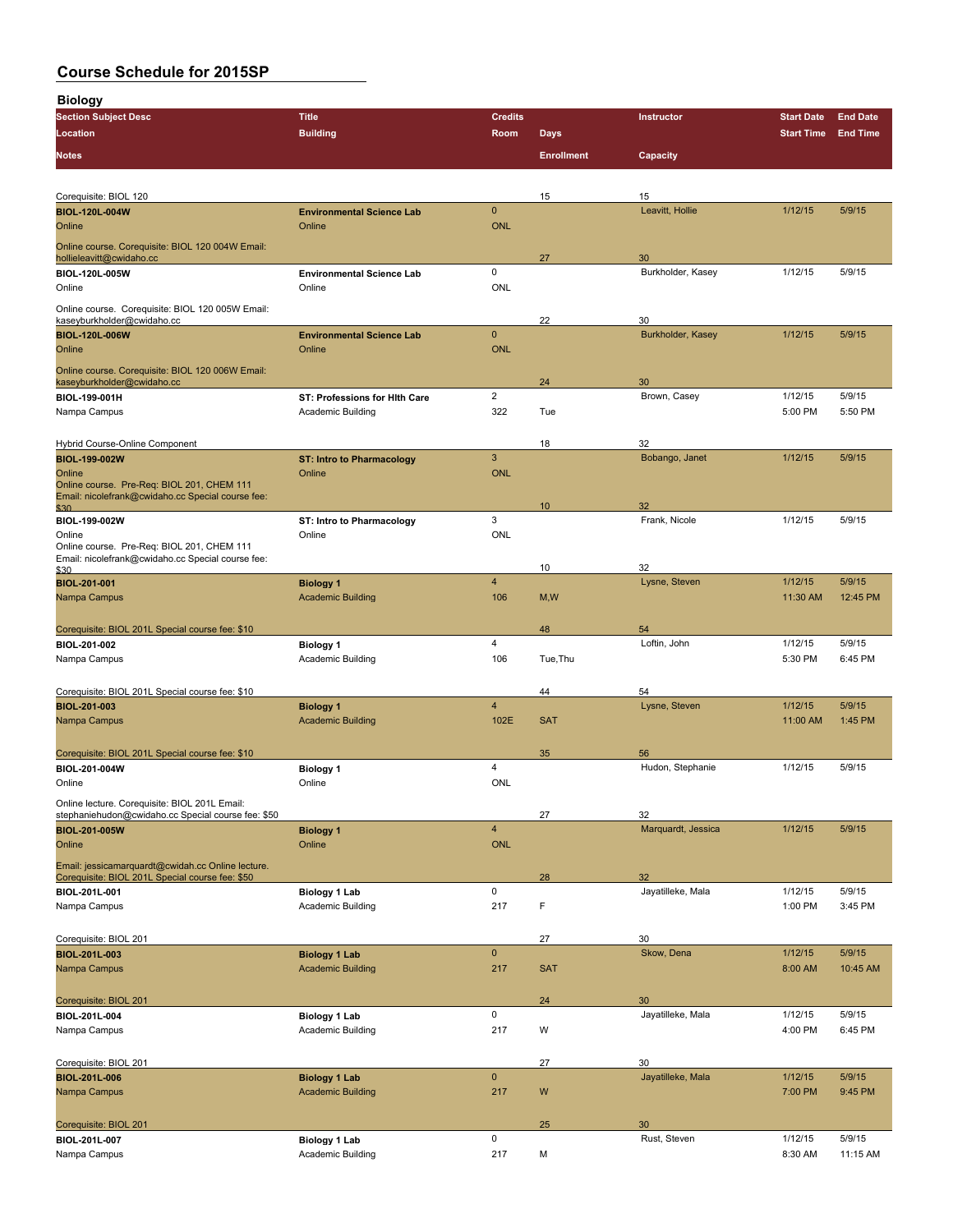**Biology**

| <b>Section Subject Desc</b>                       | <b>Title</b>                          | <b>Credits</b>          |                   | Instructor           | <b>Start Date</b> | <b>End Date</b> |
|---------------------------------------------------|---------------------------------------|-------------------------|-------------------|----------------------|-------------------|-----------------|
| <b>Location</b>                                   | <b>Building</b>                       | Room                    | <b>Days</b>       |                      | <b>Start Time</b> | <b>End Time</b> |
| <b>Notes</b>                                      |                                       |                         | <b>Enrollment</b> | Capacity             |                   |                 |
|                                                   |                                       |                         |                   |                      |                   |                 |
|                                                   |                                       |                         |                   |                      |                   |                 |
| Corequisite: BIOL 201                             |                                       |                         | 27                | 30                   |                   |                 |
| <b>BIOL-201L-009</b>                              | <b>Biology 1 Lab</b>                  | $\mathbf 0$             |                   | Rust, Steven         | 1/12/15           | 5/9/15          |
| Nampa Campus                                      | <b>Academic Building</b>              | 217                     | W                 |                      | 1:00 PM           | 3:45 PM         |
|                                                   |                                       |                         |                   |                      |                   |                 |
| Corequisite: BIOL 201                             |                                       |                         | 27                | 30                   |                   |                 |
| BIOL-201L-010                                     | Biology 1 Lab                         | $\mathsf 0$             |                   | Rust, Steven         | 1/12/15           | 5/9/15          |
| Nampa Campus                                      | <b>Academic Building</b>              | 217                     | SAT               |                      | 2:00 PM           | 4:45 PM         |
|                                                   |                                       |                         |                   |                      |                   |                 |
| Corequisite: BIOL 201                             |                                       |                         | 25                | 30                   |                   |                 |
| <b>BIOL-202-001</b>                               | <b>Biology 2</b>                      | $\overline{4}$          |                   | Lysne, Steven        | 1/12/15           | 5/9/15          |
| Nampa Campus                                      | <b>Academic Building</b>              | 102E                    | M, W              |                      | 1:00 PM           | 2:15 PM         |
|                                                   |                                       |                         |                   |                      |                   |                 |
|                                                   |                                       |                         |                   | 86                   |                   |                 |
| Corequisite: BIOL 202L Special course fee: \$10   |                                       | $\overline{4}$          | 63                | Vinson, Karen        | 1/12/15           | 5/9/15          |
| BIOL-202-003                                      | <b>Biology 2</b><br>Academic Building | 106                     | SAT               |                      | 11:00 AM          | 1:45 PM         |
| Nampa Campus                                      |                                       |                         |                   |                      |                   |                 |
|                                                   |                                       |                         |                   |                      |                   |                 |
| Corequisite: BIOL 202L Special course fee: \$10   |                                       |                         | 24                | 30                   |                   |                 |
| <b>BIOL-202L-001</b>                              | <b>Biology 2 Lab</b>                  | $\mathbf{0}$            |                   | Lysne, Steven        | 1/12/15           | 5/9/15          |
| Nampa Campus                                      | <b>Academic Building</b>              | 201                     | W                 |                      | 2:30 PM           | 5:15 PM         |
|                                                   |                                       |                         |                   |                      |                   |                 |
| Corequisite: BIOL 202                             |                                       |                         | 27                | 28                   |                   |                 |
| BIOL-202L-002                                     | Biology 2 Lab                         | 0                       |                   | Lysne, Steven        | 1/12/15           | 5/9/15          |
| Nampa Campus                                      | Academic Building                     | 217                     | М                 |                      | 2:30 PM           | 5:15 PM         |
|                                                   |                                       |                         |                   |                      |                   |                 |
| Corequisite: BIOL 202                             |                                       |                         | 27                | 28                   |                   |                 |
| <b>BIOL-202L-003</b>                              | <b>Biology 2 Lab</b>                  | $\mathbf 0$             |                   | Vinson, Karen        | 1/12/15           | 5/9/15          |
| Nampa Campus                                      | <b>Academic Building</b>              | 220                     | Tue               |                      | 2:30 PM           | 5:15 PM         |
|                                                   |                                       |                         |                   |                      |                   |                 |
| Corequisite: BIOL 202                             |                                       |                         | 12                | 28                   |                   |                 |
| BIOL-202L-006                                     | Biology 2 Lab                         | 0                       |                   | Vinson, Karen        | 1/12/15           | 5/9/15          |
| Nampa Campus                                      | <b>Academic Building</b>              | 220                     | SAT               |                      | 2:00 PM           | 4:45 PM         |
|                                                   |                                       |                         |                   |                      |                   |                 |
|                                                   |                                       |                         |                   |                      |                   |                 |
| Corequisite: BIOL 202                             |                                       | $\overline{4}$          | 21                | 30                   | 1/12/15           | 5/9/15          |
| <b>BIOL-221-001</b>                               | <b>Intro Microbiology</b>             |                         |                   | Rich, Teresa         |                   | 12:45 PM        |
| Nampa Campus                                      | <b>Academic Building</b>              | 119                     | M, W              |                      | 11:30 AM          |                 |
|                                                   |                                       |                         |                   |                      |                   |                 |
| Corequisite: BIOL 221L Special course fee: \$15   |                                       |                         | 26                | 42                   |                   |                 |
| <b>BIOL 221-002W</b>                              | Intro Microbiology                    | $\overline{4}$          |                   | Rich, Teresa         | 1/12/15           | 5/9/15          |
| Online                                            | Online                                | <b>ONL</b>              |                   |                      |                   |                 |
| Online lecture. Corequisite: BIOL 221L Email:     |                                       |                         |                   |                      |                   |                 |
| teresarich@cwidaho.cc Special course fee: \$55    |                                       |                         | 24                | 34                   |                   |                 |
| <b>BIOL-221-003</b>                               | <b>Intro Microbiology</b>             | $\overline{\mathbf{4}}$ |                   | Pekovich, Stevan     | 1/12/15           | 5/9/15          |
| Nampa Campus                                      | <b>Academic Building</b>              | 116                     | Tue, Thu          |                      | 5:30 PM           | 6:45 PM         |
|                                                   |                                       |                         |                   |                      |                   |                 |
| Corequisite: BIOL 221L Special course fee: \$15   |                                       |                         | 43                | 50                   |                   |                 |
| BIOL-221-004W                                     | <b>Intro Microbiology</b>             | $\overline{4}$          |                   | Paquette, Holly      | 1/12/15           | 5/9/15          |
| Online                                            | Online                                | ONL                     |                   |                      |                   |                 |
| Corequisite: BIOL 221L; Email:                    |                                       |                         |                   |                      |                   |                 |
| hollypaquette@cwidaho.cc Special course fee: \$55 |                                       |                         | 27                | 32                   |                   |                 |
| <b>BIOL-221L-002</b>                              | <b>Intro Microbiology Lab</b>         | $\mathbf 0$             |                   | Pekovich, Stevan     | 1/12/15           | 5/9/15          |
| Nampa Campus                                      | <b>Academic Building</b>              | 217                     | Tue, Thu          |                      | 4:00 PM           | 5:15 PM         |
|                                                   |                                       |                         |                   |                      |                   |                 |
| Corequisite: BIOL 221                             |                                       |                         |                   |                      |                   |                 |
|                                                   |                                       | $\mathsf 0$             | 24                | 28<br>Pope, Reginald | 1/12/15           | 5/9/15          |
| BIOL-221L-003                                     | Intro Microbiology Lab                |                         |                   |                      |                   |                 |
| Nampa Campus                                      | Academic Building                     | 217                     | Tue, Thu          |                      | 7:00 AM           | 8:15 AM         |
|                                                   |                                       |                         |                   |                      |                   |                 |
| Corequisite: BIOL 221                             |                                       |                         | 11                | 28                   |                   |                 |
| <b>BIOL-221L-004</b>                              | <b>Intro Microbiology Lab</b>         | $\pmb{0}$               |                   | Pekovich, Stevan     | 1/12/15           | 5/9/15          |
| Nampa Campus                                      | <b>Academic Building</b>              | 217                     | Tue, Thu          |                      | 10:00 AM          | 11:15 AM        |
|                                                   |                                       |                         |                   |                      |                   |                 |
| Corequisite: BIOL 221                             |                                       |                         | 24                | 28                   |                   |                 |
| BIOL-221L-005                                     | Intro Microbiology Lab                | $\mathsf{O}\xspace$     |                   | Rich, Teresa         | 1/12/15           | 5/9/15          |
| Nampa Campus                                      | Academic Building                     | 217                     | Tue, Thu          |                      | 1:00 PM           | 2:15 PM         |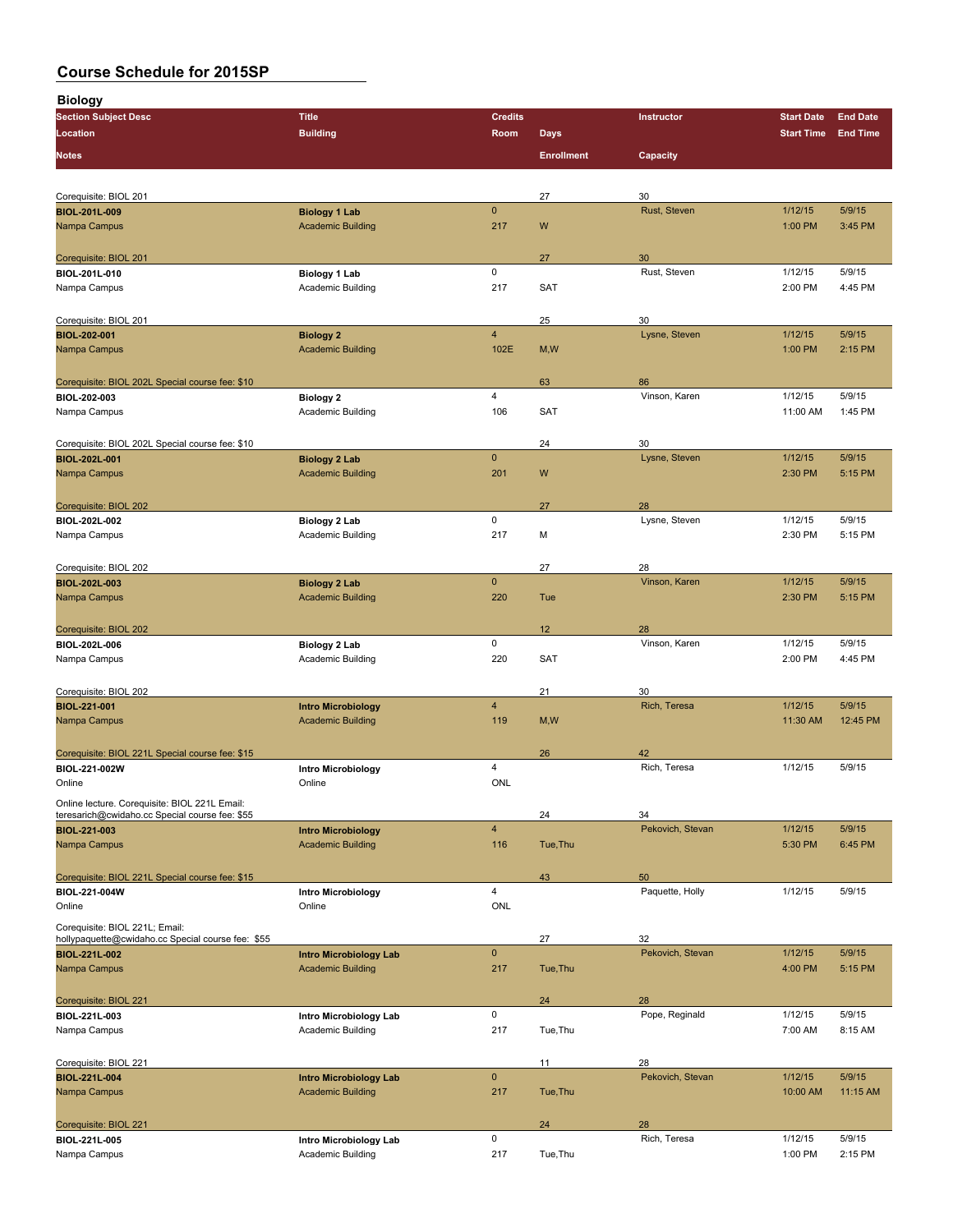**Biology Section Subject Desc Title Credits Instructor Start Date End Date Location Building Room Days Start Time End Time Notes Enrollment Capacity** Corequisite: BIOL 221 17 28 **BIOL-221L-006 Intro Microbiology Lab** 0 Pekovich, Stevan 1/12/15 5/9/15 Nampa Campus Academic Building 2:30 PM 3:45 PM 3:45 PM 2:30 PM 3:45 PM 2:30 PM 3:45 PM 2:30 PM 3:45 PM 2:30 PM Corequisite: BIOL 221 16 28 **BIOL-2212 BIOL-007 Intro Microbiology Lab** 0 **Pekovich, Stevan 1/12/15** 5/9/15<br>
Academic Building 217 Tue,Thu 7:00 PM 8:15 PM Nampa Campus Academic Building 217 Tue,Thu 7:00 PM 8:15 PM Corequisite: BIOL 221 20 28 **BIOL-221L-008 Intro Microbiology Lab** 0 Paquette, Holly 1/12/15 5/9/15 Nampa Campus Academic Building 217 Tue,Thu 5:30 PM 6:45 PM 6:45 PM Corequisite: BIOL 221 12 28 **BIOL-227-001 Human Anat & Phys 1 1/12/15 5/9/15 Gabbard, Marie** 1/12/15 5/9/15<br>Canyon County Center **1/12/15** Canyon County Center 207A M,W Gabbard, Marie 8:30 AM 9:45 AM Canyon County Center 207A M, W Corequisite: BIOL 227L Special course fee: \$10 40 45 **BIOL-227-001D Human Anat & Phys 1** 4 Pettinger, Marcus 1/12/15 6/4/15 **Community Locations Blackfoot High School** TBA Dual Credit Corequisite: BIOL 227L 001D 0 75 **BIOL-227-002 Human Anat & Phys 1** 4 Albertazzi, Teri 1/12/15 5/9/15 Canyon County Center Canyon County Center 207A Tue,Thu 7:00 AM 8:15 AM Corequisite: BIOL 227L Special course fee: \$10 42 45 **BIOL-227-004 Human Anat & Phys 1** 4 Leavitt, Hollie 1/12/15 5/9/15 Canyon County Center Canyon County Center Canyon County Center 207A M,W 11:30 AM 12:45 PM Corequisite: BIOL 227L Special course fee: \$10 45 Assembly a state of the state of the state of the state of the state of the state of the state of the state of the state of the state of the state of the state of the state **BIOL-227-006 Human Anat & Phys 1** 4 Jensen, Andrew 1/12/15 5/9/15 Canyon County Center Canyon County Center 207A Tue,Thu 4:00 PM 5:15 PM Corequisite: BIOL 227L Special course fee: \$10 34 45 **BIOL-227-008 Human Anat & Phys 1** 4 Green, Michael 1/12/15 5/9/15 Canyon County Center Canyon County Center 207A M,W 2:30 PM 3:45 PM Corequisite: BIOL 227L Special course fee: \$10 38 45 **BIOL-227-010 Human Anat & Phys 1** 4 Trapp, James 1/12/15 5/9/15 Canyon County Center Canyon County Center 207A Tue,Thu 7:00 PM 8:15 PM Corequisite: BIOL 227L Special Course Fee \$10 45 **BIOL-227-011 Human Anat & Phys 1** 4 Oppenheimer, Suzanne 1/12/15 5/9/15 Canyon County Center Canyon County Center Canyon County Center 207A Tue,Thu 10:00 AM 11:15 AM 11:15 AM Corequisite: BIOL 227L Special course fee: \$10 40 45 **BIOL-227-016W Human Anat & Phys 1** 4 Gabbard, Marie 1/12/15 5/9/15 Online Online ONL Online Course: Corequisite: BIOL 227L 016W Email: mariegabbard@cwidaho.cc Special course fee: \$40 21 32 **BIOL-227-016W Human Anat & Phys 1** 4 Moore, Christina 1/12/15 5/9/15 Online **Online Contract Contract Concerns** Online **Online** Contract Contract Contract Contract Contract Contract Contract Contract Contract Contract Contract Contract Contract Contract Contract Contract Contract Contract C Online Course: Corequisite: BIOL 227L 016W Email: mariegabbard@cwidaho.cc Special course fee: \$40 **21** 22 32 **BIOL-227L-001 Human Anat & Phys 1 Lab** 0 Nelson, Marianne 1/12/15 5/9/15 Canyon County Center Canyon County Center Canyon County Center 226 Tue Canyon County Center 8:30 AM 11:15 AM Corequisite: BIOL 227 26 30 **BIOL-227L-001D Human Anat & Phys 1 Lab** 0 Pettinger, Marcus 1/12/15 6/4/15 **Community Locations Community Locations** Community Locations Community Locations Community Locations Community Locations Community Locations Community Locations Community Locations Community Locations Community Locations Dual Credit Corequisite: BIOL 227 001D 0 75 **BIOL-227L-002 Human Anat & Phys 1 Lab** 0 Rosenberg, James 1/12/15 5/9/15

Canyon County Center Canyon County Center Canyon County Center 226 Thu 10:00 AM 12:45 PM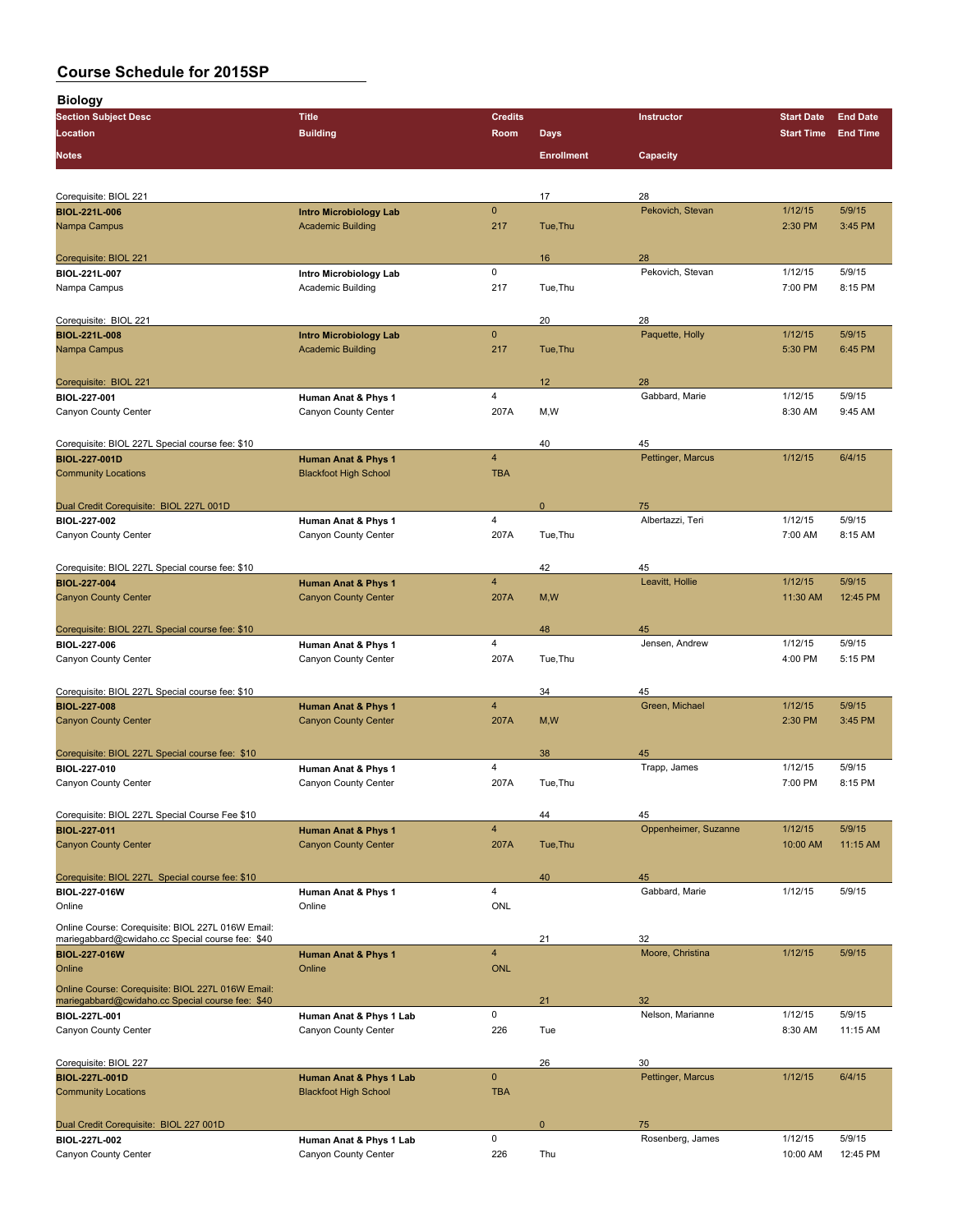| <b>Biology</b>                                                         |                                                        |                            |                   |                       |                   |                 |
|------------------------------------------------------------------------|--------------------------------------------------------|----------------------------|-------------------|-----------------------|-------------------|-----------------|
| <b>Section Subject Desc</b>                                            | <b>Title</b>                                           | <b>Credits</b>             |                   | Instructor            | <b>Start Date</b> | <b>End Date</b> |
| Location                                                               | <b>Building</b>                                        | Room                       | <b>Days</b>       |                       | <b>Start Time</b> | <b>End Time</b> |
| Notes                                                                  |                                                        |                            | <b>Enrollment</b> | Capacity              |                   |                 |
|                                                                        |                                                        |                            |                   |                       |                   |                 |
| Corequisite: BIOL 227<br><b>BIOL-227L-003</b>                          |                                                        | $\mathbf{0}$               | 24                | 30<br>Jensen, Andrew  | 1/12/15           | 5/9/15          |
| <b>Canyon County Center</b>                                            | Human Anat & Phys 1 Lab<br><b>Canyon County Center</b> | 226                        | M                 |                       | 10:00 AM          | 12:45 PM        |
|                                                                        |                                                        |                            |                   |                       |                   |                 |
| Corequisite: BIOL 227                                                  |                                                        |                            | 27                | 30                    |                   |                 |
| BIOL-227L-004                                                          | Human Anat & Phys 1 Lab                                | 0                          |                   | Rosenberg, James      | 1/12/15           | 5/9/15          |
| Canyon County Center                                                   | Canyon County Center                                   | 226                        | Thu               |                       | 1:00 PM           | 3:45 PM         |
| Corequisite: BIOL 227                                                  |                                                        |                            | 26                | 30                    |                   |                 |
| <b>BIOL-227L-006</b>                                                   | Human Anat & Phys 1 Lab                                | $\mathbf{0}$               |                   | Albertazzi, Teri      | 1/12/15           | 5/9/15          |
| <b>Canyon County Center</b>                                            | <b>Canyon County Center</b>                            | 226                        | Tue               |                       | 5:30 PM           | 8:15 PM         |
| Corequisite: BIOL 227                                                  |                                                        |                            | 24                | 30                    |                   |                 |
| BIOL-227L-007                                                          | Human Anat & Phys 1 Lab                                | 0                          |                   | Rosenberg, James      | 1/12/15           | 5/9/15          |
| Canyon County Center                                                   | Canyon County Center                                   | 226                        | Thu               |                       | 4:00 PM           | 6:45 PM         |
|                                                                        |                                                        |                            | 21                | 30                    |                   |                 |
| Corequisite: BIOL 227<br><b>BIOL-227L-008</b>                          | Human Anat & Phys 1 Lab                                | $\mathbf 0$                |                   | Jensen, Andrew        | 1/12/15           | 5/9/15          |
| <b>Canyon County Center</b>                                            | <b>Canyon County Center</b>                            | 226                        | M                 |                       | 1:00 PM           | 3:45 PM         |
|                                                                        |                                                        |                            |                   |                       |                   |                 |
| Corequisite: BIOL 227                                                  |                                                        |                            | 27                | 30                    |                   |                 |
| BIOL-227L-009                                                          | Human Anat & Phys 1 Lab                                | 0                          |                   | Dahl, Eric            | 1/12/15           | 5/9/15          |
| Canyon County Center                                                   | Canyon County Center                                   | 226                        | W                 |                       | 2:30 PM           | 5:15 PM         |
| Corequisite: BIOL 227                                                  |                                                        |                            | 19                | 30                    |                   |                 |
| <b>BIOL-227L-010</b>                                                   | Human Anat & Phys 1 Lab                                | $\mathbf{0}$               |                   | Nelson, Marianne      | 1/12/15           | 5/9/15          |
| <b>Canyon County Center</b>                                            | <b>Canyon County Center</b>                            | 226                        | <b>SAT</b>        |                       | 1:00 PM           | 3:45 PM         |
| Corequisite: BIOL 227                                                  |                                                        |                            | 14                | 30                    |                   |                 |
| BIOL-227L-011                                                          | Human Anat & Phys 1 Lab                                | 0                          |                   | Oppenheimer, Suzanne  | 1/12/15           | 5/9/15          |
| Canyon County Center                                                   | Canyon County Center                                   | 226                        | Tue               |                       | 11:30 AM          | 2:15 PM         |
| Corequisite: BIOL 227                                                  |                                                        |                            | 28                | 30                    |                   |                 |
| <b>BIOL-227L-013</b>                                                   | Human Anat & Phys 1 Lab                                | $\mathbf{0}$               |                   | Oppenheimer, Suzanne  | 1/12/15           | 5/9/15          |
| <b>Canyon County Center</b>                                            | <b>Canyon County Center</b>                            | 226                        | W                 |                       | 11:30 AM          | 2:15 PM         |
|                                                                        |                                                        |                            |                   |                       |                   |                 |
| Corequisite: BIOL 227<br>BIOL-227L-015                                 | Human Anat & Phys 1 Lab                                | 0                          | 29                | 30<br>Wolk, Molly     | 1/12/15           | 5/9/15          |
| Canyon County Center                                                   | Canyon County Center                                   | 226                        | M                 |                       | 7:00 PM           | 9:45 PM         |
|                                                                        |                                                        |                            |                   |                       |                   |                 |
| Corequisite: BIOL 227                                                  |                                                        |                            | 25                | 30                    |                   |                 |
| <b>BIOL 227L 016W</b><br>Online                                        | Human Anat & Phys 1 Lab<br>Online                      | $\mathbf{0}$<br><b>ONL</b> |                   | Moore, Christina      | 1/12/15           | 5/9/15          |
| Online Course: Corequisite: BIOL 227 016W Email:                       |                                                        |                            |                   |                       |                   |                 |
| christinamoore2@cwidaho.cc                                             |                                                        |                            | 22                | 32                    |                   |                 |
| BIOL-228-001                                                           | Human Anat & Phys 2                                    | 4                          |                   | Gabbard, Marie        | 1/12/15           | 5/9/15          |
| Canyon County Center                                                   | Canyon County Center                                   | 207A                       | M,W               |                       | 7:00 AM           | 8:15 AM         |
| Corequisite: BIOL 228L Special course fee: \$10                        |                                                        |                            | 28                | 45                    |                   |                 |
| <b>BIOL 228 002</b>                                                    | Human Anat & Phys 2                                    | $\overline{4}$             |                   | Oppenheimer, Suzanne  | 1/12/15           | 5/9/15          |
| <b>Canyon County Center</b>                                            | <b>Canyon County Center</b>                            | 207A                       | Tue, Thu          |                       | 2:30 PM           | 3:45 PM         |
| Corequisite: BIOL 228L Special course fee: \$10                        |                                                        |                            | 36                | 45                    |                   |                 |
| BIOL-228-003                                                           | Human Anat & Phys 2                                    | 4                          |                   | Jensen, Andrew        | 1/12/15           | 5/9/15          |
| Canyon County Center                                                   | Canyon County Center                                   | 207B                       | M,W               |                       | 5:30 PM           | 6:45 PM         |
|                                                                        |                                                        |                            |                   |                       |                   |                 |
| Corequisite: BIOL 228L Special course fee: \$10<br><b>BIOL-228-004</b> | Human Anat & Phys 2                                    | $\overline{\mathbf{4}}$    | 40                | 45<br>Leavitt, Hollie | 1/12/15           | 5/9/15          |
| <b>Canyon County Center</b>                                            | <b>Canyon County Center</b>                            | 207A                       | M, W              |                       | 10:00 AM          | 11:15 AM        |
|                                                                        |                                                        |                            |                   |                       |                   |                 |
| Corequisite: BIOL 228L Special course fee: \$10                        |                                                        | $\overline{4}$             | 49                | 45                    | 1/12/15           | 5/9/15          |
| <b>BIOL-228-005</b><br>Canyon County Center                            | Human Anat & Phys 2<br>Canyon County Center            | 207B                       | <b>SAT</b>        | Albertazzi, Teri      | 10:00 AM          | 12:45 PM        |
|                                                                        |                                                        |                            |                   |                       |                   |                 |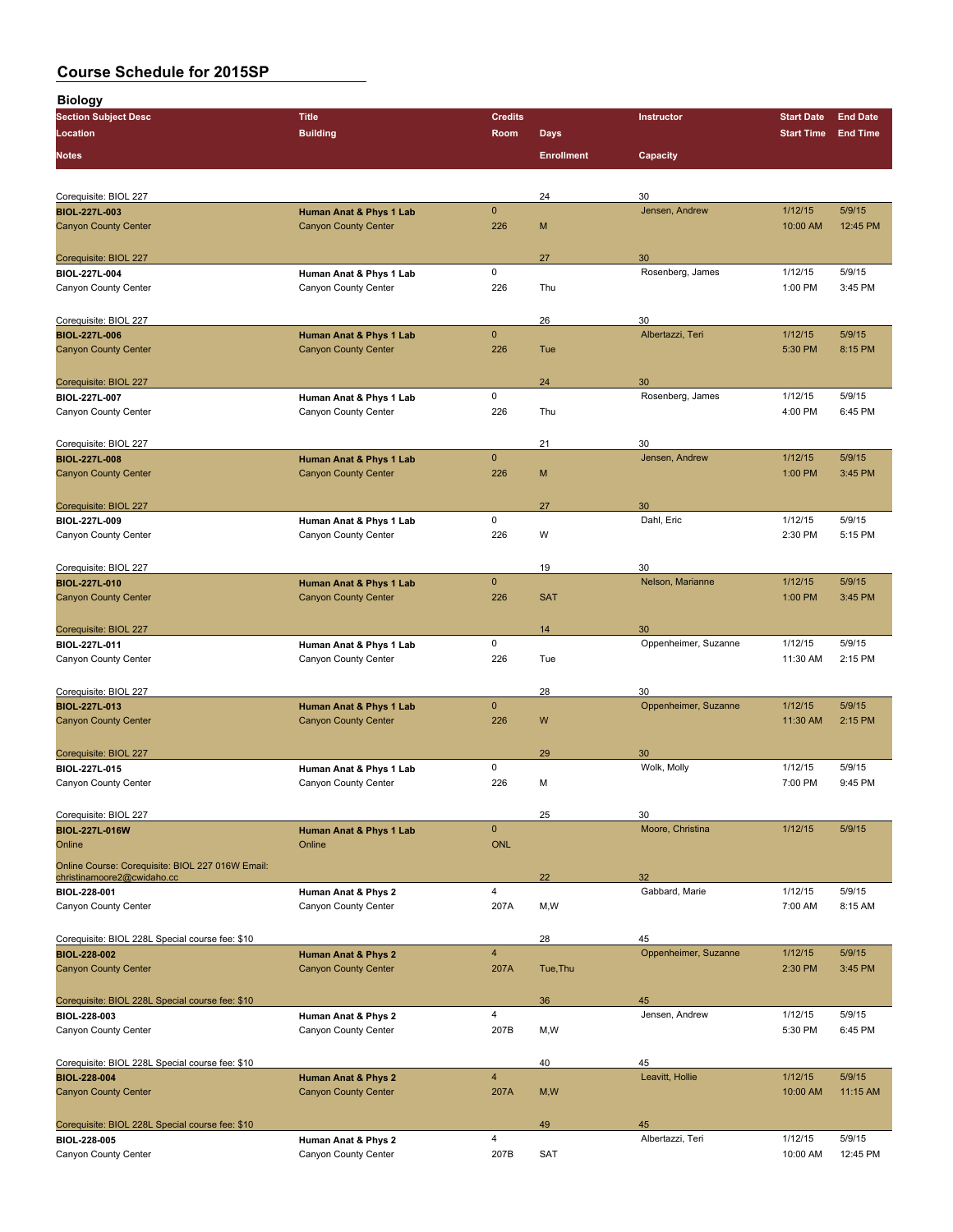| <b>Biology</b>                                                                         |                                               |                |                   |                            |                   |                 |
|----------------------------------------------------------------------------------------|-----------------------------------------------|----------------|-------------------|----------------------------|-------------------|-----------------|
| <b>Section Subject Desc</b>                                                            | <b>Title</b>                                  | <b>Credits</b> |                   | Instructor                 | <b>Start Date</b> | <b>End Date</b> |
| Location                                                                               | <b>Building</b>                               | Room           | <b>Days</b>       |                            | <b>Start Time</b> | <b>End Time</b> |
| Notes                                                                                  |                                               |                | <b>Enrollment</b> | Capacity                   |                   |                 |
|                                                                                        |                                               |                |                   |                            |                   |                 |
| Corequisite: BIOL 228L Special course fee: \$10                                        |                                               |                | 41                | 45                         |                   |                 |
| <b>BIOL-228-012W</b>                                                                   | Human Anat & Phys 2                           | $\overline{4}$ |                   | Gabbard, Marie             | 1/12/15           | 5/9/15          |
| Online                                                                                 | Online                                        | <b>ONL</b>     |                   |                            |                   |                 |
| Corequisite: BIOL 228L 012W Email:                                                     |                                               |                |                   |                            |                   |                 |
| mariegabbard@cwidaho.cc Special course fee: \$40                                       |                                               |                | 25                | 32                         |                   |                 |
| BIOL-228-012W                                                                          | Human Anat & Phys 2                           | 4              |                   | Moore, Christina           | 1/12/15           | 5/9/15          |
| Online                                                                                 | Online                                        | ONL            |                   |                            |                   |                 |
| Corequisite: BIOL 228L 012W Email:<br>mariegabbard@cwidaho.cc Special course fee: \$40 |                                               |                | 25                | 32                         |                   |                 |
| <b>BIOL-228L-001</b>                                                                   | Human Anat & Phys 2 Lab                       | $\mathbf{0}$   |                   | Jensen, Andrew             | 1/12/15           | 5/9/15          |
| <b>Canyon County Center</b>                                                            | <b>Canyon County Center</b>                   | 229            | W                 |                            | 11:30 AM          | 2:15 PM         |
|                                                                                        |                                               |                |                   |                            |                   |                 |
| Corequisite: BIOL 228                                                                  |                                               |                | 24                | 24                         |                   |                 |
| BIOL-228L-002                                                                          | Human Anat & Phys 2 Lab                       | 0              |                   | Westcott, Sarah            | 1/12/15           | 5/9/15          |
| Canyon County Center                                                                   | Canyon County Center                          | 229            | <b>SAT</b>        |                            | 7:00 AM           | 9:45 AM         |
|                                                                                        |                                               |                | 17                | 20                         |                   |                 |
| Corequisite: BIOL 228<br><b>BIOL-228L-003</b>                                          | Human Anat & Phys 2 Lab                       | $\mathbf{0}$   |                   | Trapp, James               | 1/12/15           | 5/9/15          |
| <b>Canyon County Center</b>                                                            | <b>Canyon County Center</b>                   | 229            | Tue               |                            | 4:00 PM           | 6:45 PM         |
|                                                                                        |                                               |                |                   |                            |                   |                 |
| Corequisite: BIOL 228                                                                  |                                               |                | 22                | 23                         |                   |                 |
| BIOL-228L-005                                                                          | Human Anat & Phys 2 Lab                       | 0              |                   | Oppenheimer, Suzanne       | 1/12/15           | 5/9/15          |
| Canyon County Center                                                                   | Canyon County Center                          | 229            | W                 |                            | 8:30 AM           | 11:15 AM        |
|                                                                                        |                                               |                |                   |                            |                   |                 |
| Corequisite: BIOL 228                                                                  |                                               |                | 22                | 24                         |                   |                 |
| <b>BIOL-228L-006</b>                                                                   | Human Anat & Phys 2 Lab                       | $\mathbf{0}$   | F                 | Albertazzi, Teri           | 1/12/15           | 5/9/15          |
| <b>Canyon County Center</b>                                                            | <b>Canyon County Center</b>                   | 229            |                   |                            | 7:00 AM           | 9:45 AM         |
| Corequisite: BIOL 228                                                                  |                                               |                | 24                | 24                         |                   |                 |
| BIOL-228L-007                                                                          | Human Anat & Phys 2 Lab                       | 0              |                   | Jensen, Andrew             | 1/12/15           | 5/9/15          |
| Canyon County Center                                                                   | Canyon County Center                          | 229            | W                 |                            | 2:30 PM           | 5:15 PM         |
|                                                                                        |                                               |                |                   |                            |                   |                 |
| Corequisite: BIOL 228                                                                  |                                               |                | 20                | 22                         |                   |                 |
| <b>BIOL-228L-008</b>                                                                   | Human Anat & Phys 2 Lab                       | $\mathbf{0}$   |                   | Trapp, James               | 1/12/15           | 5/9/15          |
| <b>Canyon County Center</b>                                                            | <b>Canyon County Center</b>                   | 229            | M                 |                            | 7:00 PM           | 9:45 PM         |
|                                                                                        |                                               |                |                   |                            |                   |                 |
| Corequisite: BIOL 228<br>BIOL-228L-009                                                 | Human Anat & Phys 2 Lab                       | 0              | 22                | 23<br>Oppenheimer, Suzanne | 1/12/15           | 5/9/15          |
| Canyon County Center                                                                   | Canyon County Center                          | 229            | Thu               |                            | 11:30 AM          | 2:15 PM         |
|                                                                                        |                                               |                |                   |                            |                   |                 |
| Corequisite: BIOL 228                                                                  |                                               |                | 23                | 23                         |                   |                 |
| <b>BIOL-228L-010</b>                                                                   | Human Anat & Phys 2 Lab                       | $\pmb{0}$      |                   | Wolk, Molly                | 1/12/15           | 5/9/15          |
| <b>Canyon County Center</b>                                                            | <b>Canyon County Center</b>                   | 229            | M                 |                            | 2:30 PM           | 5:15 PM         |
|                                                                                        |                                               |                |                   |                            |                   |                 |
| Corequisite: BIOL 228                                                                  |                                               |                | 21                | 23                         |                   |                 |
| <b>BIOL-228L-012W</b><br>Online                                                        | Human Anat & Phys 2 Lab<br>Online             | $\mathsf 0$    |                   | Moore, Christina           | 1/12/15           | 5/9/15          |
|                                                                                        |                                               | ONL            |                   |                            |                   |                 |
| Online course. Corequisite: BIOL 228 012W Email:<br>christinamoore2@cwidaho.cc         |                                               |                | 25                | 32                         |                   |                 |
| <b>BIOL-250-001</b>                                                                    | <b>General Microbiology</b>                   | $\overline{4}$ |                   | Rich, Teresa               | 1/12/15           | 5/9/15          |
| Nampa Campus                                                                           | <b>Academic Building</b>                      | 309            | Tue, Thu          |                            | 10:00 AM          | 11:15 AM        |
|                                                                                        |                                               |                |                   |                            |                   |                 |
| Corequisite: BIOL 250L Special course fee: \$15                                        |                                               |                | 16                | 28                         |                   |                 |
| BIOL-250L-001                                                                          | General Microbiology Lab                      | $\mathsf 0$    |                   | Rich, Teresa               | 1/12/15           | 5/9/15          |
| Nampa Campus                                                                           | Academic Building                             | 217            | Tue, Thu          |                            | 11:30 AM          | 12:45 PM        |
|                                                                                        |                                               |                |                   |                            |                   |                 |
| Corequisite: BIOL 250<br><b>BIOL 275 001</b>                                           |                                               | $\mathbf{3}$   | 16                | 28<br>Perkins, Dusty       | 1/12/15           | 5/9/15          |
| <b>Ada County Campus</b>                                                               | <b>Field Biology</b><br><b>Pintail Center</b> | 1320           | F                 |                            | 8:00 AM           | 10:45 AM        |
|                                                                                        |                                               |                |                   |                            |                   |                 |
| Special course fee: \$15                                                               |                                               |                | 11                | 24                         |                   |                 |
| BIOL-293-001                                                                           | <b>Biology Internship</b>                     | $\mathbf{1}$   |                   | Oppenheimer, Suzanne       | 1/12/15           | 5/9/15          |
| <b>Community Locations</b>                                                             | Community Location                            | <b>CMTY</b>    |                   |                            |                   |                 |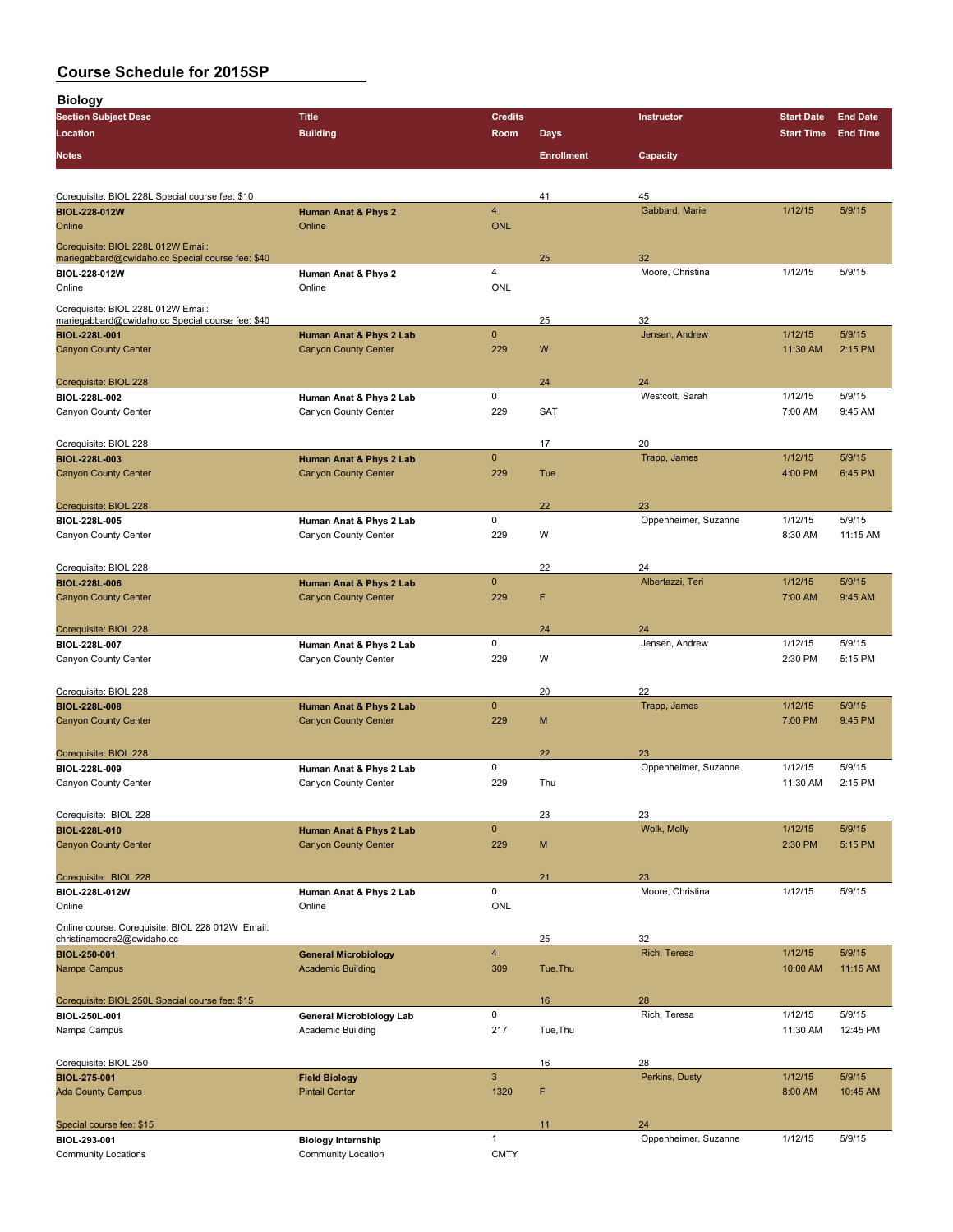| <b>Biology</b>                                   |                                                        |                |                   |                       |                     |                   |
|--------------------------------------------------|--------------------------------------------------------|----------------|-------------------|-----------------------|---------------------|-------------------|
| <b>Section Subject Desc</b>                      | <b>Title</b>                                           | <b>Credits</b> |                   | Instructor            | <b>Start Date</b>   | <b>End Date</b>   |
| Location                                         | <b>Building</b>                                        | Room           | <b>Days</b>       |                       | <b>Start Time</b>   | <b>End Time</b>   |
|                                                  |                                                        |                |                   |                       |                     |                   |
| <b>Notes</b>                                     |                                                        |                | <b>Enrollment</b> | Capacity              |                     |                   |
|                                                  |                                                        |                |                   |                       |                     |                   |
|                                                  |                                                        |                | $\mathbf{1}$      | $\mathbf{1}$          |                     |                   |
| <b>BIOL-296-001</b>                              | <b>Biology Independent Study</b>                       | $\mathsf 3$    |                   | Pekovich, Stevan      | 1/12/15             | 5/9/15            |
| <b>Community Locations</b>                       | <b>Community Location</b>                              | <b>CMTY</b>    |                   |                       |                     |                   |
|                                                  |                                                        |                |                   |                       |                     |                   |
|                                                  |                                                        |                |                   | $\blacktriangleleft$  |                     |                   |
|                                                  |                                                        |                |                   |                       |                     |                   |
| <b>Business</b>                                  |                                                        |                |                   |                       |                     |                   |
| <b>Section Subject Desc</b>                      | <b>Title</b>                                           | <b>Credits</b> |                   | Instructor            | <b>Start Date</b>   | <b>End Date</b>   |
| Location                                         | <b>Building</b>                                        | Room           | <b>Days</b>       |                       | <b>Start Time</b>   | <b>End Time</b>   |
|                                                  |                                                        |                |                   |                       |                     |                   |
| <b>Notes</b>                                     |                                                        |                | <b>Enrollment</b> | Capacity              |                     |                   |
| <b>BUSA 101-001</b>                              | <b>Intro to Business</b>                               | 3              |                   | Berggren, David       | 1/12/15             | 5/9/15            |
| Nampa Campus                                     | Aspen Classroom Building                               | 106            | M, W              |                       | 10:00 AM            | 11:15 AM          |
|                                                  |                                                        |                |                   |                       |                     |                   |
|                                                  |                                                        |                | 36                | 42                    |                     |                   |
| <b>BUSA-101-002</b>                              | <b>Intro to Business</b>                               | 3              |                   | Berggren, David       | 1/12/15             | 5/9/15            |
| Nampa Campus                                     | Aspen Classroom Building                               | 106            | M, W              |                       | 11:30 AM            | 12:45 PM          |
|                                                  |                                                        |                |                   |                       |                     |                   |
|                                                  |                                                        |                | 24                | 42                    |                     |                   |
| <b>BUSA-101-004</b>                              | <b>Intro to Business</b>                               | $\mathsf 3$    |                   | Barham, Stephanie     | 1/12/15             | 5/9/15            |
| Nampa Campus                                     | Aspen Classroom Building                               | 106            | Tue, Thu          |                       | 1:00 PM             | 2:15 PM           |
|                                                  |                                                        |                |                   |                       |                     |                   |
|                                                  |                                                        |                | 32                | 42                    |                     |                   |
| BUSA-101-007                                     | Intro to Business                                      | 3              |                   | Barham, Stephanie     | 1/12/15             | 5/9/15            |
| <b>Ada County Campus</b>                         | <b>Pintail Center</b>                                  | 1318           | M, W              |                       | 10:00 AM            | 11:15 AM          |
|                                                  |                                                        |                |                   |                       |                     |                   |
|                                                  |                                                        |                | 31                | 35                    |                     |                   |
| <b>BUSA-101-008W</b>                             | <b>Intro to Business</b>                               | 3              |                   | Petersen, Stephanie   | 1/12/15             | 5/9/15            |
| Online                                           | Online                                                 | <b>ONL</b>     |                   |                       |                     |                   |
| Online course. Email:                            |                                                        |                |                   |                       |                     |                   |
| stephaniepetersen@cwidaho.cc Special course fee: |                                                        |                |                   |                       |                     |                   |
| \$30                                             |                                                        | 3              | 29                | 33                    | 1/12/15             | 5/9/15            |
| BUSA-101-011W<br>Online                          | <b>Intro to Business</b><br>Online                     | ONL            |                   | Randall, Gary         |                     |                   |
|                                                  |                                                        |                |                   |                       |                     |                   |
| Online course. Email: craigrandall@cwidaho.cc    |                                                        |                |                   |                       |                     |                   |
| Special course fee: \$30                         |                                                        | 3              | 29                | 33<br>Nordstrom, John |                     | 5/9/15            |
| <b>BUSA-201-001</b>                              | <b>Business Communication</b>                          |                |                   |                       | 1/12/15<br>11:30 AM |                   |
| Nampa Campus                                     | Aspen Classroom Building                               | 106            | Tue, Thu          |                       |                     | 12:45 PM          |
|                                                  |                                                        |                |                   |                       |                     |                   |
|                                                  | <b>Business Communication</b>                          | 3              | 29                | 28<br>Smith, Kristy   | 1/12/15             | 5/9/15            |
| BUSA-201-003H<br>Nampa Campus                    | Aspen Classroom Building                               | 102            | F                 |                       | 4:00 PM             | 5:15 PM           |
|                                                  |                                                        |                |                   |                       |                     |                   |
|                                                  |                                                        |                |                   |                       |                     |                   |
| Hybrid course - has an online component          |                                                        |                | 9                 | 28<br>Hanson, Ryan    | 1/12/15             |                   |
| <b>BUSA-201-004</b>                              | <b>Business Communication</b><br><b>Pintail Center</b> | $\mathbf{3}$   |                   |                       |                     | 5/9/15<br>5:15 PM |
| <b>Ada County Campus</b>                         |                                                        | 1206           | Tue, Thu          |                       | 4:00 PM             |                   |
|                                                  |                                                        |                |                   |                       |                     |                   |
|                                                  |                                                        |                | 17                | 28                    |                     |                   |
| BUSA-201-005W                                    | <b>Business Communication</b>                          | 3              |                   | Smith, Kristy         | 1/12/15             | 5/9/15            |
| Online                                           | Online                                                 | ONL            |                   |                       |                     |                   |
| Online course. Email: kristysmith@cwidaho.cc     |                                                        |                |                   |                       |                     |                   |
| Special course fee: \$30                         |                                                        |                | 24                | 28                    |                     |                   |
| <b>BUSA-201-006W</b>                             | <b>Business Communication</b>                          | $\mathsf 3$    |                   | Smith, Kristy         | 1/12/15             | 5/9/15            |
| Online                                           | Online                                                 | <b>ONL</b>     |                   |                       |                     |                   |
| Online course. Email: kristysmith@cwidaho.cc     |                                                        |                |                   |                       |                     |                   |
| Special course fee: \$30                         |                                                        |                | 21                | 28                    |                     |                   |
| BUSA-207-001                                     | <b>Bus Stats for Dec Making 1</b>                      | 3              |                   | Moore, Michelle       | 1/12/15             | 5/9/15            |
| Nampa Campus                                     | Aspen Classroom Building                               | 126            | M,W               |                       | 4:00 PM             | 5:15 PM           |
|                                                  |                                                        |                |                   |                       |                     |                   |
|                                                  |                                                        |                | 21                | 33                    |                     |                   |
| <b>BUSA-207-002</b>                              | <b>Bus Stats for Dec Making 1</b>                      | $\mathbf{3}$   |                   | Moore, Michelle       | 1/12/15             | 5/9/15            |
| Nampa Campus                                     | <b>Aspen Classroom Building</b>                        | 126            | Tue, Thu          |                       | 10:00 AM            | 11:15 AM          |
|                                                  |                                                        |                |                   |                       |                     |                   |
|                                                  |                                                        |                | 27                | 33                    |                     |                   |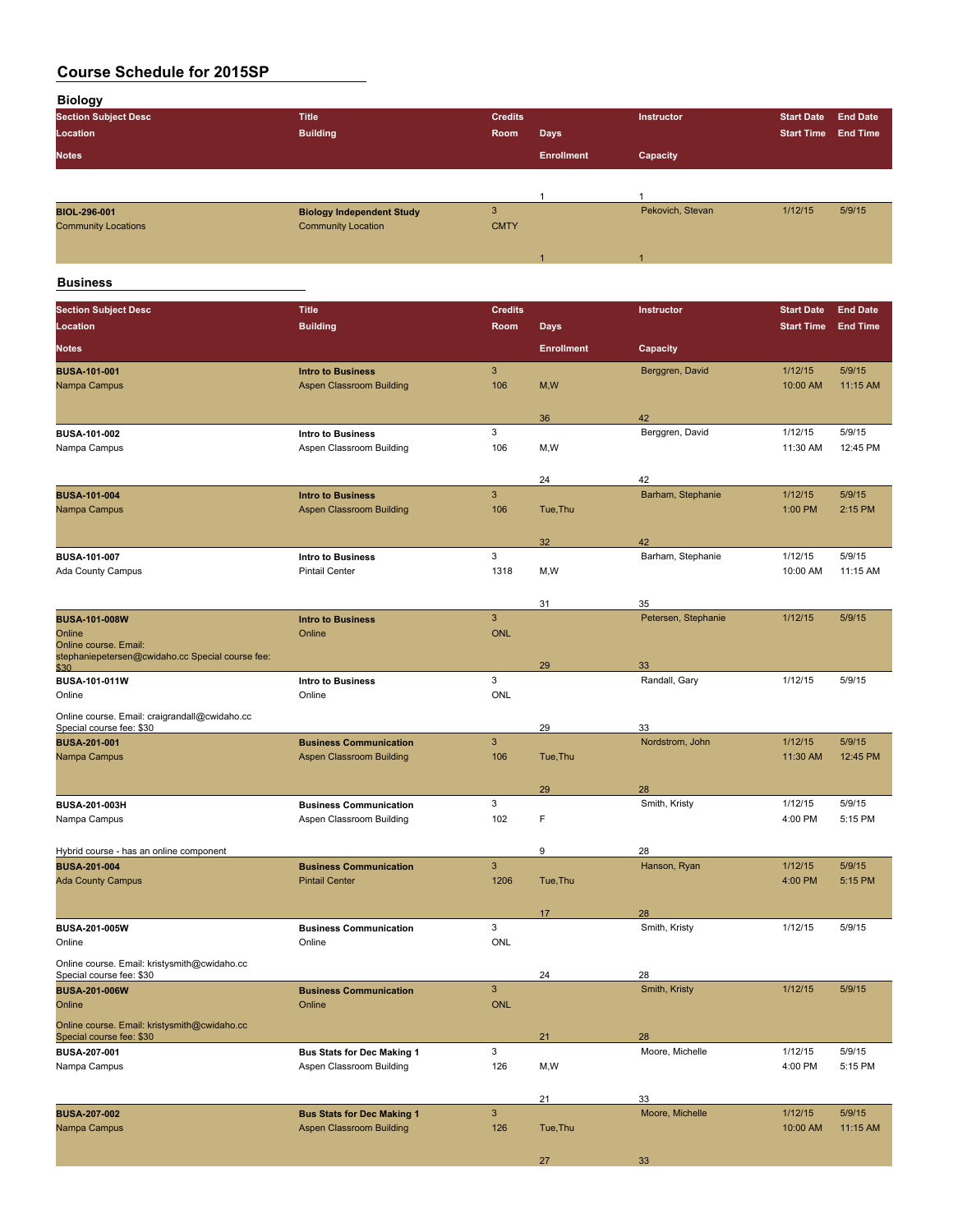| <b>Business</b>                                                              |                                                             |                     |                   |                         |                     |                    |
|------------------------------------------------------------------------------|-------------------------------------------------------------|---------------------|-------------------|-------------------------|---------------------|--------------------|
| <b>Section Subject Desc</b>                                                  | <b>Title</b>                                                | <b>Credits</b>      |                   | Instructor              | <b>Start Date</b>   | <b>End Date</b>    |
| Location                                                                     | <b>Building</b>                                             | <b>Room</b>         | <b>Days</b>       |                         | <b>Start Time</b>   | <b>End Time</b>    |
| <b>Notes</b>                                                                 |                                                             |                     | <b>Enrollment</b> | Capacity                |                     |                    |
| <b>BUSA-207-004H</b>                                                         | <b>Bus Stats for Dec Making 1</b>                           | 3                   |                   | Berggren, David         | 1/12/15             | 5/9/15             |
| Nampa Campus                                                                 | Aspen Classroom Building                                    | 102                 | F                 |                         | 11:30 AM            | 12:45 PM           |
| Hybrid course - has an online component                                      |                                                             |                     | 14                | 33                      |                     |                    |
| <b>BUSA-207-005W</b>                                                         | <b>Bus Stats for Dec Making 1</b>                           | 3                   |                   | Berggren, David         | 1/12/15             | 5/9/15             |
| Online                                                                       | Online                                                      | <b>ONL</b>          |                   |                         |                     |                    |
| Online course. Email: daveberggren@cwidaho.cc                                |                                                             |                     |                   |                         |                     |                    |
| Special course fee: \$30<br><b>BUSA 208-001</b>                              | <b>Bus Stats for Dec Making 2</b>                           | 3                   | 30                | 33<br>Moore, Michelle   | 1/12/15             | 5/9/15             |
| Nampa Campus                                                                 | Aspen Classroom Building                                    | 126                 | M, W              |                         | 1:00 PM             | 2:15 PM            |
|                                                                              |                                                             |                     |                   |                         |                     |                    |
|                                                                              |                                                             |                     | 27                | 33                      |                     |                    |
| <b>BUSA-208-002</b>                                                          | <b>Bus Stats for Dec Making 2</b>                           | 3                   |                   | Moore, Michelle         | 1/12/15             | 5/9/15             |
| Nampa Campus                                                                 | <b>Aspen Classroom Building</b>                             | 126                 | M, W              |                         | 10:00 AM            | 11:15 AM           |
|                                                                              |                                                             |                     | 31                | 33                      |                     |                    |
| <b>BUSA-208-005W</b>                                                         | <b>Bus Stats for Dec Making 2</b>                           | 3                   |                   | Berggren, David         | 1/12/15             | 5/9/15             |
| Online                                                                       | Online                                                      | <b>ONL</b>          |                   |                         |                     |                    |
| Online Course. Email: daveberggren@cwidaho.cc                                |                                                             |                     |                   |                         |                     |                    |
| Special course fee: \$30<br><b>BUSA 215 001H</b>                             | <b>Intro to Information Science</b>                         | 3                   | 20                | 33<br>Zarr, Mark        | 1/12/15             | 5/9/15             |
| Nampa Campus                                                                 | Aspen Classroom Building                                    | 126                 | M                 |                         | 8:30 AM             | 9:45 AM            |
| Hybrid course - has an online component Special                              |                                                             |                     |                   |                         |                     |                    |
| course fee: \$36                                                             |                                                             |                     | 28                | 35                      |                     |                    |
| <b>BUSA-215-002</b>                                                          | Intro to Information Science                                | 3                   |                   | Moore, Michelle         | 1/12/15             | 5/9/15             |
| Nampa Campus                                                                 | Aspen Classroom Building                                    | 126                 | M, W              |                         | 11:30 AM            | 12:45 PM           |
| Special course fee: \$36                                                     |                                                             |                     | 32                | 35                      |                     |                    |
| <b>BUSA-215-005H</b>                                                         | <b>Intro to Information Science</b>                         | $\mathbf{3}$        |                   | Anderson, Michael       | 1/12/15             | 5/9/15             |
| Nampa Campus                                                                 | <b>Academic Building</b>                                    | 201                 | W                 |                         | 5:30 PM             | 6:45 PM            |
| Hybrid course - has an online component Special                              |                                                             |                     |                   |                         |                     |                    |
| course fee: \$36<br><b>BUSA 215 008H</b>                                     | Intro to Information Science                                | 3                   | 24                | 30<br>Anderson, Michael | 1/12/15             | 5/9/15             |
| Ada County Campus                                                            | <b>Pintail Center</b>                                       | 1313                | W                 |                         | 7:00 PM             | 8:15 PM            |
| Hybrid course - has an online component Special                              |                                                             |                     |                   |                         |                     |                    |
| course fee: \$36                                                             |                                                             |                     | 17                | 24                      |                     |                    |
| <b>BUSA-215-009W</b><br>Online                                               | <b>Intro to Information Science</b><br>Online               | 3<br><b>ONL</b>     |                   | Moore, Michelle         | 1/12/15             | 5/9/15             |
|                                                                              |                                                             |                     |                   |                         |                     |                    |
| Online course. Email: shellymoore@cwidaho.cc<br>Special course fee: \$66     |                                                             |                     | 27                | 33                      |                     |                    |
| <b>BUSA-215-010W</b>                                                         | Intro to Information Science                                | 3                   |                   | Barham, Stephanie       | 1/12/15             | 5/9/15             |
| Online                                                                       | Online                                                      | <b>ONL</b>          |                   |                         |                     |                    |
| Online course. Email: stephaniebarham@cwidaho.cc<br>Special course fee: \$66 |                                                             |                     | 24                | 33                      |                     |                    |
| <b>BUSA-215-011W</b>                                                         | <b>Intro to Information Science</b>                         | 3                   |                   | Barham, Stephanie       | 1/12/15             | 5/9/15             |
| Online                                                                       | Online                                                      | <b>ONL</b>          |                   |                         |                     |                    |
| Online Course: Email: stephaniebarham@cwidaho.cc                             |                                                             |                     |                   |                         |                     |                    |
| Special course fee: \$66                                                     |                                                             | 3                   | 27                | 33<br>Zarr, Mark        | 1/12/15             | 5/9/15             |
| <b>BUSA 250-001H</b><br>Nampa Campus                                         | <b>Principles of Marketing</b><br>Aspen Classroom Building  | 102                 | M                 |                         | 2:30 PM             | 3:45 PM            |
|                                                                              |                                                             |                     |                   |                         |                     |                    |
| Hybrid course - has an online component                                      |                                                             |                     | 17                | 33                      |                     |                    |
| <b>BUSA-250-002W</b>                                                         | <b>Principles of Marketing</b>                              | 3                   |                   | Harvey, John            | 1/12/15             | 5/9/15             |
| Online                                                                       | Online                                                      | <b>ONL</b>          |                   |                         |                     |                    |
| Online course. Email: johnharvey@cwidaho.cc<br>Special course fee: \$30      |                                                             |                     | 33                | 33                      |                     |                    |
| BUSA-255-001H                                                                | <b>Leadership Development Skills</b>                        | 3                   |                   | Zarr, Mark              | 1/12/15             | 5/9/15             |
| Nampa Campus                                                                 | Academic Building                                           | 105                 | М                 |                         | 5:30 PM             | 6:45 PM            |
|                                                                              |                                                             |                     |                   |                         |                     |                    |
| Hybrid course - has an online component                                      |                                                             |                     | 12                | 33                      |                     |                    |
| <b>BUSA-265-001</b><br>Nampa Campus                                          | <b>Legal Environment</b><br><b>Aspen Classroom Building</b> | $\mathbf{3}$<br>102 | Tue, Thu          | Welker, Joseph          | 1/12/15<br>11:30 AM | 5/9/15<br>12:45 PM |
|                                                                              |                                                             |                     |                   |                         |                     |                    |
|                                                                              |                                                             |                     | 32                | 33                      |                     |                    |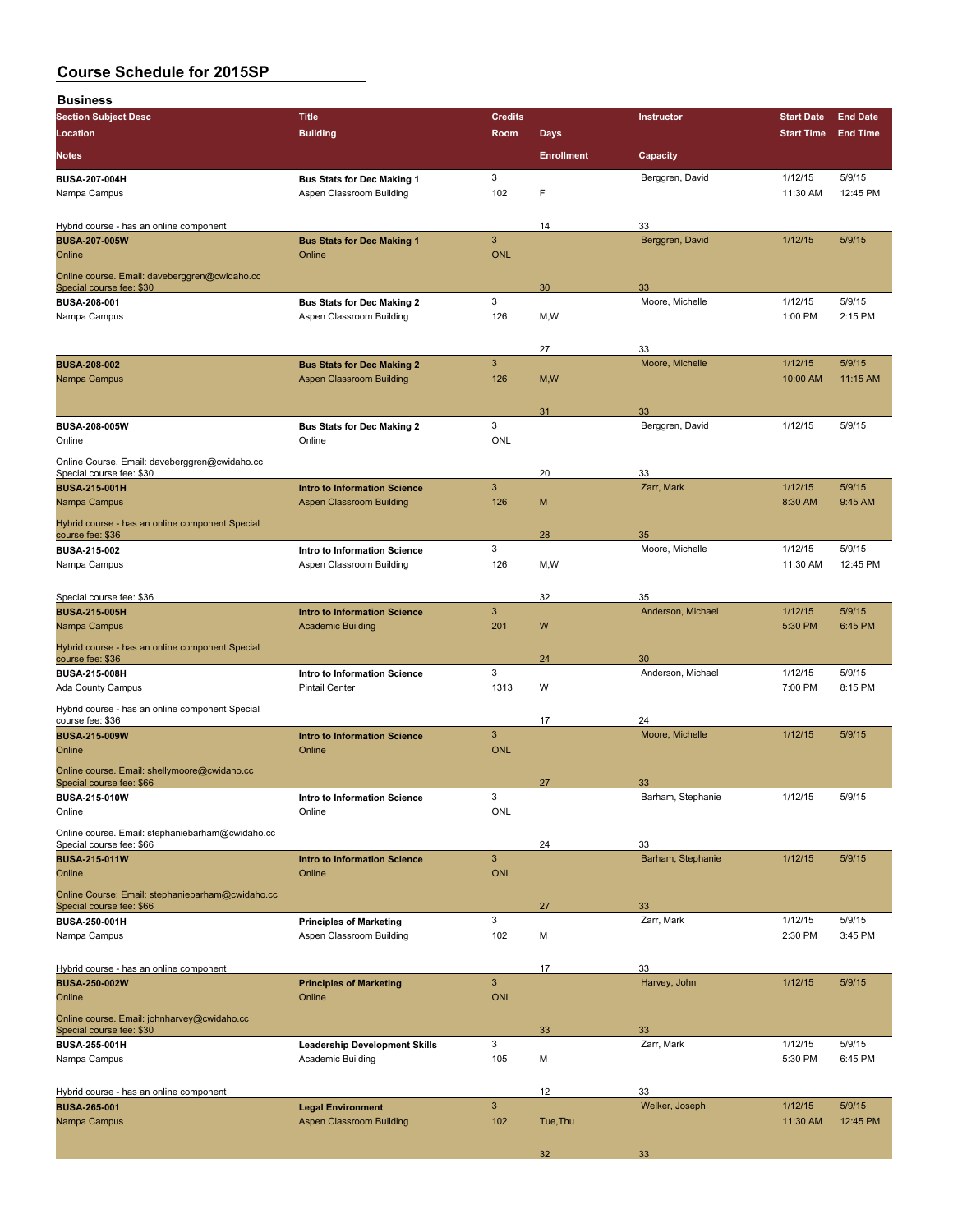**Business**

| <b>Section Subject Desc</b>                 | <b>Title</b>             | <b>Credits</b> |                   | <b>Instructor</b> | <b>Start Date</b> | <b>End Date</b> |
|---------------------------------------------|--------------------------|----------------|-------------------|-------------------|-------------------|-----------------|
| Location                                    | <b>Building</b>          | Room           | <b>Days</b>       |                   | <b>Start Time</b> | <b>End Time</b> |
| <b>Notes</b>                                |                          |                | <b>Enrollment</b> | Capacity          |                   |                 |
| <b>BUSA-265-004</b>                         | <b>Legal Environment</b> | 3              |                   | Whilden, Teri     | 1/12/15           | 5/9/15          |
| <b>Ada County Campus</b>                    | <b>Pintail Center</b>    | 1208           | M,W               |                   | 5:30 PM           | 6:45 PM         |
|                                             |                          |                |                   |                   |                   |                 |
|                                             |                          |                | 19                | 30                |                   |                 |
| <b>BUSA-265-005W</b>                        | <b>Legal Environment</b> | 3              |                   | Harvey, John      | 1/12/15           | 5/9/15          |
| Online                                      | Online                   | <b>ONL</b>     |                   |                   |                   |                 |
| Online course. Email: johnharvey@cwidaho.cc |                          |                |                   |                   |                   |                 |
| Special course fee: \$30                    |                          |                | 28                | 33                |                   |                 |
| <b>BUSA-265-006W</b>                        | <b>Legal Environment</b> | 3              |                   | Harvey, John      | 1/12/15           | 5/9/15          |
| Online                                      | Online                   | ONL            |                   |                   |                   |                 |
| Online Course. Email: johnharvey@cwidaho.cc |                          |                |                   |                   |                   |                 |
| Special course fee: \$30                    |                          |                | 28                | 33                |                   |                 |

#### **Certified Dental Assisting**

| <b>Section Subject Desc</b>                                         | <b>Title</b>                                             | <b>Credits</b> |                   | Instructor            | <b>Start Date</b> | <b>End Date</b> |
|---------------------------------------------------------------------|----------------------------------------------------------|----------------|-------------------|-----------------------|-------------------|-----------------|
| Location                                                            | <b>Building</b>                                          | Room           | <b>Days</b>       |                       | <b>Start Time</b> | <b>End Time</b> |
| <b>Notes</b>                                                        |                                                          |                | <b>Enrollment</b> | Capacity              |                   |                 |
| DENT-100-001                                                        | <b>Dental Assisting Anatomy</b>                          | $\mathbf{1}$   |                   | Laursen, Elaine       | 1/12/15           | 5/9/15          |
| <b>Ada County Campus</b>                                            | <b>Quail Court Building</b>                              | 2210           | Tue               |                       | 9:00 AM           | 9:50 AM         |
| Restricted: Dental Assisting Majors Only                            |                                                          |                | 6                 | 24                    |                   |                 |
| DENT-100-001                                                        | <b>Dental Assisting Anatomy</b>                          | $\mathbf{1}$   |                   | Satake, Monica        | 1/12/15           | 5/9/15          |
| <b>Ada County Campus</b>                                            | <b>Quail Court Building</b>                              | 2210           | Tue               |                       | 9:00 AM           | 9:50 AM         |
| Restricted: Dental Assisting Majors Only                            |                                                          |                | 6                 | 24                    |                   |                 |
| <b>DENT-103-001</b>                                                 | <b>Dental Prosthodontic Materials</b>                    | $\overline{2}$ |                   | Satake, Monica        | 1/12/15           | 5/9/15          |
| <b>Ada County Campus</b>                                            | <b>Quail Court Building</b>                              | 1100           | M                 |                       | 12:00 PM          | 12:50 PM        |
| Restricted Dental Assisting majors only                             |                                                          |                | 11                | 24                    |                   |                 |
| DENT-103L-001                                                       | <b>Dental Prosthodontic Lab</b>                          | $\mathbf 0$    |                   | Satake, Monica        | 1/12/15           | 5/9/15          |
| <b>Ada County Campus</b>                                            | <b>Quail Court Building</b>                              | 1100           | M                 |                       | 1:00 PM           | 3:00 PM         |
| Restricted Dental Assisting majors only                             |                                                          |                | 11                | 12                    |                   |                 |
| <b>DENT 105-001</b>                                                 | <b>Dental Clinical Skills 2</b>                          | $\overline{2}$ |                   | Laursen, Elaine       | 1/12/15           | 5/9/15          |
| <b>Ada County Campus</b>                                            | <b>Quail Court Building</b>                              | 1100           | M                 |                       | 8:00 AM           | 8:50 AM         |
| Restricted Dental Assisting Majors only Special<br>Course Fee \$225 |                                                          |                | 11                | 24                    |                   |                 |
| DENT-105L-001                                                       | <b>Dental Clinical Skills 2 Lab</b>                      | $\mathbf 0$    |                   | Laursen, Elaine       | 1/12/15           | 5/9/15          |
| <b>Ada County Campus</b>                                            | <b>Quail Court Building</b>                              | 1100           | M                 |                       | 9:00 AM           | 11:00 AM        |
| Restricted Dental Assisting majors only                             |                                                          |                | 11                | 12                    |                   |                 |
| <b>DENT 105L 001</b>                                                | <b>Dental Clinical Skills 2 Lab</b>                      | $\mathbf 0$    |                   | Satake, Monica        | 1/12/15           | 5/9/15          |
| <b>Ada County Campus</b>                                            | <b>Quail Court Building</b>                              | 1100           | M                 |                       | 9:00 AM           | 11:00 AM        |
| Restricted Dental Assisting majors only                             |                                                          |                | 11                | 12                    |                   |                 |
| DENT-106-001                                                        | Dental Assisting Clinic Exper.                           | 6              |                   | Laursen, Elaine       | 1/12/15           | 5/9/15          |
| <b>Community Locations</b>                                          | <b>Community Location</b>                                | <b>CMTY</b>    | Tue, Thu          |                       | 8:00 AM           | 5:00 PM         |
| Restricted: Dental Assisting majors only. Special                   |                                                          |                |                   |                       |                   |                 |
| course fee: \$300<br><b>DENT-106-001</b>                            | <b>Dental Assisting Clinic Exper.</b>                    | $6\phantom{a}$ | 11                | 24<br>Satake, Monica  | 1/12/15           | 5/9/15          |
| <b>Community Locations</b>                                          | <b>Community Location</b>                                | <b>CMTY</b>    | Tue, Thu          |                       | 8:00 AM           | 5:00 PM         |
| Restricted: Dental Assisting majors only. Special                   |                                                          |                |                   |                       |                   |                 |
| course fee: \$300                                                   |                                                          | $\mathbf{1}$   | 11                | 24<br>Laursen, Elaine | 1/12/15           | 5/9/15          |
| <b>DENT 108-001</b><br><b>Ada County Campus</b>                     | <b>Dental Office Management</b><br><b>Pintail Center</b> | 1205           | Tue               |                       | 8:00 AM           | 8:50 AM         |
|                                                                     |                                                          |                |                   |                       |                   |                 |
| Restricted: Dental Assisting majors only.                           |                                                          |                | 6                 | 24                    |                   |                 |
| <b>DENT-108-001</b>                                                 | <b>Dental Office Management</b>                          | $\mathbf{1}$   |                   | Satake, Monica        | 1/12/15           | 5/9/15          |
| <b>Ada County Campus</b>                                            | <b>Pintail Center</b>                                    | 1205           | Tue               |                       | 8:00 AM           | 8:50 AM         |
| Restricted: Dental Assisting majors only.                           |                                                          |                | 6                 | 24                    |                   |                 |
| DENT 150-001                                                        | <b>Intro to Dental Assisting</b>                         | $\mathbf{1}$   |                   | Laursen, Elaine       | 1/12/15           | 5/9/15          |
| Ada County Campus                                                   | <b>Quail Court Building</b>                              | 2210           | Tue               |                       | 10:00 AM          | 12:30 PM        |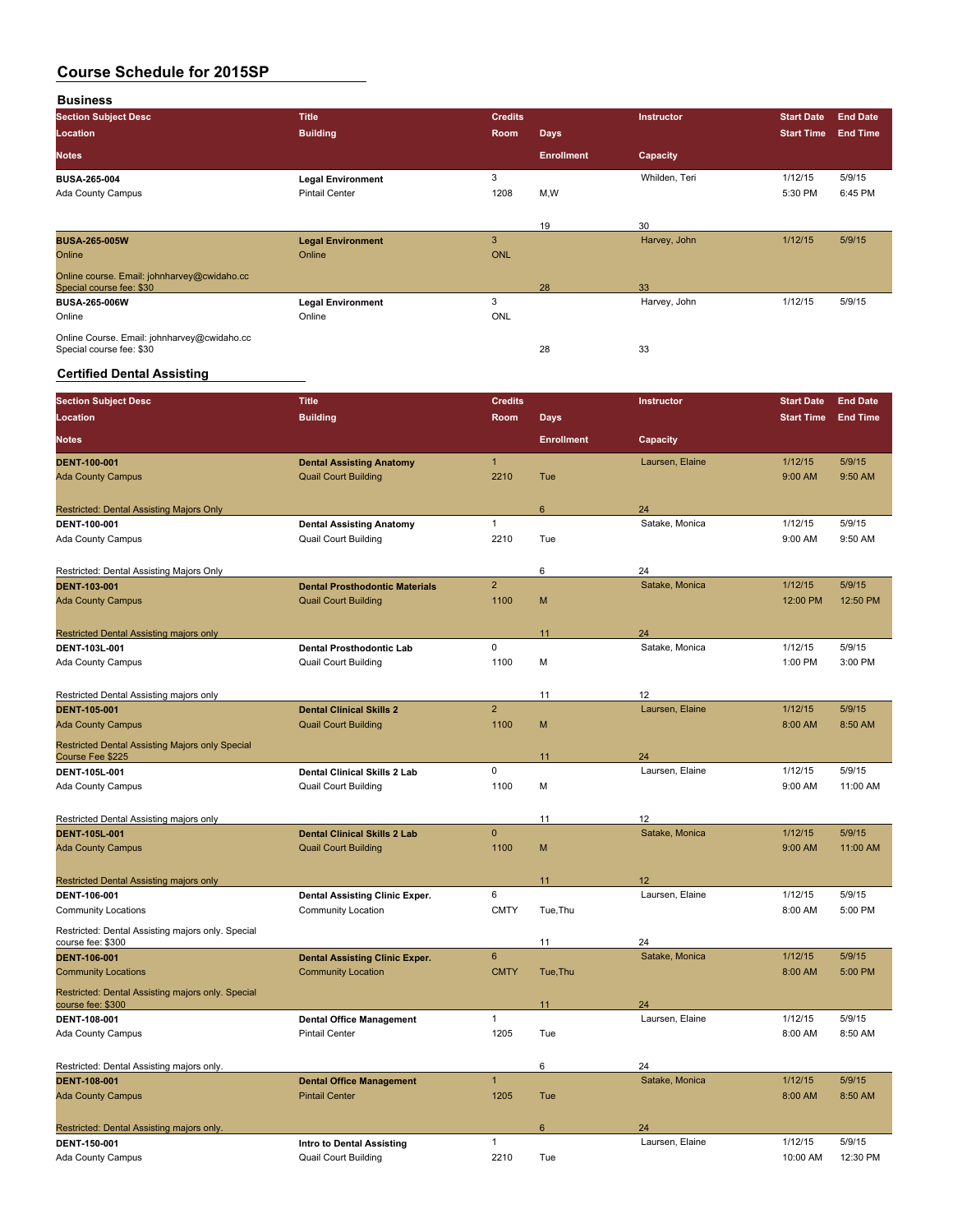#### **Certified Dental Assisting**

| <b>Section Subject Desc</b>               | <b>Title</b>                        | <b>Credits</b> |                   | <b>Instructor</b> | <b>Start Date</b> | <b>End Date</b> |
|-------------------------------------------|-------------------------------------|----------------|-------------------|-------------------|-------------------|-----------------|
| Location                                  | <b>Building</b>                     | <b>Room</b>    | <b>Days</b>       |                   | <b>Start Time</b> | <b>End Time</b> |
| <b>Notes</b>                              |                                     |                | <b>Enrollment</b> | Capacity          |                   |                 |
|                                           |                                     |                |                   |                   |                   |                 |
| Restricted: Dental Assisting Majors Only. |                                     |                | 6                 | 24                |                   |                 |
| <b>DENT 150-001</b>                       | <b>Intro to Dental Assisting</b>    | $\overline{1}$ |                   | Satake, Monica    | 1/12/15           | 5/9/15          |
| <b>Ada County Campus</b>                  | <b>Quail Court Building</b>         | 2210           | Tue               |                   | 10:00 AM          | 12:30 PM        |
| Restricted: Dental Assisting Majors Only. |                                     |                | 6                 | 24                |                   |                 |
| DENT 153-001                              | Dental Theory 3                     | 3              |                   | Satake, Monica    | 1/12/15           | 5/9/15          |
| Ada County Campus                         | <b>Quail Court Building</b>         | 2210           | W                 |                   | 11:30 AM          | 2:00 PM         |
| Restricted: Dental Assisting majors only. |                                     |                | 11                | 24                |                   |                 |
| <b>DENT 154-001</b>                       | <b>Dental Theory 4</b>              | 3              |                   | Laursen, Elaine   | 1/12/15           | 5/9/15          |
| <b>Ada County Campus</b>                  | <b>Quail Court Building</b>         | 2210           | W                 |                   | 8:00 AM           | 10:30 AM        |
| Restricted: Dental Assisting majors only. |                                     |                | 11                | 24                |                   |                 |
| <b>DENT 226-001</b>                       | <b>Adv Dental Assisting Pract 2</b> | 5              |                   | Laursen, Elaine   | 1/12/15           | 5/9/15          |
| <b>Community Locations</b>                | Community Location                  | <b>CMTY</b>    |                   |                   |                   |                 |
| Restricted: Dental Assisting majors only. |                                     |                | 5                 | 12                |                   |                 |

#### **Chemistry**

| <b>Section Subject Desc</b>                                                            | <b>Title</b>                          | <b>Credits</b>          |                   | Instructor        | <b>Start Date</b> | <b>End Date</b> |
|----------------------------------------------------------------------------------------|---------------------------------------|-------------------------|-------------------|-------------------|-------------------|-----------------|
| Location                                                                               | <b>Building</b>                       | Room                    | <b>Days</b>       |                   | <b>Start Time</b> | <b>End Time</b> |
| <b>Notes</b>                                                                           |                                       |                         | <b>Enrollment</b> | Capacity          |                   |                 |
| CHEM-100-001                                                                           | <b>Chemistry in Everyday Life</b>     | $\overline{\mathbf{4}}$ |                   | Hess, Bryan       | 1/12/15           | 5/9/15          |
| Nampa Campus                                                                           | <b>Academic Building</b>              | 106                     | Tue, Thu          |                   | 8:30 AM           | 9:45 AM         |
| Corequisite: CHEM 100L Special course fee: \$15                                        |                                       |                         | 46                | 48                |                   |                 |
| CHEM-100-001D                                                                          | <b>Chemistry in Everyday Life</b>     | $\overline{4}$          |                   | Murgel, Christine | 1/12/15           | 6/4/15          |
| <b>Community Locations</b>                                                             | Initial Point High School             | <b>TBA</b>              |                   |                   |                   |                 |
| Dual Credit Corequisite: CHEM 100L 001D                                                |                                       |                         | 0                 | 75                |                   |                 |
| CHEM-100-002D                                                                          | <b>Chemistry in Everyday Life</b>     | $\overline{4}$          |                   | Sparks, Jack      | 1/12/15           | 6/4/15          |
| <b>Community Locations</b>                                                             | Kuna High School                      | <b>TBA</b>              |                   |                   |                   |                 |
| Dual Credit Corequisite: CHEM 100L 002D                                                |                                       |                         | $\overline{0}$    | 75                |                   |                 |
| CHEM-100-002W                                                                          | <b>Chemistry in Everyday Life</b>     | $\overline{4}$          |                   | Flock, Rebecca    | 1/12/15           | 5/9/15          |
| Online                                                                                 | Online                                | <b>ONL</b>              |                   |                   |                   |                 |
| Corequisite: CHEM 100L 002W Email:<br>rebeccaflock@cwidaho.cc Special course fee: \$40 |                                       |                         | 27                | 32                |                   |                 |
| CHEM-100L-001                                                                          | <b>Chemistry in Everyday Life Lab</b> | $\overline{0}$          |                   | Hess, Bryan       | 1/12/15           | 5/9/15          |
| Nampa Campus                                                                           | <b>Academic Building</b>              | 216                     | Tue               |                   | 10:00 AM          | 11:45 AM        |
| Corequisite: CHEM 100                                                                  |                                       |                         | 22                | 24                |                   |                 |
| CHEM-100L-001D                                                                         | Chemistry in Everyday Life Lab        | $\mathbf 0$             |                   | Murgel, Christine | 1/12/15           | 6/4/15          |
| <b>Community Locations</b>                                                             | Initial Point High School             | <b>TBA</b>              |                   |                   |                   |                 |
| Dual Credit Corequisite: CHEM 100 001D                                                 |                                       |                         | 0                 | 75                |                   |                 |
| CHEM-100L-002D                                                                         | <b>Chemistry in Everyday Life Lab</b> | $\overline{0}$          |                   | Sparks, Jack      | 1/12/15           | 6/4/15          |
| <b>Community Locations</b>                                                             | Kuna High School                      | <b>TBA</b>              |                   |                   |                   |                 |
| Dual Credit Corequisite: CHEM 100 002D                                                 |                                       |                         | $\mathbf{0}$      | 75                |                   |                 |
| CHEM-100L-002W                                                                         | Chemistry in Everyday Life Lab        | $\mathbf 0$             |                   | Flock, Rebecca    | 1/12/15           | 5/9/15          |
| Online                                                                                 | Online                                | <b>ONL</b>              |                   |                   |                   |                 |
| Online Course. Email: rebeccaflock@cwidaho.cc<br>Corequisite: CHEM 100 002W            |                                       |                         | 29                | 32                |                   |                 |
| CHEM-100L-004                                                                          | <b>Chemistry in Everyday Life Lab</b> | $\mathbf{0}$            |                   | Chevreau, Andre   | 1/12/15           | 5/9/15          |
| Nampa Campus                                                                           | <b>Academic Building</b>              | 216                     | Thu               |                   | 1:00 PM           | 2:45 PM         |
| Corequisite: CHEM 100                                                                  |                                       |                         | 24                | 24                |                   |                 |
| CHEM-101-001                                                                           | Intro to Chemistry                    | $\overline{4}$          |                   | Chevreau, Andre   | 1/12/15           | 5/9/15          |
| Nampa Campus                                                                           | Academic Building                     | 102E                    | Tue, Thu          |                   | 10:00 AM          | 11:15 AM        |
| Corequisite: CHEM 101L Special course fee: \$25                                        |                                       |                         | 55                | 60                |                   |                 |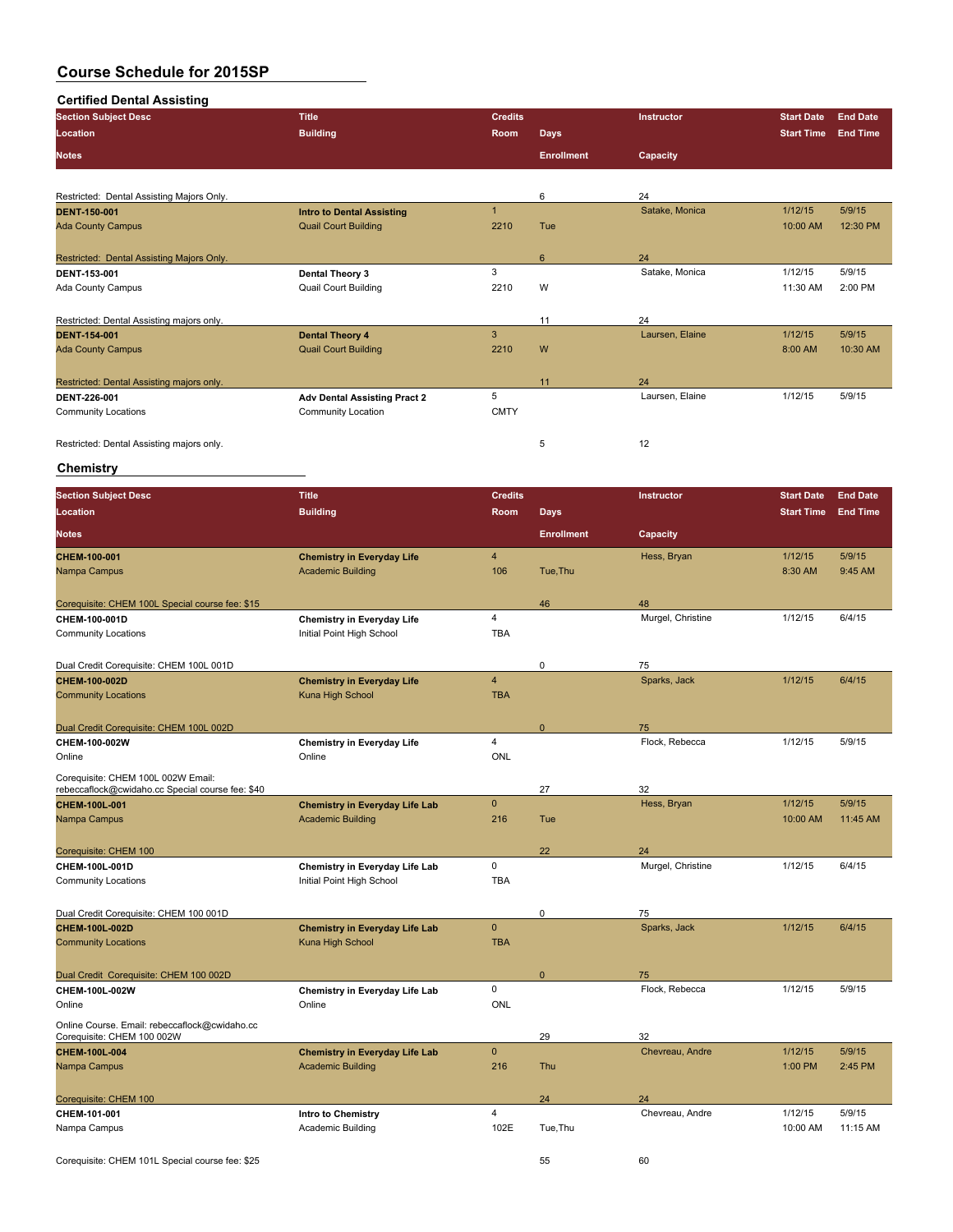**Chemistry**

| ן ווסוווסווט                                    |                                       |                 |                   |                        |                   |                 |
|-------------------------------------------------|---------------------------------------|-----------------|-------------------|------------------------|-------------------|-----------------|
| <b>Section Subject Desc</b>                     | <b>Title</b>                          | <b>Credits</b>  |                   | Instructor             | <b>Start Date</b> | <b>End Date</b> |
| Location                                        | <b>Building</b>                       | Room            | <b>Days</b>       |                        | <b>Start Time</b> | <b>End Time</b> |
| <b>Notes</b>                                    |                                       |                 | <b>Enrollment</b> | Capacity               |                   |                 |
| CHEM-101-002                                    | <b>Intro to Chemistry</b>             | $\overline{4}$  |                   | Shaskus, John          | 1/12/15           | 5/9/15          |
| Nampa Campus                                    | <b>Academic Building</b>              | 105             | <b>SAT</b>        |                        | 9:00 AM           | 11:45 AM        |
| Corequisite: CHEM 101L Special course fee: \$25 |                                       |                 | 20                | 24                     |                   |                 |
| CHEM-101-003                                    | Intro to Chemistry                    | 4               |                   | Shaskus, John          | 1/12/15           | 5/9/15          |
| Nampa Campus                                    | Academic Building                     | 106             | M, W              |                        | 1:00 PM           | 2:15 PM         |
|                                                 |                                       |                 |                   |                        |                   |                 |
| Corequisite: CHEM 101L Special course fee: \$25 |                                       |                 | 52                | 55                     |                   |                 |
| CHEM-101-004                                    | <b>Intro to Chemistry</b>             | $\overline{4}$  |                   | Kusterer, James        | 1/12/15           | 5/9/15          |
| Nampa Campus                                    | <b>Academic Building</b>              | 102E            | Tue               |                        | 7:00 PM           | 9:45 PM         |
| Corequisite: CHEM 101L Special course fee: \$25 |                                       |                 | 66                | 77                     |                   |                 |
| CHEM-101-012D                                   | Intro to Chemistry                    | $\overline{4}$  |                   | Staff-CWI, General     | 1/12/15           | 6/4/15          |
| <b>Community Locations</b>                      | Wood River High School                | <b>TBA</b>      |                   |                        |                   |                 |
| Dual Credit                                     |                                       |                 | 0                 | 75                     |                   |                 |
| CHEM-101L-001                                   | <b>Intro to Chemistry Lab</b>         | $\mathbf 0$     |                   | McClain, Brian         | 1/12/15           | 5/9/15          |
| Nampa Campus                                    | <b>Academic Building</b>              | 216             | W                 |                        | 10:00 AM          | 12:45 PM        |
| Corequisite: CHEM 101                           |                                       |                 | 22                | 24                     |                   |                 |
| CHEM-101L-002                                   | Intro to Chemistry Lab                | 0               |                   | Shaskus, John          | 1/12/15           | 5/9/15          |
| Nampa Campus                                    | Academic Building                     | 216             | <b>SAT</b>        |                        | 12:00 PM          | 2:45 PM         |
|                                                 |                                       |                 |                   |                        |                   |                 |
| Corequisite: CHEM 101                           |                                       |                 | 21                | 24                     |                   |                 |
| CHEM-101L-003                                   | <b>Intro to Chemistry Lab</b>         | $\mathbf 0$     |                   | Hess, Bryan            | 1/12/15           | 5/9/15          |
| Nampa Campus                                    | <b>Academic Building</b>              | 216             | W                 |                        | 1:00 PM           | 3:45 PM         |
| Corequisite: CHEM 101                           |                                       |                 | 23                | 24                     |                   |                 |
| CHEM-101L-004                                   | Intro to Chemistry Lab                | 0               |                   | Shaskus, John          | 1/12/15           | 5/9/15          |
| Nampa Campus                                    | Academic Building                     | 216             | F                 |                        | 1:00 PM           | 3:45 PM         |
| Corequisite: CHEM 101                           |                                       |                 | 23                | 24                     |                   |                 |
| CHEM-101L-005                                   | <b>Intro to Chemistry Lab</b>         | $\mathbf 0$     |                   | Lakshminarayan, Ganesh | 1/12/15           | 5/9/15          |
| Nampa Campus                                    | <b>Academic Building</b>              | 216             | M                 |                        | 1:00 PM           | 3:45 PM         |
|                                                 |                                       |                 |                   |                        |                   |                 |
| Corequisite: CHEM 101                           |                                       |                 | 21                | 24                     |                   |                 |
| CHEM-101L-007                                   | Intro to Chemistry Lab                | $\mathsf 0$     |                   | Shaskus, John          | 1/12/15           | 5/9/15          |
| Nampa Campus                                    | Academic Building                     | 216             | м                 |                        | 10:00 AM          | 12:45 PM        |
| Corequisite: CHEM 101                           |                                       |                 | 24                | 24                     |                   |                 |
| CHEM-101L-009                                   | <b>Intro to Chemistry Lab</b>         | $\mathbf 0$     |                   | Lakshminarayan, Ganesh | 1/12/15           | 5/9/15          |
| Nampa Campus                                    | <b>Academic Building</b>              | 216             | Thu               |                        | 7:00 PM           | 9:45 PM         |
| Corequisite: CHEM 101                           |                                       |                 | 24                | 24                     |                   |                 |
| CHEM-101L-011                                   | Intro to Chemistry Lab                | 0               |                   | Cox, Carole            | 1/12/15           | 5/9/15          |
| Nampa Campus                                    | Academic Building                     | 216             | Tue               |                        | 7:00 PM           | 9:45 PM         |
| Corequisite: CHEM 101                           |                                       |                 | 15                | 24                     |                   |                 |
| CHEM-101L-012                                   | Intro to Chemistry Lab                | $\pmb{0}$       |                   | Hess, Bryan            | 1/12/15           | 5/9/15          |
| Nampa Campus                                    | <b>Academic Building</b>              | 216             | W                 |                        | 4:00 PM           | 6:45 PM         |
| Corequisite: CHEM 100                           |                                       |                 | 21                | 24                     |                   |                 |
| CHEM-101L-012D                                  | Intro to Chemistry Lab                | $\mathsf 0$     |                   | Staff-CWI, General     | 1/12/15           | 6/4/15          |
| <b>Community Locations</b>                      | Wood River High School                | <b>TBA</b>      |                   |                        |                   |                 |
| Dual Credit                                     |                                       |                 | 0                 | 75                     |                   |                 |
| CHEM-102-001                                    | <b>Essen of Organic &amp; Biochem</b> | $5\phantom{.0}$ |                   | Flock, Rebecca         | 1/12/15           | 5/9/15          |
| Nampa Campus                                    | <b>Academic Building</b>              | 116             | M, W              |                        | 11:30 AM          | 1:20 PM         |
| Corequisite: CHEM 102L Special course fee: \$15 |                                       |                 | 33                | 48                     |                   |                 |
| CHEM-102-002                                    | Essen of Organic & Biochem            | 5               |                   | Kusterer, James        | 1/12/15           | 5/9/15          |
| Nampa Campus                                    | Academic Building                     | 105             | Tue, Thu          |                        | 4:00 PM           | 5:50 PM         |
| Corequisite: CHEM 102L Special course fee: \$15 |                                       |                 | 26                | 24                     |                   |                 |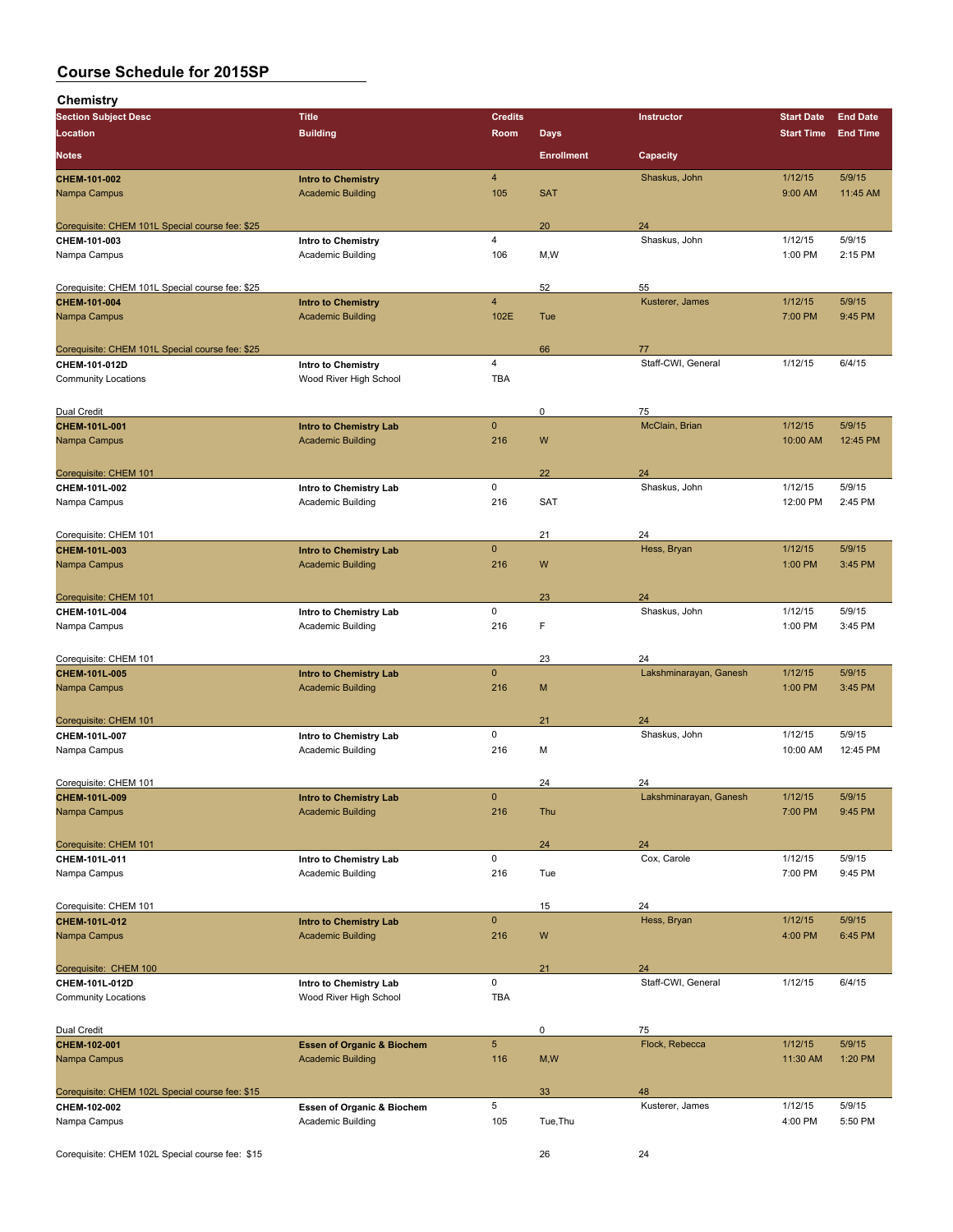| Chemistry                                       |                                                             |                |                   |                              |                     |                    |
|-------------------------------------------------|-------------------------------------------------------------|----------------|-------------------|------------------------------|---------------------|--------------------|
| <b>Section Subject Desc</b>                     | <b>Title</b>                                                | <b>Credits</b> |                   | Instructor                   | <b>Start Date</b>   | <b>End Date</b>    |
| Location                                        | <b>Building</b>                                             | Room           | <b>Days</b>       |                              | <b>Start Time</b>   | <b>End Time</b>    |
| <b>Notes</b>                                    |                                                             |                | <b>Enrollment</b> | Capacity                     |                     |                    |
| CHEM-102L-001                                   | <b>Essen of Organic &amp; Biochem Lab</b>                   | $\mathbf{0}$   |                   | Flock, Rebecca               | 1/12/15             | 5/9/15             |
| Nampa Campus                                    | <b>Academic Building</b>                                    | 319            | W                 |                              | 2:30 PM             | 5:15 PM            |
|                                                 |                                                             |                |                   |                              |                     |                    |
| Corequisite: CHEM 102<br>CHEM-102L-002          | Essen of Organic & Biochem Lab                              | 0              | 23                | 24<br>Flock, Rebecca         | 1/12/15             | 5/9/15             |
| Nampa Campus                                    | Academic Building                                           | 319            | M                 |                              | 2:30 PM             | 5:15 PM            |
|                                                 |                                                             |                |                   |                              |                     |                    |
| Corequisite: CHEM 102                           |                                                             |                | 24                | 24                           |                     |                    |
| CHEM-102L-003                                   | <b>Essen of Organic &amp; Biochem Lab</b>                   | $\mathbf{0}$   |                   | Lakshminarayan, Ganesh       | 1/12/15             | 5/9/15             |
| Nampa Campus                                    | <b>Academic Building</b>                                    | 319            | M                 |                              | 5:30 PM             | 8:15 PM            |
| Corequisite: CHEM 102                           |                                                             |                | 12                | 24                           |                     |                    |
| CHEM-111-001                                    | Prin of Chemistry 1                                         | 5              |                   | Shaskus, John                | 1/12/15             | 5/9/15             |
| Nampa Campus                                    | Academic Building                                           | 106            | M, W              |                              | 4:00 PM             | 5:50 PM            |
|                                                 |                                                             |                |                   |                              |                     |                    |
| Corequisite: CHEM 111L Special course fee: \$15 |                                                             | $\mathbf 0$    | 47                | 48<br>Lakshminarayan, Ganesh | 1/12/15             | 5/9/15             |
| CHEM-111L-001<br>Nampa Campus                   | <b>Principles of Chem 1 Lab</b><br><b>Academic Building</b> | 319            | W                 |                              | 6:00 PM             | 8:45 PM            |
|                                                 |                                                             |                |                   |                              |                     |                    |
| Corequisite: CHEM 111                           |                                                             |                | 24                | 24                           |                     |                    |
| CHEM-111L-002                                   | Principles of Chem 1 Lab                                    | 0              |                   | Potcher, Ann                 | 1/12/15             | 5/9/15             |
| Nampa Campus                                    | Academic Building                                           | 319            | F                 |                              | 2:00 PM             | 4:45 PM            |
|                                                 |                                                             |                |                   |                              |                     |                    |
| Corequisite: CHEM 111<br>CHEM-112-001           | <b>Principles of Chem 2</b>                                 | 5 <sup>5</sup> | 24                | 24<br>McClain, Brian         | 1/12/15             | 5/9/15             |
| Nampa Campus                                    | <b>Academic Building</b>                                    | 102E           | Tue, Thu          |                              | 11:30 AM            | 12:45 PM           |
|                                                 |                                                             |                |                   |                              |                     |                    |
| Corequisite: CHEM 112L Special course fee: \$15 |                                                             |                | 16                | 56                           |                     |                    |
| CHEM-112-002                                    | Principles of Chem 2                                        | 5              |                   | McClain, Brian               | 1/12/15             | 5/9/15             |
| Nampa Campus                                    | Academic Building                                           | 320            | M, W              |                              | 1:00 PM             | 2:15 PM            |
| Corequisite: CHEM 112L Special course fee: \$15 |                                                             |                | 20                | 40                           |                     |                    |
| CHEM-112L-001                                   | <b>Principles of Chem 2 Lab</b>                             | $\mathbf 0$    |                   | McClain, Brian               | 1/12/15             | 5/9/15             |
| Nampa Campus                                    | <b>Academic Building</b>                                    | 319            | Tue, Thu          |                              | 8:30 AM             | 11:15 AM           |
|                                                 |                                                             |                |                   |                              |                     |                    |
| Corequisite: CHEM 112                           |                                                             |                | 17                | 24                           |                     |                    |
| CHEM-112L-002<br>Nampa Campus                   | Principles of Chem 2 Lab<br>Academic Building               | 0<br>319       | M, W              | Hess, Bryan                  | 1/12/15<br>10:00 AM | 5/9/15<br>12:45 PM |
|                                                 |                                                             |                |                   |                              |                     |                    |
| Corequisite: CHEM 112                           |                                                             |                | 19                | 24                           |                     |                    |
| CHEM-190-001                                    | <b>Math Skills for Chemistry</b>                            | $\mathbf{1}$   |                   | Shaskus, John                | 1/12/15             | 3/6/15             |
| Nampa Campus                                    | <b>Academic Building</b>                                    | 102E           | F                 |                              | 9:00 AM             | 10:40 AM           |
| 8 Week Course Corequisite: CHEM 101 or CHEM     |                                                             |                |                   |                              |                     |                    |
| 111<br>CHEM-293-001                             | <b>Chemistry Internship</b>                                 | 5              | 13                | 56<br>Kusterer, James        | 1/12/15             | 5/9/15             |
| <b>Community Locations</b>                      | Community Location                                          | <b>CMTY</b>    |                   |                              |                     |                    |
|                                                 |                                                             |                |                   |                              |                     |                    |
|                                                 |                                                             |                | 1                 | 1                            |                     |                    |
| CHEM-299-001                                    | <b>Organic Chemistry 2</b>                                  | $\sqrt{5}$     |                   | Lakshminarayan, Ganesh       | 1/12/15             | 5/9/15             |
| Nampa Campus                                    | <b>Academic Building</b>                                    | 325            | Tue, Thu          |                              | 10:00 AM            | 11:15 AM           |
| Corequisite: CHEM 299L Special course fee: \$25 |                                                             |                | 7                 | 24                           |                     |                    |
| CHEM-299L-001                                   | <b>Organic Chemistry 2 Lab</b>                              | 0              |                   | Lakshminarayan, Ganesh       | 1/12/15             | 5/9/15             |
| Nampa Campus                                    | Academic Building                                           | 319            | Tue, Thu          |                              | 1:00 PM             | 3:45 PM            |
|                                                 |                                                             |                |                   |                              |                     |                    |
| Corequisite: CHEM 299                           |                                                             |                | $\overline{7}$    | 24                           |                     |                    |

## **Cisco Network & Security Tech**

| <b>Section Subject Desc</b> | Title                                 | <b>Credits</b> |                   | Instructor  | <b>Start Date</b> | <b>End Date</b> |
|-----------------------------|---------------------------------------|----------------|-------------------|-------------|-------------------|-----------------|
| <b>Location</b>             | <b>Building</b>                       | <b>Room</b>    | Days              |             | <b>Start Time</b> | <b>End Time</b> |
| <b>Notes</b>                |                                       |                | <b>Enrollment</b> | Capacity    |                   |                 |
| <b>CNST 132 001</b>         | <b>Intermediate Routing and Switc</b> |                |                   | Herz, Jason | 1/12/15           | 3/6/15          |
| <b>Ada County Campus</b>    | <b>Pintail Center</b>                 | 1332           | M.Tue, W.Thu      |             | $1:00$ PM         | 5:00 PM         |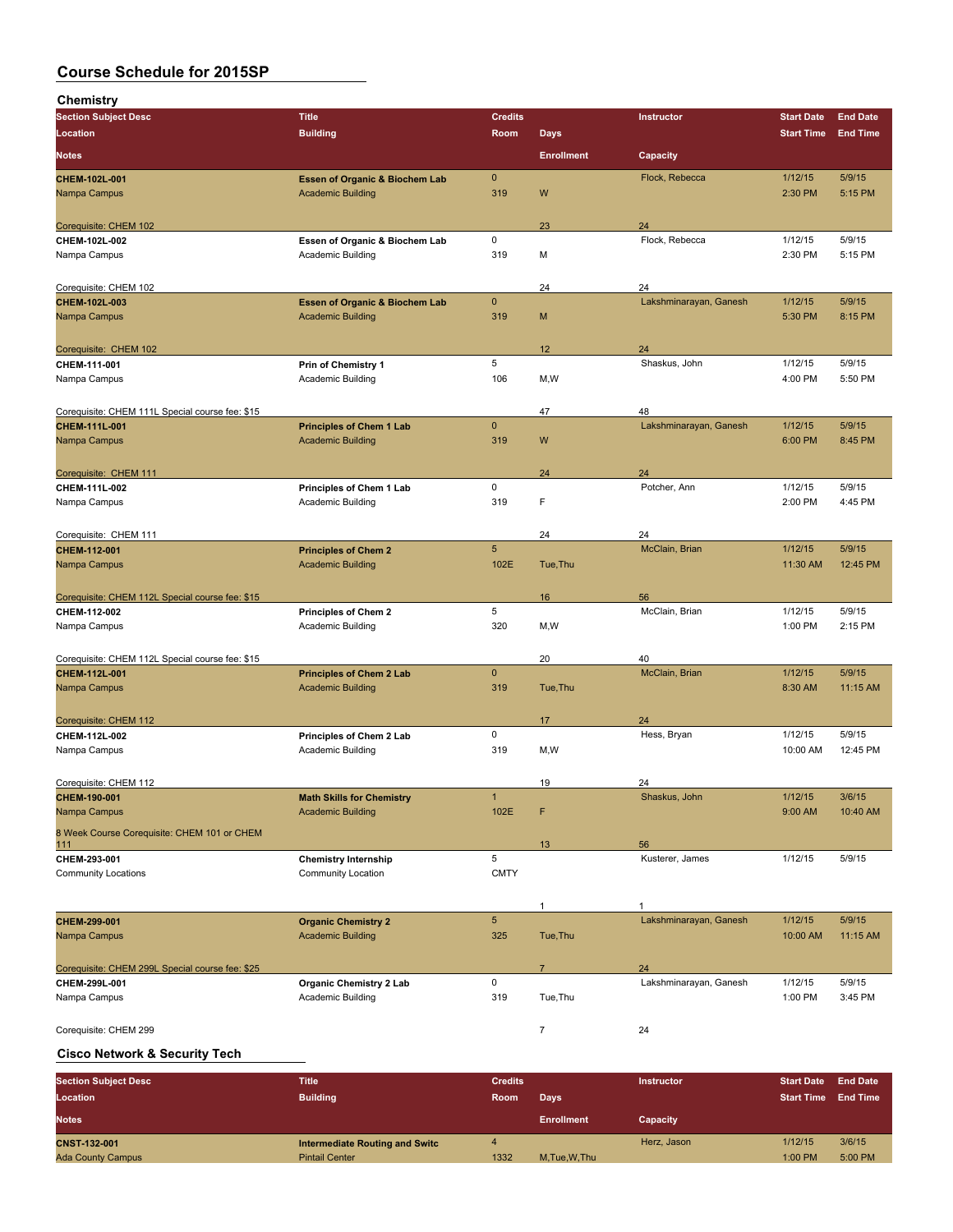#### **Cisco Network & Security Tech**

| <b>Section Subject Desc</b>                   | <b>Title</b>                             | <b>Credits</b> |                   | <b>Instructor</b> | <b>Start Date</b> | <b>End Date</b> |
|-----------------------------------------------|------------------------------------------|----------------|-------------------|-------------------|-------------------|-----------------|
| Location                                      | <b>Building</b>                          | Room           | <b>Days</b>       |                   | <b>Start Time</b> | <b>End Time</b> |
| <b>Notes</b>                                  |                                          |                | <b>Enrollment</b> | Capacity          |                   |                 |
|                                               |                                          |                |                   |                   |                   |                 |
| 1st 8 week session; Special course fee \$20   |                                          |                | 11                | 20                |                   |                 |
| CNST-134-001                                  | <b>WAN Technologies</b>                  | 4              |                   | Herz, Jason       | 3/9/15            | 5/9/15          |
| Ada County Campus                             | <b>Pintail Center</b>                    | 1332           | M, Tue, W, Thu    |                   | 1:00 PM           | 5:00 PM         |
| 2nd 8 week session Special course fee: \$145  |                                          |                | 12                | 20                |                   |                 |
| CNST 136 001                                  | <b>Fund of Network Servers</b>           | $\overline{4}$ |                   | Herz, Jason       | 1/12/15           | 5/9/15          |
| <b>Ada County Campus</b>                      | <b>Pintail Center</b>                    | 1332           | F                 |                   | 1:00 PM           | 5:00 PM         |
|                                               |                                          |                | 13                | 20                |                   |                 |
| CNST-236-001                                  | <b>IP Routing</b>                        | $\overline{4}$ |                   | Kirkendall, K     | 1/12/15           | 3/6/15          |
| Ada County Campus                             | <b>Pintail Center</b>                    | 1332           | M, Tue, W, Thu, F |                   | 5:30 PM           | 9:20 PM         |
| 1st 8 week session; Special course fee: \$20  |                                          |                | 10                | 20                |                   |                 |
| CNST-239-001                                  | <b>IP Switched Networks</b>              | $\overline{4}$ |                   | Kirkendall, K     | 3/9/15            | 4/10/15         |
| <b>Ada County Campus</b>                      | <b>Pintail Center</b>                    | 1332           | M.Tue.W.Thu.F     |                   | 5:30 PM           | 9:20 PM         |
| 3rd 4 week session; Special course fee: \$20  |                                          |                | 10                | 20                |                   |                 |
| CNST 242 001                                  | <b>Troubleshoot &amp; Maint IP Netwk</b> | 4              |                   | Kirkendall, K     | 4/13/15           | 5/9/15          |
| Ada County Campus                             | <b>Pintail Center</b>                    | 1332           | M, Tue, W, Thu, F |                   | 5:30 PM           | 9:20 PM         |
| Fourth 4 week session Special Course Fee \$20 |                                          |                | 10                | 20                |                   |                 |

## **Communication**

| <b>Section Subject Desc</b>                                                | <b>Title</b>                                                      | <b>Credits</b> |                   | Instructor          | <b>Start Date</b> | <b>End Date</b> |
|----------------------------------------------------------------------------|-------------------------------------------------------------------|----------------|-------------------|---------------------|-------------------|-----------------|
| Location                                                                   | <b>Building</b>                                                   | Room           | <b>Days</b>       |                     | <b>Start Time</b> | <b>End Time</b> |
| <b>Notes</b>                                                               |                                                                   |                | <b>Enrollment</b> | Capacity            |                   |                 |
| COMM-101-001                                                               | <b>Fund of Oral Communication</b>                                 | $\mathbf{3}$   |                   | Reese, Randall      | 1/12/15           | 5/9/15          |
| <b>Ada County Campus</b>                                                   | <b>Pintail Center</b>                                             | 1206           | Tue, Thu          |                     | 7:00 AM           | 8:15 AM         |
|                                                                            |                                                                   |                | 25                | 30                  |                   |                 |
| COMM-101-001D                                                              | <b>Fund of Oral Communication</b>                                 | 3              |                   | Moehlmann, Melody   | 1/12/15           | 6/4/15          |
| <b>Community Locations</b>                                                 | Cole Valley Christian High Sch                                    | <b>TBA</b>     |                   |                     |                   |                 |
| Dual Credit                                                                |                                                                   |                | 0                 | 75                  |                   |                 |
| COMM-101-002                                                               | <b>Fund of Oral Communication</b>                                 | 3              |                   | Rowing, Johnny      | 1/12/15           | 5/9/15          |
| Nampa Campus                                                               | <b>Academic Building</b>                                          | 309            | M, W              |                     | 10:00 AM          | 11:15 AM        |
|                                                                            |                                                                   |                |                   |                     |                   |                 |
|                                                                            |                                                                   |                | 28                | 33                  |                   |                 |
| COMM-101-002D                                                              | <b>Fund of Oral Communication</b>                                 | 3              |                   | Kojima, Herbert     | 1/12/15           | 6/4/15          |
| <b>Community Locations</b>                                                 | Eagle High School                                                 | <b>TBA</b>     |                   |                     |                   |                 |
| Dual Credit                                                                |                                                                   |                | 0                 | 75                  |                   |                 |
| COMM-101-003D                                                              | <b>Fund of Oral Communication</b>                                 | $\overline{3}$ |                   | Van Diepen, Kristen | 1/12/15           | 6/4/15          |
| <b>Community Locations</b>                                                 | Idaho Digital Learning Academy                                    | <b>TBA</b>     |                   |                     |                   |                 |
|                                                                            |                                                                   |                |                   |                     |                   |                 |
| <b>Dual Credit</b>                                                         |                                                                   |                | $\mathbf{0}$      | 75                  |                   |                 |
| COMM-101-003W                                                              | <b>Fund of Oral Communication</b>                                 | 3              |                   | Gatfield, James     | 1/12/15           | 5/9/15          |
| Online                                                                     | Online                                                            | <b>ONL</b>     |                   |                     |                   |                 |
| Online course. Email: jamesgatfield@cwidaho.cc<br>Special course fee: \$30 |                                                                   |                | 26                | 33                  |                   |                 |
| COMM-101-004D                                                              | <b>Fund of Oral Communication</b>                                 | $\mathbf{3}$   |                   | Pickard, David      | 1/12/15           | 6/4/15          |
| <b>Community Locations</b>                                                 | <b>McCall-Donnelly High School</b>                                | <b>TBA</b>     |                   |                     |                   |                 |
|                                                                            |                                                                   |                |                   |                     |                   |                 |
| <b>Dual Credit</b>                                                         |                                                                   |                | $\mathbf{0}$      | 75                  |                   |                 |
| COMM-101-004H                                                              | <b>Fund of Oral Communication</b>                                 | 3              |                   | Reese, Randall      | 1/12/15           | 5/9/15          |
| Ada County Campus                                                          | <b>Pintail Center</b>                                             | 1208           | М                 |                     | 4:00 PM           | 5:15 PM         |
|                                                                            |                                                                   |                |                   |                     |                   |                 |
| Hybrid course - has an online component                                    |                                                                   | 3              | 30                | 30                  | 1/12/15           | 6/4/15          |
| COMM-101-005D<br><b>Community Locations</b>                                | <b>Fund of Oral Communication</b><br><b>Middleton High School</b> | <b>TBA</b>     |                   | Keithley, Cheryl    |                   |                 |
|                                                                            |                                                                   |                |                   |                     |                   |                 |
| <b>Dual Credit</b>                                                         |                                                                   |                | $\mathbf{0}$      | 75                  |                   |                 |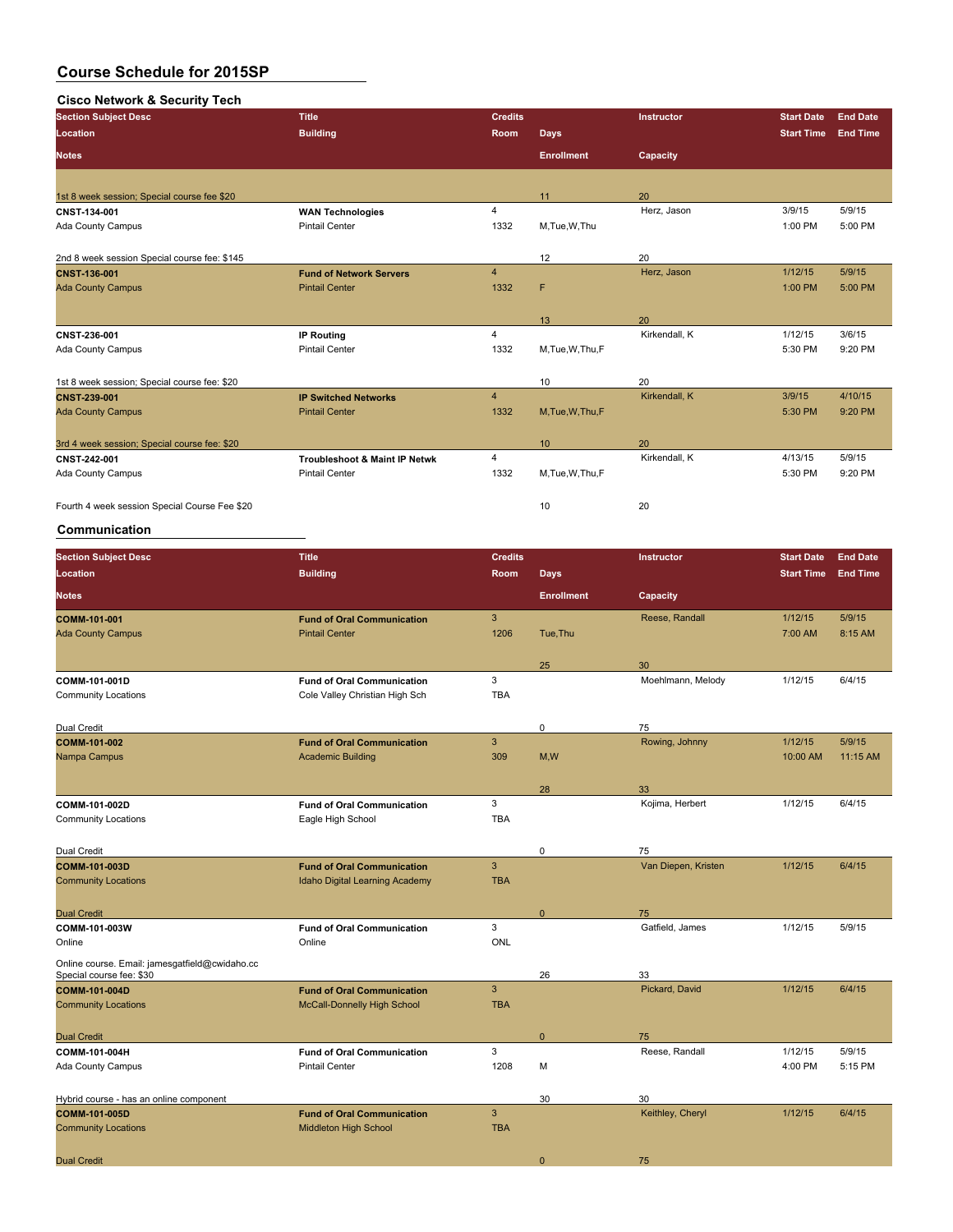| Communication                                                              |                                                                   |                            |                   |                           |                    |                   |
|----------------------------------------------------------------------------|-------------------------------------------------------------------|----------------------------|-------------------|---------------------------|--------------------|-------------------|
| <b>Section Subject Desc</b>                                                | <b>Title</b>                                                      | <b>Credits</b>             |                   | <b>Instructor</b>         | <b>Start Date</b>  | <b>End Date</b>   |
| Location                                                                   | <b>Building</b>                                                   | Room                       | <b>Days</b>       |                           | <b>Start Time</b>  | <b>End Time</b>   |
| <b>Notes</b>                                                               |                                                                   |                            | <b>Enrollment</b> | Capacity                  |                    |                   |
| COMM-101-005W<br>Online                                                    | <b>Fund of Oral Communication</b><br>Online                       | 3<br><b>ONL</b>            |                   | Gatfield, James           | 1/12/15            | 5/9/15            |
| Online course. Email: jamesgatfield@cwidaho.cc<br>Special course fee: \$30 |                                                                   |                            | 24                | 33                        |                    |                   |
| COMM-101-006                                                               | <b>Fund of Oral Communication</b>                                 | $\mathbf{3}$               |                   | Reese, Randall            | 1/12/15            | 5/9/15            |
| <b>Ada County Campus</b>                                                   | <b>Pintail Center</b>                                             | 1320                       | Tue, Thu          |                           | 8:30 AM            | 9:45 AM           |
|                                                                            |                                                                   |                            | 27                | 30                        |                    |                   |
| COMM-101-006D<br><b>Community Locations</b>                                | <b>Fund of Oral Communication</b><br>Middleton High School        | 3<br><b>TBA</b>            |                   | Wright, Alicia            | 1/12/15            | 6/4/15            |
| Dual Credit                                                                |                                                                   |                            | 0                 | 75                        |                    |                   |
| COMM-101-007<br>Nampa Campus                                               | <b>Fund of Oral Communication</b><br><b>Academic Building</b>     | $\mathbf{3}$<br>119        | M, W              | Gatfield, James           | 1/12/15<br>2:30 PM | 5/9/15<br>3:45 PM |
|                                                                            |                                                                   |                            | 33                | 33                        | 1/12/15            |                   |
| COMM-101-007D<br><b>Community Locations</b>                                | <b>Fund of Oral Communication</b><br>New Plymouth High School     | 3<br><b>TBA</b>            |                   | Madrid-Harris, Pierrette  |                    | 6/4/15            |
| Dual Credit                                                                |                                                                   |                            | 0                 | 75                        |                    |                   |
| <b>COMM-101-008</b>                                                        | <b>Fund of Oral Communication</b>                                 | $\mathbf{3}$               |                   | Mahoney, Michelle         | 1/12/15            | 5/9/15            |
| <b>Ada County Campus</b>                                                   | <b>Pintail Center</b>                                             | 1204                       | Tue, Thu          |                           | 2:30 PM            | 3:45 PM           |
|                                                                            |                                                                   |                            | 31                | 30                        |                    |                   |
| COMM-101-008D<br><b>Community Locations</b>                                | <b>Fund of Oral Communication</b><br>North Valley Academy         | 3<br><b>TBA</b>            |                   | Davidson, Maaike          | 1/12/15            | 6/4/15            |
| Dual Credit                                                                |                                                                   |                            | $\mathbf 0$       | 75                        |                    |                   |
| COMM-101-009D<br><b>Community Locations</b>                                | <b>Fund of Oral Communication</b><br><b>Notus High School</b>     | $\mathbf{3}$<br><b>TBA</b> |                   | Vilord, Christine         | 1/12/15            | 6/4/15            |
|                                                                            |                                                                   |                            |                   |                           |                    |                   |
| <b>Dual Credit</b><br>COMM-101-009W                                        | <b>Fund of Oral Communication</b>                                 | 3                          | $\mathbf{0}$      | 75<br>Rowing, Johnny      | 1/12/15            | 5/9/15            |
| Online                                                                     | Online                                                            | ONL                        |                   |                           |                    |                   |
| Online course. Email: johnnyrowing@cwidaho.cc<br>Special Course Fee \$30   |                                                                   |                            | 25                | 33                        |                    |                   |
| COMM-101-010H                                                              | <b>Fund of Oral Communication</b>                                 | 3                          |                   | Fyock, Hilda              | 1/12/15            | 5/9/15            |
| Nampa Campus                                                               | <b>Micron Center for PTE</b>                                      | 1301                       | Thu               |                           | 4:00 PM            | 5:15 PM           |
| Hybrid course - has an online component                                    |                                                                   |                            | 18                | 28                        |                    |                   |
| COMM-101-011                                                               | <b>Fund of Oral Communication</b>                                 | 3                          |                   | Gatfield, James           | 1/12/15            | 5/9/15            |
| Nampa Campus                                                               | Aspen Classroom Building                                          | 106                        | M, W              |                           | 4:00 PM            | 5:15 PM           |
|                                                                            |                                                                   |                            | 27                | 33                        |                    |                   |
| COMM-101-011D<br><b>Community Locations</b>                                | <b>Fund of Oral Communication</b><br><b>Ridgeline High School</b> | $\mathbf{3}$<br><b>TBA</b> |                   | Mahoney, Michelle         | 1/12/15            | 6/4/15            |
| <b>Dual Credit</b>                                                         |                                                                   |                            | $\mathbf 0$       | 75                        |                    |                   |
| COMM-101-012                                                               | <b>Fund of Oral Communication</b>                                 | 3                          |                   | Reese, Randall            | 1/12/15            | 5/9/15            |
| <b>Ada County Campus</b>                                                   | <b>Pintail Center</b>                                             | 1320                       | M, W              |                           | 7:00 AM            | 8:15 AM           |
|                                                                            |                                                                   | $\mathbf{3}$               | 28                | 30<br>Gatfield, James     |                    | 5/9/15            |
| COMM-101-013<br>Nampa Campus                                               | <b>Fund of Oral Communication</b><br><b>Academic Building</b>     | 309                        | Tue, Thu          |                           | 1/12/15<br>4:00 PM | 5:15 PM           |
|                                                                            |                                                                   |                            | 26                | 33                        |                    |                   |
| COMM-101-014W<br>Online                                                    | <b>Fund of Oral Communication</b><br>Online                       | 3<br><b>ONL</b>            |                   | Mahoney, Michelle         | 1/12/15            | 5/9/15            |
| Online course. Email: michellemahoney@cwidaho.cc                           |                                                                   |                            |                   |                           |                    |                   |
| Special course fee: \$30<br>COMM-101-015                                   | <b>Fund of Oral Communication</b>                                 | $\mathbf{3}$               | 25                | 33<br>Van Diepen, Kristen | 1/12/15            | 5/9/15            |
| Nampa Campus                                                               | Micron Center for PTE                                             | 2130                       | Tue, Thu          |                           | 7:00 AM            | 8:15 AM           |

25 28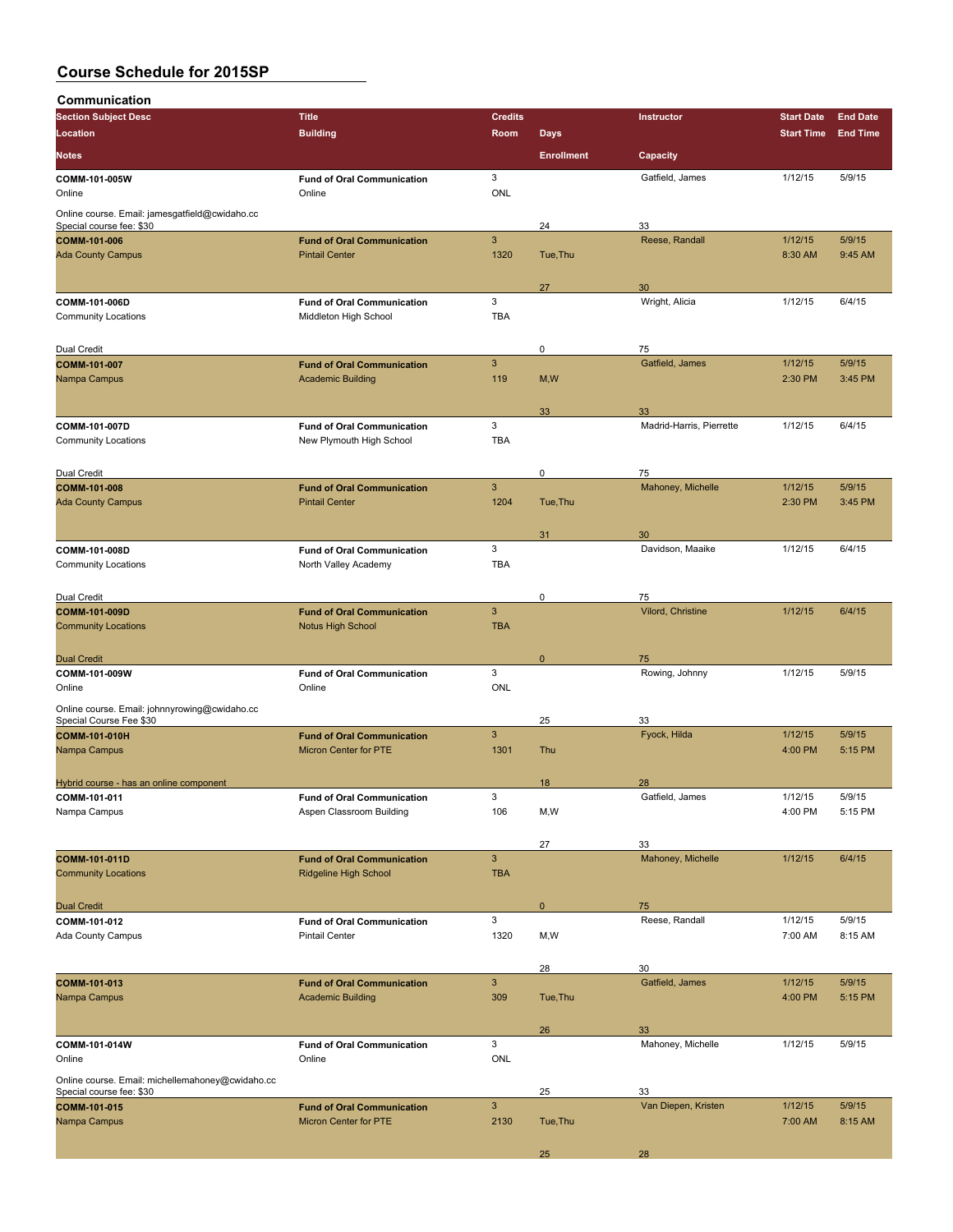| Communication                                                                |                                                               |                            |                   |                            |                     |                    |
|------------------------------------------------------------------------------|---------------------------------------------------------------|----------------------------|-------------------|----------------------------|---------------------|--------------------|
| <b>Section Subject Desc</b>                                                  | <b>Title</b>                                                  | <b>Credits</b>             |                   | Instructor                 | <b>Start Date</b>   | <b>End Date</b>    |
| Location                                                                     | <b>Building</b>                                               | Room                       | <b>Days</b>       |                            | <b>Start Time</b>   | <b>End Time</b>    |
| <b>Notes</b>                                                                 |                                                               |                            | <b>Enrollment</b> | Capacity                   |                     |                    |
| COMM-101-016                                                                 | <b>Fund of Oral Communication</b>                             | 3                          |                   | Lundy, Jonathon            | 1/12/15             | 5/9/15             |
| Nampa Campus                                                                 | <b>Academic Building</b>                                      | 322                        | F                 |                            | 11:00 AM            | 1:45 PM            |
|                                                                              |                                                               |                            | 26                | 33                         |                     |                    |
| <b>COMM-101-018H</b>                                                         | <b>Fund of Oral Communication</b>                             | $\mathbf{3}$               |                   | Anderson-Trimboli, Shannon | 1/12/15             | 5/9/15             |
| Nampa Campus                                                                 | <b>Academic Building</b>                                      | 105                        | M                 |                            | 8:30 PM             | 9:45 PM            |
| Hybrid course - has an online component                                      |                                                               |                            | 27                | 33                         |                     |                    |
| COMM-101-019H                                                                | <b>Fund of Oral Communication</b>                             | 3                          |                   | Vanderboegh, Matthew       | 1/12/15             | 5/9/15             |
| Nampa Campus                                                                 | Multipurpose Classroom Bldg                                   | 205                        | W                 |                            | 11:30 AM            | 12:45 PM           |
|                                                                              |                                                               |                            |                   |                            |                     |                    |
| Hybrid course - has an online component<br>COMM-101-020                      | <b>Fund of Oral Communication</b>                             | 3                          | 29                | 30<br>Lundy, Jonathon      | 1/12/15             | 5/9/15             |
| <b>Ada County Campus</b>                                                     | <b>Pintail Center</b>                                         | 1320                       | M, W              |                            | 4:00 PM             | 5:15 PM            |
|                                                                              |                                                               |                            |                   |                            |                     |                    |
|                                                                              |                                                               |                            | 20                | 30                         |                     |                    |
| COMM-101-022W<br>Online                                                      | <b>Fund of Oral Communication</b><br>Online                   | 3<br><b>ONL</b>            |                   | Mahoney, Michelle          | 1/12/15             | 5/9/15             |
|                                                                              |                                                               |                            |                   |                            |                     |                    |
| Online course. Email: michellemahoney@cwidaho.cc<br>Special course fee: \$30 |                                                               |                            | 23                | 33                         |                     |                    |
| COMM-101-025                                                                 | <b>Fund of Oral Communication</b>                             | $\mathbf{3}$               |                   | Hudson, Megan              | 1/12/15             | 5/9/15             |
| Nampa Campus                                                                 | <b>Academic Building</b>                                      | 325                        | W                 |                            | 7:00 PM             | 9:45 PM            |
|                                                                              |                                                               |                            | 30                | 33                         |                     |                    |
| COMM-101-027                                                                 | <b>Fund of Oral Communication</b>                             | 3                          |                   | Lundy, Jonathon            | 1/12/15             | 5/9/15             |
| Nampa Campus                                                                 | Academic Building                                             | 119                        | Tue, Thu          |                            | 1:00 PM             | 2:15 PM            |
|                                                                              |                                                               |                            |                   |                            |                     |                    |
| <b>COMM-101-030H</b>                                                         | <b>Fund of Oral Communication</b>                             | $\mathbf{3}$               | 31                | 33<br>Vanderboegh, Matthew | 1/12/15             | 5/9/15             |
| Nampa Campus                                                                 | Multipurpose Classroom Bldg                                   | 205                        | W                 |                            | 1:00 PM             | 2:15 PM            |
|                                                                              |                                                               |                            |                   |                            |                     |                    |
| Hybrid course - has an online component                                      |                                                               |                            | 29                | 30                         |                     |                    |
| COMM-101-031<br>Nampa Campus                                                 | <b>Fund of Oral Communication</b><br><b>Academic Building</b> | 3<br>320                   | Tue, Thu          | Van Diepen, Kristen        | 1/12/15<br>10:00 AM | 5/9/15<br>11:15 AM |
|                                                                              |                                                               |                            |                   |                            |                     |                    |
|                                                                              |                                                               |                            | 32                | 33                         |                     |                    |
| COMM-101-033H                                                                | <b>Fund of Oral Communication</b>                             | 3                          |                   | Daniel, Gary               | 1/12/15             | 5/9/15             |
| <b>Ada County Campus</b>                                                     | <b>Pintail Center</b>                                         | 1206                       | M                 |                            | 5:30 PM             | 6:45 PM            |
| Hybrid course - has an online component                                      |                                                               |                            | 27                | 30                         |                     |                    |
| COMM-101-035W                                                                | <b>Fund of Oral Communication</b>                             | 3                          |                   | Rausch, Robin              | 1/12/15             | 5/9/15             |
| Online                                                                       | Online                                                        | <b>ONL</b>                 |                   |                            |                     |                    |
| Online course. Email: robinrausch@cwidaho.cc                                 |                                                               |                            |                   |                            |                     |                    |
| Special course fee \$30<br>COMM-101-036                                      | <b>Fund of Oral Communication</b>                             | 3                          | 25                | 33<br>Harris, Lacey        | 1/12/15             | 5/9/15             |
| <b>Ada County Campus</b>                                                     | <b>Pintail Center</b>                                         | 1320                       | M, W              |                            | 2:30 PM             | 3:45 PM            |
|                                                                              |                                                               |                            |                   |                            |                     |                    |
|                                                                              |                                                               | 3                          | 24                | 30<br>Estell, Pamela       | 1/12/15             | 5/9/15             |
| COMM-101-039<br>Canyon County Center                                         | <b>Fund of Oral Communication</b><br>Canyon County Center     | 252                        | Tue, Thu          |                            | 8:30 AM             | 9:45 AM            |
|                                                                              |                                                               |                            |                   |                            |                     |                    |
|                                                                              |                                                               |                            | 26                | 33                         |                     |                    |
| COMM-101-044W<br>Online                                                      | <b>Fund of Oral Communication</b><br>Online                   | $\mathbf{3}$<br><b>ONL</b> |                   | Rausch, Robin              | 1/12/15             | 5/9/15             |
|                                                                              |                                                               |                            |                   |                            |                     |                    |
| Online course. Email: robinrausch@cwidaho.cc<br>Special course fee: \$30     |                                                               |                            | 30                | 33                         |                     |                    |
| COMM-101-049W                                                                | <b>Fund of Oral Communication</b>                             | 3                          |                   | Mahoney, Michelle          | 1/12/15             | 5/9/15             |
| Online                                                                       | Online                                                        | <b>ONL</b>                 |                   |                            |                     |                    |
| Online course. Email: michellemahoney@cwidaho.cc<br>Special course fee: \$30 |                                                               |                            | 22                | 33                         |                     |                    |
| COMM-101-052                                                                 | <b>Fund of Oral Communication</b>                             | $\mathbf{3}$               |                   | Camp, Roya                 | 1/12/15             | 5/9/15             |
| <b>Ada County Campus</b>                                                     | <b>Pintail Center</b>                                         | 1208                       | Tue               |                            | 7:00 PM             | 9:45 PM            |
|                                                                              |                                                               |                            |                   |                            |                     |                    |
|                                                                              |                                                               |                            | 25                | 30                         |                     |                    |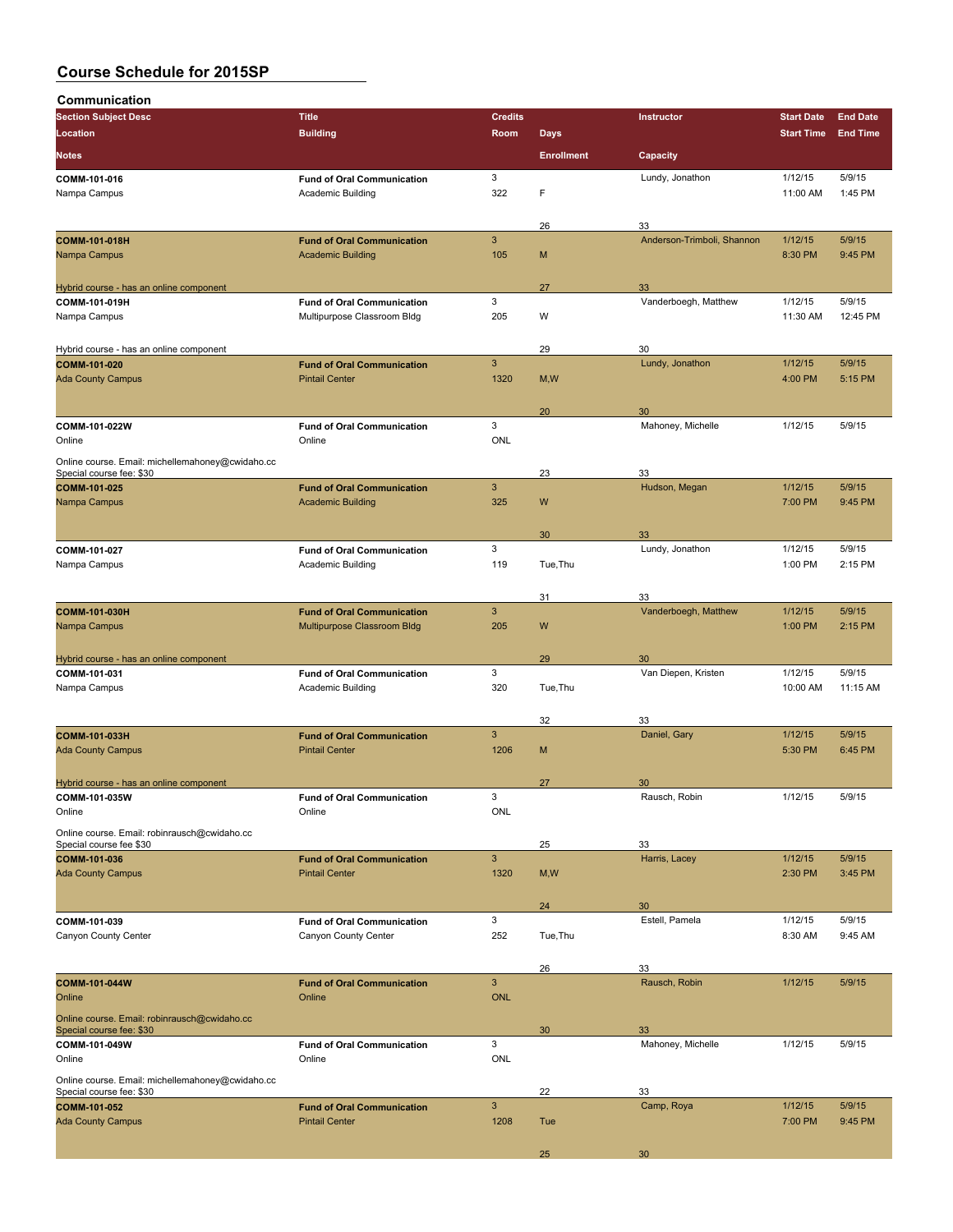**Communication**

| ,,,,,,,,,,,,,,,,,,<br><b>Section Subject Desc</b>                                                          | <b>Title</b>                                | <b>Credits</b> |                   | Instructor        | <b>Start Date</b> | <b>End Date</b> |
|------------------------------------------------------------------------------------------------------------|---------------------------------------------|----------------|-------------------|-------------------|-------------------|-----------------|
| Location                                                                                                   | <b>Building</b>                             | Room           | <b>Days</b>       |                   | <b>Start Time</b> | <b>End Time</b> |
| <b>Notes</b>                                                                                               |                                             |                | <b>Enrollment</b> | Capacity          |                   |                 |
|                                                                                                            |                                             | 3              |                   | Rowing, Johnny    | 1/12/15           | 5/9/15          |
| COMM-101-054W<br>Online                                                                                    | <b>Fund of Oral Communication</b><br>Online | <b>ONL</b>     |                   |                   |                   |                 |
| Online course. Email: johnnyrowing@cwidaho.cc<br>Special course fee: \$30                                  |                                             |                | 25                | 33                |                   |                 |
| <b>COMM-101-056W</b>                                                                                       | <b>Fund of Oral Communication</b>           | 3              |                   | Lung, Janice      | 1/12/15           | 5/9/15          |
| Online                                                                                                     | Online                                      | <b>ONL</b>     |                   |                   |                   |                 |
| Online course. Email: janicelung@cwidaho.cc Special<br>course fee: \$30                                    |                                             |                | 25                | 33                |                   |                 |
| COMM-101-059W                                                                                              | <b>Fund of Oral Communication</b>           | 3              |                   | Mahoney, Michelle | 1/12/15           | 5/9/15          |
| Online                                                                                                     | Online                                      | <b>ONL</b>     |                   |                   |                   |                 |
| Online course. Email: michellemahoney@cwidaho.cc<br>Special course fee: \$30                               |                                             |                | 23                | 33                |                   |                 |
| COMM-101-900                                                                                               | <b>Fund of Oral Communication</b>           | 3              |                   | Poston, James     | 1/12/15           | 5/9/15          |
| <b>Community Locations</b><br>Micron Technology in Boise. Security clearance<br>req'd. Contact Paula Smith | Micron Technology - BOISE                   | 128B           | Thu               |                   | 6:00 PM           | 8:45 PM         |
| (paulasmith@micron.com)                                                                                    |                                             |                | 16                | 20                |                   |                 |
| COMM-102-002                                                                                               | <b>Interpersonal Communication</b>          | 3              |                   | Harris, Lacey     | 1/12/15           | 5/9/15          |
| Ada County Campus                                                                                          | <b>Pintail Center</b>                       | 1206           | W                 |                   | 7:00 PM           | 9:45 PM         |
|                                                                                                            |                                             |                | 27                | 30                |                   |                 |
| COMM-105-001                                                                                               | Intercollegiate Speech&debate               | 3              |                   | Rowing, Johnny    | 1/12/15           | 5/9/15          |
| Nampa Campus                                                                                               | <b>Academic Building</b>                    | 116            | F                 |                   | 8:00 AM           | 1:30 PM         |
| Special course fee: \$100                                                                                  |                                             |                | 18                | 18                |                   |                 |
| COMM-105-002                                                                                               | Intercollegiate Speech&debate               | 3              |                   | Gatfield, James   | 1/12/15           | 5/9/15          |
| Nampa Campus                                                                                               | Academic Building                           | 119            | F                 |                   | 8:00 AM           | 1:30 PM         |
|                                                                                                            |                                             |                |                   |                   |                   |                 |
| Special course fee: \$100                                                                                  |                                             |                | 16                | 18                |                   |                 |
| COMM-171-002H                                                                                              | <b>Intro to Mass Communication</b>          | 3              |                   | Reese, Randall    | 1/12/15           | 5/9/15          |
| <b>Ada County Campus</b>                                                                                   | <b>Pintail Center</b>                       | 1204           | M                 |                   | 5:30 PM           | 6:45 PM         |
|                                                                                                            |                                             |                |                   |                   |                   |                 |
| Hybrid course - has an online component                                                                    |                                             |                | 23                | 30                |                   |                 |
| COMM-199-001                                                                                               | St: Intro to Video Production               | 3              |                   | Reese, Randall    | 1/12/15           | 5/9/15          |
| <b>Community Locations</b>                                                                                 | <b>Community Location</b>                   | <b>CMTY</b>    | Tue, Thu          |                   | 11:15 AM          | 12:30 PM        |
|                                                                                                            |                                             |                |                   |                   |                   |                 |
|                                                                                                            |                                             |                | 20                | 33                |                   |                 |
| COMM-201-001                                                                                               | <b>Business &amp; Prof Speaking</b>         | 3              |                   | Rowing, Johnny    | 1/12/15           | 5/9/15          |
| Nampa Campus                                                                                               | <b>Academic Building</b>                    | 320            | Tue, Thu          |                   | 11:30 AM          | 12:45 PM        |
|                                                                                                            |                                             |                |                   |                   |                   |                 |
|                                                                                                            |                                             |                | 25                | 35                |                   |                 |
| COMM-201-001D                                                                                              | <b>Business &amp; Prof Speaking</b>         | 3              |                   | Drew, Kristen     | 1/12/15           | 6/4/15          |
| <b>Community Locations</b>                                                                                 | Vallivue High School                        | <b>TBA</b>     |                   |                   |                   |                 |
|                                                                                                            |                                             |                |                   |                   |                   |                 |
| Dual Credit                                                                                                |                                             |                | 0                 | 75                |                   |                 |
| COMM-209-001                                                                                               | <b>Critical Thinking &amp; Argument</b>     | 3              |                   | Rowing, Johnny    | 1/12/15           | 5/9/15          |
| Nampa Campus                                                                                               | <b>Academic Building</b>                    | 320            | Thu               |                   | 7:00 PM           | 9:45 PM         |
|                                                                                                            |                                             |                |                   |                   |                   |                 |
|                                                                                                            |                                             |                | 23                | 32                |                   |                 |
| COMM-220-001                                                                                               | <b>Intercultural Communication</b>          | 3              |                   | Harris, Lacey     | 1/12/15           | 5/9/15          |
| Ada County Campus                                                                                          | <b>Pintail Center</b>                       | 1320           | М                 |                   | 7:00 PM           | 9:45 PM         |
|                                                                                                            |                                             |                |                   |                   |                   |                 |
|                                                                                                            |                                             |                | 30                | 30                |                   |                 |
| COMM-280-001H                                                                                              | <b>Communication Portfolio</b>              | $\mathbf{1}$   |                   | Bennett, Michelle | 1/12/15           | 5/9/15          |
| Nampa Campus                                                                                               | <b>Micron Center for PTE</b>                | 1210           | Thu               |                   | 5:30 PM           | 6:20 PM         |
|                                                                                                            |                                             |                |                   |                   |                   |                 |
| Hybrid course - has an online component                                                                    |                                             |                | 21                | 30                |                   |                 |
| COMM-293-001                                                                                               | <b>Communication Internship</b>             | 3              |                   | Mahoney, Michelle | 1/12/15           | 5/9/15          |
| <b>Community Locations</b>                                                                                 | <b>Community Location</b>                   | <b>CMTY</b>    |                   |                   |                   |                 |
|                                                                                                            |                                             |                |                   |                   |                   |                 |
|                                                                                                            |                                             |                | $\mathbf{1}$      | 5                 |                   |                 |
|                                                                                                            |                                             |                |                   |                   |                   |                 |

#### **Computer Info Sys Applications**

| <b>Section Subject Desc</b> | Title           | <b>Credits</b> | <b>Instructor</b> | <b>Start Date End Date</b> |  |
|-----------------------------|-----------------|----------------|-------------------|----------------------------|--|
| Location                    | <b>Building</b> | Room<br>Days   |                   | Start Time End Time        |  |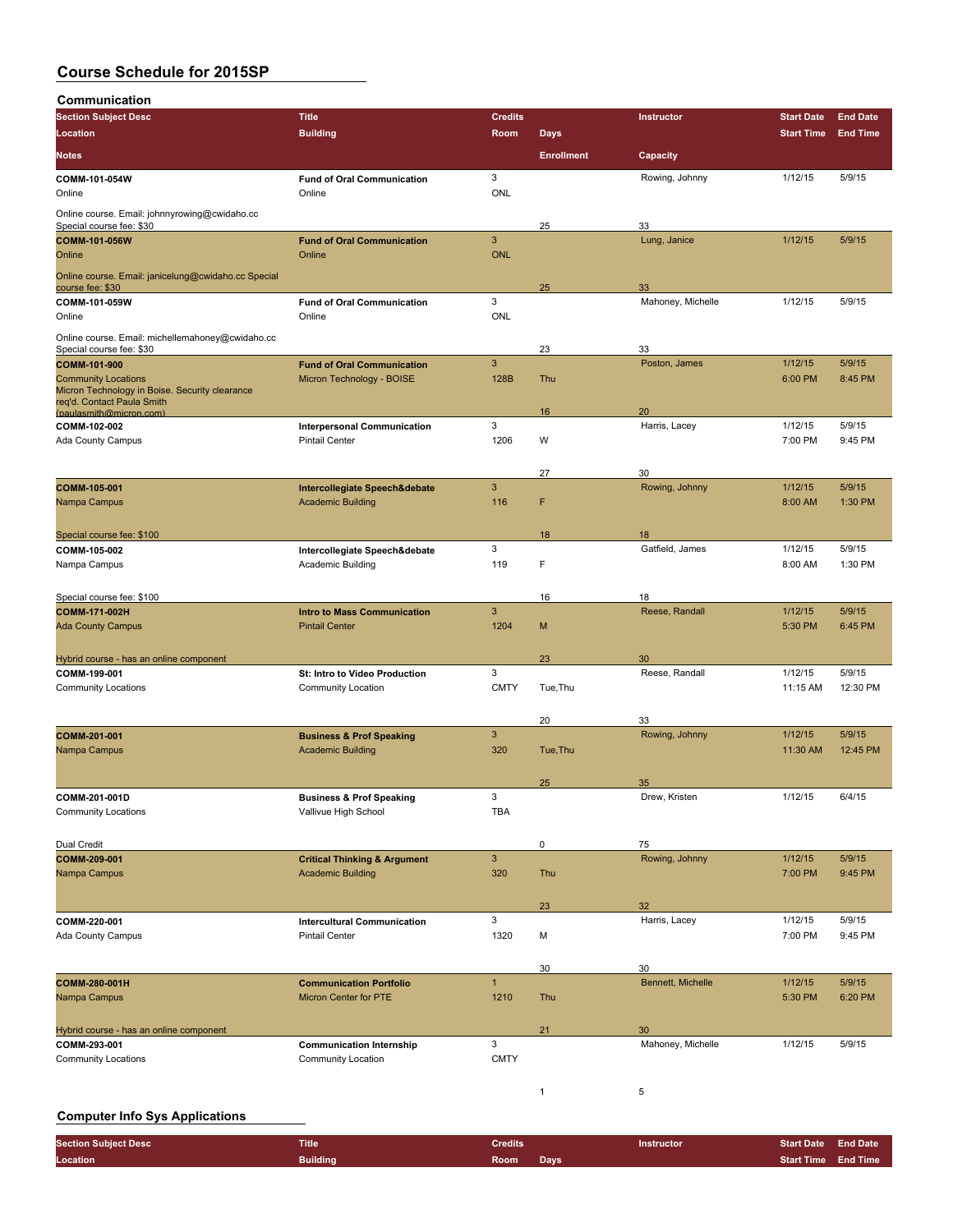| <b>Computer Info Sys Applications</b>                                     |                                                             |                           |                   |                          |                    |                   |
|---------------------------------------------------------------------------|-------------------------------------------------------------|---------------------------|-------------------|--------------------------|--------------------|-------------------|
| Notes                                                                     |                                                             |                           | <b>Enrollment</b> | Capacity                 |                    |                   |
| CISA-101-001D                                                             | <b>Computer Literacy Skill Dev</b>                          | $\ensuremath{\mathsf{3}}$ |                   | Thoren, Rachelle         | 1/12/15            | 6/4/15            |
| <b>Community Locations</b>                                                | Cole Valley Christian High Sch                              | <b>TBA</b>                |                   |                          |                    |                   |
|                                                                           |                                                             |                           |                   |                          |                    |                   |
| <b>Dual Credit</b>                                                        |                                                             |                           | $\mathbf 0$       | 75                       |                    |                   |
| CISA-101-001H                                                             | <b>Computer Literacy Skill Dev</b>                          | 3                         |                   | Mulder, Alexander        | 1/12/15            | 5/9/15            |
| Nampa Campus                                                              | Aspen Classroom Building                                    | 126                       | Thu               |                          | 1:00 PM            | 2:15 PM           |
|                                                                           |                                                             |                           |                   |                          |                    |                   |
| Hybrid course - has an online component                                   |                                                             |                           | 24                | 36                       |                    |                   |
| CISA-101-002D                                                             | <b>Computer Literacy Skill Dev</b>                          | 3                         |                   | Crill, Joni              | 1/12/15            | 6/4/15            |
| <b>Community Locations</b>                                                | <b>Parkview High School</b>                                 | <b>TBA</b>                |                   |                          |                    |                   |
|                                                                           |                                                             |                           |                   |                          |                    |                   |
| <b>Dual Credit</b>                                                        |                                                             | 3                         | $\mathbf 0$       | 75<br>Billing, Carol     | 1/12/15            | 5/9/15            |
| CISA-101-002W<br>Online                                                   | <b>Computer Literacy Skill Dev</b><br>Online                | <b>ONL</b>                |                   |                          |                    |                   |
|                                                                           |                                                             |                           |                   |                          |                    |                   |
| Online course. Email: carolbilling@cwidaho.cc<br>Special course fee: \$30 |                                                             |                           | 29                | 33                       |                    |                   |
| CISA-101-003D                                                             | <b>Computer Literacy Skill Dev</b>                          | 3                         |                   | Staff-CWI, General       | 1/12/15            | 6/4/15            |
| <b>Community Locations</b>                                                | <b>Rigby High School</b>                                    | <b>TBA</b>                |                   |                          |                    |                   |
|                                                                           |                                                             |                           |                   |                          |                    |                   |
| <b>Dual Credit</b>                                                        |                                                             |                           | $\mathbf 0$       | 75                       |                    |                   |
| CISA-101-003H                                                             | <b>Computer Literacy Skill Dev</b>                          | 3                         |                   | Straub, Scott            | 1/12/15            | 5/9/15            |
| Ada County Campus                                                         | <b>Pintail Center</b>                                       | 1313                      | M                 |                          | 2:30 PM            | 3:45 PM           |
|                                                                           |                                                             |                           |                   |                          |                    |                   |
| Hybrid course - has an online component                                   |                                                             |                           | 22                | 24                       |                    |                   |
| CISA-101-004                                                              | <b>Computer Literacy Skill Dev</b>                          | 3                         |                   | Mulder, Alexander        | 1/12/15            | 5/9/15            |
| Nampa Campus                                                              | <b>Academic Building</b>                                    | 201                       | M, W              |                          | 8:30 AM            | 9:45 AM           |
|                                                                           |                                                             |                           |                   |                          |                    |                   |
|                                                                           |                                                             |                           | 29                | 30                       |                    |                   |
| CISA-101-004D                                                             | <b>Computer Literacy Skill Dev</b>                          | 3                         |                   | Staff-CWI, General       | 1/12/15            | 6/4/15            |
| <b>Community Locations</b>                                                | Rigby High School                                           | <b>TBA</b>                |                   |                          |                    |                   |
|                                                                           |                                                             |                           |                   |                          |                    |                   |
| Dual Credit<br>CISA-101-005D                                              | <b>Computer Literacy Skill Dev</b>                          | 3                         | 0                 | 75<br>Staff-CWI, General | 1/12/15            | 6/4/15            |
| <b>Community Locations</b>                                                | <b>Rigby High School</b>                                    | <b>TBA</b>                |                   |                          |                    |                   |
|                                                                           |                                                             |                           |                   |                          |                    |                   |
| <b>Dual Credit</b>                                                        |                                                             |                           | $\mathbf{0}$      | 75                       |                    |                   |
| CISA-101-005W                                                             | <b>Computer Literacy Skill Dev</b>                          | 3                         |                   | Billing, Carol           | 1/12/15            | 5/9/15            |
| Online                                                                    | Online                                                      | <b>ONL</b>                |                   |                          |                    |                   |
| Online course: Email: carolbilling@cwidaho.cc                             |                                                             |                           |                   |                          |                    |                   |
| Special course fee: \$30                                                  |                                                             |                           | 31                | 33                       |                    |                   |
| CISA-101-006W                                                             | <b>Computer Literacy Skill Dev</b>                          | 3                         |                   | Lund, Jenni              | 1/12/15            | 5/9/15            |
| Online                                                                    | Online                                                      | <b>ONL</b>                |                   |                          |                    |                   |
| Online course. Email: jenlund@cwidaho.cc Special                          |                                                             |                           |                   |                          |                    |                   |
| Course Fee: \$30                                                          |                                                             |                           | 25                | 33                       |                    |                   |
| CISA-101-007<br>Nampa Campus                                              | <b>Computer Literacy Skill Dev</b><br>Academic Building     | 3<br>201                  | Tue, Thu          | Duley, Alanna            | 1/12/15<br>5:30 PM | 5/9/15<br>6:45 PM |
|                                                                           |                                                             |                           |                   |                          |                    |                   |
|                                                                           |                                                             |                           | 28                | 30                       |                    |                   |
| CISA-101-008W                                                             | <b>Computer Literacy Skill Dev</b>                          | 3                         |                   | Straub, Scott            | 1/12/15            | 5/9/15            |
| Online                                                                    | Online                                                      | <b>ONL</b>                |                   |                          |                    |                   |
| Online course. Email: scottstraub@cwidaho.cc                              |                                                             |                           |                   |                          |                    |                   |
| Special course fee: \$30                                                  |                                                             |                           | 24                | 33                       |                    |                   |
| CISA-101-009                                                              | <b>Computer Literacy Skill Dev</b>                          | 3                         |                   | Mulder, Alexander        | 1/12/15            | 5/9/15            |
| Nampa Campus                                                              | Academic Building                                           | 201                       | M, W              |                          | 10:00 AM           | 11:15 AM          |
|                                                                           |                                                             |                           |                   |                          |                    |                   |
|                                                                           |                                                             |                           | 27                | 30                       |                    |                   |
| CISA-101-010H                                                             | <b>Computer Literacy Skill Dev</b>                          | 3                         |                   | Straub, Scott            | 1/12/15            | 5/9/15            |
| <b>Ada County Campus</b>                                                  | <b>Pintail Center</b>                                       | 1313                      | Tue               |                          | 11:30 AM           | 12:45 PM          |
|                                                                           |                                                             |                           |                   |                          |                    |                   |
| Hybrid course - has an online component                                   |                                                             |                           | 21                | 24                       |                    |                   |
| CISA-101-011H                                                             | <b>Computer Literacy Skill Dev</b><br><b>Pintail Center</b> | 3<br>1313                 | Tue               | Straub, Scott            | 1/12/15<br>1:00 PM | 5/9/15<br>2:15 PM |
| Ada County Campus                                                         |                                                             |                           |                   |                          |                    |                   |
| Hybrid course - has an online component                                   |                                                             |                           | 19                | 24                       |                    |                   |
| CISA-101-012                                                              | <b>Computer Literacy Skill Dev</b>                          | $\ensuremath{\mathsf{3}}$ |                   | Mulder, Alexander        | 1/12/15            | 5/9/15            |
| Nampa Campus                                                              | <b>Aspen Classroom Building</b>                             | 126                       | Tue, Thu          |                          | 11:30 AM           | 12:45 PM          |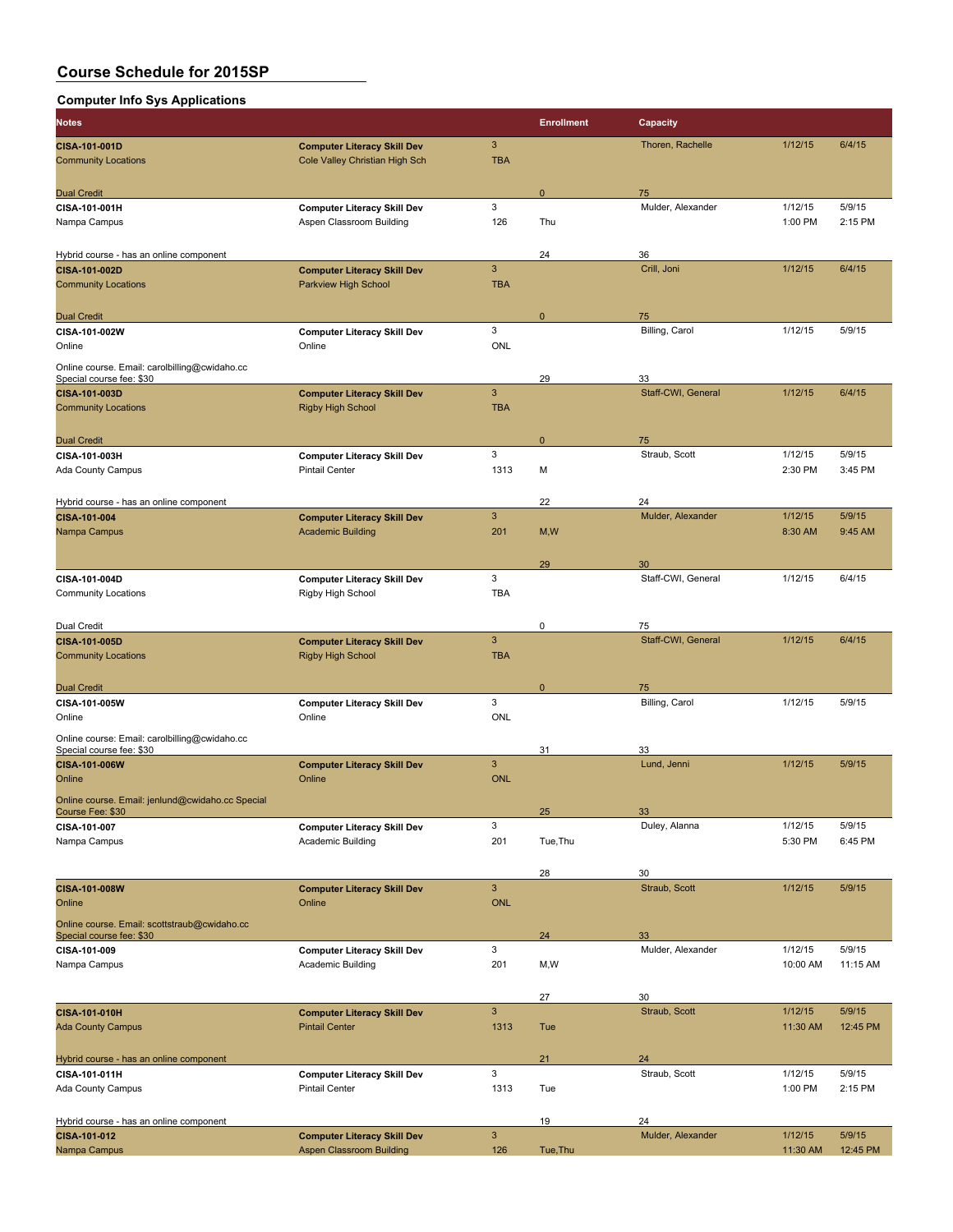### **Computer Info Sys Applications**

| - r r<br><b>Section Subject Desc</b>                                                 | <b>Title</b>                                 | <b>Credits</b> |                   | Instructor           | <b>Start Date</b> | <b>End Date</b> |
|--------------------------------------------------------------------------------------|----------------------------------------------|----------------|-------------------|----------------------|-------------------|-----------------|
| Location                                                                             | <b>Building</b>                              | Room           | <b>Days</b>       |                      | <b>Start Time</b> | <b>End Time</b> |
|                                                                                      |                                              |                |                   |                      |                   |                 |
| <b>Notes</b>                                                                         |                                              |                | <b>Enrollment</b> | Capacity             |                   |                 |
|                                                                                      |                                              |                |                   |                      |                   |                 |
|                                                                                      |                                              |                | 37                | 36                   |                   |                 |
| CISA-101-013H                                                                        | <b>Computer Literacy Skill Dev</b>           | 3              |                   | Straub, Scott        | 1/12/15           | 5/9/15          |
| Ada County Campus                                                                    | <b>Pintail Center</b>                        | 1313           | М                 |                      | 4:00 PM           | 5:15 PM         |
|                                                                                      |                                              |                |                   | 24                   |                   |                 |
| Hybrid course - has an online component<br>CISA-101-014H                             | <b>Computer Literacy Skill Dev</b>           | $\mathbf{3}$   | 18                | Mulder, Alexander    | 1/12/15           | 5/9/15          |
| Nampa Campus                                                                         | <b>Aspen Classroom Building</b>              | 126            | Thu               |                      | 2:30 PM           | 3:45 PM         |
|                                                                                      |                                              |                |                   |                      |                   |                 |
| Hybrid course - has an online component                                              |                                              |                | 11                | 36                   |                   |                 |
| CISA-101-015                                                                         | <b>Computer Literacy Skill Dev</b>           | 3              |                   | Mulder, Alexander    | 1/12/15           | 5/9/15          |
| Nampa Campus                                                                         | Aspen Classroom Building                     | 126            | M,W               |                      | 2:30 PM           | 3:45 PM         |
|                                                                                      |                                              |                |                   |                      |                   |                 |
|                                                                                      |                                              |                | 19                | 36                   |                   |                 |
| CISA-101-016                                                                         | <b>Computer Literacy Skill Dev</b>           | $\mathbf{3}$   |                   | Rensink, Kevin       | 1/12/15           | 5/9/15          |
| <b>Ada County Campus</b>                                                             | <b>Pintail Center</b>                        | 1313           | M, W              |                      | 11:30 AM          | 12:45 PM        |
|                                                                                      |                                              |                |                   |                      |                   |                 |
|                                                                                      |                                              | 3              | 21                | 24                   |                   |                 |
| CISA-101-019W<br>Online                                                              | <b>Computer Literacy Skill Dev</b><br>Online | ONL            |                   | Lund, Jenni          | 1/12/15           | 5/9/15          |
|                                                                                      |                                              |                |                   |                      |                   |                 |
| Online course. Email: jenlund@cwidaho.cc Special<br>course fee: \$30                 |                                              |                | 30                | 33                   |                   |                 |
| CISA-101-020                                                                         | <b>Computer Literacy Skill Dev</b>           | $\mathbf{3}$   |                   | Mulder, Alexander    | 1/12/15           | 5/9/15          |
| Nampa Campus                                                                         | Aspen Classroom Building                     | 126            | F                 |                      | 11:00 AM          | 1:45 PM         |
|                                                                                      |                                              |                |                   |                      |                   |                 |
|                                                                                      |                                              |                | 28                | 36                   |                   |                 |
| CISA-101-022                                                                         | <b>Computer Literacy Skill Dev</b>           | 3              |                   | Sadikovic, Belma     | 1/12/15           | 5/9/15          |
| Ada County Campus                                                                    | <b>Pintail Center</b>                        | 1313           | Tue, Thu          |                      | 7:00 PM           | 8:15 PM         |
|                                                                                      |                                              |                |                   |                      |                   |                 |
|                                                                                      |                                              |                | 21                | 24                   |                   |                 |
| CISA-115-001W                                                                        | <b>Introduction to Spreadsheets</b>          | $\mathbf{1}$   |                   | Lund, Jenni          | 1/12/15           | 2/13/15         |
| Online                                                                               | Online                                       | <b>ONL</b>     |                   |                      |                   |                 |
| 5 week course. Online course. Email:                                                 |                                              |                |                   |                      |                   |                 |
| jenlund@cwidaho.cc Special course fee: \$10                                          |                                              |                | 18                | 30                   |                   |                 |
| CISA-116-001W                                                                        | <b>Spreadsheet Applications</b>              | 3              |                   | Duley, Alanna        | 1/12/15           | 5/9/15          |
| Online                                                                               | Online                                       | <b>ONL</b>     |                   |                      |                   |                 |
| Online course: Email: lanaduley@cwidaho.cc Special                                   |                                              |                |                   | 30                   |                   |                 |
| course fee: \$30<br>CISA-126-001W                                                    | <b>Database Applications</b>                 | $\overline{2}$ | 25                | Daugharthy, Marianne | 1/12/15           | 5/9/15          |
| Online                                                                               | Online                                       | <b>ONL</b>     |                   |                      |                   |                 |
| Online course, Email:                                                                |                                              |                |                   |                      |                   |                 |
| mariannedaugharthy@cwidaho.cc Special course<br>fee: $$20$                           |                                              |                | 10                | 30                   |                   |                 |
| CISA-135-001W                                                                        | Intro to Presentation Software               | $\mathbf{1}$   |                   | Daugharthy, Marianne | 1/12/15           | 2/13/15         |
| Online                                                                               | Online                                       | <b>ONL</b>     |                   |                      |                   |                 |
| 5 week course. Online course. Email:                                                 |                                              |                |                   |                      |                   |                 |
| mariannedaugharthy@cwidaho.cc Special course<br>fee: \$10                            |                                              |                | 15                | 30                   |                   |                 |
| CISA-141-001W                                                                        | <b>Intro to Word Processing</b>              | $\mathbf{1}$   |                   | Daugharthy, Marianne | 1/12/15           | 2/13/15         |
| Online                                                                               | Online                                       | <b>ONL</b>     |                   |                      |                   |                 |
| 5 week course. Online course. Email:<br>mariannedaugharthy@cwidaho.cc Special course |                                              |                |                   |                      |                   |                 |
| fee: $$10$                                                                           |                                              |                | 16                | 30                   |                   |                 |
| CISA-142-001W                                                                        | <b>Document Processing</b>                   | 3              |                   | Rensink, Kevin       | 1/12/15           | 5/9/15          |
| Online                                                                               | Online                                       | ONL            |                   |                      |                   |                 |
| Online course. Email: kevinrensink@cwidaho.cc                                        |                                              |                |                   |                      |                   |                 |
| Special course fee: \$30                                                             |                                              |                | 22                | 30                   |                   |                 |

## **Computer Support Specialist**

| <b>Section Subject Desc</b> | <b>Title</b>                         | <b>Credits</b> |                   | <b>Instructor</b> | <b>Start Date</b> | <b>End Date</b> |
|-----------------------------|--------------------------------------|----------------|-------------------|-------------------|-------------------|-----------------|
| Location                    | <b>Building</b>                      | Room           | <b>Days</b>       |                   | <b>Start Time</b> | <b>End Time</b> |
| <b>Notes</b>                |                                      |                | <b>Enrollment</b> | Capacity          |                   |                 |
| <b>CSSP-110-001</b>         | <b>Computer Hardware and Devices</b> | 4              |                   | Dunbar, Donald    | 1/12/15           | 2/13/15         |
| <b>Ada County Campus</b>    | <b>Pintail Center</b>                | 1425           | M.Tue, W.Thu, F   |                   | 8:00 AM           | 12:00 PM        |
|                             |                                      |                |                   |                   |                   |                 |
|                             |                                      |                | 17                | 18                |                   |                 |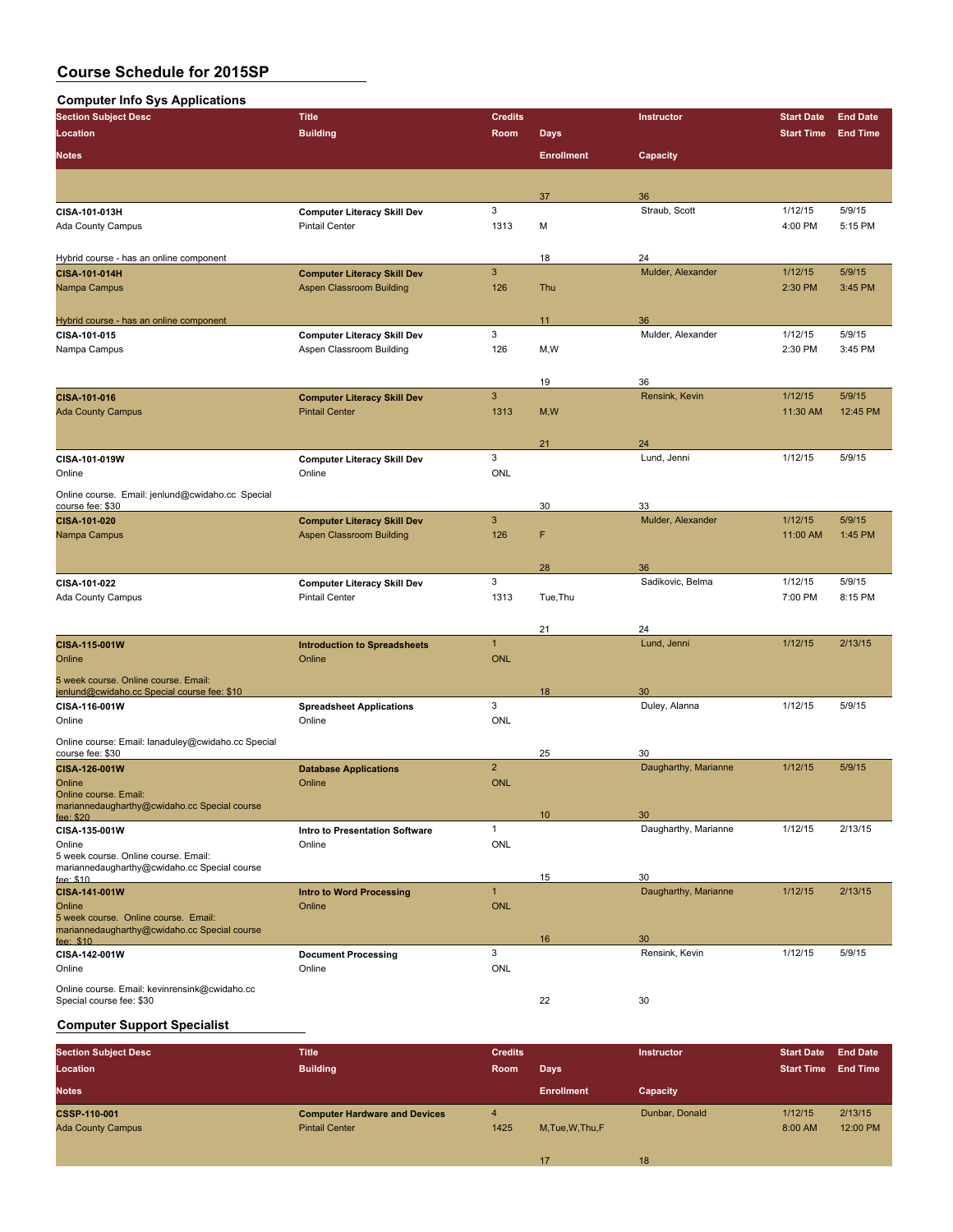| <b>Computer Support Specialist</b>            |                                   |                |                   |                 |                   |                 |
|-----------------------------------------------|-----------------------------------|----------------|-------------------|-----------------|-------------------|-----------------|
| <b>Section Subject Desc</b>                   | <b>Title</b>                      | <b>Credits</b> |                   | Instructor      | <b>Start Date</b> | <b>End Date</b> |
| Location                                      | <b>Building</b>                   | <b>Room</b>    | Days,             |                 | <b>Start Time</b> | <b>End Time</b> |
| <b>Notes</b>                                  |                                   |                | <b>Enrollment</b> | Capacity        |                   |                 |
| CSSP-112-001                                  | Adv Computer Hardware & OS        | 4              |                   | Dunbar, Donald  | 2/17/15           | 3/20/15         |
| Ada County Campus                             | <b>Pintail Center</b>             | 1425           | M,Tue,W,Thu,F     |                 | 8:00 AM           | 12:00 PM        |
| Second 5 week session                         |                                   |                | 17                | 18              |                   |                 |
| <b>CSSP-114-001</b>                           | PC Security & Troubleshooting     | $\overline{4}$ |                   | Dunbar, Donald  | 3/30/15           | 5/9/15          |
| <b>Ada County Campus</b>                      | <b>Pintail Center</b>             | 1425           | M, Tue, W, Thu, F |                 | 8:00 AM           | 12:00 PM        |
|                                               |                                   |                | 17                | 18              |                   |                 |
| CSSP-220-001                                  | <b>Intro to Advanced Security</b> | 4              |                   | Anderson, Bartt | 1/12/15           | 2/13/15         |
| Ada County Campus                             | <b>Pintail Center</b>             | 1406           | M, Tue, W, Thu, F |                 | 8:00 AM           | 12:00 PM        |
| First 5 week session                          |                                   |                | 16                | 18              |                   |                 |
| <b>CSSP 222 001</b>                           | <b>Advanced Network Security</b>  | $\overline{4}$ |                   | Anderson, Bartt | 2/17/15           | 3/20/15         |
| <b>Ada County Campus</b>                      | <b>Pintail Center</b>             | 1406           | M, Tue, W, Thu, F |                 | 8:00 AM           | 12:00 PM        |
| Second 5 week session                         |                                   |                | 16                | 18              |                   |                 |
| CSSP-224-001                                  | Adv Data Security & Auditing      | 4              |                   | Anderson, Bartt | 3/30/15           | 5/9/15          |
| Ada County Campus                             | <b>Pintail Center</b>             | 1406           | M,Tue,W,Thu,F     |                 | 8:00 AM           | 12:00 PM        |
| Special Course Fee \$180 Third 5 week session |                                   |                | 16                | 18              |                   |                 |

#### **Criminal Justice**

| <b>Section Subject Desc</b>                                                | <b>Title</b>                                       | <b>Credits</b> |                   | Instructor                | <b>Start Date</b>  | <b>End Date</b>   |
|----------------------------------------------------------------------------|----------------------------------------------------|----------------|-------------------|---------------------------|--------------------|-------------------|
| Location                                                                   | <b>Building</b>                                    | Room           | <b>Days</b>       |                           | <b>Start Time</b>  | <b>End Time</b>   |
| <b>Notes</b>                                                               |                                                    |                | <b>Enrollment</b> | Capacity                  |                    |                   |
| CRIJ-101-001                                                               | <b>Intro to Criminal Justice</b>                   | $\mathbf{3}$   |                   | <b>Brechwald, Matthew</b> | 1/12/15            | 5/9/15            |
| Nampa Campus                                                               | <b>Academic Building</b>                           | 320            | Tue.Thu           |                           | 8:30 AM            | 9:45 AM           |
|                                                                            |                                                    |                |                   |                           |                    |                   |
|                                                                            |                                                    |                | 38                | 44                        |                    |                   |
| CRIJ-101-002                                                               | Intro to Criminal Justice                          | 3              |                   | Brechwald, Matthew        | 1/12/15            | 5/9/15            |
| Nampa Campus                                                               | Academic Building                                  | 325            | Tue, Thu          |                           | 2:30 PM            | 3:45 PM           |
|                                                                            |                                                    |                |                   |                           |                    |                   |
|                                                                            |                                                    |                | 37                | 40                        |                    |                   |
| CRIJ-101-003W                                                              | <b>Intro to Criminal Justice</b>                   | $\mathbf{3}$   |                   | Evans, Shane              | 1/12/15            | 5/9/15            |
| Online                                                                     | Online                                             | <b>ONL</b>     |                   |                           |                    |                   |
| Online course. Email: shaneevans@cwidaho.cc                                |                                                    |                |                   |                           |                    |                   |
| Special course fee: \$30                                                   |                                                    |                | 39                | 44                        |                    |                   |
| CRIJ-101-005W                                                              | <b>Intro to Criminal Justice</b>                   | 3              |                   | Evans, Shane              | 1/12/15            | 5/9/15            |
| Online                                                                     | Online                                             | <b>ONL</b>     |                   |                           |                    |                   |
| Online course: Email: shaneevans@cwidaho.cc                                |                                                    |                |                   |                           |                    |                   |
| Special course fee: \$30                                                   |                                                    | 3              | 40                | 44                        |                    |                   |
| CRIJ-102-002                                                               | <b>Intro to Police</b><br><b>Academic Building</b> | 106            | Tue, Thu          | <b>Brechwald, Matthew</b> | 1/12/15<br>1:00 PM | 5/9/15<br>2:15 PM |
| Nampa Campus                                                               |                                                    |                |                   |                           |                    |                   |
|                                                                            |                                                    |                | 40                | 42                        |                    |                   |
| CRIJ-102-004W                                                              | <b>Intro to Police</b>                             | 3              |                   | Brechwald, Matthew        | 1/12/15            | 5/9/15            |
| Online                                                                     | Online                                             | <b>ONL</b>     |                   |                           |                    |                   |
|                                                                            |                                                    |                |                   |                           |                    |                   |
| Online course. Email: mattbrechwald@cwidaho.cc<br>Special course fee: \$30 |                                                    |                | 40                | 42                        |                    |                   |
| CRIJ-103-001H                                                              | Intro to Law & Justice                             | 3              |                   | Breach, Stephanie         | 1/12/15            | 5/9/15            |
| Nampa Campus                                                               | <b>Academic Building</b>                           | 116            | Tue               |                           | 10:00 AM           | 11:15 AM          |
|                                                                            |                                                    |                |                   |                           |                    |                   |
| Hybrid course - has an online component                                    |                                                    |                | 34                | 42                        |                    |                   |
| CRIJ-103-002H                                                              | Intro to Law & Justice                             | 3              |                   | Breach, Stephanie         | 1/12/15            | 5/9/15            |
| Nampa Campus                                                               | <b>Academic Building</b>                           | 116            | Thu               |                           | 10:00 AM           | 11:15 AM          |
|                                                                            |                                                    |                |                   |                           |                    |                   |
| Hybrid course - has an online component                                    |                                                    |                | 30                | 42                        |                    |                   |
| CRIJ-103-003                                                               | Intro to Law & Justice                             | $\overline{3}$ |                   | Breach, Stephanie         | 1/12/15            | 5/9/15            |
| <b>Ada County Campus</b>                                                   | <b>Pintail Center</b>                              | 1318           | M, W              |                           | 1:00 PM            | 2:15 PM           |
|                                                                            |                                                    |                |                   |                           |                    |                   |
|                                                                            |                                                    |                | 39                | 42                        |                    |                   |
| CRIJ-103-005W                                                              | Intro to Law & Justice                             | 3              |                   | Huskey, Molly             | 1/12/15            | 5/9/15            |
| Online                                                                     | Online                                             | ONL            |                   |                           |                    |                   |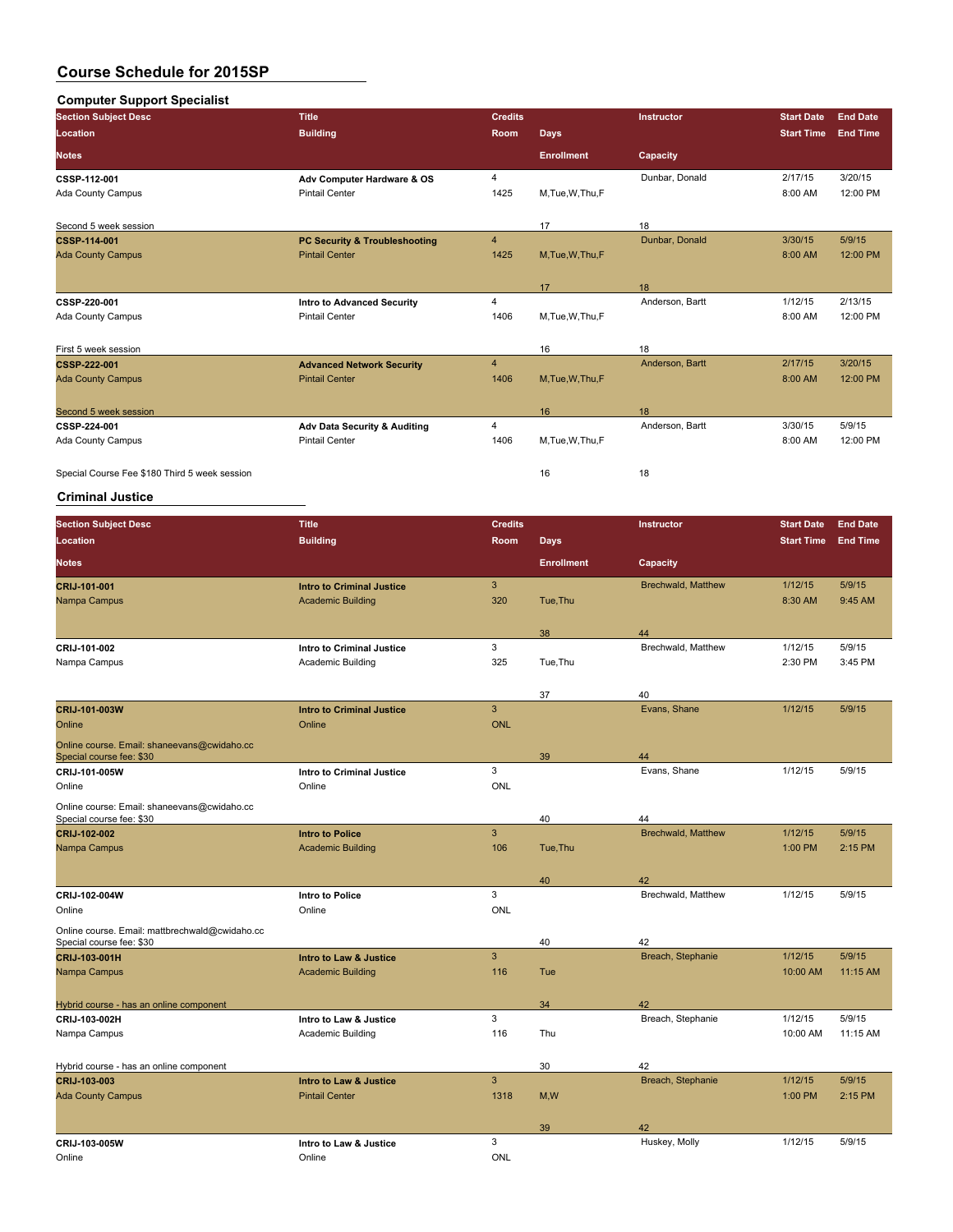**Criminal Justice**

| <b>Section Subject Desc</b>                                               | <b>Title</b>                              | <b>Credits</b> |                   | Instructor             | <b>Start Date</b> | <b>End Date</b> |
|---------------------------------------------------------------------------|-------------------------------------------|----------------|-------------------|------------------------|-------------------|-----------------|
| <b>Location</b>                                                           | <b>Building</b>                           | Room           | <b>Days</b>       |                        | <b>Start Time</b> | <b>End Time</b> |
| <b>Notes</b>                                                              |                                           |                | <b>Enrollment</b> | Capacity               |                   |                 |
| Online course. Email: mollyhuskey@cwidaho.cc<br>Special course fee: \$30  |                                           |                | 38                | 42                     |                   |                 |
| CRIJ-104-001H                                                             | <b>Intro to Corrections</b>               | $\overline{3}$ |                   | Breach, Stephanie      | 1/12/15           | 5/9/15          |
| Nampa Campus                                                              | <b>Academic Building</b>                  | 105            | Tue               |                        | 11:30 AM          | 12:45 PM        |
| Hybrid course - has an online component                                   |                                           |                | 39                | 40                     |                   |                 |
| CRIJ-104-003W                                                             | <b>Intro to Corrections</b>               | 3              |                   | Evans, Shane           | 1/12/15           | 5/9/15          |
| Online                                                                    | Online                                    | ONL            |                   |                        |                   |                 |
| Online course. Email: shaneevans@cwidaho.cc                               |                                           |                |                   |                        |                   |                 |
| Special course fee: \$30                                                  |                                           |                | 34                | 40                     |                   |                 |
| CRIJ-199-001H                                                             | <b>ST: Careers in Criminal Just</b>       | $\overline{3}$ |                   | Breach, Stephanie      | 1/12/15           | 5/9/15          |
| Nampa Campus                                                              | <b>Academic Building</b>                  | 105            | Thu               |                        | 11:30 AM          | 12:45 PM        |
| Hybrid course - has an online component                                   |                                           |                | 24                | 40                     |                   |                 |
| CRIJ-275-001H                                                             | <b>Criminal Evidence Law</b>              | 3              |                   | Topmiller, Christopher | 1/12/15           | 5/9/15          |
| <b>Ada County Campus</b>                                                  | <b>Pintail Center</b>                     | 1208           | Thu               |                        | 7:00 PM           | 8:15 PM         |
| Hybrid course - has an online component                                   |                                           |                | 29                | 30                     |                   |                 |
| CRIJ-275-002W                                                             | <b>Criminal Evidence Law</b>              | $\overline{3}$ |                   | Schafer, Nicole        | 1/12/15           | 5/9/15          |
| Online                                                                    | Online                                    | <b>ONL</b>     |                   |                        |                   |                 |
|                                                                           |                                           |                |                   |                        |                   |                 |
| Online course. Email: nicoleschafer@cwidaho.cc<br>Special course fee \$30 |                                           |                | 30                | 32                     |                   |                 |
| CRIJ-276-001H                                                             | Law of Arrest Search & Seizure            | 3              |                   | Schafer, Nicole        | 1/12/15           | 5/9/15          |
| Ada County Campus                                                         | <b>Pintail Center</b>                     | 1208           | Thu               |                        | 8:30 PM           | 9:45 PM         |
|                                                                           |                                           |                |                   | 30                     |                   |                 |
| Hybrid course - has an online component<br>CRIJ 276 002W                  | <b>Law of Arrest Search &amp; Seizure</b> | 3              | 23                | Schafer, Nicole        | 1/12/15           | 5/9/15          |
| Online                                                                    | Online                                    | <b>ONL</b>     |                   |                        |                   |                 |
|                                                                           |                                           |                |                   |                        |                   |                 |
| Online Course. Email: nicoleschafer@cwidaho.cc<br>Special course fee \$30 |                                           |                | 35                | 35                     |                   |                 |
| CRIJ-293-001W                                                             | <b>Criminal Justice Internship</b>        | 3              |                   | Breach, Stephanie      | 1/12/15           | 5/9/15          |
| Online                                                                    | Online                                    | <b>ONL</b>     |                   |                        |                   |                 |
| Online course. Email: stephaniebreach@cwidaho.cc                          |                                           |                |                   |                        |                   |                 |
| Special course fee: \$30                                                  |                                           |                | 3                 | 10                     |                   |                 |

# **Culinary Arts**

| <b>Section Subject Desc</b>                                                          | <b>Title</b>                         | <b>Credits</b> |                         | Instructor                  | <b>Start Date</b> | <b>End Date</b> |
|--------------------------------------------------------------------------------------|--------------------------------------|----------------|-------------------------|-----------------------------|-------------------|-----------------|
| <b>Location</b>                                                                      | <b>Building</b>                      | <b>Room</b>    | <b>Days</b>             |                             | <b>Start Time</b> | <b>End Time</b> |
| <b>Notes</b>                                                                         |                                      |                | <b>Enrollment</b>       | Capacity                    |                   |                 |
| <b>CULI-107-001</b>                                                                  | <b>Guest Relations &amp; Service</b> | $\overline{2}$ |                         | Holten Baird, Nicole        | 1/12/15           | 2/13/15         |
| <b>CWI at BSU</b>                                                                    | <b>Culinary Arts</b>                 | 102            | Tue, W, Thu, F          |                             | 10:45 AM          | 1:35 PM         |
| Restricted: Culinary or Baking & Pastry Arts majors<br>only.                         |                                      |                | $\mathbf{0}$            | $\overline{4}$              |                   |                 |
| CULI-107-002                                                                         | <b>Guest Relations &amp; Service</b> | $\overline{2}$ |                         | Holten Baird, Nicole        | 2/17/15           | 3/20/15         |
| CWI at BSU                                                                           | <b>Culinary Arts</b>                 | 102            | Tue, W, Thu, F          |                             | 10:45 AM          | 1:35 PM         |
| Restricted: Culinary or Baking & Pastry Arts majors<br>only.                         |                                      |                | 3                       | 4                           |                   |                 |
| <b>CULI 107 003</b>                                                                  | <b>Guest Relations and Service</b>   | $\overline{2}$ |                         | <b>Holten Baird, Nicole</b> | 3/30/15           | 5/9/15          |
| <b>CWI at BSU</b>                                                                    | <b>Culinary Arts</b>                 | 102            | Tue, W, Thu, F          |                             | 10:45 AM          | 1:35 PM         |
| Restricted: Culinary or Baking & Pastry Arts Majors<br>Only.                         |                                      |                | $\mathbf{0}$            | $\overline{\mathbf{A}}$     |                   |                 |
| CULI-110-001                                                                         | <b>Bakery Production Lab</b>         | $\overline{2}$ |                         | Myers, Karen                | 1/12/15           | 2/13/15         |
| CWI at BSU                                                                           | <b>Culinary Arts</b>                 | 117            | Tue, W, Thu, F          |                             | 10:30 AM          | 1:20 PM         |
| Restricted: Culinary or Baking/Pastry Arts majors only<br>Special course fee: \$40   |                                      |                | 5                       | 5                           |                   |                 |
| <b>CULI-110-002</b>                                                                  | <b>Bakery Production Lab</b>         | $\overline{2}$ |                         | Myers, Karen                | 2/17/15           | 3/20/15         |
| <b>CWI at BSU</b>                                                                    | <b>Culinary Arts</b>                 | 117            | Tue, W, Thu, F          |                             | 10:30 AM          | 1:20 PM         |
| Restricted: Culinary or Baking & Pastry Arts majors<br>only Special course fee: \$40 |                                      |                | $\overline{\mathbf{A}}$ | 5                           |                   |                 |
| CULI-121-001                                                                         | <b>Production Lab</b>                | $\overline{2}$ |                         | Duncan, Nicholas            | 1/12/15           | 2/13/15         |
| CWI at BSU                                                                           | <b>Culinary Arts</b>                 | 119            | Tue, W, Thu, F          |                             | 10:30 AM          | 1:20 PM         |
| Restricted: Culi or Baking & Pastry Arts majors only<br>Special course fee: \$40     |                                      |                | 4                       | 5                           |                   |                 |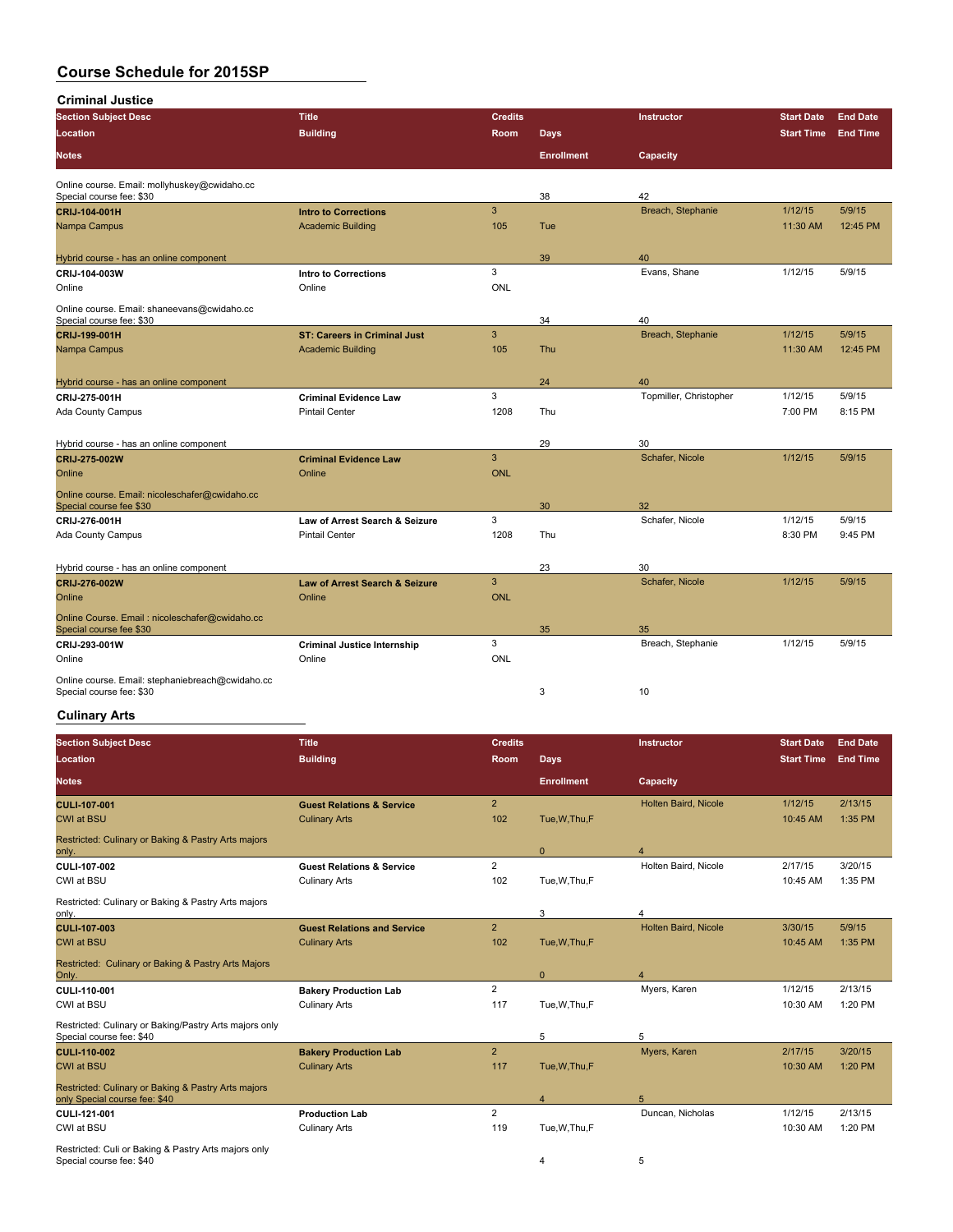**Culinary Arts**

| ounnary Arto<br><b>Section Subject Desc</b>                                          | <b>Title</b>                                       | <b>Credits</b>        |                   | Instructor           | <b>Start Date</b>   | <b>End Date</b>    |
|--------------------------------------------------------------------------------------|----------------------------------------------------|-----------------------|-------------------|----------------------|---------------------|--------------------|
| <b>Location</b>                                                                      | <b>Building</b>                                    | <b>Room</b>           | Days              |                      | <b>Start Time</b>   | <b>End Time</b>    |
| <b>Notes</b>                                                                         |                                                    |                       | <b>Enrollment</b> | Capacity             |                     |                    |
|                                                                                      |                                                    |                       |                   |                      |                     |                    |
| <b>CULI-121-002</b><br><b>CWI at BSU</b>                                             | <b>Production Lab</b><br><b>Culinary Arts</b>      | $\overline{2}$<br>119 | Tue, W, Thu, F    | Duncan, Nicholas     | 2/17/15<br>10:30 AM | 3/20/15<br>1:20 PM |
| Restricted: Culinary or Baking & Pastry Arts majors<br>only Special course fee: \$40 |                                                    |                       | $\overline{4}$    | 6                    |                     |                    |
| CULI-125-001<br>CWI at BSU                                                           | <b>Center of the Plate</b><br><b>Culinary Arts</b> | 3<br>119              | M, Tue, W, Thu    | Steely, Kelly        | 1/12/15<br>7:00 AM  | 2/13/15<br>9:50 AM |
| Restricted: Culinary or Baking/Pastry Arts majors only<br>Special course fee: \$40   |                                                    |                       | 13                | 18                   |                     |                    |
| CULI-126-001                                                                         | <b>Food Systems and Strategies</b>                 | $\overline{2}$        |                   | Myers, Karen         | 1/12/15             | 5/9/15             |
| <b>CWI at BSU</b>                                                                    | <b>Academic and Career Services</b>                | 219                   | M                 |                      | 10:30 AM            | 1:20 PM            |
| Restricted: Culinary or Baking & Pastry Arts majors<br>only.                         |                                                    |                       | 14                | 14                   |                     |                    |
| CULI-128-001                                                                         | <b>Global Cuisine</b>                              | $\overline{2}$        |                   | Holten Baird, Nicole | 2/17/15             | 3/20/15            |
| CWI at BSU                                                                           | <b>Culinary Arts</b>                               | 104                   | Tue               |                      | 7:00 AM             | 9:50 AM            |
| Restricted: Culinary or Baking/Pastry Arts majors only<br>Special course fee: \$40   |                                                    |                       | 5                 | 14                   |                     |                    |
| <b>CULI-128-001</b>                                                                  | <b>Global Cuisine</b>                              | $\overline{2}$        |                   | Holten Baird, Nicole | 2/17/15             | 3/20/15            |
| <b>CWI at BSU</b>                                                                    | <b>Culinary Arts</b>                               | 117                   | Thu,F             |                      | 7:00 AM             | 9:50 AM            |
| Restricted: Culinary or Baking/Pastry Arts majors only<br>Special course fee: \$40   |                                                    |                       | $\sqrt{5}$        | 14                   |                     |                    |
| CULI-132-001                                                                         | <b>Nutrition for Food Service</b>                  | 2                     |                   | Myers, Karen         | 3/30/15             | 5/9/15             |
| CWI at BSU                                                                           | Academic and Career Services                       | 219                   | Tue               |                      | 7:00 AM             | 9:50 AM            |
| Restricted: Culinary or Baking/Pastry Arts majors only<br>Special course fee: \$40   |                                                    |                       | 16                | 16                   |                     |                    |
| <b>CULI 132 001</b>                                                                  | <b>Nutrition for Food Service</b>                  | $\overline{2}$        |                   | Myers, Karen         | 3/30/15             | 5/9/15             |
| <b>CWI at BSU</b>                                                                    | <b>Culinary Arts</b>                               | 119                   | Thu,F             |                      | 7:00 AM             | 9:50 AM            |
| Restricted: Culinary or Baking/Pastry Arts majors only<br>Special course fee: \$40   |                                                    |                       | 16                | 16                   |                     |                    |
| CULI-132-001                                                                         | <b>Nutrition for Food Service</b>                  | $\overline{2}$        |                   | Ward, Carol          | 3/30/15             | 5/9/15             |
| CWI at BSU                                                                           | Academic and Career Services                       | 219                   | Tue               |                      | 7:00 AM             | 9:50 AM            |
| Restricted: Culinary or Baking/Pastry Arts majors only<br>Special course fee: \$40   |                                                    |                       | 16                | 16                   |                     |                    |
| CULI-132-001                                                                         | <b>Nutrition for Food Service</b>                  | $\overline{2}$        |                   | Ward, Carol          | 3/30/15             | 5/9/15             |
| <b>CWI at BSU</b>                                                                    | <b>Culinary Arts</b>                               | 119                   | Thu,F             |                      | 7:00 AM             | 9:50 AM            |
| Restricted: Culinary or Baking/Pastry Arts majors only<br>Special course fee: \$40   |                                                    |                       | 16                | 16                   |                     |                    |
| CULI-206-001                                                                         | Patisserie                                         | $\overline{2}$        |                   | McDonald, Jacqueline | 3/30/15             | 5/9/15             |
| CWI at BSU                                                                           | Academic and Career Services                       | 219                   | M                 |                      | 7:00 AM             | 9:50 AM            |
| Restricted: Culinary or Baking/Pastry Arts majors only<br>Special course fee: \$40   |                                                    |                       | 5                 | 12                   |                     |                    |
| <b>CULI-206-001</b>                                                                  | <b>Patisserie</b>                                  | $\overline{2}$        |                   | McDonald, Jacqueline | 3/30/15             | 5/9/15             |
| <b>CWI at BSU</b>                                                                    | <b>Culinary Arts</b>                               | 117                   | Tue, Thu          |                      | 7:00 AM             | 9:50 AM            |
| Restricted: Culinary or Baking/Pastry Arts majors only<br>Special course fee: \$40   |                                                    |                       | $5\phantom{.0}$   | 12                   |                     |                    |
| CULI 206-002                                                                         | <b>Patisserie</b>                                  | $\overline{2}$        |                   | McDonald, Jacqueline | 3/30/15             | 5/9/15             |
| CWI at BSU<br>Restricted: Culinary or Baking/Pastry Arts majors                      | Academic and Career Services                       | 219                   | M                 |                      | 7:00 AM             | 9:50 AM            |
| only. Special course fee: \$40                                                       |                                                    |                       | 4                 | 12                   |                     |                    |
| <b>CULI 206-002</b><br><b>CWI at BSU</b>                                             | <b>Patisserie</b><br><b>Culinary Arts</b>          | $\overline{2}$<br>117 | W,F               | McDonald, Jacqueline | 3/30/15<br>7:00 AM  | 5/9/15<br>9:50 AM  |
| Restricted: Culinary or Baking/Pastry Arts majors<br>only. Special course fee: \$40  |                                                    |                       | $\overline{4}$    | 12                   |                     |                    |
| CULI-208-001                                                                         | <b>Beverage Management</b>                         | $\overline{2}$        |                   | Duncan, Nicholas     | 1/12/15             | 5/9/15             |
| CWI at BSU                                                                           | <b>Culinary Arts</b>                               | 101                   | M                 |                      | 10:00 AM            | 11:50 AM           |
| Restricted: Culinary Arts majors only.                                               |                                                    |                       | 11                | 12                   |                     |                    |
| <b>CULI-209-001</b>                                                                  | <b>Hospitality Purchasing</b>                      | $\mathbf{1}$          |                   | Holten Baird, Nicole | 1/12/15             | 2/13/15            |
| <b>CWI at BSU</b>                                                                    | <b>Academic and Career Services</b>                | 219                   | F                 |                      | 7:00 AM             | 9:50 AM            |
| Restricted: Culinary Arts & Baking & Pastry majors<br>only.                          |                                                    |                       | 17                | 20                   |                     |                    |
| CULI-211-001                                                                         | <b>Advanced Production Lab</b>                     | 3                     |                   | Steely, Kelly        | 1/12/15             | 2/13/15            |
| CWI at BSU                                                                           | <b>Culinary Arts</b>                               | 119                   | M                 |                      | 12:00 PM            | 1:50 PM            |
| Restricted: Culinary Arts majors only Special course<br>fee: \$40                    |                                                    |                       | 3                 | 4                    |                     |                    |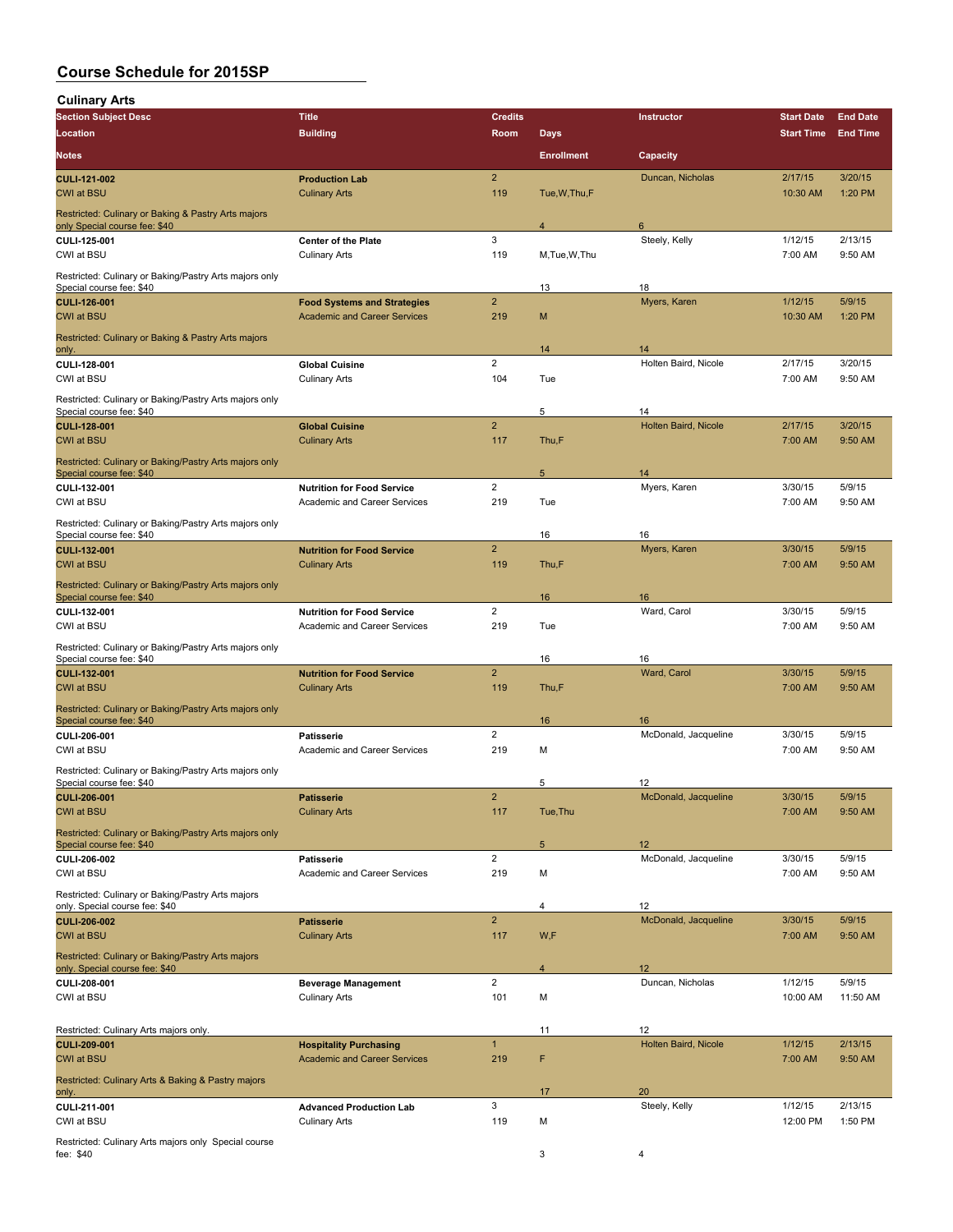**Culinary Arts**

| ounnary Arts<br><b>Section Subject Desc</b>                                         | <b>Title</b>                                                         | <b>Credits</b>        |                   | Instructor             | <b>Start Date</b>   | <b>End Date</b>    |
|-------------------------------------------------------------------------------------|----------------------------------------------------------------------|-----------------------|-------------------|------------------------|---------------------|--------------------|
| <b>Location</b>                                                                     | <b>Building</b>                                                      | <b>Room</b>           | Days              |                        | <b>Start Time</b>   | <b>End Time</b>    |
|                                                                                     |                                                                      |                       |                   |                        |                     |                    |
| <b>Notes</b>                                                                        |                                                                      |                       | <b>Enrollment</b> | Capacity               |                     |                    |
| <b>CULI-211-001</b>                                                                 | <b>Advanced Production Lab</b>                                       | 3                     |                   | Steely, Kelly          | 1/12/15             | 2/13/15            |
| <b>CWI at BSU</b>                                                                   | <b>Culinary Arts</b>                                                 | 119                   | Tue, W, Thu, F    |                        | 10:00 AM            | 1:50 PM            |
| Restricted: Culinary Arts majors only Special course<br>fee: \$40                   |                                                                      |                       | 3                 | $\overline{4}$         |                     |                    |
| CULI-211-002                                                                        | <b>Advanced Production Lab</b>                                       | 3                     |                   | Steely, Kelly          | 2/17/15             | 3/20/15            |
| CWI at BSU                                                                          | <b>Culinary Arts</b>                                                 | 119                   | М                 |                        | 12:00 PM            | 1:50 PM            |
| Restricted: Culinary ARts majors only Special                                       |                                                                      |                       |                   |                        |                     |                    |
| course Fee: \$40                                                                    |                                                                      |                       | 5                 | 4                      |                     |                    |
| <b>CULI 211 002</b>                                                                 | <b>Advanced Production Lab</b>                                       | 3                     |                   | Steely, Kelly          | 2/17/15             | 3/20/15            |
| <b>CWI at BSU</b>                                                                   | <b>Culinary Arts</b>                                                 | 119                   | Tue, W, Thu, F    |                        | 10:00 AM            | 1:50 PM            |
| Restricted: Culinary ARts majors only Special<br>course Fee: \$40                   |                                                                      |                       | 5                 | 4                      |                     |                    |
| CULI-211-003                                                                        | <b>Advanced Production Lab</b>                                       | 3                     |                   | Steely, Kelly          | 3/30/15             | 5/9/15             |
| CWI at BSU                                                                          | <b>Culinary Arts</b>                                                 | 119                   | М                 |                        | 12:00 PM            | 1:50 PM            |
| Restricted: Culinary ARts majors only Special                                       |                                                                      |                       |                   |                        |                     |                    |
| course Fee: \$40                                                                    |                                                                      |                       | 0                 | 4                      |                     |                    |
| <b>CULI-211-003</b><br><b>CWI at BSU</b>                                            | <b>Advanced Production Lab</b><br><b>Culinary Arts</b>               | $\mathbf{3}$<br>119   | Tue, W, Thu, F    | Steely, Kelly          | 3/30/15<br>10:00 AM | 5/9/15<br>1:50 PM  |
|                                                                                     |                                                                      |                       |                   |                        |                     |                    |
| Restricted: Culinary ARts majors only Special<br>course Fee: \$40                   |                                                                      |                       | $\mathbf{0}$      | $\overline{4}$         |                     |                    |
| CULI 216-001                                                                        | <b>Garde Manger</b>                                                  | $\overline{2}$        |                   | Duncan, Nicholas       | 2/17/15             | 3/20/15            |
| CWI at BSU                                                                          | Academic and Career Services                                         | 219                   | М                 |                        | 7:00 AM             | 9:50 AM            |
| Restricted: Culinary or Baking/Pastry Arts majors                                   |                                                                      |                       |                   |                        |                     |                    |
| only. Special course fee: \$40                                                      |                                                                      |                       | 8                 | 8                      |                     |                    |
| <b>CULI 216 001</b>                                                                 | <b>Garde Manger</b>                                                  | $\overline{2}$        |                   | Duncan, Nicholas       | 2/17/15             | 3/20/15            |
| <b>CWI at BSU</b>                                                                   | <b>Culinary Arts</b>                                                 | 119                   | Tue, Thu          |                        | 7:00 AM             | 9:50 AM            |
| Restricted: Culinary or Baking/Pastry Arts majors                                   |                                                                      |                       |                   |                        |                     |                    |
| only. Special course fee: \$40                                                      |                                                                      |                       | 8                 | 8                      |                     |                    |
| CULI-216-002<br>CWI at BSU                                                          | <b>Garde Manger</b><br>Academic and Career Services                  | $\overline{2}$<br>219 | M                 | Duncan, Nicholas       | 2/17/15<br>7:00 AM  | 3/20/15<br>9:50 AM |
|                                                                                     |                                                                      |                       |                   |                        |                     |                    |
| Restricted: Culinary or Baking/Pastry Arts majors<br>only. Special course fee: \$40 |                                                                      |                       | 5                 | 8                      |                     |                    |
| <b>CULI-216-002</b>                                                                 | <b>Garde Manger</b>                                                  | $\overline{2}$        |                   | Duncan, Nicholas       | 2/17/15             | 3/20/15            |
| <b>CWI at BSU</b>                                                                   | <b>Culinary Arts</b>                                                 | 119                   | W,F               |                        | 7:00 AM             | 9:50 AM            |
| Restricted: Culinary or Baking/Pastry Arts majors                                   |                                                                      |                       |                   |                        |                     |                    |
| only. Special course fee: \$40                                                      |                                                                      |                       | 5                 | 8                      |                     |                    |
| CULI-220-001                                                                        | <b>Supervisory Development</b>                                       | $\overline{2}$        |                   | Holten Baird, Nicole   | 2/17/15             | 5/9/15             |
| CWI at BSU                                                                          | <b>Culinary Arts</b>                                                 | 104                   | М                 |                        | 7:00 AM             | 9:50 AM            |
| Restricted: Culinary Arts & Baking & Pastry majors                                  |                                                                      |                       |                   |                        |                     |                    |
| only.                                                                               |                                                                      |                       | 12                | 20                     |                     |                    |
| CULI-225-001<br>CWI at BSU                                                          | <b>Culinary Arts Showcase</b><br><b>Academic and Career Services</b> | 3<br>219              | M                 | Steely, Kelly          | 1/12/15<br>2:30 PM  | 5/9/15<br>3:50 PM  |
|                                                                                     |                                                                      |                       |                   |                        |                     |                    |
| Restricted: Culinary Arts majors only.                                              |                                                                      |                       | 6                 | 12                     |                     |                    |
| CULI-225-001                                                                        | <b>Culinary Arts Showcase</b>                                        | 3                     |                   | Steely, Kelly          | 1/12/15             | 5/9/15             |
| CWI at BSU                                                                          | <b>Culinary Arts</b>                                                 | 119                   | <b>SAT</b>        |                        | 10:00 AM            | 10:00 PM           |
|                                                                                     |                                                                      |                       |                   |                        |                     |                    |
| Restricted: Culinary Arts majors only.                                              |                                                                      |                       | 6                 | 12                     |                     |                    |
| <b>CULI-225-001</b>                                                                 | <b>Culinary Arts Showcase</b>                                        | $\mathbf{3}$          |                   | Steely, Kelly          | 1/12/15             | 5/9/15             |
| <b>CWI at BSU</b>                                                                   | <b>Culinary Arts</b>                                                 | 119                   | W                 |                        | 2:00 PM             | 10:00 PM           |
|                                                                                     |                                                                      |                       |                   |                        |                     |                    |
| Restricted: Culinary Arts majors only.                                              |                                                                      | $\mathbf{1}$          | 6                 | 12<br>Duncan, Nicholas | 1/12/15             | 5/9/15             |
| CULI-226-001<br>CWI at BSU                                                          | <b>Advanced Food Systems</b><br>Academic and Career Services         | 219                   | F                 |                        | 7:00 AM             | 9:50 AM            |
|                                                                                     |                                                                      |                       |                   |                        |                     |                    |
| Restricted: Culinary or Baking/Pastry Arts majors<br>only.                          |                                                                      |                       | 10                | 12                     |                     |                    |
| <b>CULI-226-001</b>                                                                 | <b>Advanced Food Systems</b>                                         | $\mathbf{1}$          |                   | Duncan, Nicholas       | 1/12/15             | 5/9/15             |
| <b>CWI at BSU</b>                                                                   | <b>Academic and Career Services</b>                                  | 219                   | W                 |                        | 7:00 AM             | 9:50 AM            |
| Restricted: Culinary or Baking/Pastry Arts majors                                   |                                                                      |                       |                   |                        |                     |                    |
| only.                                                                               |                                                                      |                       | 10                | 12                     |                     |                    |
| CULI-226-001                                                                        | <b>Advanced Food Systems</b>                                         | 1                     |                   | Duncan, Nicholas       | 1/12/15             | 5/9/15             |
| CWI at BSU                                                                          |                                                                      |                       |                   |                        |                     |                    |
| Restricted: Culinary or Baking/Pastry Arts majors                                   |                                                                      |                       |                   |                        |                     |                    |
| only.                                                                               |                                                                      |                       | 10                | 12                     |                     |                    |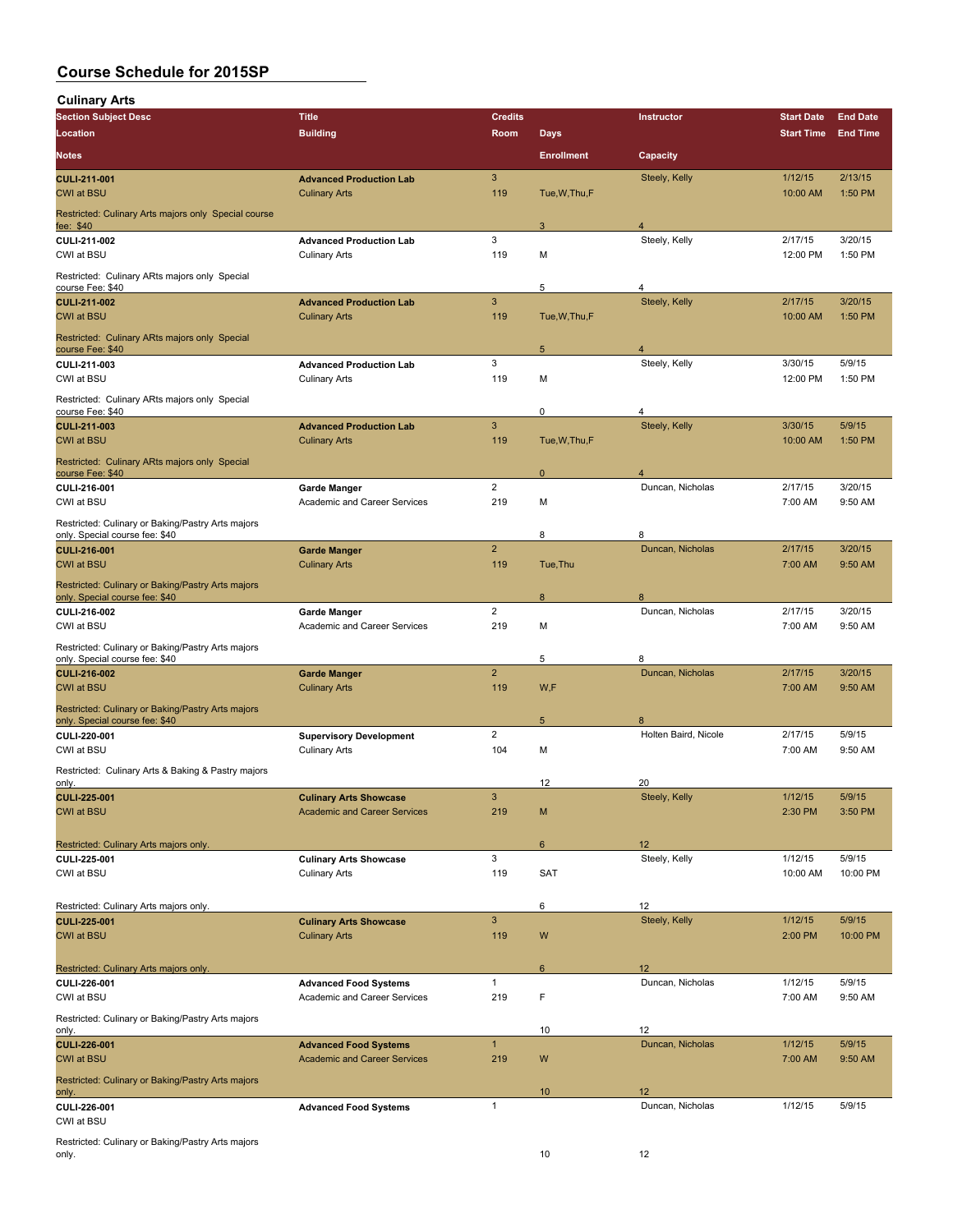**Culinary Arts**

| <b>Section Subject Desc</b>                                                    | <b>Title</b>               | <b>Credits</b> |                   | <b>Instructor</b> | <b>Start Date</b> | <b>End Date</b> |
|--------------------------------------------------------------------------------|----------------------------|----------------|-------------------|-------------------|-------------------|-----------------|
| Location                                                                       | <b>Building</b>            | Room           | <b>Days</b>       |                   | <b>Start Time</b> | <b>End Time</b> |
| <b>Notes</b>                                                                   |                            |                | <b>Enrollment</b> | Capacity          |                   |                 |
| <b>CULI 293-001</b>                                                            | <b>Culinary Internship</b> | 4              |                   | Steely, Kelly     | 1/12/15           | 5/9/15          |
| <b>Community Locations</b>                                                     | <b>Community Location</b>  | <b>CMTY</b>    |                   |                   |                   |                 |
| Restricted: Culinary Arts majors only Instructor<br><b>Permission Required</b> |                            |                | Δ                 | 12                |                   |                 |
| CULI 294-001                                                                   | <b>Culinary Externship</b> | $\sqrt{2}$     |                   | Steely, Kelly     | 1/12/15           | 5/9/15          |
| <b>Community Locations</b>                                                     | Community Location         | <b>CMTY</b>    |                   |                   |                   |                 |
| Restricted: Culinary Arts majors only Instructor<br>Permission Required.       |                            |                |                   | 12                |                   |                 |

# **Drafting Tech**

| <b>Section Subject Desc</b>                     | <b>Title</b>                                                   | <b>Credits</b>            |                   | Instructor        | <b>Start Date</b> | <b>End Date</b> |
|-------------------------------------------------|----------------------------------------------------------------|---------------------------|-------------------|-------------------|-------------------|-----------------|
| <b>Location</b>                                 | <b>Building</b>                                                | <b>Room</b>               | <b>Days</b>       |                   | <b>Start Time</b> | <b>End Time</b> |
| <b>Notes</b>                                    |                                                                |                           | <b>Enrollment</b> | Capacity          |                   |                 |
| DRFT-102-001                                    | <b>Residential Architecture</b>                                | $\mathbf{1}$              |                   | Steinbronn, Diane | 1/12/15           | 5/9/15          |
| Nampa Campus                                    | <b>Micron Center for PTE</b>                                   | 2131                      | M                 |                   | 10:00 AM          | 11:50 AM        |
|                                                 |                                                                |                           |                   |                   |                   |                 |
|                                                 |                                                                |                           | 14                | 24                |                   |                 |
| DRFT 102L 001                                   | <b>Residential Architecture Lab</b>                            | $\ensuremath{\mathsf{3}}$ |                   | Steinbronn, Diane | 1/12/15           | 5/9/15          |
| Nampa Campus                                    | Micron Center for PTE                                          | 2131                      | Tue, W, Thu       |                   | 10:00 AM          | 11:50 AM        |
|                                                 |                                                                |                           |                   |                   |                   |                 |
| Corequisite: DRFT 102                           |                                                                |                           | 14                | 24                |                   |                 |
| DRFT-110-001                                    | <b>Intermediate AutoCAD</b>                                    | $\mathbf{1}$              |                   | Green, Robert     | 1/12/15           | 5/9/15          |
| Nampa Campus                                    | <b>Micron Center for PTE</b>                                   | 2131                      | M                 |                   | 9:00 AM           | 9:50 AM         |
|                                                 |                                                                |                           |                   |                   |                   |                 |
|                                                 |                                                                |                           | 12                | 24                |                   |                 |
| DRFT 110L 001                                   | Intermediate AutoCAD Lab                                       | $\overline{2}$            |                   | Green, Robert     | 1/12/15           | 5/9/15          |
| Nampa Campus                                    | Micron Center for PTE                                          | 2131                      | Tue, W, Thu, F    |                   | 9:00 AM           | 9:50 AM         |
|                                                 |                                                                |                           |                   |                   |                   |                 |
| Corequisite: DRFT 110                           |                                                                |                           | 12                | 24                |                   |                 |
| <b>DRFT 143-001</b>                             | <b>Technical Physics</b>                                       | 3                         |                   | Green, Robert     | 1/12/15           | 5/9/15          |
| Nampa Campus                                    | <b>Micron Center for PTE</b>                                   | 2124                      | M, F              |                   | 2:30 PM           | 4:00 PM         |
|                                                 |                                                                |                           |                   |                   |                   |                 |
| Corequisite: DRFT 143L Special course fee: \$20 |                                                                |                           | 10                | 24                |                   |                 |
| DRFT 143L 001                                   | <b>Technical Physics Lab</b>                                   | $\mathbf{1}$              |                   | Green, Robert     | 1/12/15           | 5/9/15          |
| Nampa Campus                                    | Micron Center for PTE                                          | 2124                      | W                 |                   | 2:00 PM           | 3:50 PM         |
|                                                 |                                                                |                           |                   |                   |                   |                 |
| Corequisite: DRFT 143                           |                                                                |                           | 10                | 20                |                   |                 |
| <b>DRFT 202-001</b>                             | <b>Structural Drafting and Math</b>                            | $\overline{2}$            |                   | Green, Robert     | 1/12/15           | 5/9/15          |
| Nampa Campus                                    | <b>Micron Center for PTE</b>                                   | 2124                      | M                 |                   | 10:00 AM          | 11:50 AM        |
|                                                 |                                                                |                           |                   |                   |                   |                 |
| Corequisite: 202L                               |                                                                |                           | 16                | 24                |                   |                 |
| DRFT 202L 001                                   | <b>Structural Drafting Lab</b>                                 | 3                         |                   | Green, Robert     | 1/12/15           | 5/9/15          |
| Nampa Campus                                    | Micron Center for PTE                                          | 2124                      | Tue, W, Thu, F    |                   | 10:00 AM          | 11:50 AM        |
|                                                 |                                                                |                           |                   |                   |                   |                 |
| Corequisite: DRFT 202L                          |                                                                | $\mathbf{1}$              | 16                | 24                | 1/12/15           | 5/9/15          |
| DRFT-204-001                                    | <b>Commercial Architecture</b><br><b>Micron Center for PTE</b> | 2124                      | M                 | Steinbronn, Diane | 8:00 AM           | 9:50 AM         |
| Nampa Campus                                    |                                                                |                           |                   |                   |                   |                 |
|                                                 |                                                                |                           |                   | 24                |                   |                 |
| Corequisite: 204L<br>DRFT 204L-001              | <b>Commercial Architecture Lab</b>                             | 3                         | 17                | Steinbronn, Diane | 1/12/15           | 5/9/15          |
| Nampa Campus                                    | Micron Center for PTE                                          | 2124                      | Tue, W, Thu       |                   | 8:00 AM           | 9:50 AM         |
|                                                 |                                                                |                           |                   |                   |                   |                 |
| Corequisite: DRFT 204                           |                                                                |                           | 17                | 24                |                   |                 |
| DRFT-206-001                                    | <b>Survey of Sustainable Design</b>                            | $\mathbf{1}$              |                   | Steinbronn, Diane | 1/12/15           | 5/9/15          |
| Nampa Campus                                    | Micron Center for PTE                                          | 2131                      | Tue               |                   | 12:30 PM          | 1:50 PM         |
|                                                 |                                                                |                           |                   |                   |                   |                 |
| Corequisite: DRFT 206L                          |                                                                |                           | 15                | 16                |                   |                 |
| DRFT-206L-001                                   | Survey Sustainable Design Lab                                  | $\mathbf{1}$              |                   | Steinbronn, Diane | 1/12/15           | 5/9/15          |
| Nampa Campus                                    | Micron Center for PTE                                          | 2131                      | Thu               |                   | 12:30 PM          | 1:50 PM         |
|                                                 |                                                                |                           |                   |                   |                   |                 |
| Corequisite: DRFT 206                           |                                                                |                           | 15                | 16                |                   |                 |
| DRFT 215-001                                    | <b>Drafting Capstone</b>                                       | $\mathbf{1}$              |                   | Steinbronn, Diane | 1/12/15           | 5/9/15          |
| Nampa Campus                                    | Micron Center for PTE                                          | 2124                      | M                 |                   | 12:30 PM          | 2:20 PM         |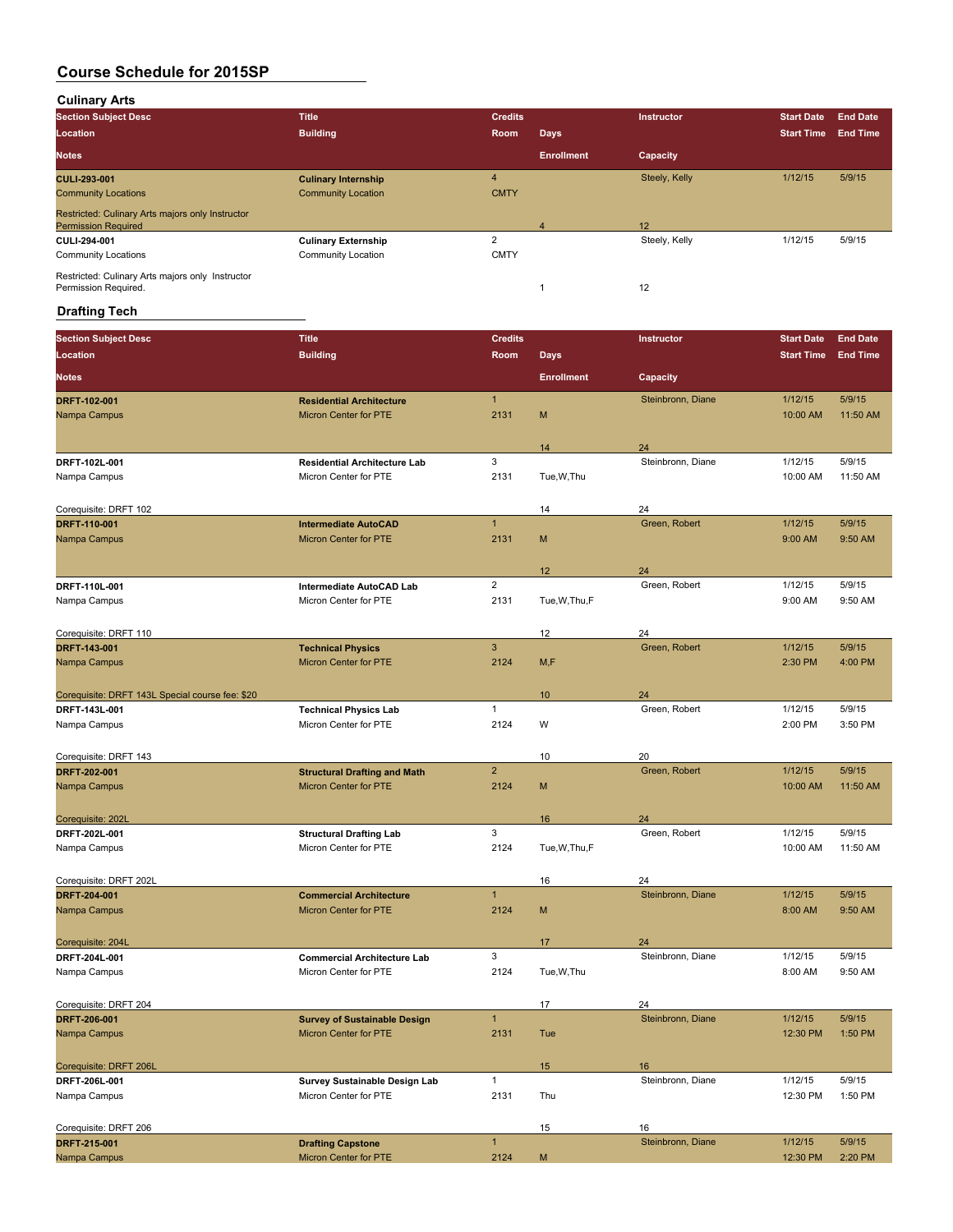**Drafting Tech**

| <b>Section Subject Desc</b>                     | <b>Title</b>                 | <b>Credits</b> |                   | <b>Instructor</b> | <b>Start Date</b> | <b>End Date</b> |
|-------------------------------------------------|------------------------------|----------------|-------------------|-------------------|-------------------|-----------------|
| Location                                        | <b>Building</b>              | Room           | <b>Days</b>       |                   | <b>Start Time</b> | <b>End Time</b> |
| <b>Notes</b>                                    |                              |                | <b>Enrollment</b> | Capacity          |                   |                 |
|                                                 |                              |                |                   |                   |                   |                 |
| Corequisite: DRFT 215L Special course fee: \$85 |                              |                | 16                | 24                |                   |                 |
| DRFT 215L 001                                   | <b>Drafting Capstone Lab</b> | $\overline{2}$ |                   | Steinbronn, Diane | 1/12/15           | 5/9/15          |
| Nampa Campus                                    | Micron Center for PTE        | 2124           | W.F               |                   | 12:30 PM          | 1:50 PM         |
| Coreguisite: DRFT 215                           |                              |                | 16                | 24                |                   |                 |

## **Early Childhood Education**

| <b>Section Subject Desc</b>                                                                 | <b>Title</b>                                                             | <b>Credits</b> |                   | Instructor          | <b>Start Date</b> | <b>End Date</b> |
|---------------------------------------------------------------------------------------------|--------------------------------------------------------------------------|----------------|-------------------|---------------------|-------------------|-----------------|
| Location                                                                                    | <b>Building</b>                                                          | Room           | <b>Days</b>       |                     | <b>Start Time</b> | <b>End Time</b> |
| <b>Notes</b>                                                                                |                                                                          |                | <b>Enrollment</b> | Capacity            |                   |                 |
| ECED-100-001                                                                                | <b>Foundations of Early Child Ed</b>                                     | $\overline{2}$ |                   | Lauer, Sherri       | 1/12/15           | 5/9/15          |
| Nampa Campus                                                                                | Multipurpose Classroom Bldg                                              | 205            | M                 |                     | 6:00 PM           | 7:45 PM         |
| Program Chair Permission to Register                                                        |                                                                          |                | 13                | 15                  |                   |                 |
| ECED-105-001                                                                                | <b>Teaching Young Children 1</b>                                         | 4              |                   | Noonan, Elizabeth   | 1/12/15           | 5/9/15          |
| Nampa Campus                                                                                | Multipurpose Classroom Bldg                                              | 101            | М                 |                     | 12:30 PM          | 1:30 PM         |
| Instructor permission required to register. 6<br>Practicum hours weekly.                    |                                                                          |                | 4                 | $\overline{4}$      |                   |                 |
| ECED-105-001                                                                                | <b>Teaching Young Children 1</b>                                         | $\overline{4}$ |                   | Noonan, Elizabeth   | 1/12/15           | 5/9/15          |
| Nampa Campus                                                                                | Multipurpose Classroom Bldg                                              | 101            | M, W              |                     | 8:45 AM           | 12:00 PM        |
| Instructor permission required to register. 6<br>Practicum hours weekly.                    |                                                                          |                | 4                 | $\overline{A}$      |                   |                 |
| ECED 105-002                                                                                | <b>Teaching Young Children 1</b>                                         | 4              |                   | Britton, Jean       | 1/12/15           | 5/9/15          |
| Nampa Campus                                                                                | Multipurpose Classroom Bldg                                              | 205            | W                 |                     | 5:00 PM           | 6:45 PM         |
| Instructor Permission Required 6 practicum hours<br>weekly                                  |                                                                          |                | 6                 | $\overline{7}$      |                   |                 |
| ECED-106-001                                                                                | <b>Teaching Young Children 2</b>                                         | $\overline{4}$ |                   | Noonan, Elizabeth   | 1/12/15           | 5/9/15          |
| Nampa Campus                                                                                | Multipurpose Classroom Bldg                                              | 101            | M                 |                     | 12:30 PM          | 1:30 PM         |
| Instructor permission required to register. 6 Practicum<br>hours weekly.                    |                                                                          |                | $\overline{2}$    | $\overline{c}$      |                   |                 |
| ECED-106-001                                                                                | <b>Teaching Young Children 2</b>                                         | 4              |                   | Noonan, Elizabeth   | 1/12/15           | 5/9/15          |
| Nampa Campus                                                                                | Multipurpose Classroom Bldg                                              | 101            | M,W               |                     | 8:45 AM           | 12:00 PM        |
| Instructor permission required to register. 6 Practicum<br>hours weekly.                    |                                                                          |                | 2                 | $\overline{c}$      |                   |                 |
| ECED-106-002                                                                                | <b>Teaching Young Children 2</b>                                         | $\overline{4}$ |                   | Britton, Jean       | 1/12/15           | 5/9/15          |
| Nampa Campus                                                                                | Multipurpose Classroom Bldg                                              | 205            | W                 |                     | 5:00 PM           | 6:45 PM         |
| Instructor Permission required 6 practicum hours<br>weekly                                  |                                                                          |                | $\overline{2}$    | 3                   |                   |                 |
| ECED-173-001H                                                                               | <b>Environments for Learning</b>                                         | 4              |                   | Britton, Jean       | 1/12/15           | 5/9/15          |
| Nampa Campus                                                                                | Multipurpose Classroom Bldg                                              | 205            | Tue               |                     | 6:00 PM           | 7:45 PM         |
| Instructor permission required to register. Hybrid: 2                                       |                                                                          |                | 21                | 22                  |                   |                 |
| hours online weekly<br>ECED-183-001W                                                        | <b>Professional Development</b>                                          | $\overline{1}$ |                   | Noonan, Elizabeth   | 1/12/15           | 5/9/15          |
| Online                                                                                      | Online                                                                   | <b>ONL</b>     |                   |                     |                   |                 |
| Online course. Email: sherrilauer@cwidaho.cc Online                                         |                                                                          |                |                   |                     |                   |                 |
| course fee: \$10                                                                            |                                                                          | $\overline{2}$ | 23                | 24<br>Britton, Jean | 1/12/15           | 5/9/15          |
| ECED-184-001<br>Nampa Campus                                                                | <b>Family &amp; Community Partnership</b><br>Multipurpose Classroom Bldg | 205            | W                 |                     | 2:30 PM           | 4:15 PM         |
|                                                                                             |                                                                          |                |                   |                     |                   |                 |
|                                                                                             |                                                                          |                | 18                | 20                  |                   |                 |
| ECED-203-001                                                                                | <b>Early Childhood Ed Practicum</b>                                      | 6              |                   | Lauer, Sherri       | 1/12/15           | 5/9/15          |
| Nampa Campus                                                                                | Multipurpose Classroom Bldg                                              | 101            | Thu               |                     | 12:00 PM          | 4:00 PM         |
| Instructor permission required to register. Special<br>Course Fee: \$20                     |                                                                          |                | $\overline{2}$    | 5                   |                   |                 |
| ECED-203-001                                                                                | Early Childhood Ed Practicum                                             | 6              |                   | Lauer, Sherri       | 1/12/15           | 5/9/15          |
| Nampa Campus                                                                                | Multipurpose Classroom Bldg                                              | 101            | Tue, W            |                     | 12:00 PM          | 3:30 PM         |
| Instructor permission required to register. Special<br>Course Fee: \$20                     |                                                                          |                | 2                 | $\,$ 5 $\,$         |                   |                 |
| ECED-203-002W                                                                               | <b>Early Childhood Ed Practicum</b>                                      | $\mathbf 6$    |                   | Noonan, Elizabeth   | 1/12/15           | 5/9/15          |
| Online                                                                                      | Online                                                                   | <b>ONL</b>     |                   |                     |                   |                 |
| Online. 10 hours weekly practicum. Instructor                                               |                                                                          |                |                   |                     |                   |                 |
| permission required to register. Email:<br>bonnienoonan@cwidaho.cc Special Course fee: \$20 |                                                                          |                | 4                 | $\sqrt{5}$          |                   |                 |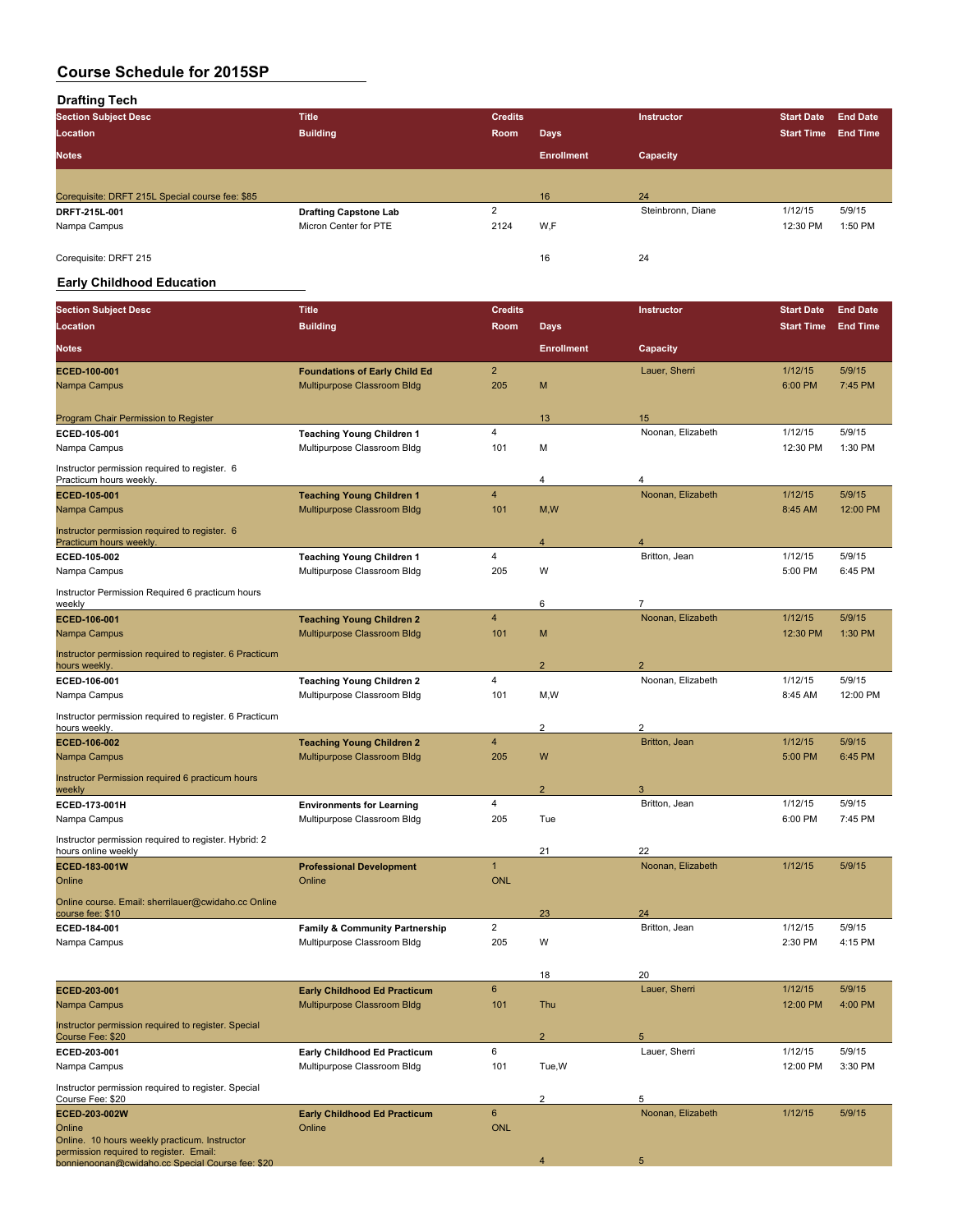#### **Early Childhood Education**

| <b>Section Subject Desc</b>                                                                   | <b>Title</b>                         | <b>Credits</b> |                   | Instructor        | <b>Start Date</b> | <b>End Date</b> |
|-----------------------------------------------------------------------------------------------|--------------------------------------|----------------|-------------------|-------------------|-------------------|-----------------|
| Location                                                                                      | <b>Building</b>                      | Room           | <b>Days</b>       |                   | <b>Start Time</b> | <b>End Time</b> |
| <b>Notes</b>                                                                                  |                                      |                | <b>Enrollment</b> | Capacity          |                   |                 |
| ECED 220 001H                                                                                 | Inclus in Early Child Programs       | $\overline{2}$ |                   | Noonan, Elizabeth | 1/12/15           | 5/9/15          |
| Nampa Campus                                                                                  | Multipurpose Classroom Bldg          | 205            | Thu               |                   | 6:00 PM           | 7:45 PM         |
| Hybrid course - has an online component. Meets<br>1/15, 1/22, 2/5, 2/19, 3/5, 3/19, 4/2, 4/16 |                                      |                | 5                 | 20                |                   |                 |
| ECED-232-001H                                                                                 | <b>Early Childhood Program Admin</b> | 3              |                   | Lauer, Sherri     | 1/12/15           | 5/9/15          |
| Nampa Campus                                                                                  | Multipurpose Classroom Bldg          | 205            | Tue               |                   | 4:00 PM           | 5:45 PM         |
|                                                                                               |                                      |                |                   |                   |                   |                 |
| Hybrid course:1 hour a week online                                                            |                                      |                | 14                | 20                |                   |                 |
| ECED 257 001                                                                                  | Infant & Toddler Care & Educ         | 4              |                   | Britton, Jean     | 1/12/15           | 5/9/15          |
| Nampa Campus                                                                                  | Multipurpose Classroom Bldg          | 205            | M                 |                   | 4:00 PM           | 5:45 PM         |
| Instructor permission required to register. 4 Practicum                                       |                                      |                |                   |                   |                   |                 |
| hours weekly.                                                                                 |                                      |                | 15                | 15                |                   |                 |

#### **Economics**

| <b>Section Subject Desc</b>                                              | <b>Title</b>                                                 | <b>Credits</b> |                   | Instructor             | <b>Start Date</b> | <b>End Date</b> |
|--------------------------------------------------------------------------|--------------------------------------------------------------|----------------|-------------------|------------------------|-------------------|-----------------|
| Location                                                                 | <b>Building</b>                                              | Room           | <b>Days</b>       |                        | <b>Start Time</b> | <b>End Time</b> |
| <b>Notes</b>                                                             |                                                              |                | <b>Enrollment</b> | Capacity               |                   |                 |
| ECON-201-001                                                             | <b>Principles of Macroeconomics</b>                          | 3              |                   | Ackerman, Stephen      | 1/12/15           | 5/9/15          |
| Nampa Campus                                                             | <b>Aspen Classroom Building</b>                              | 102            | M, W              |                        | 8:30 AM           | 9:45 AM         |
|                                                                          |                                                              |                |                   |                        |                   |                 |
|                                                                          |                                                              |                | 32                | 44                     |                   |                 |
| ECON 201-001D                                                            | <b>Principles of Macroeconomics</b>                          | $\mathbf{3}$   |                   | Jones, DeeAnn          | 1/12/15           | 6/4/15          |
| <b>Community Locations</b>                                               | Vallivue High School                                         | <b>TBA</b>     |                   |                        |                   |                 |
|                                                                          |                                                              |                |                   |                        |                   |                 |
| Dual Credit                                                              |                                                              |                | $\mathbf 0$       | 75                     |                   |                 |
| <b>ECON-201-002D</b>                                                     | <b>Principles of Macroeconomics</b>                          | $\overline{3}$ |                   | Schimmelpfennig, Kevin | 1/12/15           | 6/4/15          |
| <b>Community Locations</b>                                               |                                                              |                |                   |                        |                   |                 |
| <b>Dual Credit</b>                                                       |                                                              |                | $\mathbf{0}$      | 75                     |                   |                 |
| ECON-201-003D                                                            | <b>Principles of Macroeconomics</b>                          | $\mathbf{3}$   |                   | Staff-CWI, General     | 1/12/15           | 6/4/15          |
| <b>Community Locations</b>                                               | Atlas High School                                            | <b>TBA</b>     |                   |                        |                   |                 |
|                                                                          |                                                              |                |                   |                        |                   |                 |
| Dual Credit                                                              |                                                              |                | 0                 | 75                     |                   |                 |
| <b>ECON-201-004</b>                                                      | <b>Principles of Macroeconomics</b>                          | 3              |                   | Ackerman, Stephen      | 1/12/15           | 5/9/15          |
| Nampa Campus                                                             | <b>Aspen Classroom Building</b>                              | 102            | Tue, Thu          |                        | 1:00 PM           | 2:15 PM         |
|                                                                          |                                                              |                |                   |                        |                   |                 |
|                                                                          |                                                              |                | 40                | 44                     |                   |                 |
| ECON-201-007                                                             | <b>Principles of Macroeconomics</b>                          | 3              |                   | Cox, Kim               | 1/12/15           | 5/9/15          |
| Ada County Campus                                                        | <b>Pintail Center</b>                                        | 1318           | M,W               |                        | 4:00 PM           | 5:15 PM         |
|                                                                          |                                                              |                |                   |                        |                   |                 |
|                                                                          |                                                              | 3              | 36                | 42<br>Cox, Kim         | 1/12/15           | 5/9/15          |
| <b>ECON-201-008</b><br><b>Ada County Campus</b>                          | <b>Principles of Macroeconomics</b><br><b>Pintail Center</b> | 1318           | M                 |                        | 7:00 PM           | 9:45 PM         |
|                                                                          |                                                              |                |                   |                        |                   |                 |
|                                                                          |                                                              |                | 32                | 42                     |                   |                 |
| ECON-201-009W                                                            | <b>Principles of Macroeconomics</b>                          | 3              |                   | Kerns, Shelby          | 1/12/15           | 5/9/15          |
| Online                                                                   | Online                                                       | <b>ONL</b>     |                   |                        |                   |                 |
| Online Course. Email: shelbykerns@cwidaho.cc                             |                                                              |                |                   |                        |                   |                 |
| Special course fee: \$30                                                 |                                                              |                | 29                | 33                     |                   |                 |
| <b>ECON-201-010W</b>                                                     | <b>Principles of Macroeconomics</b>                          | 3              |                   | Root, Skye             | 1/12/15           | 5/9/15          |
| Online                                                                   | Online                                                       | <b>ONL</b>     |                   |                        |                   |                 |
| Online course. Email: skyeroot@cwidaho.cc Special                        |                                                              |                |                   |                        |                   |                 |
| course fee: \$30                                                         |                                                              | 3              | 28                | 33                     | 1/12/15           | 5/9/15          |
| ECON-201-011W<br>Online                                                  | <b>Principles of Macroeconomics</b><br>Online                | ONL            |                   | Kerns, Shelby          |                   |                 |
|                                                                          |                                                              |                |                   |                        |                   |                 |
| Online course. Email: shelbykerns@cwidaho.cc<br>Special course fee: \$30 |                                                              |                | 26                | 33                     |                   |                 |
| <b>ECON-201-012W</b>                                                     | <b>Principles of Macroeconomics</b>                          | 3              |                   | Root, Skye             | 1/12/15           | 5/9/15          |
| Online                                                                   | Online                                                       | <b>ONL</b>     |                   |                        |                   |                 |
| Online course. Email: skyeroot@cwidaho.cc Special                        |                                                              |                |                   |                        |                   |                 |
| course fee: \$30                                                         |                                                              |                | 30                | 33                     |                   |                 |
| ECON-202-001                                                             | <b>Principles of Microeconomics</b>                          | $\mathbf{3}$   |                   | Ackerman, Stephen      | 1/12/15           | 5/9/15          |
| Nampa Campus                                                             | Aspen Classroom Building                                     | 102            | M,W               |                        | 4:00 PM           | 5:15 PM         |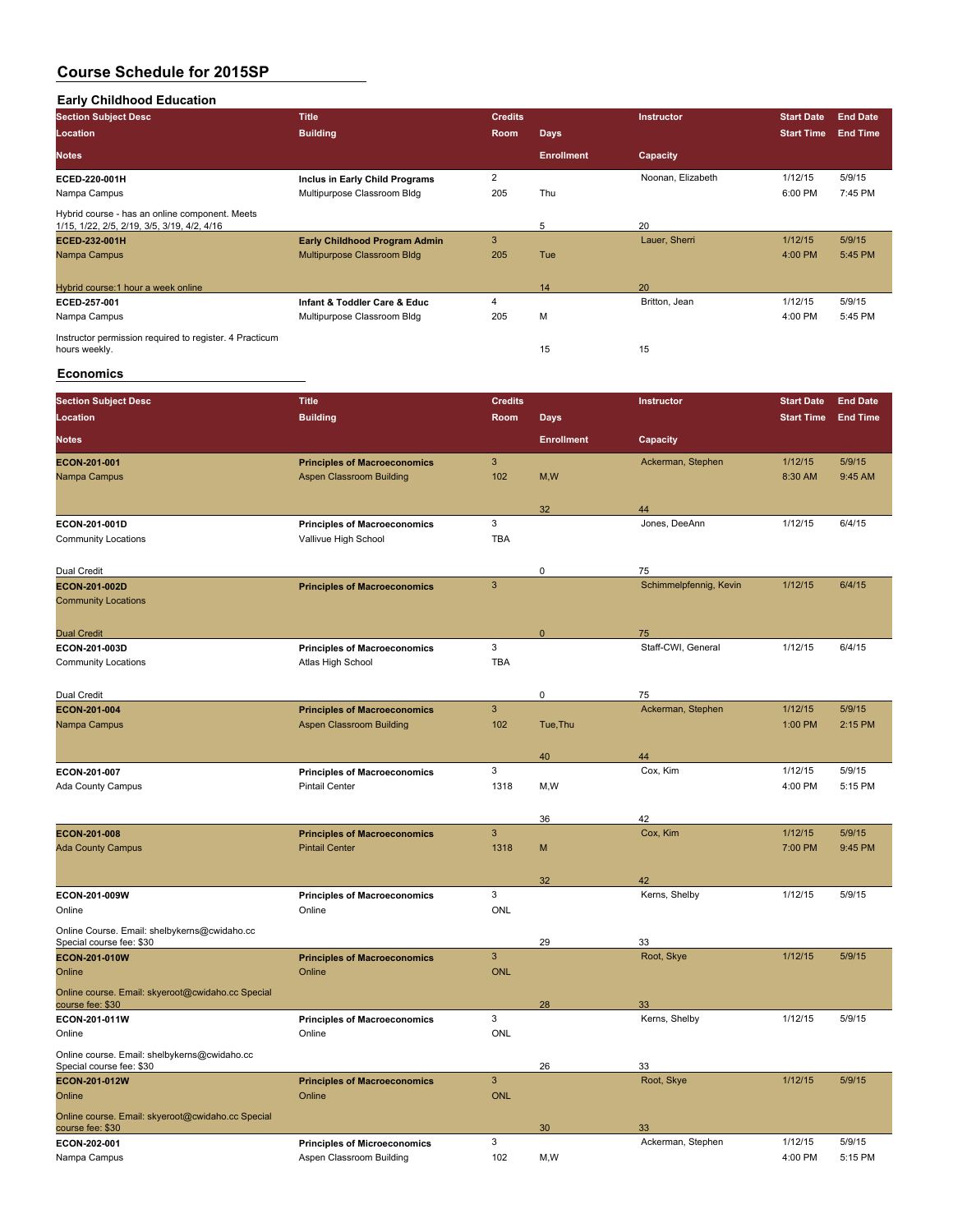**Economics Section Subject Desc Title Credits Instructor Start Date End Date Location Building Room Days Start Time End Time Notes Enrollment Capacity** 14 14 44 Ackerman, Stephen **ECON-202-003 Principles of Microeconomics** 3 Ackerman, Stephen 1/12/15 5/9/15<br>
Nampa Campus 1:00 PM 2:15 PM Aspen Classroom Building 26 42<br>Ackerman, Stephen **ECON-202-004 Principles of Microeconomics** 3 Ackerman, Stephen 1/12/15 5/9/15 Aspen Classroom Building 26 42 Cox, Kim **ECON-202-006 Principles of Microeconomics** 3 Cox, Kim 1/12/15 5/9/15 Ada County Campus 30 30 **ECON-202-008W Principles of Microeconomics** 3 **Ronk, Megan** 1/12/15 5/9/15<br> **Principles of Microeconomics** 3 **DNL**<br>
Online Online Online ONL Online Course. Email: meganronk@cwidaho.cc Special course fee: \$30 33<br> **ECON-202-009W**<br> **ECON-202-009W**<br> **Principles of Microeconomics** 3 32 33 Ronk, Megan **ECON-202-009W Principles of Microeconomics** 3 **Ronk, Megan 1/12/15 5/9/15** Online **Online Online Online Community of Community** Online **Online** Online Community of Community Online Online of Community of Community of Community of Community of Community of Community of Community of Community of Co Online Course. Email: meganronk@cwidaho.cc<br>Special course fee: \$30 33

#### **Education**

| <b>Section Subject Desc</b>                                                         | <b>Title</b>                          | <b>Credits</b> |                   | <b>Instructor</b>     | <b>Start Date</b> | <b>End Date</b> |
|-------------------------------------------------------------------------------------|---------------------------------------|----------------|-------------------|-----------------------|-------------------|-----------------|
| <b>Location</b>                                                                     | <b>Building</b>                       | Room           | <b>Days</b>       |                       | <b>Start Time</b> | <b>End Time</b> |
| <b>Notes</b>                                                                        |                                       |                | <b>Enrollment</b> | Capacity              |                   |                 |
| EDUC-101-001                                                                        | <b>Step 1: Inquiry Approach Teach</b> | $\mathbf{1}$   |                   | Rapley, Douglas       | 1/12/15           | 5/9/15          |
| Nampa Campus                                                                        | Multipurpose Classroom Bldg           | 205            | Thu               |                       | 2:30 PM           | 3:40 PM         |
|                                                                                     |                                       |                | 17                | 20                    |                   |                 |
| EDUC-102-001                                                                        | Step 2: Inquiry-Basd Lssn Dsgn        | $\mathbf{1}$   |                   | Rapley, Douglas       | 1/12/15           | 5/9/15          |
| Nampa Campus                                                                        | Multipurpose Classroom Bldg           | 205            | Thu               |                       | 1:00 PM           | 1:50 PM         |
|                                                                                     |                                       |                | 2                 | 20                    |                   |                 |
| EDUC-110-001W                                                                       | <b>Peer Tutor Training</b>            | $\mathbf{1}$   |                   | Coonrod, Fredrick     | 1/12/15           | 3/6/15          |
| Online                                                                              | Online                                | <b>ONL</b>     |                   |                       |                   |                 |
| Online course. 1st 8 weeks Email:<br>rickcoonrod@cwidaho.cc Online course fee: \$10 |                                       |                | 16                | 30                    |                   |                 |
| EDUC-201-001                                                                        | <b>Foundations of Education</b>       | 3              |                   | Billing, Carol        | 1/12/15           | 5/9/15          |
| Nampa Campus                                                                        | Multipurpose Classroom Bldg           | 205            | Tue, Thu          |                       | 10:00 AM          | 11:15 AM        |
|                                                                                     |                                       |                | 28                | 30                    |                   |                 |
| EDUC-201-002W                                                                       | <b>Foundations of Education</b>       | $\overline{3}$ |                   | <b>Billing, Carol</b> | 1/12/15           | 5/9/15          |
| Online                                                                              | Online                                | <b>ONL</b>     |                   |                       |                   |                 |
| Online course. Email: carolbilling@cwidaho.cc                                       |                                       |                |                   |                       |                   |                 |
| Special course fee: \$30<br>EDUC-202-001                                            | <b>Field Experience</b>               | $\mathbf{1}$   | 21                | 30<br>Billing, Carol  | 1/12/15           | 5/9/15          |
| Nampa Campus                                                                        | Multipurpose Classroom Bldg           | 205            | Tue               |                       | 11:30 AM          | 12:20 PM        |
|                                                                                     |                                       |                |                   |                       |                   |                 |
|                                                                                     |                                       |                | 29                | 30                    |                   |                 |
| <b>EDUC 202 002W</b>                                                                | <b>Field Experience</b>               | $\mathbf{1}$   |                   | <b>Billing, Carol</b> | 1/12/15           | 5/9/15          |
| Online                                                                              | Online                                | <b>ONL</b>     |                   |                       |                   |                 |
| Online course. Email: carolbilling@cwidaho.cc<br>Special course fee: \$10           |                                       |                | 18                | 30                    |                   |                 |
| EDUC-204-001H                                                                       | Families, Commut & Culture            | 3              |                   | Billing, Carol        | 1/12/15           | 5/9/15          |
| Nampa Campus                                                                        | Multipurpose Classroom Bldg           | 205            | Tue               |                       | 1:00 PM           | 2:15 PM         |
| Hybrid course - has an online component                                             |                                       |                | 24                | 30                    |                   |                 |
| EDUC-205-001                                                                        | <b>Develop/Individual Differences</b> | $\mathbf{3}$   |                   | Raass, Natalie        | 1/12/15           | 5/9/15          |
| Nampa Campus                                                                        | <b>Micron Center for PTE</b>          | 1210           | Tue, Thu          |                       | 4:00 PM           | 5:15 PM         |
|                                                                                     |                                       |                | 25                | 30                    |                   |                 |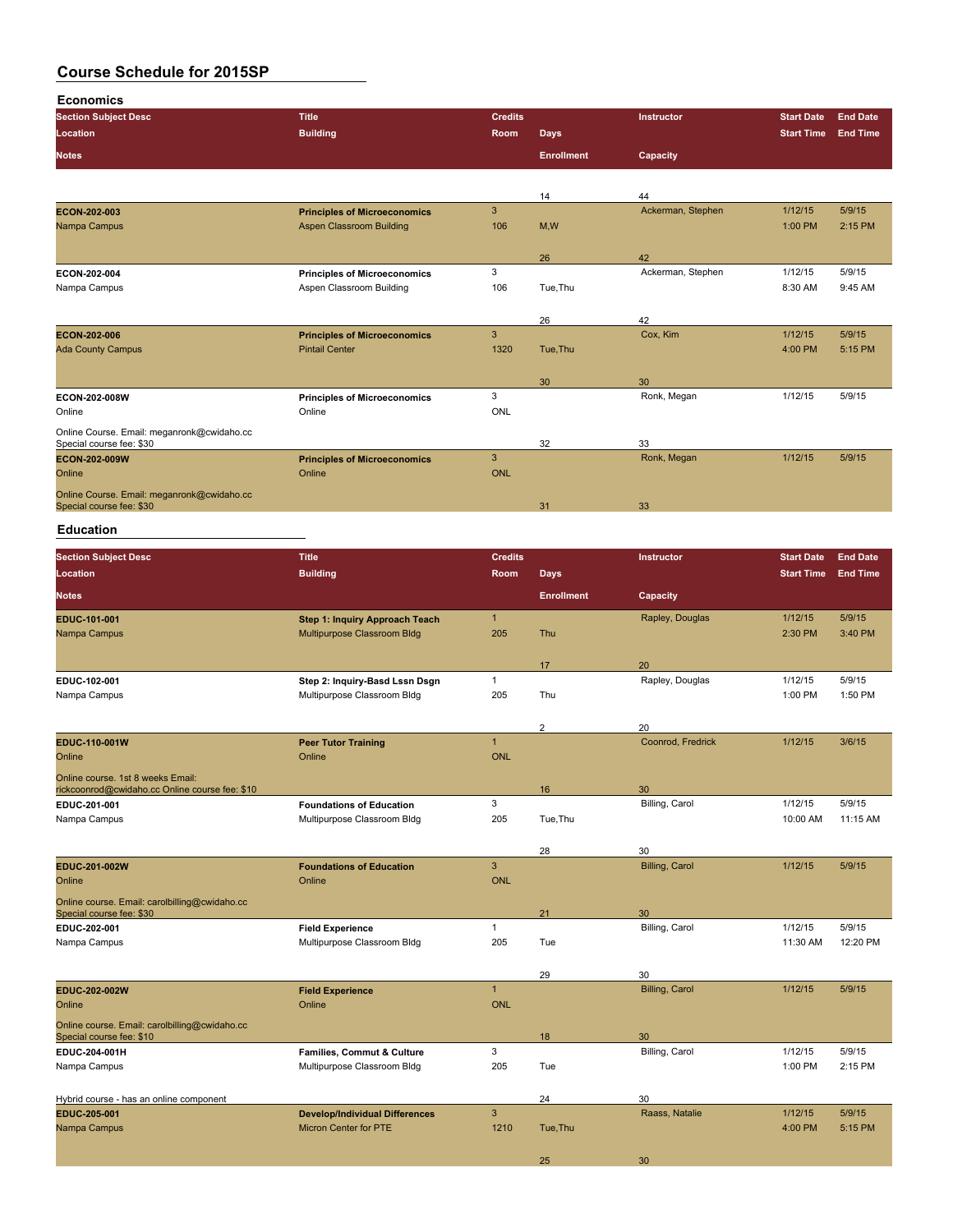| <b>Education</b>                                                         |                                |                |                   |                   |                   |                 |
|--------------------------------------------------------------------------|--------------------------------|----------------|-------------------|-------------------|-------------------|-----------------|
| <b>Section Subject Desc</b>                                              | <b>Title</b>                   | <b>Credits</b> |                   | Instructor        | <b>Start Date</b> | <b>End Date</b> |
| Location                                                                 | <b>Building</b>                | <b>Room</b>    | <b>Days</b>       |                   | <b>Start Time</b> | <b>End Time</b> |
| <b>Notes</b>                                                             |                                |                | <b>Enrollment</b> | Capacity          |                   |                 |
| EDUC-210-001                                                             | Knowing & Learning in Math/Sci | 3              |                   | Quintana, Emiko   | 1/12/15           | 5/9/15          |
| Nampa Campus                                                             | Multipurpose Classroom Bldg    | 205            | M,W               |                   | 10:00 AM          | 11:15 AM        |
|                                                                          |                                |                | 4                 | 32                |                   |                 |
| EDUC-215-001W                                                            | <b>Educational Technology</b>  | 3              |                   | Straub, Scott     | 1/12/15           | 5/9/15          |
| Online                                                                   | Online                         | <b>ONL</b>     |                   |                   |                   |                 |
| Online course. Email: scottstraub@cwidaho.cc<br>Special course fee: \$30 |                                |                | 27                | 30                |                   |                 |
| EDUC-215-002W                                                            | <b>Educational Technology</b>  | 3              |                   | Straub, Scott     | 1/12/15           | 5/9/15          |
| Online                                                                   | Online                         | ONL            |                   |                   |                   |                 |
| Online Course. Email: scottstraub@cwidaho.cc<br>Special Course Fee: \$30 |                                |                | 28                | 30                |                   |                 |
| EDUC-290-001W                                                            | <b>Education Exit Seminar</b>  |                |                   | Jensen, Katherine | 1/12/15           | 5/9/15          |
| Online                                                                   | Online                         | <b>ONL</b>     |                   |                   |                   |                 |
| Online course. Email: kaejensen@cwidaho.cc Online                        |                                |                |                   |                   |                   |                 |
| course fee: \$10                                                         |                                |                | 22                | 30                |                   |                 |

# **Electronics Technology**

| <b>Section Subject Desc</b> | <b>Title</b>                                                 | <b>Credits</b> |                   | Instructor          | <b>Start Date</b> | <b>End Date</b>    |
|-----------------------------|--------------------------------------------------------------|----------------|-------------------|---------------------|-------------------|--------------------|
| Location                    | <b>Building</b>                                              | <b>Room</b>    | <b>Days</b>       |                     | <b>Start Time</b> | <b>End Time</b>    |
| <b>Notes</b>                |                                                              |                | <b>Enrollment</b> | Capacity            |                   |                    |
| <b>ELTC 115 001</b>         | <b>Appl Math for Elect 1</b>                                 | $\mathbf{3}$   |                   | Laverty, Mark       | 1/12/15           | 5/9/15             |
| Nampa Campus                | <b>Micron Center for PTE</b>                                 | 2138           | M, W, F           |                     | 8:00 AM           | 8:50 AM            |
|                             |                                                              |                |                   |                     |                   |                    |
|                             |                                                              |                | 9                 | 18                  |                   |                    |
| ELTC 120-001                | <b>DC Electronics Theory</b>                                 | 3              |                   | Laverty, Mark       | 1/12/15           | 3/6/15             |
| Nampa Campus                | Micron Center for PTE                                        | 2138           | F                 |                     | 9:00 AM           | 11:50 AM           |
|                             |                                                              |                |                   |                     |                   |                    |
|                             |                                                              |                | 9                 | 18                  |                   |                    |
| ELTC-120-001                | <b>DC Electronics Theory</b>                                 | $\mathbf{3}$   |                   | Laverty, Mark       | 1/12/15           | 3/6/15             |
| Nampa Campus                | <b>Micron Center for PTE</b>                                 | 2138           | M, W, Thu         |                     | 9:00 AM           | 9:50 AM            |
|                             |                                                              |                |                   |                     |                   |                    |
|                             |                                                              |                | 9                 | 18                  |                   |                    |
| ELTC-120L-001               | <b>DC Electronics Lab</b>                                    | $\overline{2}$ |                   | Laverty, Mark       | 1/12/15           | 3/6/15             |
| Nampa Campus                | Micron Center for PTE                                        | 2138           | M,W,Thu           |                     | 10:00 AM          | 12:20 PM           |
|                             |                                                              |                |                   |                     |                   |                    |
| Course Fee: \$55            |                                                              | $\overline{3}$ | 9                 | 18                  |                   |                    |
| ELTC-130-001                | <b>AC Electronics Theory</b><br><b>Micron Center for PTE</b> | 2138           | F                 | Laverty, Mark       | 3/9/15<br>9:00 AM | 5/9/15<br>11:50 AM |
| Nampa Campus                |                                                              |                |                   |                     |                   |                    |
|                             |                                                              |                |                   |                     |                   |                    |
| ELTC-130-001                | <b>AC Electronics Theory</b>                                 | 3              | 9                 | 18<br>Laverty, Mark | 3/9/15            | 5/9/15             |
| Nampa Campus                | Micron Center for PTE                                        | 2138           | M,W,Thu           |                     | 9:00 AM           | 9:50 AM            |
|                             |                                                              |                |                   |                     |                   |                    |
|                             |                                                              |                | 9                 | 18                  |                   |                    |
| <b>ELTC 130 900</b>         | <b>AC Electronics Theory</b>                                 | $\overline{3}$ |                   | Scuka, Michael      | 1/12/15           | 5/9/15             |
| <b>Community Locations</b>  | Micron Technology - BOISE                                    | 127C           | M,Tue             |                     | 7:30 AM           | 9:00 AM            |
|                             |                                                              |                |                   |                     |                   |                    |
|                             |                                                              |                | 10                | 12                  |                   |                    |
| ELTC-130L-001               | <b>AC Electronics Lab</b>                                    | $\overline{2}$ |                   | Laverty, Mark       | 3/9/15            | 5/9/15             |
| Nampa Campus                | Micron Center for PTE                                        | 2138           | M,W,Thu           |                     | 10:00 AM          | 12:20 PM           |
|                             |                                                              |                |                   |                     |                   |                    |
| Special course fee: \$40    |                                                              |                | 9                 | 18                  |                   |                    |
| ELTC-130L-900               | <b>AC Electronics Lab</b>                                    | $\overline{2}$ |                   | Scuka, Michael      | 1/12/15           | 5/9/15             |
| <b>Community Locations</b>  | Micron Technology - BOISE                                    | 127C           | M,Tue             |                     | 9:00 AM           | 12:00 PM           |
|                             |                                                              |                |                   |                     |                   |                    |
| Special course fee: \$40    |                                                              |                | 10                | 12                  |                   |                    |
| ELTC-135-001                | Hand Tool Basic & Wrkplce Sfty                               | $\mathbf{1}$   |                   | Sherrange, Andrew   | 1/12/15           | 3/6/15             |
| Nampa Campus                | Micron Center for PTE                                        | 2143           | W                 |                     | 1:30 PM           | 3:20 PM            |
|                             |                                                              |                |                   |                     |                   |                    |
| Special course fee: \$15    |                                                              |                | 10                | 18                  |                   |                    |
| ELTC-140-001                | <b>Analog Electronics</b>                                    | $\overline{3}$ |                   | Palagi, Vincent     | 1/12/15           | 3/6/15             |
| Nampa Campus                | <b>Micron Center for PTE</b>                                 | 2132           | F                 |                     | 8:00 AM           | 9:50 AM            |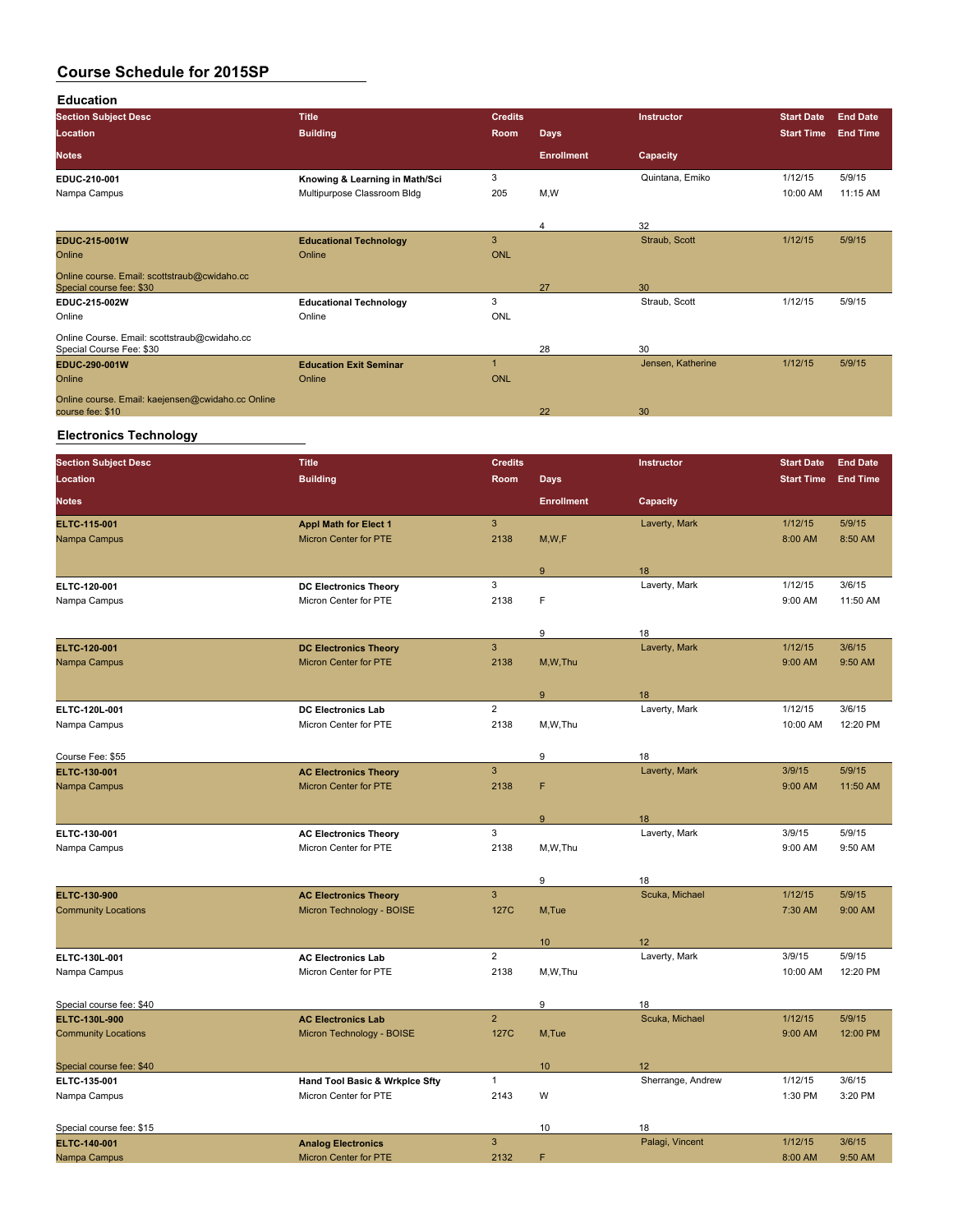| <b>Electronics Technology</b> |                                          |                |                   |                   |                    |                   |
|-------------------------------|------------------------------------------|----------------|-------------------|-------------------|--------------------|-------------------|
| <b>Section Subject Desc</b>   | <b>Title</b>                             | <b>Credits</b> |                   | Instructor        | <b>Start Date</b>  | <b>End Date</b>   |
| Location                      | <b>Building</b>                          | Room           | <b>Days</b>       |                   | <b>Start Time</b>  | <b>End Time</b>   |
| <b>Notes</b>                  |                                          |                | <b>Enrollment</b> | Capacity          |                    |                   |
|                               |                                          |                | 12                | 18                |                    |                   |
| ELTC-140-001                  | <b>Analog Electronics</b>                | 3              |                   | Palagi, Vincent   | 1/12/15            | 3/6/15            |
| Nampa Campus                  | Micron Center for PTE                    | 2132           | M, Tue, W, Thu    |                   | 8:00 AM            | 8:50 AM           |
|                               |                                          |                | 12                | 18                |                    |                   |
| ELTC-140L-001                 | <b>Analog Electronics Lab</b>            | $\overline{2}$ |                   | Palagi, Vincent   | 1/12/15            | 3/6/15            |
| Nampa Campus                  | Micron Center for PTE                    | 2132           | M, Tue, W, Thu    |                   | 9:00 AM            | 10:50 AM          |
| Course Fee: \$90              |                                          |                | 12                | 18                |                    |                   |
| ELTC-150-001                  | <b>Digital Electronics</b>               | 3              |                   | Douglas, Mikel    | 3/9/15             | 5/9/15            |
| Nampa Campus                  | Micron Center for PTE                    | 2133           | F                 |                   | 8:00 AM            | 9:50 AM           |
|                               |                                          |                | 13                | 18                |                    |                   |
| ELTC 150-001                  | <b>Digital Electronics</b>               | $\mathbf{3}$   |                   | Douglas, Mikel    | 3/9/15             | 5/9/15            |
| Nampa Campus                  | Micron Center for PTE                    | 2133           | M, Tue, W, Thu    |                   | 8:00 AM            | 8:50 AM           |
|                               |                                          |                | 13                | 18                |                    |                   |
| ELTC 150 900                  | <b>Digital Electronics</b>               | 3              |                   | Scuka, Michael    | 1/12/15            | 5/9/15            |
| <b>Community Locations</b>    | Micron Technology - BOISE                | 127C           | Thu,F             |                   | 7:30 AM            | 9:00 AM           |
|                               |                                          |                | 8                 | 12                |                    |                   |
| ELTC-150L-001                 | <b>Digital Electronics Lab</b>           | $\overline{2}$ |                   | Douglas, Mikel    | 3/9/15             | 5/9/15            |
| Nampa Campus                  | Micron Center for PTE                    | 2133           | M, Tue, W, Thu    |                   | 9:00 AM            | 10:50 AM          |
| Special course fee: \$35      |                                          |                | 13                | 18                |                    |                   |
| ELTC-150L-900                 | <b>Digital Electronics Lab</b>           | $\overline{2}$ |                   | Scuka, Michael    | 1/12/15            | 5/9/15            |
| <b>Community Locations</b>    | Micron Technology - BOISE                | 127C           | Thu,F             |                   | 9:30 AM            | 12:00 PM          |
| Special course fee: \$35      |                                          |                | 8                 | 12                |                    |                   |
| ELTC-195-001                  | Fund. Programming & Networking           | $\overline{2}$ |                   | Palagi, Vincent   | 1/12/15            | 5/9/15            |
| Nampa Campus                  | Micron Center for PTE                    | 2132           | Tue               |                   | 1:00 PM            | 2:50 PM           |
|                               |                                          |                | 13                | 18                |                    |                   |
| ELTC 200-001                  | <b>Programmable Logic Controllers</b>    | $\overline{2}$ |                   | Douglas, Mikel    | 1/12/15<br>8:00 AM | 3/6/15<br>9:50 AM |
| Nampa Campus                  | Micron Center for PTE                    | 2133           | Thu,F             |                   |                    |                   |
|                               |                                          |                | 12                | 18                |                    |                   |
| ELTC-200L-001                 | <b>Program Logic Controllers Lab</b>     | $\mathbf{1}$   |                   | Douglas, Mikel    | 1/12/15            | 3/6/15            |
| Nampa Campus                  | Micron Center for PTE                    | 2133           | Thu,F             |                   | 10:00 AM           | 11:50 AM          |
| Special course fee: \$15      |                                          |                | 12                | 18                |                    |                   |
| ELTC 210 001                  | <b>Microprocessor Systems</b>            | $\overline{2}$ |                   | Palagi, Vincent   | 3/9/15             | 5/9/15            |
| Nampa Campus                  | Micron Center for PTE                    | 2132           | Thu,F             |                   | 8:00 AM            | 9:50 AM           |
|                               |                                          |                | 12                | 18                |                    |                   |
| ELTC-210L-001                 | <b>Microprocessor Systems Lab</b>        | $\mathbf{1}$   |                   | Palagi, Vincent   | 3/9/15             | 5/9/15            |
| Nampa Campus                  | Micron Center for PTE                    | 2132           | Thu,F             |                   | 10:00 AM           | 11:50 AM          |
| Special course fee: \$195     |                                          |                | 12 <sup>°</sup>   | 18                |                    |                   |
| ELTC 220-001                  | <b>Sensors &amp; Electronic Controls</b> | 3              |                   | Sherrange, Andrew | 1/12/15            | 5/9/15            |
| Nampa Campus                  | Micron Center for PTE                    | 2143           | M,Tue             |                   | 8:00 AM            | 9:50 AM           |
|                               |                                          |                | 10                | 18                |                    |                   |
| ELTC-220L-001                 | <b>Sensors &amp; Elect Controls Lab</b>  | $\mathbf{1}$   |                   | Sherrange, Andrew | 1/12/15            | 5/9/15            |
| Nampa Campus                  | Micron Center for PTE                    | 2143           | M,Tue             |                   | 10:00 AM           | 11:50 AM          |
| Special course fee: \$15      |                                          |                | 10                | 18                |                    |                   |
| ELTC 230-001                  | Robotic, Fluid Power & Automtn           | $\overline{2}$ |                   | Palagi, Vincent   | 1/12/15            | 5/9/15            |
| Nampa Campus                  | Micron Center for PTE                    | 2132           | Thu,F             |                   | 1:00 PM            | 1:50 PM           |
|                               |                                          |                | 10                | 18                |                    |                   |
| ELTC-230L-001                 | Robot, Fluid Power, Automtn Lb           | $\overline{2}$ |                   | Palagi, Vincent   | 1/12/15            | 5/9/15            |
| Nampa Campus                  | Micron Center for PTE                    | 2132           | Thu,F             |                   | 2:00 PM            | 3:50 PM           |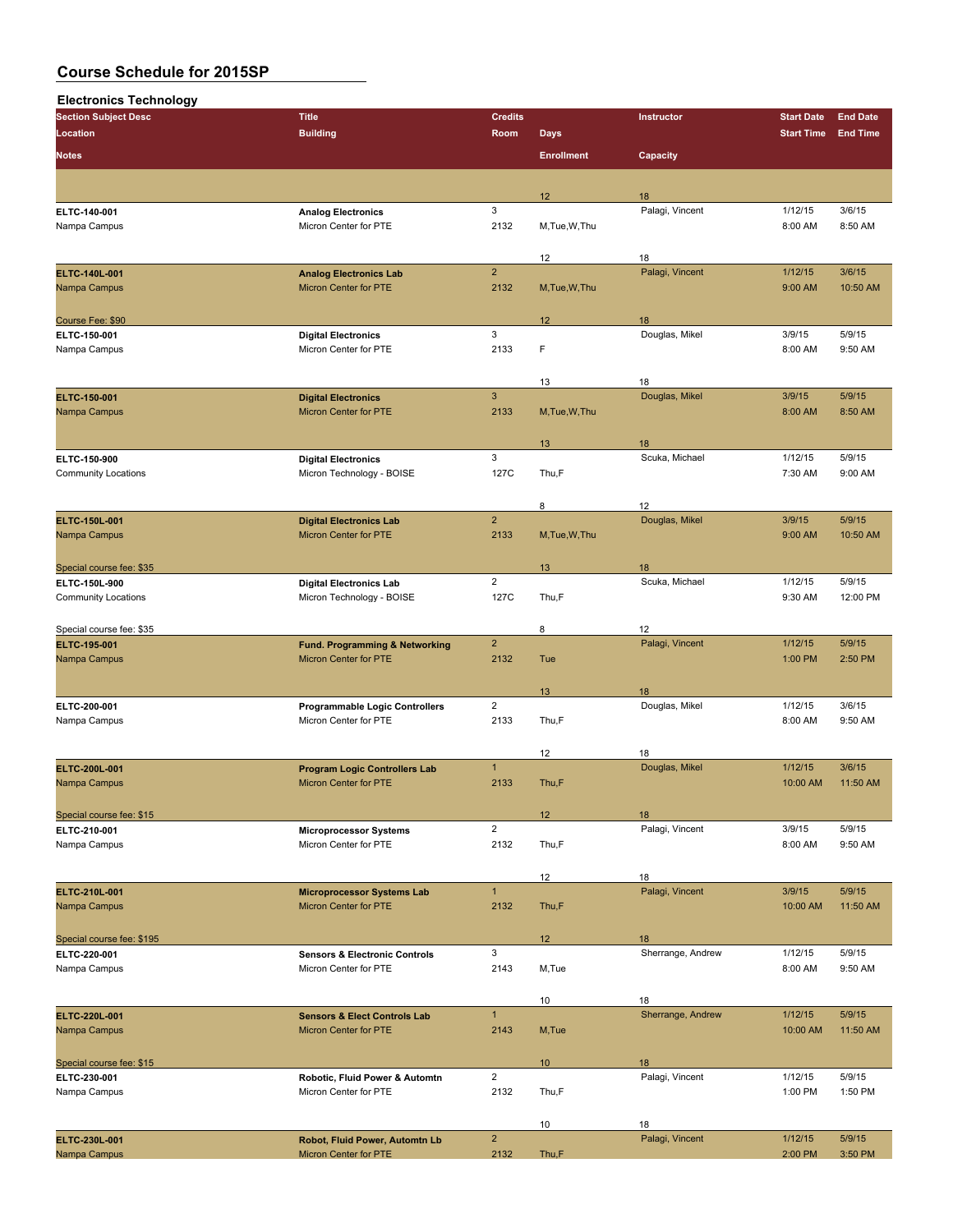| <b>Electronics Technology</b>                 |                                           |                |                   |                   |                   |                 |
|-----------------------------------------------|-------------------------------------------|----------------|-------------------|-------------------|-------------------|-----------------|
| <b>Section Subject Desc</b>                   | <b>Title</b>                              | <b>Credits</b> |                   | <b>Instructor</b> | <b>Start Date</b> | <b>End Date</b> |
| Location                                      | <b>Building</b>                           | Room           | <b>Days</b>       |                   | <b>Start Time</b> | <b>End Time</b> |
| <b>Notes</b>                                  |                                           |                | <b>Enrollment</b> | Capacity          |                   |                 |
|                                               |                                           |                |                   |                   |                   |                 |
| Special course fee: \$15                      |                                           |                | 10                | 18                |                   |                 |
| ELTC-240-001                                  | <b>Modulation &amp; Transmission Tech</b> | $\overline{2}$ |                   | Sherrange, Andrew | 1/12/15           | 3/6/15          |
| Nampa Campus                                  | Micron Center for PTE                     | 2143           | Thu,F             |                   | 8:00 AM           | 9:50 AM         |
|                                               |                                           |                | 11                | 18                |                   |                 |
| <b>ELTC 240L 001</b>                          | <b>Modulation and Trans Tech Lab</b>      | $\mathbf{1}$   |                   | Sherrange, Andrew | 1/12/15           | 3/6/15          |
| Nampa Campus                                  | <b>Micron Center for PTE</b>              | 2143           | Thu,F             |                   | 10:00 AM          | 11:50 AM        |
| Special course fee: \$35                      |                                           |                | 13                | 18                |                   |                 |
| ELTC-245-001                                  | <b>Wireless Comm Networks</b>             | $\overline{2}$ |                   | Sherrange, Andrew | 3/9/15            | 5/9/15          |
| Nampa Campus                                  | Micron Center for PTE                     | 2143           | Thu,F             |                   | 8:00 AM           | 9:50 AM         |
|                                               |                                           |                |                   |                   |                   |                 |
|                                               |                                           |                | 13                | 18                |                   |                 |
| ELTC-245L-001                                 | <b>Wireless Comm Network Lab</b>          | $\mathbf{1}$   |                   | Sherrange, Andrew | 3/9/15            | 5/9/15          |
| Nampa Campus                                  | <b>Micron Center for PTE</b>              | 2143           | Thu,F             |                   | 10:00 AM          | 11:50 AM        |
| Special course fee: \$15                      |                                           |                | 12                | 18                |                   |                 |
| ELTC-250-001W                                 | <b>Industry Certification</b>             | $\mathbf{1}$   |                   | Douglas, Mikel    | 1/12/15           | 5/9/15          |
| Online                                        | Online                                    | <b>ONL</b>     |                   |                   |                   |                 |
| Online Course. Email: mikeldouglas@cwidaho.cc |                                           |                |                   |                   |                   |                 |
| Special course fee: \$175                     |                                           |                | 13                | 18                |                   |                 |
| ELTC-280-001                                  | <b>Renewable Energy Technology</b>        | 3              |                   | Douglas, Mikel    | 1/12/15           | 3/6/15          |
| Nampa Campus                                  | <b>Micron Center for PTE</b>              | 2133           | M, W              |                   | 1:30 PM           | 3:20 PM         |
|                                               |                                           |                | 12                | 18                |                   |                 |
| ELTC 280L-001                                 | Renewable Energy Tech Lab                 | $\mathbf{1}$   |                   | Douglas, Mikel    | 3/9/15            | 5/9/15          |
| Nampa Campus                                  | Micron Center for PTE                     | 2133           | M,W               |                   | 1:30 PM           | 3:20 PM         |
| Special course fee: \$15                      |                                           |                | 13                | 18                |                   |                 |
| ELTC 290 001                                  | <b>Applied Mechatronics</b>               | $\overline{2}$ |                   | Sherrange, Andrew | 1/12/15           | 5/9/15          |
| Nampa Campus                                  | <b>Micron Center for PTE</b>              | 2143           | W                 |                   | 11:30 AM          | 1:20 PM         |
| Special course fee: \$65                      |                                           |                | 16                | 16                |                   |                 |

#### **Engineering**

| <b>Section Subject Desc</b><br>Location | <b>Title</b><br><b>Building</b>    | <b>Credits</b><br>Room | <b>Days</b>       | <b>Instructor</b> | <b>Start Date</b><br><b>Start Time</b> | <b>End Date</b><br><b>End Time</b> |
|-----------------------------------------|------------------------------------|------------------------|-------------------|-------------------|----------------------------------------|------------------------------------|
| <b>Notes</b>                            |                                    |                        | <b>Enrollment</b> | Capacity          |                                        |                                    |
| <b>ENGI-120-001</b>                     | <b>Introduction to Engineering</b> | $\overline{2}$         |                   | Keenan, Robert    | 1/12/15                                | 5/9/15                             |
| Nampa Campus                            | <b>Academic Building</b>           | 309                    | M,W               |                   | 8:30 AM                                | 9:20 AM                            |
|                                         |                                    |                        |                   |                   |                                        |                                    |
|                                         |                                    |                        | 14                | 30                |                                        |                                    |
| ENGI-210-001                            | <b>Mechanics Statics</b>           | 3                      |                   | Pack, Willard     | 1/12/15                                | 5/9/15                             |
| Nampa Campus                            | Academic Building                  | 201                    | Tue, Thu          |                   | 10:00 AM                               | 11:15 AM                           |
|                                         |                                    |                        |                   |                   |                                        |                                    |
|                                         |                                    |                        | 4                 | 30                |                                        |                                    |

### **English**

| <b>Section Subject Desc</b><br>Location | <b>Title</b><br><b>Building</b> | <b>Credits</b><br>Room | <b>Days</b>       | Instructor       | <b>Start Date</b><br><b>Start Time</b> | <b>End Date</b><br><b>End Time</b> |
|-----------------------------------------|---------------------------------|------------------------|-------------------|------------------|----------------------------------------|------------------------------------|
| <b>Notes</b>                            |                                 |                        | <b>Enrollment</b> | Capacity         |                                        |                                    |
| <b>ENGL 100-001</b>                     | <b>English Composition Plus</b> | $\overline{2}$         |                   | Ray-Karpen, Ruth | 1/12/15                                | 5/9/15                             |
| Nampa Campus                            | <b>Academic Building</b>        | 303                    | Tue, Thu          |                  | 10:00 AM                               | 10:50 AM                           |
|                                         |                                 |                        | 10                | 11               |                                        |                                    |
| ENGL-100-002                            | <b>English Composition Plus</b> | $\overline{2}$         |                   | Kuchta, Lana     | 1/12/15                                | 5/9/15                             |
| Nampa Campus                            | Academic Building               | 303                    | Tue, Thu          |                  | 11:30 AM                               | 12:20 PM                           |
|                                         |                                 |                        |                   |                  |                                        |                                    |
|                                         |                                 |                        | 10                | 11               |                                        |                                    |
| <b>ENGL 100 003</b>                     | <b>English Composition Plus</b> | $\overline{2}$         |                   | Kuchta, Lana     | 1/12/15                                | 5/9/15                             |
| Nampa Campus                            | <b>Academic Building</b>        | 303                    | Tue, Thu          |                  | 8:30 AM                                | 9:20 AM                            |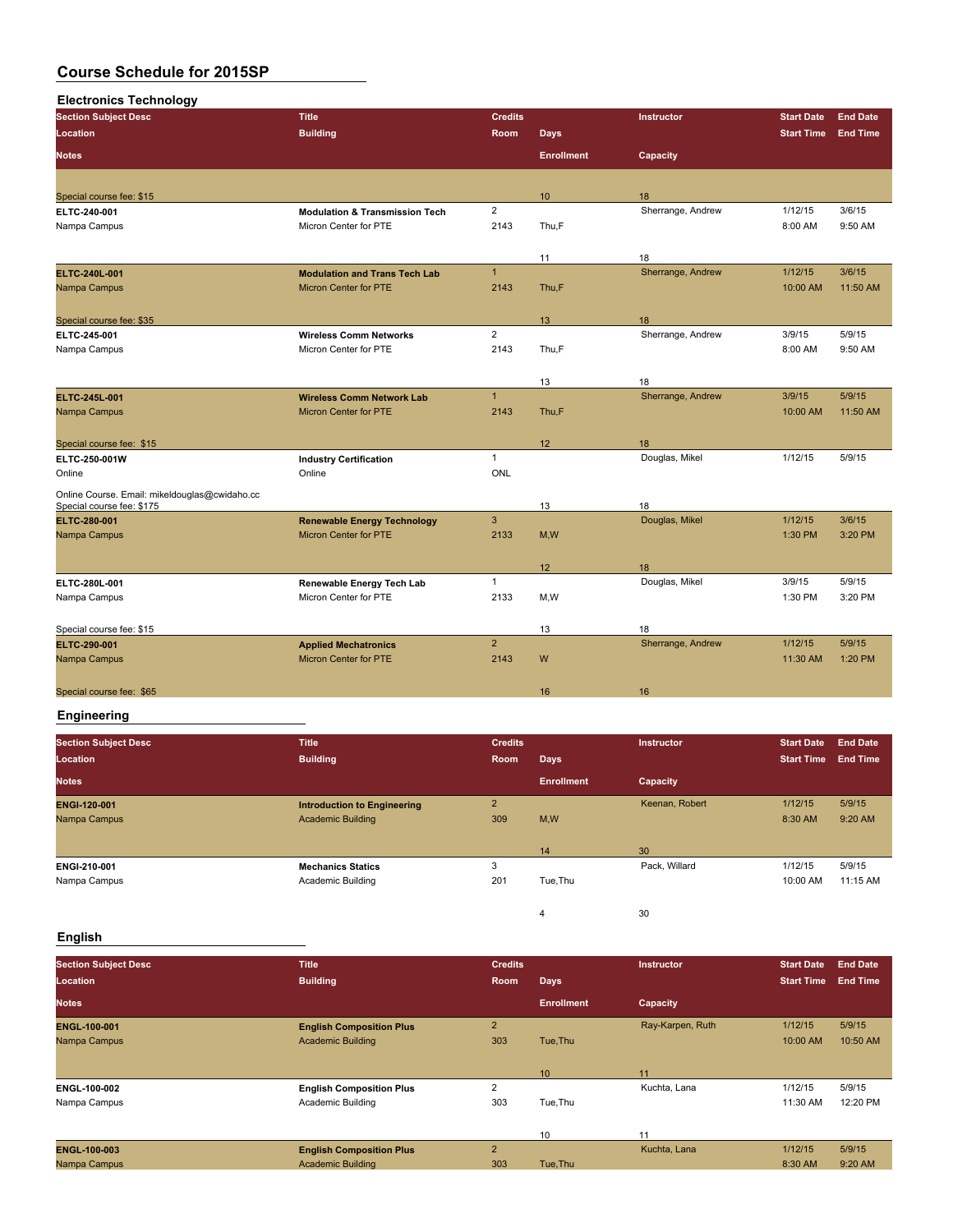| <b>English</b>                           |                                                             |                         |                   |                           |                    |                   |
|------------------------------------------|-------------------------------------------------------------|-------------------------|-------------------|---------------------------|--------------------|-------------------|
| <b>Section Subject Desc</b>              | <b>Title</b>                                                | <b>Credits</b>          |                   | Instructor                | <b>Start Date</b>  | <b>End Date</b>   |
| <b>Location</b>                          | <b>Building</b>                                             | Room                    | <b>Days</b>       |                           | <b>Start Time</b>  | <b>End Time</b>   |
| <b>Notes</b>                             |                                                             |                         | <b>Enrollment</b> | Capacity                  |                    |                   |
|                                          |                                                             |                         |                   |                           |                    |                   |
|                                          |                                                             |                         | 10                | 11                        |                    |                   |
| ENGL 100-004                             | <b>English Composition Plus</b>                             | $\overline{2}$          |                   | Draney, Jenica            | 1/12/15            | 5/9/15            |
| Ada County Campus                        | <b>Pintail Center</b>                                       | 1414                    | M,W               |                           | 1:00 PM            | 1:50 PM           |
|                                          |                                                             | $\overline{2}$          | 9                 | 10                        |                    |                   |
| ENGL-100-005<br><b>Ada County Campus</b> | <b>English Composition Plus</b><br><b>Pintail Center</b>    | 1414                    | M, W              | Della Badia, Carl         | 1/12/15<br>2:30 PM | 5/9/15<br>3:20 PM |
|                                          |                                                             |                         |                   |                           |                    |                   |
|                                          |                                                             | $\overline{2}$          | 8                 | 10<br>Newberry, Christina | 1/12/15            | 5/9/15            |
| ENGL-100-006<br>Ada County Campus        | <b>English Composition Plus</b><br><b>Pintail Center</b>    | 1207                    | M,W               |                           | 11:30 AM           | 12:20 PM          |
|                                          |                                                             |                         |                   |                           |                    |                   |
|                                          |                                                             | $\overline{2}$          | 6                 | 10<br>Ascuena, Andrea     | 1/12/15            | 5/9/15            |
| ENGL-100-007<br>Nampa Campus             | <b>English Composition Plus</b><br><b>Academic Building</b> | 303                     | M, W              |                           | 11:30 AM           | 12:20 PM          |
|                                          |                                                             |                         |                   |                           |                    |                   |
|                                          |                                                             | $\overline{\mathbf{c}}$ | 10                | 11<br>Collins, Malia      | 1/12/15            | 5/9/15            |
| ENGL 100-008<br>Nampa Campus             | <b>English Composition Plus</b><br>Academic Building        | 303                     | M, W              |                           | 10:00 AM           | 10:50 AM          |
|                                          |                                                             |                         |                   |                           |                    |                   |
|                                          |                                                             | $\mathbf 2$             | 11                | 11                        |                    |                   |
| ENGL-100-009                             | <b>English Composition Plus</b><br><b>Academic Building</b> | 303                     |                   | Ascuena, Andrea           | 1/12/15<br>8:30 AM | 5/9/15<br>9:20 AM |
| Nampa Campus                             |                                                             |                         | M, W              |                           |                    |                   |
|                                          |                                                             |                         | $\overline{7}$    | 11                        |                    |                   |
| ENGL 100-011                             | <b>English Composition Plus</b>                             | $\overline{\mathbf{c}}$ |                   | Lefavour, Nicole          | 1/12/15            | 5/9/15            |
| Ada County Campus                        | <b>Pintail Center</b>                                       | 1414                    | Tue, Thu          |                           | 11:30 AM           | 12:20 PM          |
|                                          |                                                             |                         |                   |                           |                    |                   |
|                                          |                                                             | $\overline{2}$          | $\overline{7}$    | 10<br>Nicholas, David     | 1/12/15            | 5/9/15            |
| ENGL-100-012<br><b>Ada County Campus</b> | <b>English Composition Plus</b><br><b>Pintail Center</b>    | 1414                    | Tue, Thu          |                           | 10:00 AM           | 10:50 AM          |
|                                          |                                                             |                         |                   |                           |                    |                   |
|                                          |                                                             |                         | 12                | 10                        |                    |                   |
| ENGL-100-013                             | <b>English Composition Plus</b>                             | $\overline{2}$          |                   | Purvis Aldrich, Jennifer  | 1/12/15            | 5/9/15            |
| Nampa Campus                             | Academic Building                                           | 303                     | Tue, Thu          |                           | 1:00 PM            | 1:50 PM           |
|                                          |                                                             |                         |                   |                           |                    |                   |
| ENGL-100-014                             | <b>English Composition Plus</b>                             | $\overline{2}$          | 9                 | 11<br>Berg, Paul          | 1/12/15            | 5/9/15            |
| Nampa Campus                             | <b>Academic Building</b>                                    | 303                     | M,W               |                           | 2:30 PM            | 3:20 PM           |
|                                          |                                                             |                         |                   |                           |                    |                   |
|                                          |                                                             |                         | 11                | 11                        |                    |                   |
| ENGL-100-015                             | <b>English Composition Plus</b>                             | $\overline{2}$          |                   | Collins, Malia            | 1/12/15            | 5/9/15            |
| Nampa Campus                             | Academic Building                                           | 303                     | M,W               |                           | 1:00 PM            | 1:50 PM           |
|                                          |                                                             |                         | 9                 | 11                        |                    |                   |
| ENGL-100-016                             | <b>English Composition Plus</b>                             | $\overline{2}$          |                   | Newberry, Christina       | 1/12/15            | 5/9/15            |
| <b>Ada County Campus</b>                 | <b>Pintail Center</b>                                       | 1203                    | Tue, Thu          |                           | 1:00 PM            | 1:50 PM           |
|                                          |                                                             |                         | 9                 | 10                        |                    |                   |
| ENGL-100-017                             | <b>English Composition Plus</b>                             | $\overline{2}$          |                   | Nicholas, David           | 1/12/15            | 5/9/15            |
| Ada County Campus                        | <b>Pintail Center</b>                                       | 1414                    | Tue, Thu          |                           | 2:30 PM            | 3:20 PM           |
|                                          |                                                             |                         | 8                 | 10                        |                    |                   |
| ENGL-100-018                             | <b>English Composition Plus</b>                             | $\overline{2}$          |                   | Purvis Aldrich, Jennifer  | 1/12/15            | 5/9/15            |
| Nampa Campus                             | <b>Micron Center for PTE</b>                                | 1210                    | M, W              |                           | 1:00 PM            | 1:50 PM           |
|                                          |                                                             |                         | 10                | 11                        |                    |                   |
| ENGL 100-020                             | <b>English Composition Plus</b>                             | $\overline{2}$          |                   | Della Badia, Carl         | 1/12/15            | 5/9/15            |
| Ada County Campus                        | <b>Pintail Center</b>                                       | 1414                    | M,W               |                           | 5:30 PM            | 6:20 PM           |
|                                          |                                                             |                         |                   |                           |                    |                   |
|                                          |                                                             |                         | $\overline{7}$    | 10                        |                    |                   |

|                     |                                 |     |         | 10             |         |           |
|---------------------|---------------------------------|-----|---------|----------------|---------|-----------|
| <b>ENGL-100-021</b> | <b>English Composition Plus</b> |     |         | Collins, Malia | 1/12/15 | 5/9/15    |
| Nampa Campus        | Aspen Classroom Building        | 108 | Tue.Thu |                | 8:30 AM | $9:20$ AM |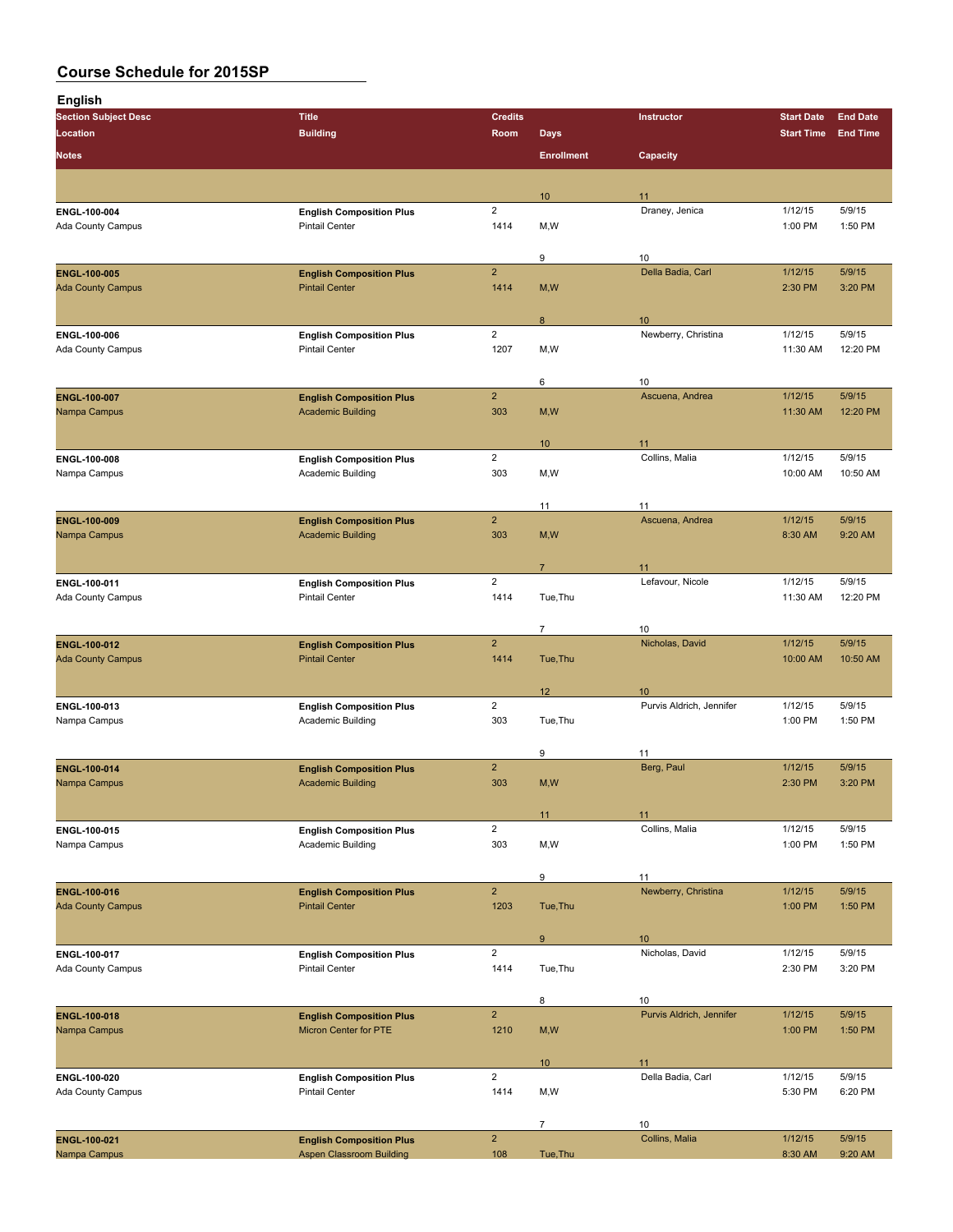| <b>English</b>                           |                                                             |                        |                                  |                       |                    |                   |
|------------------------------------------|-------------------------------------------------------------|------------------------|----------------------------------|-----------------------|--------------------|-------------------|
| <b>Section Subject Desc</b>              | <b>Title</b>                                                | <b>Credits</b>         |                                  | Instructor            | <b>Start Date</b>  | <b>End Date</b>   |
| Location<br><b>Notes</b>                 | <b>Building</b>                                             | Room                   | <b>Days</b><br><b>Enrollment</b> | Capacity              | <b>Start Time</b>  | <b>End Time</b>   |
|                                          |                                                             |                        |                                  |                       |                    |                   |
|                                          |                                                             |                        | 9                                | 11                    |                    |                   |
| ENGL-100-025                             | <b>English Composition Plus</b>                             | $\overline{2}$         |                                  | Beautrow, Lynne       | 1/12/15            | 5/9/15            |
| Nampa Campus                             | Academic Building                                           | 303                    | Tue, Thu                         |                       | 2:30 PM            | 3:20 PM           |
|                                          |                                                             |                        | 9                                | 11                    |                    |                   |
| ENGL-100-036                             | <b>English Composition Plus</b>                             | $\overline{2}$         |                                  | Ottey, John           | 1/12/15            | 5/9/15            |
| <b>Ada County Campus</b>                 | <b>Pintail Center</b>                                       | 1414                   | Tue, Thu                         |                       | 8:30 PM            | 9:20 PM           |
|                                          |                                                             |                        | 10                               | 10                    |                    |                   |
| ENGL-100-048                             | <b>English Composition Plus</b>                             | $\overline{2}$         |                                  | Beautrow, Lynne       | 1/12/15            | 5/9/15            |
| Nampa Campus                             | Academic Building                                           | 303                    | Tue, Thu                         |                       | 5:30 PM            | 6:20 PM           |
|                                          |                                                             |                        | $\overline{7}$                   | 11                    |                    |                   |
| ENGL-100-049                             | <b>English Composition Plus</b>                             | $\overline{2}$         |                                  | Fowler, Bret          | 1/12/15            | 5/9/15            |
| Nampa Campus                             | <b>Academic Building</b>                                    | 303                    | M, W                             |                       | 8:30 PM            | 9:20 PM           |
|                                          |                                                             |                        |                                  |                       |                    |                   |
| ENGL-100-051                             | <b>English Composition Plus</b>                             | $\overline{2}$         | $\boldsymbol{9}$                 | 11<br>Kyle, Catherine | 1/12/15            | 5/9/15            |
| Canyon County Center                     | Canyon County Center                                        | 238                    | M, W                             |                       | 2:30 PM            | 3:20 PM           |
|                                          |                                                             |                        |                                  |                       |                    |                   |
|                                          |                                                             | $\overline{2}$         | $\overline{2}$                   | 11<br>Scripps, John   | 1/12/15            | 5/9/15            |
| ENGL-100-052<br><b>Ada County Campus</b> | <b>English Composition Plus</b><br><b>Pintail Center</b>    | 1414                   | M, W                             |                       | 8:30 PM            | 9:20 PM           |
|                                          |                                                             |                        |                                  |                       |                    |                   |
|                                          |                                                             |                        | $\boldsymbol{9}$                 | 10                    |                    |                   |
| ENGL-100-053<br>Nampa Campus             | <b>English Composition Plus</b><br><b>Academic Building</b> | $\overline{2}$<br>303  | M, W                             | Jones, Jesse          | 1/12/15<br>4:00 PM | 5/9/15<br>4:50 PM |
|                                          |                                                             |                        |                                  |                       |                    |                   |
|                                          |                                                             |                        | 8                                | 11                    |                    |                   |
| ENGL-100-054                             | <b>English Composition Plus</b>                             | $\overline{2}$         |                                  | Fowler, Bret          | 1/12/15            | 5/9/15            |
| Nampa Campus                             | <b>Academic Building</b>                                    | 303                    | M, W                             |                       | 5:30 PM            | 6:20 PM           |
|                                          |                                                             |                        | $5\phantom{.0}$                  | 11                    |                    |                   |
| ENGL 100 056                             | <b>English Composition Plus</b>                             | $\overline{2}$         |                                  | Kyle, Catherine       | 1/12/15            | 5/9/15            |
| Ada County Campus                        | <b>Pintail Center</b>                                       | 1414                   | M, W                             |                       | 8:30 AM            | 9:20 AM           |
|                                          |                                                             |                        | 11                               | 10                    |                    |                   |
| <b>ENGL 100 057</b>                      | <b>English Composition Plus</b>                             | $\overline{2}$         |                                  | Draney, Jenica        | 1/12/15            | 5/9/15            |
| Ada County Campus                        | <b>Pintail Center</b>                                       | 1414                   | M, W                             |                       | 4:00 PM            | 4:50 PM           |
|                                          |                                                             |                        | 8                                | 10 <sup>°</sup>       |                    |                   |
| ENGL-100-059                             | <b>English Composition Plus</b>                             | $\overline{c}$         |                                  | Della Badia, Carl     | 1/12/15            | 5/9/15            |
| Ada County Campus                        | <b>Pintail Center</b>                                       | 1414                   | Tue, Thu                         |                       | 4:00 PM            | 4:50 PM           |
|                                          |                                                             |                        | $\overline{7}$                   | $10\,$                |                    |                   |
| ENGL-100-060                             | <b>English Composition Plus</b>                             | $\overline{2}$         |                                  | Scott, David          | 1/12/15            | 5/9/15            |
| <b>Canyon County Center</b>              | <b>Canyon County Center</b>                                 | 238                    | Tue, Thu                         |                       | 2:30 PM            | 3:20 PM           |
|                                          |                                                             |                        |                                  |                       |                    |                   |
| ENGL 100-063                             | <b>English Composition Plus</b>                             | $\overline{2}$         | 8                                | 11<br>Berg, Paul      | 1/12/15            | 5/9/15            |
| Nampa Campus                             | Academic Building                                           | 303                    | M,W                              |                       | 7:00 PM            | 7:50 PM           |
|                                          |                                                             |                        |                                  |                       |                    |                   |
|                                          |                                                             | $\overline{2}$         | 9                                | 11<br>Thomas, Janene  | 1/12/15            | 5/9/15            |
| ENGL-100-066<br><b>Ada County Campus</b> | <b>English Composition Plus</b><br><b>Pintail Center</b>    | 1414                   | Tue, Thu                         |                       | 7:00 PM            | 7:50 PM           |
|                                          |                                                             |                        |                                  |                       |                    |                   |
|                                          |                                                             |                        | 8                                | 10 <sup>°</sup>       |                    |                   |
| ENGL 100-068<br>Ada County Campus        | <b>English Composition Plus</b><br><b>Pintail Center</b>    | $\overline{2}$<br>1414 | Tue, Thu                         | Ottey, John           | 1/12/15<br>5:30 PM | 5/9/15<br>6:20 PM |
|                                          |                                                             |                        |                                  |                       |                    |                   |
|                                          |                                                             |                        | 10                               | 10                    |                    |                   |
| ENGL-100-069I                            | <b>Is: English Composition Plus</b>                         | $\overline{2}$         |                                  | Von Der Ehe, Karl     | 1/12/15            | 5/9/15            |
| <b>Community Locations</b>               | <b>Community Location</b>                                   | <b>CMTY</b>            |                                  |                       |                    |                   |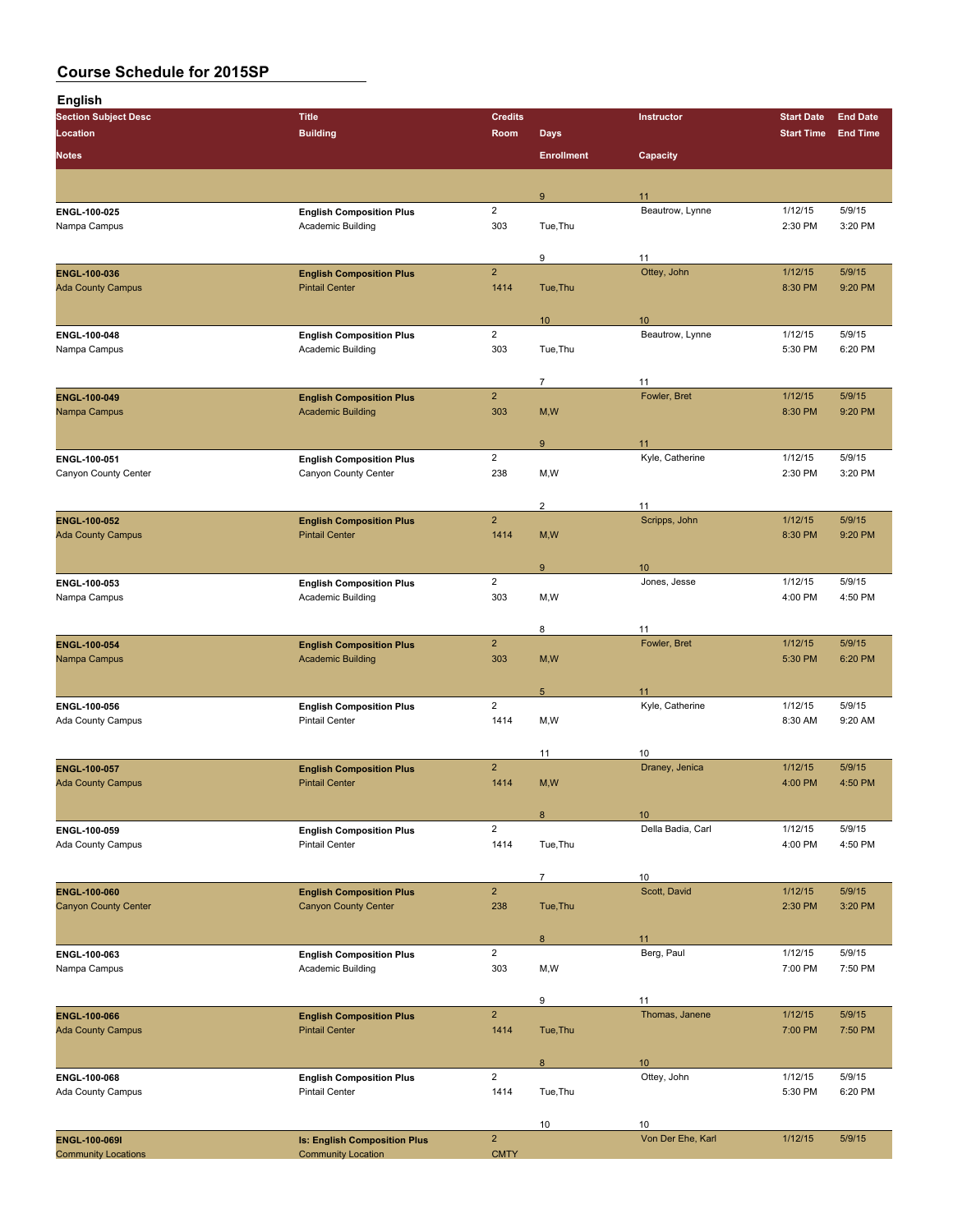| <b>English</b>                              |                                                             |                            |                   |                                |                     |                    |
|---------------------------------------------|-------------------------------------------------------------|----------------------------|-------------------|--------------------------------|---------------------|--------------------|
| <b>Section Subject Desc</b>                 | <b>Title</b>                                                | <b>Credits</b>             |                   | Instructor                     | <b>Start Date</b>   | <b>End Date</b>    |
| Location                                    | <b>Building</b>                                             | Room                       | <b>Days</b>       |                                | <b>Start Time</b>   | <b>End Time</b>    |
| <b>Notes</b>                                |                                                             |                            | <b>Enrollment</b> | Capacity                       |                     |                    |
|                                             |                                                             |                            |                   |                                |                     |                    |
| ENGL-101-001                                | <b>English Composition 1</b>                                | 3                          |                   | Ray-Karpen, Ruth               | 1/12/15             | 5/9/15             |
| Nampa Campus                                | Academic Building                                           | 301                        | Tue, Thu          |                                | 8:30 AM             | 9:45 AM            |
|                                             |                                                             |                            |                   |                                |                     |                    |
|                                             |                                                             |                            | 11                | 15                             |                     |                    |
| ENGL-101-001D<br><b>Community Locations</b> | <b>English Composition 1</b><br><b>Caldwell High School</b> | $\mathbf{3}$<br><b>TBA</b> |                   | White, Traci                   | 1/12/15             | 6/4/15             |
|                                             |                                                             |                            |                   |                                |                     |                    |
| <b>Dual Credit</b>                          |                                                             |                            | 0                 | 75                             |                     |                    |
| ENGL-101-002                                | <b>English Composition 1</b>                                | 3                          |                   | Kuchta, Lana                   | 1/12/15             | 5/9/15             |
| Nampa Campus                                | Academic Building                                           | 301                        | Tue, Thu          |                                | 10:00 AM            | 11:15 AM           |
|                                             |                                                             |                            | 11                | 15                             |                     |                    |
| ENGL-101-003                                | <b>English Composition 1</b>                                | $\mathbf{3}$               |                   | Kuchta, Lana                   | 1/12/15             | 5/9/15             |
| Nampa Campus                                | <b>Academic Building</b>                                    | 301                        | Tue, Thu          |                                | 7:00 AM             | 8:15 AM            |
|                                             |                                                             |                            |                   |                                |                     |                    |
| ENGL-101-003D                               | <b>English Composition 1</b>                                | 3                          | 10                | 15<br>Peterson-Spell, Michelle | 1/12/15             | 6/4/15             |
| <b>Community Locations</b>                  | Frank Church High School                                    | <b>TBA</b>                 |                   |                                |                     |                    |
|                                             |                                                             |                            |                   |                                |                     |                    |
| Dual Credit                                 |                                                             |                            | 0                 | 75                             |                     |                    |
| ENGL-101-004                                | <b>English Composition 1</b>                                | $\ensuremath{\mathsf{3}}$  |                   | Draney, Jenica                 | 1/12/15             | 5/9/15             |
| <b>Ada County Campus</b>                    | <b>Pintail Center</b>                                       | 1211                       | M, W              |                                | 11:30 AM            | 12:45 PM           |
|                                             |                                                             |                            | 13                | 14                             |                     |                    |
| ENGL-101-005                                | <b>English Composition 1</b>                                | 3                          |                   | Della Badia, Carl              | 1/12/15             | 5/9/15             |
| Ada County Campus                           | <b>Pintail Center</b>                                       | 1211                       | M,W               |                                | 1:00 PM             | 2:15 PM            |
|                                             |                                                             |                            |                   |                                |                     |                    |
| ENGL-101-006                                | <b>English Composition 1</b>                                | $\mathbf{3}$               | 13                | 14<br>Newberry, Christina      | 1/12/15             | 5/9/15             |
| <b>Ada County Campus</b>                    | <b>Pintail Center</b>                                       | 1206                       | M, W              |                                | 10:00 AM            | 11:15 AM           |
|                                             |                                                             |                            |                   |                                |                     |                    |
|                                             |                                                             |                            | 12                | 14                             |                     |                    |
| ENGL-101-006D<br><b>Community Locations</b> | <b>English Composition 1</b>                                | 3<br><b>TBA</b>            |                   | Galloway, Kristin              | 1/12/15             | 6/4/15             |
|                                             | Mountain View High School                                   |                            |                   |                                |                     |                    |
| Dual Credit                                 |                                                             |                            | 0                 | 75                             |                     |                    |
| ENGL-101-007                                | <b>English Composition 1</b>                                | $\mathbf{3}$               |                   | Ascuena, Andrea                | 1/12/15             | 5/9/15             |
| Nampa Campus                                | <b>Academic Building</b>                                    | 301                        | M, W              |                                | 10:00 AM            | 11:15 AM           |
|                                             |                                                             |                            |                   |                                |                     |                    |
| ENGL-101-008                                | <b>English Composition 1</b>                                | 3                          | 13                | 15<br>Collins, Malia           | 1/12/15             | 5/9/15             |
| Nampa Campus                                | Academic Building                                           | 301                        | M, W              |                                | 8:30 AM             | 9:45 AM            |
|                                             |                                                             |                            |                   |                                |                     |                    |
|                                             |                                                             |                            | 10                | 15                             |                     |                    |
| ENGL-101-009<br>Nampa Campus                | <b>English Composition 1</b><br><b>Academic Building</b>    | $\mathbf{3}$<br>301        | M, W              | Ascuena, Andrea                | 1/12/15<br>7:00 AM  | 5/9/15<br>8:15 AM  |
|                                             |                                                             |                            |                   |                                |                     |                    |
|                                             |                                                             |                            | 10 <sup>°</sup>   | 15                             |                     |                    |
| ENGL 101-011                                | <b>English Composition 1</b>                                | 3                          |                   | Lefavour, Nicole               | 1/12/15             | 5/9/15             |
| Ada County Campus                           | <b>Pintail Center</b>                                       | 1211                       | Tue, Thu          |                                | 10:00 AM            | 11:15 AM           |
|                                             |                                                             |                            | 12                | 14                             |                     |                    |
| ENGL-101-012                                | <b>English Composition 1</b>                                | $\mathbf{3}$               |                   | Nicholas, David                | 1/12/15             | 5/9/15             |
| <b>Ada County Campus</b>                    | <b>Pintail Center</b>                                       | 1313                       | Tue, Thu          |                                | 8:30 AM             | 9:45 AM            |
|                                             |                                                             |                            |                   |                                |                     |                    |
|                                             |                                                             |                            | 13                | 14                             |                     |                    |
| ENGL-101-013<br>Nampa Campus                | <b>English Composition 1</b><br>Academic Building           | 3<br>301                   | Tue, Thu          | Purvis Aldrich, Jennifer       | 1/12/15<br>11:30 AM | 5/9/15<br>12:45 PM |
|                                             |                                                             |                            |                   |                                |                     |                    |
|                                             |                                                             |                            | 15                | 15                             |                     |                    |
| ENGL-101-014                                | <b>English Composition 1</b>                                | $\mathbf{3}$               |                   | Berg, Paul                     | 1/12/15             | 5/9/15             |
| Nampa Campus                                | <b>Academic Building</b>                                    | 301                        | M, W              |                                | 1:00 PM             | 2:15 PM            |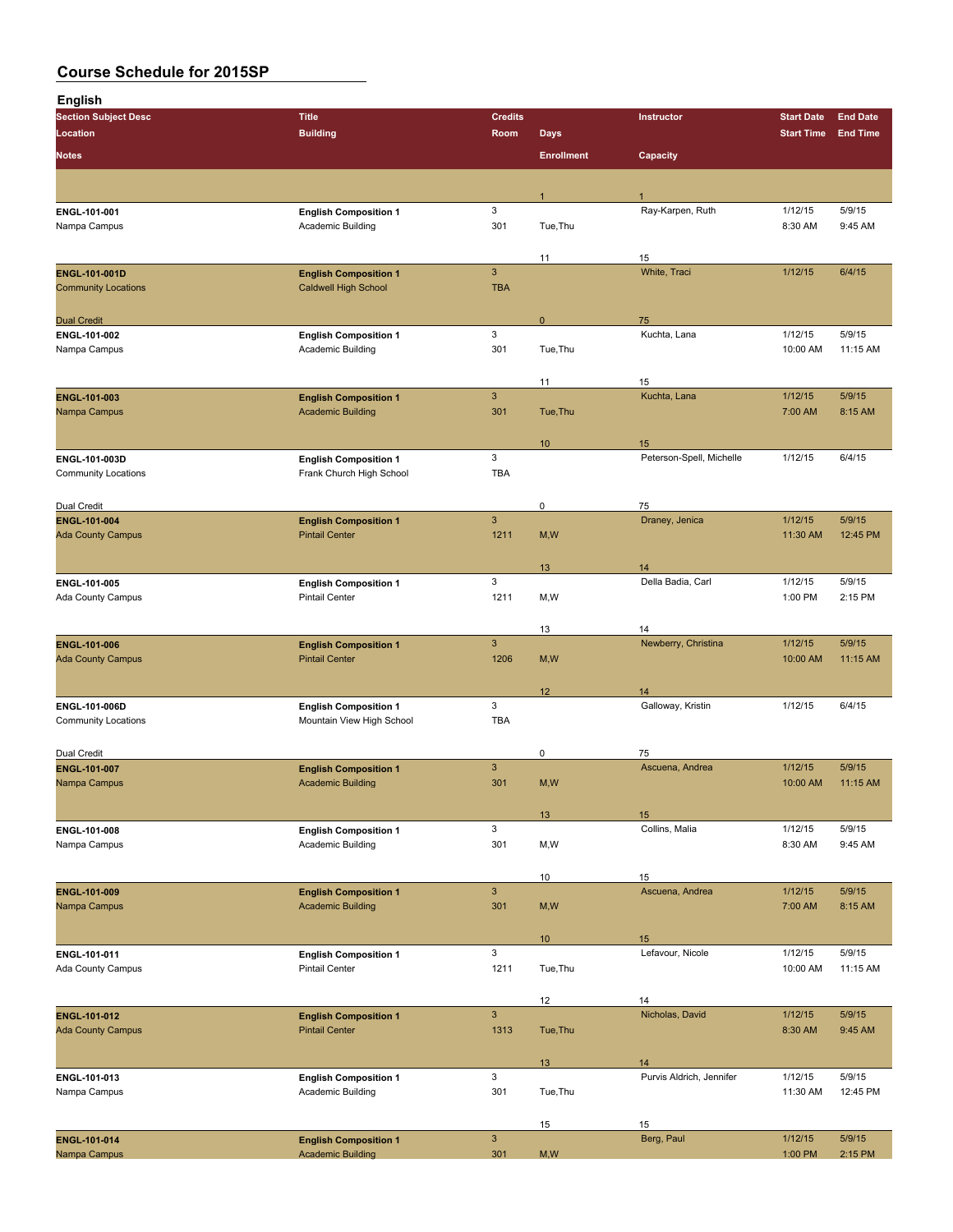| <b>English</b>                                                             |                                                       |                            |                   |                          |                     |                    |
|----------------------------------------------------------------------------|-------------------------------------------------------|----------------------------|-------------------|--------------------------|---------------------|--------------------|
| <b>Section Subject Desc</b>                                                | <b>Title</b>                                          | <b>Credits</b>             |                   | Instructor               | <b>Start Date</b>   | <b>End Date</b>    |
| Location                                                                   | <b>Building</b>                                       | Room                       | <b>Days</b>       |                          | <b>Start Time</b>   | <b>End Time</b>    |
| <b>Notes</b>                                                               |                                                       |                            | <b>Enrollment</b> | Capacity                 |                     |                    |
|                                                                            |                                                       |                            |                   |                          |                     |                    |
| ENGL-101-015                                                               | <b>English Composition 1</b>                          | 3                          | 11                | 15<br>Collins, Malia     | 1/12/15             | 5/9/15             |
| Nampa Campus                                                               | Academic Building                                     | 301                        | M,W               |                          | 11:30 AM            | 12:45 PM           |
|                                                                            |                                                       |                            |                   |                          |                     |                    |
|                                                                            |                                                       | 3                          | 14                | 15                       |                     |                    |
| <b>ENGL 101 016</b><br><b>Ada County Campus</b>                            | <b>English Composition 1</b><br><b>Pintail Center</b> | 1211                       | Tue, Thu          | Newberry, Christina      | 1/12/15<br>11:30 AM | 5/9/15<br>12:45 PM |
|                                                                            |                                                       |                            |                   |                          |                     |                    |
|                                                                            |                                                       |                            | 14                | 14                       |                     |                    |
| ENGL-101-017<br>Ada County Campus                                          | <b>English Composition 1</b><br><b>Pintail Center</b> | 3<br>1211                  | Tue, Thu          | Nicholas, David          | 1/12/15<br>1:00 PM  | 5/9/15<br>2:15 PM  |
|                                                                            |                                                       |                            |                   |                          |                     |                    |
|                                                                            |                                                       |                            | 8                 | 14                       |                     |                    |
| ENGL-101-018                                                               | <b>English Composition 1</b>                          | 3                          |                   | Purvis Aldrich, Jennifer | 1/12/15             | 5/9/15             |
| Nampa Campus                                                               | Micron Center for PTE                                 | 2130                       | M, W              |                          | 11:30 AM            | 12:45 PM           |
|                                                                            |                                                       |                            | 12                | 15                       |                     |                    |
| ENGL-101-019D                                                              | <b>English Composition 1</b>                          | 3                          |                   | Hutton, Tamara           | 1/12/15             | 6/4/15             |
| <b>Community Locations</b>                                                 | Idaho Digital Learning Academy                        | <b>TBA</b>                 |                   |                          |                     |                    |
| Dual Credit                                                                |                                                       |                            | $\mathbf 0$       | 75                       |                     |                    |
| ENGL-101-020                                                               | <b>English Composition 1</b>                          | $\ensuremath{\mathsf{3}}$  |                   | Della Badia, Carl        | 1/12/15             | 5/9/15             |
| <b>Ada County Campus</b>                                                   | <b>Pintail Center</b>                                 | 1211                       | M, W              |                          | 4:00 PM             | 5:15 PM            |
|                                                                            |                                                       |                            |                   |                          |                     |                    |
| ENGL-101-021                                                               | <b>English Composition 1</b>                          | 3                          | 12                | 14<br>Collins, Malia     | 1/12/15             | 5/9/15             |
| Nampa Campus                                                               | Aspen Classroom Building                              | 101                        | Tue, Thu          |                          | 7:00 AM             | 8:15 AM            |
|                                                                            |                                                       |                            |                   |                          |                     |                    |
|                                                                            |                                                       | $\mathbf{3}$               | 10                | 15<br>Von Der Ehe, Karl  | 1/12/15             | 5/9/15             |
| <b>ENGL-101-023W</b><br>Online                                             | <b>English Composition 1</b><br>Online                | <b>ONL</b>                 |                   |                          |                     |                    |
| Online course. Email: karlvonderehe@cwidaho.cc                             |                                                       |                            |                   |                          |                     |                    |
| Special course fee: \$30                                                   |                                                       |                            | 22                | 26                       |                     |                    |
| ENGL-101-023WD<br>Online                                                   | <b>English Composition 1</b><br>Online                | 3<br><b>ONL</b>            |                   | Von Der Ehe, Karl        | 1/12/15             | 5/9/15             |
| Online course. Email: karlvonderehe@cwidaho.cc                             |                                                       |                            |                   |                          |                     |                    |
| Special Course Fee \$30                                                    |                                                       |                            | 0                 | 0                        |                     |                    |
| <b>ENGL-101-024W</b>                                                       | <b>English Composition 1</b>                          | $\mathbf{3}$               |                   | Von Der Ehe, Karl        | 1/12/15             | 5/9/15             |
| Online                                                                     | Online                                                | <b>ONL</b>                 |                   |                          |                     |                    |
| Online course. Email: karlvonderehe@cwidaho.cc<br>Special course fee: \$30 |                                                       |                            | 23                | 26                       |                     |                    |
| ENGL 101-025                                                               | <b>English Composition 1</b>                          | 3                          |                   | Beautrow, Lynne          | 1/12/15             | 5/9/15             |
| Nampa Campus                                                               | Academic Building                                     | 301                        | Tue, Thu          |                          | 1:00 PM             | 2:15 PM            |
|                                                                            |                                                       |                            | 11                | 15                       |                     |                    |
| <b>ENGL 101 026W</b>                                                       | <b>English Composition 1</b>                          | $\mathbf{3}$               |                   | Bowen, Kathryn           | 1/12/15             | 5/9/15             |
| Online                                                                     | Online                                                | <b>ONL</b>                 |                   |                          |                     |                    |
| Online course. Email: kathrynbowen@cwidaho.cc<br>Special course fee: \$30  |                                                       |                            | 25                | 26                       |                     |                    |
| ENGL-101-027W                                                              | <b>English Composition 1</b>                          | 3                          |                   | Bowen, Kathryn           | 1/12/15             | 5/9/15             |
| Online                                                                     | Online                                                | <b>ONL</b>                 |                   |                          |                     |                    |
| Online course. Email: kathrynbowen@cwidaho.cc                              |                                                       |                            |                   |                          |                     |                    |
| Special course fee: \$30<br>ENGL-101-028W                                  | <b>English Composition 1</b>                          | $\ensuremath{\mathsf{3}}$  | 23                | 26<br>Lowry, Jennifer    | 1/12/15             | 5/9/15             |
| Online                                                                     | Online                                                | <b>ONL</b>                 |                   |                          |                     |                    |
| Online course. Email: jennylowry@cwidaho.cc                                |                                                       |                            |                   |                          |                     |                    |
| Special course fee: \$30                                                   |                                                       | 3                          | 26                | 26<br>Lowry, Jennifer    | 1/12/15             | 5/9/15             |
| ENGL-101-028WD<br>Online                                                   | <b>English Composition 1</b><br>Online                | <b>ONL</b>                 |                   |                          |                     |                    |
| Online course. Email: jennylowry@cwidaho.cc                                |                                                       |                            |                   |                          |                     |                    |
| Special Course Fee \$30                                                    |                                                       |                            | $\mathbf 0$       | 0                        |                     |                    |
| ENGL-101-029W<br>Online                                                    | <b>English Composition 1</b><br>Online                | $\mathbf{3}$<br><b>ONL</b> |                   | Feeley, Melanie          | 1/12/15             | 5/9/15             |
|                                                                            |                                                       |                            |                   |                          |                     |                    |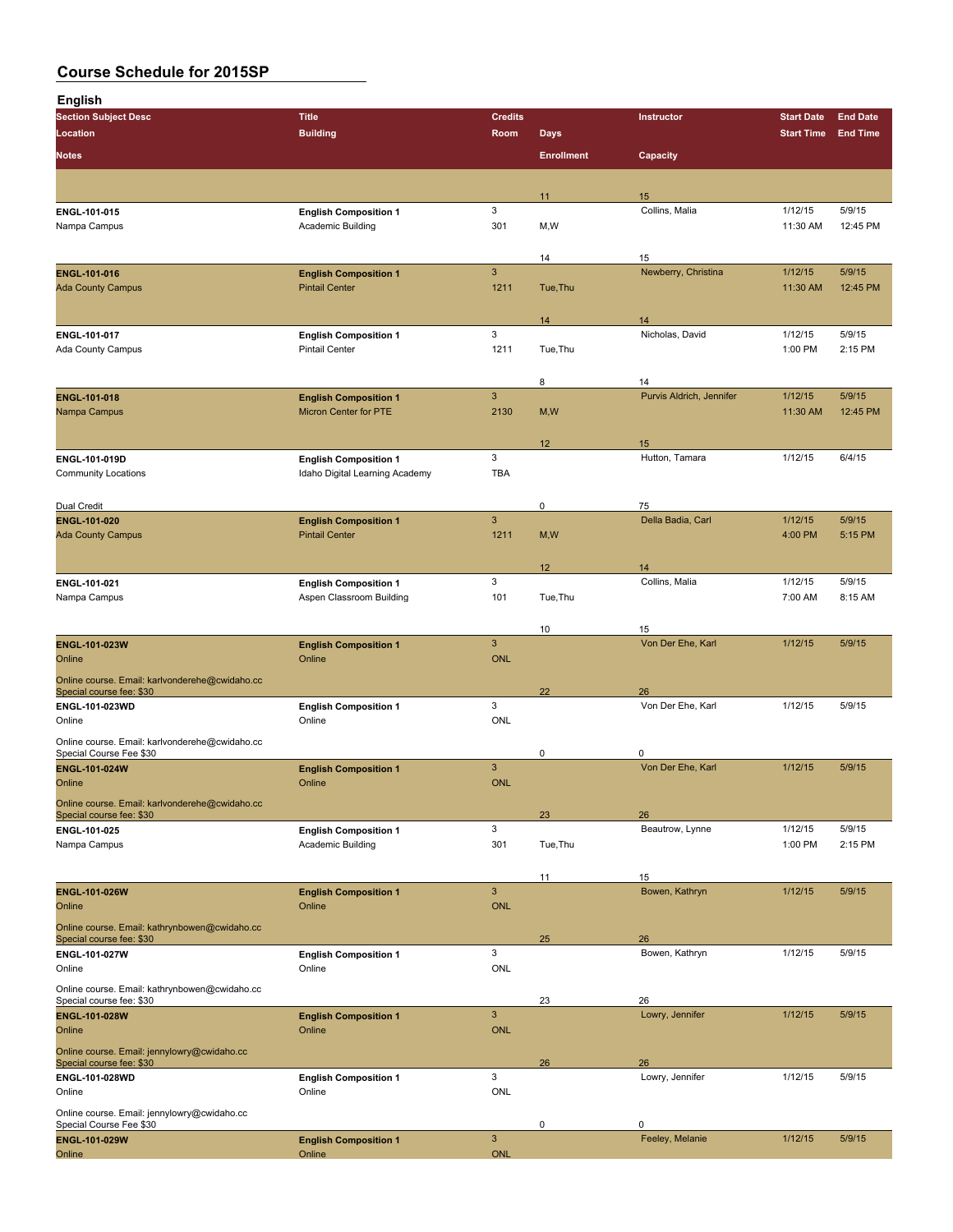| <b>English</b>                                  |                                                       |                 |                   |                       |                    |                   |
|-------------------------------------------------|-------------------------------------------------------|-----------------|-------------------|-----------------------|--------------------|-------------------|
| <b>Section Subject Desc</b>                     | <b>Title</b>                                          | <b>Credits</b>  |                   | Instructor            | <b>Start Date</b>  | <b>End Date</b>   |
| Location                                        | <b>Building</b>                                       | <b>Room</b>     | <b>Days</b>       |                       | <b>Start Time</b>  | <b>End Time</b>   |
| <b>Notes</b>                                    |                                                       |                 | <b>Enrollment</b> | Capacity              |                    |                   |
| Online course. Email: melaniefeeley@cwidaho.cc  |                                                       |                 |                   |                       |                    |                   |
| Special course fee: \$30<br>ENGL-101-030W       | <b>English Composition 1</b>                          | 3               | 22                | 26<br>Feeley, Melanie | 1/12/15            | 5/9/15            |
| Online                                          | Online                                                | <b>ONL</b>      |                   |                       |                    |                   |
| Online course. Email: melaniefeeley@cwidaho.cc  |                                                       |                 |                   |                       |                    |                   |
| Online course fee \$30                          |                                                       | $\mathbf{3}$    | 21                | 26<br>Ottey, John     | 1/12/15            | 5/9/15            |
| <b>ENGL-101-036</b><br><b>Ada County Campus</b> | <b>English Composition 1</b><br><b>Pintail Center</b> | 1211            | Tue, Thu          |                       | 7:00 PM            | 8:15 PM           |
|                                                 |                                                       |                 |                   |                       |                    |                   |
|                                                 |                                                       |                 | 13                | 14                    |                    |                   |
| ENGL-101-037W<br>Online                         | <b>English Composition 1</b><br>Online                | 3<br><b>ONL</b> |                   | Fehrer, Amanda        | 1/12/15            | 5/9/15            |
| Online course. Email: amandafehrer@cwidaho.cc   |                                                       |                 |                   |                       |                    |                   |
| Special course fee: \$30                        |                                                       |                 | 22                | 26                    |                    |                   |
| <b>ENGL-101-048</b>                             | <b>English Composition 1</b>                          | $\mathsf 3$     |                   | Beautrow, Lynne       | 1/12/15            | 5/9/15            |
| Nampa Campus                                    | <b>Academic Building</b>                              | 301             | Tue, Thu          |                       | 4:00 PM            | 5:15 PM           |
|                                                 |                                                       |                 | 13                | 15                    |                    |                   |
| ENGL-101-049                                    | <b>English Composition 1</b>                          | 3               |                   | Fowler, Bret          | 1/12/15            | 5/9/15            |
| Nampa Campus                                    | Academic Building                                     | 301             | M,W               |                       | 7:00 PM            | 8:15 PM           |
|                                                 |                                                       |                 | 9                 | 15                    |                    |                   |
| <b>ENGL-101-051</b>                             | <b>English Composition 1</b>                          | $\mathbf{3}$    |                   | Kyle, Catherine       | 1/12/15            | 5/9/15            |
| <b>Canyon County Center</b>                     | <b>Canyon County Center</b>                           | 237             | M, W              |                       | 1:00 PM            | 2:15 PM           |
|                                                 |                                                       |                 |                   |                       |                    |                   |
|                                                 |                                                       |                 | 12                | 15                    |                    |                   |
| ENGL-101-052                                    | <b>English Composition 1</b><br><b>Pintail Center</b> | 3<br>1211       | M,W               | Scripps, John         | 1/12/15<br>7:00 PM | 5/9/15<br>8:15 PM |
| Ada County Campus                               |                                                       |                 |                   |                       |                    |                   |
|                                                 |                                                       |                 | 11                | 14                    |                    |                   |
| ENGL-101-053                                    | <b>English Composition 1</b>                          | $\mathbf{3}$    |                   | Jones, Jesse          | 1/12/15            | 5/9/15            |
| Nampa Campus                                    | <b>Academic Building</b>                              | 301             | M, W              |                       | 2:30 PM            | 3:45 PM           |
|                                                 |                                                       |                 | 12 <sup>2</sup>   | 15                    |                    |                   |
| ENGL-101-054                                    | <b>English Composition 1</b>                          | 3               |                   | Fowler, Bret          | 1/12/15            | 5/9/15            |
| Nampa Campus                                    | Academic Building                                     | 301             | M,W               |                       | 4:00 PM            | 5:15 PM           |
|                                                 |                                                       |                 |                   |                       |                    |                   |
| <b>ENGL 101-056</b>                             | <b>English Composition 1</b>                          | 3               | 14                | 15<br>Kyle, Catherine | 1/12/15            | 5/9/15            |
| <b>Ada County Campus</b>                        | <b>Pintail Center</b>                                 | 1211            | M,W               |                       | 7:00 AM            | 8:15 AM           |
|                                                 |                                                       |                 |                   |                       |                    |                   |
|                                                 |                                                       |                 | 12                | 14                    |                    |                   |
| ENGL 101-057<br>Ada County Campus               | <b>English Composition 1</b><br><b>Pintail Center</b> | 3<br>1211       | M, W              | Draney, Jenica        | 1/12/15<br>2:30 PM | 5/9/15<br>3:45 PM |
|                                                 |                                                       |                 |                   |                       |                    |                   |
|                                                 |                                                       |                 | 13                | 14                    |                    |                   |
| ENGL-101-059                                    | <b>English Composition 1</b>                          | $\mathbf{3}$    |                   | Della Badia, Carl     | 1/12/15            | 5/9/15            |
| <b>Ada County Campus</b>                        | <b>Pintail Center</b>                                 | 1211            | Tue, Thu          |                       | 2:30 PM            | 3:45 PM           |
|                                                 |                                                       |                 |                   |                       |                    |                   |
| ENGL-101-060                                    |                                                       | 3               | 12                | 14<br>Scott, David    | 1/12/15            | 5/9/15            |
| Canyon County Center                            | <b>English Composition 1</b><br>Canyon County Center  | 237             | Tue, Thu          |                       | 1:00 PM            | 2:15 PM           |
|                                                 |                                                       |                 |                   |                       |                    |                   |
|                                                 |                                                       |                 | 8                 | 15                    |                    |                   |
| ENGL 101-063                                    | <b>English Composition 1</b>                          | $\mathbf{3}$    |                   | Berg, Paul            | 1/12/15            | 5/9/15            |
| Nampa Campus                                    | <b>Academic Building</b>                              | 301             | M, W              |                       | 5:30 PM            | 6:45 PM           |
|                                                 |                                                       |                 | 10 <sup>°</sup>   | 15                    |                    |                   |
| ENGL-101-066                                    | <b>English Composition 1</b>                          | 3               |                   | Thomas, Janene        | 1/12/15            | 5/9/15            |
| Ada County Campus                               | <b>Pintail Center</b>                                 | 1211            | Tue, Thu          |                       | 5:30 PM            | 6:45 PM           |
|                                                 |                                                       |                 |                   |                       |                    |                   |
| ENGL-101-068                                    | <b>English Composition 1</b>                          | $\mathbf{3}$    | 10                | 14<br>Ottey, John     | 1/12/15            | 5/9/15            |
|                                                 |                                                       |                 |                   |                       |                    |                   |

Ada County Campus **1211** Tue, Thu 1211 Tue, Thu 4:00 PM 5:15 PM 5:15 PM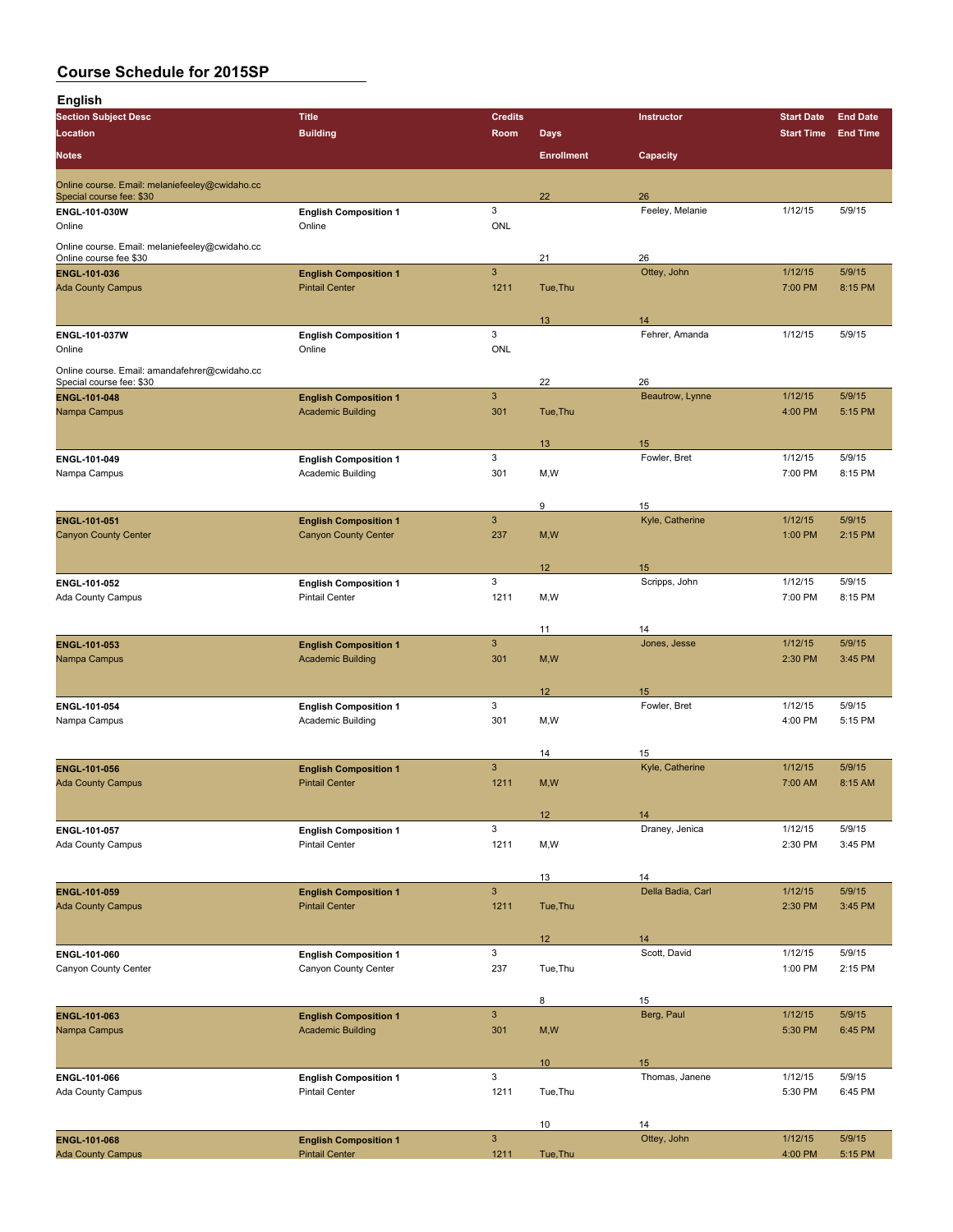| <b>English</b>                             |                                                           |                        |                   |                          |                     |                    |
|--------------------------------------------|-----------------------------------------------------------|------------------------|-------------------|--------------------------|---------------------|--------------------|
| <b>Section Subject Desc</b>                | <b>Title</b>                                              | <b>Credits</b>         |                   | Instructor               | <b>Start Date</b>   | <b>End Date</b>    |
| Location                                   | <b>Building</b>                                           | Room                   | <b>Days</b>       |                          | <b>Start Time</b>   | <b>End Time</b>    |
| <b>Notes</b>                               |                                                           |                        | <b>Enrollment</b> | Capacity                 |                     |                    |
|                                            |                                                           |                        |                   |                          |                     |                    |
|                                            |                                                           |                        | $\overline{4}$    | 14                       |                     |                    |
| ENGL-101-900<br><b>Community Locations</b> | <b>English Composition 1</b><br>Micron Technology - BOISE | 3<br>127A              | Tue               | Terry, Michael           | 1/12/15<br>6:00 PM  | 5/9/15<br>8:45 PM  |
|                                            |                                                           |                        |                   |                          |                     |                    |
|                                            |                                                           |                        | $\overline{7}$    | 20                       |                     |                    |
| <b>ENGL 101P 001</b>                       | <b>English Composition 1</b>                              | $\mathbf{3}$           |                   | Ray-Karpen, Ruth         | 1/12/15             | 5/9/15             |
| Nampa Campus                               | <b>Academic Building</b>                                  | 301                    | Tue, Thu          |                          | 8:30 AM             | 9:45 AM            |
|                                            |                                                           |                        |                   |                          |                     |                    |
| ENGL-101P-002                              | <b>English Composition 1</b>                              | 3                      | 10                | 11<br>Kuchta, Lana       | 1/12/15             | 5/9/15             |
| Nampa Campus                               | <b>Academic Building</b>                                  | 301                    | Tue, Thu          |                          | 10:00 AM            | 11:15 AM           |
|                                            |                                                           |                        |                   |                          |                     |                    |
|                                            |                                                           |                        | 10                | 11                       |                     |                    |
| ENGL-101P-003                              | <b>English Composition 1</b>                              | $\mathbf{3}$           |                   | Kuchta, Lana             | 1/12/15             | 5/9/15             |
| Nampa Campus                               | <b>Academic Building</b>                                  | 301                    | Tue, Thu          |                          | 7:00 AM             | 8:15 AM            |
|                                            |                                                           |                        | 10                | 11                       |                     |                    |
| ENGL-101P-004                              | <b>English Composition 1</b>                              | 3                      |                   | Draney, Jenica           | 1/12/15             | 5/9/15             |
| Ada County Campus                          | <b>Pintail Center</b>                                     | 1211                   | M, W              |                          | 11:30 AM            | 12:45 PM           |
|                                            |                                                           |                        |                   |                          |                     |                    |
|                                            |                                                           |                        | 9                 | 10                       |                     |                    |
| <b>ENGL-101P-005</b>                       | <b>English Composition 1</b>                              | $\mathbf{3}$           |                   | Della Badia, Carl        | 1/12/15             | 5/9/15             |
| <b>Ada County Campus</b>                   | <b>Pintail Center</b>                                     | 1211                   | M, W              |                          | 1:00 PM             | 2:15 PM            |
|                                            |                                                           |                        | 8                 | 10                       |                     |                    |
| ENGL-101P-006                              | <b>English Composition 1</b>                              | 3                      |                   | Newberry, Christina      | 1/12/15             | 5/9/15             |
| Ada County Campus                          | <b>Pintail Center</b>                                     | 1206                   | M, W              |                          | 10:00 AM            | 11:15 AM           |
|                                            |                                                           |                        |                   |                          |                     |                    |
|                                            |                                                           |                        | 6                 | 10                       |                     |                    |
| ENGL-101P-007                              | <b>English Composition 1</b>                              | $\mathbf{3}$           |                   | Ascuena, Andrea          | 1/12/15             | 5/9/15             |
| Nampa Campus                               | <b>Academic Building</b>                                  | 301                    | M, W              |                          | 10:00 AM            | 11:15 AM           |
|                                            |                                                           |                        | 10                | 11                       |                     |                    |
| ENGL-101P-008                              | <b>English Composition 1</b>                              | 3                      |                   | Collins, Malia           | 1/12/15             | 5/9/15             |
| Nampa Campus                               | Academic Building                                         | 301                    | M, W              |                          | 8:30 AM             | 9:45 AM            |
|                                            |                                                           |                        |                   |                          |                     |                    |
|                                            |                                                           |                        | 11                | 11                       |                     |                    |
| ENGL-101P-009                              | <b>English Composition 1</b>                              | $\mathbf{3}$           |                   | Ascuena, Andrea          | 1/12/15             | 5/9/15             |
| Nampa Campus                               | <b>Academic Building</b>                                  | 301                    | M, W              |                          | 7:00 AM             | 8:15 AM            |
|                                            |                                                           |                        | $\overline{7}$    | 11                       |                     |                    |
| ENGL-101P-011                              | <b>English Composition 1</b>                              | $\mathbf{3}$           |                   | Lefavour, Nicole         | 1/12/15             | 5/9/15             |
| Ada County Campus                          | Pintail Center                                            | 1211                   | Tue, Thu          |                          | 10:00 AM            | 11:15 AM           |
|                                            |                                                           |                        |                   |                          |                     |                    |
|                                            |                                                           |                        | $\overline{7}$    | $10$                     |                     |                    |
| ENGL-101P-012<br><b>Ada County Campus</b>  | <b>English Composition 1</b><br><b>Pintail Center</b>     | $\mathbf{3}$<br>1313   | Tue, Thu          | Nicholas, David          | 1/12/15<br>8:30 AM  | 5/9/15<br>9:45 AM  |
|                                            |                                                           |                        |                   |                          |                     |                    |
|                                            |                                                           |                        | 12                | 10                       |                     |                    |
| ENGL-101P-013                              | <b>English Composition 1</b>                              | 3                      |                   | Purvis Aldrich, Jennifer | 1/12/15             | 5/9/15             |
| Nampa Campus                               | Academic Building                                         | 301                    | Tue, Thu          |                          | 11:30 AM            | 12:45 PM           |
|                                            |                                                           |                        |                   |                          |                     |                    |
|                                            |                                                           |                        | 9                 | 11                       |                     |                    |
| ENGL-101P-014<br>Nampa Campus              | <b>English Composition 1</b><br><b>Academic Building</b>  | $\mathbf{3}$<br>301    | M, W              | Berg, Paul               | 1/12/15<br>1:00 PM  | 5/9/15<br>2:15 PM  |
|                                            |                                                           |                        |                   |                          |                     |                    |
|                                            |                                                           |                        | 11                | 11                       |                     |                    |
| ENGL-101P-015                              | <b>English Composition 1</b>                              | 3                      |                   | Collins, Malia           | 1/12/15             | 5/9/15             |
| Nampa Campus                               | Academic Building                                         | 301                    | M,W               |                          | 11:30 AM            | 12:45 PM           |
|                                            |                                                           |                        |                   |                          |                     |                    |
|                                            |                                                           |                        | 9                 | 11                       |                     |                    |
| ENGL-101P-016<br><b>Ada County Campus</b>  | <b>English Composition 1</b><br><b>Pintail Center</b>     | $\overline{3}$<br>1211 | Tue, Thu          | Newberry, Christina      | 1/12/15<br>11:30 AM | 5/9/15<br>12:45 PM |
|                                            |                                                           |                        |                   |                          |                     |                    |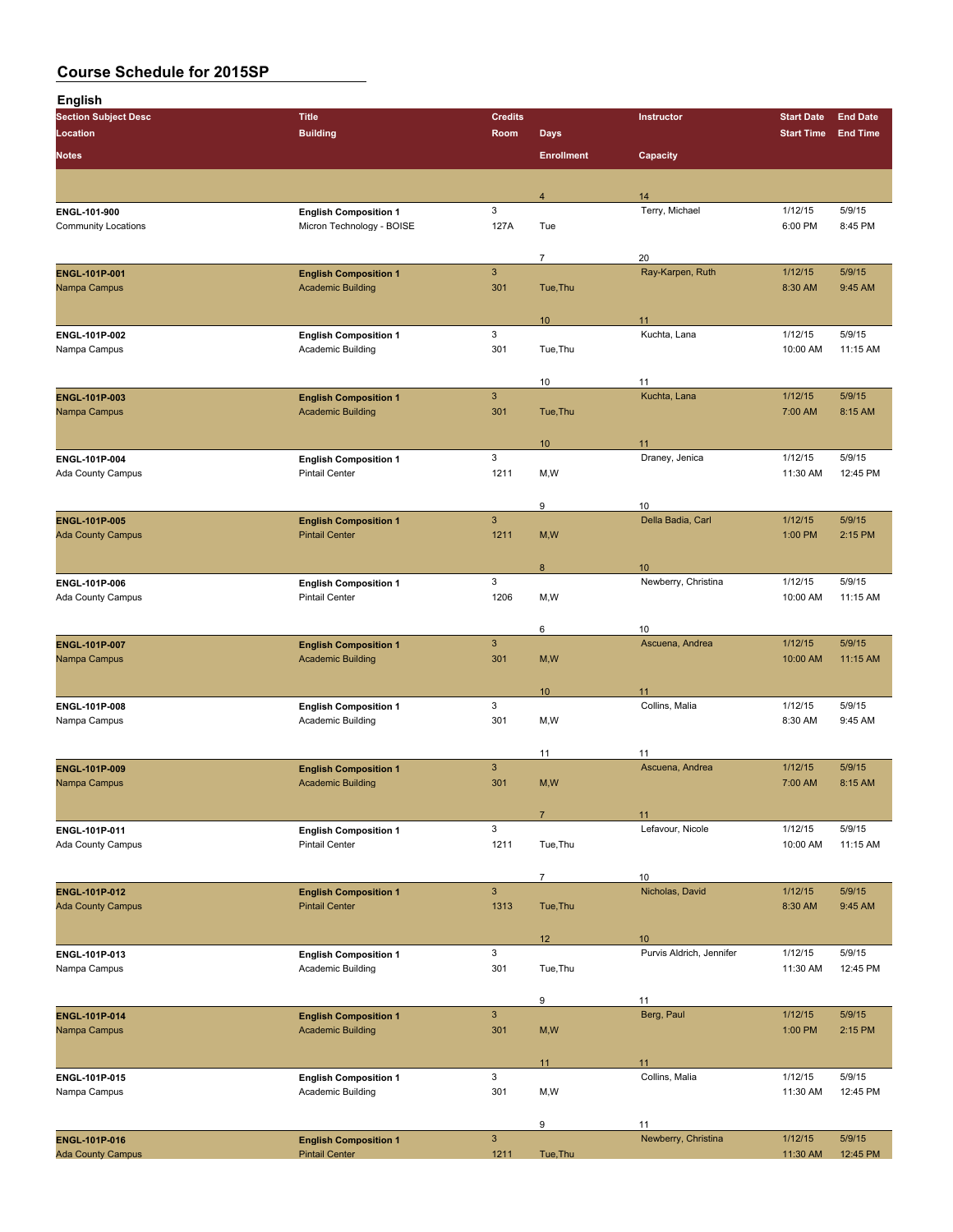| <b>English</b>                     |                                                       |                           |                         |                          |                   |                 |
|------------------------------------|-------------------------------------------------------|---------------------------|-------------------------|--------------------------|-------------------|-----------------|
| <b>Section Subject Desc</b>        | <b>Title</b>                                          | <b>Credits</b>            |                         | Instructor               | <b>Start Date</b> | <b>End Date</b> |
| <b>Location</b>                    | <b>Building</b>                                       | Room                      | <b>Days</b>             |                          | <b>Start Time</b> | <b>End Time</b> |
|                                    |                                                       |                           |                         |                          |                   |                 |
| <b>Notes</b>                       |                                                       |                           | <b>Enrollment</b>       | Capacity                 |                   |                 |
|                                    |                                                       |                           | 9                       | 10                       |                   |                 |
| ENGL-101P-017                      | <b>English Composition 1</b>                          | 3                         |                         | Nicholas, David          | 1/12/15           | 5/9/15          |
| Ada County Campus                  | <b>Pintail Center</b>                                 | 1211                      | Tue, Thu                |                          | 1:00 PM           | 2:15 PM         |
|                                    |                                                       |                           | 8                       | 10                       |                   |                 |
| ENGL-101P-018                      | <b>English Composition 1</b>                          | $\mathbf{3}$              |                         | Purvis Aldrich, Jennifer | 1/12/15           | 5/9/15          |
| Nampa Campus                       | <b>Micron Center for PTE</b>                          | 2130                      | M, W                    |                          | 11:30 AM          | 12:45 PM        |
|                                    |                                                       |                           |                         |                          |                   |                 |
|                                    |                                                       |                           | 10                      | 11                       |                   |                 |
| ENGL-101P-020                      | <b>English Composition 1</b>                          | 3                         |                         | Della Badia, Carl        | 1/12/15           | 5/9/15          |
| Ada County Campus                  | <b>Pintail Center</b>                                 | 1211                      | M,W                     |                          | 4:00 PM           | 5:15 PM         |
|                                    |                                                       |                           | $\overline{7}$          | 10                       |                   |                 |
| ENGL-101P-021                      | <b>English Composition 1</b>                          | $\ensuremath{\mathsf{3}}$ |                         | Collins, Malia           | 1/12/15           | 5/9/15          |
| Nampa Campus                       | <b>Aspen Classroom Building</b>                       | 101                       | Tue, Thu                |                          | 7:00 AM           | 8:15 AM         |
|                                    |                                                       |                           | 9                       | 11                       |                   |                 |
| ENGL-101P-025                      | <b>English Composition 1</b>                          | 3                         |                         | Beautrow, Lynne          | 1/12/15           | 5/9/15          |
| Nampa Campus                       | Academic Building                                     | 301                       | Tue, Thu                |                          | 1:00 PM           | 2:15 PM         |
|                                    |                                                       |                           | 9                       | 11                       |                   |                 |
| <b>ENGL-101P-036</b>               | <b>English Composition 1</b>                          | $\mathsf 3$               |                         | Ottey, John              | 1/12/15           | 5/9/15          |
| <b>Ada County Campus</b>           | <b>Pintail Center</b>                                 | 1211                      | Tue, Thu                |                          | 7:00 PM           | 8:15 PM         |
|                                    |                                                       |                           | 10                      | 10                       |                   |                 |
| ENGL-101P-048                      | <b>English Composition 1</b>                          | 3                         |                         | Beautrow, Lynne          | 1/12/15           | 5/9/15          |
| Nampa Campus                       | Academic Building                                     | 301                       | Tue, Thu                |                          | 4:00 PM           | 5:15 PM         |
|                                    |                                                       |                           | $\overline{7}$          | 11                       |                   |                 |
| ENGL-101P-049                      | <b>English Composition 1</b>                          | $\ensuremath{\mathsf{3}}$ |                         | Fowler, Bret             | 1/12/15           | 5/9/15          |
| Nampa Campus                       | <b>Academic Building</b>                              | 301                       | M, W                    |                          | 7:00 PM           | 8:15 PM         |
|                                    |                                                       |                           | $\boldsymbol{9}$        | 11                       |                   |                 |
| ENGL-101P-051                      | <b>English Composition 1</b>                          | 3                         |                         | Kyle, Catherine          | 1/12/15           | 5/9/15          |
| Canyon County Center               | Canyon County Center                                  | 237                       | M,W                     |                          | 1:00 PM           | 2:15 PM         |
|                                    |                                                       |                           | $\overline{\mathbf{c}}$ | 11                       |                   |                 |
| <b>ENGL-101P-052</b>               | <b>English Composition 1</b>                          | $\mathbf{3}$              |                         | Scripps, John            | 1/12/15           | 5/9/15          |
| <b>Ada County Campus</b>           | <b>Pintail Center</b>                                 | 1211                      | M,W                     |                          | 7:00 PM           | 8:15 PM         |
|                                    |                                                       |                           | 9                       | 10                       |                   |                 |
| ENGL-101P-053                      | <b>English Composition 1</b>                          | 3                         |                         | Jones, Jesse             | 1/12/15           | 5/9/15          |
| Nampa Campus                       | Academic Building                                     | 301                       | M,W                     |                          | 2:30 PM           | 3:45 PM         |
|                                    |                                                       |                           | 8                       | 11                       |                   |                 |
| <b>ENGL-101P-054</b>               | <b>English Composition 1</b>                          | $\ensuremath{\mathsf{3}}$ |                         | Fowler, Bret             | 1/12/15           | 5/9/15          |
| Nampa Campus                       | <b>Academic Building</b>                              | 301                       | M, W                    |                          | 4:00 PM           | 5:15 PM         |
|                                    |                                                       |                           |                         |                          |                   |                 |
|                                    |                                                       | 3                         | 5 <sub>1</sub>          | 11<br>Kyle, Catherine    | 1/12/15           | 5/9/15          |
| ENGL-101P-056<br>Ada County Campus | <b>English Composition 1</b><br><b>Pintail Center</b> | 1211                      | M,W                     |                          | 7:00 AM           | 8:15 AM         |
|                                    |                                                       |                           |                         |                          |                   |                 |
|                                    |                                                       |                           | 11                      | 10                       |                   |                 |
| <b>ENGL-101P-057</b>               | <b>English Composition 1</b>                          | $\mathbf{3}$              |                         | Draney, Jenica           | 1/12/15           | 5/9/15          |
| <b>Ada County Campus</b>           | <b>Pintail Center</b>                                 | 1211                      | M, W                    |                          | 2:30 PM           | 3:45 PM         |
|                                    |                                                       |                           | 8                       | 10                       |                   |                 |
| ENGL-101P-059                      | <b>English Composition 1</b>                          | 3                         |                         | Della Badia, Carl        | 1/12/15           | 5/9/15          |
| Ada County Campus                  | <b>Pintail Center</b>                                 | 1211                      | Tue, Thu                |                          | 2:30 PM           | 3:45 PM         |
|                                    |                                                       |                           | $\overline{7}$          | 10                       |                   |                 |
|                                    |                                                       |                           |                         |                          |                   |                 |

**ENGL-101P-060 English Composition 1** 3 Scott, David 1/12/15 5/9/15 Canyon County Center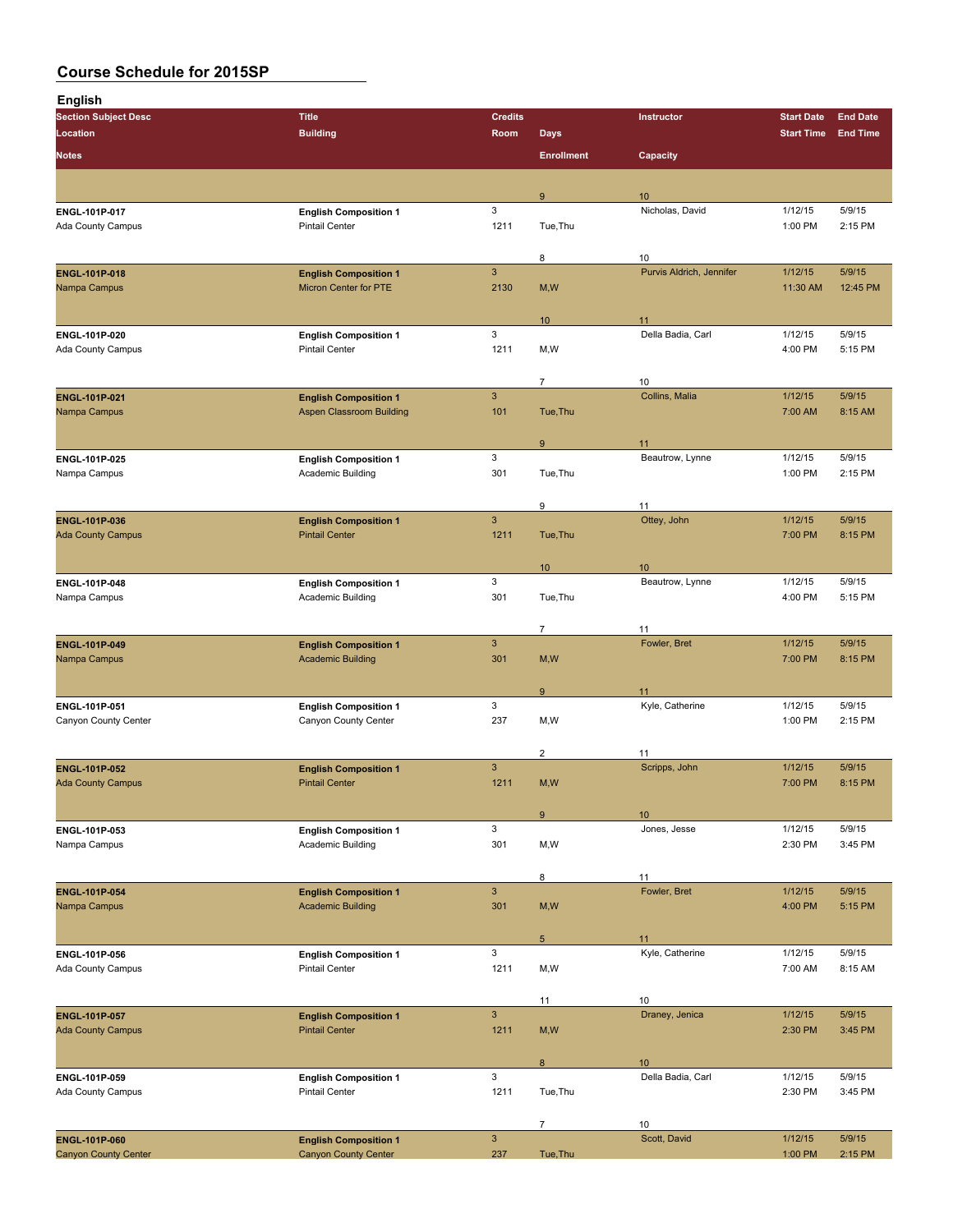| <b>English</b>                                                              |                                                          |                      |                   |                           |                     |                    |
|-----------------------------------------------------------------------------|----------------------------------------------------------|----------------------|-------------------|---------------------------|---------------------|--------------------|
| <b>Section Subject Desc</b>                                                 | <b>Title</b>                                             | <b>Credits</b>       |                   | Instructor                | <b>Start Date</b>   | <b>End Date</b>    |
| Location                                                                    | <b>Building</b>                                          | Room                 | <b>Days</b>       |                           | <b>Start Time</b>   | <b>End Time</b>    |
| <b>Notes</b>                                                                |                                                          |                      | <b>Enrollment</b> | Capacity                  |                     |                    |
|                                                                             |                                                          |                      |                   |                           |                     |                    |
| ENGL-101P-063                                                               | <b>English Composition 1</b>                             | 3                    | 8                 | 11<br>Berg, Paul          | 1/12/15             | 5/9/15             |
| Nampa Campus                                                                | Academic Building                                        | 301                  | M, W              |                           | 5:30 PM             | 6:45 PM            |
|                                                                             |                                                          |                      |                   |                           |                     |                    |
|                                                                             |                                                          |                      | 9                 | 11                        |                     |                    |
| <b>ENGL-101P-066</b><br><b>Ada County Campus</b>                            | <b>English Composition 1</b><br><b>Pintail Center</b>    | $\mathbf{3}$<br>1211 | Tue, Thu          | Thomas, Janene            | 1/12/15<br>5:30 PM  | 5/9/15<br>6:45 PM  |
|                                                                             |                                                          |                      |                   |                           |                     |                    |
|                                                                             |                                                          |                      | 8                 | 10                        |                     |                    |
| ENGL-101P-068                                                               | <b>English Composition 1</b>                             | $\mathbf{3}$         |                   | Ottey, John               | 1/12/15             | 5/9/15             |
| Ada County Campus                                                           | <b>Pintail Center</b>                                    | 1211                 | Tue, Thu          |                           | 4:00 PM             | 5:15 PM            |
|                                                                             |                                                          |                      | 10                | 10                        |                     |                    |
| ENGL-102-001D                                                               | <b>English Composition 2</b>                             | $\mathbf{3}$         |                   | Gatfield, Erin            | 1/12/15             | 6/4/15             |
| <b>Community Locations</b>                                                  | <b>COMPASS Charter High School</b>                       | <b>TBA</b>           |                   |                           |                     |                    |
|                                                                             |                                                          |                      |                   |                           |                     |                    |
| <b>Dual Credit</b><br>ENGL-102-001H                                         | <b>English Composition 2</b>                             | 3                    | $\mathbf 0$       | 75<br>Wolford, Abigail    | 1/12/15             | 5/9/15             |
| Nampa Campus                                                                | Aspen Classroom Building                                 | 101                  | Thu               |                           | 8:30 AM             | 9:45 AM            |
|                                                                             |                                                          |                      |                   |                           |                     |                    |
| Hybrid course - has an online component                                     |                                                          |                      | 26                | 26                        |                     |                    |
| ENGL-102-002<br>Nampa Campus                                                | <b>English Composition 2</b><br><b>Academic Building</b> | $\mathbf{3}$<br>309  | M, W              | Witt, Ryan                | 1/12/15<br>4:00 PM  | 5/9/15<br>5:15 PM  |
|                                                                             |                                                          |                      |                   |                           |                     |                    |
|                                                                             |                                                          |                      | 20                | 26                        |                     |                    |
| ENGI 102 002D                                                               | <b>English Composition 2</b>                             | 3                    |                   | Von Der Ehe, Karl         | 1/12/15             | 6/4/15             |
| <b>Community Locations</b>                                                  | Meridian Technical Charter Hs                            | <b>TBA</b>           |                   |                           |                     |                    |
| Dual Credit                                                                 |                                                          |                      | 0                 | 75                        |                     |                    |
| ENGL-102-003                                                                | <b>English Composition 2</b>                             | $\mathbf{3}$         |                   | Witt, Ryan                | 1/12/15             | 5/9/15             |
| Nampa Campus                                                                | <b>Academic Building</b>                                 | 106                  | M, W              |                           | 10:00 AM            | 11:15 AM           |
|                                                                             |                                                          |                      |                   |                           |                     |                    |
|                                                                             |                                                          |                      | 23                | 26                        |                     |                    |
| ENGL 102-004<br>Ada County Campus                                           | <b>English Composition 2</b><br><b>Pintail Center</b>    | 3<br>1230            | M, W              | Wolford, Abigail          | 1/12/15<br>10:00 AM | 5/9/15<br>11:15 AM |
|                                                                             |                                                          |                      |                   |                           |                     |                    |
|                                                                             |                                                          |                      | 24                | 24                        |                     |                    |
| <b>ENGL-102-005H</b>                                                        | <b>English Composition 2</b>                             | $\mathbf{3}$         |                   | Jewkes, Leslie            | 1/12/15             | 5/9/15             |
| Nampa Campus                                                                | <b>Academic Building</b>                                 | 320                  | Tue               |                           | 1:00 PM             | 2:15 PM            |
| Hybrid course - has an online component                                     |                                                          |                      | 21                | 26                        |                     |                    |
| ENGL 102 006                                                                | <b>English Composition 2</b>                             | $\mathbf{3}$         |                   | Davis, Timothy            | 1/12/15             | 5/9/15             |
| Ada County Campus                                                           | <b>Pintail Center</b>                                    | 1320                 | M, W              |                           | 8:30 AM             | 9:45 AM            |
|                                                                             |                                                          |                      |                   |                           |                     |                    |
| ENGL-102-009W                                                               | <b>English Composition 2</b>                             | $\mathbf{3}$         | 25                | 26<br>Roehr, Elizabeth    | 1/12/15             | 5/9/15             |
| Online                                                                      | Online                                                   | <b>ONL</b>           |                   |                           |                     |                    |
| Online course. Email: tinaroehr@cwidaho.cc Special                          |                                                          |                      |                   |                           |                     |                    |
| course fee: \$30                                                            |                                                          |                      | 20                | 26                        |                     |                    |
| ENGL-102-010H<br>Nampa Campus                                               | <b>English Composition 2</b><br>Aspen Classroom Building | 3<br>101             | Tue               | Wolford, Abigail          | 1/12/15<br>8:30 AM  | 5/9/15<br>9:45 AM  |
|                                                                             |                                                          |                      |                   |                           |                     |                    |
| Hybrid course - has an online component                                     |                                                          |                      | 27                | 26                        |                     |                    |
| ENGL-102-011W                                                               | <b>English Composition 2</b>                             | $\mathbf{3}$         |                   | Newberry, Christina       | 1/12/15             | 5/9/15             |
| Online                                                                      | Online                                                   | <b>ONL</b>           |                   |                           |                     |                    |
| Online course. Email: meagannewberry@cwidaho.cc<br>Special course fee: \$30 |                                                          |                      | 22                | 26                        |                     |                    |
| ENGL-102-012W                                                               | <b>English Composition 2</b>                             | 3                    |                   | Newberry, Christina       | 1/12/15             | 5/9/15             |
| Online                                                                      | Online                                                   | ONL                  |                   |                           |                     |                    |
| Online course. Email: meagannewberry@cwidaho.cc                             |                                                          |                      |                   |                           |                     |                    |
| Special course fee: \$30                                                    |                                                          | $\mathbf{3}$         | 22                | 23<br>Newberry, Christina | 1/12/15             | 5/9/15             |
| ENGL-102-012WD                                                              | <b>English Composition 2</b>                             |                      |                   |                           |                     |                    |

Online **Online Contract Contract Concerns** Online **Online** Contract Contract Contract Contract Contract Contract Contract Contract Contract Contract Contract Contract Contract Contract Contract Contract Contract Contract C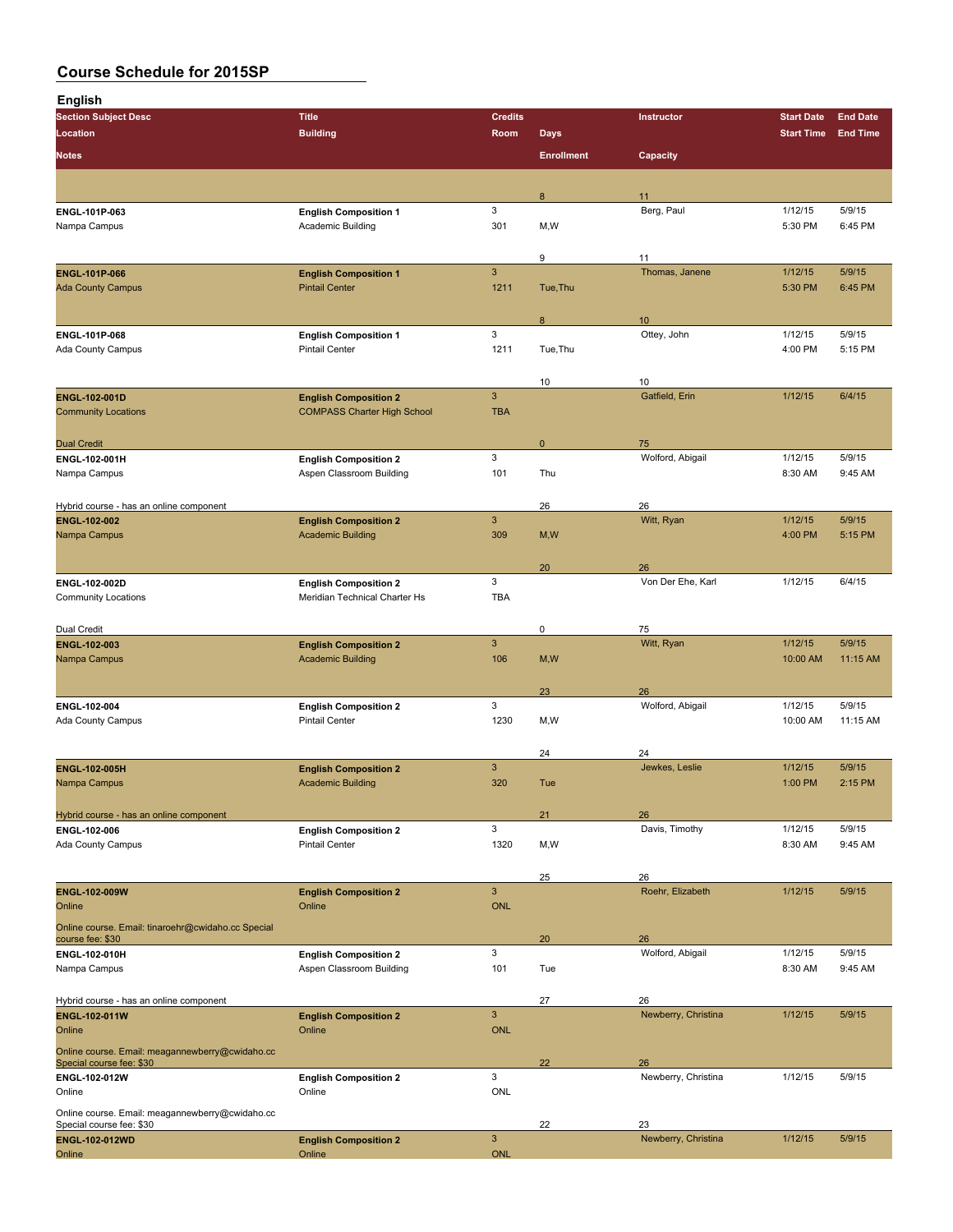| <b>English</b>                                                          |                                                       |                           |                   |                                  |                     |                    |
|-------------------------------------------------------------------------|-------------------------------------------------------|---------------------------|-------------------|----------------------------------|---------------------|--------------------|
| <b>Section Subject Desc</b>                                             | <b>Title</b>                                          | <b>Credits</b>            |                   | Instructor                       | <b>Start Date</b>   | <b>End Date</b>    |
| Location                                                                | <b>Building</b>                                       | Room                      | <b>Days</b>       |                                  | <b>Start Time</b>   | <b>End Time</b>    |
| <b>Notes</b>                                                            |                                                       |                           | <b>Enrollment</b> | Capacity                         |                     |                    |
| Online course. Email: meagannewberry@cwidaho.cc                         |                                                       |                           | 3                 | 3                                |                     |                    |
| Special Course Fee \$30<br>ENGL-102-013W                                | <b>English Composition 2</b>                          | 3                         |                   | Newberry, Christina              | 1/12/15             | 5/9/15             |
| Online                                                                  | Online                                                | <b>ONL</b>                |                   |                                  |                     |                    |
| Online course. Email: meagannewberry@cwidaho.cc                         |                                                       |                           |                   |                                  |                     |                    |
| Special course fee: \$30<br>ENGL-102-013WD                              | <b>English Composition 2</b>                          | 3                         | 25                | 26<br>Newberry, Christina        | 1/12/15             | 5/9/15             |
| Online                                                                  | Online                                                | <b>ONL</b>                |                   |                                  |                     |                    |
| Online course. Email: meagannewberry@cwidaho.cc                         |                                                       |                           |                   |                                  |                     |                    |
| Special Course Fee \$30<br>ENGL-102-014W                                | <b>English Composition 2</b>                          | 3                         | $\mathbf 0$       | $\mathbf 0$<br>Braley-Smith, Ann | 1/12/15             | 5/9/15             |
| Online                                                                  | Online                                                | <b>ONL</b>                |                   |                                  |                     |                    |
| Online course. Email: annbraley-smith@cwidaho.cc                        |                                                       |                           |                   |                                  |                     |                    |
| Special course fee: \$30<br><b>ENGL-102-014WD</b>                       | <b>English Composition 2</b>                          | $\mathbf{3}$              | 20                | 24<br>Braley-Smith, Ann          | 1/12/15             | 5/9/15             |
| Online                                                                  | Online                                                | <b>ONL</b>                |                   |                                  |                     |                    |
| Online course. Email: annbraley-smith@cwidaho.cc                        |                                                       |                           |                   |                                  |                     |                    |
| Special Course Fee \$30<br>ENGL-102-015W                                |                                                       | 3                         |                   | 2<br>Roehr, Elizabeth            | 1/12/15             | 5/9/15             |
| Online                                                                  | <b>English Composition 2</b><br>Online                | <b>ONL</b>                |                   |                                  |                     |                    |
| Online course.Email: tinaroehr@cwidaho.cc Special                       |                                                       |                           |                   |                                  |                     |                    |
| course fee: \$30                                                        |                                                       | $\mathbf{3}$              | 23                | 26                               |                     |                    |
| <b>ENGL-102-016W</b><br>Online                                          | <b>English Composition 2</b><br>Online                | <b>ONL</b>                |                   | Roehr, Elizabeth                 | 1/12/15             | 5/9/15             |
| Online course. Email: tinaroehr@cwidaho.cc Special                      |                                                       |                           |                   |                                  |                     |                    |
| course fee: \$30                                                        |                                                       |                           | 22                | 26                               |                     |                    |
| ENGL 102 017<br>Ada County Campus                                       | <b>English Composition 2</b><br><b>Pintail Center</b> | 3<br>1320                 | Tue, Thu          | Roseburg, Sandra                 | 1/12/15<br>10:00 AM | 5/9/15<br>11:15 AM |
|                                                                         |                                                       |                           |                   |                                  |                     |                    |
|                                                                         |                                                       |                           | 23                | 26                               |                     |                    |
| ENGL-102-018<br><b>Ada County Campus</b>                                | <b>English Composition 2</b><br><b>Pintail Center</b> | 3<br>1204                 | M, W              | Davis, Timothy                   | 1/12/15<br>7:00 AM  | 5/9/15<br>8:15 AM  |
|                                                                         |                                                       |                           |                   |                                  |                     |                    |
|                                                                         |                                                       |                           | 20                | 26                               |                     |                    |
| ENGL 102-019<br>Nampa Campus                                            | <b>English Composition 2</b><br>Micron Center for PTE | 3<br>2130                 | M, W              | Nordstrom, Amy                   | 1/12/15<br>5:30 PM  | 5/9/15<br>6:45 PM  |
|                                                                         |                                                       |                           |                   |                                  |                     |                    |
|                                                                         |                                                       |                           | 24                | 26                               |                     |                    |
| ENGL-102-021                                                            | <b>English Composition 2</b>                          | $\mathbf{3}$              |                   | Heald, Denise                    | 1/12/15             | 5/9/15             |
| Nampa Campus                                                            | <b>Academic Building</b>                              | 325                       | F                 |                                  | 11:00 AM            | 1:45 PM            |
|                                                                         |                                                       |                           | 21                | 26                               |                     |                    |
| ENGL-102-022W                                                           | <b>English Composition 2</b>                          | 3                         |                   | Pettitt, William                 | 1/12/15             | 5/9/15             |
| Online                                                                  | Online                                                | <b>ONL</b>                |                   |                                  |                     |                    |
| Online course. Email: billpettit@cwidaho.cc Special<br>course fee: \$30 |                                                       |                           | 24                | 26                               |                     |                    |
| ENGL-102-023                                                            | <b>English Composition 2</b>                          | $\mathbf{3}$              |                   | Webster, Kerri                   | 1/12/15             | 5/9/15             |
| <b>Ada County Campus</b>                                                | <b>Pintail Center</b>                                 | 1206                      | <b>SAT</b>        |                                  | 2:00 PM             | 4:45 PM            |
|                                                                         |                                                       |                           | 13                | 26                               |                     |                    |
| ENGL-102-024                                                            | <b>English Composition 2</b>                          | 3                         |                   | Blacketter, Ryan                 | 1/12/15             | 5/9/15             |
| Ada County Campus                                                       | <b>Pintail Center</b>                                 | 1230                      | Tue, Thu          |                                  | 4:00 PM             | 5:15 PM            |
|                                                                         |                                                       |                           | 21                | 24                               |                     |                    |
| ENGL-102-027                                                            | <b>English Composition 2</b>                          | $\ensuremath{\mathsf{3}}$ |                   | Smith, Cassandra                 | 1/12/15             | 5/9/15             |
| Nampa Campus                                                            | <b>Academic Building</b>                              | 105                       | Tue               |                                  | 7:00 PM             | 9:45 PM            |
|                                                                         |                                                       |                           | 24                | 26                               |                     |                    |
| ENGL-102-029H                                                           | <b>English Composition 2</b>                          | 3                         |                   | Jewkes, Leslie                   | 1/12/15             | 5/9/15             |
| Nampa Campus                                                            | Academic Building                                     | 201                       | W                 |                                  | 11:30 AM            | 12:45 PM           |
|                                                                         |                                                       |                           |                   |                                  |                     |                    |
| Hybrid course - has an online component<br>ENGL-102-030W                | <b>English Composition 2</b>                          | $\mathbf{3}$              | 25                | 26<br>Pettitt, William           | 1/12/15             | 5/9/15             |

Online **Online Contract Contract Concerns** Online **Online** Contract Contract Contract Contract Contract Contract Contract Contract Contract Contract Contract Contract Contract Contract Contract Contract Contract Contract C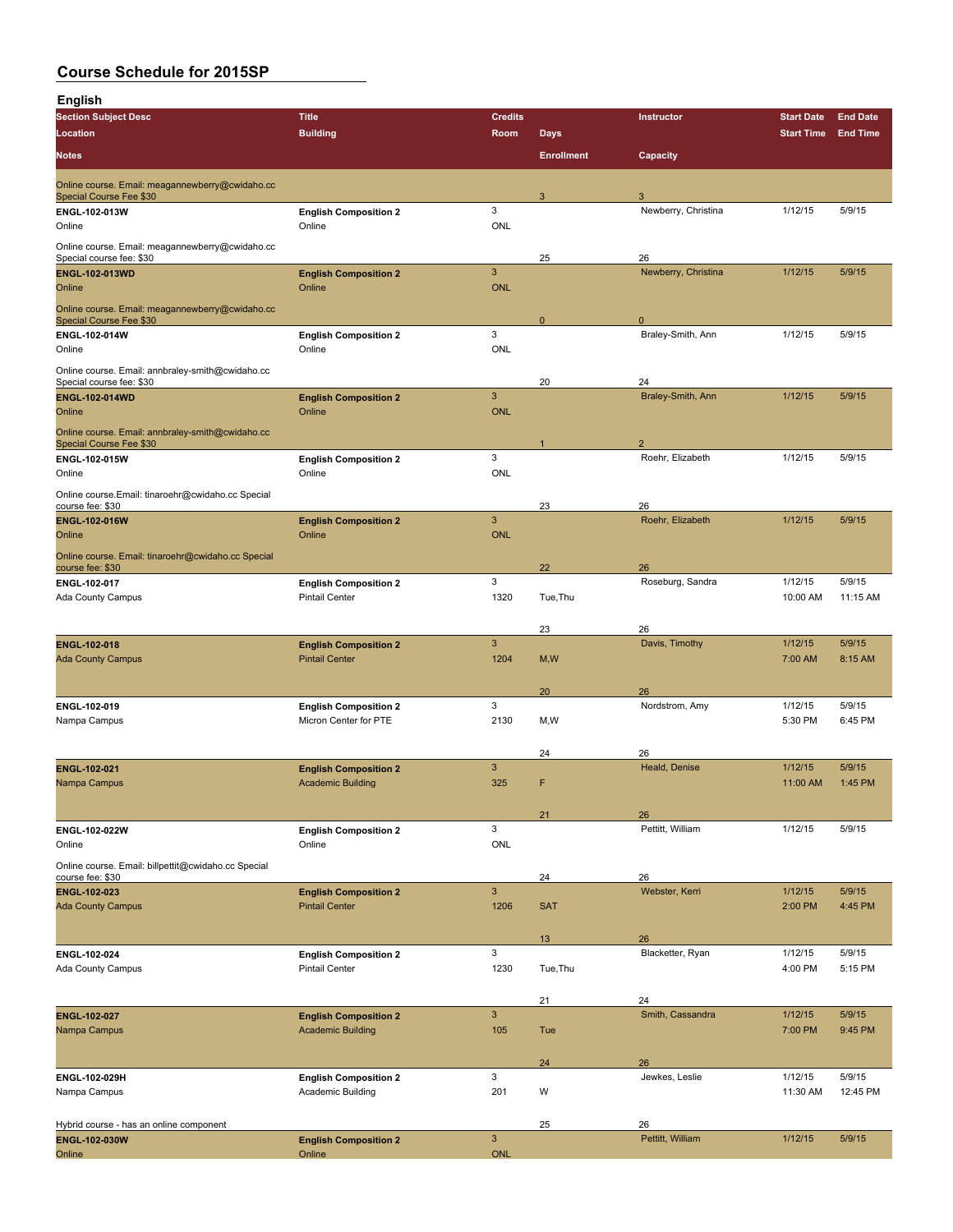| <b>English</b>                                                           |                                                       |                           |                   |                         |                     |                   |
|--------------------------------------------------------------------------|-------------------------------------------------------|---------------------------|-------------------|-------------------------|---------------------|-------------------|
| <b>Section Subject Desc</b>                                              | Title                                                 | <b>Credits</b>            |                   | Instructor              | <b>Start Date</b>   | <b>End Date</b>   |
| Location                                                                 | <b>Building</b>                                       | Room                      | <b>Days</b>       |                         | <b>Start Time</b>   | <b>End Time</b>   |
| Notes                                                                    |                                                       |                           | <b>Enrollment</b> | Capacity                |                     |                   |
| Online course. Email: billpettitt@cwidaho.cc Special<br>course fee: \$30 |                                                       |                           | 24                | 26                      |                     |                   |
| ENGL 102-031W                                                            | <b>English Composition 2</b>                          | 3                         |                   | Samuelson, Richard      | 1/12/15             | 5/9/15            |
| Online                                                                   | Online                                                | <b>ONL</b>                |                   |                         |                     |                   |
| Online course. Email: richardsamuelson@cwidaho.cc                        |                                                       |                           |                   |                         |                     |                   |
| Special course fee: \$30                                                 |                                                       |                           | 24                | 26                      |                     |                   |
| ENGL-102-033<br><b>Ada County Campus</b>                                 | <b>English Composition 2</b><br><b>Pintail Center</b> | $\mathbf{3}$<br>1320      | <b>SAT</b>        | Webster, Kerri          | 1/12/15<br>11:00 AM | 5/9/15<br>1:45 PM |
|                                                                          |                                                       |                           |                   |                         |                     |                   |
|                                                                          |                                                       |                           | 18                | 26                      |                     |                   |
| ENGL 102-035                                                             | <b>English Composition 2</b>                          | 3                         |                   | Jones, Jesse            | 1/12/15             | 5/9/15            |
| Ada County Campus                                                        | <b>Pintail Center</b>                                 | 1302                      | F                 |                         | 8:00 AM             | 10:45 AM          |
|                                                                          |                                                       |                           | 21                | 26                      |                     |                   |
| <b>ENGL 102-038</b>                                                      | <b>English Composition 2</b>                          | $\mathbf{3}$              |                   | Roseburg, Sandra        | 1/12/15             | 5/9/15            |
| Nampa Campus                                                             | <b>Academic Building</b>                              | 303                       | Tue, Thu          |                         | 7:00 AM             | 8:15 AM           |
|                                                                          |                                                       |                           |                   |                         |                     |                   |
| ENGL 102-039W                                                            | <b>English Composition 2</b>                          | 3                         | 24                | 26<br>Braley-Smith, Ann | 1/12/15             | 5/9/15            |
| Online                                                                   | Online                                                | <b>ONL</b>                |                   |                         |                     |                   |
| Online course. Email: annbraley-smith@cwidaho.cc                         |                                                       |                           |                   |                         |                     |                   |
| Special Course Fee \$30                                                  |                                                       |                           | 24                | 26                      |                     |                   |
| ENGL-102-041                                                             | <b>English Composition 2</b>                          | 3                         |                   | Davis, Timothy          | 1/12/15             | 5/9/15            |
| <b>Ada County Campus</b>                                                 | <b>Pintail Center</b>                                 | 1206                      | F                 |                         | 2:00 PM             | 4:45 PM           |
|                                                                          |                                                       |                           | 25                | 26                      |                     |                   |
| ENGL-102-045W                                                            | <b>English Composition 2</b>                          | 3                         |                   | Hughes, Stewart         | 1/12/15             | 5/9/15            |
| Online                                                                   | Online                                                | <b>ONL</b>                |                   |                         |                     |                   |
| Online course. Email: collinhughes@cwidaho.cc                            |                                                       |                           |                   |                         |                     |                   |
| Special course fee: \$30                                                 |                                                       | 3                         | 21                | 26                      | 1/12/15             | 5/9/15            |
| ENGL-102-046W<br>Online                                                  | <b>English Composition 2</b><br>Online                | <b>ONL</b>                |                   | Hughes, Stewart         |                     |                   |
| Online course. Email: collinhughes@cwidaho.cc                            |                                                       |                           |                   |                         |                     |                   |
| Special course fee: \$30                                                 |                                                       |                           | 19                | 26                      |                     |                   |
| ENGL 102 047                                                             | <b>English Composition 2</b>                          | 3                         |                   | Exline, Eric            | 1/12/15             | 5/9/15            |
| Nampa Campus                                                             | Academic Building                                     | 325                       | Tue, Thu          |                         | 7:00 PM             | 8:15 PM           |
|                                                                          |                                                       |                           | 25                | 26                      |                     |                   |
| <b>ENGL-102-048H</b>                                                     | <b>English Composition 2</b>                          | 3                         |                   | Jewkes, Leslie          | 1/12/15             | 5/9/15            |
| Nampa Campus                                                             | <b>Academic Building</b>                              | 320                       | W                 |                         | 2:30 PM             | 3:45 PM           |
|                                                                          |                                                       |                           |                   |                         |                     |                   |
| Hybrid course - has an online component                                  |                                                       | 3                         | 16                | 26<br>Heald, Denise     | 1/12/15             | 5/9/15            |
| ENGL 102-049<br>Nampa Campus                                             | <b>English Composition 2</b><br>Academic Building     | 303                       | F                 |                         | 8:00 AM             | 10:45 AM          |
|                                                                          |                                                       |                           |                   |                         |                     |                   |
|                                                                          |                                                       |                           | 23                | 26                      |                     |                   |
| ENGL-102-050H                                                            | <b>English Composition 2</b>                          | $\mathbf{3}$              |                   | Strickland, Sandie      | 1/12/15             | 5/9/15            |
| Nampa Campus                                                             | <b>Academic Building</b>                              | 320                       | M                 |                         | 2:30 PM             | 3:45 PM           |
| Hybrid course - has an online component                                  |                                                       |                           | 16                | 26                      |                     |                   |
| ENGL-102-055                                                             | <b>English Composition 2</b>                          | 3                         |                   | Blacketter, Ryan        | 1/12/15             | 5/9/15            |
| Ada County Campus                                                        | <b>Mallard Place Building</b>                         | 1114                      | Tue, Thu          |                         | 2:30 PM             | 3:45 PM           |
|                                                                          |                                                       |                           |                   |                         |                     |                   |
|                                                                          |                                                       | $\ensuremath{\mathsf{3}}$ | 19                | 24<br>Thomas, Janene    | 1/12/15             | 5/9/15            |
| <b>ENGL-102-056</b><br><b>Ada County Campus</b>                          | <b>English Composition 2</b><br><b>Pintail Center</b> | 1204                      | Tue, Thu          |                         | 4:00 PM             | 5:15 PM           |
|                                                                          |                                                       |                           |                   |                         |                     |                   |
|                                                                          |                                                       |                           | 25                | 26                      |                     |                   |
| ENGL 102-057                                                             | <b>English Composition 2</b>                          | 3                         |                   | Gladd, Joel             | 1/12/15             | 5/9/15            |
| Canyon County Center                                                     | Canyon County Center                                  | 236                       | M,W               |                         | 1:00 PM             | 2:15 PM           |
|                                                                          |                                                       |                           | 19                | 26                      |                     |                   |
| ENGL-102-058                                                             | <b>English Composition 2</b>                          | $\mathbf{3}$              |                   | Gladd, Joel             | 1/12/15             | 5/9/15            |
| <b>Canyon County Center</b>                                              | <b>Canyon County Center</b>                           | 252                       | M, W              |                         | 10:00 AM            | 11:15 AM          |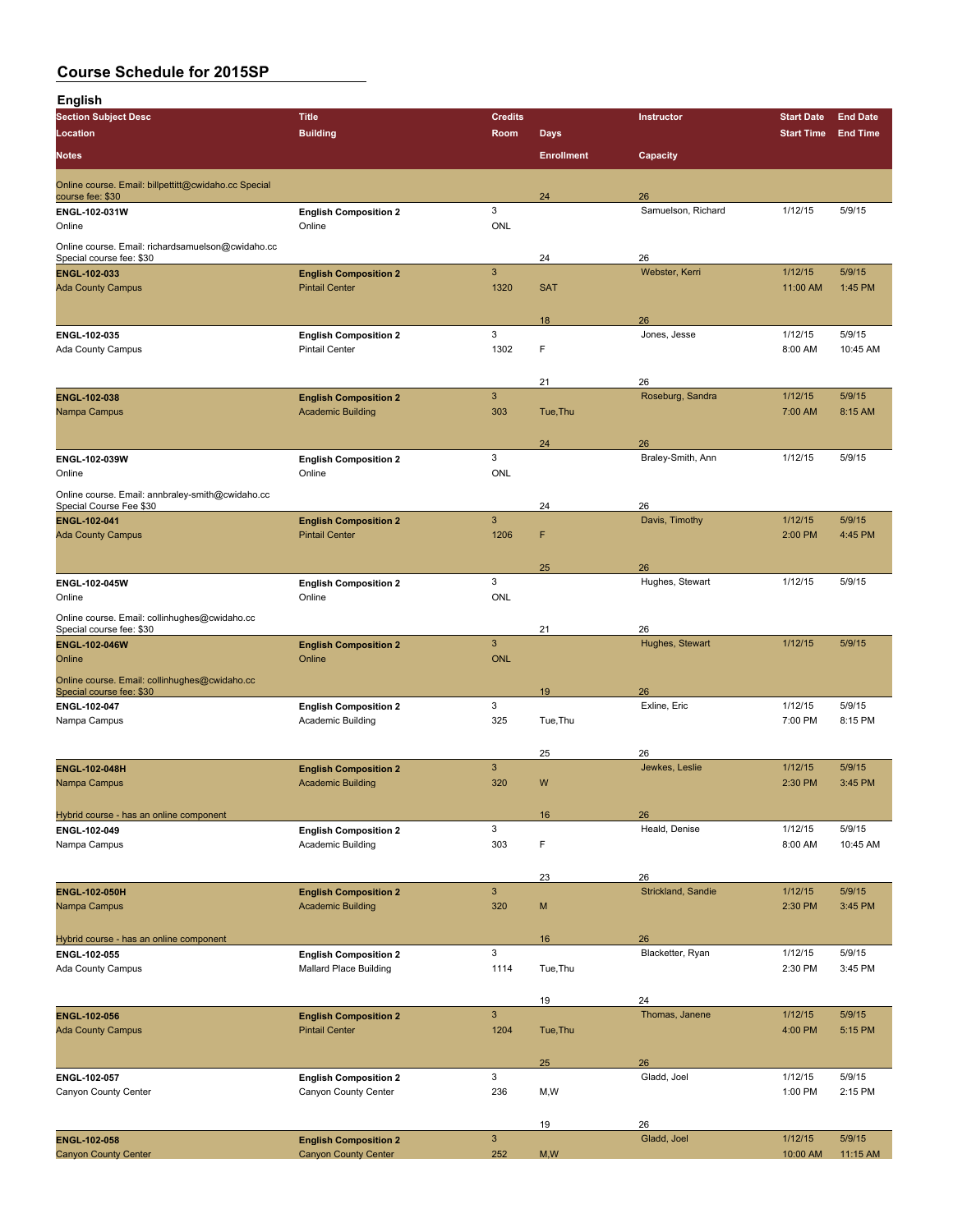| <b>English</b>                                                  |                                                   |                            |                   |                          |                   |                 |
|-----------------------------------------------------------------|---------------------------------------------------|----------------------------|-------------------|--------------------------|-------------------|-----------------|
| <b>Section Subject Desc</b>                                     | <b>Title</b>                                      | <b>Credits</b>             |                   | <b>Instructor</b>        | <b>Start Date</b> | <b>End Date</b> |
| Location                                                        | <b>Building</b>                                   | Room                       | <b>Days</b>       |                          | <b>Start Time</b> | <b>End Time</b> |
| <b>Notes</b>                                                    |                                                   |                            | <b>Enrollment</b> | Capacity                 |                   |                 |
|                                                                 |                                                   |                            |                   |                          |                   |                 |
|                                                                 |                                                   |                            | 25                | 26                       |                   |                 |
| ENGL-102-059                                                    | <b>English Composition 2</b>                      | 3                          |                   | Wolford, Abigail         | 1/12/15           | 5/9/15          |
| Ada County Campus                                               | <b>Pintail Center</b>                             | 1302                       | M,W               |                          | 1:00 PM           | 2:15 PM         |
|                                                                 |                                                   |                            |                   |                          |                   |                 |
|                                                                 |                                                   |                            | 25                | 26                       |                   |                 |
| ENGL-102-060                                                    | <b>English Composition 2</b>                      | 3                          |                   | Roseburg, Sandra         | 1/12/15           | 5/9/15          |
| <b>Ada County Campus</b>                                        | <b>Pintail Center</b>                             | 1204                       | M, W              |                          | 4:00 PM           | 5:15 PM         |
|                                                                 |                                                   |                            |                   |                          |                   |                 |
|                                                                 |                                                   |                            | 22                | 24                       |                   |                 |
| ENGL 102-062                                                    | <b>English Composition 2</b>                      | 3                          |                   | Moorman, Matthew         | 1/12/15           | 5/9/15          |
| Ada County Campus                                               | <b>Pintail Center</b>                             | 1206                       | Thu               |                          | 7:00 PM           | 9:45 PM         |
|                                                                 |                                                   |                            |                   |                          |                   |                 |
|                                                                 |                                                   |                            | 23                | 26                       |                   |                 |
| ENGL-102-063                                                    | <b>English Composition 2</b>                      | 3                          |                   | Michaelson, Mark         | 1/12/15           | 5/9/15          |
| <b>Ada County Campus</b>                                        | <b>Pintail Center</b>                             | 1320                       | W                 |                          | 7:00 PM           | 9:45 PM         |
|                                                                 |                                                   |                            |                   |                          |                   |                 |
|                                                                 |                                                   | 3                          | 25                | 26<br>Strickland, Sandie | 1/12/15           | 5/9/15          |
| ENGL-102-064H<br>Nampa Campus                                   | <b>English Composition 2</b><br>Academic Building | 201                        | M                 |                          | 11:30 AM          | 12:45 PM        |
|                                                                 |                                                   |                            |                   |                          |                   |                 |
|                                                                 |                                                   |                            | 20                | 26                       |                   |                 |
| Hybrid course - has an online component<br><b>ENGL 102 065H</b> | <b>English Composition 2</b>                      | $\mathbf{3}$               |                   | Jewkes, Leslie           | 1/12/15           | 5/9/15          |
| Nampa Campus                                                    | <b>Academic Building</b>                          | 320                        | Thu               |                          | 1:00 PM           | 2:15 PM         |
|                                                                 |                                                   |                            |                   |                          |                   |                 |
| Hybrid course - has an online component                         |                                                   |                            | 18                | 26                       |                   |                 |
| ENGL-102-900                                                    | <b>English Composition 2</b>                      | 3                          |                   | Terry, Michael           | 1/12/15           | 5/9/15          |
| <b>Community Locations</b>                                      | Micron Technology - BOISE                         | 127A                       | Thu               |                          | 6:00 PM           | 8:45 PM         |
|                                                                 |                                                   |                            |                   |                          |                   |                 |
|                                                                 |                                                   |                            | 6                 | 20                       |                   |                 |
| <b>ENGL-175-001D</b>                                            | <b>Introduction to Literature</b>                 | 3                          |                   | Knife, David             | 1/12/15           | 6/4/15          |
| <b>Community Locations</b>                                      | Central Academy High School                       | <b>TBA</b>                 |                   |                          |                   |                 |
|                                                                 |                                                   |                            |                   |                          |                   |                 |
| <b>Dual Credit</b>                                              |                                                   |                            | $\mathbf 0$       | 75                       |                   |                 |
| <b>ENGL 175 001W</b>                                            | <b>Introduction to Literature</b>                 | 3                          |                   | Hughes, Stewart          | 1/12/15           | 5/9/15          |
| Online                                                          | Online                                            | <b>ONL</b>                 |                   |                          |                   |                 |
| Online course. Email: collinhughes@cwidaho.cc                   |                                                   |                            |                   |                          |                   |                 |
| Special course fee: \$30                                        |                                                   |                            | 27                | 27                       |                   |                 |
| <b>ENGL 175 002D</b><br><b>Community Locations</b>              | <b>Introduction to Literature</b>                 | $\mathbf{3}$<br><b>TBA</b> |                   | Palmer, Rebecca          | 1/12/15           | 6/4/15          |
|                                                                 | <b>Clark Fork High School</b>                     |                            |                   |                          |                   |                 |
| <b>Dual Credit</b>                                              |                                                   |                            | $\mathbf{0}$      | 75                       |                   |                 |
| ENGL-175-004D                                                   | <b>Introduction to Literature</b>                 | 3                          |                   | Vandyk, Jenn             | 1/12/15           | 6/4/15          |
| <b>Community Locations</b>                                      | Garden Valley High School                         | <b>TBA</b>                 |                   |                          |                   |                 |
|                                                                 |                                                   |                            |                   |                          |                   |                 |
| Dual Credit                                                     |                                                   |                            | $\pmb{0}$         | 75                       |                   |                 |
| <b>ENGL-175-005D</b>                                            | <b>Introduction to Literature</b>                 | $\mathbf{3}$               |                   | Keithley, Cheryl         | 1/12/15           | 6/4/15          |
| <b>Community Locations</b>                                      | Middleton High School                             | <b>TBA</b>                 |                   |                          |                   |                 |
|                                                                 |                                                   |                            |                   |                          |                   |                 |
| <b>Dual Credit</b>                                              |                                                   |                            | $\mathbf{0}$      | 75                       |                   |                 |
| ENGL-175-006D                                                   | <b>Introduction to Literature</b>                 | 3                          |                   | Davidson, Maaike         | 1/12/15           | 6/4/15          |
| <b>Community Locations</b>                                      | North Valley Academy                              | <b>TBA</b>                 |                   |                          |                   |                 |
|                                                                 |                                                   |                            |                   |                          |                   |                 |
| Dual Credit                                                     |                                                   |                            | 0                 | 75                       |                   |                 |
| <b>ENGL 175 007D</b>                                            | <b>Introduction to Literature</b>                 | $\mathbf{3}$               |                   | Tanberg, Michelle        | 1/12/15           | 6/4/15          |
| <b>Community Locations</b>                                      | Parkview High School                              | <b>TBA</b>                 |                   |                          |                   |                 |
|                                                                 |                                                   |                            |                   |                          |                   |                 |
| <b>Dual Credit</b>                                              |                                                   |                            | $\mathbf{0}$      | 75                       |                   |                 |
| ENGL-175-008D                                                   | <b>Introduction to Literature</b>                 | 3                          |                   | Dykas, Jane              | 1/12/15           | 6/4/15          |
| <b>Community Locations</b>                                      | Parma High School                                 | <b>TBA</b>                 |                   |                          |                   |                 |
|                                                                 |                                                   |                            |                   |                          |                   |                 |
| Dual Credit<br>ENGL-175-009D                                    | <b>Introduction to Literature</b>                 | 3                          | 0                 | 75<br>Kearl, David       | 1/12/15           | 6/4/15          |
| <b>Community Locations</b>                                      | Pocatello High School                             | <b>TBA</b>                 |                   |                          |                   |                 |
|                                                                 |                                                   |                            |                   |                          |                   |                 |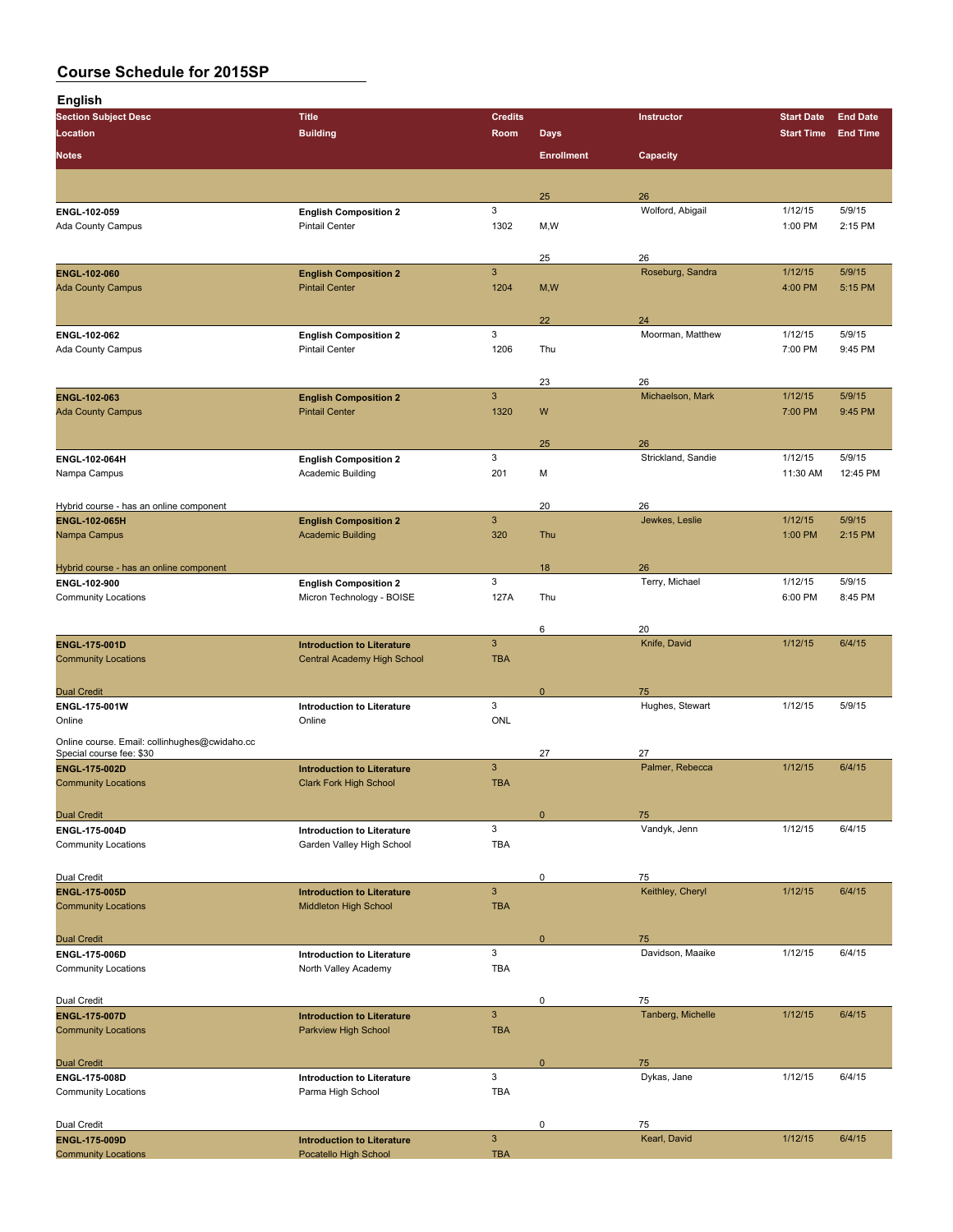| <b>English</b>                                                             |                                          |                            |                   |                       |                   |                 |
|----------------------------------------------------------------------------|------------------------------------------|----------------------------|-------------------|-----------------------|-------------------|-----------------|
| <b>Section Subject Desc</b>                                                | <b>Title</b>                             | <b>Credits</b>             |                   | Instructor            | <b>Start Date</b> | <b>End Date</b> |
| Location                                                                   | <b>Building</b>                          | Room                       | <b>Days</b>       |                       | <b>Start Time</b> | <b>End Time</b> |
| <b>Notes</b>                                                               |                                          |                            | <b>Enrollment</b> | Capacity              |                   |                 |
| <b>Dual Credit</b>                                                         |                                          |                            | $\mathbf 0$       | 75                    |                   |                 |
| <b>ENGL 175-010D</b>                                                       | <b>Introduction to Literature</b>        | 3                          |                   | Berry, Julie          | 1/12/15           | 6/4/15          |
| <b>Community Locations</b>                                                 | Silver Creek High School                 | TBA                        |                   |                       |                   |                 |
| Dual Credit                                                                |                                          |                            | 0                 | 75                    |                   |                 |
| <b>ENGL 175 011D</b>                                                       | <b>Introduction to Literature</b>        | 3                          |                   | Crawford, Kamille     | 1/12/15           | 6/4/15          |
| <b>Community Locations</b>                                                 | <b>Vallivue Academy</b>                  | <b>TBA</b>                 |                   |                       |                   |                 |
| <b>Dual Credit</b>                                                         |                                          |                            | $\mathbf 0$       | 75                    |                   |                 |
| ENGL 175 012D                                                              | <b>Introduction to Literature</b>        | 3                          |                   | Mitchell, Rebecca     | 1/12/15           | 6/4/15          |
| <b>Community Locations</b>                                                 | Vision Charter High School               | TBA                        |                   |                       |                   |                 |
| Dual Credit                                                                |                                          |                            | 0                 | 75                    |                   |                 |
| <b>ENGL-175-015D</b>                                                       | <b>Introduction to Literature</b>        | $\mathbf{3}$               |                   | Schmidt, Tobias       | 1/12/15           | 6/4/15          |
| <b>Community Locations</b>                                                 | <b>Liberty Charter High School</b>       | <b>TBA</b>                 |                   |                       |                   |                 |
| <b>Dual Credit Only</b>                                                    |                                          |                            | $\mathbf 0$       | 75                    |                   |                 |
| ENGL 199-001                                                               | <b>ST:Literary Magazine</b>              | 3                          |                   | Nicholas, David       | 1/12/15           | 5/9/15          |
| Ada County Campus                                                          | <b>Pintail Center</b>                    | 1203                       | F                 |                       | 2:00 PM           | 4:45 PM         |
|                                                                            |                                          |                            | 8                 | 20                    |                   |                 |
| ENGL-201-002W                                                              | <b>Intermediate Expository Comp</b>      | 3                          |                   | Coonrod, Fredrick     | 1/12/15           | 5/9/15          |
| Online<br>Online course. Email: rickcoonrod@cwidaho.cc                     | Online                                   | <b>ONL</b>                 |                   |                       |                   |                 |
| Special course fee: \$30                                                   |                                          |                            | 20                | 26                    |                   |                 |
| ENGL 202-001D                                                              | <b>Technical Communication</b>           | 3                          |                   | Vandyk, Jenn          | 1/12/15           | 6/4/15          |
| <b>Community Locations</b>                                                 | Garden Valley High School                | TBA                        |                   |                       |                   |                 |
| Dual Credit                                                                |                                          |                            | 0                 | 75                    |                   |                 |
| ENGL-202-001W<br>Online                                                    | <b>Technical Communication</b><br>Online | $\mathbf{3}$<br><b>ONL</b> |                   | Ascuena, Andrea       | 1/12/15           | 5/9/15          |
| Online course. Email: andreaascuena@cwidaho.cc                             |                                          |                            |                   |                       |                   |                 |
| Special course fee: \$30                                                   |                                          | 3                          | 28                | 27<br>Ascuena, Andrea | 1/12/15           | 5/9/15          |
| ENGL-202-002W<br>Online                                                    | <b>Technical Communication</b><br>Online | <b>ONL</b>                 |                   |                       |                   |                 |
| Online course. Email: andreaascuena@cwidaho.cc                             |                                          |                            |                   |                       |                   |                 |
| Special course fee: \$30<br>ENGL-204-001                                   | <b>Introduction to Poetry</b>            | 3                          | 27                | 27<br>Jewkes, Leslie  | 1/12/15           | 5/9/15          |
| Nampa Campus                                                               | <b>Academic Building</b>                 | 309                        | Tue, Thu          |                       | 11:30 AM          | 12:45 PM        |
|                                                                            |                                          |                            | 20                | 27                    |                   |                 |
| ENGL-211-001W                                                              | Intro to Literary Analysis               | 3                          |                   | Nicholas, David       | 1/12/15           | 5/9/15          |
| Online                                                                     | Online                                   | <b>ONL</b>                 |                   |                       |                   |                 |
| Online course. Email: davenicholas@cwidaho.cc<br>Special course fee: \$30  |                                          |                            | 25                | 27                    |                   |                 |
| ENGL-215-001W                                                              | <b>Survey of World Mythology</b>         | $\mathbf{3}$               |                   | Callis, Kristin       | 1/12/15           | 5/9/15          |
| Online                                                                     | Online                                   | <b>ONL</b>                 |                   |                       |                   |                 |
| Online course. Email: kristincallis@cwidaho.cc<br>Special course fee: \$30 |                                          |                            | 23                | 27                    |                   |                 |
| ENGL 268-001D                                                              | Survey of English Literature 2           | 3                          |                   | Gatfield, Erin        | 1/12/15           | 6/4/15          |
| <b>Community Locations</b>                                                 | <b>COMPASS Charter High School</b>       | <b>TBA</b>                 |                   |                       |                   |                 |
| Dual Credit                                                                |                                          |                            | 0                 | 75                    |                   |                 |
| ENGL-268-001W                                                              | <b>Survey of English Literature 2</b>    | $\mathbf{3}$               |                   | Wolford, Abigail      | 1/12/15           | 5/9/15          |
| Online                                                                     | Online                                   | <b>ONL</b>                 |                   |                       |                   |                 |
| Online course. Email: abbywolford@cwidaho.cc<br>Special course fee: \$30   |                                          |                            | 26                | 27                    |                   |                 |
| ENGL-278-001                                                               | Survey of American Lit 2                 | 3                          |                   | Collins, Malia        | 1/12/15           | 5/9/15          |
| Nampa Campus                                                               | Aspen Classroom Building                 | 108                        | Tue, Thu          |                       | 11:30 AM          | 12:45 PM        |
|                                                                            |                                          |                            | 14                | 30                    |                   |                 |
| ENGL-292-002                                                               | <b>Creative Writing Fiction</b>          | $\mathbf{3}$               |                   | Nicholas, David       | 1/12/15           | 5/9/15          |

Ada County Campus **Mallard Place Building** 1114 M, W 2:30 PM 3:45 PM 3:45 PM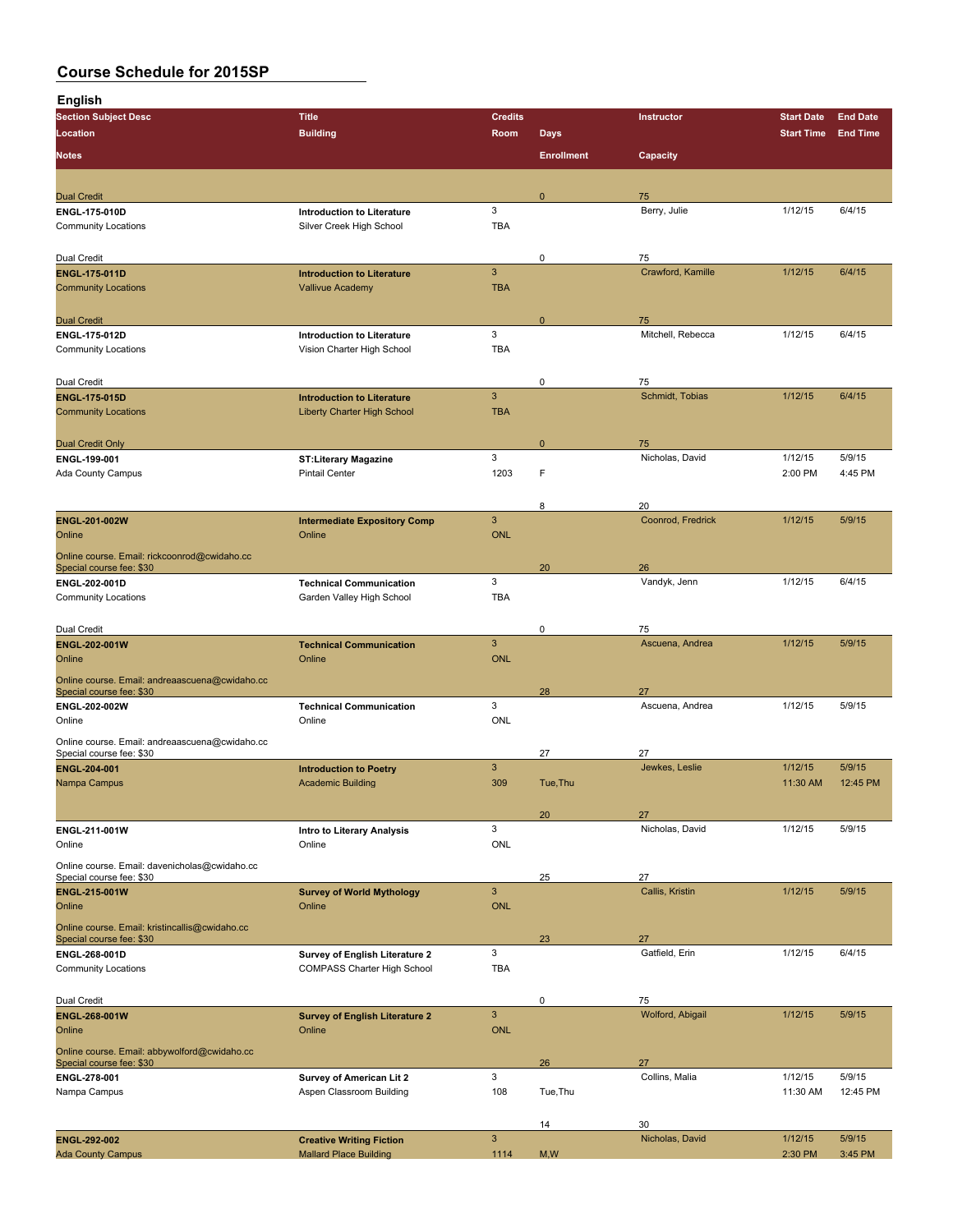### **English**

| <b>Section Subject Desc</b>                                               | <b>Title</b>                       | <b>Credits</b> |                   | <b>Instructor</b> | <b>Start Date</b> | <b>End Date</b> |
|---------------------------------------------------------------------------|------------------------------------|----------------|-------------------|-------------------|-------------------|-----------------|
| Location                                                                  | <b>Building</b>                    | Room           | Days              |                   | <b>Start Time</b> | <b>End Time</b> |
| <b>Notes</b>                                                              |                                    |                | <b>Enrollment</b> | Capacity          |                   |                 |
|                                                                           |                                    |                |                   |                   |                   |                 |
|                                                                           |                                    |                | 20                | 24                |                   |                 |
| ENGL-293-002W                                                             | <b>Creative Writing Nonfiction</b> | 3              |                   | Thomas, Janene    | 1/12/15           | 5/9/15          |
| Online                                                                    | Online                             | <b>ONL</b>     |                   |                   |                   |                 |
| Online course. Email: janenethomas@cwidaho.cc<br>Special course fee: \$30 |                                    |                | 20                | 25                |                   |                 |

### **English As a Second Language**

| <b>Section Subject Desc</b> | <b>Title</b>                       | <b>Credits</b> |                   | Instructor     | <b>Start Date</b> | <b>End Date</b> |
|-----------------------------|------------------------------------|----------------|-------------------|----------------|-------------------|-----------------|
| Location                    | <b>Building</b>                    | Room           | <b>Days</b>       |                | <b>Start Time</b> | <b>End Time</b> |
| <b>Notes</b>                |                                    |                | <b>Enrollment</b> | Capacity       |                   |                 |
| <b>ENGS-103-001</b>         | <b>ESL Reading &amp; Writing 2</b> | 3              |                   | Draney, Jenica | 1/12/15           | 5/9/15          |
| <b>Ada County Campus</b>    | <b>Pintail Center</b>              | 1307           | Tue, Thu          |                | 11:30 AM          | 12:45 PM        |
|                             |                                    |                |                   |                |                   |                 |
|                             |                                    |                | 7                 | 11             |                   |                 |
| ENGS-104-001                | <b>ESL Reading &amp; Writing 3</b> | 3              |                   | Draney, Jenica | 1/12/15           | 5/9/15          |
| <b>Ada County Campus</b>    | <b>Pintail Center</b>              | 1307           | Tue, Thu          |                | 1:00 PM           | 2:15 PM         |
|                             |                                    |                |                   |                |                   |                 |
|                             |                                    |                | 19                | 22             |                   |                 |
| <b>ENGS 104 002</b>         | <b>ESL Reading &amp; Writing 3</b> | 3              |                   | Draney, Jenica | 1/12/15           | 5/9/15          |
| <b>Ada County Campus</b>    | <b>Pintail Center</b>              | 1307           | Tue, Thu          |                | 11:30 AM          | 12:45 PM        |
|                             |                                    |                |                   |                |                   |                 |
|                             |                                    |                | 5                 | 11             |                   |                 |

#### **Finance**

| <b>Section Subject Desc</b><br>Location                                          | <b>Title</b><br><b>Building</b>                         | <b>Credits</b><br><b>Room</b> | <b>Days</b>       | Instructor             | <b>Start Date</b><br><b>Start Time</b> | <b>End Date</b><br><b>End Time</b> |
|----------------------------------------------------------------------------------|---------------------------------------------------------|-------------------------------|-------------------|------------------------|----------------------------------------|------------------------------------|
| <b>Notes</b>                                                                     |                                                         |                               | <b>Enrollment</b> | Capacity               |                                        |                                    |
| <b>FINA-102-001D</b><br><b>Community Locations</b>                               | <b>Personal Finance</b><br><b>Middleton High School</b> | 3<br><b>TBA</b>               |                   | Knee, Chad             | 1/12/15                                | 6/4/15                             |
| <b>Dual Credit</b>                                                               |                                                         |                               | $\mathbf{0}$      | 75                     |                                        |                                    |
| FINA-102-001H<br>Nampa Campus                                                    | <b>Personal Finance</b><br>Aspen Classroom Building     | 3<br>106                      | W                 | Batali, Jorene         | 1/12/15<br>2:30 PM                     | 5/9/15<br>3:45 PM                  |
| Hybrid course - has an online component                                          |                                                         |                               | 21                | 36                     |                                        |                                    |
| <b>FINA-102-002D</b><br><b>Community Locations</b>                               | <b>Personal Finance</b><br><b>Vallivue High School</b>  | 3<br><b>TBA</b>               |                   | Schimmelpfennig, Kevin | 1/12/15                                | 6/4/15                             |
| <b>Dual Credit</b>                                                               |                                                         |                               | $\mathbf{0}$      | 75                     |                                        |                                    |
| FINA-102-006W<br>Online                                                          | <b>Personal Finance</b><br>Online                       | 3<br><b>ONL</b>               |                   | Batali, Jorene         | 1/12/15                                | 5/9/15                             |
| Online Course. Email: jorenebatali@cwidaho.cc<br>Special course fee: \$30        |                                                         |                               | 30                | 33                     |                                        |                                    |
| <b>FINA-102-007W</b><br>Online<br>Online course. Email: courtneysmith@cwidaho.cc | <b>Personal Finance</b><br>Online                       | 3<br><b>ONL</b>               |                   | Smith, Courtney        | 1/12/15                                | 5/9/15                             |
| Special course fee: \$30                                                         |                                                         |                               | 26                | 33                     |                                        |                                    |
| FINA-102-009W<br>Online<br>Online course. Email: jorenebatali@cwidaho.cc         | <b>Personal Finance</b><br>Online                       | 3<br><b>ONL</b>               |                   | Batali, Jorene         | 1/12/15                                | 5/9/15                             |
| Special course fee: \$30                                                         |                                                         |                               | 24                | 33                     |                                        |                                    |

#### **Fire Service Tech**

| <b>Section Subject Desc</b><br>Location | Title<br><b>Building</b>         | <b>Credits</b><br>Room | Days              | <b>Instructor</b> | <b>Start Date</b><br><b>Start Time</b> | <b>End Date</b><br><b>End Time</b> |
|-----------------------------------------|----------------------------------|------------------------|-------------------|-------------------|----------------------------------------|------------------------------------|
| <b>Notes</b>                            |                                  |                        | <b>Enrollment</b> | Capacity          |                                        |                                    |
| <b>FIRE-100-001</b>                     | <b>Fire Training Technologya</b> | 48                     |                   | Neal, Andrew      | 1/12/15                                | 5/9/15                             |
| <b>Community Locations</b>              | <b>Community Location</b>        | <b>CMTY</b>            |                   |                   |                                        |                                    |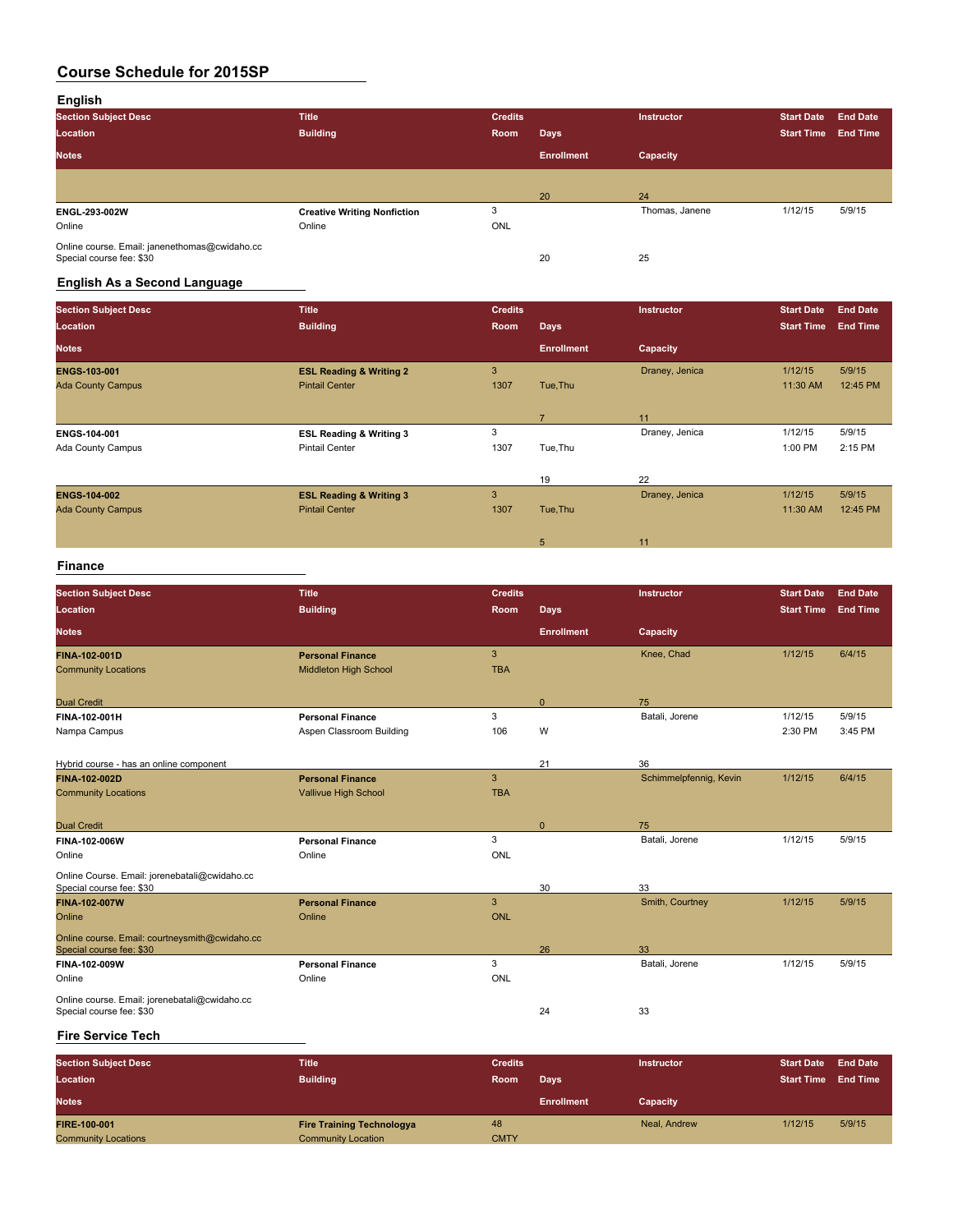# **Fire Service Tech Section Subject Desc Title Credits Instructor Start Date End Date Location**<br> **Location Example 2018 Notes Enrollment Capacity** 0 1

#### **French**

| <b>Section Subject Desc</b>                                               | <b>Title</b>               | <b>Credits</b>        |                   | Instructor       | <b>Start Date</b> | <b>End Date</b> |
|---------------------------------------------------------------------------|----------------------------|-----------------------|-------------------|------------------|-------------------|-----------------|
| Location                                                                  | <b>Building</b>            | Room                  | <b>Days</b>       |                  | <b>Start Time</b> | <b>End Time</b> |
| <b>Notes</b>                                                              |                            |                       | <b>Enrollment</b> | Capacity         |                   |                 |
| <b>FREN-101-001D</b>                                                      | <b>Elementary French 1</b> | $\overline{4}$        |                   | Davidson, Maaike | 1/12/15           | 6/4/15          |
| <b>Community Locations</b>                                                | North Valley Academy       | <b>TBA</b>            |                   |                  |                   |                 |
| <b>Dual Credit</b>                                                        |                            |                       | $\Omega$          | 75               |                   |                 |
| FREN-101-004W                                                             | <b>Elementary French 1</b> | $\boldsymbol{\Delta}$ |                   | Smith, Monica    | 1/12/15           | 5/9/15          |
| Online                                                                    | Online                     | ONL                   |                   |                  |                   |                 |
| Online course. Email: monicasmith@cwidaho.cc<br>Special course fee: \$40  |                            |                       | 23                | 29               |                   |                 |
| <b>FREN-101-005W</b>                                                      | <b>Elementary French 1</b> | $\overline{4}$        |                   | Horning, Andrew  | 1/12/15           | 5/9/15          |
| Online                                                                    | Online                     | <b>ONL</b>            |                   |                  |                   |                 |
| Online course. Email: andrewhorning@cwidaho.cc<br>Special Course Fee \$40 |                            |                       | 30                | 29               |                   |                 |
| FREN 102-001                                                              | <b>Elementary French 2</b> | 4                     |                   | Horning, Andrew  | 1/12/15           | 5/9/15          |
| Ada County Campus                                                         | <b>Pintail Center</b>      | 1302                  | Tue, Thu          |                  | 5:00 PM           | 6:50 PM         |
|                                                                           |                            |                       | 9                 | 29               |                   |                 |

#### **Geography**

| <b>Section Subject Desc</b>                                                                           | <b>Title</b>                    | <b>Credits</b> |                   | Instructor      | <b>Start Date</b> | <b>End Date</b> |
|-------------------------------------------------------------------------------------------------------|---------------------------------|----------------|-------------------|-----------------|-------------------|-----------------|
| Location                                                                                              | <b>Building</b>                 | Room           | <b>Days</b>       |                 | <b>Start Time</b> | <b>End Time</b> |
| <b>Notes</b>                                                                                          |                                 |                | <b>Enrollment</b> | Capacity        |                   |                 |
| GEOG-100-002W                                                                                         | <b>Physical Geography</b>       | $\overline{4}$ |                   | Webber, Beau    | 1/12/15           | 5/9/15          |
| Online                                                                                                | Online                          | <b>ONL</b>     |                   |                 |                   |                 |
| Online course. Email: beauwebber@cwidaho.cc<br>Corequsite: GEOG 100L 002W Special course fee:<br>\$40 |                                 |                | 37                | 40              |                   |                 |
| GEOG-100-003W                                                                                         | <b>Physical Geography</b>       | $\overline{4}$ |                   | Webber, Beau    | 1/12/15           | 5/9/15          |
| Online                                                                                                | Online                          | <b>ONL</b>     |                   |                 |                   |                 |
| Online course. Email: beauwebber@cwidaho.cc<br>Corequisite: GEOG 100L 003W Special course fee:        |                                 |                |                   |                 |                   |                 |
| \$40                                                                                                  |                                 |                | 36                | 40              |                   |                 |
| GEOG-100-004W                                                                                         | <b>Physical Geography</b>       | $\overline{4}$ |                   | Krouse, Bryan   | 1/12/15           | 5/9/15          |
| Online<br>Online course. Email: bryankrouse@cwidaho.cc                                                | Online                          | <b>ONL</b>     |                   |                 |                   |                 |
| Corequsite: GEOG 100L 004W Special course fee:                                                        |                                 |                |                   |                 |                   |                 |
| \$40                                                                                                  |                                 |                | 34                | 40              |                   |                 |
| GEOG-100L-002W                                                                                        | <b>Physical Geography Lab</b>   | $\Omega$       |                   | Webber, Beau    | 1/12/15           | 5/9/15          |
| Online                                                                                                | Online                          | <b>ONL</b>     |                   |                 |                   |                 |
| Online course. Email: beauwebber@cwidaho.cc<br>Corequisite: GEOG 100 002W                             |                                 |                | 37                | 40              |                   |                 |
| GEOG-100L-003W                                                                                        | <b>Physical Geography Lab</b>   | $\mathbf{0}$   |                   | Webber, Beau    | 1/12/15           | 5/9/15          |
| Online                                                                                                | Online                          | <b>ONL</b>     |                   |                 |                   |                 |
| Online course. Email: beauwebber@cwidaho.cc<br>Corequisite: GEOG 100 003W                             |                                 |                | 36                | 40              |                   |                 |
| GEOG-100L-004W                                                                                        | <b>Physical Geography Lab</b>   | $\Omega$       |                   | Krouse, Bryan   | 1/12/15           | 5/9/15          |
| Online                                                                                                | Online                          | <b>ONL</b>     |                   |                 |                   |                 |
| Online course. Email: bryankrouse@cwidaho.cc<br>Corequisite: GEOG 100 004W                            |                                 |                | 34                | 40              |                   |                 |
| GEOG 102-001W                                                                                         | <b>Cultural Geography</b>       | 3              |                   | Ferney, Natalya | 1/12/15           | 5/9/15          |
| Online                                                                                                | Online                          | <b>ONL</b>     |                   |                 |                   |                 |
| Online course. Email: natashaferney@cwidaho.cc<br>Special course fee: \$30                            |                                 |                | 40                | 44              |                   |                 |
| GEOG-200-001W                                                                                         | <b>World Regional Geography</b> | 3              |                   | Ferney, Natalya | 1/12/15           | 5/9/15          |
| Online                                                                                                | Online                          | <b>ONL</b>     |                   |                 |                   |                 |
| Online course. Email: natashaferney@cwidaho.cc<br>Special course fee: \$30                            |                                 |                | 28                | 30              |                   |                 |
| Geology                                                                                               |                                 |                |                   |                 |                   |                 |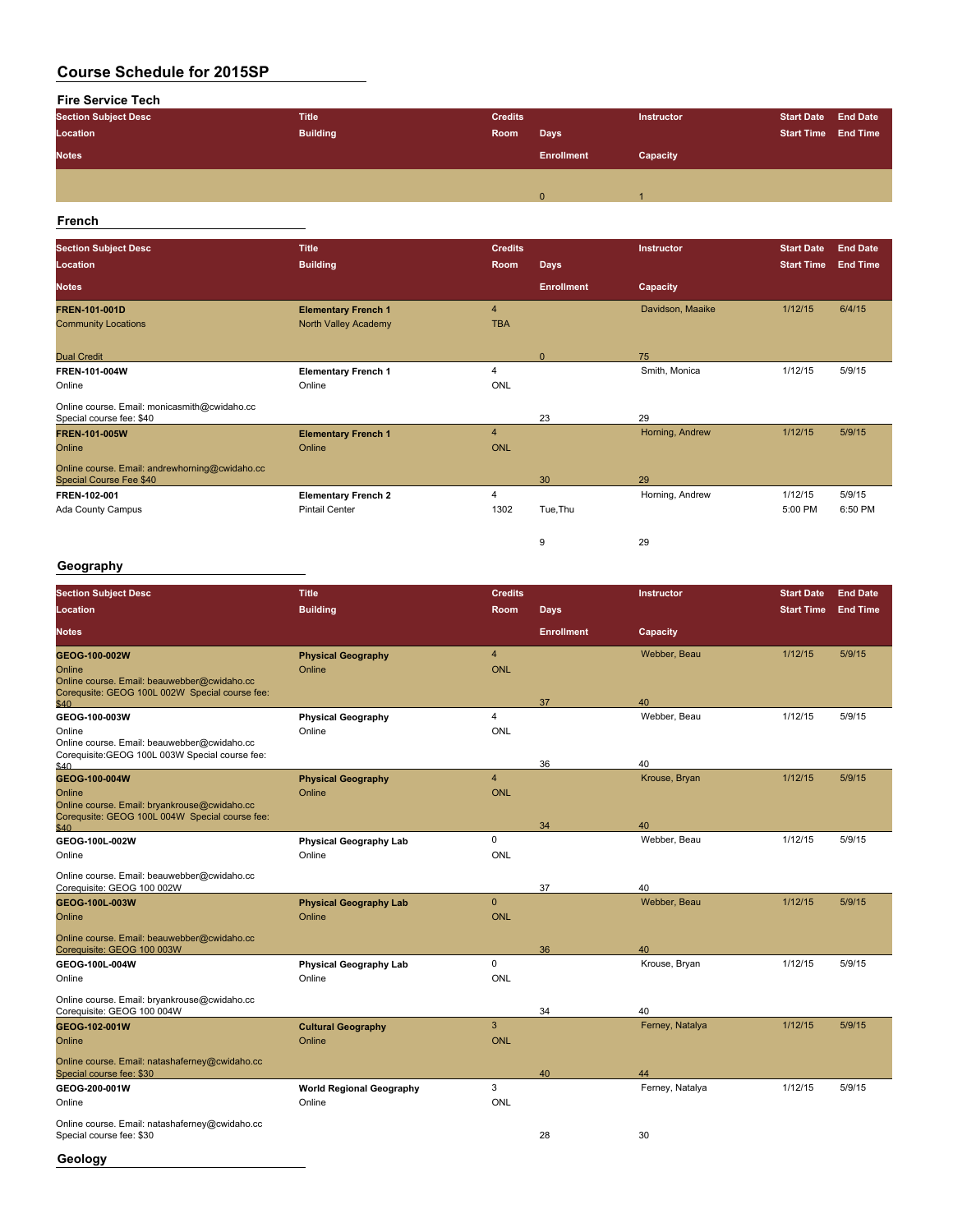**Geology**

| <b>Section Subject Desc</b>                     | <b>Title</b>                                            | Credits            |                   | Instructor           | <b>Start Date</b>  | <b>End Date</b>   |
|-------------------------------------------------|---------------------------------------------------------|--------------------|-------------------|----------------------|--------------------|-------------------|
| Location                                        | <b>Building</b>                                         | Room               | <b>Days</b>       |                      | <b>Start Time</b>  | <b>End Time</b>   |
| <b>Notes</b>                                    |                                                         |                    | <b>Enrollment</b> | Capacity             |                    |                   |
| GEOL 101-001                                    | <b>Physical Geology</b>                                 | 4                  |                   | Sundell, Ander       | 1/12/15            | 5/9/15            |
| Nampa Campus                                    | <b>Academic Building</b>                                | 102E               | M, W              |                      | 4:00 PM            | 5:15 PM           |
|                                                 |                                                         |                    |                   |                      |                    |                   |
| Corequisite: GEOL 101L Special course fee: \$30 |                                                         |                    | 36                | 60                   |                    |                   |
| GEOL-101-002                                    | <b>Physical Geology</b>                                 | 4                  |                   | Sundell, Ander       | 1/12/15            | 5/9/15            |
| Nampa Campus                                    | Academic Building                                       | 102E               | M,W               |                      | 11:30 AM           | 12:45 PM          |
| Corequisite: GEOL 101L Special course fee: \$30 |                                                         |                    | 48                | 60                   |                    |                   |
| GEOL-101L-001                                   | <b>Physical Geology Lab</b>                             | $\overline{0}$     |                   | Sundell, Ander       | 1/12/15            | 5/9/15            |
| Nampa Campus                                    | <b>Academic Building</b>                                | 220                | Thu               |                      | 2:00 PM            | 3:45 PM           |
|                                                 |                                                         |                    |                   |                      |                    |                   |
| Corequisite: GEOL 101                           |                                                         |                    | 20                | 24                   |                    |                   |
| GEOL-101L-003                                   | <b>Physical Geology Lab</b>                             | 0                  |                   | McCutcheon, Ryan     | 1/12/15            | 5/9/15            |
| Nampa Campus                                    | Academic Building                                       | 220                | W                 |                      | 5:30 PM            | 7:15 PM           |
|                                                 |                                                         |                    |                   |                      |                    |                   |
| Corequisite: GEOL 101                           |                                                         |                    | 21                | 24                   |                    |                   |
| GEOL-101L-005                                   | <b>Physical Geology Lab</b><br><b>Academic Building</b> | $\mathbf 0$<br>220 | W                 | Sundell, Ander       | 1/12/15<br>1:00 PM | 5/9/15<br>2:45 PM |
| Nampa Campus                                    |                                                         |                    |                   |                      |                    |                   |
| Corequisite: GEOL 101                           |                                                         |                    | 24                | 24                   |                    |                   |
| GEOL-101L-006                                   | <b>Physical Geology Lab</b>                             | 0                  |                   | Sundell, Ander       | 1/12/15            | 5/9/15            |
| Nampa Campus                                    | Academic Building                                       | 220                | Tue               |                      | 10:00 AM           | 11:45 AM          |
|                                                 |                                                         |                    |                   |                      |                    |                   |
| Corequisite: GEOL 101                           |                                                         |                    | 19                | 24                   |                    |                   |
| GEOL-102-001                                    | <b>Historical Geology</b>                               | $\overline{4}$     |                   | Sundell, Ander       | 1/12/15            | 5/9/15            |
| Nampa Campus                                    | <b>Academic Building</b>                                | 309                | Tue, Thu          |                      | 8:30 AM            | 9:45 AM           |
|                                                 |                                                         |                    |                   |                      |                    |                   |
| Corequisite: GEOL 102L Special course fee: \$15 |                                                         | 0                  | 9                 | 30<br>Sundell, Ander | 1/12/15            | 5/9/15            |
| GEOL-102L-001<br>Nampa Campus                   | <b>Historical Geology Lab</b><br>Academic Building      | 220                | Thu               |                      | 10:00 AM           | 11:45 AM          |
|                                                 |                                                         |                    |                   |                      |                    |                   |
| Corequisite: GEOL 102                           |                                                         |                    | 9                 | 30                   |                    |                   |
| GEOL-104-001                                    | <b>Natural Disasters &amp; Env Geol</b>                 | 4                  |                   | Schlegel, Melissa    | 1/12/15            | 5/9/15            |
| <b>Ada County Campus</b>                        | <b>Pintail Center</b>                                   | 1302               | M, W              |                      | 7:00 AM            | 8:15 AM           |
|                                                 |                                                         |                    |                   |                      |                    |                   |
| Corequisite: GEOL 104L Special course fee: \$10 |                                                         |                    | 16                | 24                   |                    |                   |
| GEOL-104-002                                    | <b>Natural Disasters &amp; Env Geol</b>                 | 4<br>325           | Tue, Thu          | McCutcheon, Ryan     | 1/12/15<br>4:00 PM | 5/9/15<br>5:15 PM |
| Nampa Campus                                    | Academic Building                                       |                    |                   |                      |                    |                   |
| Corequisite: GEOL 104L Special course fee: \$10 |                                                         |                    | 28                | 30                   |                    |                   |
| GEOL-104L-001                                   | <b>Nat Disasters &amp; Env Geol Lab</b>                 | $\mathbf{0}$       |                   | Hopkins, Candice     | 1/12/15            | 5/9/15            |
| <b>Ada County Campus</b>                        | <b>Mallard Place Building</b>                           | 1112               | Tue               |                      | 7:00 AM            | 8:45 AM           |
|                                                 |                                                         |                    |                   |                      |                    |                   |
| Corequisite: GEOL 104                           |                                                         |                    | 15                | 24                   |                    |                   |
| GEOL-104L-002                                   | Nat Disasters & Env Geol Lab                            | 0                  |                   | McCutcheon, Ryan     | 1/12/15            | 5/9/15            |
| Nampa Campus                                    | <b>Academic Building</b>                                | 220                | Tue               |                      | 5:30 PM            | 7:15 PM           |
|                                                 |                                                         |                    |                   |                      |                    |                   |
| Corequisite: GEOL 104                           |                                                         |                    | 29                | 30                   |                    |                   |
| GEOL-126-001<br>Nampa Campus                    | <b>Fundamentals of GIS</b><br><b>Academic Building</b>  | 3<br>201           | Tue               | Krouse, Bryan        | 1/12/15<br>1:00 PM | 5/9/15<br>2:50 PM |
|                                                 |                                                         |                    |                   |                      |                    |                   |
| Corequisite: GEOL 126L                          |                                                         |                    | 18                | 30                   |                    |                   |
| GEOL-126L-001                                   | Fund of GIS Lab                                         | 0                  |                   | Krouse, Bryan        | 1/12/15            | 5/9/15            |
| Nampa Campus                                    | <b>Academic Building</b>                                | 201                | Thu               |                      | 1:00 PM            | 2:50 PM           |
|                                                 |                                                         |                    |                   |                      |                    |                   |
| Corequisite: GEOL 126                           |                                                         |                    | 18                | 30                   |                    |                   |
| GEOL-155-001                                    | <b>Intro to GPS</b>                                     | $\overline{2}$     |                   | Krouse, Bryan        | 1/12/15            | 5/9/15            |
| Nampa Campus                                    | <b>Academic Building</b>                                | 201                | F                 |                      | 10:00 AM           | 11:45 AM          |
|                                                 |                                                         |                    |                   |                      |                    |                   |
|                                                 |                                                         |                    | 10                | 30                   |                    |                   |
| <b>Heavy Duty Truck Technician</b>              |                                                         |                    |                   |                      |                    |                   |

| Section Subject Desc \ | <b>Title</b> | <b>Credits</b> | <b>Instructor</b> | Start Date | <b>End Date</b> |
|------------------------|--------------|----------------|-------------------|------------|-----------------|
|                        |              |                |                   |            |                 |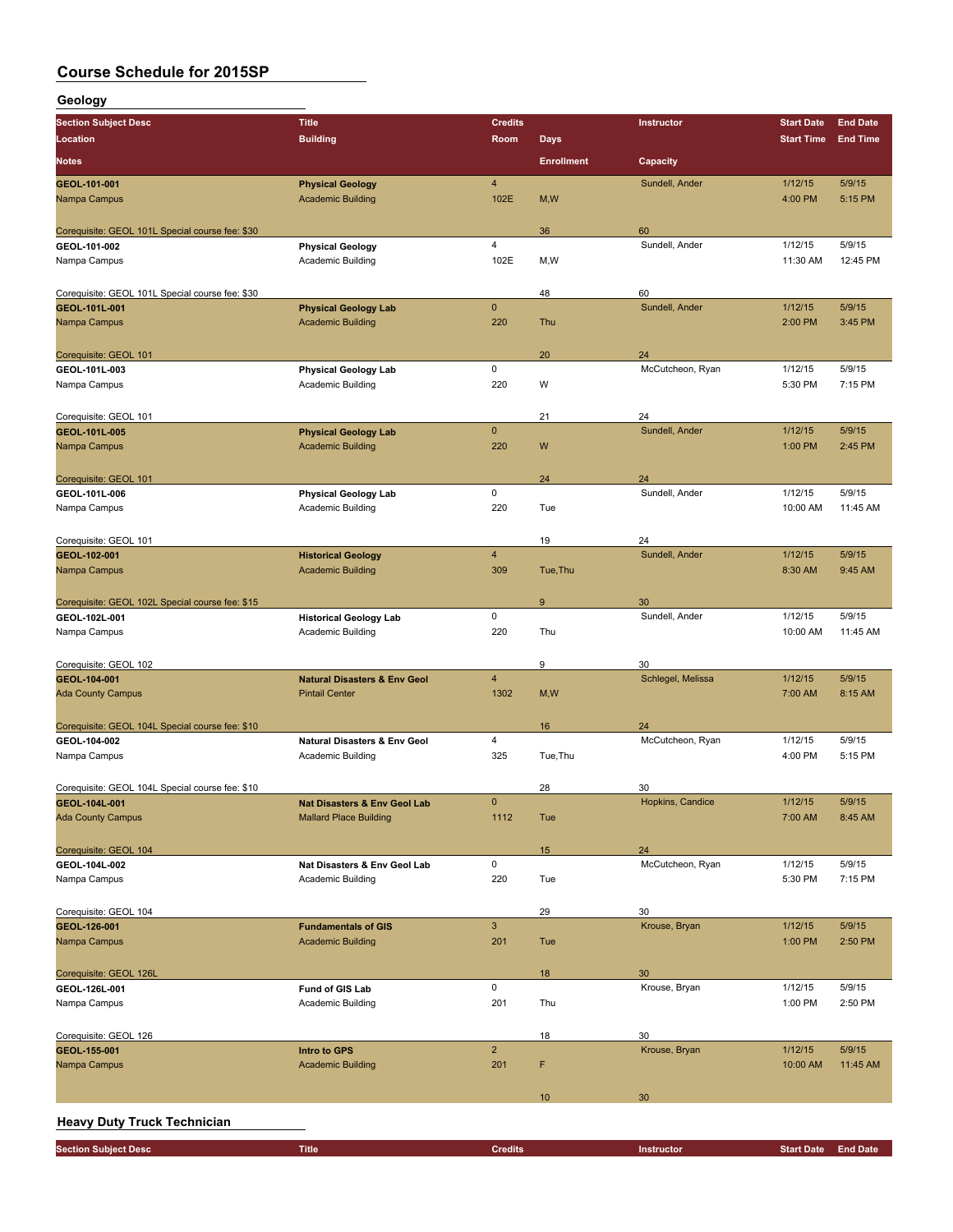| <b>Heavy Duty Truck Technician</b>                |                                                                        |                               |                   |                 |                     |                    |
|---------------------------------------------------|------------------------------------------------------------------------|-------------------------------|-------------------|-----------------|---------------------|--------------------|
| Location                                          | <b>Building</b>                                                        | Room                          | <b>Days</b>       |                 | <b>Start Time</b>   | <b>End Time</b>    |
| <b>Notes</b>                                      |                                                                        |                               | <b>Enrollment</b> | Capacity        |                     |                    |
| <b>TTEC 120 001</b><br>Nampa Campus               | <b>Mobile Hydraulic/Braking Sys</b><br>Micron Center for PTE           | $\overline{4}$<br>1802        | M, Tue, W, Thu, F | Beal, Alex      | 3/30/15<br>10:00 AM | 5/9/15<br>4:00 PM  |
|                                                   |                                                                        |                               | 15                | 16              |                     |                    |
| <b>TTEC 120 001</b><br>Nampa Campus               | <b>Mobile Hydraulic/Braking Sys</b><br>Micron Center for PTE           | $\overline{4}$<br>1804        | M, Tue, W, Thu, F | Beal, Alex      | 3/30/15<br>10:00 AM | 5/9/15<br>4:00 PM  |
|                                                   |                                                                        |                               | 15                | 16              |                     |                    |
| TTEC-130-001<br>Nampa Campus                      | <b>Drivetrains/Steering &amp; Susp</b><br><b>Micron Center for PTE</b> | $\overline{4}$<br>1802        | M, Tue, W, Thu, F | Rayburn, Steven | 2/17/15<br>10:00 AM | 3/21/15<br>4:00 PM |
|                                                   |                                                                        |                               | 15                | 16              |                     |                    |
| TTEC-130-001<br>Nampa Campus                      | Drivetrains/Steering & Susp<br>Micron Center for PTE                   | $\overline{4}$<br>1804        | M, Tue, W, Thu, F | Rayburn, Steven | 2/17/15<br>10:00 AM | 3/21/15<br>4:00 PM |
|                                                   |                                                                        |                               | 15                | 16              |                     |                    |
| TTEC-140-001<br>Nampa Campus                      | <b>Preventive Maintenance/HVAC</b><br>Micron Center for PTE            | $\overline{4}$<br>1802        | M, Tue, W, Thu, F | Church, Donald  | 1/12/15<br>10:00 AM | 2/14/15<br>4:00 PM |
|                                                   |                                                                        |                               | 15                | 16              |                     |                    |
| TTEC-140-001<br>Nampa Campus                      | Preventive Maintenance/HVAC<br>Micron Center for PTE                   | 4<br>1804                     | M, Tue, W, Thu, F | Church, Donald  | 1/12/15<br>10:00 AM | 2/14/15<br>4:00 PM |
|                                                   |                                                                        |                               | 15                | 16              |                     |                    |
| TTEC-250-001<br>Nampa Campus                      | <b>Advanced Braking Systems</b><br><b>Micron Center for PTE</b>        | $\overline{4}$<br>1802        | M, Tue, W, Thu, F | Rayburn, Steven | 1/12/15<br>8:00 AM  | 2/14/15<br>2:00 PM |
|                                                   |                                                                        |                               | 10 <sup>°</sup>   | 16              |                     |                    |
| TTEC-250-001<br>Nampa Campus                      | <b>Advanced Braking Systems</b><br>Micron Center for PTE               | 4<br>1804                     | M, Tue, W, Thu, F | Rayburn, Steven | 1/12/15<br>8:00 AM  | 2/14/15<br>2:00 PM |
|                                                   |                                                                        |                               | 10                | 16              |                     |                    |
| TTEC-260-001<br>Nampa Campus                      | <b>Adv Preventive Maint/HVAC</b><br>Micron Center for PTE              | $\overline{4}$<br>1802        | M, Tue, W, Thu, F | Church, Donald  | 2/17/15<br>8:00 AM  | 3/21/15<br>2:00 PM |
|                                                   |                                                                        |                               | 10 <sup>°</sup>   | 16              |                     |                    |
| TTEC-260-001<br>Nampa Campus                      | Adv Preventive Maint/HVAC<br>Micron Center for PTE                     | $\overline{4}$<br>1804        | M, Tue, W, Thu, F | Church, Donald  | 2/17/15<br>8:00 AM  | 3/21/15<br>2:00 PM |
|                                                   |                                                                        |                               | 10                | 16              |                     |                    |
| <b>TTEC-280-001</b><br><b>Community Locations</b> | <b>Heavy Duty Truck Capstone</b><br><b>Community Location</b>          | $\overline{4}$<br><b>CMTY</b> | M, Tue, W, Thu, F | Church, Donald  | 3/30/15<br>8:00 AM  | 5/9/15<br>2:00 PM  |
| Course Fee: \$15                                  |                                                                        |                               | $\overline{7}$    | 16              |                     |                    |
|                                                   |                                                                        |                               |                   |                 |                     |                    |

#### **Heavy Equipment Technician**

| <b>Section Subject Desc</b> | <b>Title</b>                    | <b>Credits</b> |                   | Instructor     | <b>Start Date</b> | <b>End Date</b> |
|-----------------------------|---------------------------------|----------------|-------------------|----------------|-------------------|-----------------|
| Location                    | <b>Building</b>                 | Room           | <b>Days</b>       |                | <b>Start Time</b> | <b>End Time</b> |
| <b>Notes</b>                |                                 |                | <b>Enrollment</b> | Capacity       |                   |                 |
| <b>HTEC 120 001</b>         | <b>Mobile Hydraulic Systems</b> | $\overline{4}$ |                   | Flores, Andrew | 2/17/15           | 3/21/15         |
| Nampa Campus                | Micron Center for PTE           | 1801           | M.Tue.W.Thu.F     |                | 10:00 AM          | 4:00 PM         |
|                             |                                 |                |                   |                |                   |                 |
|                             |                                 |                | 17                | 17             |                   |                 |
| <b>HTEC-120-001</b>         | <b>Mobile Hydraulic Systems</b> | 4              |                   | Flores, Andrew | 2/17/15           | 3/21/15         |
| Nampa Campus                | Micron Center for PTE           | 1803           | M, Tue, W, Thu, F |                | 10:00 AM          | 4:00 PM         |
|                             |                                 |                |                   |                |                   |                 |
|                             |                                 |                | 17                | 17             |                   |                 |
| <b>HTEC-130-001</b>         | <b>Powertrains</b>              | $\overline{4}$ |                   | Flores, Andrew | 3/30/15           | 5/9/15          |
| Nampa Campus                | Micron Center for PTE           | 1801           | M, Tue, W, Thu, F |                | 10:00 AM          | 4:00 PM         |
|                             |                                 |                |                   |                |                   |                 |
|                             |                                 |                | 17                | 17             |                   |                 |
| <b>HTEC 130-001</b>         | <b>Powertrains</b>              | 4              |                   | Flores, Andrew | 3/30/15           | 5/9/15          |
| Nampa Campus                | Micron Center for PTE           | 1803           | M, Tue, W, Thu, F |                | 10:00 AM          | 4:00 PM         |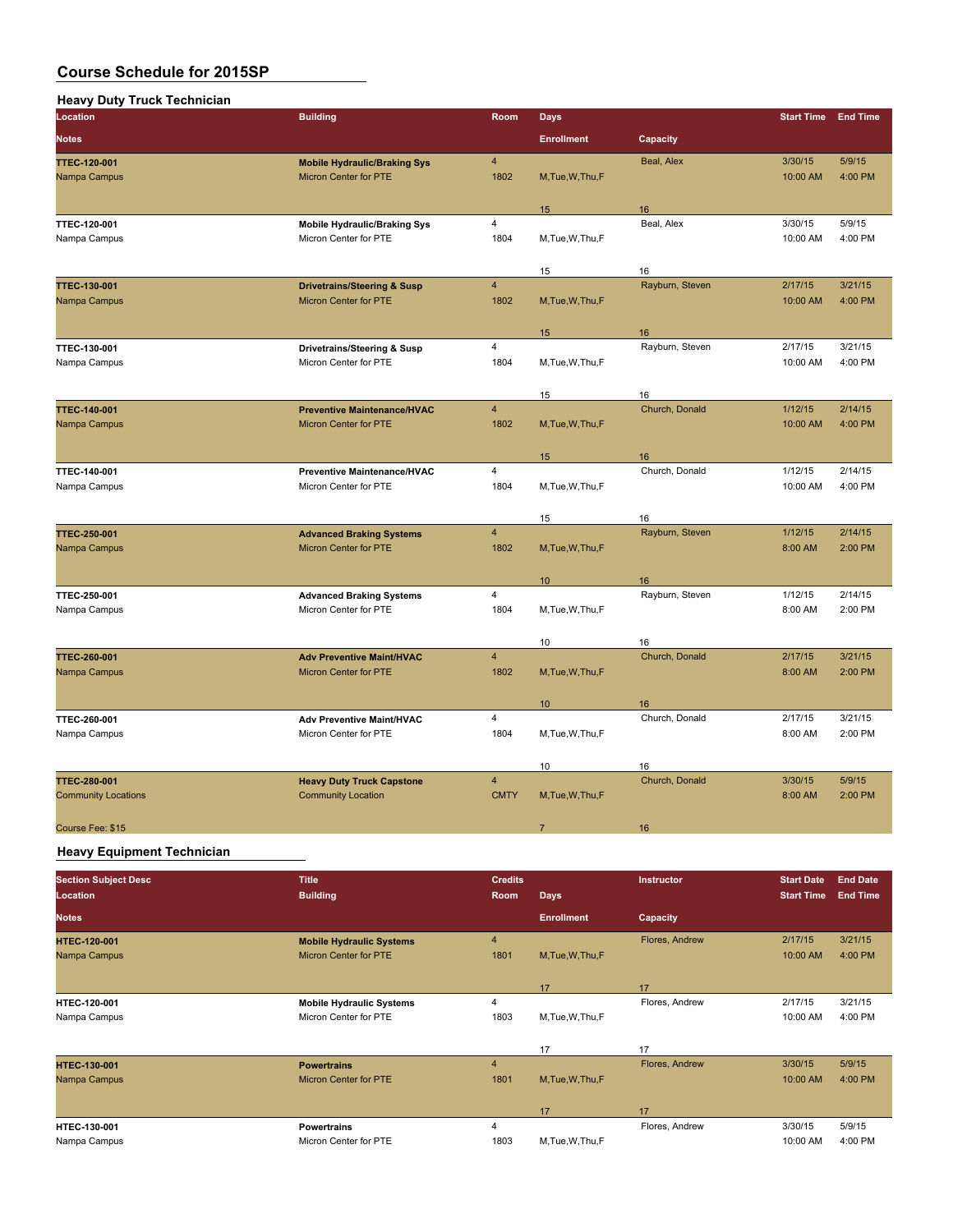| <b>Heavy Equipment Technician</b> |  |
|-----------------------------------|--|
|-----------------------------------|--|

| $1.047$ $1.047$ $1.001$ $1.001$ $1.001$<br><b>Section Subject Desc</b> | <b>Title</b>                       | <b>Credits</b> |                   | <b>Instructor</b> | <b>Start Date</b> | <b>End Date</b> |
|------------------------------------------------------------------------|------------------------------------|----------------|-------------------|-------------------|-------------------|-----------------|
| Location                                                               | <b>Building</b>                    | <b>Room</b>    | <b>Days</b>       |                   | <b>Start Time</b> | <b>End Time</b> |
| <b>Notes</b>                                                           |                                    |                | <b>Enrollment</b> | Capacity          |                   |                 |
|                                                                        |                                    |                |                   |                   |                   |                 |
|                                                                        |                                    |                | 17                | 17                |                   |                 |
| <b>HTEC-140-001</b>                                                    | <b>Preventive Maintenance/HVAC</b> | $\overline{4}$ |                   | Flores, Andrew    | 1/12/15           | 2/14/15         |
| Nampa Campus                                                           | <b>Micron Center for PTE</b>       | 1801           | M, Tue, W, Thu, F |                   | 10:00 AM          | 4:00 PM         |
|                                                                        |                                    |                |                   |                   |                   |                 |
|                                                                        |                                    |                | 15                | 17                |                   |                 |
| <b>HTEC-140-001</b>                                                    | <b>Preventive Maintenance/HVAC</b> | $\overline{4}$ |                   | Flores, Andrew    | 1/12/15           | 2/14/15         |
| Nampa Campus                                                           | Micron Center for PTE              | 1803           | M, Tue, W, Thu, F |                   | 10:00 AM          | 4:00 PM         |
|                                                                        |                                    |                | 15                | 17                |                   |                 |
| <b>HTEC 250 001</b>                                                    | <b>Advanced Hydraulic Systems</b>  | $\overline{4}$ |                   | Beal, Alex        | 1/12/15           | 2/14/15         |
| Nampa Campus                                                           | <b>Micron Center for PTE</b>       | 1801           | M, Tue, W, Thu, F |                   | 8:00 AM           | 2:00 PM         |
|                                                                        |                                    |                |                   |                   |                   |                 |
|                                                                        |                                    |                | 12                | 16                |                   |                 |
| <b>HTEC 250-001</b>                                                    | <b>Advanced Hydraulic Systems</b>  | $\overline{4}$ |                   | Beal, Alex        | 1/12/15           | 2/14/15         |
| Nampa Campus                                                           | Micron Center for PTE              | 1803           | M, Tue, W, Thu, F |                   | 8:00 AM           | 2:00 PM         |
|                                                                        |                                    |                |                   |                   |                   |                 |
|                                                                        |                                    |                | 12                | 16                |                   |                 |
| <b>HTEC-260-001</b>                                                    | <b>Adv Preventive Maint/HVAC</b>   | $\overline{4}$ |                   | Beal, Alex        | 2/17/15           | 3/21/15         |
| Nampa Campus                                                           | <b>Micron Center for PTE</b>       | 1801           | M, Tue, W, Thu, F |                   | 8:00 AM           | 2:00 PM         |
|                                                                        |                                    |                |                   |                   |                   |                 |
| <b>HTEC 260-001</b>                                                    | <b>Adv Preventive Maint/HVAC</b>   | 4              | 12                | 16<br>Beal, Alex  | 2/17/15           | 3/21/15         |
| Nampa Campus                                                           | Micron Center for PTE              | 1803           | M, Tue, W, Thu, F |                   | 8:00 AM           | 2:00 PM         |
|                                                                        |                                    |                |                   |                   |                   |                 |
|                                                                        |                                    |                | 12                | 16                |                   |                 |
| <b>HTEC-280-001</b>                                                    | <b>Heavy Equipment Capstone</b>    | $\overline{4}$ |                   | Rayburn, Steven   | 3/30/15           | 5/9/15          |
| Nampa Campus                                                           | <b>Micron Center for PTE</b>       | 1803           | M, Tue, W, Thu, F |                   | 8:00 AM           | 2:00 PM         |
| Restriction: Heavy Equipment Tech majors only                          |                                    |                |                   |                   |                   |                 |
| Course Fee: \$15                                                       |                                    |                | 11                | 15                |                   |                 |
| HTEC-280-002                                                           | <b>Heavy Equipment Capstone</b>    | $\overline{4}$ |                   | Rayburn, Steven   | 1/12/15           | 2/14/15         |
| Nampa Campus                                                           | Micron Center for PTE              | 1803           | M,Tue,W,Thu,F     |                   | 8:00 AM           | 2:00 PM         |
| Restriction: Heavy Equipment Tech majors only                          |                                    |                |                   |                   |                   |                 |
| Special course fee: \$15                                               |                                    |                | $\mathbf{1}$      | 5                 |                   |                 |
|                                                                        |                                    |                |                   |                   |                   |                 |

#### **History**

| <b>Section Subject Desc</b><br>Location                                   | <b>Title</b><br><b>Building</b> | <b>Credits</b><br><b>Room</b> | Days,             | Instructor      | <b>Start Date</b><br><b>Start Time</b> | <b>End Date</b><br><b>End Time</b> |
|---------------------------------------------------------------------------|---------------------------------|-------------------------------|-------------------|-----------------|----------------------------------------|------------------------------------|
| <b>Notes</b>                                                              |                                 |                               | <b>Enrollment</b> | Capacity        |                                        |                                    |
| <b>HIST-101-001W</b>                                                      | <b>Western Civilization 1</b>   | 3                             |                   | Jayne, Reginald | 1/12/15                                | 5/9/15                             |
| Online                                                                    | Online                          | <b>ONL</b>                    |                   |                 |                                        |                                    |
| Online course. Email: reggiejayne@cwidaho.cc<br>Special course fee: \$30  |                                 |                               | 20                | 44              |                                        |                                    |
| <b>HIST-101-002W</b>                                                      | <b>Western Civilization 1</b>   | 3                             |                   | Cowger, Alicia  | 1/12/15                                | 5/9/15                             |
| Online                                                                    | Online                          | ONL                           |                   |                 |                                        |                                    |
| Online course. Email: aliciacowger@cwidaho.cc<br>Special course fee: \$30 |                                 |                               | 25                | 44              |                                        |                                    |
| <b>HIST-101-003W</b>                                                      | <b>Western Civilization 1</b>   | 3                             |                   | Jayne, Reginald | 1/12/15                                | 5/9/15                             |
| Online                                                                    | Online                          | <b>ONL</b>                    |                   |                 |                                        |                                    |
| Online course. Email: reggiejayne@cwidaho.cc<br>Special course fee: \$30  |                                 |                               | 30                | 44              |                                        |                                    |
| <b>HIST-101-003WD</b>                                                     | <b>Western Civilization 1</b>   | 3                             |                   | Jayne, Reginald | 1/12/15                                | 5/9/15                             |
| Online                                                                    | Online                          | ONL                           |                   |                 |                                        |                                    |
| Online course. Email: reggiejayne@cwidaho.cc<br>Special Course fee \$30   |                                 |                               | $\mathbf 0$       | $\mathbf 0$     |                                        |                                    |
| <b>HIST 101 005</b>                                                       | <b>Western Civilization 1</b>   | 3                             |                   | Baxter, Kathryn | 1/12/15                                | 5/9/15                             |
| <b>Canyon County Center</b>                                               | <b>Canyon County Center</b>     | 236                           | Tue, Thu          |                 | 1:00 PM                                | 2:15 PM                            |
|                                                                           |                                 |                               | 29                | 35              |                                        |                                    |
| <b>HIST-101-007H</b>                                                      | <b>Western Civilization 1</b>   | 3                             |                   | Jayne, Reginald | 1/12/15                                | 5/9/15                             |
| Nampa Campus                                                              | Aspen Classroom Building        | 127                           | M                 |                 | 1:00 PM                                | 2:15 PM                            |
|                                                                           |                                 |                               |                   |                 |                                        |                                    |

Hybrid course - has an online component 38 44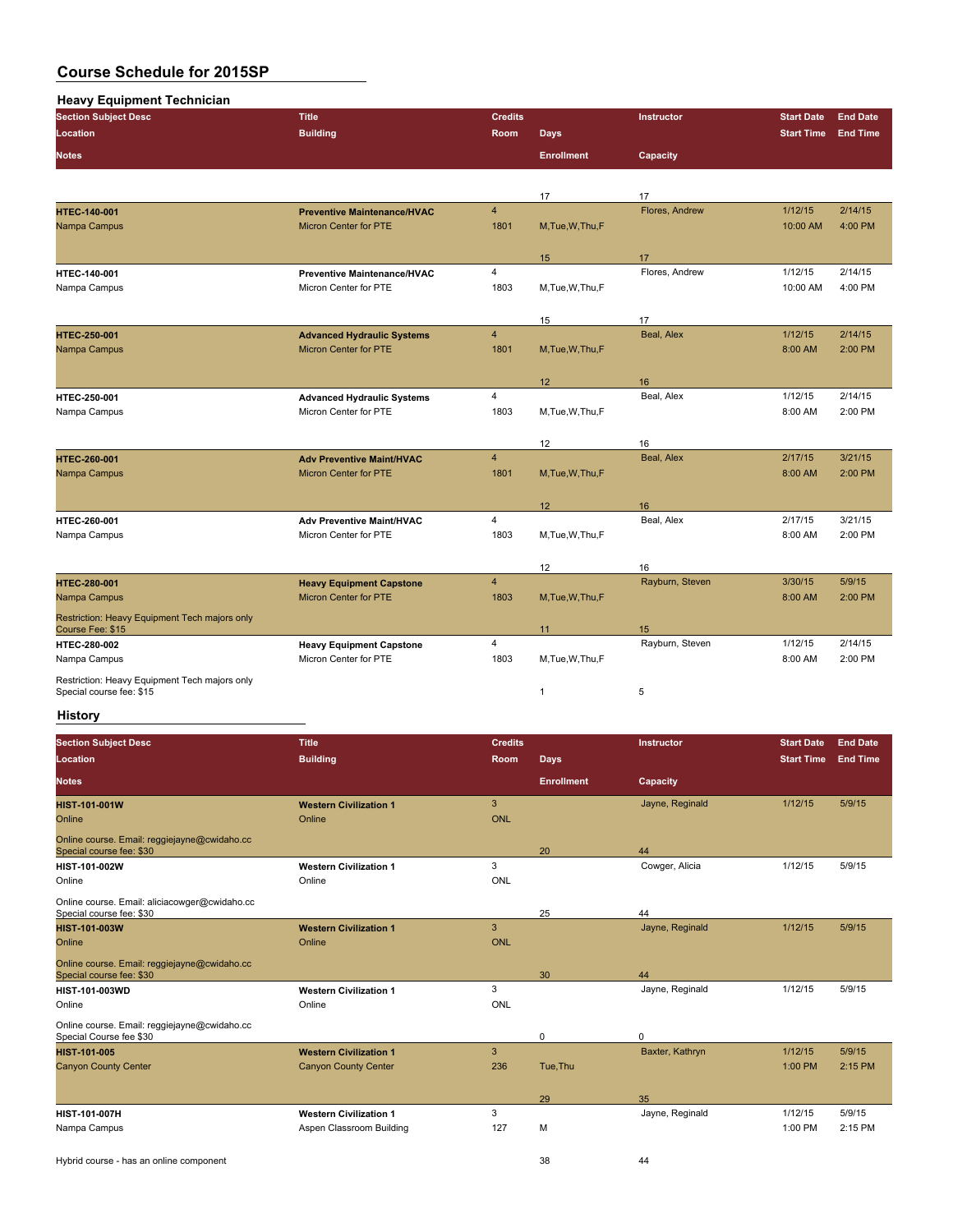| History                                                                 |                                                               |                            |                   |                            |                     |                    |
|-------------------------------------------------------------------------|---------------------------------------------------------------|----------------------------|-------------------|----------------------------|---------------------|--------------------|
| <b>Section Subject Desc</b>                                             | <b>Title</b>                                                  | <b>Credits</b>             |                   | Instructor                 | <b>Start Date</b>   | <b>End Date</b>    |
| Location                                                                | <b>Building</b>                                               | Room                       | <b>Days</b>       |                            | <b>Start Time</b>   | <b>End Time</b>    |
| <b>Notes</b>                                                            |                                                               |                            | <b>Enrollment</b> | Capacity                   |                     |                    |
| <b>HIST-101-008</b>                                                     | <b>Western Civilization 1</b>                                 | $\mathbf{3}$               |                   | Reed, Jeffrey              | 1/12/15             | 5/9/15             |
| <b>Ada County Campus</b>                                                | <b>Pintail Center</b>                                         | 1318                       | Tue, Thu          |                            | 8:30 AM             | 9:45 AM            |
|                                                                         |                                                               |                            | 40                | 42                         |                     |                    |
| HIST-102-001D                                                           | <b>Western Civilization 2</b>                                 | 3                          |                   | McDonald, David            | 1/12/15             | 6/4/15             |
| <b>Community Locations</b>                                              | Columbia High School                                          | <b>TBA</b>                 |                   |                            |                     |                    |
| Dual Credit                                                             |                                                               |                            | 0                 | 75                         |                     |                    |
| <b>HIST-102-002D</b>                                                    | <b>Western Civilization 2</b>                                 | $\mathbf{3}$               |                   | Dobkins, Sarah             | 1/12/15             | 6/4/15             |
| <b>Community Locations</b>                                              | <b>Liberty Charter High School</b>                            | <b>TBA</b>                 |                   |                            |                     |                    |
|                                                                         |                                                               |                            |                   |                            |                     |                    |
| <b>Dual Credit</b><br>HIST-102-002W                                     | <b>Western Civilization 2</b>                                 | 3                          | $\mathbf{0}$      | 75<br>Miszczenko, Wladimir | 1/12/15             | 5/9/15             |
| Online                                                                  | Online                                                        | ONL                        |                   |                            |                     |                    |
| Online course. Email: waltermiszcenznko@cwidaho.c                       |                                                               |                            |                   |                            |                     |                    |
| Special course fee: \$30                                                |                                                               |                            | 38                | 44                         |                     |                    |
| HIST-102-003<br><b>Ada County Campus</b>                                | <b>Western Civilization 2</b><br><b>Pintail Center</b>        | $\mathsf 3$<br>1204        | Tue, Thu          | Miszczenko, Wladimir       | 1/12/15<br>10:00 AM | 5/9/15<br>11:15 AM |
|                                                                         |                                                               |                            |                   |                            |                     |                    |
|                                                                         |                                                               |                            | 30                | 30                         |                     |                    |
| <b>HIST-102-003D</b>                                                    | <b>Western Civilization 2</b>                                 | 3                          |                   | Scheffler, Kurt            | 1/12/15             | 6/4/15             |
| <b>Community Locations</b>                                              | Vision Charter High School                                    | <b>TBA</b>                 |                   |                            |                     |                    |
| Dual Credit                                                             |                                                               |                            | 0                 | 75                         |                     |                    |
| <b>HIST-102-006</b>                                                     | <b>Western Civilization 2</b>                                 | $\mathbf{3}$               |                   | Miszczenko, Wladimir       | 1/12/15             | 5/9/15             |
| <b>Ada County Campus</b>                                                | <b>Pintail Center</b>                                         | 1208                       | Tue, Thu          |                            | 4:00 PM             | 5:15 PM            |
|                                                                         |                                                               |                            |                   |                            |                     |                    |
| <b>HIST-102-017D</b>                                                    | <b>Western Civilization 2</b>                                 | 3                          | 26                | 30<br>Tarchione, Travis    | 1/12/15             | 6/4/15             |
| <b>Community Locations</b>                                              | Idaho Digital Learning Academy                                | <b>TBA</b>                 |                   |                            |                     |                    |
|                                                                         |                                                               |                            |                   |                            |                     |                    |
| Dual Credit                                                             |                                                               |                            | 0                 | 75                         |                     |                    |
| <b>HIST-111-002D</b><br><b>Community Locations</b>                      | <b>United States History 1</b><br><b>Vallivue High School</b> | $\mathbf{3}$<br><b>TBA</b> |                   | Harris, Mari               | 1/12/15             | 6/4/15             |
|                                                                         |                                                               |                            |                   |                            |                     |                    |
| <b>Dual Credit</b>                                                      |                                                               |                            | 0                 | 75                         |                     |                    |
| HIST-111-003W                                                           | <b>United States History 1</b>                                | 3                          |                   | Jayne, Reginald            | 1/12/15             | 5/9/15             |
| Online                                                                  | Online                                                        | ONL                        |                   |                            |                     |                    |
| Online course. Email: reggiejayne@cwidaho.cc<br>Special Course Fee \$30 |                                                               |                            | 30                | 44                         |                     |                    |
| <b>HIST-111-004</b>                                                     | <b>United States History 1</b>                                | $\mathbf{3}$               |                   | Jayne, Reginald            | 1/12/15             | 5/9/15             |
| Nampa Campus                                                            | <b>Aspen Classroom Building</b>                               | 108                        | M, W              |                            | 10:00 AM            | 11:15 AM           |
|                                                                         |                                                               |                            |                   |                            |                     |                    |
| HIST-111-007W                                                           | <b>United States History 1</b>                                | $\mathbf{3}$               | 36                | 36<br>Miller, Rosemary     | 1/12/15             | 5/9/15             |
| Online                                                                  | Online                                                        | <b>ONL</b>                 |                   |                            |                     |                    |
| Online course. Email: rosemarymiller@cwidaho.cc                         |                                                               |                            |                   |                            |                     |                    |
| Special Course Fee \$30                                                 |                                                               |                            | 35                | 44                         |                     |                    |
| <b>HIST-111-009W</b><br>Online                                          | <b>United States History 1</b><br>Online                      | $\sqrt{3}$<br><b>ONL</b>   |                   | Miszczenko, Wladimir       | 1/12/15             | 5/9/15             |
| Online course. Email: waltermiszceznko@cwidaho.cc                       |                                                               |                            |                   |                            |                     |                    |
| Special course fee: \$30                                                |                                                               |                            | 42                | 44                         |                     |                    |
| HIST-112-001D                                                           | <b>United States History 2</b>                                | $\mathbf{3}$               |                   | Doering, Robert            | 1/12/15             | 6/4/15             |
| <b>Community Locations</b>                                              | Columbia High School                                          | <b>TBA</b>                 |                   |                            |                     |                    |
| Dual Credit                                                             |                                                               |                            | 0                 | 75                         |                     |                    |
| <b>HIST-112-002D</b>                                                    | <b>United States History 2</b>                                | $\mathsf 3$                |                   | Jacob, Frederic            | 1/12/15             | 6/4/15             |
| <b>Community Locations</b>                                              | <b>COMPASS Charter High School</b>                            | <b>TBA</b>                 |                   |                            |                     |                    |
|                                                                         |                                                               |                            |                   |                            |                     |                    |
| <b>Dual Credit</b><br>HIST-112-002W                                     | <b>United States History 2</b>                                | $\mathbf{3}$               | $\mathbf{0}$      | 75<br>Miszczenko, Wladimir | 1/12/15             | 5/9/15             |
| Online                                                                  | Online                                                        | ONL                        |                   |                            |                     |                    |
| Online course. Email: waltermiszceznko@cwidaho.cc                       |                                                               |                            |                   |                            |                     |                    |
| Special course fee: \$30                                                |                                                               |                            | 27                | 44                         |                     |                    |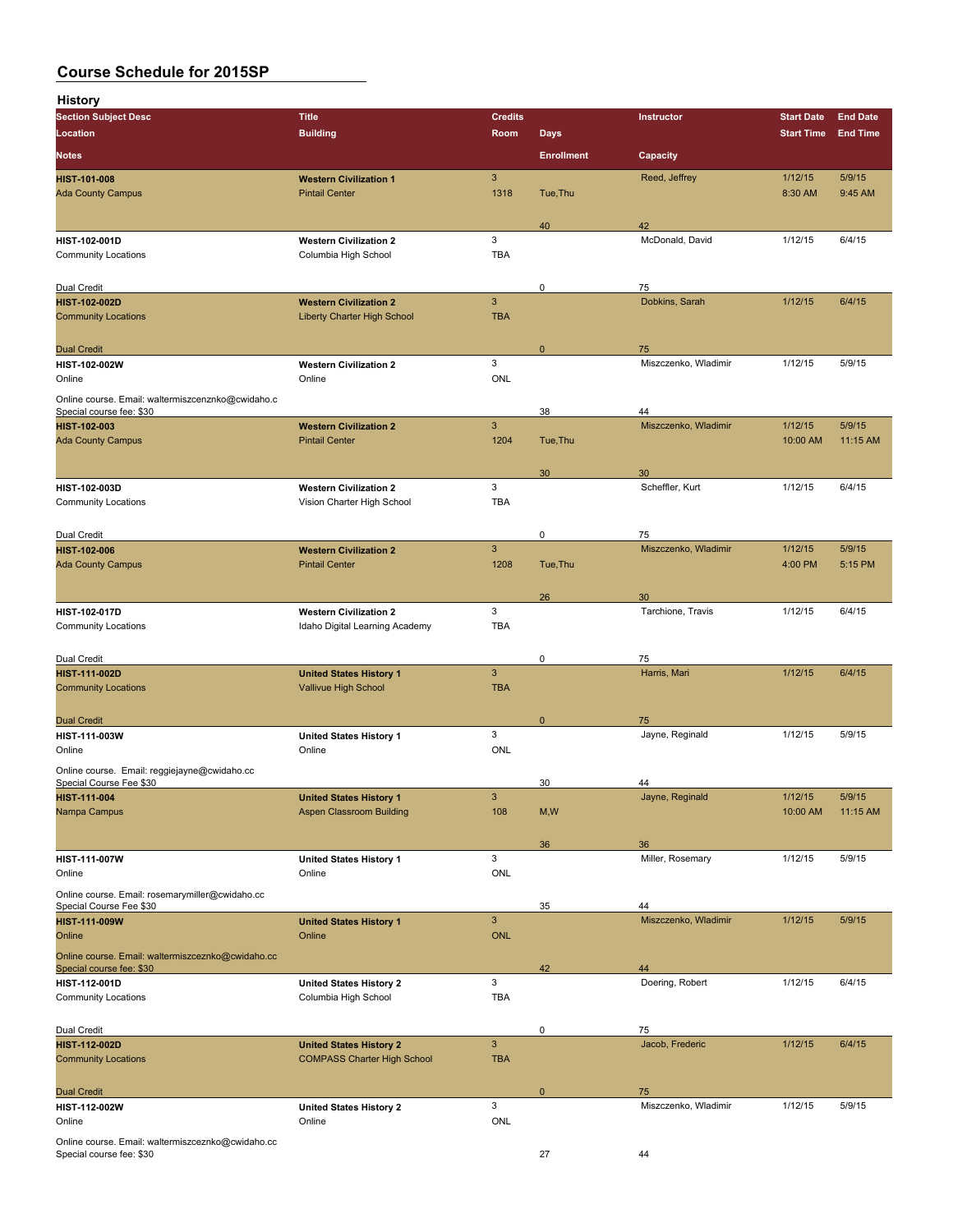| <b>History</b>                                                                |                                    |                |                   |                      |                   |                 |
|-------------------------------------------------------------------------------|------------------------------------|----------------|-------------------|----------------------|-------------------|-----------------|
| <b>Section Subject Desc</b>                                                   | <b>Title</b>                       | <b>Credits</b> |                   | Instructor           | <b>Start Date</b> | <b>End Date</b> |
| Location                                                                      | <b>Building</b>                    | Room           | <b>Days</b>       |                      | <b>Start Time</b> | <b>End Time</b> |
| <b>Notes</b>                                                                  |                                    |                | <b>Enrollment</b> | Capacity             |                   |                 |
| <b>HIST-112-002WD</b>                                                         | <b>United States History 2</b>     | $\overline{3}$ |                   | Miszczenko, Wladimir | 1/12/15           | 5/9/15          |
| Online                                                                        | Online                             | <b>ONL</b>     |                   |                      |                   |                 |
| Online course. Email: waltermiszceznko@cwidaho.cc<br>Special Course Fee \$30  |                                    |                | $\Omega$          | $\Omega$             |                   |                 |
| <b>HIST-112-003</b>                                                           | <b>United States History 2</b>     | 3              |                   | Miszczenko, Wladimir | 1/12/15           | 5/9/15          |
| Ada County Campus                                                             | <b>Mallard Place Building</b>      | 1108           | Tue, Thu          |                      | 1:00 PM           | 2:15 PM         |
|                                                                               |                                    |                | 24                | 24                   |                   |                 |
| <b>HIST-112-004D</b>                                                          | <b>United States History 2</b>     | $\overline{3}$ |                   | Dobkins, Sarah       | 1/12/15           | 6/4/15          |
| <b>Community Locations</b>                                                    | <b>Liberty Charter High School</b> | <b>TBA</b>     |                   |                      |                   |                 |
| <b>Dual Credit</b>                                                            |                                    |                | $\mathbf{0}$      | 75                   |                   |                 |
| <b>HIST-112-005D</b>                                                          | <b>United States History 2</b>     | 3              |                   | Martin, Jinny        | 1/12/15           | 6/4/15          |
| <b>Community Locations</b>                                                    | Vallivue Academy                   | <b>TBA</b>     |                   |                      |                   |                 |
| Dual Credit                                                                   |                                    |                | 0                 | 75                   |                   |                 |
| <b>HIST-112-005W</b>                                                          | <b>United States History 2</b>     | $\overline{3}$ |                   | Harris, Benjamin     | 1/12/15           | 5/9/15          |
| Online                                                                        | Online                             | <b>ONL</b>     |                   |                      |                   |                 |
| Online course. Email: benjaminharris@cwidaho.cc<br>Special course fee: \$30   |                                    |                | 34                | 44                   |                   |                 |
| <b>HIST 112 006D</b>                                                          | <b>United States History 2</b>     | 3              |                   | Scheffler, Kurt      | 1/12/15           | 6/4/15          |
| <b>Community Locations</b>                                                    | Vision Charter High School         | <b>TBA</b>     |                   |                      |                   |                 |
| Dual Credit                                                                   |                                    |                | 0                 | 75                   |                   |                 |
| <b>HIST-112-007D</b>                                                          | <b>United States History 2</b>     | 3              |                   | Staff-CWI, General   | 1/12/15           | 6/4/15          |
| <b>Community Locations</b>                                                    | <b>Atlas High School</b>           | <b>TBA</b>     |                   |                      |                   |                 |
| <b>Dual Credit</b>                                                            |                                    |                | $\mathbf{0}$      | 75                   |                   |                 |
| <b>HIST 112-017D</b>                                                          | <b>United States History 2</b>     | 3              |                   | Bodrero, Lance       | 1/12/15           | 6/4/15          |
| <b>Community Locations</b>                                                    | Idaho Digital Learning Academy     | <b>TBA</b>     |                   |                      |                   |                 |
| Dual Credit                                                                   |                                    |                | 0                 | 75                   |                   |                 |
| <b>HIST 251 001W</b>                                                          | <b>Latin America History</b>       | $\overline{3}$ |                   | Miszczenko, Wladimir | 1/12/15           | 5/9/15          |
| Online                                                                        | Online                             | <b>ONL</b>     |                   |                      |                   |                 |
| Online course. Email: waltermiszceznko@cwidaho.cc<br>Special course fee: \$30 |                                    |                | 37                | 35                   |                   |                 |

#### **Horticulture Technology**

| <b>Section Subject Desc</b>               | <b>Title</b>                             | <b>Credits</b> |                   | <b>Instructor</b> | <b>Start Date</b> | <b>End Date</b> |
|-------------------------------------------|------------------------------------------|----------------|-------------------|-------------------|-------------------|-----------------|
| Location                                  | <b>Building</b>                          | <b>Room</b>    | Days              |                   | <b>Start Time</b> | <b>End Time</b> |
| <b>Notes</b>                              |                                          |                | <b>Enrollment</b> | Capacity          |                   |                 |
| <b>HRTC-107-001</b>                       | <b>Landscape Mgmt - Maintenance</b>      | 3              |                   | Blackburn, Leslie | 1/12/15           | 5/9/15          |
| <b>CWI Horticulture</b>                   | Guardhouse                               | 104            | M                 |                   | 10:00 AM          | 11:50 AM        |
| <b>Horticulture Tech Major Only</b>       |                                          |                | 8                 | 12                |                   |                 |
| <b>HRTC 107-001</b>                       | Landscape Mgmt - Maintenance             | 3              |                   | Blackburn, Leslie | 1/12/15           | 5/9/15          |
| <b>CWI Horticulture</b>                   | Guardhouse                               | 104            | W                 |                   | 10:00 AM          | 12:50 PM        |
| Horticulture Tech Major Only              |                                          |                | 8                 | 12                |                   |                 |
| <b>HRTC-107-001</b>                       | <b>Landscape Mgmt - Maintenance</b>      | 3              |                   | Habblett, William | 1/12/15           | 5/9/15          |
| <b>CWI Horticulture</b>                   | Guardhouse                               | 104            | M                 |                   | 10:00 AM          | 11:50 AM        |
| Horticulture Tech Major Only              |                                          |                | 8                 | 12                |                   |                 |
| <b>HRTC 107 001</b>                       | Landscape Mgmt - Maintenance             | 3              |                   | Habblett, William | 1/12/15           | 5/9/15          |
| <b>CWI Horticulture</b>                   | Guardhouse                               | 104            | W                 |                   | 10:00 AM          | 12:50 PM        |
| Horticulture Tech Major Only              |                                          |                | 8                 | 12                |                   |                 |
| <b>HRTC-110-001</b>                       | <b>Horticulture Botany</b>               | 3              |                   | Blackburn, Leslie | 1/12/15           | 5/9/15          |
| <b>CWI Horticulture</b>                   | Guardhouse                               | 104            | M, W, F           |                   | 8:00 AM           | $9:40$ AM       |
| Restriction: Horticulture Tech Major Only |                                          |                | 10                | 18                |                   |                 |
| HRTC-136-001                              | <b>Plant Production &amp; Management</b> | 3              |                   | Blackburn, Leslie | 1/12/15           | 5/9/15          |
| <b>CWI Horticulture</b>                   | Guardhouse                               | 100            | M,W               |                   | 11:00 AM          | 1:20 PM         |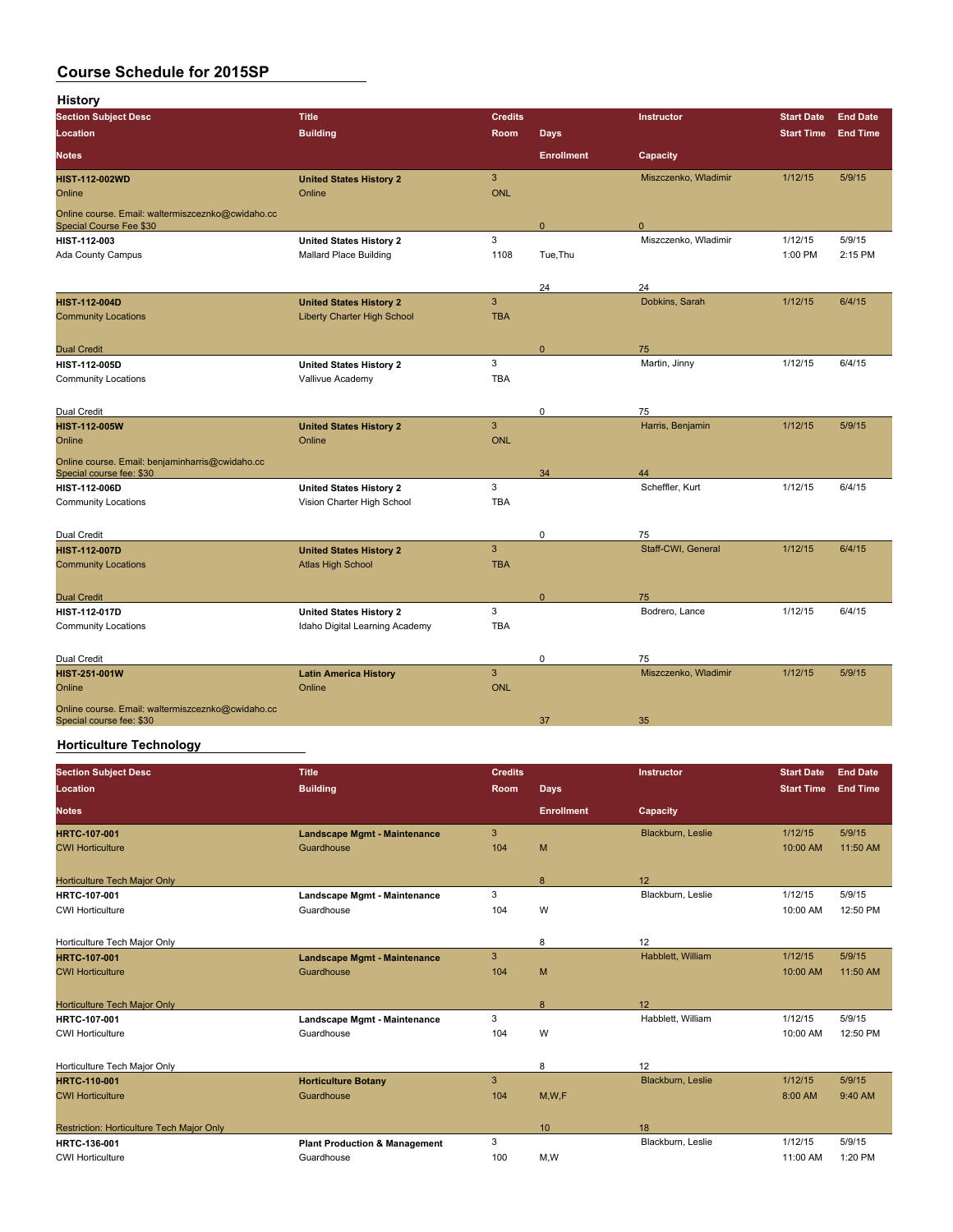| <b>Horticulture Technology</b>                                               |                                                        |                |                   |                         |                     |                    |
|------------------------------------------------------------------------------|--------------------------------------------------------|----------------|-------------------|-------------------------|---------------------|--------------------|
| <b>Section Subject Desc</b>                                                  | <b>Title</b>                                           | <b>Credits</b> |                   | Instructor              | <b>Start Date</b>   | <b>End Date</b>    |
| Location                                                                     | <b>Building</b>                                        | Room           | <b>Days</b>       |                         | <b>Start Time</b>   | <b>End Time</b>    |
| <b>Notes</b>                                                                 |                                                        |                | <b>Enrollment</b> | Capacity                |                     |                    |
| Restriction: Horticulture Tech Major Only Special                            |                                                        |                |                   |                         |                     |                    |
| course fee: \$10                                                             |                                                        | $\mathbf{3}$   | $\overline{7}$    | 12<br>Blackburn, Leslie | 1/12/15             | 5/9/15             |
| <b>HRTC-136-002</b><br><b>CWI Horticulture</b>                               | <b>Plant Production &amp; Management</b><br>Guardhouse | 104            | M, W              |                         | 1:30 PM             | 3:50 PM            |
| Restriction: Horticulture Tech Major Only Special<br>course fee: \$10        |                                                        |                | 9                 | 12                      |                     |                    |
| <b>HRTC 140-001</b><br><b>CWI Horticulture</b>                               | <b>Soils and Plant Nutrition</b><br>Guardhouse         | 3<br>104       | Tue, Thu          | Blackburn, Leslie       | 1/12/15<br>9:00 AM  | 5/9/15<br>11:20 AM |
| Restriction: Horticulture Tech Major Only Special<br>course fee: \$25        |                                                        |                | 14                | 15                      |                     |                    |
| <b>HRTC-140-001</b>                                                          | <b>Soils and Plant Nutrition</b>                       | $\mathbf{3}$   |                   | Schults, Dan            | 1/12/15             | 5/9/15             |
| <b>CWI Horticulture</b>                                                      | Guardhouse                                             | 104            | Tue, Thu          |                         | 9:00 AM             | 11:20 AM           |
| Restriction: Horticulture Tech Major Only Special<br>course fee: \$25        |                                                        |                | 14                | 15                      |                     |                    |
| <b>HRTC-143-001</b>                                                          | <b>Horticulture Intern Seminar</b>                     | 1              |                   | Blackburn, Leslie       | 1/12/15             | 5/9/15             |
| <b>CWI Horticulture</b>                                                      | Guardhouse                                             | 104            | F                 |                         | 10:30 AM            | 11:20 AM           |
| Restriction: Horticulture Tech Major Only                                    |                                                        |                | 10                | 20                      |                     |                    |
| <b>HRTC-143-001</b>                                                          | <b>Horticulture Intern Seminar</b>                     | $\mathbf{1}$   |                   | Schults, Dan            | 1/12/15             | 5/9/15             |
| <b>CWI Horticulture</b>                                                      | Guardhouse                                             | 104            | F                 |                         | 10:30 AM            | 11:20 AM           |
| Restriction: Horticulture Tech Major Only                                    |                                                        |                | 10                | 20                      |                     |                    |
| <b>HRTC 155-001</b>                                                          | <b>Sustainable Plants</b>                              | 3              |                   | Blackburn, Leslie       | 1/12/15             | 5/9/15             |
| <b>CWI Horticulture</b>                                                      | Guardhouse                                             | 104            | Tue, Thu          |                         | 12:30 PM            | 2:50 PM            |
| Restriction: Horticulture Tech Major Only                                    |                                                        |                | 17                | 15                      |                     |                    |
| <b>HRTC-199-001</b>                                                          | <b>ST: Qual Water Efficient Land</b>                   | 3              |                   | Blackburn, Leslie       | 1/12/15             | 5/9/15             |
| <b>CWI Horticulture</b>                                                      | Guardhouse                                             | 104            | M                 |                         | 4:30 PM             | 7:20 PM            |
|                                                                              |                                                        |                | 11                | 15                      |                     |                    |
| <b>HRTC 199-001</b>                                                          | ST: Qual Water Efficient Land                          | 3              |                   | Schults, Dan            | 1/12/15             | 5/9/15             |
| <b>CWI Horticulture</b>                                                      | Guardhouse                                             | 104            | м                 |                         | 4:30 PM             | 7:20 PM            |
|                                                                              |                                                        |                | 11                | 15                      |                     |                    |
| <b>HRTC 253-001</b><br><b>CWI Horticulture</b>                               | <b>Woody Shrubs</b><br>Guardhouse                      | 3<br>001       | F                 | Blackburn, Leslie       | 1/12/15<br>12:30 PM | 5/9/15<br>1:20 PM  |
| Restriction: Horticulture Tech Major Only Special                            |                                                        |                |                   |                         |                     |                    |
| course fee: \$10                                                             |                                                        |                | $6\phantom{1}6$   | 15                      |                     |                    |
| HRTC 253-001<br><b>CWI Horticulture</b>                                      | <b>Woody Shrubs</b><br>Guardhouse                      | 3<br>001       | M, W              | Blackburn, Leslie       | 1/12/15<br>12:30 PM | 5/9/15<br>2:20 PM  |
| Restriction: Horticulture Tech Major Only Special                            |                                                        |                |                   |                         |                     |                    |
| course fee: \$10                                                             |                                                        |                | 6                 | 15                      |                     |                    |
| <b>HRTC-253-001</b>                                                          | <b>Woody Shrubs</b>                                    | $\mathbf{3}$   |                   | Schults, Dan            | 1/12/15             | 5/9/15             |
| <b>CWI Horticulture</b><br>Restriction: Horticulture Tech Major Only Special | Guardhouse                                             | 001            | F                 |                         | 12:30 PM            | 1:20 PM            |
| course fee: \$10                                                             |                                                        |                | 6                 | 15                      |                     |                    |
| <b>HRTC 253-001</b><br><b>CWI Horticulture</b>                               | <b>Woody Shrubs</b><br>Guardhouse                      | 3<br>001       | M,W               | Schults, Dan            | 1/12/15<br>12:30 PM | 5/9/15<br>2:20 PM  |
| Restriction: Horticulture Tech Major Only Special<br>course fee: \$10        |                                                        |                | 6                 | 15                      |                     |                    |
| <b>HRTC-254-001</b>                                                          | <b>Landscape Mgmt-Irrigation</b>                       | $\mathbf{3}$   |                   | Blackburn, Leslie       | 1/12/15             | 5/9/15             |
| <b>CWI Horticulture</b>                                                      | Guardhouse                                             | 001            | Thu               |                         | 12:00 PM            | 2:50 PM            |
| Restriction: Horticulture Tech Major Only Special<br>Course Fee: \$30        |                                                        |                | 8                 | 12                      |                     |                    |
| <b>HRTC-254-001</b><br><b>CWI Horticulture</b>                               | <b>Landscape Mgmt-Irrigation</b><br>Guardhouse         | 3<br>001       | Tue               | Blackburn, Leslie       | 1/12/15<br>12:00 PM | 5/9/15<br>1:50 PM  |
| Restriction: Horticulture Tech Major Only Special                            |                                                        |                |                   |                         |                     |                    |
| Course Fee: \$30                                                             |                                                        | $\mathbf{3}$   | 8                 | 12<br>Habblett, William |                     | 5/9/15             |
| <b>HRTC-254-001</b><br><b>CWI Horticulture</b>                               | <b>Landscape Mgmt-Irrigation</b><br>Guardhouse         | 001            | Thu               |                         | 1/12/15<br>12:00 PM | 2:50 PM            |
| Restriction: Horticulture Tech Major Only Special<br>Course Fee: \$30        |                                                        |                | 8                 | 12                      |                     |                    |
| <b>HRTC-254-001</b>                                                          | <b>Landscape Mgmt-Irrigation</b>                       | 3              |                   | Habblett, William       | 1/12/15             | 5/9/15             |
| <b>CWI Horticulture</b>                                                      | Guardhouse                                             | 001            | Tue               |                         | 12:00 PM            | 1:50 PM            |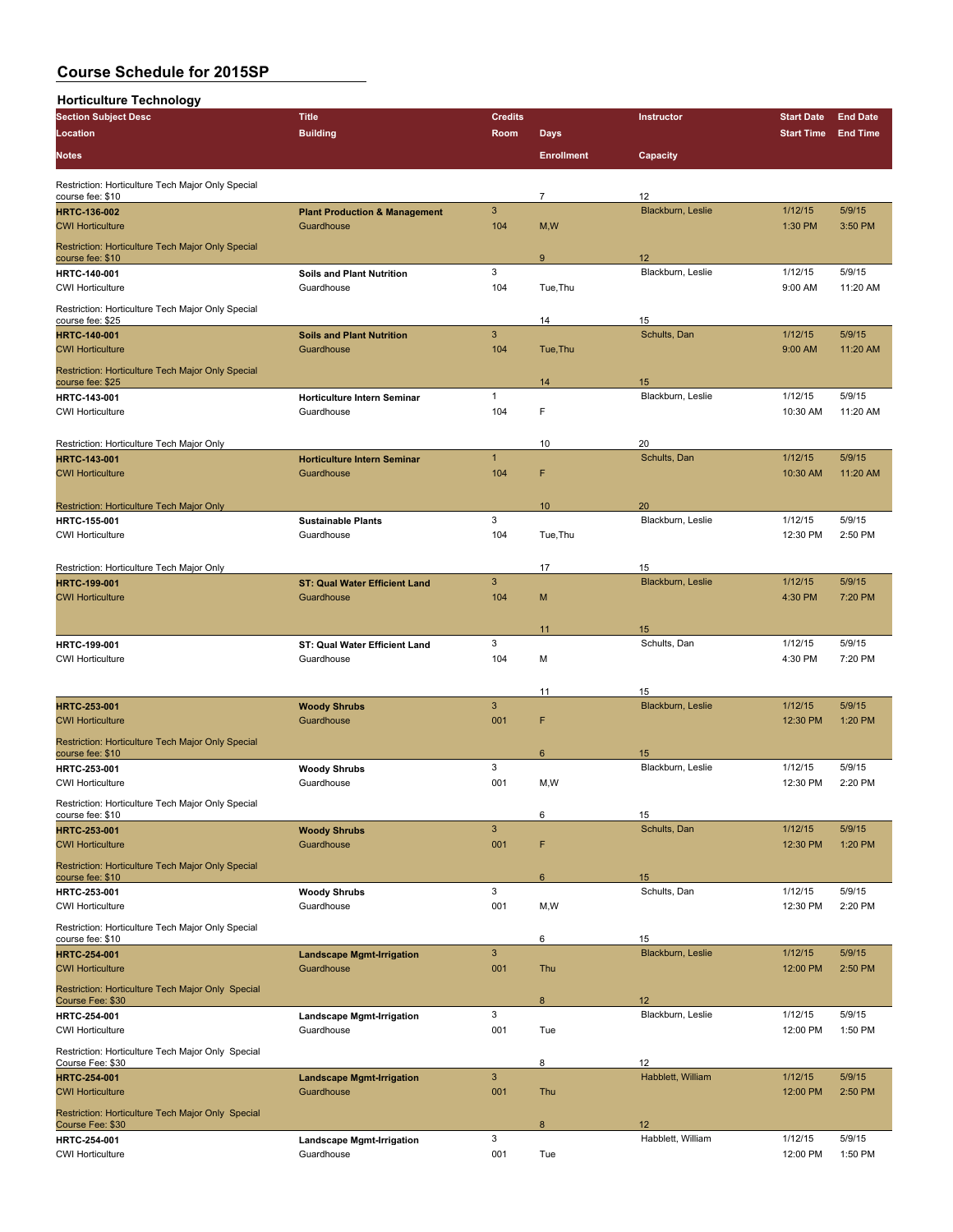| <b>Horticulture Technology</b>                                        |                                      |                |                   |                   |                   |                 |
|-----------------------------------------------------------------------|--------------------------------------|----------------|-------------------|-------------------|-------------------|-----------------|
| <b>Section Subject Desc</b>                                           | <b>Title</b>                         | <b>Credits</b> |                   | Instructor        | <b>Start Date</b> | <b>End Date</b> |
| Location                                                              | <b>Building</b>                      | Room           | <b>Days</b>       |                   | <b>Start Time</b> | <b>End Time</b> |
| <b>Notes</b>                                                          |                                      |                | <b>Enrollment</b> | Capacity          |                   |                 |
| Restriction: Horticulture Tech Major Only Special                     |                                      |                |                   |                   |                   |                 |
| Course Fee: \$30                                                      |                                      |                | 8                 | 12                |                   |                 |
| <b>HRTC 255-001</b>                                                   | <b>Insect &amp; Disease Science</b>  | $\overline{2}$ |                   | Blackburn, Leslie | 1/12/15           | 5/9/15          |
| <b>CWI Horticulture</b>                                               | Guardhouse                           | 001            | Tue, Thu          |                   | 9:00 AM           | 10:50 AM        |
| Restriction: Horticulture Tech Major Only                             |                                      |                | 13                | 18                |                   |                 |
| <b>HRTC 255-001</b>                                                   | <b>Insect &amp; Disease Science</b>  | $\overline{2}$ |                   | Habblett, William | 1/12/15           | 5/9/15          |
| <b>CWI Horticulture</b>                                               | Guardhouse                           | 001            | Tue.Thu           |                   | 9:00 AM           | 10:50 AM        |
| Restriction: Horticulture Tech Major Only                             |                                      |                | 13                | 18                |                   |                 |
| <b>HRTC 256-001</b>                                                   | <b>Landscape Design Principles</b>   | $\mathbf{3}$   |                   | Blackburn, Leslie | 1/12/15           | 5/9/15          |
| <b>CWI Horticulture</b>                                               | Guardhouse                           | 001            | M, W              |                   | 9:00 AM           | 11:20 AM        |
| Restriction: Horticulture Tech Major Only Course                      |                                      |                |                   |                   |                   |                 |
| Fee: \$15                                                             |                                      |                | 10 <sup>°</sup>   | 12                |                   |                 |
| HRTC-256-001                                                          | <b>Landscape Design Principles</b>   | 3              |                   | Schults, Dan      | 1/12/15           | 5/9/15          |
| <b>CWI Horticulture</b>                                               | Guardhouse                           | 001            | M, W              |                   | 9:00 AM           | 11:20 AM        |
| Restriction: Horticulture Tech Major Only Course<br>Fee: \$15         |                                      |                | 10                | 12                |                   |                 |
| <b>HRTC-260-001</b>                                                   | <b>Aquatic Plants</b>                | $\overline{2}$ |                   | Blackburn, Leslie | 3/9/15            | 5/9/15          |
| <b>CWI Horticulture</b>                                               | Guardhouse                           | 001            | M, W              |                   | 1:30 PM           | 4:20 PM         |
|                                                                       |                                      |                | 13                | 15                |                   |                 |
| HRTC-260-001                                                          | <b>Aquatic Plants</b>                | $\overline{2}$ |                   | Habblett, William | 3/9/15            | 5/9/15          |
| <b>CWI Horticulture</b>                                               | Guardhouse                           | 001            | M,W               |                   | 1:30 PM           | 4:20 PM         |
|                                                                       |                                      |                |                   |                   |                   |                 |
|                                                                       |                                      |                | 13                | 15                |                   |                 |
| <b>HRTC-271-001</b>                                                   | <b>Individ Horticulture Projects</b> | 3              |                   | Blackburn, Leslie | 1/12/15           | 5/9/15          |
| <b>CWI Horticulture</b>                                               | Guardhouse                           | 100            | F                 |                   | 9:00 AM           | 12:00 PM        |
| Restriction: Horticulture Tech Major Only Special<br>course fee: \$50 |                                      |                | 3                 | 5                 |                   |                 |
| HRTC-271-001                                                          | <b>Individ Horticulture Projects</b> | 3              |                   | Habblett, William | 1/12/15           | 5/9/15          |
| <b>CWI Horticulture</b>                                               | Guardhouse                           | 100            | F                 |                   | 9:00 AM           | 12:00 PM        |
|                                                                       |                                      |                |                   |                   |                   |                 |
| Restriction: Horticulture Tech Major Only Special<br>course fee: \$50 |                                      |                | 3                 | 5                 |                   |                 |
| <b>HRTC-283-001</b>                                                   | <b>Conifer Trees</b>                 | $\overline{2}$ |                   | Blackburn, Leslie | 1/12/15           | 3/6/15          |
| <b>CWI Horticulture</b>                                               | Guardhouse                           | 001            | M, W              |                   | 1:30 PM           | 4:20 PM         |
|                                                                       |                                      |                | 11                | 15                |                   |                 |
| HRTC 283-001                                                          | <b>Conifer Trees</b>                 | $\overline{2}$ |                   | Habblett, William | 1/12/15           | 3/6/15          |
| <b>CWI Horticulture</b>                                               | Guardhouse                           | 001            | M,W               |                   | 1:30 PM           | 4:20 PM         |
|                                                                       |                                      |                |                   |                   |                   |                 |
|                                                                       |                                      |                | 11                | 15                |                   |                 |
| <b>HRTC-293-001</b>                                                   | <b>Horticulture Internship</b>       | $\overline{2}$ |                   | Blackburn, Leslie | 1/12/15           | 5/9/15          |
| <b>Community Locations</b>                                            | <b>Community Location</b>            | <b>CMTY</b>    |                   |                   |                   |                 |
|                                                                       |                                      |                | 5                 | 15                |                   |                 |
| HRTC-293-001                                                          | Horticulture Internship              | $\overline{2}$ |                   | Schults, Dan      | 1/12/15           | 5/9/15          |
| <b>Community Locations</b>                                            | <b>Community Location</b>            | <b>CMTY</b>    |                   |                   |                   |                 |

#### **Humanities**

| <b>Section Subject Desc</b>                                               | <b>Title</b>                 | <b>Credits</b> |                   | <b>Instructor</b> | <b>Start Date</b> | <b>End Date</b> |
|---------------------------------------------------------------------------|------------------------------|----------------|-------------------|-------------------|-------------------|-----------------|
| Location                                                                  | <b>Building</b>              | Room           | <b>Days</b>       |                   | Start Time        | <b>End Time</b> |
| <b>Notes</b>                                                              |                              |                | <b>Enrollment</b> | Capacity          |                   |                 |
| <b>HUMA-101-001W</b>                                                      | <b>Intro to Humanities 1</b> | 3              |                   | Jewkes, Leslie    | 1/12/15           | 5/9/15          |
| Online                                                                    | Online                       | <b>ONL</b>     |                   |                   |                   |                 |
| Online course. Email: lesliejewkes@cwidaho.cc<br>Special course fee: \$30 |                              |                | 28                | 33                |                   |                 |
| <b>HUMA-101-002W</b>                                                      | Intro to Humanities 1        | 3              |                   | Bonde, Deborah    | 1/12/15           | 5/9/15          |
| Online                                                                    | Online                       | <b>ONL</b>     |                   |                   |                   |                 |
| Online course. Email: debbiebonde@cwidaho.cc<br>Special course fee: \$30  |                              |                | 22                | 33                |                   |                 |

5 15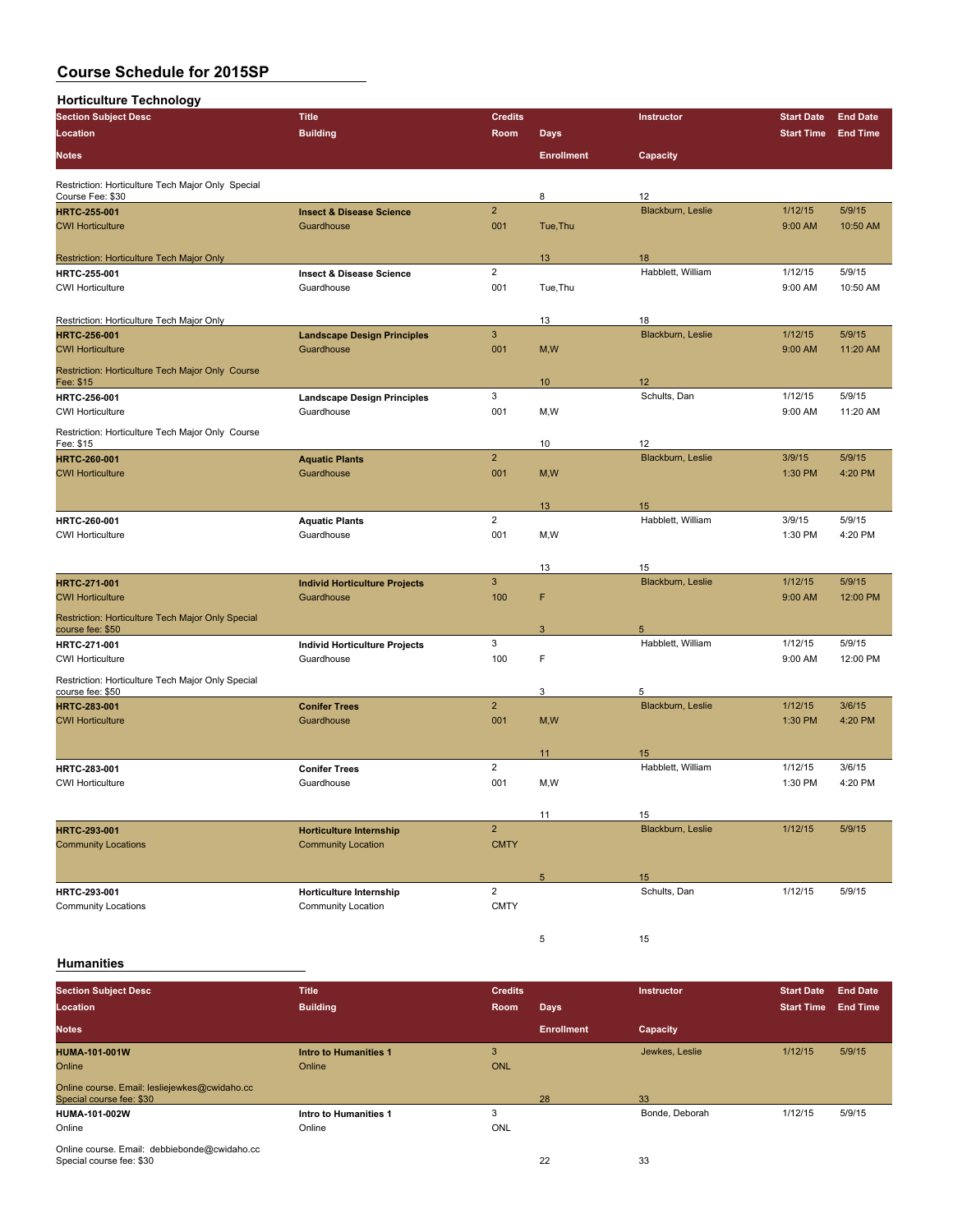**Humanities**

| 11 <b>unianiu</b> ca                            |                                        |                           |                   |                          |                   |                 |
|-------------------------------------------------|----------------------------------------|---------------------------|-------------------|--------------------------|-------------------|-----------------|
| <b>Section Subject Desc</b>                     | <b>Title</b>                           | <b>Credits</b>            |                   | Instructor               | <b>Start Date</b> | <b>End Date</b> |
| Location                                        | <b>Building</b>                        | Room                      | <b>Days</b>       |                          | <b>Start Time</b> | <b>End Time</b> |
| <b>Notes</b>                                    |                                        |                           | <b>Enrollment</b> | Capacity                 |                   |                 |
| <b>HUMA-101-003</b>                             | <b>Intro to Humanities 1</b>           | 3                         |                   | Purvis Aldrich, Jennifer | 1/12/15           | 5/9/15          |
| Nampa Campus                                    | <b>Micron Center for PTE</b>           | 2130                      | M, W              |                          | 10:00 AM          | 11:15 AM        |
|                                                 |                                        |                           |                   |                          |                   |                 |
|                                                 |                                        |                           | 24                | 28                       |                   |                 |
| <b>HUMA-101-004W</b>                            | Intro to Humanities 1                  | $\ensuremath{\mathsf{3}}$ |                   | Bonde, Deborah           | 1/12/15           | 5/9/15          |
| Online                                          | Online                                 | <b>ONL</b>                |                   |                          |                   |                 |
|                                                 |                                        |                           |                   |                          |                   |                 |
| Online course. Email: debbiebonde@cwidaho.cc    |                                        |                           |                   |                          |                   |                 |
| Special course fee: \$30                        |                                        | $\mathbf{3}$              | 29                | 33<br>Wilson, Harold     | 1/12/15           | 5/9/15          |
| <b>HUMA-101-005W</b>                            | <b>Intro to Humanities 1</b><br>Online |                           |                   |                          |                   |                 |
| Online                                          |                                        | <b>ONL</b>                |                   |                          |                   |                 |
| Online course. Email: gregwilson@cwidaho.cc     |                                        |                           |                   |                          |                   |                 |
| Special course fee: \$30                        |                                        |                           | 30                | 33                       |                   |                 |
| <b>HUMA-101-006W</b>                            | Intro to Humanities 1                  | $\ensuremath{\mathsf{3}}$ |                   | Cook, Elizabeth          | 1/12/15           | 5/9/15          |
| Online                                          | Online                                 | <b>ONL</b>                |                   |                          |                   |                 |
| Online course: Email: elizabethcook@cwidaho.cc  |                                        |                           |                   |                          |                   |                 |
| Special course fee \$30                         |                                        |                           | 30                | 33                       |                   |                 |
| <b>HUMA-101-007</b>                             | <b>Intro to Humanities 1</b>           | $\mathbf{3}$              |                   | Purvis Aldrich, Jennifer | 1/12/15           | 5/9/15          |
| Nampa Campus                                    | <b>Academic Building</b>               | 105                       | Tue, Thu          |                          | 8:30 AM           | 9:45 AM         |
|                                                 |                                        |                           |                   |                          |                   |                 |
|                                                 |                                        |                           | 42                | 45                       |                   |                 |
| HUMA-101-008                                    | Intro to Humanities 1                  | 3                         |                   | Yadlin, Michal           | 1/12/15           | 5/9/15          |
| Nampa Campus                                    | <b>Academic Building</b>               | 106                       | F                 |                          | 11:00 AM          | 1:45 PM         |
|                                                 |                                        |                           |                   |                          |                   |                 |
|                                                 |                                        |                           | 38                | 45                       |                   |                 |
| <b>HUMA-101-010W</b>                            | <b>Intro to Humanities 1</b>           | $\mathbf{3}$              |                   | Cook, Elizabeth          | 1/12/15           | 5/9/15          |
| Online                                          | Online                                 | <b>ONL</b>                |                   |                          |                   |                 |
|                                                 |                                        |                           |                   |                          |                   |                 |
| Online course. Email: elizabethcook@cwidaho.cc  |                                        |                           |                   |                          |                   |                 |
| Special course fee: \$30                        |                                        | $\ensuremath{\mathsf{3}}$ | 31                | 33<br>Jewkes, Leslie     | 1/12/15           | 5/9/15          |
| <b>HUMA-101-011W</b><br>Online                  | Intro to Humanities 1<br>Online        | <b>ONL</b>                |                   |                          |                   |                 |
|                                                 |                                        |                           |                   |                          |                   |                 |
| Online course. Email: lesliejewkes@cwidaho.cc   |                                        |                           |                   |                          |                   |                 |
| Special course fee: \$30                        |                                        |                           | 29                | 33                       |                   |                 |
| <b>HUMA-101-014H</b>                            | <b>Intro to Humanities 1</b>           | $\mathbf{3}$              |                   | Portales, Fonda          | 1/12/15           | 5/9/15          |
| <b>Ada County Campus</b>                        | <b>Pintail Center</b>                  | 1208                      | Tue               |                          | 2:30 PM           | 3:45 PM         |
|                                                 |                                        |                           |                   |                          |                   |                 |
| Hybrid course - has an online component         |                                        |                           | 25                | 30                       |                   |                 |
| <b>HUMA-101-015W</b>                            | Intro to Humanities 1                  | $\ensuremath{\mathsf{3}}$ |                   | Wilson, Harold           | 1/12/15           | 5/9/15          |
| Online                                          | Online                                 | ONL                       |                   |                          |                   |                 |
| Online course. Email: collinhughes@cwidaho.cc   |                                        |                           |                   |                          |                   |                 |
| Special course fee: \$30                        |                                        |                           | 29                | 33                       |                   |                 |
| <b>HUMA-101-016H</b>                            | <b>Intro to Humanities 1</b>           | 3                         |                   | Portales, Fonda          | 1/12/15           | 5/9/15          |
| <b>Ada County Campus</b>                        | <b>Pintail Center</b>                  | 1208                      | Thu               |                          | 2:30 PM           | 3:45 PM         |
|                                                 |                                        |                           |                   |                          |                   |                 |
| Hybrid course - has an online component         |                                        |                           | 21                | 30                       |                   |                 |
| <b>HUMA-101-018</b>                             | Intro to Humanities 1                  | 3                         |                   | Yadlin, Michal           | 1/12/15           | 5/9/15          |
| Canyon County Center                            | Canyon County Center                   | 233                       | Tue, Thu          |                          | 2:30 PM           | 3:45 PM         |
|                                                 |                                        |                           |                   |                          |                   |                 |
|                                                 |                                        |                           | 21                | 39                       |                   |                 |
|                                                 | <b>Intro to Humanities 2</b>           | $\mathbf{3}$              |                   | Jones, Jesse             | 1/12/15           | 5/9/15          |
| <b>HUMA-102-001</b><br>Nampa Campus             | <b>Aspen Classroom Building</b>        | 106                       | M, W              |                          | 8:30 AM           | 9:45 AM         |
|                                                 |                                        |                           |                   |                          |                   |                 |
|                                                 |                                        |                           |                   |                          |                   |                 |
|                                                 |                                        |                           | 28                | 36                       |                   |                 |
| HUMA-102-002W                                   | Intro to Humanities 2                  | 3                         |                   | Hurlbert, Jarrod         | 1/12/15           | 5/9/15          |
| Online                                          | Online                                 | ONL                       |                   |                          |                   |                 |
| Online course. Email: jarrodhurlbert@cwidaho.cc |                                        |                           |                   |                          |                   |                 |
| Special course fee: \$30                        |                                        |                           | 32                | 33                       |                   |                 |
| <b>HUMA-102-003W</b>                            | <b>Intro to Humanities 2</b>           | $\mathbf{3}$              |                   | McMorrow, Sharon         | 1/12/15           | 5/9/15          |
| Online                                          | Online                                 | <b>ONL</b>                |                   |                          |                   |                 |
| Online course. Email: sharonmcmorrow@cwidaho.cc |                                        |                           |                   |                          |                   |                 |
| Special course fee: \$30                        |                                        |                           | 33                | 33                       |                   |                 |
| <b>HUMA-102-004</b>                             | Intro to Humanities 2                  | 3                         |                   | Bonde, Deborah           | 1/12/15           | 5/9/15          |
| <b>Ada County Campus</b>                        | <b>Pintail Center</b>                  | 1208                      | Tue, Thu          |                          | 1:00 PM           | 2:15 PM         |
|                                                 |                                        |                           |                   |                          |                   |                 |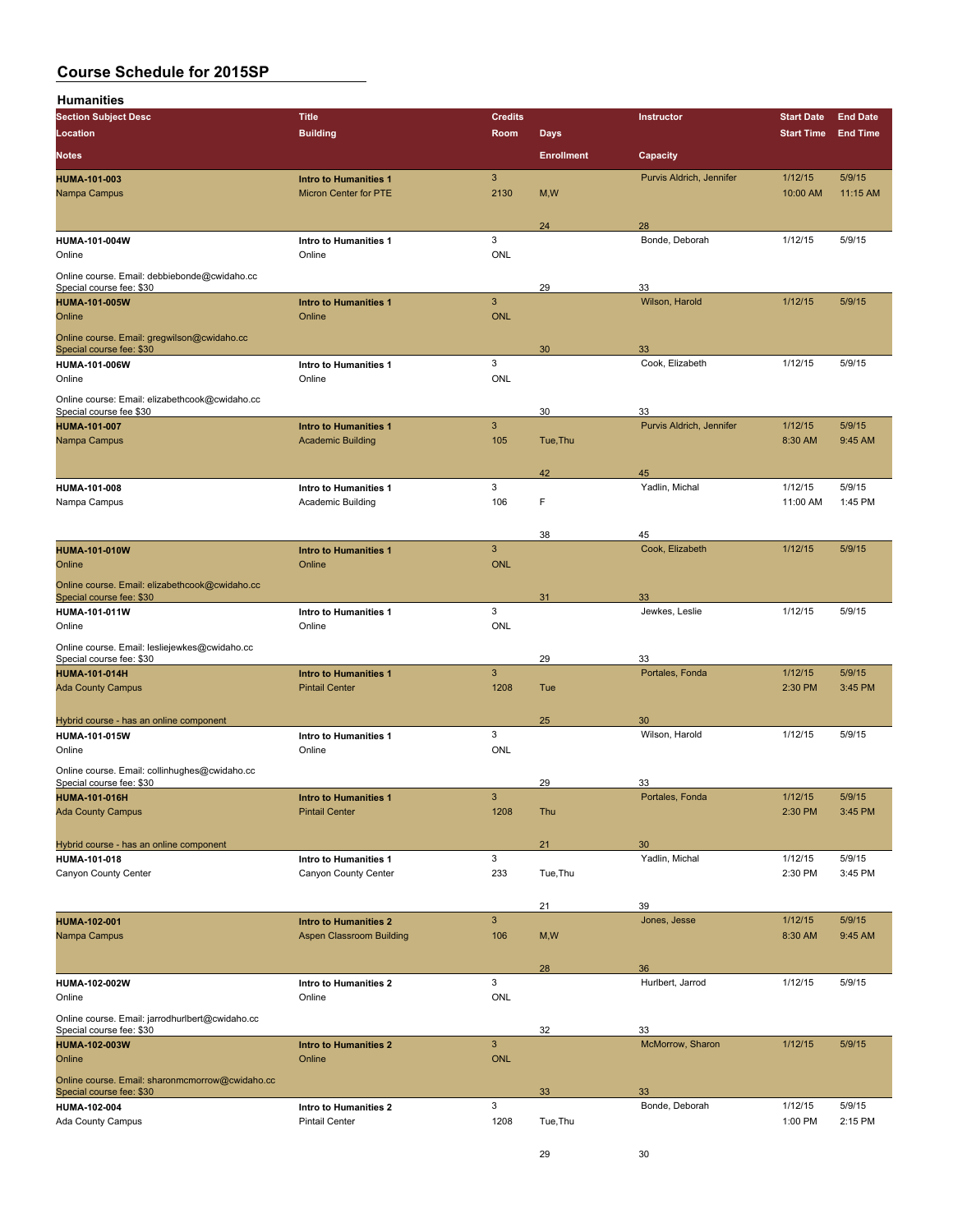**Humanities**

| <b>Section Subject Desc</b>                     | <b>Title</b>                     | <b>Credits</b> |                   | <b>Instructor</b> | <b>Start Date</b> | <b>End Date</b> |
|-------------------------------------------------|----------------------------------|----------------|-------------------|-------------------|-------------------|-----------------|
| Location                                        | <b>Building</b>                  | Room           | <b>Days</b>       |                   | <b>Start Time</b> | End Time        |
| <b>Notes</b>                                    |                                  |                | <b>Enrollment</b> | Capacity          |                   |                 |
| <b>HUMA-102-006W</b>                            | <b>Intro to Humanities 2</b>     | 3              |                   | Hurlbert, Jarrod  | 1/12/15           | 5/9/15          |
| Online                                          | Online                           | <b>ONL</b>     |                   |                   |                   |                 |
| Online course. Email: jarrodhurlbert@cwidaho.cc |                                  |                |                   |                   |                   |                 |
| Special course fee: \$30                        |                                  |                | 33                | 33                |                   |                 |
| <b>HUMA-199-001H</b>                            | <b>ST: Intro to Film Studies</b> | 3              |                   | McMorrow, Sharon  | 1/12/15           | 5/9/15          |
| Ada County Campus                               | <b>Pintail Center</b>            | 1208           | F                 |                   | 2:00 PM           | 3:15 PM         |
| Hybrid course - has an online component         |                                  |                | 20                | 30                |                   |                 |

### **Idaho Profess Driver Training**

| <b>Section Subject Desc</b> | <b>Title</b>                            | <b>Credits</b>          |                   | Instructor     | <b>Start Date</b> | <b>End Date</b> |
|-----------------------------|-----------------------------------------|-------------------------|-------------------|----------------|-------------------|-----------------|
| Location                    | <b>Building</b>                         | Room                    | <b>Days</b>       |                | <b>Start Time</b> | <b>End Time</b> |
| <b>Notes</b>                |                                         |                         | <b>Enrollment</b> | Capacity       |                   |                 |
| <b>IPDT-102-007</b>         | <b>Basic Knowledge Dev &amp; Theory</b> | 4                       |                   | Younger, Tracy | 10/20/14          | 11/6/14         |
|                             | <b>Professional Truck Driving</b>       | <b>CLASS</b>            | M, Tue, W, Thu    |                | 7:00 AM           | 5:30 PM         |
|                             |                                         |                         | $\overline{4}$    | 12             |                   |                 |
| IPDT-102-008                | Basic Knowledge Dev & Theory            | 4                       |                   | Younger, Tracy | 11/10/14          | 11/27/14        |
| Nampa Campus                | Professional Truck Driving              | <b>CLASS</b>            | M,Tue,W,Thu       |                | 7:00 AM           | 5:30 PM         |
|                             |                                         |                         | 3                 | 12             |                   |                 |
| <b>IPDT-102-009</b>         | <b>Basic Knowledge Dev &amp; Theory</b> | 4                       |                   | Younger, Tracy | 11/17/14          | 3/26/15         |
| Nampa Campus                | <b>Professional Truck Driving</b>       | <b>CLASS</b>            | M, Tue            |                | 6:00 PM           | 9:00 PM         |
|                             |                                         |                         | 3                 | 12             |                   |                 |
| IPDT-102-009                | Basic Knowledge Dev & Theory            | 4                       |                   | Younger, Tracy | 11/17/14          | 3/26/15         |
| Nampa Campus                | Professional Truck Driving              | <b>CLASS</b>            | SAT, SUN          |                | 7:00 AM           | 5:30 PM         |
|                             |                                         |                         | 3                 | 12             |                   |                 |
| <b>IPDT-102-010</b>         | <b>Basic Knowledge Dev &amp; Theory</b> | 4                       |                   | Younger, Tracy | 12/1/14           | 12/18/14        |
| Nampa Campus                | <b>Professional Truck Driving</b>       | <b>CLASS</b>            | M, Tue, W, Thu    |                | 7:00 AM           | 5:30 PM         |
|                             |                                         |                         | $\overline{4}$    | 12             |                   |                 |
| IPDT-102-011                | <b>Basic Knowledge Dev &amp; Theory</b> | 4                       |                   | Younger, Tracy | 1/5/15            | 1/22/15         |
| Nampa Campus                | Professional Truck Driving              | <b>CLASS</b>            | M,Tue,W,Thu       |                | 7:00 AM           | 5:30 PM         |
|                             |                                         |                         | 5                 | 12             |                   |                 |
| <b>IPDT-102-012</b>         | <b>Basic Knowledge Dev &amp; Theory</b> | 4                       |                   | Younger, Tracy | 1/26/15           | 2/12/15         |
| Nampa Campus                | <b>Professional Truck Driving</b>       | <b>CLASS</b>            | M, Tue, W, Thu    |                | 7:00 AM           | 5:30 PM         |
|                             |                                         |                         | $5\phantom{.0}$   | 12             |                   |                 |
| IPDT-102-013                | <b>Basic Knowledge Dev &amp; Theory</b> | 4                       |                   | Younger, Tracy | 2/17/15           | 3/5/15          |
| Nampa Campus                | Professional Truck Driving              | <b>CLASS</b>            | M,Tue,W,Thu       |                | 7:00 AM           | 5:30 PM         |
|                             |                                         |                         | 0                 | 12             |                   |                 |
| <b>IPDT-106-007</b>         | <b>Driving Skills Development</b>       | $\overline{4}$          |                   | Younger, Tracy | 11/10/14          | 11/27/14        |
| Nampa Campus                | <b>Professional Truck Driving</b>       | <b>YARD</b>             | M, Tue, W, Thu    |                | 7:00 AM           | 5:30 PM         |
|                             |                                         |                         | $\overline{4}$    | 12             |                   |                 |
| IPDT-106-008                | <b>Driving Skills Development</b>       | 4                       |                   | Younger, Tracy | 12/1/14           | 12/18/14        |
| Nampa Campus                | Professional Truck Driving              | YARD                    | M, Tue, W, Thu    |                | 7:00 AM           | 5:30 PM         |
|                             |                                         |                         | 3                 | 12             |                   |                 |
| <b>IPDT-106-009</b>         | <b>Driving Skills Development</b>       | $\overline{4}$          |                   | Younger, Tracy | 12/1/14           | 1/31/15         |
| Nampa Campus                | <b>Professional Truck Driving</b>       | <b>YARD</b>             | M, Tue            |                | 6:00 PM           | 9:00 PM         |
|                             |                                         |                         | $\sqrt{3}$        | 12             |                   |                 |
| IPDT-106-009                | <b>Driving Skills Development</b>       | 4                       |                   | Younger, Tracy | 12/1/14           | 1/31/15         |
| Nampa Campus                | Professional Truck Driving              | YARD                    | SAT, SUN          |                | 7:00 AM           | 5:30 PM         |
|                             |                                         |                         | 3                 | 12             |                   |                 |
| <b>IPDT-106-010</b>         | <b>Driving Skills Development</b>       | $\overline{\mathbf{4}}$ |                   | Younger, Tracy | 1/5/15            | 1/22/15         |
| Nampa Campus                | <b>Professional Truck Driving</b>       | <b>YARD</b>             | M, Tue, W, Thu    |                | 7:00 AM           | 5:30 PM         |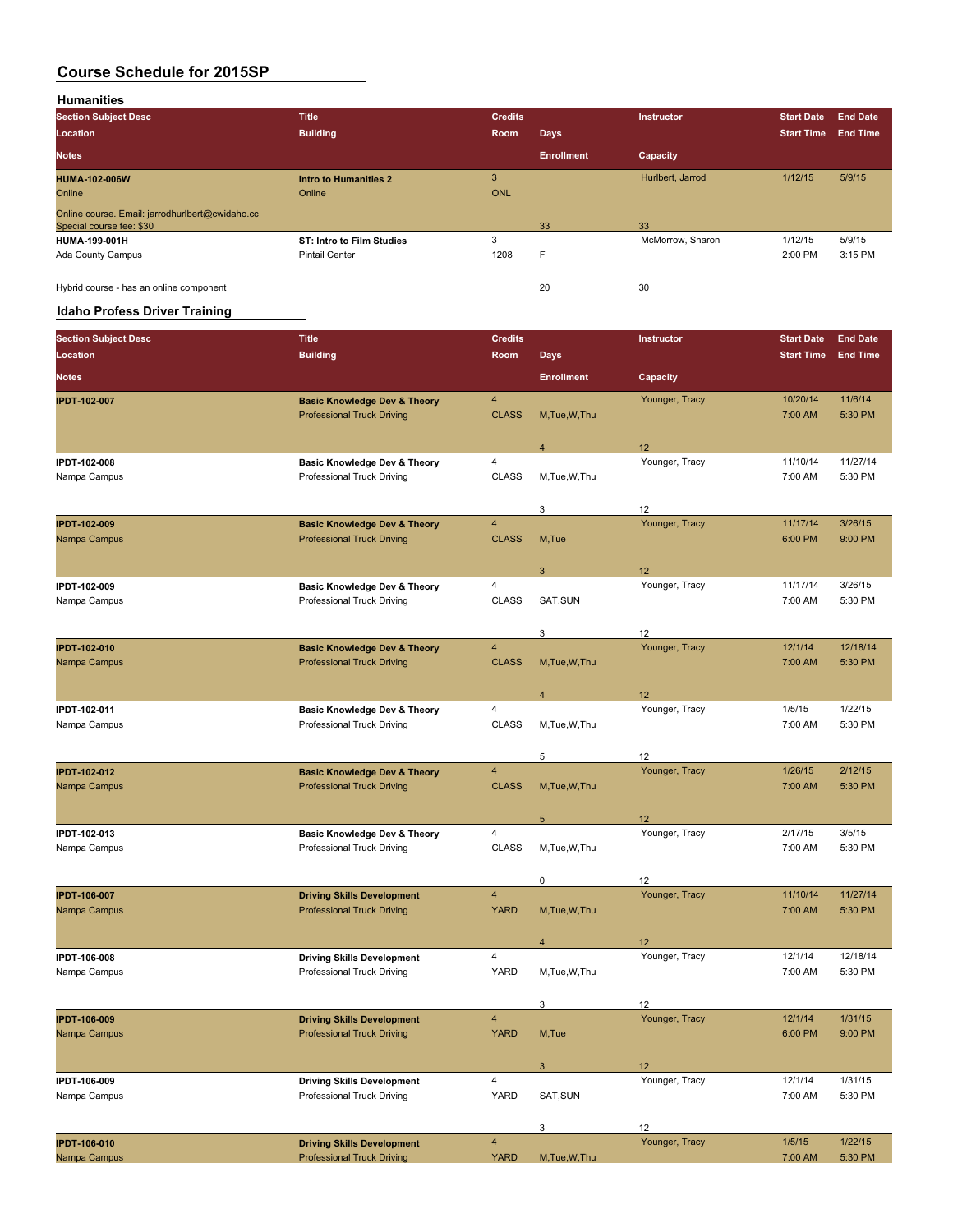| <b>Idaho Profess Driver Training</b>             |                                                                         |                         |                   |                      |                   |                 |
|--------------------------------------------------|-------------------------------------------------------------------------|-------------------------|-------------------|----------------------|-------------------|-----------------|
| <b>Section Subject Desc</b>                      | <b>Title</b>                                                            | <b>Credits</b>          |                   | Instructor           | <b>Start Date</b> | <b>End Date</b> |
| Location                                         | <b>Building</b>                                                         | Room                    | <b>Days</b>       |                      | <b>Start Time</b> | <b>End Time</b> |
|                                                  |                                                                         |                         |                   |                      |                   |                 |
| Notes                                            |                                                                         |                         | <b>Enrollment</b> | Capacity             |                   |                 |
|                                                  |                                                                         |                         |                   |                      |                   |                 |
|                                                  |                                                                         |                         | $\overline{4}$    | 12                   |                   |                 |
| IPDT-106-011                                     | <b>Driving Skills Development</b>                                       | 4                       |                   | Younger, Tracy       | 1/26/15           | 2/12/15         |
| Nampa Campus                                     | Professional Truck Driving                                              | YARD                    | M, Tue, W, Thu    |                      | 7:00 AM           | 5:30 PM         |
|                                                  |                                                                         |                         |                   |                      |                   |                 |
| Instructor Permission Required Course Fee: \$330 |                                                                         |                         | 5                 | 12                   |                   |                 |
| <b>IPDT-106-012</b>                              | <b>Driving Skills Development</b>                                       | $\overline{\mathbf{4}}$ |                   | Younger, Tracy       | 2/17/15           | 3/5/15          |
| Nampa Campus                                     | <b>Professional Truck Driving</b>                                       | <b>YARD</b>             | M, Tue, W, Thu    |                      | 7:00 AM           | 5:30 PM         |
|                                                  |                                                                         |                         |                   |                      |                   |                 |
|                                                  |                                                                         |                         | 5                 | 12                   |                   |                 |
| IPDT-106-013                                     | <b>Driving Skills Development</b>                                       | $\overline{4}$          |                   | Younger, Tracy       | 3/9/15            | 3/26/15         |
| Nampa Campus                                     | Professional Truck Driving                                              | YARD                    | M, Tue, W, Thu    |                      | 7:00 AM           | 5:30 PM         |
|                                                  |                                                                         |                         |                   |                      |                   |                 |
|                                                  |                                                                         |                         | 0                 | 12                   |                   |                 |
| <b>IPDT-112-007</b>                              | <b>Driving Skills Enhancement</b>                                       | $\overline{\mathbf{4}}$ |                   | Younger, Tracy       | 12/1/14           | 12/18/14        |
| Nampa Campus                                     | <b>Professional Truck Driving</b>                                       | <b>YARD</b>             | M, Tue, W, Thu    |                      | 7:00 AM           | 5:30 PM         |
|                                                  |                                                                         |                         |                   |                      |                   |                 |
|                                                  |                                                                         |                         | 3                 | 12                   |                   |                 |
| IPDT-112-008                                     | <b>Driving Skills Enhancement</b>                                       | $\overline{4}$          |                   | Younger, Tracy       | 1/5/15            | 1/22/15         |
| Nampa Campus                                     | Professional Truck Driving                                              | YARD                    | M, Tue, W, Thu    |                      | 7:00 AM           | 5:30 PM         |
|                                                  |                                                                         |                         |                   |                      |                   |                 |
|                                                  |                                                                         |                         | 3                 | 12                   |                   |                 |
| <b>IPDT-112-009</b>                              | <b>Driving Skills Enhancement</b>                                       | $\overline{\mathbf{4}}$ |                   | Younger, Tracy       | 2/1/15            | 3/22/15         |
| Nampa Campus                                     | <b>Professional Truck Driving</b>                                       | <b>YARD</b>             | M,Tue             |                      | 6:00 PM           | 9:00 PM         |
|                                                  |                                                                         |                         |                   |                      |                   |                 |
|                                                  |                                                                         | 4                       | 3                 | 12<br>Younger, Tracy | 2/1/15            | 3/22/15         |
| IPDT-112-009<br>Nampa Campus                     | <b>Driving Skills Enhancement</b><br>Professional Truck Driving         | YARD                    | SAT, SUN          |                      | 7:00 AM           | 5:30 PM         |
|                                                  |                                                                         |                         |                   |                      |                   |                 |
|                                                  |                                                                         |                         | 3                 | 12                   |                   |                 |
| <b>IPDT-112-010</b>                              | <b>Driving Skills Enhancement</b>                                       | $\overline{\mathbf{4}}$ |                   | Younger, Tracy       | 1/26/15           | 2/12/15         |
| Nampa Campus                                     | <b>Professional Truck Driving</b>                                       | <b>YARD</b>             | M, Tue, W, Thu    |                      | 7:00 AM           | 5:30 PM         |
|                                                  |                                                                         |                         |                   |                      |                   |                 |
| Instructor Permission Required Course Fee: \$330 |                                                                         |                         | $\overline{4}$    | 12                   |                   |                 |
| IPDT-112-011                                     | <b>Driving Skills Enhancement</b>                                       | 4                       |                   | Younger, Tracy       | 2/17/15           | 3/5/15          |
| Nampa Campus                                     | Professional Truck Driving                                              | YARD                    | M, Tue, W, Thu    |                      | 7:00 AM           | 5:30 PM         |
|                                                  |                                                                         |                         |                   |                      |                   |                 |
| Instructor Permission Required Course Fee: \$330 |                                                                         |                         | 5                 | 12                   |                   |                 |
| <b>IPDT-112-012</b>                              | <b>Driving Skills Enhancement</b>                                       | $\overline{\mathbf{4}}$ |                   | Younger, Tracy       | 3/9/15            | 3/26/15         |
| Nampa Campus                                     | <b>Professional Truck Driving</b>                                       | <b>YARD</b>             | M, Tue, W, Thu    |                      | 7:00 AM           | 5:30 PM         |
|                                                  |                                                                         |                         |                   |                      |                   |                 |
|                                                  |                                                                         |                         | $5\phantom{.0}$   | 12                   |                   |                 |
| IPDT-112-013                                     | <b>Driving Skills Enhancement</b>                                       | $\overline{4}$          |                   | Younger, Tracy       | 3/30/15           | 4/16/15         |
| Nampa Campus                                     | Professional Truck Driving                                              | YARD                    | M, Tue, W, Thu    |                      | 7:00 AM           | 5:30 PM         |
|                                                  |                                                                         |                         |                   |                      |                   |                 |
|                                                  |                                                                         |                         | 0                 | 12                   |                   |                 |
| <b>IPDT-120-007</b>                              | <b>Adv Professional Truck Drvg</b>                                      | $\bf 6$                 |                   | Younger, Tracy       | 1/5/15            | 2/13/15         |
| Nampa Campus                                     | <b>Professional Truck Driving</b>                                       | <b>CLASS</b>            | M, Tue, W, Thu    |                      | 7:00 AM           | 5:30 PM         |
|                                                  |                                                                         |                         |                   |                      |                   |                 |
|                                                  |                                                                         |                         | 3                 | 12                   |                   |                 |
| <b>IPDT 120-008</b>                              | <b>Adv Professional Truck Drvg</b>                                      | 6                       |                   | Younger, Tracy       | 1/26/15           | 3/5/15          |
| Nampa Campus                                     | Professional Truck Driving                                              | <b>CLASS</b>            | M.Tue.W.Thu       |                      | 7:00 AM           | 5:30 PM         |
|                                                  |                                                                         |                         |                   |                      |                   |                 |
|                                                  |                                                                         |                         | 3                 | 12                   |                   |                 |
| <b>IPDT-120-009</b>                              | <b>Adv Professional Truck Drvg</b>                                      | $6\phantom{1}$          |                   | Younger, Tracy       | 3/30/15           | 5/7/15          |
| Nampa Campus                                     | <b>Professional Truck Driving</b>                                       | <b>CLASS</b>            | M,Tue             |                      | 6:00 PM           | 9:00 PM         |
|                                                  |                                                                         |                         |                   |                      |                   |                 |
|                                                  |                                                                         |                         | 3                 | 12                   |                   |                 |
| IPDT-120-009                                     | <b>Adv Professional Truck Drvg</b>                                      | 6                       |                   | Younger, Tracy       | 3/30/15           | 5/7/15          |
| Nampa Campus                                     | Professional Truck Driving                                              | <b>CLASS</b>            | SAT, SUN          |                      | 7:00 AM           | 5:30 PM         |
|                                                  |                                                                         |                         |                   |                      |                   |                 |
|                                                  |                                                                         | $6\phantom{a}$          | 3                 | 12<br>Younger, Tracy | 2/17/15           | 3/26/15         |
| <b>IPDT-120-010</b><br>Nampa Campus              | <b>Adv Professional Truck Drvg</b><br><b>Professional Truck Driving</b> | <b>YARD</b>             | M, Tue, W, Thu    |                      | 7:00 AM           | 5:30 PM         |
|                                                  |                                                                         |                         |                   |                      |                   |                 |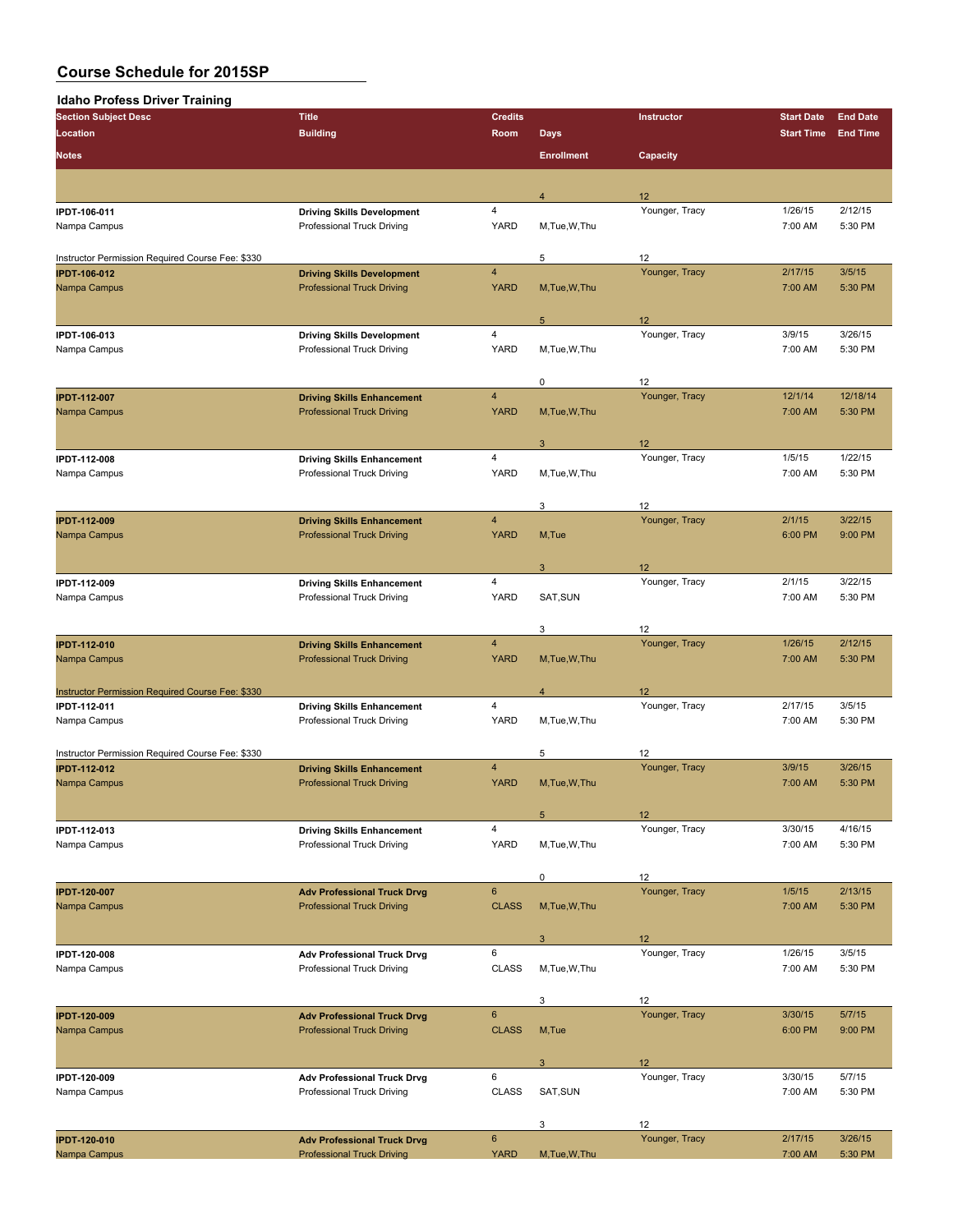#### **Idaho Profess Driver Training**

| <b>Section Subject Desc</b>                     | <b>Title</b>                       | <b>Credits</b> |                   | Instructor      | <b>Start Date</b> | <b>End Date</b> |
|-------------------------------------------------|------------------------------------|----------------|-------------------|-----------------|-------------------|-----------------|
| Location                                        | <b>Building</b>                    | Room           | <b>Days</b>       |                 | <b>Start Time</b> | <b>End Time</b> |
| <b>Notes</b>                                    |                                    |                | <b>Enrollment</b> | <b>Capacity</b> |                   |                 |
|                                                 |                                    |                |                   |                 |                   |                 |
| Instructor Permission Required Course Fee: \$45 |                                    |                | $\overline{4}$    | 12              |                   |                 |
| <b>IPDT 120-011</b>                             | <b>Adv Professional Truck Drvg</b> | 6              |                   | Younger, Tracy  | 3/9/15            | 4/16/15         |
| Nampa Campus                                    | Professional Truck Driving         | YARD           | M.Tue, W.Thu      |                 | 7:00 AM           | 5:30 PM         |
| Instructor Permission Required Course Fee: \$45 |                                    |                | 5                 | 12              |                   |                 |
| <b>IPDT-120-012</b>                             | <b>Adv Professional Truck Drvg</b> | 6              |                   | Younger, Tracy  | 3/30/15           | 5/7/15          |
| Nampa Campus                                    | <b>Professional Truck Driving</b>  | <b>YARD</b>    | M.Tue.W.Thu       |                 | 7:00 AM           | 5:30 PM         |
|                                                 |                                    |                | 5                 | 12              |                   |                 |
| <b>IPDT-120-013</b>                             | <b>Adv Professional Truck Drvg</b> | 6              |                   | Younger, Tracy  | 4/20/15           | 5/28/15         |
| Nampa Campus                                    | Professional Truck Driving         | <b>CLASS</b>   | M.Tue, W.Thu      |                 | 7:00 AM           | 5:30 PM         |
|                                                 |                                    |                | $\Omega$          | 12              |                   |                 |

#### **Info Secrty & Digital Forensic**

| <b>Section Subject Desc</b>                   | <b>Title</b>                              | <b>Credits</b> |                   | Instructor     | <b>Start Date</b> | <b>End Date</b> |
|-----------------------------------------------|-------------------------------------------|----------------|-------------------|----------------|-------------------|-----------------|
| Location                                      | <b>Building</b>                           | <b>Room</b>    | Days              |                | <b>Start Time</b> | <b>End Time</b> |
| <b>Notes</b>                                  |                                           |                | <b>Enrollment</b> | Capacity       |                   |                 |
| <b>ISDF-127-001</b>                           | <b>Server Operating Systems</b>           | $\overline{4}$ |                   | Otto, Linda    | 1/12/15           | 2/13/15         |
| <b>Ada County Campus</b>                      | <b>Pintail Center</b>                     | 1411           | M, Tue, W, Thu, F |                | 7:45 AM           | 11:45 AM        |
| First 5 week session                          |                                           |                | 19                | 20             |                   |                 |
| ISDF-129-001                                  | <b>Fundamentals of Linux</b>              | 4              |                   | Otto, Linda    | 2/17/15           | 3/20/15         |
| Ada County Campus                             | <b>Pintail Center</b>                     | 1411           | M, Tue, W, Thu, F |                | 7:45 AM           | 11:45 AM        |
| Second 5 week session                         |                                           |                | 19                | 20             |                   |                 |
| <b>ISDF 199 001</b>                           | <b>ST: Security Plus</b>                  | $\overline{4}$ |                   | Otto, Linda    | 3/30/15           | 5/9/15          |
| <b>Ada County Campus</b>                      | <b>Pintail Center</b>                     | 1411           | M, Tue, W, Thu, F |                | 7:45 AM           | 11:45 AM        |
|                                               |                                           |                | 19                | 20             |                   |                 |
| ISDF 255-001                                  | <b>Ethical Hack &amp; Countermeasures</b> | 4              |                   | Bowers, Donald | 1/12/15           | 2/13/15         |
| Ada County Campus                             | <b>Pintail Center</b>                     | 1411           | M,Tue,W,Thu,F     |                | 1:30 PM           | 5:30 PM         |
| 1st 5 week session; Special course fee: \$300 |                                           |                | 18                | 20             |                   |                 |
| <b>ISDF 257 001</b>                           | <b>Intro to Digital Forensics</b>         | $\overline{4}$ |                   | Bowers, Donald | 2/17/15           | 3/20/15         |
| <b>Ada County Campus</b>                      | <b>Pintail Center</b>                     | 1411           | M, Tue, W, Thu, F |                | 1:30 PM           | 5:30 PM         |
| 2nd 5 week session; Special course fee: \$300 |                                           |                | 18                | 20             |                   |                 |
| ISDF 259-001                                  | <b>Forensic Acquisition &amp; Analys</b>  | 4              |                   | Bowers, Donald | 3/30/15           | 5/9/15          |
| Ada County Campus                             | <b>Pintail Center</b>                     | 1411           | M,Tue,W,Thu,F     |                | 1:30 PM           | 5:30 PM         |
| 3rd 5 week session; Special course fee \$170  |                                           |                | 18                | 20             |                   |                 |

#### **Machine Tool Tech**

| <b>Section Subject Desc</b>                                             | <b>Title</b>                   | <b>Credits</b> |                   | Instructor       | <b>Start Date</b> | <b>End Date</b> |
|-------------------------------------------------------------------------|--------------------------------|----------------|-------------------|------------------|-------------------|-----------------|
| Location                                                                | <b>Building</b>                | Room           | <b>Days</b>       |                  | <b>Start Time</b> | <b>End Time</b> |
| <b>Notes</b>                                                            |                                |                | <b>Enrollment</b> | Capacity         |                   |                 |
| MACH-104-001                                                            | <b>Machine Shop Laboratory</b> | 6              |                   | Sperry, David    | 1/12/15           | 5/9/15          |
| Nampa Campus                                                            | <b>Micron Center for PTE</b>   | 1501           | M, Tue, W, Thu, F |                  | 12:00 PM          | 2:00 PM         |
| Restriction: Machine Tool Tech majors only Special<br>course fee: \$125 |                                |                | 14                | 18               |                   |                 |
| MACII-104-001                                                           | <b>Machine Shop Laboratory</b> | 6              |                   | Sperry, David    | 1/12/15           | 5/9/15          |
| Nampa Campus                                                            | Micron Center for PTE          | 1501           | M,W,F             |                  | 8:30 AM           | 11:20 AM        |
| Restriction: Machine Tool Tech majors only Special<br>course fee: \$125 |                                |                | 14                | 18               |                   |                 |
| <b>MACH-104-001</b>                                                     | <b>Machine Shop Laboratory</b> | 6              |                   | Sperry, David    | 1/12/15           | 5/9/15          |
| Nampa Campus                                                            | <b>Micron Center for PTE</b>   | 1501           | Tue, Thu          |                  | 9:30 AM           | 11:20 AM        |
| Restriction: Machine Tool Tech majors only Special<br>course fee: \$125 |                                |                | 14                | 18               |                   |                 |
| MACII-104-001                                                           | <b>Machine Shop Laboratory</b> | 6              |                   | Starkey, William | 1/12/15           | 5/9/15          |
| Nampa Campus                                                            | Micron Center for PTE          | 1501           | M, Tue, W, Thu, F |                  | 12:00 PM          | 2:00 PM         |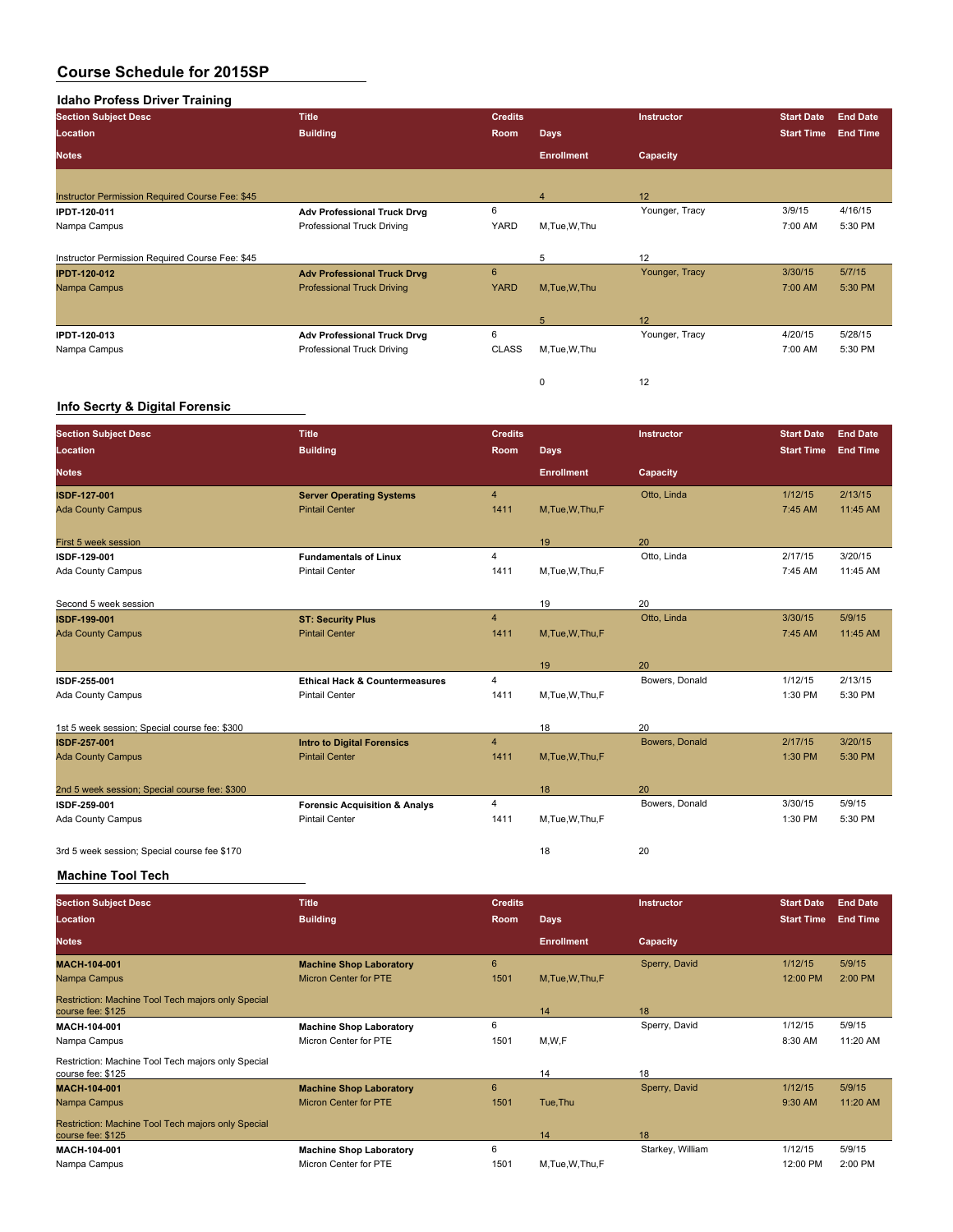| <b>Machine Tool Tech</b>                                                |                                                                |                |                   |                     |                   |                 |
|-------------------------------------------------------------------------|----------------------------------------------------------------|----------------|-------------------|---------------------|-------------------|-----------------|
| <b>Section Subject Desc</b>                                             | <b>Title</b>                                                   | <b>Credits</b> |                   | Instructor          | <b>Start Date</b> | <b>End Date</b> |
| Location                                                                | <b>Building</b>                                                | Room           | <b>Days</b>       |                     | <b>Start Time</b> | <b>End Time</b> |
| <b>Notes</b>                                                            |                                                                |                | <b>Enrollment</b> | Capacity            |                   |                 |
| Restriction: Machine Tool Tech majors only Special                      |                                                                |                |                   |                     |                   |                 |
| course fee: \$125                                                       |                                                                |                | 14                | 18                  |                   |                 |
| MACH-104-001                                                            | <b>Machine Shop Laboratory</b>                                 | $6\phantom{1}$ |                   | Starkey, William    | 1/12/15           | 5/9/15          |
| Nampa Campus                                                            | <b>Micron Center for PTE</b>                                   | 1501           | M,W,F             |                     | 8:30 AM           | 11:20 AM        |
| Restriction: Machine Tool Tech majors only Special<br>course fee: \$125 |                                                                |                | 14                | 18                  |                   |                 |
| MACH-104-001                                                            | <b>Machine Shop Laboratory</b>                                 | 6              |                   | Starkey, William    | 1/12/15           | 5/9/15          |
| Nampa Campus                                                            | Micron Center for PTE                                          | 1501           | Tue, Thu          |                     | 9:30 AM           | 11:20 AM        |
| Restriction: Machine Tool Tech majors only Special                      |                                                                |                | 14                | 18                  |                   |                 |
| course fee: \$125                                                       |                                                                | $\overline{2}$ |                   | Sperry, David       | 1/12/15           | 5/9/15          |
| MACH-127-001                                                            | <b>Related Blueprint Reading</b>                               |                |                   |                     |                   |                 |
| Nampa Campus                                                            | <b>Micron Center for PTE</b>                                   | 1506           | Tue, Thu          |                     | 7:30 AM           | 8:20 AM         |
|                                                                         |                                                                |                |                   |                     |                   |                 |
| Restriction: Machine Tool Tech majors only                              |                                                                |                | 15                | 18                  |                   |                 |
| MACH-154-001                                                            | <b>Machine Shop Theory</b>                                     | 3              |                   | Sperry, David       | 1/12/15           | 5/9/15          |
| Nampa Campus                                                            | Micron Center for PTE                                          | 1602           | M, W, F           |                     | 7:30 AM           | 8:20 AM         |
| Restriction: Machine Tool Tech majors only                              |                                                                |                | 14                | 18                  |                   |                 |
| <b>MACH 154-001</b>                                                     | <b>Machine Shop Theory</b>                                     | 3              |                   | Starkey, William    | 1/12/15           | 5/9/15          |
| Nampa Campus                                                            | <b>Micron Center for PTE</b>                                   | 1602           | M, W, F           |                     | 7:30 AM           | 8:20 AM         |
| Restriction: Machine Tool Tech majors only                              |                                                                |                | 14                | 18                  |                   |                 |
| MACH-204-001                                                            |                                                                | 6              |                   | Sperry, David       | 1/12/15           | 5/9/15          |
| Nampa Campus                                                            | <b>Advanced Machine Shop Lab</b><br>Micron Center for PTE      | 1501           | M, Tue, W, Thu, F |                     | 12:00 PM          | 2:00 PM         |
|                                                                         |                                                                |                |                   |                     |                   |                 |
| Restriction: Machine Tool Tech majors only Special                      |                                                                |                |                   |                     |                   |                 |
| course fee: \$125                                                       |                                                                |                | 10                | 18                  |                   |                 |
| MACH 204-001                                                            | <b>Advanced Machine Shop Lab</b>                               | 6              |                   | Sperry, David       | 1/12/15           | 5/9/15          |
| Nampa Campus                                                            | <b>Micron Center for PTE</b>                                   | 1501           | Tue, Thu          |                     | 9:30 AM           | 11:20 AM        |
| Restriction: Machine Tool Tech majors only Special<br>course fee: \$125 |                                                                |                | 10                | 18                  |                   |                 |
| MACII 212-001                                                           |                                                                | 3              |                   | Sperry, David       | 1/12/15           | 5/9/15          |
| Nampa Campus                                                            | <b>Computer-Aided Manufacturing</b><br>Micron Center for PTE   | 1506           | M,W,F             |                     | 7:30 AM           | 8:50 AM         |
|                                                                         |                                                                |                |                   |                     |                   |                 |
| Restriction: Machine Tool Tech majors only                              |                                                                |                | 11                | 18                  |                   |                 |
| <b>MACH 224-001</b>                                                     | <b>Tool Design for Manufacturing</b>                           | $\overline{2}$ |                   | Sperry, David       | 1/12/15           | 5/9/15          |
| Nampa Campus                                                            | <b>Micron Center for PTE</b>                                   | 1506           | Tue, Thu          |                     | 8:30 AM           | 9:20 AM         |
|                                                                         |                                                                |                |                   |                     |                   |                 |
| Restriction: Machine Tool Tech majors only                              |                                                                |                | 24                | 28                  |                   |                 |
| MACH-224-001                                                            | <b>Tool Design for Manufacturing</b>                           | $\overline{2}$ |                   | Starkey, William    | 1/12/15           | 5/9/15          |
| Nampa Campus                                                            | Micron Center for PTE                                          | 1506           | Tue, Thu          |                     | 8:30 AM           | 9:20 AM         |
|                                                                         |                                                                |                |                   |                     |                   |                 |
| Restriction: Machine Tool Tech majors only                              |                                                                | 3              | 24                | 28<br>Sperry, David | 1/12/15           | 5/9/15          |
| MACH 254-001                                                            | <b>Adv Machine Shop Theory</b><br><b>Micron Center for PTE</b> | 1506           |                   |                     | 9:00 AM           | 9:50 AM         |
| Nampa Campus                                                            |                                                                |                | M,W,F             |                     |                   |                 |
| Restriction: Machine Tool Tech majors only Special                      |                                                                |                |                   |                     |                   |                 |
| course fee: \$20                                                        |                                                                |                | 10 <sup>10</sup>  | 18                  |                   |                 |

**Marketing Management**

| <b>Section Subject Desc</b>             | <b>Title</b>                          | <b>Credits</b> |                   | <b>Instructor</b> | <b>Start Date</b> | <b>End Date</b> |
|-----------------------------------------|---------------------------------------|----------------|-------------------|-------------------|-------------------|-----------------|
| Location                                | <b>Building</b>                       | Room           | <b>Days</b>       |                   | <b>Start Time</b> | <b>End Time</b> |
| <b>Notes</b>                            |                                       |                | <b>Enrollment</b> | Capacity          |                   |                 |
| <b>MRKT-121-001H</b>                    | <b>Business Concepts</b>              | 3              |                   | Walker, Robert    | 1/12/15           | 5/9/15          |
| <b>Ada County Campus</b>                | <b>Pintail Center</b>                 | 1208           | W                 |                   | 10:00 AM          | 11:15 AM        |
|                                         |                                       |                |                   |                   |                   |                 |
| Hybrid course - has an online component |                                       |                | 19                | 30                |                   |                 |
| MRKT-121-002H                           | <b>Business Concepts</b>              | 3              |                   | Walker, Robert    | 1/12/15           | 5/9/15          |
| <b>Ada County Campus</b>                | <b>Pintail Center</b>                 | 1208           | Thu               |                   | 10:00 AM          | 11:15 AM        |
|                                         |                                       |                |                   |                   |                   |                 |
| Hybrid course - has an online component |                                       |                | 28                | 30                |                   |                 |
| <b>MRKT-161-001</b>                     | <b>Intro to Computer Applications</b> | 3              |                   | Olmstead, Amanda  | 1/12/15           | 5/9/15          |
| <b>Ada County Campus</b>                | <b>Pintail Center</b>                 | 1203           | Tue, Thu          |                   | 5:30 PM           | 6:45 PM         |
|                                         |                                       |                |                   |                   |                   |                 |
| <b>Special Course Fee \$10</b>          |                                       |                | 10                | 20                |                   |                 |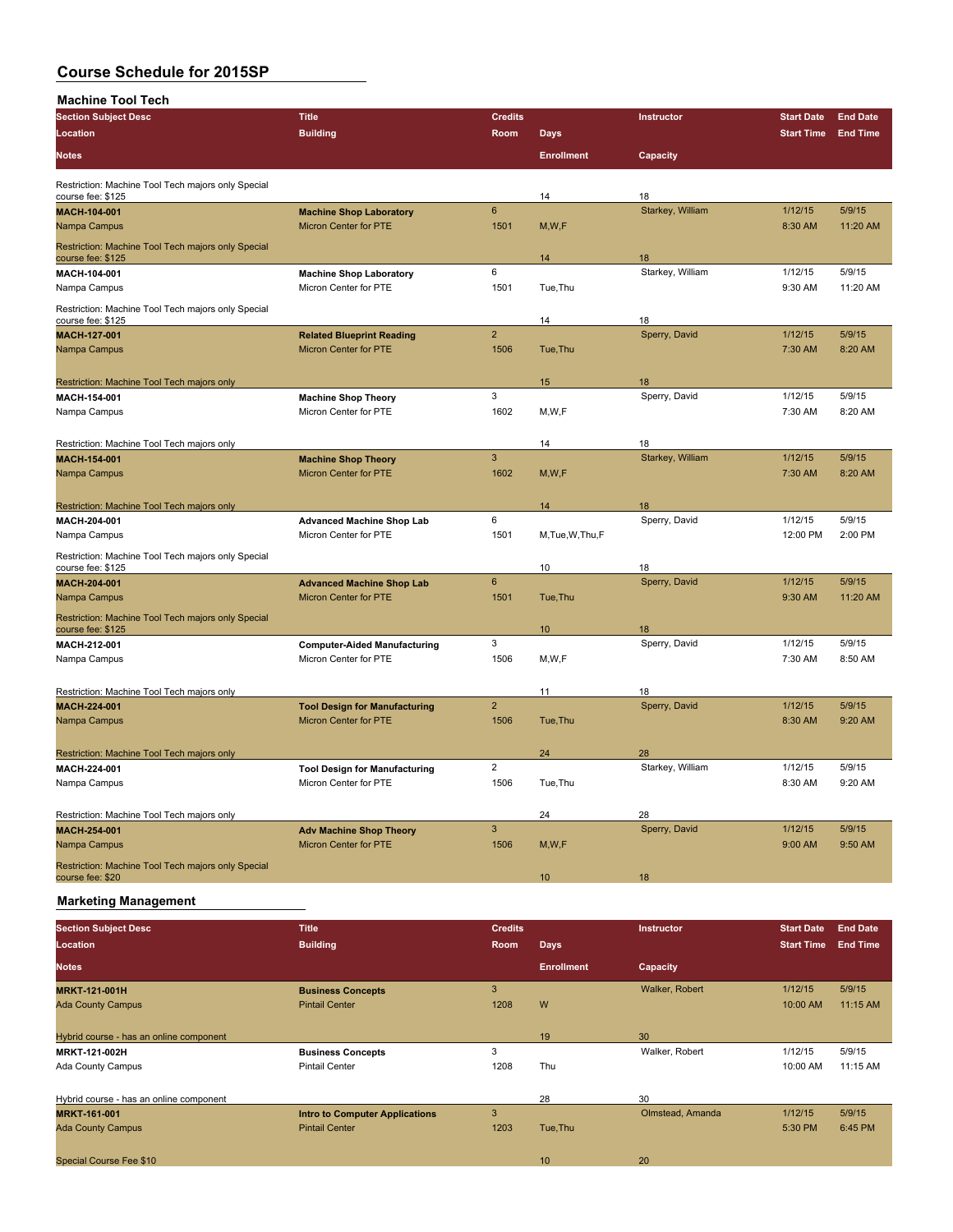| <b>Marketing Management</b>                                      |                                         |                |                   |                   |                   |                 |
|------------------------------------------------------------------|-----------------------------------------|----------------|-------------------|-------------------|-------------------|-----------------|
| <b>Section Subject Desc</b>                                      | <b>Title</b>                            | <b>Credits</b> |                   | Instructor        | <b>Start Date</b> | <b>End Date</b> |
| Location                                                         | <b>Building</b>                         | <b>Room</b>    | <b>Days</b>       |                   | <b>Start Time</b> | <b>End Time</b> |
| <b>Notes</b>                                                     |                                         |                | <b>Enrollment</b> | Capacity          |                   |                 |
| MRKT 203-001H                                                    | <b>Principles of Promotion</b>          | 3              |                   | Walker, Robert    | 1/12/15           | 5/9/15          |
| <b>Ada County Campus</b>                                         | <b>Pintail Center</b>                   | 1208           | W                 |                   | 1:00 PM           | 2:15 PM         |
| Hybrid course - has an online component                          |                                         |                | 28                | 30                |                   |                 |
| <b>MRKT-240-001H</b>                                             | <b>Principles of Selling</b>            | 3              |                   | Walker, Robert    | 1/12/15           | 5/9/15          |
| <b>Ada County Campus</b>                                         | <b>Pintail Center</b>                   | 1208           | <b>Thu</b>        |                   | 11:30 AM          | 12:45 PM        |
| Hybrid course - has an online component                          |                                         |                | 23                | 30                |                   |                 |
| <b>MRKT 262-001H</b>                                             | <b>Small Business Management</b>        | 3              |                   | Walker, Robert    | 1/12/15           | 5/9/15          |
| Ada County Campus                                                | <b>Pintail Center</b>                   | 1211           | W                 |                   | 8:30 AM           | 9:45 AM         |
| Special Course Fee \$25 Hybrid course-has an online<br>component |                                         |                | 15                | 24                |                   |                 |
| <b>MRKT 265-001</b>                                              | <b>Digital Publishing</b>               | 3              |                   | Wallgren, Lindsey | 1/12/15           | 5/9/15          |
| <b>Ada County Campus</b>                                         | <b>Pintail Center</b>                   | 1203           | Tue, Thu          |                   | 2:30 PM           | 3:45 PM         |
|                                                                  |                                         |                | 12                | 20                |                   |                 |
| MRKT-267-001                                                     | <b>Website Design &amp; Maintenance</b> | 3              |                   | Wallgren, Lindsey | 1/12/15           | 5/9/15          |
| Ada County Campus                                                | <b>Pintail Center</b>                   | 1203           | Tue, Thu          |                   | 11:30 AM          | 12:45 PM        |
|                                                                  |                                         |                | 23                | 20                |                   |                 |
| <b>MRKT 293-001</b>                                              | <b>Marketing Management Intern.</b>     | 3              |                   | Walker, Robert    | 1/12/15           | 5/9/15          |
| <b>Community Locations</b>                                       | <b>Community Location</b>               | <b>CMTY</b>    |                   |                   |                   |                 |
| <b>Instructor Permission Required</b>                            |                                         |                | 3                 | 5                 |                   |                 |
|                                                                  |                                         |                |                   |                   |                   |                 |

| <b>Section Subject Desc</b>                                                 | <b>Title</b>                 | <b>Credits</b> |                   | Instructor         | <b>Start Date</b> | <b>End Date</b> |
|-----------------------------------------------------------------------------|------------------------------|----------------|-------------------|--------------------|-------------------|-----------------|
| Location                                                                    | <b>Building</b>              | Room           | <b>Days</b>       |                    | <b>Start Time</b> | <b>End Time</b> |
| <b>Notes</b>                                                                |                              |                | <b>Enrollment</b> | Capacity           |                   |                 |
| MATH-108-001                                                                | <b>Intermediate Algebra</b>  | 4              |                   | Young, Mary        | 1/12/15           | 5/9/15          |
| Nampa Campus                                                                | <b>Academic Building</b>     | 105            | M, W, F           |                    | 11:30 AM          | 12:40 PM        |
| Special course fee: \$91                                                    |                              |                | 29                | 35                 |                   |                 |
| MATH 108-002                                                                | Intermediate Algebra         | 4              |                   | Deines, Timothy    | 1/12/15           | 5/9/15          |
| Nampa Campus                                                                | Academic Building            | 105            | M, W, F           |                    | 8:30 AM           | 9:40 AM         |
| Special course fee: \$91                                                    |                              |                | 34                | 35                 |                   |                 |
| MATH-108-003                                                                | <b>Intermediate Algebra</b>  | $\overline{4}$ |                   | Carson, Catherine  | 1/12/15           | 5/9/15          |
| Nampa Campus                                                                | <b>Academic Building</b>     | 105            | M, W, F           |                    | 10:00 AM          | 11:10 AM        |
| Special course fee: \$91                                                    |                              |                | 34                | 35                 |                   |                 |
| MATH-108-004W                                                               | Intermediate Algebra         | $\overline{4}$ |                   | Quintana, Emiko    | 1/12/15           | 5/9/15          |
| Online                                                                      | Online                       | <b>ONL</b>     |                   |                    |                   |                 |
| Online Course. Email: emikoquintana@cwidaho.cc<br>Special course fee: \$131 |                              |                | 31                | 35                 |                   |                 |
| <b>MATH-108-005</b>                                                         | <b>Intermediate Algebra</b>  | $\overline{4}$ |                   | Isaacson, Kathleen | 1/12/15           | 5/9/15          |
| Nampa Campus                                                                | <b>Academic Building</b>     | 105            | M, W, F           |                    | 7:00 AM           | 8:10 AM         |
| Special course fee: \$91                                                    |                              |                | 18                | 35                 |                   |                 |
| MATH 108-006W                                                               | <b>Intermediate Algebra</b>  | 4              |                   | Carson, Catherine  | 1/12/15           | 5/9/15          |
| Online                                                                      | Online                       | <b>ONL</b>     |                   |                    |                   |                 |
| Online course. Email: cathycarson@cwidaho.cc<br>Special course fee: \$131   |                              |                | 28                | 35                 |                   |                 |
| <b>MATH 108 007W</b>                                                        | <b>Intermediate Algebra</b>  | 4              |                   | McCue, James       | 1/12/15           | 5/9/15          |
| Online                                                                      | Online                       | <b>ONL</b>     |                   |                    |                   |                 |
| Online Course. Email: jimmccue@cwidaho.cc Special<br>course fee: \$131      |                              |                | 31                | 35                 |                   |                 |
| MATH-108-008                                                                | <b>Intermediate Algebra</b>  | 4              |                   | Young, Mary        | 1/12/15           | 5/9/15          |
| Nampa Campus                                                                | Academic Building            | 116            | M, W, F           |                    | 2:30 PM           | 3:40 PM         |
| Special course fee: \$91                                                    |                              |                | 32                | 35                 |                   |                 |
| <b>MATH-108-009</b>                                                         | <b>Intermediate Algebra</b>  | $\overline{4}$ |                   | Montgomery, Robert | 1/12/15           | 5/9/15          |
| Nampa Campus                                                                | <b>Micron Center for PTE</b> | 1506           | Tue, Thu          |                    | 7:30 PM           | 9:20 PM         |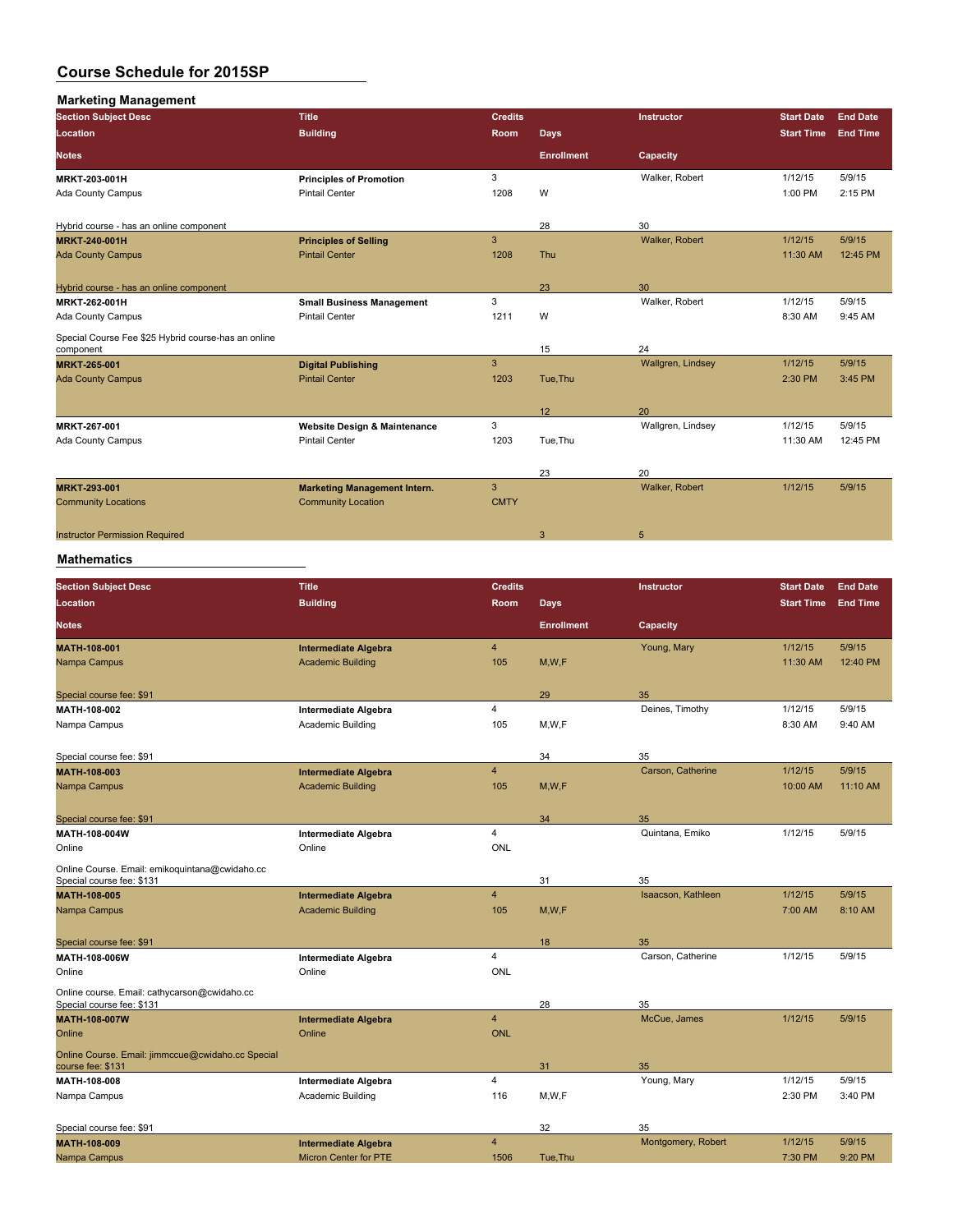| <b>Section Subject Desc</b>                       | <b>Title</b>                                                 | <b>Credits</b>          |                   | Instructor         | <b>Start Date</b> | <b>End Date</b> |
|---------------------------------------------------|--------------------------------------------------------------|-------------------------|-------------------|--------------------|-------------------|-----------------|
| Location                                          | <b>Building</b>                                              | Room                    | <b>Days</b>       |                    | <b>Start Time</b> | <b>End Time</b> |
|                                                   |                                                              |                         |                   |                    |                   |                 |
| <b>Notes</b>                                      |                                                              |                         | <b>Enrollment</b> | Capacity           |                   |                 |
|                                                   |                                                              |                         |                   |                    |                   |                 |
| Special course fee: \$91                          |                                                              |                         | 22                | 24                 |                   |                 |
| MATH 108-010                                      |                                                              | 4                       |                   | Chevreau, Andre    | 1/12/15           | 5/9/15          |
|                                                   | Intermediate Algebra                                         | 235                     | M, W, F           |                    | 11:30 AM          | 12:40 PM        |
| Canyon County Center                              | Canyon County Center                                         |                         |                   |                    |                   |                 |
|                                                   |                                                              |                         |                   |                    |                   |                 |
| Special course fee: \$91                          |                                                              |                         | 16                | 30                 |                   |                 |
| <b>MATH-108-012W</b>                              | <b>Intermediate Algebra</b>                                  | $\overline{4}$          |                   | Krahenbuhl, Jolene | 1/12/15           | 5/9/15          |
| Online                                            | Online                                                       | <b>ONL</b>              |                   |                    |                   |                 |
| Online course. Email: jolenekrahenbuhl@cwidaho.cc |                                                              |                         |                   |                    |                   |                 |
| Special course fee: \$131                         |                                                              |                         | 28                | 35                 |                   |                 |
| MATH-108-013                                      | Intermediate Algebra                                         | 4                       |                   | Vanorden, Alisa    | 1/12/15           | 5/9/15          |
| Nampa Campus                                      | Academic Building                                            | 119                     | M, W              |                    | 4:00 PM           | 5:50 PM         |
|                                                   |                                                              |                         |                   |                    |                   |                 |
| Special course fee: \$91                          |                                                              |                         | 34                | 35                 |                   |                 |
| MATH-108-017                                      | <b>Intermediate Algebra</b>                                  | $\overline{4}$          |                   | Knowles, Eric      | 1/12/15           | 5/9/15          |
| <b>Ada County Campus</b>                          | <b>Pintail Center</b>                                        | 1302                    | M, W              |                    | 7:30 PM           | 9:20 PM         |
|                                                   |                                                              |                         |                   |                    |                   |                 |
| Special course fee: \$91                          |                                                              |                         | 22                | 30                 |                   |                 |
| MATH-108-018                                      | Intermediate Algebra                                         | $\overline{4}$          |                   | Vanorden, Alisa    | 1/12/15           | 5/9/15          |
| Nampa Campus                                      | Academic Building                                            | 119                     | M,W               |                    | 7:00 PM           | 8:50 PM         |
|                                                   |                                                              |                         |                   |                    |                   |                 |
|                                                   |                                                              |                         |                   |                    |                   |                 |
| Special course fee: \$91                          |                                                              | $\overline{\mathbf{4}}$ | 29                | 35<br>McCue, James | 1/12/15           | 5/9/15          |
| MATH-108-019<br><b>Ada County Campus</b>          | <b>Intermediate Algebra</b><br><b>Mallard Place Building</b> |                         |                   |                    |                   |                 |
|                                                   |                                                              | 1111                    | M, W, F           |                    | 1:00 PM           | 2:10 PM         |
|                                                   |                                                              |                         |                   |                    |                   |                 |
| Special course fee: \$91                          |                                                              |                         | 28                | 32                 |                   |                 |
| MATH-108-020                                      | Intermediate Algebra                                         | 4                       |                   | Chevreau, Andre    | 1/12/15           | 5/9/15          |
| Canyon County Center                              | Canyon County Center                                         | 235                     | M,W,F             |                    | 10:00 AM          | 11:10 AM        |
|                                                   |                                                              |                         |                   |                    |                   |                 |
| Special course fee: \$91                          |                                                              |                         | 10                | 30                 |                   |                 |
| <b>MATH-108-021H</b>                              | <b>Intermediate Algebra</b>                                  | $\overline{4}$          |                   | Wagner, Randal     | 1/12/15           | 5/9/15          |
| <b>Ada County Campus</b>                          | <b>Pintail Center</b>                                        | 1318                    | Tue               |                    | 4:00 PM           | 5:50 PM         |
| Hybrid course - has an online component Special   |                                                              |                         |                   |                    |                   |                 |
| course fee: \$91                                  |                                                              |                         | 25                | 35                 |                   |                 |
| MATH-108-023                                      | Intermediate Algebra                                         | 4                       |                   | McCue, James       | 1/12/15           | 5/9/15          |
| Ada County Campus                                 | <b>Pintail Center</b>                                        | 1208                    | M,W,F             |                    | 11:30 AM          | 12:40 PM        |
|                                                   |                                                              |                         |                   |                    |                   |                 |
| Special course fee: \$91                          |                                                              |                         | 31                | 30                 |                   |                 |
| <b>MATH 108 024H</b>                              | <b>Intermediate Algebra</b>                                  | $\overline{\mathbf{4}}$ |                   | Wagner, Randal     | 1/12/15           | 5/9/15          |
| <b>Ada County Campus</b>                          | <b>Pintail Center</b>                                        | 1318                    | Thu               |                    | 4:00 PM           | 5:50 PM         |
|                                                   |                                                              |                         |                   |                    |                   |                 |
| Hybrid course - has an online component Special   |                                                              |                         |                   |                    |                   |                 |
| course fee: \$91                                  |                                                              |                         | 24                | 35                 |                   |                 |
| MATH-108-025                                      | Intermediate Algebra                                         | 4                       |                   | Montgomery, Robert | 1/12/15           | 5/9/15          |
| Nampa Campus                                      | Micron Center for PTE                                        | 1506                    | Tue, Thu          |                    | 5:30 PM           | 7:20 PM         |
|                                                   |                                                              |                         |                   |                    |                   |                 |
| Special course fee: \$91                          |                                                              |                         | 25                | 26                 |                   |                 |
| MATH-108-900                                      | <b>Intermediate Algebra</b>                                  | $\overline{4}$          |                   | Parsons, Roger     | 1/12/15           | 5/9/15          |
| <b>Community Locations</b>                        | Micron Technology - BOISE                                    | 128B                    | M, Tue            |                    | 8:30 AM           | 10:15 AM        |
|                                                   |                                                              |                         |                   |                    |                   |                 |
| Special course fee: \$91                          |                                                              |                         | 18                | 20                 |                   |                 |
| MATH-123-001                                      | Math in Modern Society                                       | 3                       |                   | Lloyd, Merla       | 1/12/15           | 5/9/15          |
| Ada County Campus                                 | <b>Pintail Center</b>                                        | 1208                    | Tue, Thu          |                    | 8:30 AM           | 9:45 AM         |
|                                                   |                                                              |                         |                   |                    |                   |                 |
| Special Course Fee \$112                          |                                                              |                         | 27                | 30                 |                   |                 |
| MATH-123-003                                      | <b>Math in Modern Society</b>                                | $\mathbf{3}$            |                   | Quintana, Emiko    | 1/12/15           | 5/9/15          |
| <b>Ada County Campus</b>                          | <b>Pintail Center</b>                                        | 1206                    | Tue, Thu          |                    | 2:30 PM           | 3:45 PM         |
|                                                   |                                                              |                         |                   |                    |                   |                 |
|                                                   |                                                              |                         |                   |                    |                   |                 |
| Special Course Fee \$112                          |                                                              |                         | 26                | 30                 |                   |                 |
| MATH-123-004                                      | <b>Math in Modern Society</b>                                | $\mathbf{3}$            |                   | Quintana, Emiko    | 1/12/15           | 5/9/15          |
| Ada County Campus                                 | <b>Pintail Center</b>                                        | 1206                    | Tue, Thu          |                    | 10:00 AM          | 11:15 AM        |
|                                                   |                                                              |                         |                   |                    |                   |                 |
| Special course fee: \$112                         |                                                              |                         | 26                | 30                 |                   |                 |
| MATH-123-005                                      | <b>Math in Modern Society</b>                                | $\mathbf{3}$            |                   | Wagner, Laura      | 1/12/15           | 5/9/15          |
| <b>Ada County Campus</b>                          | <b>Pintail Center</b>                                        | 1320                    | Tue, Thu          |                    | 8:30 PM           | 9:45 PM         |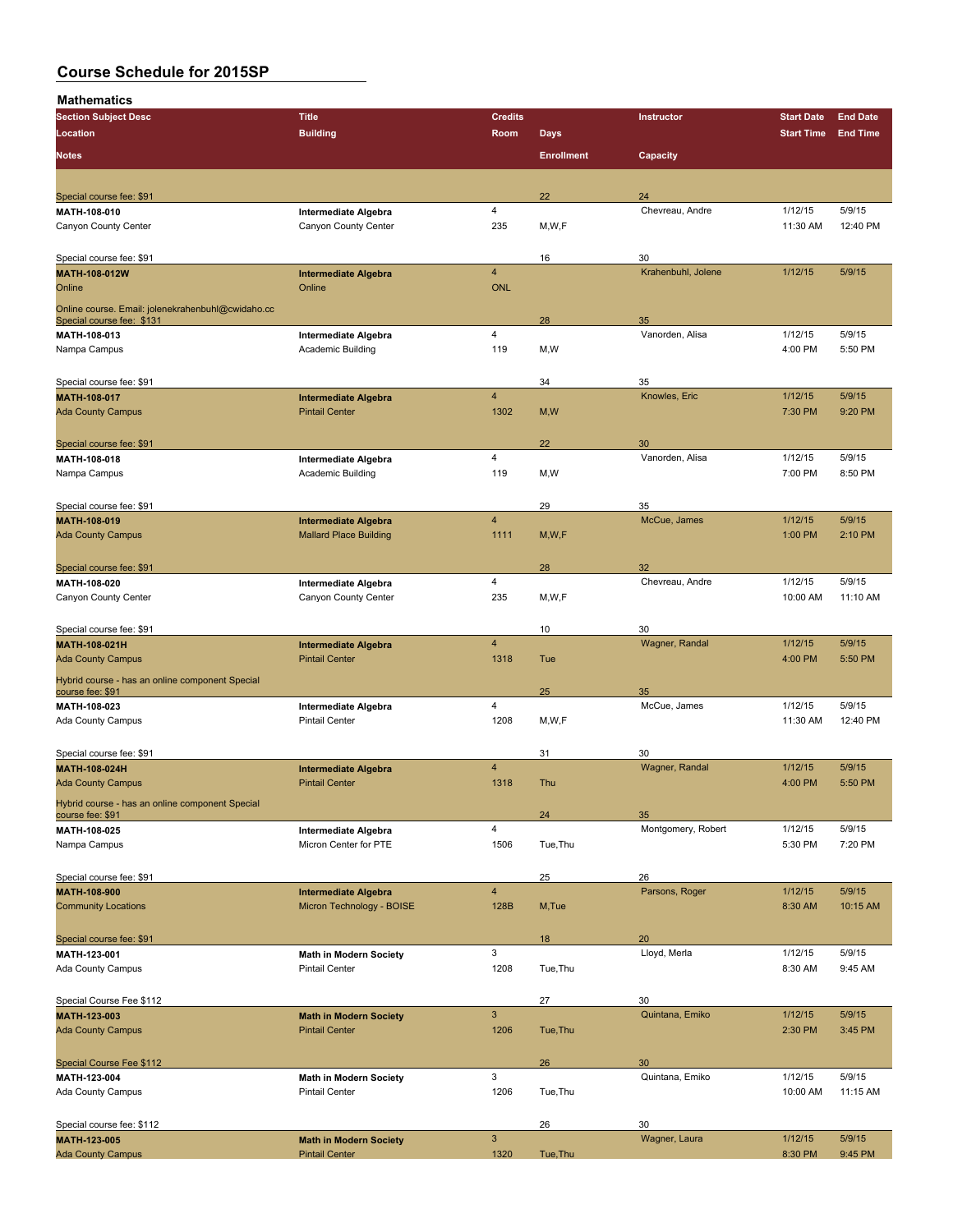| <b>Section Subject Desc</b>                     | <b>Title</b>                  | <b>Credits</b>            |                   | Instructor       | <b>Start Date</b> | <b>End Date</b> |
|-------------------------------------------------|-------------------------------|---------------------------|-------------------|------------------|-------------------|-----------------|
| Location                                        | <b>Building</b>               | Room                      | Days              |                  | <b>Start Time</b> | <b>End Time</b> |
|                                                 |                               |                           |                   |                  |                   |                 |
| <b>Notes</b>                                    |                               |                           | <b>Enrollment</b> | Capacity         |                   |                 |
|                                                 |                               |                           |                   |                  |                   |                 |
| <b>Special Course Fee \$112</b>                 |                               |                           | 28                | 30               |                   |                 |
| MATH 123-006                                    | <b>Math in Modern Society</b> | 3                         |                   | Harryman, Robert | 1/12/15           | 5/9/15          |
| Nampa Campus                                    | Academic Building             | 119                       | Tue, Thu          |                  | 7:00 AM           | 8:15 AM         |
|                                                 |                               |                           |                   |                  |                   |                 |
| Special Course Fee \$112                        |                               |                           | 28                | 35               |                   |                 |
| <b>MATH 123 007H</b>                            | <b>Math in Modern Society</b> | $\mathbf{3}$              |                   | Cook, Kristin    | 1/12/15           | 5/9/15          |
| Nampa Campus                                    | <b>Academic Building</b>      | 119                       | Tue               |                  | 11:30 AM          | 12:45 PM        |
| Hybrid course - has an online component Special |                               |                           |                   |                  |                   |                 |
| course fee: \$112                               |                               |                           | 31                | 35               |                   |                 |
| MATH-123-008H                                   | <b>Math in Modern Society</b> | 3                         |                   | Cook, Kristin    | 1/12/15           | 5/9/15          |
| Nampa Campus                                    | <b>Academic Building</b>      | 119                       | Thu               |                  | 11:30 AM          | 12:45 PM        |
| Hybrid course - has an online component Special |                               |                           |                   |                  |                   |                 |
| course fee: \$112                               |                               |                           | 29                | 35               |                   |                 |
| MATH-123-009W                                   | <b>Math in Modern Society</b> | $\mathbf{3}$              |                   | Quintana, Emiko  | 1/12/15           | 5/9/15          |
| Online                                          | Online                        | <b>ONL</b>                |                   |                  |                   |                 |
| Online course. Email: emikoquintana@cwidaho.cc  |                               |                           |                   |                  |                   |                 |
| Special course fee: \$142                       |                               |                           | 29                | 32               |                   |                 |
| MATH 123-011                                    | <b>Math in Modern Society</b> | 3                         |                   | Thomas, Gary     | 1/12/15           | 5/9/15          |
| Nampa Campus                                    | Academic Building             | 119                       | M, W              |                  | 8:30 AM           | 9:45 AM         |
|                                                 |                               |                           |                   |                  |                   |                 |
| Special Course Fee \$112                        |                               |                           | 34                | 35               |                   |                 |
| MATH-123-012                                    | <b>Math in Modern Society</b> | $\mathbf{3}$              |                   | Keenan, Robert   | 1/12/15           | 5/9/15          |
| <b>Canyon County Center</b>                     | <b>Canyon County Center</b>   | 235                       | M, W              |                  | 4:00 PM           | 5:15 PM         |
|                                                 |                               |                           |                   |                  |                   |                 |
| <b>Special Course Fee \$112</b>                 |                               |                           | 27                | 35               |                   |                 |
| MATH 123 013W                                   | <b>Math in Modern Society</b> | 3                         |                   | Cook, Kristin    | 1/12/15           | 5/9/15          |
| Online                                          | Online                        | ONL                       |                   |                  |                   |                 |
| Online course. Email: kristincook@cwidaho.cc    |                               |                           |                   |                  |                   |                 |
| Special course fee: \$142                       |                               |                           | 29                | 32               |                   |                 |
| <b>MATH 123 014W</b>                            | <b>Math in Modern Society</b> | 3                         |                   | Cook, Kristin    | 1/12/15           | 5/9/15          |
| Online                                          | Online                        | <b>ONL</b>                |                   |                  |                   |                 |
| Online course. Email: kristincook@cwidaho.cc    |                               |                           |                   |                  |                   |                 |
| Special course fee: \$142                       |                               |                           | 29                | 32               |                   |                 |
| MATH-123-015W                                   | <b>Math in Modern Society</b> | 3                         |                   | Orduno, Kathleen | 1/12/15           | 5/9/15          |
| Online                                          | Online                        | <b>ONL</b>                |                   |                  |                   |                 |
| Online course. Email: kateorduno@cwidaho.cc     |                               |                           |                   |                  |                   |                 |
| Special course fee: \$142                       |                               |                           | 28                | 32               |                   |                 |
| MATH-143-002                                    | <b>College Algebra</b>        | $\mathbf{3}$              |                   | Young, Mary      | 1/12/15           | 5/9/15          |
| Nampa Campus                                    | <b>Academic Building</b>      | 116                       | M, W              |                  | 10:00 AM          | 11:15 AM        |
|                                                 |                               |                           |                   |                  |                   |                 |
| Special Course Fee \$112                        |                               |                           | 32 <sup>°</sup>   | 35               |                   |                 |
| MATH-143-004                                    | <b>College Algebra</b>        | 3                         |                   | Belue, Paul      | 1/12/15           | 5/9/15          |
| Ada County Campus                               | <b>Mallard Place Building</b> | 1108                      | M, W              |                  | 1:00 PM           | 2:15 PM         |
|                                                 |                               |                           |                   |                  |                   |                 |
| Special Course Fee \$112                        |                               |                           | 22                | 24               |                   |                 |
| MATH-143-006                                    | <b>College Algebra</b>        | $\mathbf{3}$              |                   | Smith, Eric      | 1/12/15           | 5/9/15          |
| <b>Ada County Campus</b>                        | <b>Mallard Place Building</b> | 1111                      | Tue, Thu          |                  | 7:00 AM           | 8:15 AM         |
|                                                 |                               |                           |                   |                  |                   |                 |
| Special Course Fee \$112                        |                               |                           | 33                | 32               |                   |                 |
| MATH-143-007W                                   | College Algebra               | $\ensuremath{\mathsf{3}}$ |                   | Young, Mary      | 1/12/15           | 5/9/15          |
| Online                                          | Online                        | ONL                       |                   |                  |                   |                 |
| Online Course. Email: maryyoung@cwidaho.cc      |                               |                           |                   |                  |                   |                 |
| Special course fee: \$142                       |                               |                           | 25                | 32               |                   |                 |
| MATH-143-008                                    | <b>College Algebra</b>        | $\mathbf{3}$              |                   | Smith, Eric      | 1/12/15           | 5/9/15          |
| <b>Ada County Campus</b>                        | <b>Pintail Center</b>         | 1318                      | M, W              |                  | 7:00 AM           | 8:15 AM         |
|                                                 |                               |                           |                   |                  |                   |                 |
| Special Course Fee \$112                        |                               |                           | 29                | 35               |                   |                 |
| MATH-143-009                                    | <b>College Algebra</b>        | 3                         |                   | Quintana, Emiko  | 1/12/15           | 5/9/15          |
| Ada County Campus                               | <b>Pintail Center</b>         | 1206                      | Tue, Thu          |                  | 11:30 AM          | 12:45 PM        |
|                                                 |                               |                           |                   |                  |                   |                 |
| Special Course Fee \$112                        |                               |                           | 27                | 30               |                   |                 |
| MATH-143-010                                    | <b>College Algebra</b>        | $\ensuremath{\mathsf{3}}$ |                   | Thomas, Gary     | 1/12/15           | 5/9/15          |
| <b>Ada County Campus</b>                        | <b>Pintail Center</b>         | 1206                      | M, W              |                  | 4:00 PM           | 5:15 PM         |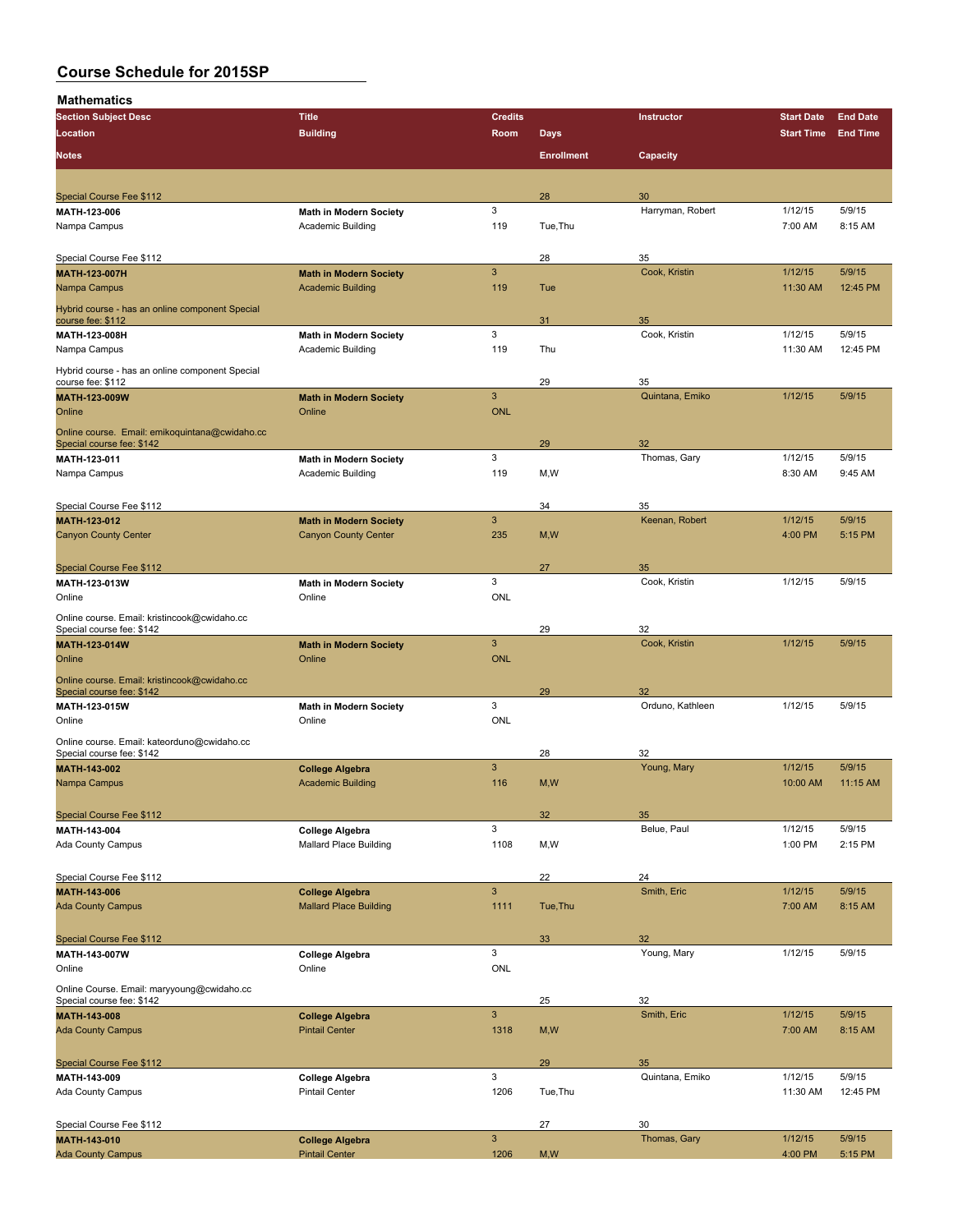| <b>Section Subject Desc</b>                                             | <b>Title</b>                                    | <b>Credits</b>          |                   | Instructor           | <b>Start Date</b> | <b>End Date</b> |
|-------------------------------------------------------------------------|-------------------------------------------------|-------------------------|-------------------|----------------------|-------------------|-----------------|
| Location                                                                | <b>Building</b>                                 | Room                    | Days              |                      | <b>Start Time</b> | <b>End Time</b> |
|                                                                         |                                                 |                         |                   |                      |                   |                 |
| <b>Notes</b>                                                            |                                                 |                         | <b>Enrollment</b> | Capacity             |                   |                 |
|                                                                         |                                                 |                         |                   |                      |                   |                 |
| Special Course Fee \$112                                                |                                                 |                         | 27                | 30                   |                   |                 |
| MATH-143-011W                                                           | <b>College Algebra</b>                          | 3                       |                   | Young, Mary          | 1/12/15           | 5/9/15          |
| Online                                                                  | Online                                          | <b>ONL</b>              |                   |                      |                   |                 |
|                                                                         |                                                 |                         |                   |                      |                   |                 |
| Online course. Email: maryyoung@cwidaho.cc<br>Special course fee: \$142 |                                                 |                         | 25                | 32                   |                   |                 |
| MATH-143-012W                                                           | <b>College Algebra</b>                          | $\mathbf{3}$            |                   | Belue, Paul          | 1/12/15           | 5/9/15          |
| Online                                                                  | Online                                          | <b>ONL</b>              |                   |                      |                   |                 |
|                                                                         |                                                 |                         |                   |                      |                   |                 |
| Online course. Email: paulbelue@cwidaho.cc Special<br>course fee: \$142 |                                                 |                         | 26                | 32                   |                   |                 |
| MATH-143-013W                                                           | <b>College Algebra</b>                          | 3                       |                   | Young, Mary          | 1/12/15           | 5/9/15          |
| Online                                                                  | Online                                          | <b>ONL</b>              |                   |                      |                   |                 |
|                                                                         |                                                 |                         |                   |                      |                   |                 |
| Online course. Email: maryyoung@cwidaho.cc                              |                                                 |                         |                   |                      |                   |                 |
| Special course fee: \$142                                               |                                                 | $\mathbf{3}$            | 22                | 32                   | 1/12/15           | 5/9/15          |
| MATH-143-021                                                            | <b>College Algebra</b>                          | 218                     |                   | Jolly, Amber         |                   |                 |
| Nampa Campus                                                            | <b>Academic Building</b>                        |                         | M                 |                      | 7:00 PM           | 9:45 PM         |
|                                                                         |                                                 |                         |                   |                      |                   |                 |
| Special Course Fee \$112                                                |                                                 |                         | 27                | 30                   |                   |                 |
| MATH-143-022                                                            | <b>College Algebra</b>                          | 3                       |                   | Murdock, Timothy     | 1/12/15           | 5/9/15          |
| Canyon County Center                                                    | Canyon County Center                            | 232                     | Tue, Thu          |                      | 10:00 AM          | 11:15 AM        |
|                                                                         |                                                 |                         |                   |                      |                   |                 |
| Special Course Fee \$112                                                |                                                 |                         | 27                | 35                   |                   |                 |
| MATH-143-023                                                            | <b>College Algebra</b>                          | $\mathbf{3}$            |                   | Pollard, Kenneth     | 1/12/15           | 5/9/15          |
| <b>Canyon County Center</b>                                             | <b>Canyon County Center</b>                     | 232                     | M, W              |                      | 1:00 PM           | 2:15 PM         |
|                                                                         |                                                 |                         |                   |                      |                   |                 |
| Special Course Fee \$112                                                |                                                 |                         | 20                | 35                   |                   |                 |
| MATH-143-024                                                            | <b>College Algebra</b>                          | 3                       |                   | Brown, Ryan          | 1/12/15           | 5/9/15          |
| Nampa Campus                                                            | Aspen Classroom Building                        | 108                     | Tue, Thu          |                      | 1:00 PM           | 2:15 PM         |
|                                                                         |                                                 |                         |                   |                      |                   |                 |
| Special Course Fee \$112                                                |                                                 |                         | 37                | 35                   |                   |                 |
| MATH-143-025                                                            | <b>College Algebra</b>                          | $\mathbf{3}$            |                   | Brown, Ryan          | 1/12/15           | 5/9/15          |
| Nampa Campus                                                            | <b>Aspen Classroom Building</b>                 | 127                     | M, W              |                      | 2:30 PM           | 3:45 PM         |
|                                                                         |                                                 |                         |                   |                      |                   |                 |
| Special Course Fee \$112                                                |                                                 |                         | 39                | 35                   |                   |                 |
| MATH-143-026                                                            | <b>College Algebra</b>                          | 3                       |                   | Orduno, Kathleen     | 1/12/15           | 5/9/15          |
| Nampa Campus                                                            | Academic Building                               | 325                     | Tue.Thu           |                      | 8:30 PM           | 9:45 PM         |
|                                                                         |                                                 |                         |                   |                      |                   |                 |
|                                                                         |                                                 |                         |                   |                      |                   |                 |
| Special Course Fee \$112                                                |                                                 | $\mathbf{3}$            | 30                | 35<br>Keenan, Robert | 1/12/15           | 5/9/15          |
| MATH-143-028<br><b>Ada County Campus</b>                                | <b>College Algebra</b><br><b>Pintail Center</b> | 1204                    | <b>SAT</b>        |                      | 8:00 AM           | 10:45 AM        |
|                                                                         |                                                 |                         |                   |                      |                   |                 |
|                                                                         |                                                 |                         |                   |                      |                   |                 |
| Special Course Fee \$112                                                |                                                 |                         | 33                | 30                   |                   |                 |
| MATH-143-900                                                            | <b>College Algebra</b>                          | 3                       |                   | Willoughby, Amanda   | 1/12/15           | 5/9/15          |
| <b>Community Locations</b>                                              | Micron Technology - BOISE                       | 128B                    | M,Tue             |                      | 11:00 AM          | 12:15 PM        |
|                                                                         |                                                 |                         |                   |                      |                   |                 |
| Special Course Fee \$112                                                |                                                 |                         | 5                 | 20                   |                   |                 |
| MATH-144-001                                                            | <b>Trigonometry</b>                             | $\overline{2}$          |                   | Wagner, Laura        | 1/12/15           | 5/9/15          |
| Nampa Campus                                                            | <b>Academic Building</b>                        | 309                     | Tue, Thu          |                      | 1:00 PM           | 1:50 PM         |
|                                                                         |                                                 |                         |                   |                      |                   |                 |
|                                                                         |                                                 |                         | 32                | 37                   |                   |                 |
| MATH-144-002D                                                           | Trigonometry                                    | $\overline{2}$          |                   | Gregg, Linette       | 1/12/15           | 6/4/15          |
| <b>Community Locations</b>                                              | <b>COMPASS Charter High School</b>              | TBA                     |                   |                      |                   |                 |
|                                                                         |                                                 |                         |                   |                      |                   |                 |
| Dual Credit                                                             |                                                 |                         | 0                 | 75                   |                   |                 |
| MATH-144-003D                                                           | <b>Trigonometry</b>                             | $\overline{2}$          |                   | McKenzie, Charity    | 1/12/15           | 6/4/15          |
| <b>Community Locations</b>                                              | Idaho Distance Education Acad                   | <b>TBA</b>              |                   |                      |                   |                 |
|                                                                         |                                                 |                         |                   |                      |                   |                 |
| <b>Dual Credit</b>                                                      |                                                 |                         | $\mathbf 0$       | 75                   |                   |                 |
| MATH-144-004D                                                           | Trigonometry                                    | $\overline{\mathbf{c}}$ |                   | Nebeker, Lisa        | 1/12/15           | 6/4/15          |
| <b>Community Locations</b>                                              | Idaho Digital Learning Academy                  | <b>TBA</b>              |                   |                      |                   |                 |
|                                                                         |                                                 |                         |                   |                      |                   |                 |
| Dual Credit                                                             |                                                 |                         | 0                 | 75                   |                   |                 |
| MATH-144-005D                                                           | <b>Trigonometry</b>                             | $\overline{2}$          |                   | Mattison, Brian      | 1/12/15           | 6/4/15          |
| <b>Community Locations</b>                                              | Middleton High School                           | <b>TBA</b>              |                   |                      |                   |                 |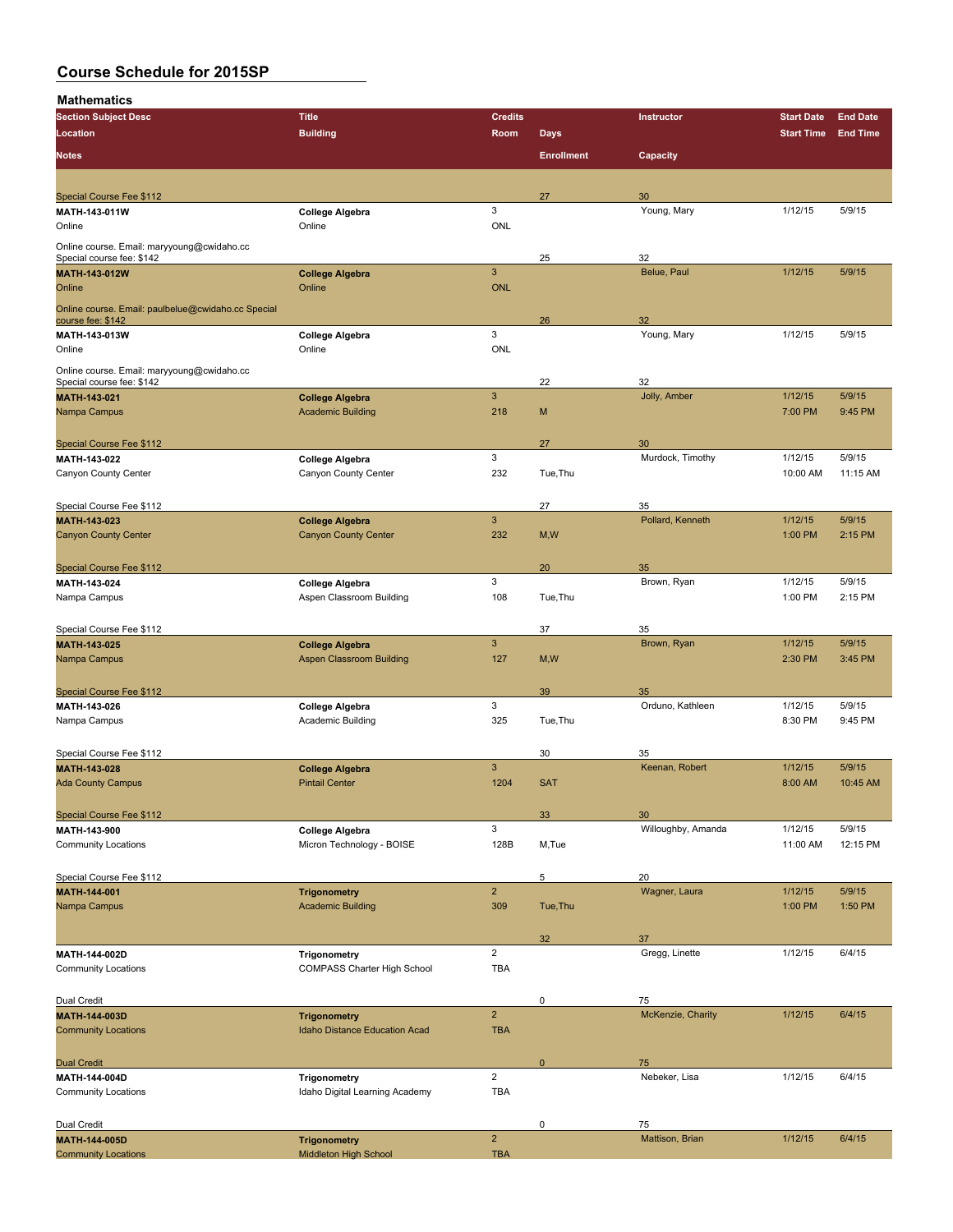**Mathematics**<br>Section Subject **D** 

| Section Subject Desc                                                         | Title                           | Credits                 |                   | Instructor              | <b>Start Date</b>          | <b>End Date</b> |
|------------------------------------------------------------------------------|---------------------------------|-------------------------|-------------------|-------------------------|----------------------------|-----------------|
| Location                                                                     | <b>Building</b>                 | Room                    | <b>Days</b>       |                         | <b>Start Time End Time</b> |                 |
| <b>Notes</b>                                                                 |                                 |                         | <b>Enrollment</b> | Capacity                |                            |                 |
|                                                                              |                                 |                         |                   |                         |                            |                 |
|                                                                              |                                 |                         |                   |                         |                            |                 |
| <b>Dual Credit</b>                                                           |                                 |                         | $\mathbf{0}$      | 75                      |                            |                 |
| MATII 144-006D                                                               | Trigonometry                    | $\overline{2}$          |                   | Latham, Rick            | 1/12/15                    | 6/4/15          |
| <b>Community Locations</b>                                                   | Mountain View High School       | <b>TBA</b>              |                   |                         |                            |                 |
|                                                                              |                                 |                         |                   |                         |                            |                 |
| Dual Credit                                                                  |                                 |                         | 0                 | 75                      |                            |                 |
| <b>MATH-144-007D</b>                                                         | <b>Trigonometry</b>             | $\overline{2}$          |                   | Kersey, Mary            | 1/12/15                    | 6/4/15          |
| <b>Community Locations</b>                                                   | <b>Skyview High School</b>      | <b>TBA</b>              |                   |                         |                            |                 |
|                                                                              |                                 |                         |                   |                         |                            |                 |
| <b>Dual Credit</b>                                                           |                                 |                         | $\mathbf 0$       | 75                      |                            |                 |
| MATH-144-008D                                                                | Trigonometry                    | $\overline{2}$          |                   | Young, David            | 1/12/15                    | 6/4/15          |
| <b>Community Locations</b>                                                   | Skyview High School             | <b>TBA</b>              |                   |                         |                            |                 |
|                                                                              |                                 |                         |                   |                         |                            |                 |
|                                                                              |                                 |                         |                   |                         |                            |                 |
| Dual Credit                                                                  |                                 | $\overline{2}$          | 0                 | 75                      |                            |                 |
| MATH-144-009D                                                                | <b>Trigonometry</b>             |                         |                   | Ashton, James           | 1/12/15                    | 6/4/15          |
| <b>Community Locations</b>                                                   | Victory Charter High School     | <b>TBA</b>              |                   |                         |                            |                 |
|                                                                              |                                 |                         |                   |                         |                            |                 |
| <b>Dual Credit</b>                                                           |                                 |                         | $\mathbf{0}$      | 75                      |                            |                 |
| MATH-144-010D                                                                | Trigonometry                    | $\overline{2}$          |                   | Anderson, Nicole        | 1/12/15                    | 6/4/15          |
| <b>Community Locations</b>                                                   | Columbia High School            | <b>TBA</b>              |                   |                         |                            |                 |
|                                                                              |                                 |                         |                   |                         |                            |                 |
| Dual Credit                                                                  |                                 |                         | 0                 | 75                      |                            |                 |
| <b>MATH 144 900</b>                                                          | <b>Trigonometry</b>             | $\overline{2}$          |                   | Willoughby, Amanda      | 1/12/15                    | 5/9/15          |
| <b>Community Locations</b>                                                   | Micron Technology - BOISE       | 128B                    | Thu               |                         | 11:00 AM                   | 12:45 PM        |
|                                                                              |                                 |                         |                   |                         |                            |                 |
|                                                                              |                                 |                         | 19                | 20                      |                            |                 |
| MATH-147-001                                                                 | <b>Precalculus</b>              | 5                       |                   | Carson, Catherine       | 1/12/15                    | 5/9/15          |
| Nampa Campus                                                                 | Academic Building               | 325                     | M, Tue, W, Thu    |                         | 11:30 AM                   | 12:35 PM        |
|                                                                              |                                 |                         |                   |                         |                            |                 |
|                                                                              |                                 |                         |                   |                         |                            |                 |
| Special Course Fee \$112                                                     |                                 | $5\phantom{.0}$         | 32                | 35<br>Carson, Catherine | 1/12/15                    | 5/9/15          |
| MATH-147-002W                                                                | <b>Precalculus</b>              |                         |                   |                         |                            |                 |
| Online                                                                       | Online                          | <b>ONL</b>              |                   |                         |                            |                 |
| Online course. Email: cathycarson@cwidaho.cc                                 |                                 |                         |                   |                         |                            |                 |
| Special course fee: \$162                                                    |                                 |                         | 26                | 32                      |                            |                 |
| MATH-147-003W                                                                | <b>Precalculus</b>              | 5                       |                   | Smith, Eric             | 1/12/15                    | 5/9/15          |
| Online                                                                       | Online                          | ONL                     |                   |                         |                            |                 |
| Online Course. Email: ericsmith2@cwidaho.cc                                  |                                 |                         |                   |                         |                            |                 |
| Special course fee: \$162                                                    |                                 |                         | 30                | 32                      |                            |                 |
| MATH-160-001W                                                                | <b>Brief Calculus</b>           | $\overline{4}$          |                   | Aydelotte, Susan        | 1/12/15                    | 5/9/15          |
| Online                                                                       | Online                          | <b>ONL</b>              |                   |                         |                            |                 |
| Online course. Email: susanaydelotte@cwidaho.cc                              |                                 |                         |                   |                         |                            |                 |
| Special course fee: \$152                                                    |                                 |                         | 29                | 32                      |                            |                 |
| MATH-160-002W                                                                | <b>Brief Calculus</b>           | 4                       |                   | Aydelotte, Susan        | 1/12/15                    | 5/9/15          |
| Online                                                                       | Online                          | ONL                     |                   |                         |                            |                 |
|                                                                              |                                 |                         |                   |                         |                            |                 |
| Online Course. Email: susanaydelotte@cwidaho.cc<br>Special course fee: \$152 |                                 |                         | 27                | 32                      |                            |                 |
| MATH-160-003                                                                 | <b>Brief Calculus</b>           | $\overline{\mathbf{4}}$ |                   | Brown, Ryan             | 1/12/15                    | 5/9/15          |
| Nampa Campus                                                                 | <b>Aspen Classroom Building</b> | 106                     | Tue, Thu          |                         | 2:30 PM                    | 4:20 PM         |
|                                                                              |                                 |                         |                   |                         |                            |                 |
| Hybrid course - has an online component. Special                             |                                 |                         |                   |                         |                            |                 |
| course fee: \$112                                                            |                                 |                         | 28                | 35                      |                            |                 |
| MATH-160-005                                                                 | <b>Brief Calculus</b>           | $\overline{\mathbf{4}}$ |                   | Isom, Teresa            | 1/12/15                    | 5/9/15          |
| Ada County Campus                                                            | <b>Pintail Center</b>           | 1302                    | M,W               |                         | 5:30 PM                    | 7:20 PM         |
|                                                                              |                                 |                         |                   |                         |                            |                 |
| Special Course Fee \$112                                                     |                                 |                         | 29                | 30                      |                            |                 |
| MATH-170-001                                                                 | <b>Calculus 1</b>               | $5\phantom{.0}$         |                   | Isaacson, Kathleen      | 1/12/15                    | 5/9/15          |
| Nampa Campus                                                                 | <b>Academic Building</b>        | 116                     | M, Tue, W, Thu    |                         | 8:30 AM                    | 9:35 AM         |
|                                                                              |                                 |                         |                   |                         |                            |                 |
| Special Course Fee \$112                                                     |                                 |                         | 26                | 32                      |                            |                 |
| MATH-170-004                                                                 | Calculus 1                      | 5                       |                   | Isom, Teresa            | 1/12/15                    | 5/9/15          |
| <b>Ada County Campus</b>                                                     | <b>Mallard Place Building</b>   | 1111                    | M, Tue, W, Thu    |                         | 4:00 PM                    | 5:05 PM         |
|                                                                              |                                 |                         |                   |                         |                            |                 |
|                                                                              |                                 |                         | 22                | 32                      |                            |                 |
| Special Course Fee \$112<br>MATH-170-900                                     | <b>Calculus 1</b>               | $\sqrt{5}$              |                   | Willoughby, Amanda      | 1/12/15                    | 5/9/15          |
| <b>Community Locations</b>                                                   | Micron Technology - BOISE       | 128B                    | M,Tue             |                         | 1:00 PM                    | 3:05 PM         |
|                                                                              |                                 |                         |                   |                         |                            |                 |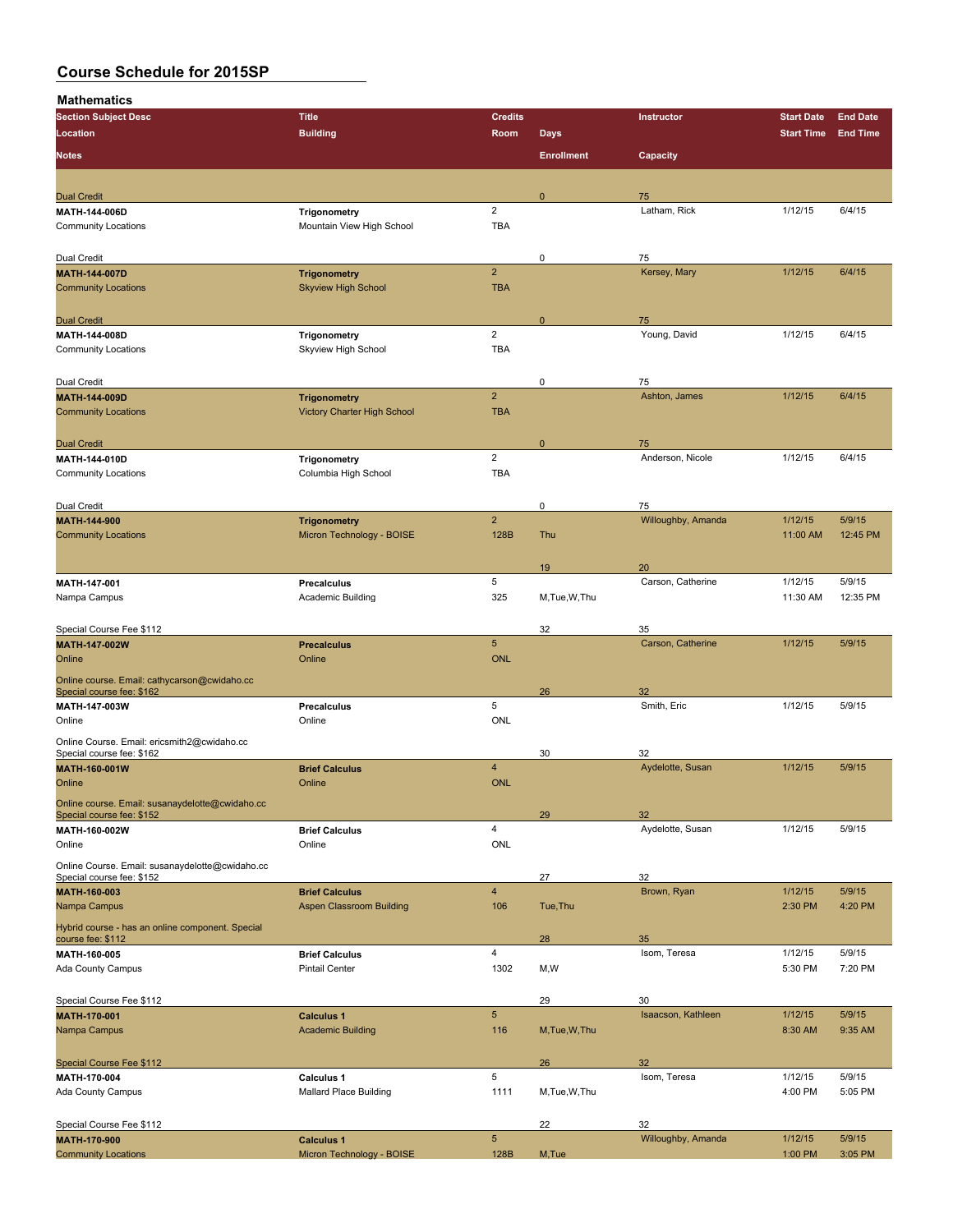**Mathematics**

| <b>Section Subject Desc</b>                            | <b>Title</b>                                             | <b>Credits</b> |                   | Instructor        | <b>Start Date</b> | <b>End Date</b> |
|--------------------------------------------------------|----------------------------------------------------------|----------------|-------------------|-------------------|-------------------|-----------------|
| Location                                               | <b>Building</b>                                          | Room           | <b>Days</b>       |                   | <b>Start Time</b> | <b>End Time</b> |
| <b>Notes</b>                                           |                                                          |                | <b>Enrollment</b> |                   |                   |                 |
|                                                        |                                                          |                |                   | Capacity          |                   |                 |
|                                                        |                                                          |                |                   |                   |                   |                 |
| <b>Special Course Fee \$112</b>                        |                                                          |                | 13                | 15                |                   |                 |
| MATH 175 001                                           | Calculus <sub>2</sub>                                    | 4              |                   | Smith, Eric       | 1/12/15           | 5/9/15          |
| <b>Ada County Campus</b>                               | <b>Pintail Center</b>                                    | 1206           | M, W, F           |                   | 8:30 AM           | 9:40 AM         |
|                                                        |                                                          |                |                   |                   |                   |                 |
|                                                        |                                                          |                | 21                | 30                |                   |                 |
| MATH-175-002                                           | <b>Calculus 2</b>                                        | $\overline{4}$ |                   | Isom, Teresa      | 1/12/15           | 5/9/15          |
| Nampa Campus                                           | <b>Micron Center for PTE</b>                             | 1210           | Tue, Thu          |                   | 1:00 PM           | 2:50 PM         |
|                                                        |                                                          |                |                   |                   |                   |                 |
|                                                        |                                                          |                | 20                | 30                |                   |                 |
| MATH-175-900                                           | Calculus <sub>2</sub>                                    | 4              |                   | Maloof, Giles     | 1/12/15           | 5/9/15          |
| <b>Community Locations</b>                             | Micron Technology - BOISE                                | 127A           | Thu,F             |                   | 8:30 AM           | 10:15 AM        |
|                                                        |                                                          |                |                   |                   |                   |                 |
|                                                        |                                                          | $\overline{4}$ | 14                | 30<br>Smith, Eric | 1/12/15           | 5/9/15          |
| <b>MATH-176-001I</b><br><b>Community Locations</b>     | <b>Discrete Mathematics</b><br><b>Community Location</b> | <b>CMTY</b>    |                   |                   |                   |                 |
|                                                        |                                                          |                |                   |                   |                   |                 |
|                                                        |                                                          |                |                   | $\mathcal{P}$     |                   |                 |
| <b>Instructor Permission Required</b><br>MATH 230-001I |                                                          | $\mathbf{3}$   | 6                 | Kelley, Maia      | 1/12/15           | 5/9/15          |
| <b>Community Locations</b>                             | Intro to Linear Algebra<br>Community Location            | <b>CMTY</b>    |                   |                   |                   |                 |
|                                                        |                                                          |                |                   |                   |                   |                 |
| Instructor Permission Required                         |                                                          |                | $\overline{c}$    | $\overline{2}$    |                   |                 |
| MATH-253-001                                           | <b>Introductory Statistics</b>                           | $\sqrt{3}$     |                   | Cook, Kristin     | 1/12/15           | 5/9/15          |
| Nampa Campus                                           | <b>Academic Building</b>                                 | 320            | Tue, Thu          |                   | 2:30 PM           | 3:45 PM         |
|                                                        |                                                          |                |                   |                   |                   |                 |
| <b>Special Course Fee \$112</b>                        |                                                          |                | 27                | 28                |                   |                 |
| MATH-253-002                                           | <b>Introductory Statistics</b>                           | $\mathbf{3}$   |                   | Smith, Eric       | 1/12/15           | 5/9/15          |
| Ada County Campus                                      | <b>Pintail Center</b>                                    | 1307           | M,W               |                   | 10:00 AM          | 11:15 AM        |
|                                                        |                                                          |                |                   |                   |                   |                 |
| Special Course Fee \$112                               |                                                          |                | 21                | 22                |                   |                 |
| MATH-253-003W                                          | <b>Introductory Statistics</b>                           | $\mathbf{3}$   |                   | Cook, Kristin     | 1/12/15           | 5/9/15          |
| Online                                                 | Online                                                   | <b>ONL</b>     |                   |                   |                   |                 |
| Online course. Email: kristincook@cwidaho.cc           |                                                          |                |                   |                   |                   |                 |
| Special course fee: \$142                              |                                                          |                | 32                | 32                |                   |                 |
| MATH-253-004W                                          | <b>Introductory Statistics</b>                           | 3              |                   | Cook, Kristin     | 1/12/15           | 5/9/15          |
| Online                                                 | Online                                                   | ONL            |                   |                   |                   |                 |
| Online course. Email: kristincook@cwidaho.cc           |                                                          |                |                   |                   |                   |                 |
| Special course fee: \$142                              |                                                          |                | 26                | 32                |                   |                 |
| MATH-253-005                                           | <b>Introductory Statistics</b>                           | $\mathbf{3}$   |                   | Thomas, Gary      | 1/12/15           | 5/9/15          |
| <b>Ada County Campus</b>                               | <b>Pintail Center</b>                                    | 1307           | M, W              |                   | 7:00 PM           | 8:15 PM         |
|                                                        |                                                          |                |                   |                   |                   |                 |
| Special Course Fee \$112                               |                                                          |                | 18                | 22                |                   |                 |
| MATH-257-001                                           | Math for Elem. Teachers 2                                | 3              |                   | Wagner, Laura     | 1/12/15           | 5/9/15          |
| Nampa Campus                                           | Academic Building                                        | 320            | Tue, Thu          |                   | 5:30 PM           | 6:45 PM         |
|                                                        |                                                          |                |                   |                   |                   |                 |
|                                                        |                                                          |                | 18                | 32                |                   |                 |
| <b>MATH 275 001</b>                                    | <b>Calculus 3</b>                                        | $\overline{4}$ |                   | Hofhine, Paul     | 1/12/15           | 5/9/15          |
| Nampa Campus                                           | <b>Aspen Classroom Building</b>                          | 127            | M, W              |                   | 11:00 AM          | 12:50 PM        |
|                                                        |                                                          |                |                   |                   |                   |                 |
| Special course fee: \$112                              |                                                          |                | 9                 | 35                |                   |                 |
| MATH 275 900                                           | Calculus 3                                               | $\pmb{4}$      |                   | Maloof, Giles     | 1/12/15           | 5/9/15          |
| <b>Community Locations</b>                             | Micron Technology - BOISE                                | 127A           | M,Tue             |                   | 1:30 PM           | 3:15 PM         |
|                                                        |                                                          |                |                   |                   |                   |                 |
| Special course fee: \$112                              |                                                          |                | 22                | 30                |                   |                 |

### **Medical Administrative Support**

| <b>Section Subject Desc</b>                | <b>Title</b>                       | <b>Credits</b> |                   | <b>Instructor</b> | <b>Start Date</b> | <b>End Date</b> |
|--------------------------------------------|------------------------------------|----------------|-------------------|-------------------|-------------------|-----------------|
| Location                                   | <b>Building</b>                    | Room           | Days              |                   | <b>Start Time</b> | <b>End Time</b> |
| <b>Notes</b>                               |                                    |                | <b>Enrollment</b> | Capacity          |                   |                 |
| <b>MADM 113 001</b>                        | <b>Medical Front Office Skills</b> |                |                   | Mai, Stephanie    | 1/12/15           | 5/9/15          |
| <b>Ada County Campus</b>                   | <b>Pintail Center</b>              | 1211           | Tue.Thu           |                   | 8:30 AM           | 9:45 AM         |
|                                            |                                    |                |                   |                   |                   |                 |
| <b>Medical Admin Support students only</b> |                                    |                | 14                | 24                |                   |                 |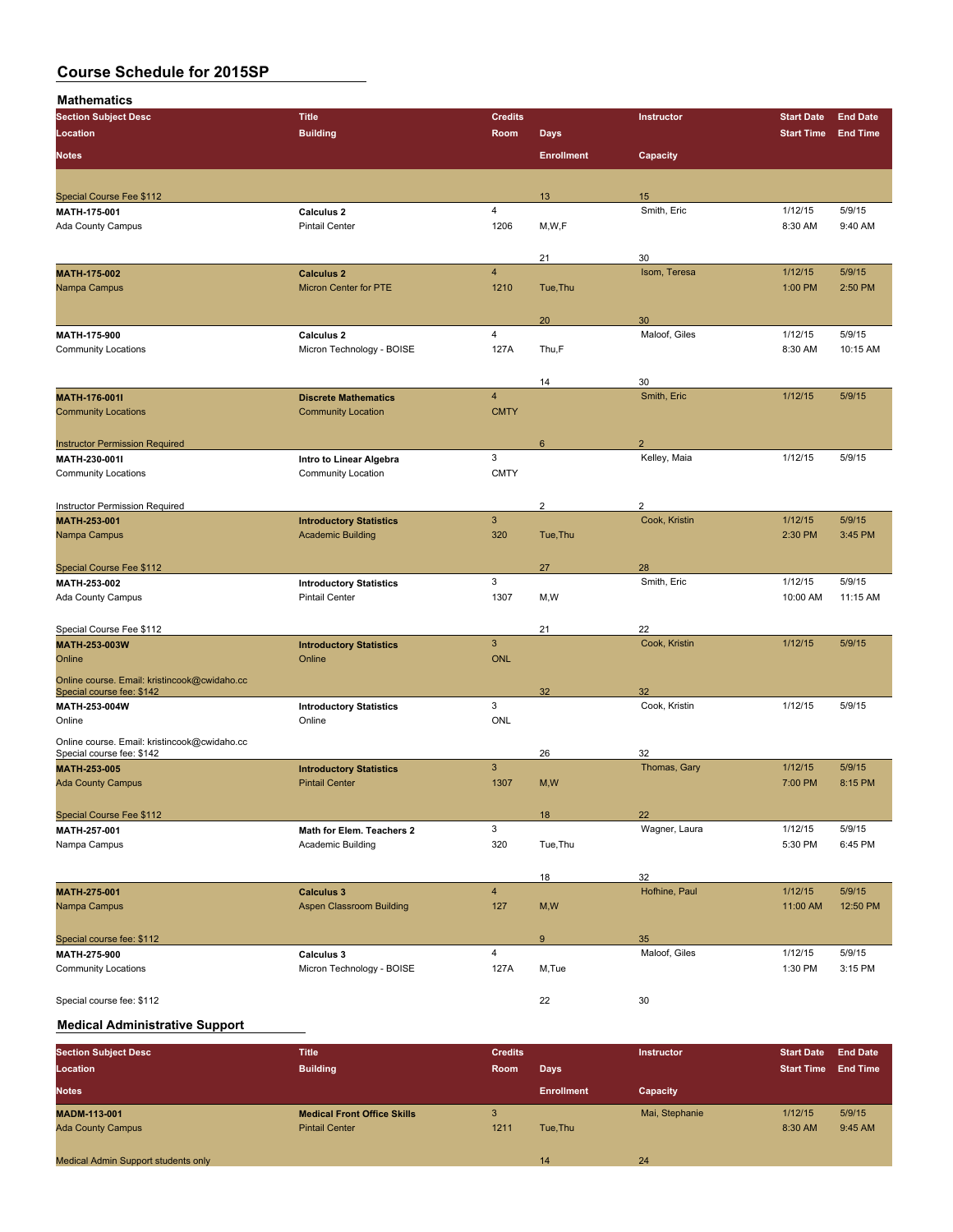## **Medical Administrative Support**

| <b>Section Subject Desc</b>         | <b>Title</b>                           | <b>Credits</b> |                   | Instructor     | <b>Start Date</b> | <b>End Date</b> |
|-------------------------------------|----------------------------------------|----------------|-------------------|----------------|-------------------|-----------------|
| Location                            | <b>Building</b>                        | <b>Room</b>    | <b>Days</b>       |                | <b>Start Time</b> | <b>End Time</b> |
| <b>Notes</b>                        |                                        |                | <b>Enrollment</b> | Capacity       |                   |                 |
| MADM-115-001                        | <b>Human Relations in Healthcare</b>   | 3              |                   | Mai, Stephanie | 1/12/15           | 5/9/15          |
| Ada County Campus                   | <b>Pintail Center</b>                  | 1211           | M,W               |                | 10:00 AM          | 11:15 AM        |
| Medical Admin Support students only |                                        |                | 15                | 24             |                   |                 |
| MADM-121-001                        | <b>Health Information Management</b>   | 3              |                   | Mai, Stephanie | 1/12/15           | 5/9/15          |
| <b>Ada County Campus</b>            | <b>Pintail Center</b>                  | 1203           | Tue.Thu           |                | 10:00 AM          | 11:15 AM        |
| Medical Admin Support students only |                                        |                | 13                | 20             |                   |                 |
| MADM-125-001                        | <b>Employmt SkIs for Med Office</b>    | 3              |                   | Lowney, Teresa | 1/12/15           | 5/9/15          |
| <b>Ada County Campus</b>            | <b>Pintail Center</b>                  | 1230           | Tue, Thu          |                | 1:00 PM           | 2:15 PM         |
| Medical Admin Support students only |                                        |                | 13                | 20             |                   |                 |
| MADM-223-001                        | <b>Integrated Med Office Software</b>  | $\mathbf{3}$   |                   | Mai, Stephanie | 1/12/15           | 5/9/15          |
| <b>Ada County Campus</b>            | <b>Pintail Center</b>                  | 1203           | M,W               |                | 11:30 AM          | 12:45 PM        |
|                                     |                                        |                | $\overline{7}$    | 20             |                   |                 |
| MADM-233-001                        | <b>Coding &amp; Billing Med Office</b> | 3              |                   | Lowney, Teresa | 1/12/15           | 5/9/15          |
| Ada County Campus                   | <b>Pintail Center</b>                  | 1207           | Tue, Thu          |                | 10:00 AM          | 11:15 AM        |
| Special course fee: \$10            |                                        |                | 16                | 20             |                   |                 |
| MADM-293-001                        | Internship                             | 3              |                   | Mai, Stephanie | 1/12/15           | 5/9/15          |
| <b>Community Locations</b>          | <b>Community Location</b>              | <b>CMTY</b>    |                   |                |                   |                 |
|                                     |                                        |                | $\overline{7}$    | 10             |                   |                 |
| MADM-295-001                        | Capstone                               | $\mathbf{1}$   |                   | Mai, Stephanie | 1/12/15           | 5/9/15          |
| Ada County Campus                   | <b>Pintail Center</b>                  | 1207           | Tue               |                | 2:30 PM           | 3:20 PM         |
| Special course fee: \$110           |                                        |                | $\overline{7}$    | 20             |                   |                 |

#### **Medical Assistant**

| <b>Section Subject Desc</b> | <b>Title</b>                     | <b>Credits</b>  |                   | Instructor     | <b>Start Date</b> | <b>End Date</b> |
|-----------------------------|----------------------------------|-----------------|-------------------|----------------|-------------------|-----------------|
| Location                    | <b>Building</b>                  | Room            | <b>Days</b>       |                | <b>Start Time</b> | <b>End Time</b> |
| <b>Notes</b>                |                                  |                 | <b>Enrollment</b> | Capacity       |                   |                 |
| <b>MEDA-109-001</b>         | Pharmacology                     | $\overline{2}$  |                   | Deiss, Joshua  | 1/12/15           | 5/9/15          |
| <b>Ada County Campus</b>    | <b>Quail Court Building</b>      | 2209            | Tue, Thu          |                | 11:30 AM          | 12:30 PM        |
| Special course fee: \$50    |                                  |                 | 19                | 20             |                   |                 |
| MEDA-109-001                | Pharmacology                     | $\overline{2}$  |                   | Omair, Tabinda | 1/12/15           | 5/9/15          |
| Ada County Campus           | <b>Quail Court Building</b>      | 2209            | Tue, Thu          |                | 11:30 AM          | 12:30 PM        |
| Special course fee: \$50    |                                  |                 | 19                | 20             |                   |                 |
| <b>MEDA-131-001</b>         | <b>Medical Office Procedures</b> | 5               |                   | Omair, Tabinda | 1/12/15           | 5/9/15          |
| <b>Ada County Campus</b>    | <b>Quail Court Building</b>      | 2209            | Tue, Thu          |                | 9:00 AM           | 11:30 AM        |
|                             |                                  |                 | 19                | 20             |                   |                 |
| MEDA-220-001                | <b>Human Diseases</b>            | 3               |                   | Omair, Tabinda | 1/12/15           | 5/9/15          |
| Ada County Campus           | <b>Quail Court Building</b>      | 2202            | M,W               |                | 1:00 PM           | 2:30 PM         |
|                             |                                  |                 | 19                | 20             |                   |                 |
| <b>MEDA 233 001</b>         | <b>Clinical Procedures 1</b>     | $5\phantom{.0}$ |                   | Omair, Tabinda | 1/12/15           | 5/9/15          |
| <b>Ada County Campus</b>    | <b>Quail Court Building</b>      | 2202            | M, W, F           |                | 9:00 AM           | 12:30 PM        |
| Special course fee: \$75    |                                  |                 | 18                | 20             |                   |                 |
|                             |                                  |                 |                   |                |                   |                 |

## **Music**

| <b>Section Subject Desc</b> | <b>Title</b>                     | <b>Credits</b> |                   | <b>Instructor</b> | <b>Start Date</b> | <b>End Date</b> |
|-----------------------------|----------------------------------|----------------|-------------------|-------------------|-------------------|-----------------|
| Location                    | <b>Building</b>                  | Room           | <b>Days</b>       |                   | <b>Start Time</b> | <b>End Time</b> |
| <b>Notes</b>                |                                  |                | <b>Enrollment</b> | Capacity          |                   |                 |
| <b>MUSI-100-001D</b>        | <b>Music Appreciation</b>        |                |                   | Hughes, Kelly     | 1/12/15           | 6/4/15          |
| <b>Community Locations</b>  | <b>Garden Valley High School</b> | <b>TBA</b>     |                   |                   |                   |                 |
|                             |                                  |                |                   |                   |                   |                 |
| <b>Dual Credit</b>          |                                  |                | $\Omega$          | 75                |                   |                 |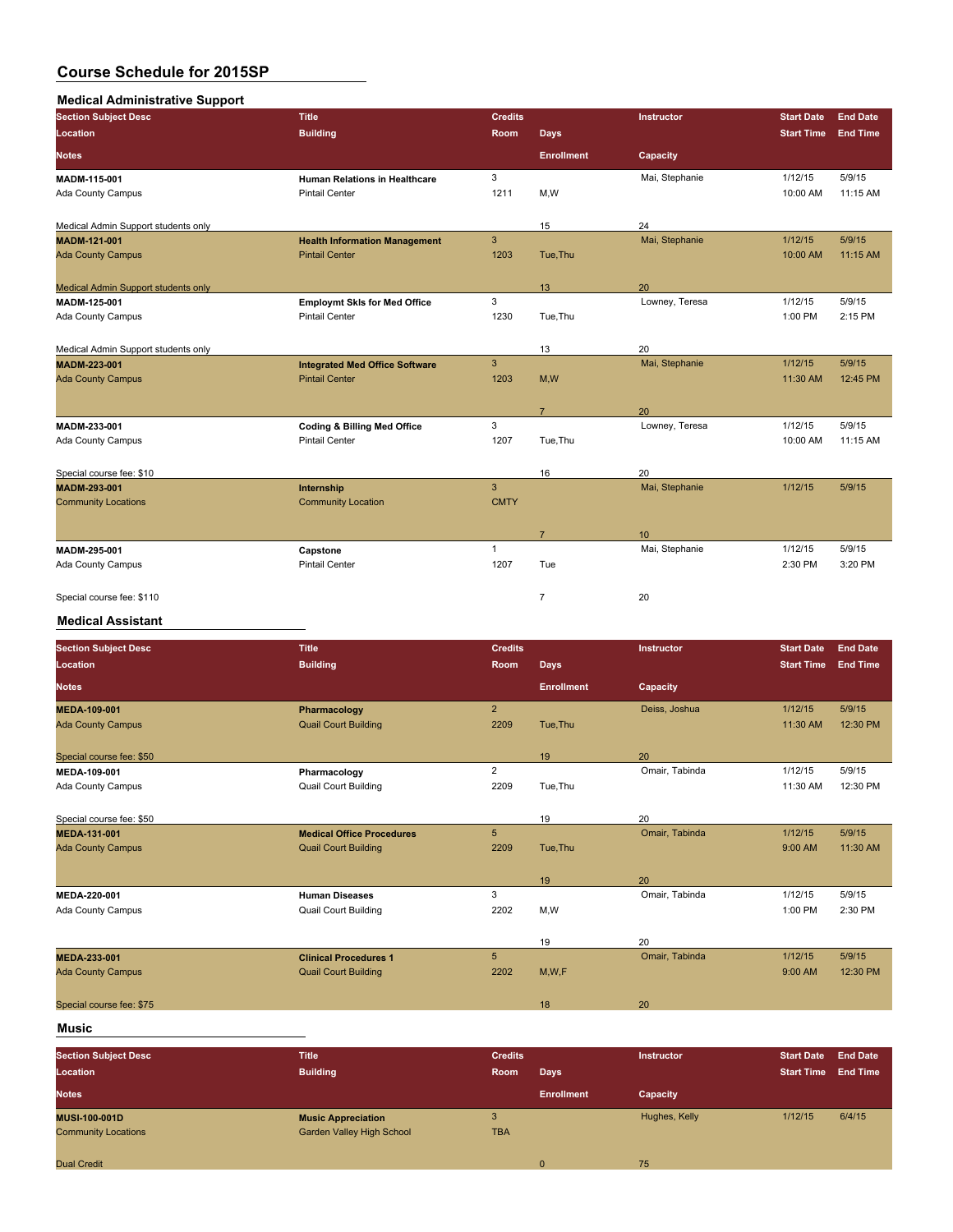| Music                                                                        |                                                                   |                            |                   |                        |                    |                   |
|------------------------------------------------------------------------------|-------------------------------------------------------------------|----------------------------|-------------------|------------------------|--------------------|-------------------|
| <b>Section Subject Desc</b>                                                  | <b>Title</b>                                                      | <b>Credits</b>             |                   | Instructor             | <b>Start Date</b>  | <b>End Date</b>   |
| <b>Location</b>                                                              | <b>Building</b>                                                   | Room                       | <b>Days</b>       |                        | <b>Start Time</b>  | <b>End Time</b>   |
| <b>Notes</b>                                                                 |                                                                   |                            | <b>Enrollment</b> | Capacity               |                    |                   |
| MUSI-100-002                                                                 | <b>Music Appreciation</b>                                         | 3                          |                   | Davis, Jeffrey         | 1/12/15            | 5/9/15            |
| Nampa Campus                                                                 | Academic Building                                                 | 218                        | Tue, Thu          |                        | 10:00 AM           | 11:15 AM          |
|                                                                              |                                                                   |                            |                   |                        |                    |                   |
|                                                                              |                                                                   |                            | 33                | 32                     |                    |                   |
| MUSI-100-002D<br><b>Community Locations</b>                                  | <b>Music Appreciation</b><br>Idaho Arts Charter High School       | $\mathbf{3}$<br><b>TBA</b> |                   | Staff-CWI, General     | 1/12/15            | 6/4/15            |
|                                                                              |                                                                   |                            |                   |                        |                    |                   |
| <b>Dual Credit</b>                                                           |                                                                   |                            | 0                 | 75                     |                    |                   |
| MUSI-100-003                                                                 | <b>Music Appreciation</b>                                         | 3                          |                   | Davis, Jeffrey         | 1/12/15            | 5/9/15            |
| Nampa Campus                                                                 | Academic Building                                                 | 218                        | M,W               |                        | 2:30 PM            | 3:45 PM           |
|                                                                              |                                                                   |                            |                   |                        |                    |                   |
|                                                                              |                                                                   |                            | 31                | 32                     |                    |                   |
| MUSI-100-004W                                                                | <b>Music Appreciation</b>                                         | $\overline{3}$             |                   | San Miguel, Adrian     | 1/12/15            | 5/9/15            |
| Online                                                                       | Online                                                            | <b>ONL</b>                 |                   |                        |                    |                   |
| Online course. Email: adriansanmiguel@cwidaho.cc<br>Special course fee: \$30 |                                                                   |                            | 28                | 33                     |                    |                   |
| MUSI-100-006W                                                                | <b>Music Appreciation</b>                                         | 3                          |                   | Maddox, Svetlana       | 1/12/15            | 5/9/15            |
| Online                                                                       | Online                                                            | <b>ONL</b>                 |                   |                        |                    |                   |
| Online course. Email: svetlanamaddox@cwidaho.cc                              |                                                                   |                            |                   |                        |                    |                   |
| Special course fee: \$30                                                     |                                                                   |                            | 26                | 33                     |                    |                   |
| MUSI-100-007W                                                                | <b>Music Appreciation</b>                                         | $\mathbf{3}$               |                   | Buck, Vernae           | 1/12/15            | 5/9/15            |
| Online                                                                       | Online                                                            | <b>ONL</b>                 |                   |                        |                    |                   |
| Online course. Email: vernaebuck@cwidaho.cc                                  |                                                                   |                            |                   |                        |                    |                   |
| Special course fee: \$30                                                     |                                                                   | 3                          | 27                | 33<br>Davis, Jeffrey   | 1/12/15            | 5/9/15            |
| MUSI-100-009W<br>Online                                                      | <b>Music Appreciation</b><br>Online                               | <b>ONL</b>                 |                   |                        |                    |                   |
|                                                                              |                                                                   |                            |                   |                        |                    |                   |
| Online course. Email: jeffreydavis@cwidaho.cc<br>Special course fee: \$30    |                                                                   |                            | 30                | 33                     |                    |                   |
| MUSI-102-001                                                                 | <b>Theory of Music 2</b>                                          | $\mathbf{3}$               |                   | Davis, Jeffrey         | 1/12/15            | 5/9/15            |
| Nampa Campus                                                                 | <b>Academic Building</b>                                          | 218                        | M, W              |                        | 11:30 AM           | 12:45 PM          |
|                                                                              |                                                                   |                            |                   |                        |                    |                   |
|                                                                              |                                                                   |                            | 6                 | 32                     |                    |                   |
| MUSI-108-001<br>Nampa Campus                                                 | Survey of Jazz & Pop Music<br>Academic Building                   | 3<br>218                   | M,W               | Lidral, Karel          | 1/12/15<br>1:00 PM | 5/9/15<br>2:15 PM |
|                                                                              |                                                                   |                            |                   |                        |                    |                   |
|                                                                              |                                                                   |                            | 28                | 32                     |                    |                   |
| MUSI-131-001                                                                 | <b>College Chorale</b>                                            | $\mathbf{1}$               |                   | Davis, Jeffrey         | 1/12/15            | 5/9/15            |
| Nampa Campus                                                                 | <b>Academic Building</b>                                          | 218                        | W                 |                        | 7:00 PM            | 8:50 PM           |
|                                                                              |                                                                   |                            |                   |                        |                    |                   |
|                                                                              |                                                                   |                            | 5                 | 16                     |                    |                   |
| MUSI-131-003                                                                 | <b>College Chorale</b>                                            | $\mathsf{O}\xspace$        |                   | Davis, Jeffrey         | 1/12/15            | 5/9/15            |
| Nampa Campus                                                                 | Academic Building                                                 | 218                        | W                 |                        | 7:00 PM            | 8:50 PM           |
|                                                                              |                                                                   |                            | $\overline{7}$    |                        |                    |                   |
| MUSI-144-001                                                                 | <b>Class Guitar</b>                                               | $\mathbf{1}$               |                   | 16<br>Ineck, Jacob     | 1/12/15            | 5/9/15            |
| Nampa Campus                                                                 | <b>Academic Building</b>                                          | 218                        | Tue, Thu          |                        | 3:30 PM            | 4:20 PM           |
|                                                                              |                                                                   |                            |                   |                        |                    |                   |
| Special course fee: \$10                                                     |                                                                   |                            | 13                | 24                     |                    |                   |
| MUSI-145-001                                                                 | <b>Class Voice</b>                                                | $\overline{2}$             |                   | Davis, Jeffrey         | 1/12/15            | 5/9/15            |
| Nampa Campus                                                                 | Academic Building                                                 | 218                        | M,W               |                        | 5:30 PM            | 6:20 PM           |
|                                                                              |                                                                   |                            |                   |                        |                    |                   |
| Special Course Fee \$10                                                      |                                                                   |                            | 11                | 24<br>Hansen, Bethanie |                    |                   |
| MUSI-233-001<br>Nampa Campus                                                 | <b>Music Methods for Elem Teacher</b><br><b>Academic Building</b> | $\overline{2}$<br>218      | Tue               |                        | 1/12/15<br>7:00 PM | 5/9/15<br>8:50 PM |
|                                                                              |                                                                   |                            |                   |                        |                    |                   |
|                                                                              |                                                                   |                            | 13                | 32                     |                    |                   |
|                                                                              |                                                                   |                            |                   |                        |                    |                   |

## **Network Administration**

| <b>Section Subject Desc</b> | <b>Title</b>                     | <b>Credits</b> |                   | <b>Instructor</b>  | <b>Start Date</b> | <b>End Date</b> |
|-----------------------------|----------------------------------|----------------|-------------------|--------------------|-------------------|-----------------|
| Location                    | <b>Building</b>                  | <b>Room</b>    | Days              |                    | <b>Start Time</b> | <b>End Time</b> |
| <b>Notes</b>                |                                  |                | <b>Enrollment</b> | Capacity           |                   |                 |
| <b>NADM-155-001</b>         | <b>Network Server Management</b> |                |                   | O'Hanahan, Patrick | 1/12/15           | 2/13/15         |
| <b>Ada County Campus</b>    | <b>Pintail Center</b>            | 1413           | M.Tue, W.Thu, F   |                    | 2:00 PM           | 6:00 PM         |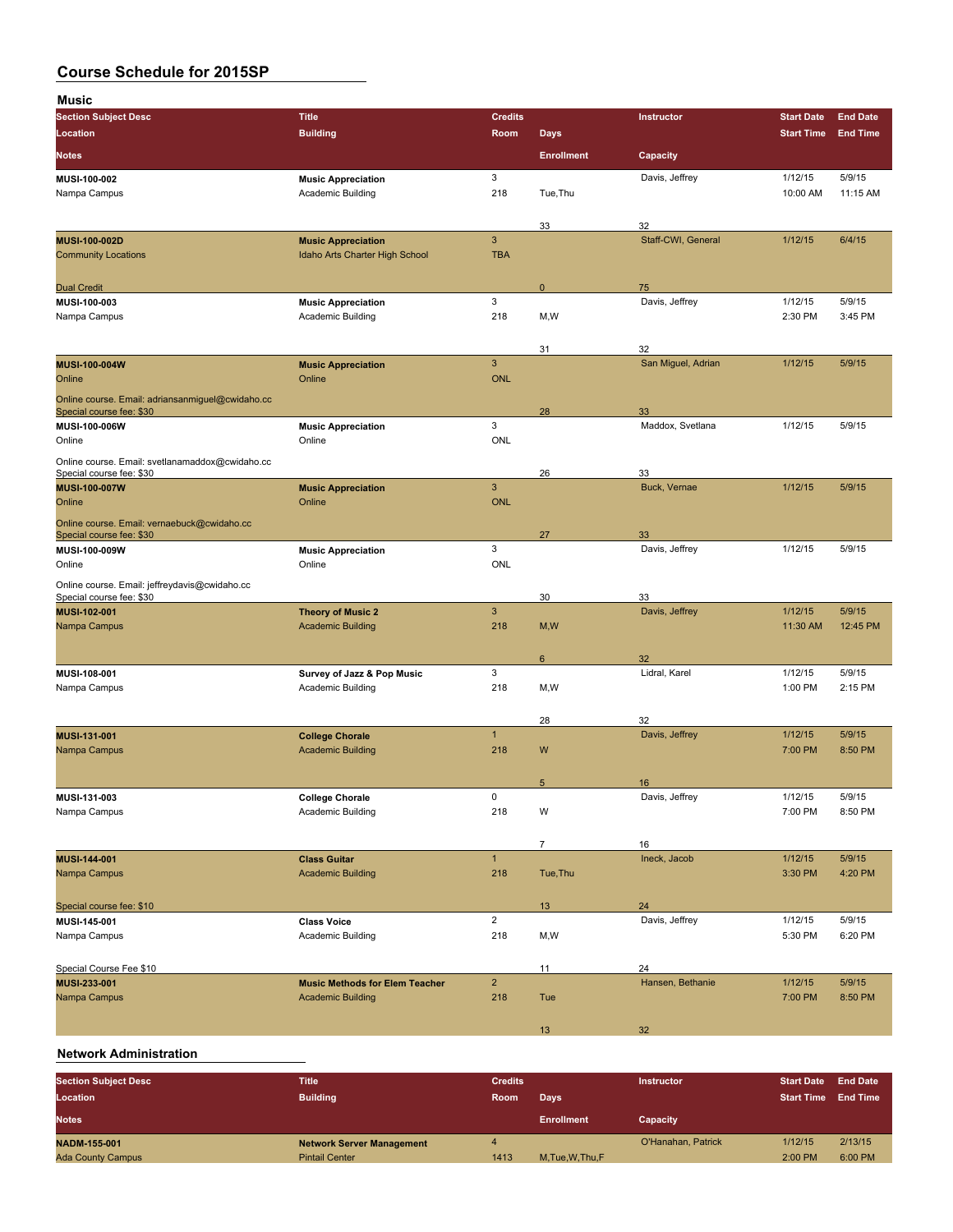#### **Network Administration**

| <b>Section Subject Desc</b>                   | <b>Title</b>                       | <b>Credits</b> |                   | Instructor         | <b>Start Date</b> | <b>End Date</b> |
|-----------------------------------------------|------------------------------------|----------------|-------------------|--------------------|-------------------|-----------------|
| <b>Location</b>                               | <b>Building</b>                    | Room           | <b>Days</b>       |                    | <b>Start Time</b> | <b>End Time</b> |
| <b>Notes</b>                                  |                                    |                | <b>Enrollment</b> | Capacity           |                   |                 |
|                                               |                                    |                |                   |                    |                   |                 |
| First 5 week session                          |                                    |                | 13                | 20                 |                   |                 |
| NADM 157 001                                  | <b>Linux System Administration</b> | 4              |                   | O'Hanahan, Patrick | 2/17/15           | 3/20/15         |
| Ada County Campus                             | <b>Pintail Center</b>              | 1413           | M, Tue, W, Thu, F |                    | 2:00 PM           | 6:00 PM         |
| 2nd 5 week session                            |                                    |                | 14                | 20                 |                   |                 |
| <b>NADM 159 001</b>                           | <b>Security</b>                    | 4              |                   | O'Hanahan, Patrick | 3/30/15           | 5/9/15          |
| <b>Ada County Campus</b>                      | <b>Pintail Center</b>              | 1413           | M, Tue, W, Thu, F |                    | 2:00 PM           | 6:00 PM         |
| Third 5 week session                          |                                    |                | 13                | 20                 |                   |                 |
| NADM-266-001                                  | <b>Database Administration</b>     | 4              |                   | Young, Melinda     | 1/12/15           | 2/13/15         |
| Ada County Campus                             | <b>Pintail Center</b>              | 1413           | M,Tue,W,Thu,F     |                    | 9:00 AM           | 1:00 PM         |
| First 5 week session                          |                                    |                | 20                | 20                 |                   |                 |
| <b>NADM-268-001</b>                           | <b>Advanced Infrastructure</b>     | $\overline{4}$ |                   | Young, Melinda     | 2/17/15           | 3/20/15         |
| <b>Ada County Campus</b>                      | <b>Pintail Center</b>              | 1413           | M, Tue, W, Thu, F |                    | 9:00 AM           | 1:00 PM         |
| 2nd 5 week session; Special course fee: \$100 |                                    |                | 20                | 20                 |                   |                 |
| NADM-269-001                                  | <b>Collaboration Systems</b>       | 4              |                   | Young, Melinda     | 3/30/15           | 5/9/15          |
| Ada County Campus                             | <b>Pintail Center</b>              | 1413           | M, Tue, W, Thu, F |                    | 9:00 AM           | 1:00 PM         |
| 3rd 5 week session                            |                                    |                | 20                | 20                 |                   |                 |

# **Nursing**

| <b>Section Subject Desc</b><br><b>Location</b>                   | <b>Title</b><br><b>Building</b>       | <b>Credits</b><br><b>Room</b> | <b>Days</b>       | Instructor          | <b>Start Date</b><br><b>Start Time</b> | <b>End Date</b><br><b>End Time</b> |
|------------------------------------------------------------------|---------------------------------------|-------------------------------|-------------------|---------------------|----------------------------------------|------------------------------------|
| <b>Notes</b>                                                     |                                       |                               | <b>Enrollment</b> | Capacity            |                                        |                                    |
| <b>NURS-104-001</b>                                              | <b>Basic Medical Surgical Nursing</b> | $\mathbf{3}$                  |                   | Baker, Allison      | 1/12/15                                | 5/9/15                             |
| <b>Canyon County Center</b>                                      | <b>Canyon County Center</b>           | <b>220AB</b>                  | W                 |                     | 8:00 AM                                | 12:00 PM                           |
| Restriction: AS Nursing majors only. Special course<br>fee: \$98 |                                       |                               | 40                | 40                  |                                        |                                    |
| <b>NURS 104-001</b>                                              | <b>Basic Medical Surgical Nursing</b> | 3                             |                   | Hutchings, Jennifer | 1/12/15                                | 5/9/15                             |
| Canyon County Center                                             | Canyon County Center                  | 220AB                         | W                 |                     | 8:00 AM                                | 12:00 PM                           |
| Restriction: AS Nursing majors only. Special course<br>fee: \$98 |                                       |                               | 40                | 40                  |                                        |                                    |
| <b>NURS-104-001</b>                                              | <b>Basic Medical Surgical Nursing</b> | 3                             |                   | Shanks, Kimberly    | 1/12/15                                | 5/9/15                             |
| <b>Canyon County Center</b>                                      | <b>Canyon County Center</b>           | <b>220AB</b>                  | W                 |                     | 8:00 AM                                | 12:00 PM                           |
| Restriction: AS Nursing majors only. Special course<br>fee: \$98 |                                       |                               | 40                | 40                  |                                        |                                    |
| <b>NURS 104-001</b>                                              | <b>Basic Medical Surgical Nursing</b> | 3                             |                   | Zigmond, Sytoria    | 1/12/15                                | 5/9/15                             |
| Canyon County Center                                             | Canyon County Center                  | 220AB                         | W                 |                     | 8:00 AM                                | 12:00 PM                           |
| Restriction: AS Nursing majors only. Special course<br>fee: \$98 |                                       |                               | 40                | 40                  |                                        |                                    |
| <b>NURS 105 001</b>                                              | <b>Basic Med/Surg Nursing Clinic</b>  | $\overline{3}$                |                   | Baker, Allison      | 1/12/15                                | 5/9/15                             |
| <b>Community Locations</b>                                       | <b>Community Location</b>             | <b>CMTY</b>                   | Thu               |                     | 7:00 AM                                | 4:00 PM                            |
|                                                                  |                                       |                               |                   |                     |                                        |                                    |
| Special course fee: \$98                                         |                                       |                               | 8                 | 8                   |                                        |                                    |
| <b>NURS-105-001</b>                                              | <b>Basic Med/Surg Nursing Clinic</b>  | 3                             |                   | Hutchings, Jennifer | 1/12/15                                | 5/9/15                             |
| <b>Community Locations</b>                                       | <b>Community Location</b>             | <b>CMTY</b>                   | Thu               |                     | 7:00 AM                                | 4:00 PM                            |
| Special course fee: \$98                                         |                                       |                               | 8                 | 8                   |                                        |                                    |
| <b>NURS 105 001</b>                                              | <b>Basic Med/Surg Nursing Clinic</b>  | 3                             |                   | Zigmond, Sytoria    | 1/12/15                                | 5/9/15                             |
| <b>Community Locations</b>                                       | <b>Community Location</b>             | <b>CMTY</b>                   | Thu               |                     | 7:00 AM                                | 4:00 PM                            |
| Special course fee: \$98                                         |                                       |                               | 8                 | 8                   |                                        |                                    |
| NURS-105-002                                                     | <b>Basic Med/Surg Nursing Clinic</b>  | 3                             |                   | Ashworth, Sandra    | 1/12/15                                | 5/9/15                             |
| <b>Community Locations</b>                                       | <b>Community Location</b>             | <b>CMTY</b>                   | Thu               |                     | 7:00 AM                                | 4:00 PM                            |
|                                                                  |                                       |                               |                   |                     |                                        |                                    |
| Special course fee: \$98                                         |                                       |                               | 8                 | 8                   |                                        |                                    |
| <b>NURS-105-002</b>                                              | <b>Basic Med/Surg Nursing Clinic</b>  | 3                             |                   | Baker, Allison      | 1/12/15                                | 5/9/15                             |
| <b>Community Locations</b>                                       | <b>Community Location</b>             | <b>CMTY</b>                   | Thu               |                     | 7:00 AM                                | 4:00 PM                            |
| Special course fee: \$98                                         |                                       |                               | 8                 | 8                   |                                        |                                    |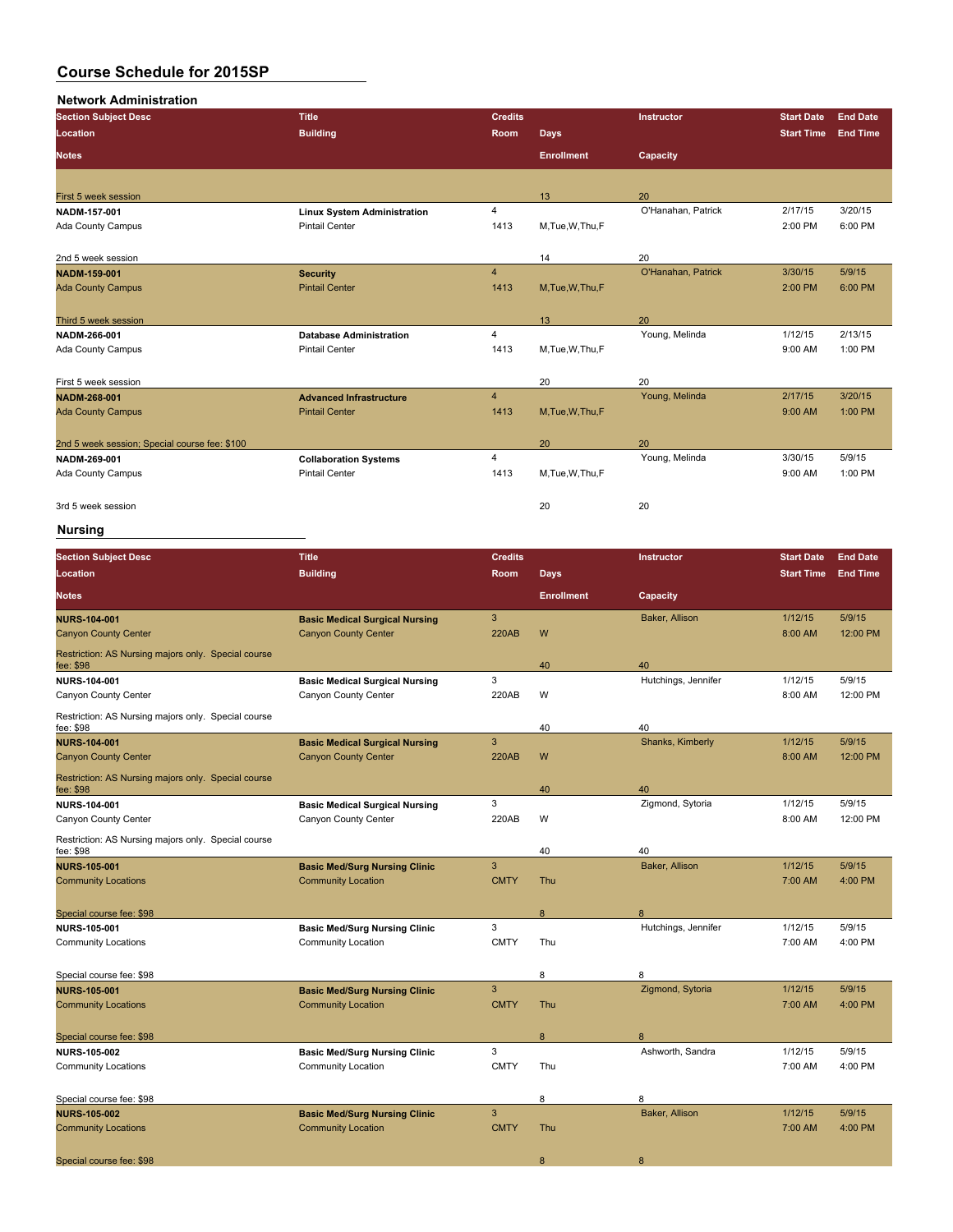| <b>Nursing</b>              |                                      |                           |                   |                        |                   |                 |
|-----------------------------|--------------------------------------|---------------------------|-------------------|------------------------|-------------------|-----------------|
| <b>Section Subject Desc</b> | <b>Title</b>                         | <b>Credits</b>            |                   | Instructor             | <b>Start Date</b> | <b>End Date</b> |
| Location                    | <b>Building</b>                      | Room                      | <b>Days</b>       |                        | <b>Start Time</b> | <b>End Time</b> |
| <b>Notes</b>                |                                      |                           | <b>Enrollment</b> | Capacity               |                   |                 |
| <b>NURS-105-002</b>         | <b>Basic Med/Surg Nursing Clinic</b> | 3                         |                   | Hutchings, Jennifer    | 1/12/15           | 5/9/15          |
| <b>Community Locations</b>  | <b>Community Location</b>            | <b>CMTY</b>               | Thu               |                        | 7:00 AM           | 4:00 PM         |
| Special course fee: \$98    |                                      |                           | 8                 | 8                      |                   |                 |
| <b>NURS-105-002</b>         | <b>Basic Med/Surg Nursing Clinic</b> | 3                         |                   | Zigmond, Sytoria       | 1/12/15           | 5/9/15          |
| <b>Community Locations</b>  | <b>Community Location</b>            | <b>CMTY</b>               | Thu               |                        | 7:00 AM           | 4:00 PM         |
| Special course fee: \$98    |                                      |                           | 8                 | 8                      |                   |                 |
| <b>NURS-105-003</b>         | <b>Basic Med/Surg Nursing Clinic</b> | 3                         |                   | Baker, Allison         | 1/12/15           | 5/9/15          |
| <b>Community Locations</b>  | <b>Community Location</b>            | <b>CMTY</b>               | F                 |                        | 1:00 PM           | 10:00 PM        |
| Special course fee: \$98    |                                      |                           | 8                 | 8                      |                   |                 |
| <b>NURS-105-003</b>         | <b>Basic Med/Surg Nursing Clinic</b> | 3                         |                   | Hutchings, Jennifer    | 1/12/15           | 5/9/15          |
| <b>Community Locations</b>  | <b>Community Location</b>            | <b>CMTY</b>               | F                 |                        | 1:00 PM           | 10:00 PM        |
| Special course fee: \$98    |                                      |                           | 8                 | 8                      |                   |                 |
| <b>NURS-105-003</b>         | <b>Basic Med/Surg Nursing Clinic</b> | 3                         |                   | Murray, Shauna         | 1/12/15           | 5/9/15          |
| <b>Community Locations</b>  | <b>Community Location</b>            | <b>CMTY</b>               | F                 |                        | 1:00 PM           | 10:00 PM        |
| Special course fee: \$98    |                                      |                           | 8                 | 8                      |                   |                 |
| <b>NURS 105 003</b>         | <b>Basic Med/Surg Nursing Clinic</b> | 3                         |                   | Zigmond, Sytoria       | 1/12/15           | 5/9/15          |
| <b>Community Locations</b>  | <b>Community Location</b>            | <b>CMTY</b>               | F                 |                        | 1:00 PM           | 10:00 PM        |
| Special course fee: \$98    |                                      |                           | 8                 | 8                      |                   |                 |
| <b>NURS-105-004</b>         | <b>Basic Med/Surg Nursing Clinic</b> | 3                         |                   | Baker, Allison         | 1/12/15           | 5/9/15          |
| <b>Community Locations</b>  | <b>Community Location</b>            | <b>CMTY</b>               | F                 |                        | 7:00 AM           | 4:00 PM         |
| Special course fee: \$98    |                                      |                           | 8                 | 8                      |                   |                 |
| <b>NURS-105-004</b>         | <b>Basic Med/Surg Nursing Clinic</b> | 3                         |                   | Hutchings, Jennifer    | 1/12/15           | 5/9/15          |
| <b>Community Locations</b>  | <b>Community Location</b>            | <b>CMTY</b>               | F                 |                        | 7:00 AM           | 4:00 PM         |
| Special course fee: \$98    |                                      |                           | 8                 | 8                      |                   |                 |
| <b>NURS-105-004</b>         | <b>Basic Med/Surg Nursing Clinic</b> | 3                         |                   | Ulrich, Anna           | 1/12/15           | 5/9/15          |
| <b>Community Locations</b>  | <b>Community Location</b>            | <b>CMTY</b>               | F                 |                        | 7:00 AM           | 4:00 PM         |
| Special course fee: \$98    |                                      |                           | 8                 | 8                      |                   |                 |
| <b>NURS-105-004</b>         | <b>Basic Med/Surg Nursing Clinic</b> | 3                         |                   | Zigmond, Sytoria       | 1/12/15           | 5/9/15          |
| <b>Community Locations</b>  | <b>Community Location</b>            | <b>CMTY</b>               | F                 |                        | 7:00 AM           | 4:00 PM         |
| Special course fee: \$98    |                                      |                           | $\mathsf{R}$      | 8                      |                   |                 |
| <b>NURS-105-005</b>         | <b>Basic Med/Surg Nursing Clinic</b> | 3                         |                   | Baker, Allison         | 1/12/15           | 5/9/15          |
| <b>Community Locations</b>  | Community Location                   | <b>CMTY</b>               | SAT               |                        | 7:00 AM           | 4:00 PM         |
| Special course fee: \$98    |                                      |                           | 8                 | 8                      |                   |                 |
| <b>NURS-105-005</b>         | <b>Basic Med/Surg Nursing Clinic</b> | 3                         |                   | Hutchings, Jennifer    | 1/12/15           | 5/9/15          |
| <b>Community Locations</b>  | <b>Community Location</b>            | <b>CMTY</b>               | <b>SAT</b>        |                        | 7:00 AM           | 4:00 PM         |
| Special course fee: \$98    |                                      |                           | $\bf8$            | 8                      |                   |                 |
| <b>NURS 105 005</b>         | <b>Basic Med/Surg Nursing Clinic</b> | 3                         |                   | Zigmond, Sytoria       | 1/12/15           | 5/9/15          |
| <b>Community Locations</b>  | Community Location                   | <b>CMTY</b>               | SAT               |                        | 7:00 AM           | 4:00 PM         |
| Special course fee: \$98    |                                      |                           | 8                 | 8                      |                   |                 |
| <b>NURS 106 001</b>         | <b>Basic Pharmacology Nursing</b>    | $\ensuremath{\mathsf{3}}$ |                   | Baker, Allison         | 1/12/15           | 5/9/15          |
| <b>Canyon County Center</b> | <b>Canyon County Center</b>          | <b>220AB</b>              | W                 |                        | 1:00 PM           | 4:00 PM         |
|                             |                                      |                           |                   |                        |                   |                 |
| NURS-106-001                | <b>Basic Pharmacology Nursing</b>    | 3                         | 40                | 40<br>Shanks, Kimberly | 1/12/15           | 5/9/15          |
| Canyon County Center        | Canyon County Center                 | 220AB                     | W                 |                        | 1:00 PM           | 4:00 PM         |
|                             |                                      |                           |                   |                        |                   |                 |
|                             |                                      |                           | 40                | 40                     |                   |                 |
| <b>NURS-202-001</b>         | <b>Adv Med/Surg Health Nursing</b>   | 4                         |                   | Baker, Allison         | 1/12/15           | 5/9/15          |
| <b>Canyon County Center</b> | <b>Canyon County Center</b>          | <b>220AB</b>              | F                 |                        | 8:00 AM           | 12:00 PM        |
| Special course fee: \$98    |                                      |                           | 35                | 40                     |                   |                 |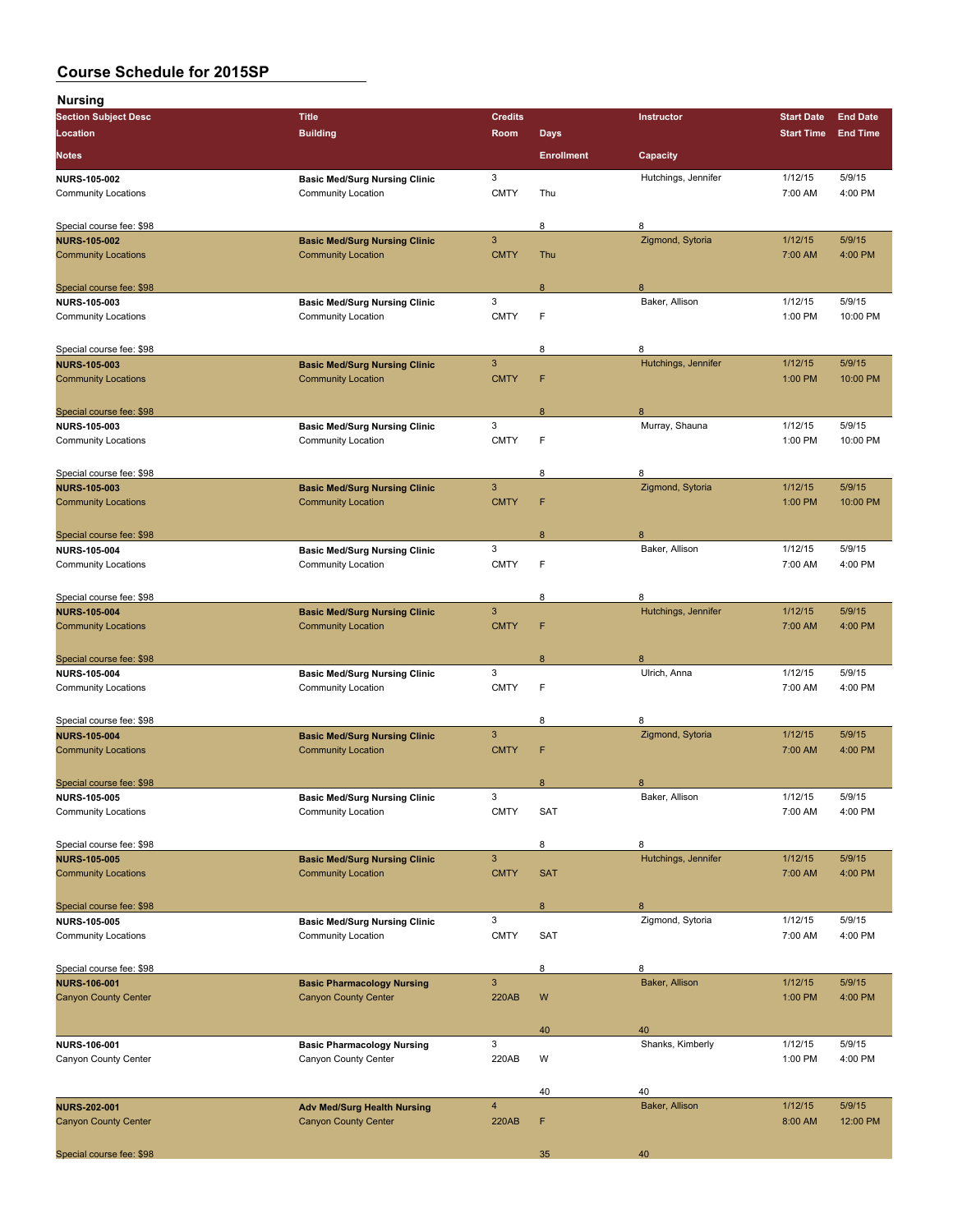| <b>Nursing</b>              |                                    |                         |                   |                  |                   |                 |
|-----------------------------|------------------------------------|-------------------------|-------------------|------------------|-------------------|-----------------|
| <b>Section Subject Desc</b> | <b>Title</b>                       | <b>Credits</b>          |                   | Instructor       | <b>Start Date</b> | <b>End Date</b> |
| Location                    | <b>Building</b>                    | Room                    | <b>Days</b>       |                  | <b>Start Time</b> | <b>End Time</b> |
| <b>Notes</b>                |                                    |                         | <b>Enrollment</b> | Capacity         |                   |                 |
| <b>NURS 202-001</b>         | <b>Adv Med/Surg Health Nursing</b> | 4                       |                   | Shanks, Kimberly | 1/12/15           | 5/9/15          |
| Canyon County Center        | Canyon County Center               | 220AB                   | F                 |                  | 8:00 AM           | 12:00 PM        |
| Special course fee: \$98    |                                    |                         | 35                | 40               |                   |                 |
| <b>NURS-202-001</b>         | <b>Adv Med/Surg Health Nursing</b> | $\overline{\mathbf{4}}$ |                   | Wees, Suzanne    | 1/12/15           | 5/9/15          |
| <b>Canyon County Center</b> | <b>Canyon County Center</b>        | <b>220AB</b>            | F                 |                  | 8:00 AM           | 12:00 PM        |
| Special course fee: \$98    |                                    |                         | 35                | 40               |                   |                 |
| <b>NURS 202-001</b>         | <b>Adv Med/Surg Health Nursing</b> | 4                       |                   | Zigmond, Sytoria | 1/12/15           | 5/9/15          |
| Canyon County Center        | Canyon County Center               | 220AB                   | F                 |                  | 8:00 AM           | 12:00 PM        |
| Special course fee: \$98    |                                    |                         | 35                | 40               |                   |                 |
| <b>NURS-203-001</b>         | <b>Adv Med/Surg Nursing Lab</b>    | 4                       |                   | Baker, Allison   | 1/12/15           | 5/9/15          |
| <b>Community Locations</b>  | <b>Community Location</b>          | <b>CMTY</b>             | Tue, W            |                  | 7:00 AM           | 4:00 PM         |
| Special Course Fee: \$98    |                                    |                         | $6\phantom{1}$    | $\boldsymbol{8}$ |                   |                 |
| <b>NURS 203-001</b>         | Adv Med/Surg Nursing Lab           | 4                       |                   | Shanks, Kimberly | 1/12/15           | 5/9/15          |
| <b>Community Locations</b>  | Community Location                 | <b>CMTY</b>             | Tue, W            |                  | 7:00 AM           | 4:00 PM         |
| Special Course Fee: \$98    |                                    |                         | 6                 | 8                |                   |                 |
| <b>NURS 203 001</b>         | <b>Adv Med/Surg Nursing Lab</b>    | 4                       |                   | Wees, Suzanne    | 1/12/15           | 5/9/15          |
| <b>Community Locations</b>  | <b>Community Location</b>          | <b>CMTY</b>             | Tue, W            |                  | 7:00 AM           | 4:00 PM         |
| Special Course Fee: \$98    |                                    |                         | 6                 | 8                |                   |                 |
| <b>NURS-203-001</b>         | Adv Med/Surg Nursing Lab           | 4                       |                   | Zigmond, Sytoria | 1/12/15           | 5/9/15          |
| <b>Community Locations</b>  | Community Location                 | <b>CMTY</b>             | Tue, W            |                  | 7:00 AM           | 4:00 PM         |
| Special Course Fee: \$98    |                                    |                         | 6                 | 8                |                   |                 |
| <b>NURS-203-002</b>         | <b>Adv Med/Surg Nursing Lab</b>    | 4                       |                   | Baker, Allison   | 1/12/15           | 5/9/15          |
| <b>Community Locations</b>  | <b>Community Location</b>          | <b>CMTY</b>             | M, Tue            |                  | 7:00 AM           | 4:00 PM         |
| Special Course Fee: \$98    |                                    |                         | $\overline{7}$    | 8                |                   |                 |
| <b>NURS 203-002</b>         | Adv Med/Surg Nursing Lab           | 4                       |                   | Shanks, Kimberly | 1/12/15           | 5/9/15          |
| <b>Community Locations</b>  | Community Location                 | <b>CMTY</b>             | M,Tue             |                  | 7:00 AM           | 4:00 PM         |
| Special Course Fee: \$98    |                                    |                         | 7                 | 8                |                   |                 |
| <b>NURS 203-002</b>         | <b>Adv Med/Surg Nursing Lab</b>    | $\overline{\mathbf{4}}$ |                   | Wees, Suzanne    | 1/12/15           | 5/9/15          |
| <b>Community Locations</b>  | <b>Community Location</b>          | <b>CMTY</b>             | M, Tue            |                  | 7:00 AM           | 4:00 PM         |
| Special Course Fee: \$98    |                                    |                         | $\overline{7}$    | 8                |                   |                 |
| <b>NURS-203-002</b>         | Adv Med/Surg Nursing Lab           | 4                       |                   | Zigmond, Sytoria | 1/12/15           | 5/9/15          |
| <b>Community Locations</b>  | <b>Community Location</b>          | <b>CMTY</b>             | M,Tue             |                  | 7:00 AM           | 4:00 PM         |
| Special Course Fee: \$98    |                                    |                         | $\overline{7}$    | 8                |                   |                 |
| <b>NURS-203-003</b>         | <b>Adv Med/Surg Nursing Lab</b>    | 4                       |                   | Baker, Allison   | 1/12/15           | 5/9/15          |
| <b>Community Locations</b>  | <b>Community Location</b>          | <b>CMTY</b>             | M, W              |                  | 7:00 AM           | 4:00 PM         |
| Special Course fee \$98     |                                    |                         | 8                 | 8                |                   |                 |
| NURS-203-003                | Adv Med/Surg Nursing Lab           | 4                       |                   | Joslin, Cynthia  | 1/12/15           | 5/9/15          |
| <b>Community Locations</b>  | Community Location                 | <b>CMTY</b>             | M, W              |                  | 7:00 AM           | 4:00 PM         |
| Special Course fee \$98     |                                    |                         | 8                 | 8                |                   |                 |
| <b>NURS-203-003</b>         | <b>Adv Med/Surg Nursing Lab</b>    | $\overline{\mathbf{4}}$ |                   | Wees, Suzanne    | 1/12/15           | 5/9/15          |
| <b>Community Locations</b>  | <b>Community Location</b>          | <b>CMTY</b>             | M, W              |                  | 7:00 AM           | 4:00 PM         |
| Special Course fee \$98     |                                    |                         | 8                 | 8                |                   |                 |
| <b>NURS-203-003</b>         | Adv Med/Surg Nursing Lab           | 4                       |                   | Zigmond, Sytoria | 1/12/15           | 5/9/15          |
| <b>Community Locations</b>  | <b>Community Location</b>          | <b>CMTY</b>             | M,W               |                  | 7:00 AM           | 4:00 PM         |
| Special Course fee \$98     |                                    |                         | 8                 | 8                |                   |                 |
| <b>NURS-203-004</b>         | <b>Adv Med/Surg Nursing Lab</b>    | $\overline{\mathbf{4}}$ |                   | Baker, Allison   | 1/12/15           | 5/9/15          |
| <b>Community Locations</b>  | <b>Community Location</b>          | <b>CMTY</b>             | Tue, W            |                  | 7:00 AM           | 4:00 PM         |
| Special course fee: \$98    |                                    |                         | $\bf8$            | $\bf8$           |                   |                 |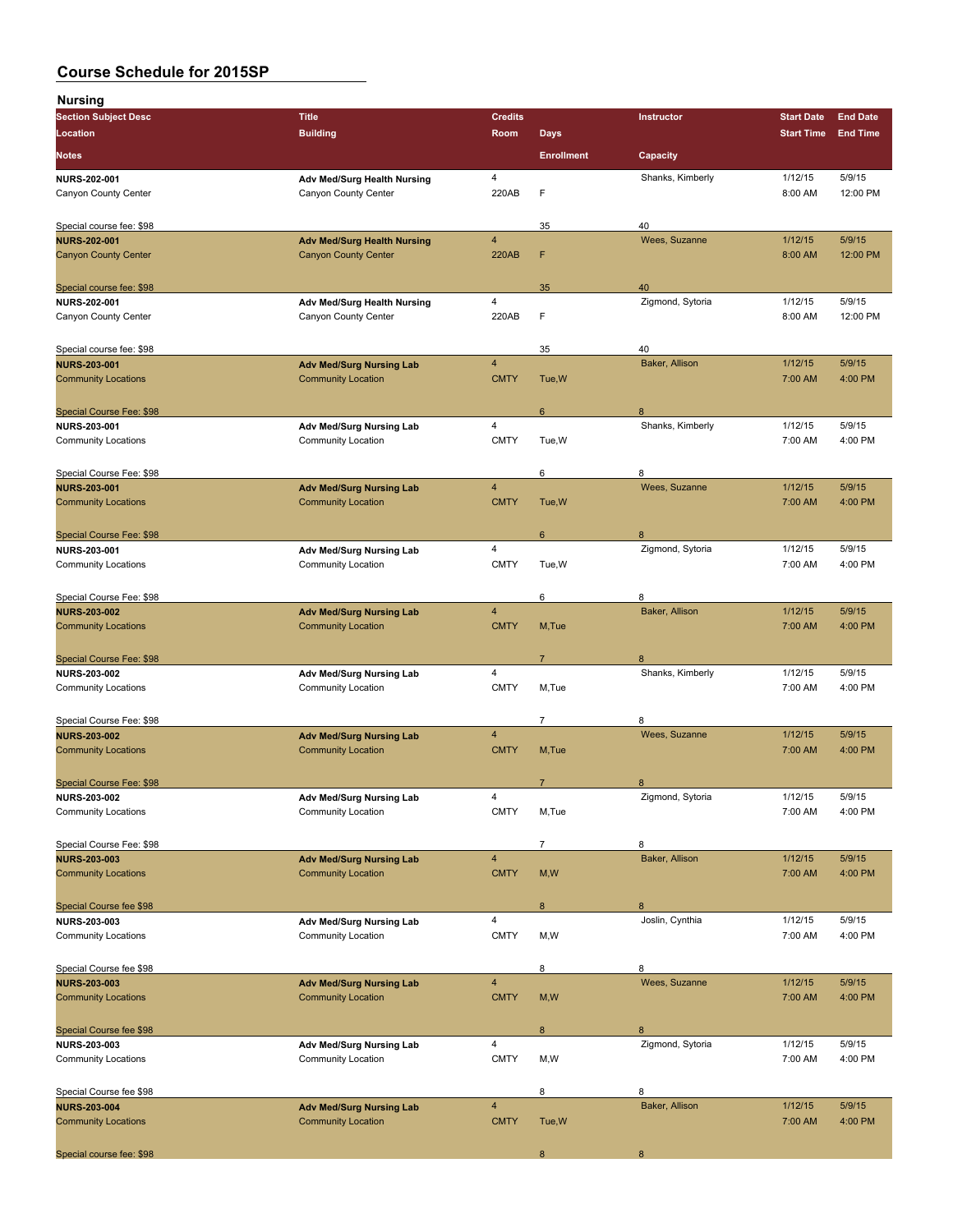| <b>Nursing</b>              |                                 |                |                   |                     |                   |                 |
|-----------------------------|---------------------------------|----------------|-------------------|---------------------|-------------------|-----------------|
| <b>Section Subject Desc</b> | <b>Title</b>                    | <b>Credits</b> |                   | Instructor          | <b>Start Date</b> | <b>End Date</b> |
| Location                    | <b>Building</b>                 | Room           | <b>Days</b>       |                     | <b>Start Time</b> | <b>End Time</b> |
| <b>Notes</b>                |                                 |                | <b>Enrollment</b> | Capacity            |                   |                 |
| <b>NURS-203-004</b>         | Adv Med/Surg Nursing Lab        | $\overline{4}$ |                   | Wees, Suzanne       | 1/12/15           | 5/9/15          |
| <b>Community Locations</b>  | <b>Community Location</b>       | <b>CMTY</b>    | Tue, W            |                     | 7:00 AM           | 4:00 PM         |
| Special course fee: \$98    |                                 |                | 8                 | 8                   |                   |                 |
| <b>NURS-203-004</b>         | <b>Adv Med/Surg Nursing Lab</b> | $\overline{4}$ |                   | Zigmond, Sytoria    | 1/12/15           | 5/9/15          |
| <b>Community Locations</b>  | <b>Community Location</b>       | <b>CMTY</b>    | Tue, W            |                     | 7:00 AM           | 4:00 PM         |
| Special course fee: \$98    |                                 |                | 8                 | 8                   |                   |                 |
| <b>NURS 203 005</b>         | Adv Med/Surg Nursing Lab        | $\overline{4}$ |                   | Baker, Allison      | 1/12/15           | 5/9/15          |
| <b>Community Locations</b>  | <b>Community Location</b>       | <b>CMTY</b>    | M, Thu            |                     | 7:00 AM           | 4:00 PM         |
| Special course fee: \$98    |                                 |                | 6                 | 8                   |                   |                 |
| <b>NURS 203-005</b>         | <b>Adv Med/Surg Nursing Lab</b> | $\overline{4}$ |                   | Ulrich, Anna        | 1/12/15           | 5/9/15          |
| <b>Community Locations</b>  | <b>Community Location</b>       | <b>CMTY</b>    | M, Thu            |                     | 7:00 AM           | 4:00 PM         |
| Special course fee: \$98    |                                 |                | 6                 | 8                   |                   |                 |
| NURS-203-005                | Adv Med/Surg Nursing Lab        | $\overline{4}$ |                   | Wees, Suzanne       | 1/12/15           | 5/9/15          |
| <b>Community Locations</b>  | <b>Community Location</b>       | <b>CMTY</b>    | M, Thu            |                     | 7:00 AM           | 4:00 PM         |
| Special course fee: \$98    |                                 |                | 6                 | 8                   |                   |                 |
| <b>NURS-203-005</b>         | <b>Adv Med/Surg Nursing Lab</b> | $\overline{4}$ |                   | Zigmond, Sytoria    | 1/12/15           | 5/9/15          |
| <b>Community Locations</b>  | <b>Community Location</b>       | <b>CMTY</b>    | M, Thu            |                     | 7:00 AM           | 4:00 PM         |
| Special course fee: \$98    |                                 |                | $6\phantom{1}$    | 8                   |                   |                 |
| <b>NURS 204 001</b>         | <b>Transition to RN Role</b>    | $\overline{2}$ |                   | Baker, Allison      | 1/12/15           | 5/9/15          |
| Canyon County Center        | Canyon County Center            | 220AB          | F                 |                     | 1:00 PM           | 3:00 PM         |
| Special course fee: \$60    |                                 |                | 35                | 40                  |                   |                 |
| <b>NURS-204-001</b>         | <b>Transition to RN Role</b>    | $\overline{2}$ |                   | Hutchings, Jennifer | 1/12/15           | 5/9/15          |
| <b>Canyon County Center</b> | <b>Canyon County Center</b>     | <b>220AB</b>   | F                 |                     | 1:00 PM           | 3:00 PM         |
| Special course fee: \$60    |                                 |                | 35                | 40                  |                   |                 |
| <b>NURS 204-001</b>         | <b>Transition to RN Role</b>    | $\overline{2}$ |                   | Murray, Shauna      | 1/12/15           | 5/9/15          |
| Canyon County Center        | Canyon County Center            | 220AB          | F                 |                     | 1:00 PM           | 3:00 PM         |
| Special course fee: \$60    |                                 |                | 35                | 40                  |                   |                 |
| <b>NURS 204-001</b>         | <b>Transition to RN Role</b>    | $\overline{2}$ |                   | Ulrich, Anna        | 1/12/15           | 5/9/15          |
| <b>Canyon County Center</b> | <b>Canyon County Center</b>     | <b>220AB</b>   | F                 |                     | 1:00 PM           | 3:00 PM         |
| Special course fee: \$60    |                                 |                | 35                | 40                  |                   |                 |
|                             |                                 |                |                   |                     |                   |                 |

## **Philosophy**

| <b>Section Subject Desc</b>                                                   | <b>Title</b>               | <b>Credits</b> |                   | <b>Instructor</b>      | <b>Start Date</b> | <b>End Date</b> |
|-------------------------------------------------------------------------------|----------------------------|----------------|-------------------|------------------------|-------------------|-----------------|
| Location                                                                      | <b>Building</b>            | <b>Room</b>    | <b>Days</b>       |                        | <b>Start Time</b> | <b>End Time</b> |
| <b>Notes</b>                                                                  |                            |                | <b>Enrollment</b> | Capacity               |                   |                 |
| <b>PHIL 101-001</b>                                                           | <b>Intro to Philosophy</b> | 3              |                   | Robinson, Michael      | 1/12/15           | 5/9/15          |
| Nampa Campus                                                                  | <b>Academic Building</b>   | 325            | Tue, Thu          |                        | 8:30 AM           | 9:45 AM         |
|                                                                               |                            |                | 40                | 40                     |                   |                 |
| PHIL-101-002                                                                  | Intro to Philosophy        | 3              |                   | Robinson, Michael      | 1/12/15           | 5/9/15          |
| Ada County Campus                                                             | <b>Pintail Center</b>      | 1320           | M,W               |                        | 11:30 AM          | 12:45 PM        |
|                                                                               |                            |                | 28                | 30                     |                   |                 |
| <b>PHIL-101-006</b>                                                           | <b>Intro to Philosophy</b> | 3              |                   | Anchustegui, Ann-Marie | 1/12/15           | 5/9/15          |
| <b>Ada County Campus</b>                                                      | <b>Pintail Center</b>      | 1318           | M,W               |                        | 2:30 PM           | 3:45 PM         |
|                                                                               |                            |                |                   |                        |                   |                 |
|                                                                               |                            |                | 38                | 42                     |                   |                 |
| PHIL-101-009W                                                                 | Intro to Philosophy        | 3              |                   | Innes, Christopher     | 1/12/15           | 5/9/15          |
| Online                                                                        | Online                     | ONL            |                   |                        |                   |                 |
| Online course. Email: christopherinnes@cwidaho.cc<br>Special Course Fee: \$30 |                            |                | 34                | 40                     |                   |                 |
|                                                                               |                            | 3              |                   |                        | 1/12/15           | 5/9/15          |
| PHIL-101-012                                                                  | <b>Intro to Philosophy</b> |                |                   | Knight, Victoria       |                   |                 |
| <b>Ada County Campus</b>                                                      | <b>Pintail Center</b>      | 1318           | F                 |                        | 2:00 PM           | 4:45 PM         |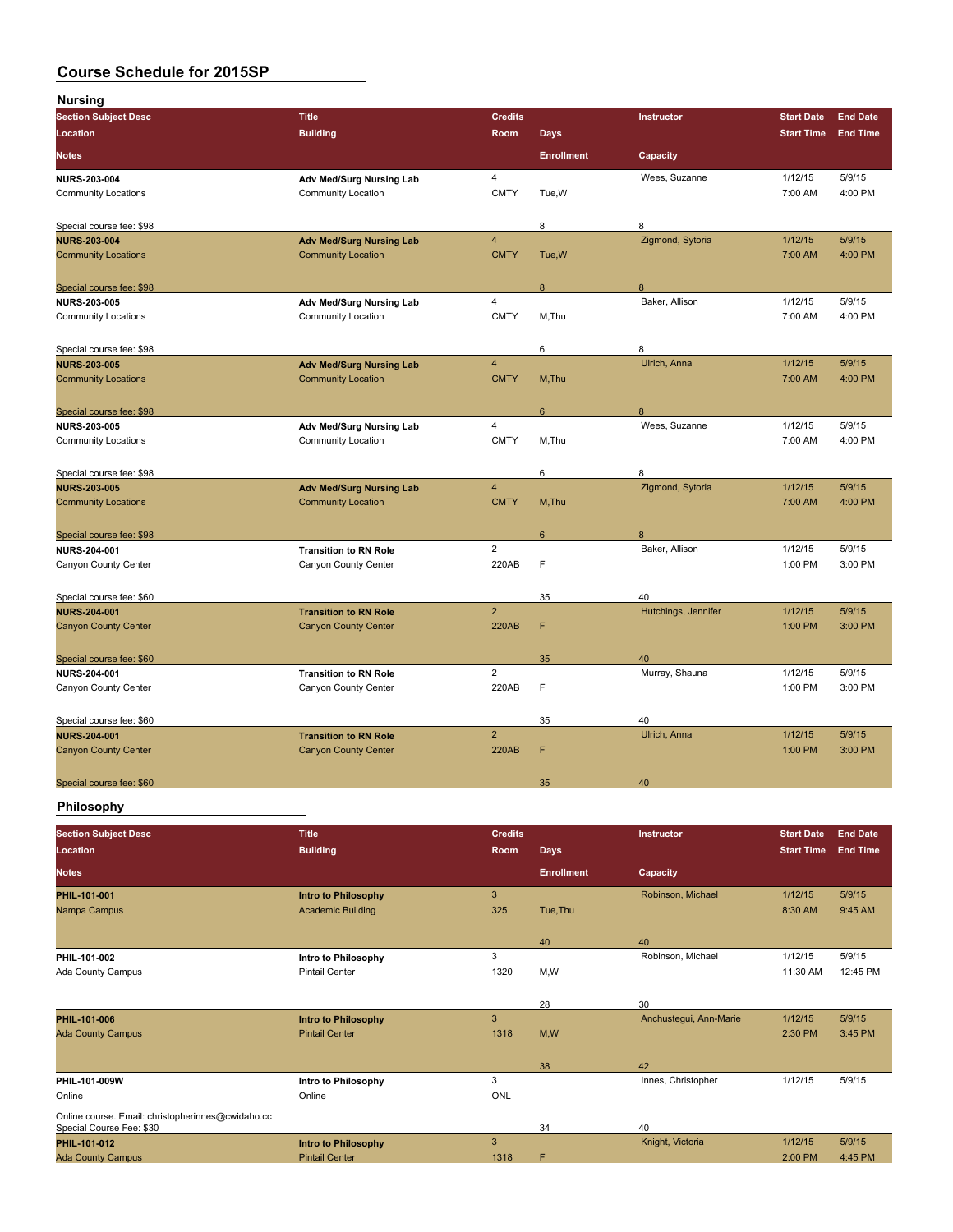**Philosophy**

| <b>Section Subject Desc</b>                                                  | <b>Title</b>                       | <b>Credits</b> |                   | Instructor              | <b>Start Date</b> | <b>End Date</b> |
|------------------------------------------------------------------------------|------------------------------------|----------------|-------------------|-------------------------|-------------------|-----------------|
| Location                                                                     | <b>Building</b>                    | Room           | <b>Days</b>       |                         | <b>Start Time</b> | <b>End Time</b> |
| <b>Notes</b>                                                                 |                                    |                | <b>Enrollment</b> | Capacity                |                   |                 |
|                                                                              |                                    |                |                   |                         |                   |                 |
|                                                                              |                                    |                | 39                | 42                      |                   |                 |
| PHIL-111-001                                                                 | <b>Survey of World Religions</b>   | 3              |                   | Northway, Eric          | 1/12/15           | 5/9/15          |
| Ada County Campus                                                            | <b>Quail Court Building</b>        | 2209           | Tue, Thu          |                         | 1:00 PM           | 2:15 PM         |
|                                                                              |                                    |                |                   |                         |                   |                 |
|                                                                              |                                    |                | 18                | 32                      |                   |                 |
| PHIL-201-001                                                                 | Logic & Language                   | $\overline{3}$ |                   | Robinson, Michael       | 1/12/15           | 5/9/15          |
| Nampa Campus                                                                 | <b>Academic Building</b>           | 116            | Tue, Thu          |                         | 11:30 AM          | 12:45 PM        |
|                                                                              |                                    |                |                   |                         |                   |                 |
|                                                                              |                                    | 3              | 33                | 44<br>Robinson, Michael | 1/12/15           | 5/9/15          |
| PHIL 202 001                                                                 | <b>Ethics</b>                      |                |                   |                         |                   |                 |
| Ada County Campus                                                            | <b>Pintail Center</b>              | 1208           | M,W               |                         | 7:00 AM           | 8:15 AM         |
|                                                                              |                                    |                |                   |                         |                   |                 |
|                                                                              |                                    | $\overline{3}$ | 32                | 30<br>Lechner, Anthony  | 1/12/15           | 6/4/15          |
| <b>PHIL 202-001D</b>                                                         | <b>Ethics</b>                      | <b>TBA</b>     |                   |                         |                   |                 |
| <b>Community Locations</b>                                                   | <b>COMPASS Charter High School</b> |                |                   |                         |                   |                 |
| <b>Dual Credit</b>                                                           |                                    |                | $\mathbf{0}$      | 75                      |                   |                 |
| PHIL-202-002W                                                                | <b>Ethics</b>                      | $\mathbf{3}$   |                   | Robinson, Michael       | 1/12/15           | 5/9/15          |
| Online                                                                       | Online                             | <b>ONL</b>     |                   |                         |                   |                 |
|                                                                              |                                    |                |                   |                         |                   |                 |
| Online course. Email: michaelrobinson@cwidaho.cc<br>Special course fee: \$30 |                                    |                | 41                | 44                      |                   |                 |
| PHIL-202-003W                                                                | <b>Ethics</b>                      | $\mathbf{3}$   |                   | Robinson, Michael       | 1/12/15           | 5/9/15          |
| Online                                                                       | Online                             | <b>ONL</b>     |                   |                         |                   |                 |
| Online course. Email: michaelrobinson@cwidaho.cc                             |                                    |                |                   |                         |                   |                 |
| Special course fee: \$30                                                     |                                    |                | 42                | 44                      |                   |                 |
| PHIL-202-004W                                                                | <b>Ethics</b>                      | 3              |                   | Anchustegui, Ann-Marie  | 1/12/15           | 5/9/15          |
| Online                                                                       | Online                             | <b>ONL</b>     |                   |                         |                   |                 |
| Online course. Email: erinanchustegui@cwidaho.cc                             |                                    |                |                   |                         |                   |                 |
| Special course fee: \$30                                                     |                                    |                | 32                | 44                      |                   |                 |
| PHIL-202-007                                                                 | <b>Ethics</b>                      | $\mathbf{3}$   |                   | Knight, Victoria        | 1/12/15           | 5/9/15          |
| <b>Canyon County Center</b>                                                  | <b>Canyon County Center</b>        | 230            | Tue, Thu          |                         | 2:30 PM           | 3:45 PM         |
|                                                                              |                                    |                |                   |                         |                   |                 |
|                                                                              |                                    |                | 37                | 40                      |                   |                 |

# **Physical Education**

| <b>Section Subject Desc</b>                                          | <b>Title</b>                 | <b>Credits</b> |                   | Instructor      | <b>Start Date</b> | <b>End Date</b> |
|----------------------------------------------------------------------|------------------------------|----------------|-------------------|-----------------|-------------------|-----------------|
| Location                                                             | <b>Building</b>              | <b>Room</b>    | <b>Days</b>       |                 | <b>Start Time</b> | <b>End Time</b> |
| <b>Notes</b>                                                         |                              |                | <b>Enrollment</b> | Capacity        |                   |                 |
| PHYE-155-001                                                         | <b>Health &amp; Wellness</b> | $\mathbf{3}$   |                   | Curry, Timothy  | 1/12/15           | 5/9/15          |
| Nampa Campus                                                         | Aspen Classroom Building     | 101            | M,W               |                 | 1:00 PM           | 2:15 PM         |
| Special course fee: \$15                                             |                              |                | 34                | 36              |                   |                 |
| PHYE 155 001D                                                        | <b>Health &amp; Wellness</b> | 3              |                   | Berg, Dustin    | 1/12/15           | 6/4/15          |
| <b>Community Locations</b>                                           | Vision Charter High School   | <b>TBA</b>     |                   |                 |                   |                 |
| Dual Credit                                                          |                              |                | $\mathbf 0$       | 75              |                   |                 |
| <b>PHYE 155 002D</b>                                                 | <b>Health &amp; Wellness</b> | 3              |                   | Stauffer, Kelly | 1/12/15           | 6/4/15          |
| <b>Community Locations</b>                                           | Middleton High School        | <b>TBA</b>     |                   |                 |                   |                 |
| <b>Dual Credit</b>                                                   |                              |                | $\mathbf{0}$      | 75              |                   |                 |
| PHYE 155 003D                                                        | <b>Health &amp; Wellness</b> | 3              |                   | Cook. Kristin   | 1/12/15           | 6/4/15          |
| <b>Community Locations</b>                                           | Atlas High School            | <b>TBA</b>     |                   |                 |                   |                 |
| Dual Credit                                                          |                              |                | $\mathbf 0$       | 75              |                   |                 |
| <b>PHYE 155 003H</b>                                                 | <b>Health &amp; Wellness</b> | 3              |                   | Curry, Timothy  | 1/12/15           | 5/9/15          |
| Nampa Campus                                                         | Aspen Classroom Building     | 127            | Tue               |                 | 10:00 AM          | 11:15 AM        |
| Hybrid course - has an online component. Special<br>course fee: \$15 |                              |                | 35                | 40              |                   |                 |
| PHYE-155-004                                                         | <b>Health &amp; Wellness</b> | 3              |                   | Curry, Timothy  | 1/12/15           | 5/9/15          |
| Nampa Campus                                                         | Aspen Classroom Building     | 101            | M,W               |                 | 2:30 PM           | 3:45 PM         |
| Special course fee: \$15                                             |                              |                | 29                | 36              |                   |                 |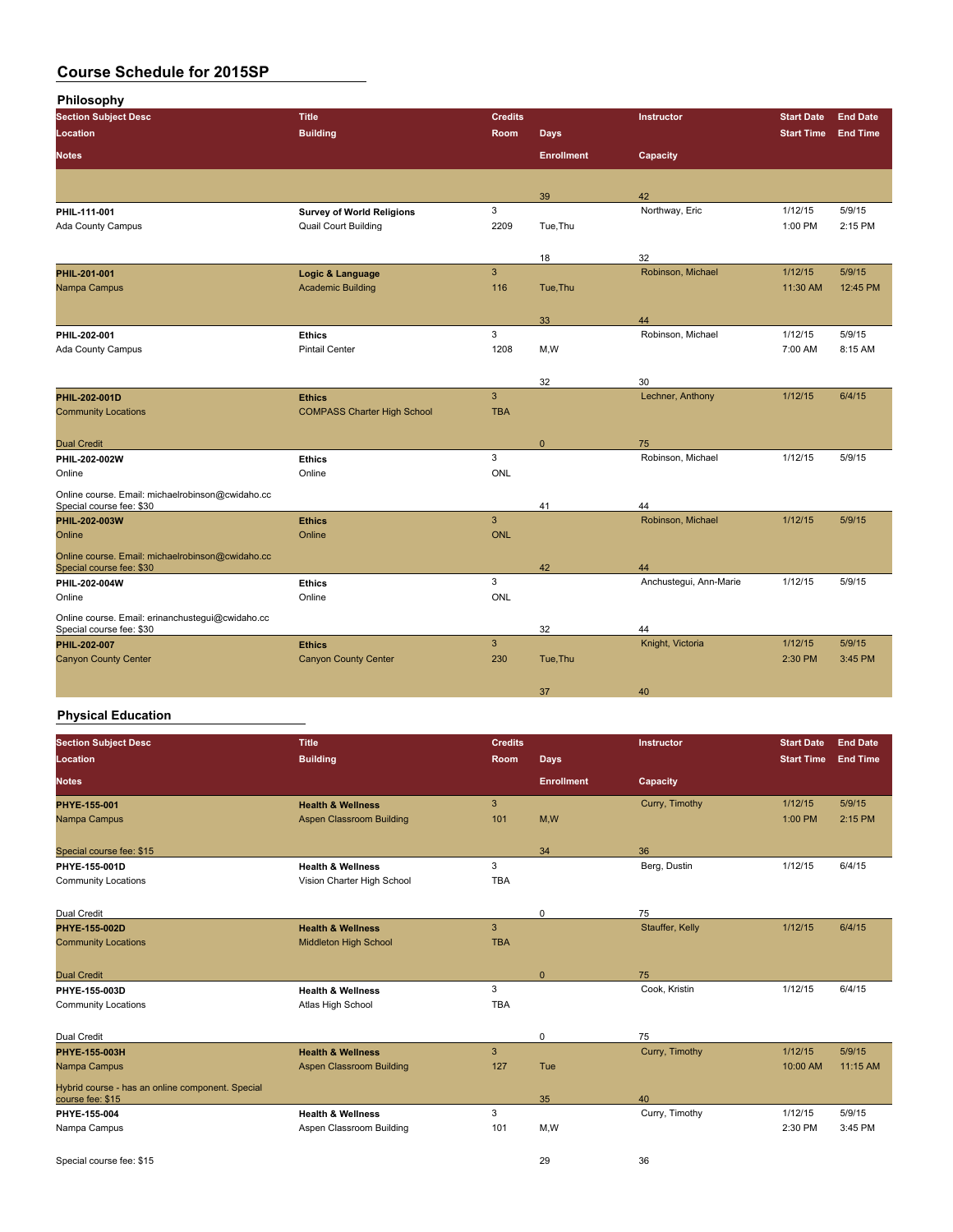| <b>Physical Education</b>                                                   |                                                                      |                |                   |                  |                   |                 |
|-----------------------------------------------------------------------------|----------------------------------------------------------------------|----------------|-------------------|------------------|-------------------|-----------------|
| <b>Section Subject Desc</b>                                                 | <b>Title</b>                                                         | <b>Credits</b> |                   | Instructor       | <b>Start Date</b> | <b>End Date</b> |
| <b>Location</b>                                                             | <b>Building</b>                                                      | Room           | <b>Days</b>       |                  | <b>Start Time</b> | <b>End Time</b> |
| <b>Notes</b>                                                                |                                                                      |                | <b>Enrollment</b> | Capacity         |                   |                 |
| PHYE-155-005H                                                               | <b>Health &amp; Wellness</b>                                         | $\mathbf{3}$   |                   | Curry, Timothy   | 1/12/15           | 5/9/15          |
| Nampa Campus                                                                | <b>Aspen Classroom Building</b>                                      | 127            | Thu               |                  | 10:00 AM          | 11:15 AM        |
| Hybrid course - has an online component. Special<br>course fee: \$15        |                                                                      |                | 36                | 40               |                   |                 |
| PHYE-155-006W                                                               | <b>Health &amp; Wellness</b>                                         | 3              |                   | Tigue, Jaime     | 1/12/15           | 5/9/15          |
| Online                                                                      | Online                                                               | <b>ONL</b>     |                   |                  |                   |                 |
| Online course. Email: jaimetigue@cwidaho.cc<br>Special course fee: \$30     |                                                                      |                | 31                | 33               |                   |                 |
| PHYE-155-007W                                                               | <b>Health &amp; Wellness</b>                                         | $\overline{3}$ |                   | Crotty, Leah     | 1/12/15           | 5/9/15          |
| Online                                                                      | Online                                                               | <b>ONL</b>     |                   |                  |                   |                 |
| Online Course: Email leahcrotty@cwidaho.cc Special<br>course fee: \$30      |                                                                      |                | 32                | 33               |                   |                 |
| PHYE-155-008W                                                               | <b>Health &amp; Wellness</b>                                         | 3              |                   | Harwood, Kristin | 1/12/15           | 5/9/15          |
| Online                                                                      | Online                                                               | <b>ONL</b>     |                   |                  |                   |                 |
| Online course. Email: kristinharwood@cwidaho.cc<br>Special course fee: \$30 |                                                                      |                | 27                | 33               |                   |                 |
| <b>PHYE 155 009W</b>                                                        | <b>Health &amp; Wellness</b>                                         | $\overline{3}$ |                   | Tigue, Jaime     | 1/12/15           | 5/9/15          |
| Online                                                                      | Online                                                               | <b>ONL</b>     |                   |                  |                   |                 |
| Online course. Email: jaimetigue@cwidaho.cc<br>Special course fee: \$30     |                                                                      |                | 28                | 33               |                   |                 |
| PHYE-155-012W                                                               | <b>Health &amp; Wellness</b>                                         | 3              |                   | Harwood, Kristin | 1/12/15           | 5/9/15          |
| Online                                                                      | Online                                                               | ONL            |                   |                  |                   |                 |
| Online course. Email: kristinharwood@cwidaho.cc<br>Special course fee: \$30 |                                                                      |                | 33                | 33               |                   |                 |
| PHYE-155-016                                                                | <b>Health &amp; Wellness</b>                                         | $\overline{3}$ |                   | Curry, Timothy   | 1/12/15           | 5/9/15          |
| Nampa Campus                                                                | <b>Aspen Classroom Building</b>                                      | 101            | Tue, Thu          |                  | 4:00 PM           | 5:15 PM         |
|                                                                             |                                                                      |                |                   |                  |                   |                 |
| <b>Special Course Fee \$15</b>                                              |                                                                      | 3              | 33                | 36               | 1/12/15           | 5/9/15          |
| PHYE-155-017H                                                               | <b>Health &amp; Wellness</b>                                         | 320            | W                 | Crotty, Leah     | 7:00 PM           | 8:15 PM         |
| Nampa Campus                                                                | Academic Building                                                    |                |                   |                  |                   |                 |
| Hybrid course-has an online component Special<br>course fee: \$15           |                                                                      |                | 36                | 40               |                   |                 |
| PHYE-163-001                                                                | <b>Exercise Assessment and Prescr</b>                                | $\overline{3}$ |                   | Curry, Timothy   | 1/12/15           | 5/9/15          |
| Nampa Campus                                                                | <b>Aspen Classroom Building</b>                                      | 101            | M,W               |                  | 10:00 AM          | 11:15 AM        |
| Special course fee: \$15                                                    |                                                                      |                | 12                | 36               |                   |                 |
| PHYE-166-001                                                                | <b>Sports Nutrition</b>                                              | $\mathbf{1}$   |                   | Albertazzi, Teri | 1/12/15           | 5/9/15          |
| Nampa Campus                                                                | Aspen Classroom Building                                             | 101            | Thu               |                  | 10:00 AM          | 10:50 AM        |
|                                                                             |                                                                      |                |                   |                  |                   |                 |
|                                                                             |                                                                      | $\mathbf{1}$   | 24                | 33               | 1/12/15           | 5/9/15          |
| PHYE-200-001<br>Nampa Campus                                                | <b>Physical Ed Indepent Study</b><br><b>Aspen Classroom Building</b> | 100            | W                 | Curry, Timothy   | 11:30 AM          | 12:45 PM        |
|                                                                             |                                                                      |                |                   |                  |                   |                 |
| Instructor Permission to add Special Course Fee \$25                        |                                                                      |                | 6                 | 20               |                   |                 |

**Physical Education Activities**

| <b>Section Subject Desc</b> | <b>Title</b>                 | <b>Credits</b> |                   | Instructor       | <b>Start Date</b> | <b>End Date</b> |
|-----------------------------|------------------------------|----------------|-------------------|------------------|-------------------|-----------------|
| Location                    | <b>Building</b>              | Room           | <b>Days</b>       |                  | <b>Start Time</b> | <b>End Time</b> |
| <b>Notes</b>                |                              |                | <b>Enrollment</b> | Capacity         |                   |                 |
| PHYA-103-001D               | <b>Lifetime Activities</b>   | и              |                   | Foruria, Carlene | 1/12/15           | 6/4/15          |
| <b>Community Locations</b>  | Central Academy High School  | <b>TBA</b>     |                   |                  |                   |                 |
|                             |                              |                |                   |                  |                   |                 |
| <b>Dual Credit</b>          |                              |                | $\Omega$          | 75               |                   |                 |
| PHYA-103-002D               | <b>Lifetime Activities</b>   |                |                   | Davidian, Daniel | 1/12/15           | 6/4/15          |
| <b>Community Locations</b>  | Eagle Academy                | <b>TBA</b>     |                   |                  |                   |                 |
|                             |                              |                |                   |                  |                   |                 |
| Dual Credit                 |                              |                | $\mathbf 0$       | 75               |                   |                 |
| PHYA-103-003D               | <b>Lifetime Activities</b>   |                |                   | Dias, Peter      | 1/12/15           | 6/4/15          |
| <b>Community Locations</b>  | <b>Middleton High School</b> | <b>TBA</b>     |                   |                  |                   |                 |
|                             |                              |                |                   |                  |                   |                 |
| <b>Dual Credit</b>          |                              |                | $\Omega$          | 75               |                   |                 |
| PHYA-103-004D               | <b>Lifetime Activities</b>   |                |                   | Hale, Gregory    | 1/12/15           | 6/4/15          |
| <b>Community Locations</b>  | Parma High School            | <b>TBA</b>     |                   |                  |                   |                 |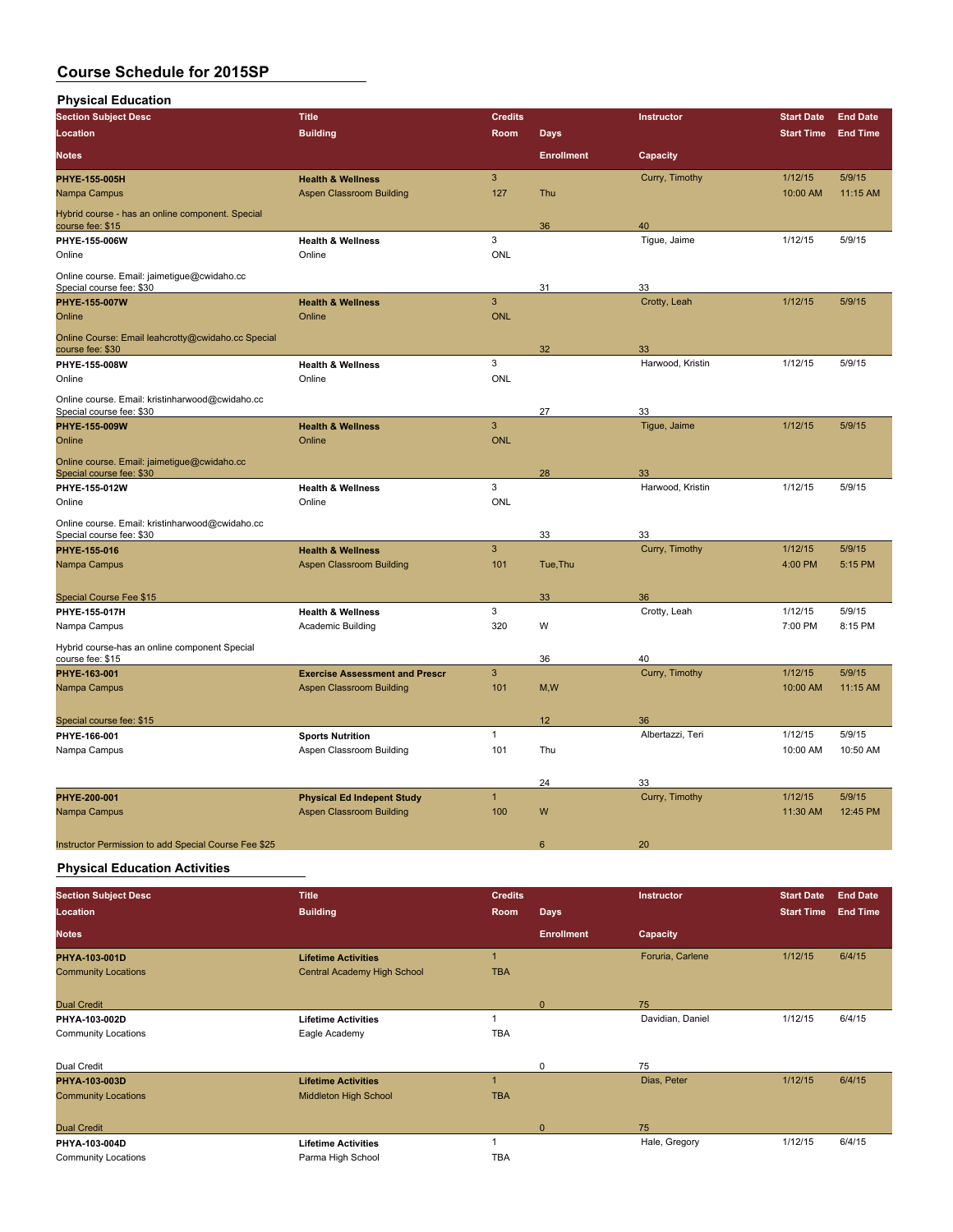## **Physical Education Activities**

| <b>Section Subject Desc</b>                         | <b>Title</b>                                      | <b>Credits</b>             |                   | Instructor                 | <b>Start Date</b> | <b>End Date</b> |
|-----------------------------------------------------|---------------------------------------------------|----------------------------|-------------------|----------------------------|-------------------|-----------------|
| Location                                            | <b>Building</b>                                   | Room                       | <b>Days</b>       |                            | <b>Start Time</b> | <b>End Time</b> |
|                                                     |                                                   |                            |                   |                            |                   |                 |
| <b>Notes</b>                                        |                                                   |                            | <b>Enrollment</b> | Capacity                   |                   |                 |
|                                                     |                                                   |                            |                   |                            |                   |                 |
| Dual Credit                                         |                                                   |                            | 0                 | 75                         |                   |                 |
| PHYA-103-005D                                       | <b>Lifetime Activities</b>                        | $\mathbf{1}$               |                   | Walgamott, Jacob           | 1/12/15           | 6/4/15          |
| <b>Community Locations</b>                          | Parma High School                                 | <b>TBA</b>                 |                   |                            |                   |                 |
|                                                     |                                                   |                            |                   |                            |                   |                 |
| <b>Dual Credit</b>                                  |                                                   |                            | 0                 | 75                         |                   |                 |
| PHYA-103-006D                                       | <b>Lifetime Activities</b>                        | $\mathbf{1}$               |                   | Landry, Monisha            | 1/12/15           | 6/4/15          |
| <b>Community Locations</b>                          | Ridgeline High School                             | <b>TBA</b>                 |                   |                            |                   |                 |
|                                                     |                                                   |                            |                   |                            |                   |                 |
| Dual Credit                                         |                                                   |                            | 0                 | 75                         |                   |                 |
| PHYA-103-009D                                       | <b>Lifetime Activities</b>                        | $\mathbf{1}$<br><b>TBA</b> |                   | <b>Tuttle, Phyllis</b>     | 1/12/15           | 6/4/15          |
| <b>Community Locations</b>                          | Idaho Digital Learning Academy                    |                            |                   |                            |                   |                 |
|                                                     |                                                   |                            |                   |                            |                   |                 |
| <b>Dual Credit</b><br>PHYA-114-001D                 | <b>Stretch and Strength</b>                       | $\mathbf{1}$               | 0                 | 75<br>Ross, Wayne          | 1/12/15           | 6/4/15          |
| <b>Community Locations</b>                          | Atlas High School                                 | <b>TBA</b>                 |                   |                            |                   |                 |
|                                                     |                                                   |                            |                   |                            |                   |                 |
| Dual Credit                                         |                                                   |                            | 0                 | 75                         |                   |                 |
| PHYA-114-002D                                       | <b>Stretch and Strength</b>                       | $\mathbf{1}$               |                   | Fornander, Stephanie       | 1/12/15           | 6/4/15          |
| <b>Community Locations</b>                          | Eagle High School                                 | <b>TBA</b>                 |                   |                            |                   |                 |
|                                                     |                                                   |                            |                   |                            |                   |                 |
| <b>Dual Credit</b>                                  |                                                   |                            | $\mathbf 0$       | 75                         |                   |                 |
| PHYA-114-003D                                       | <b>Stretch and Strength</b>                       | $\mathbf{1}$               |                   | Staff-CWI, General         | 1/12/15           | 6/4/15          |
| <b>Community Locations</b>                          | Eagle High School                                 | <b>TBA</b>                 |                   |                            |                   |                 |
|                                                     |                                                   |                            |                   |                            |                   |                 |
| Dual Credit                                         |                                                   |                            | 0                 | 75                         |                   |                 |
| PHYA-114-005D                                       | <b>Stretch and Strength</b>                       | $\mathbf{1}$               |                   | Stauffer, Kelly            | 1/12/15           | 6/4/15          |
| <b>Community Locations</b>                          | Middleton High School                             | <b>TBA</b>                 |                   |                            |                   |                 |
|                                                     |                                                   |                            |                   |                            |                   |                 |
| <b>Dual Credit Only</b>                             |                                                   |                            | $\mathbf 0$       | 75                         |                   |                 |
| PHYA-115-001D                                       | <b>Beg Strength Training</b>                      | $\mathbf{1}$               |                   | Velasquez, Lisa            | 1/12/15           | 6/4/15          |
| <b>Community Locations</b>                          | Canyon Springs Alternative Sch                    | <b>TBA</b>                 |                   |                            |                   |                 |
|                                                     |                                                   |                            |                   |                            |                   |                 |
| Dual Credit                                         |                                                   |                            | 0                 | 75                         |                   |                 |
| PHYA-115-002D                                       | <b>Beg Strength Training</b>                      | $\mathbf{1}$               |                   | Velasquez, Lisa            | 1/12/15           | 6/4/15          |
| <b>Community Locations</b>                          | Canyon Springs Alternative Sch                    | <b>TBA</b>                 |                   |                            |                   |                 |
|                                                     |                                                   |                            |                   |                            |                   |                 |
| <b>Dual Credit</b>                                  |                                                   | $\mathbf{1}$               | $\mathbf 0$       | 75<br>Fornander, Stephanie | 1/12/15           | 6/4/15          |
| PHYA-115-003D<br><b>Community Locations</b>         | <b>Beg Strength Training</b><br>Eagle High School | <b>TBA</b>                 |                   |                            |                   |                 |
|                                                     |                                                   |                            |                   |                            |                   |                 |
| Dual Credit                                         |                                                   |                            | 0                 | 75                         |                   |                 |
| PHYA-115-004D                                       | <b>Beg Strength Training</b>                      | $\mathbf{1}$               |                   | Staff-CWI, General         | 1/12/15           | 6/4/15          |
| <b>Community Locations</b>                          | Eagle High School                                 | <b>TBA</b>                 |                   |                            |                   |                 |
|                                                     |                                                   |                            |                   |                            |                   |                 |
| <b>Dual Credit</b>                                  |                                                   |                            | 0                 | 75                         |                   |                 |
| PHYA-115-005D                                       | <b>Beg Strength Training</b>                      | $\mathbf{1}$               |                   | Dias, Peter                | 1/12/15           | 6/4/15          |
| <b>Community Locations</b>                          | Middleton High School                             | TBA                        |                   |                            |                   |                 |
|                                                     |                                                   |                            |                   |                            |                   |                 |
| Dual Credit                                         |                                                   |                            | 0                 | 75                         |                   |                 |
| PHYA-115-007D                                       | <b>Beg Strength Training</b>                      | $\mathbf{1}$               |                   | Stauffer, Kelly            | 1/12/15           | 6/4/15          |
| <b>Community Locations</b>                          | Middleton High School                             | <b>TBA</b>                 |                   |                            |                   |                 |
|                                                     |                                                   |                            |                   |                            |                   |                 |
| <b>Dual Credit</b>                                  |                                                   |                            | $\pmb{0}$         | 75                         |                   |                 |
| PHYA-135-001D                                       | <b>Walking for Fitness</b>                        | $\mathbf{1}$               |                   | Foruria, Carlene           | 1/12/15           | 6/4/15          |
| <b>Community Locations</b>                          | Central Academy High School                       | <b>TBA</b>                 |                   |                            |                   |                 |
|                                                     |                                                   |                            |                   |                            |                   |                 |
| Dual Credit                                         |                                                   |                            | 0                 | 75                         |                   |                 |
| PHYA-135-002W                                       | <b>Walking for Fitness</b>                        | $\mathbf{1}$               |                   | Fedigan, Jill              | 1/12/15           | 5/9/15          |
| Online                                              | Online                                            | <b>ONL</b>                 |                   |                            |                   |                 |
| Online course. Email: jillfedigan@cwidaho.cc Online |                                                   |                            |                   |                            |                   |                 |
| course fee: \$10                                    |                                                   | $\mathbf{1}$               | 28                | 33<br>Fedigan, Jill        | 1/12/15           | 5/9/15          |
| PHYA-135-003W<br>Online                             | <b>Walking for Fitness</b><br>Online              | ONL                        |                   |                            |                   |                 |
|                                                     |                                                   |                            |                   |                            |                   |                 |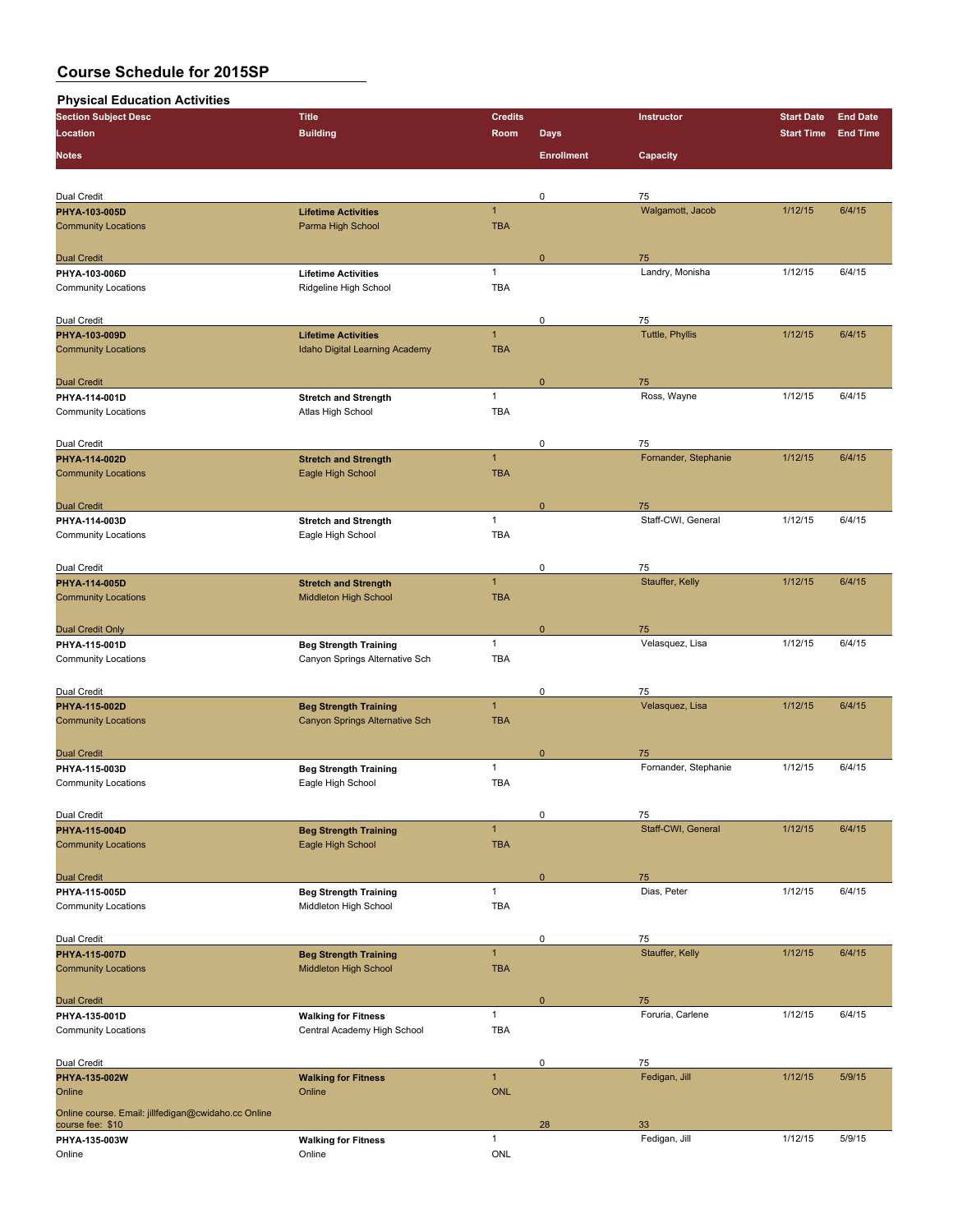## **Physical Education Activities**

| r nysical Euucation Activities                                              |                                      |                |                   |                        |                   |                 |
|-----------------------------------------------------------------------------|--------------------------------------|----------------|-------------------|------------------------|-------------------|-----------------|
| <b>Section Subject Desc</b>                                                 | <b>Title</b>                         | <b>Credits</b> |                   | Instructor             | <b>Start Date</b> | <b>End Date</b> |
| <b>Location</b>                                                             | <b>Building</b>                      | Room           | <b>Days</b>       |                        | <b>Start Time</b> | <b>End Time</b> |
| <b>Notes</b>                                                                |                                      |                | <b>Enrollment</b> | Capacity               |                   |                 |
| Online course. Email: jillfedigan@cwidaho.cc Online                         |                                      |                |                   |                        |                   |                 |
| course fee: \$10                                                            |                                      | $\mathbf{1}$   | 30                | 33                     |                   |                 |
| PHYA-135-004W<br>Online                                                     | <b>Walking for Fitness</b><br>Online | <b>ONL</b>     |                   | Harris, Barbara        | 1/12/15           | 5/9/15          |
|                                                                             |                                      |                |                   |                        |                   |                 |
| Online course. Email: barbaraharris@cwidaho.cc<br>Online course fee: \$10   |                                      |                | 29                | 33                     |                   |                 |
| PHYA-135-005W                                                               | <b>Walking for Fitness</b>           | $\mathbf{1}$   |                   | Harris, Barbara        | 1/12/15           | 5/9/15          |
| Online                                                                      | Online                               | ONL            |                   |                        |                   |                 |
| Online course. Email: barbaraharris@cwidaho.cc                              |                                      |                |                   |                        |                   |                 |
| Online course fee: \$10                                                     |                                      |                | 29                | 33                     |                   |                 |
| PHYA-136-001W                                                               | <b>Train to Walk/Run Distance</b>    | $\overline{1}$ |                   | Fedigan, Jill          | 1/12/15           | 5/9/15          |
| Online                                                                      | Online                               | <b>ONL</b>     |                   |                        |                   |                 |
| Online course. Email: jillfedigan@cwidaho.cc Online<br>course fee: \$10     |                                      |                | 29                | 33                     |                   |                 |
| PHYA-153-001                                                                | <b>Activity by Contract 1</b>        | $\mathbf{1}$   |                   | Aaron, Megan           | 1/12/15           | 5/9/15          |
| Nampa Campus                                                                | Aspen Classroom Building             | 108            | W                 |                        | 1:00 PM           | 2:40 PM         |
|                                                                             |                                      |                |                   |                        |                   |                 |
| Special course fee: \$10                                                    |                                      |                | 20                | 36                     |                   |                 |
| PHYA-153-002W                                                               | <b>Activity by Contract 1</b>        | $\mathbf{1}$   |                   | Fedigan, Jill          | 1/12/15           | 5/9/15          |
| Online                                                                      | Online                               | <b>ONL</b>     |                   |                        |                   |                 |
| Online course. Email: jillfedigan@cwidaho.cc Online                         |                                      |                |                   |                        |                   |                 |
| course fee: \$20                                                            |                                      |                | 32                | 33                     |                   |                 |
| PHYA-153-004W                                                               | <b>Activity by Contract 1</b>        | $\mathbf{1}$   |                   | Pennington, Lisa       | 1/12/15           | 5/9/15          |
| Online                                                                      | Online                               | <b>ONL</b>     |                   |                        |                   |                 |
| Online course: Email: lisapennington@cwidaho.cc                             |                                      |                |                   |                        |                   |                 |
| Special course fee: \$20<br>PHYA-154-002W                                   | <b>Activity by Contract 2</b>        | $\mathbf{1}$   | 33                | 33<br>Pennington, Lisa | 1/12/15           | 5/9/15          |
| Online                                                                      | Online                               | <b>ONL</b>     |                   |                        |                   |                 |
|                                                                             |                                      |                |                   |                        |                   |                 |
| Online course: Email: lisapennington@cwidaho.cc<br>Special course fee: \$20 |                                      |                | 30                | 33                     |                   |                 |
| PHYA-155-003                                                                | Lose Big, Win Big!                   | $\mathbf{1}$   |                   | Desilet, Lisa          | 1/12/15           | 5/9/15          |
| Nampa Campus                                                                | Aspen Classroom Building             | 101            | F                 |                        | 9:00 AM           | 10:40 AM        |
|                                                                             |                                      |                |                   |                        |                   |                 |
| Special Course Fee \$5                                                      |                                      |                | 22                | 39                     |                   |                 |

## **Physical Therapist Assistant**

| <b>Section Subject Desc</b> | <b>Title</b>                          | <b>Credits</b> |                   | <b>Instructor</b> | <b>Start Date</b> | <b>End Date</b> |
|-----------------------------|---------------------------------------|----------------|-------------------|-------------------|-------------------|-----------------|
| Location                    | <b>Building</b>                       | <b>Room</b>    | <b>Days</b>       |                   | <b>Start Time</b> | <b>End Time</b> |
| <b>Notes</b>                |                                       |                | <b>Enrollment</b> | Capacity          |                   |                 |
| PTAE 101-001                | <b>Physical Therapy in Healthcare</b> | $\overline{2}$ |                   | Daigle, Richard   | 1/20/15           | 5/16/15         |
| <b>Canyon County Center</b> | <b>Canyon County Center</b>           | 184            | F                 |                   | 9:00 AM           | 11:00 AM        |
|                             |                                       |                | 14                | 14                |                   |                 |
| PTAE-101-001                | Physical Therapy in Healthcare        | 2              |                   | Wilsey, Leah      | 1/20/15           | 5/16/15         |
| Canyon County Center        | Canyon County Center                  | 184            | F                 |                   | 9:00 AM           | 11:00 AM        |
|                             |                                       |                |                   |                   |                   |                 |
|                             |                                       |                | 14                | 14                |                   |                 |
| PTAE 107-001                | Kinesiology                           | $\overline{4}$ |                   | Daigle, Richard   | 1/20/15           | 5/16/15         |
| <b>Canyon County Center</b> | <b>Canyon County Center</b>           | 184            | M,W               |                   | 9:00 AM           | 10:00 AM        |
|                             |                                       |                |                   |                   |                   |                 |
|                             |                                       |                | 14                | 14                |                   |                 |
| PTAE-107-001                | Kinesiology                           | 4              |                   | Wilsey, Leah      | 1/20/15           | 5/16/15         |
| Canyon County Center        | Canyon County Center                  | 184            | M,W               |                   | 9:00 AM           | 10:00 AM        |
|                             |                                       |                | 14                | 14                |                   |                 |
| <b>PTAE 107L 001</b>        | <b>Kinesiology Lab</b>                | $\mathbf{0}$   |                   | Daigle, Richard   | 1/20/15           | 5/16/15         |
| <b>Canyon County Center</b> | <b>Canyon County Center</b>           | 147            | M,W               |                   | 10:00 AM          | 12:00 PM        |
|                             |                                       |                |                   |                   |                   |                 |
|                             |                                       |                | 14                | 14                |                   |                 |
| PTAE 107L-001               | <b>Kinesiology Lab</b>                | $\mathbf 0$    |                   | Wilsey, Leah      | 1/20/15           | 5/16/15         |
| Canyon County Center        | Canyon County Center                  | 147            | M,W               |                   | 10:00 AM          | 12:00 PM        |
|                             |                                       |                |                   |                   |                   |                 |

14 14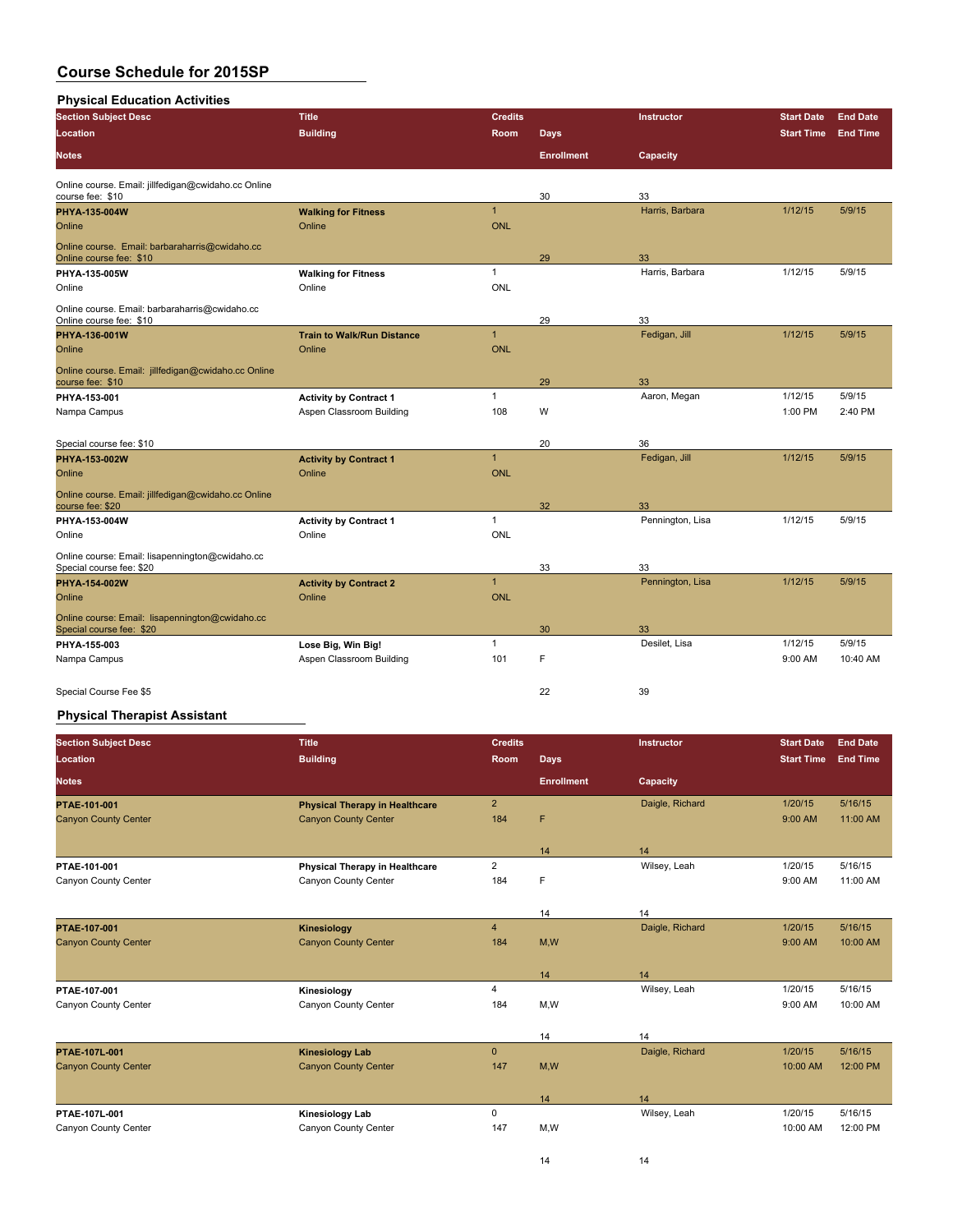| <b>Physical Therapist Assistant</b>         |                                                                          |                |                   |                       |                    |                    |
|---------------------------------------------|--------------------------------------------------------------------------|----------------|-------------------|-----------------------|--------------------|--------------------|
| <b>Section Subject Desc</b>                 | <b>Title</b>                                                             | <b>Credits</b> |                   | Instructor            | <b>Start Date</b>  | <b>End Date</b>    |
| Location                                    | <b>Building</b>                                                          | Room           | <b>Days</b>       |                       | <b>Start Time</b>  | <b>End Time</b>    |
| <b>Notes</b>                                |                                                                          |                | <b>Enrollment</b> | Capacity              |                    |                    |
|                                             |                                                                          | $\mathbf{3}$   |                   | Daigle, Richard       | 1/20/15            | 5/16/15            |
| PTAE-110-001<br><b>Canyon County Center</b> | <b>Princ &amp; Proc of Physcl Therapy</b><br><b>Canyon County Center</b> | 184            | Tue               |                       | 9:00 AM            | 10:00 AM           |
|                                             |                                                                          |                |                   |                       |                    |                    |
|                                             |                                                                          |                | 14                | 14                    |                    |                    |
| PTAE-110-001                                | Princ & Proc of Physcl Therapy                                           | 3              |                   | Wilsey, Leah          | 1/20/15            | 5/16/15            |
| Canyon County Center                        | Canyon County Center                                                     | 184            | Tue               |                       | 9:00 AM            | 10:00 AM           |
|                                             |                                                                          |                |                   |                       |                    |                    |
|                                             |                                                                          |                | 14                | 14                    |                    |                    |
| PTAE-110L-001                               | <b>Principles and Procedures Lab</b>                                     | $\mathbf{0}$   |                   | Daigle, Richard       | 1/20/15            | 5/16/15            |
| <b>Canyon County Center</b>                 | <b>Canyon County Center</b>                                              | 147            | Tue               |                       | 10:00 AM           | 12:00 PM           |
|                                             |                                                                          |                | 14                | 14                    |                    |                    |
| PTAE-110L-001                               | <b>Principles and Procedures Lab</b>                                     | 0              |                   | Daigle, Richard       | 1/20/15            | 5/16/15            |
| Canyon County Center                        | Canyon County Center                                                     | 147            | W                 |                       | 12:00 PM           | 2:00 PM            |
|                                             |                                                                          |                |                   |                       |                    |                    |
|                                             |                                                                          |                | 14                | 14                    |                    |                    |
| PTAE-110L-001                               | <b>Principles and Procedures Lab</b>                                     | $\mathbf{0}$   |                   | Wilsey, Leah          | 1/20/15            | 5/16/15            |
| <b>Canyon County Center</b>                 | <b>Canyon County Center</b>                                              | 147            | Tue               |                       | 10:00 AM           | 12:00 PM           |
|                                             |                                                                          |                |                   |                       |                    |                    |
|                                             |                                                                          | 0              | 14                | 14<br>Wilsey, Leah    | 1/20/15            | 5/16/15            |
| PTAE-110L-001<br>Canyon County Center       | <b>Principles and Procedures Lab</b><br>Canyon County Center             | 147            | W                 |                       | 12:00 PM           | 2:00 PM            |
|                                             |                                                                          |                |                   |                       |                    |                    |
|                                             |                                                                          |                | 14                | 14                    |                    |                    |
| PTAE-112-001                                | <b>Clinical Pathology 1</b>                                              | $\mathbf{1}$   |                   | Daigle, Richard       | 1/20/15            | 5/16/15            |
| <b>Canyon County Center</b>                 | <b>Canyon County Center</b>                                              | 184            | M                 |                       | 12:00 PM           | 1:00 PM            |
|                                             |                                                                          |                |                   |                       |                    |                    |
|                                             |                                                                          |                | 14                | 14                    |                    |                    |
| PTAE-112-001                                | <b>Clinical Pathology 1</b>                                              | $\mathbf{1}$   |                   | Wilsey, Leah          | 1/20/15            | 5/16/15            |
| Canyon County Center                        | Canyon County Center                                                     | 184            | M                 |                       | 12:00 PM           | 1:00 PM            |
|                                             |                                                                          |                |                   |                       |                    |                    |
| PTAE-212-001                                | <b>Clinical Pathology 2</b>                                              | $\overline{2}$ | 14                | 14<br>Daigle, Richard | 1/20/15            | 5/16/15            |
| <b>Canyon County Center</b>                 | <b>Canyon County Center</b>                                              | 184            | W                 |                       | 12:00 PM           | 2:00 PM            |
|                                             |                                                                          |                |                   |                       |                    |                    |
|                                             |                                                                          |                | 12                | 12                    |                    |                    |
| PTAE-212-001                                | <b>Clinical Pathology 2</b>                                              | $\overline{2}$ |                   | Wilsey, Leah          | 1/20/15            | 5/16/15            |
| Canyon County Center                        | Canyon County Center                                                     | 184            | W                 |                       | 12:00 PM           | 2:00 PM            |
|                                             |                                                                          |                |                   |                       |                    |                    |
|                                             |                                                                          |                | 12                | 12                    |                    |                    |
| PTAE 215 001                                | <b>Special Populations</b><br><b>Canyon County Center</b>                | 3              |                   | Daigle, Richard       | 1/20/15            | 5/16/15            |
| <b>Canyon County Center</b>                 |                                                                          | 184            | M                 |                       | 3:00 PM            | 4:00 PM            |
|                                             |                                                                          |                | 12                | 12                    |                    |                    |
| PTAE 215 001                                | <b>Special Populations</b>                                               | 3              |                   | Wilsey, Leah          | 1/20/15            | 5/16/15            |
| Canyon County Center                        | Canyon County Center                                                     | 184            | М                 |                       | 3:00 PM            | 4:00 PM            |
|                                             |                                                                          |                |                   |                       |                    |                    |
|                                             |                                                                          |                | 12                | 12                    |                    |                    |
| PTAE-215L-001                               | <b>Special Populations Lab</b>                                           | $\mathbf 0$    |                   | Daigle, Richard       | 1/20/15            | 5/16/15            |
| <b>Canyon County Center</b>                 | <b>Canyon County Center</b>                                              | 147            | M                 |                       | 12:00 PM           | 2:00 PM            |
|                                             |                                                                          |                |                   |                       |                    |                    |
| PTAE 215L-001                               | <b>Special Populations Lab</b>                                           | 0              | 12                | 12<br>Daigle, Richard | 1/20/15            | 5/16/15            |
| Canyon County Center                        | Canyon County Center                                                     | 147            | W                 |                       | 2:00 PM            | 4:00 PM            |
|                                             |                                                                          |                |                   |                       |                    |                    |
|                                             |                                                                          |                | 12                | 12                    |                    |                    |
| PTAE 215L-001                               | <b>Special Populations Lab</b>                                           | $\pmb{0}$      |                   | Wilsey, Leah          | 1/20/15            | 5/16/15            |
| <b>Canyon County Center</b>                 | <b>Canyon County Center</b>                                              | 147            | M                 |                       | 12:00 PM           | 2:00 PM            |
|                                             |                                                                          |                |                   |                       |                    |                    |
|                                             |                                                                          | 0              | 12                | 12                    |                    |                    |
| PTAE-215L-001<br>Canyon County Center       | <b>Special Populations Lab</b><br>Canyon County Center                   | 147            | W                 | Wilsey, Leah          | 1/20/15<br>2:00 PM | 5/16/15<br>4:00 PM |
|                                             |                                                                          |                |                   |                       |                    |                    |
|                                             |                                                                          |                |                   |                       |                    |                    |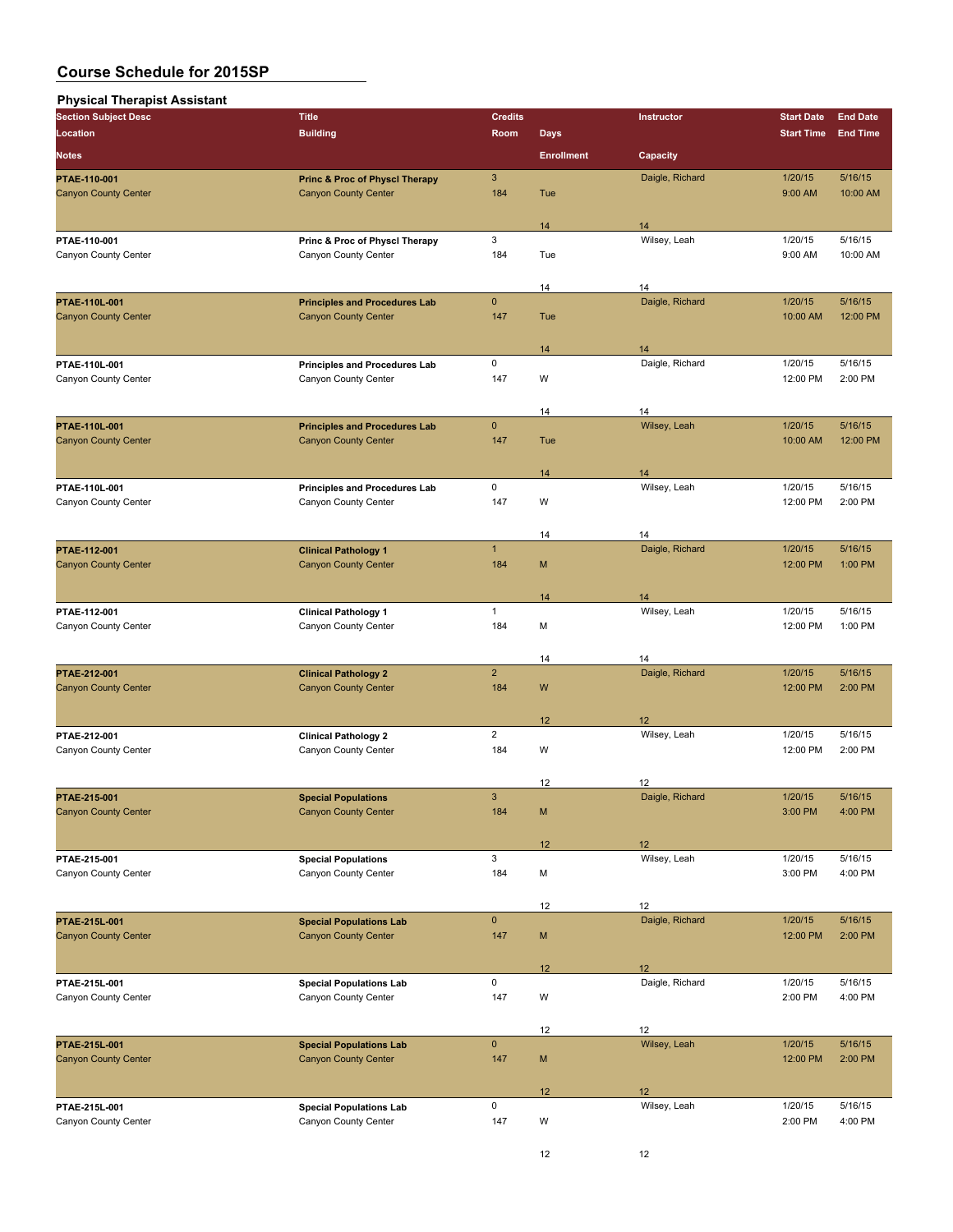| <b>Section Subject Desc</b> | <b>Title</b>                         | <b>Credits</b>          |                   | Instructor      | <b>Start Date</b> | <b>End Date</b> |
|-----------------------------|--------------------------------------|-------------------------|-------------------|-----------------|-------------------|-----------------|
| Location                    | <b>Building</b>                      | Room                    | <b>Days</b>       |                 | <b>Start Time</b> | <b>End Time</b> |
| <b>Notes</b>                |                                      |                         | <b>Enrollment</b> | Capacity        |                   |                 |
| PTAE 217 001                | <b>Neurological Rehabilitation</b>   | $\overline{\mathbf{4}}$ |                   | Daigle, Richard | 1/20/15           | 5/16/15         |
| <b>Canyon County Center</b> | <b>Canyon County Center</b>          | 184                     | Tue, Thu          |                 | 2:00 PM           | 3:00 PM         |
|                             |                                      |                         | 12                | 12              |                   |                 |
| PTAE 217-001                | <b>Neurological Rehabilitation</b>   | 4                       |                   | Wilsey, Leah    | 1/20/15           | 5/16/15         |
| Canyon County Center        | Canyon County Center                 | 184                     | Tue, Thu          |                 | 2:00 PM           | 3:00 PM         |
|                             |                                      |                         | 12                | 12              |                   |                 |
| PTAE 217L 001               | <b>Neurological Rehabilitatn Lab</b> | $\overline{0}$          |                   | Daigle, Richard | 1/20/15           | 5/16/15         |
| <b>Canyon County Center</b> | <b>Canyon County Center</b>          | 147                     | Thu               |                 | 10:00 AM          | 12:00 PM        |
|                             |                                      |                         | 12                | 12              |                   |                 |
| PTAE 217L-001               | Neurological Rehabilitatn Lab        | 0                       |                   | Daigle, Richard | 1/20/15           | 5/16/15         |
| Canyon County Center        | Canyon County Center                 | 147                     | Tue               |                 | 3:00 PM           | 5:00 PM         |
|                             |                                      |                         | 12                | 12              |                   |                 |
| PTAE 217L 001               | <b>Neurological Rehabilitatn Lab</b> | $\overline{0}$          |                   | Wilsey, Leah    | 1/20/15           | 5/16/15         |
| <b>Canyon County Center</b> | <b>Canyon County Center</b>          | 147                     | Thu               |                 | 10:00 AM          | 12:00 PM        |
|                             |                                      |                         | 12                | 12              |                   |                 |
| PTAE 217L-001               | Neurological Rehabilitatn Lab        | 0                       |                   | Wilsey, Leah    | 1/20/15           | 5/16/15         |
| Canyon County Center        | Canyon County Center                 | 147                     | Tue               |                 | 3:00 PM           | 5:00 PM         |
|                             |                                      |                         | 12                | 12              |                   |                 |
| PTAE 220-001                | <b>Seminar</b>                       | 3                       |                   | Daigle, Richard | 1/12/15           | 5/9/15          |
| <b>Canyon County Center</b> | <b>Canyon County Center</b>          | 184                     | M                 |                 | 2:00 PM           | 3:00 PM         |
|                             |                                      |                         | 12                | 12              |                   |                 |
| PTAE-220-001                | Seminar                              | 3                       |                   | Daigle, Richard | 1/12/15           | 5/9/15          |
| Canyon County Center        | Canyon County Center                 | 184                     | Thu               |                 | 12:00 PM          | 1:00 PM         |
|                             |                                      |                         | 12                | 12              |                   |                 |
| PTAE-220-001                | <b>Seminar</b>                       | 3                       |                   | Wilsey, Leah    | 1/12/15           | 5/9/15          |
| <b>Canyon County Center</b> | <b>Canyon County Center</b>          | 184                     | M                 |                 | 2:00 PM           | 3:00 PM         |
|                             |                                      |                         | 12                | 12              |                   |                 |
| PTAE 220-001                | Seminar                              | 3                       |                   | Wilsey, Leah    | 1/12/15           | 5/9/15          |
| Canyon County Center        | Canyon County Center                 | 184                     | Thu               |                 | 12:00 PM          | 1:00 PM         |
|                             |                                      |                         | 12                | 12              |                   |                 |

## **Physics**

| <b>Section Subject Desc</b>                         | <b>Title</b>                 | <b>Credits</b> |                   | Instructor         | <b>Start Date</b> | <b>End Date</b> |
|-----------------------------------------------------|------------------------------|----------------|-------------------|--------------------|-------------------|-----------------|
| Location                                            | <b>Building</b>              | <b>Room</b>    | <b>Days</b>       |                    | <b>Start Time</b> | <b>End Time</b> |
| <b>Notes</b>                                        |                              |                | <b>Enrollment</b> | Capacity           |                   |                 |
| PHYS-100-001                                        | <b>Survey of Physics</b>     | $\overline{4}$ |                   | Sevigny, Stephanie | 1/12/15           | 5/9/15          |
| Nampa Campus                                        | <b>Academic Building</b>     | 320            | M,W               |                    | 11:30 AM          | 12:45 PM        |
| Corequisite: PHYS 100L Special course fee: \$10     |                              |                | 31                | 56                 |                   |                 |
| PHYS-100-900                                        | <b>Survey of Physics</b>     | 4              |                   | Sevigny, Stephanie | 1/12/15           | 5/9/15          |
| <b>Community Locations</b>                          | Micron Technology - BOISE    | 127C           | M.Tue             |                    | 1:30 PM           | 2:45 PM         |
| Corequisite: PHYS 100L 900 Special course fee: \$10 |                              |                | 12                | 12                 |                   |                 |
| PHYS-100L-001                                       | <b>Survey of Physics Lab</b> | $\mathbf{0}$   |                   | Marji, Ehab        | 1/12/15           | 5/9/15          |
| Nampa Campus                                        | <b>Academic Building</b>     | 220            | Thu               |                    | 8:00 AM           | 9:45 AM         |
| Corequisite: PHYS 100                               |                              |                | 10                | 28                 |                   |                 |
| PHYS-100L-002                                       | <b>Survey of Physics Lab</b> | 0              |                   | Marji, Ehab        | 1/12/15           | 5/9/15          |
| Nampa Campus                                        | Academic Building            | 220            | Tue               |                    | 8:00 AM           | 9:45 AM         |
| Corequisite: PHYS 100                               |                              |                | 22                | 28                 |                   |                 |
| PHYS-100L-900                                       | <b>Survey of Physics Lab</b> | $\Omega$       |                   | Sevigny, Stephanie | 1/12/15           | 5/9/15          |
| <b>Community Locations</b>                          | Micron Technology - BOISE    | 127C           | M                 |                    | 3:00 PM           | 4:45 PM         |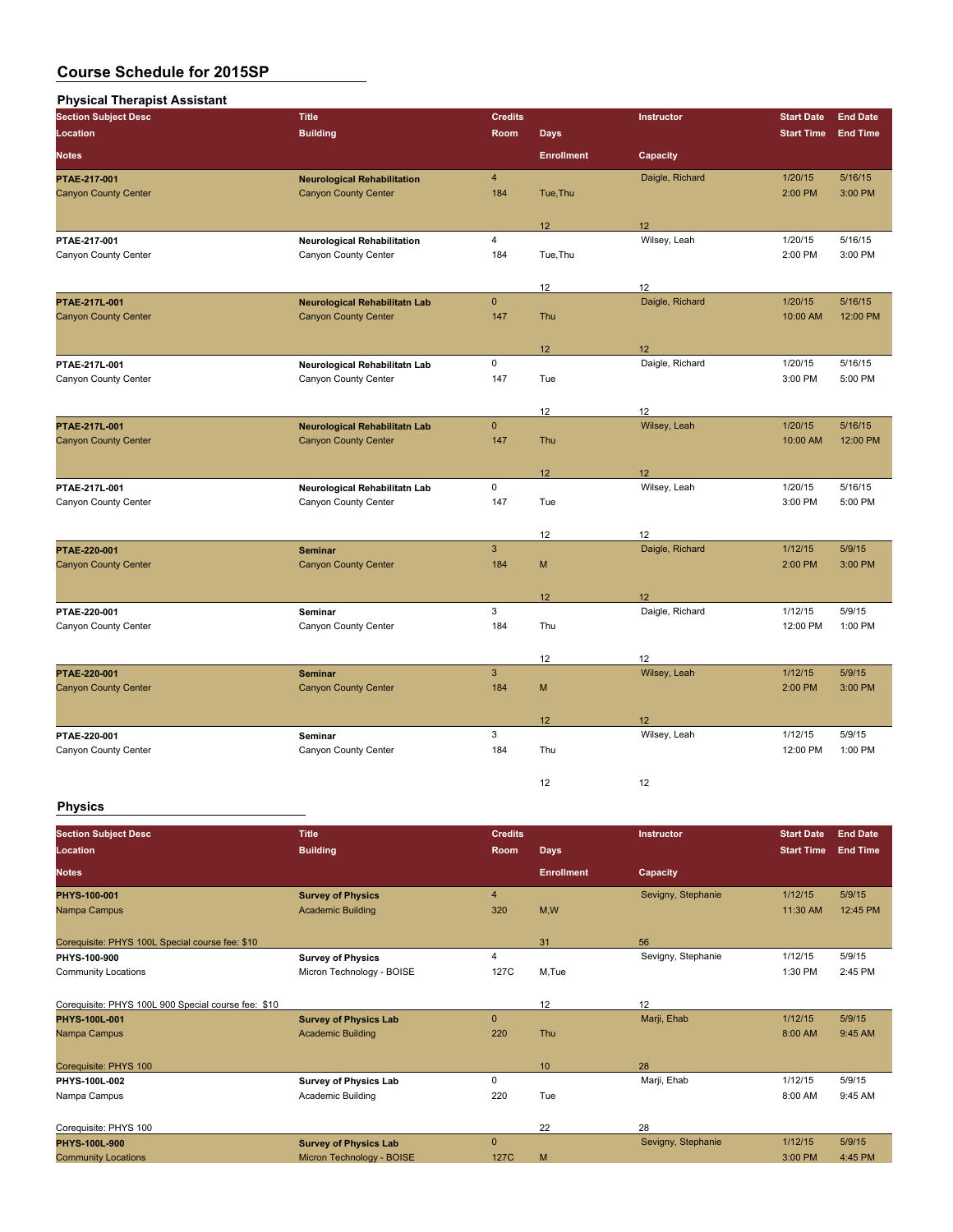**Physics**

| <b>Section Subject Desc</b>                     | <b>Title</b>                             | <b>Credits</b> |                   | Instructor      | <b>Start Date</b> | <b>End Date</b> |
|-------------------------------------------------|------------------------------------------|----------------|-------------------|-----------------|-------------------|-----------------|
| Location                                        | <b>Building</b>                          | Room           | <b>Days</b>       |                 | <b>Start Time</b> | <b>End Time</b> |
| <b>Notes</b>                                    |                                          |                | <b>Enrollment</b> | Capacity        |                   |                 |
|                                                 |                                          |                |                   |                 |                   |                 |
| Co-requisite course: PHYS 100L 900              |                                          |                | 12                | 12              |                   |                 |
| PHYS-101-001                                    | <b>Survey of Astronomy</b>               | $\overline{4}$ |                   | Horowitz, Irwin | 1/12/15           | 5/9/15          |
| <b>Ada County Campus</b>                        | <b>Pintail Center</b>                    | 1313           | Tue, Thu          |                 | 2:30 PM           | 3:45 PM         |
|                                                 |                                          |                |                   |                 |                   |                 |
| Corequisite: PHYS 101L                          |                                          |                | 18                | 24              |                   |                 |
| PHYS-101-002                                    | <b>Survey of Astronomy</b>               | $\overline{4}$ |                   | Horowitz, Irwin | 1/12/15           | 5/9/15          |
| Nampa Campus                                    | <b>Academic Building</b>                 | 201            | W.F               |                 | 1:00 PM           | 2:15 PM         |
|                                                 |                                          |                |                   |                 |                   |                 |
|                                                 |                                          |                | 23                | 30              |                   |                 |
| PHYS-101L-001                                   | <b>Survey of Astronomy Lab</b>           | $\mathbf 0$    |                   | Horowitz, Irwin | 1/12/15           | 5/9/15          |
| Ada County Campus                               | <b>Pintail Center</b>                    | 1313           | Tue               |                 | 4:00 PM           | 6:45 PM         |
|                                                 |                                          |                |                   |                 |                   |                 |
| Corequisite: PHYS 101                           |                                          |                | 19                | 24              |                   |                 |
| PHYS-101L-003                                   | <b>Survey of Astronomy Lab</b>           | $\mathbf{0}$   |                   | Horowitz, Irwin | 1/12/15           | 5/9/15          |
| Nampa Campus                                    | <b>Academic Building</b>                 | 220            | F                 |                 | 3:00 PM           | 5:45 PM         |
|                                                 |                                          |                |                   |                 |                   |                 |
| Co-requisite course: Phys 101                   |                                          |                | 23                | 30              |                   |                 |
| PHYS-112-001                                    | <b>General Physics 2</b>                 | $\overline{4}$ |                   | Marji, Ehab     | 1/12/15           | 5/9/15          |
| Nampa Campus                                    | Academic Building                        | 102E           | Tue, Thu          |                 | 1:00 PM           | 2:15 PM         |
|                                                 |                                          |                |                   |                 |                   |                 |
| Corequisite: PHYS 112L Special course fee: \$10 |                                          |                | 20                | 56              |                   |                 |
| PHYS-112L-001                                   | <b>General Physics 2 Lab</b>             | $\pmb{0}$      |                   | Marji, Ehab     | 1/12/15           | 5/9/15          |
| Nampa Campus                                    | <b>Academic Building</b>                 | 220            | W                 |                 | 11:00 AM          | 12:45 PM        |
|                                                 |                                          |                |                   |                 |                   |                 |
| Corequisite: PHYS 112                           |                                          |                | 20                | 28              |                   |                 |
| PHYS-212-001                                    | <b>Phys Scientists &amp; Engineers 2</b> | 5              |                   | Marji, Ehab     | 1/12/15           | 5/9/15          |
| Nampa Campus                                    | Academic Building                        | 220            | M,W               |                 | 7:00 AM           | 8:45 AM         |
|                                                 |                                          |                |                   |                 |                   |                 |
| Corequisite: PHYS 212L Special course fee: \$10 |                                          |                | 4                 | 30              |                   |                 |
| PHYS-212L-001                                   | Phys Scien & Engin 2 Lab                 | $\mathbf{0}$   |                   | Marji, Ehab     | 1/12/15           | 5/9/15          |
| Nampa Campus                                    | <b>Academic Building</b>                 | 220            | M                 |                 | 9:00 AM           | 11:45 AM        |
|                                                 |                                          |                |                   |                 |                   |                 |
| Corequisite: PHYS 212                           |                                          |                | $\overline{4}$    | 30              |                   |                 |

#### **Political Science**

| <b>Section Subject Desc</b><br>Location                                  | <b>Title</b><br><b>Building</b>                                    | <b>Credits</b><br>Room | <b>Days</b>       | Instructor       | <b>Start Date</b><br><b>Start Time</b> | <b>End Date</b><br><b>End Time</b> |
|--------------------------------------------------------------------------|--------------------------------------------------------------------|------------------------|-------------------|------------------|----------------------------------------|------------------------------------|
| <b>Notes</b>                                                             |                                                                    |                        | <b>Enrollment</b> | Capacity         |                                        |                                    |
| POLS 101-001<br>Nampa Campus                                             | <b>American National Government</b><br><b>Academic Building</b>    | 3<br>309               | M,W               | Harbaugh, Robert | 1/12/15<br>1:00 PM                     | 5/9/15<br>2:15 PM                  |
|                                                                          |                                                                    |                        | 41                | 42               |                                        |                                    |
| POLS-101-001D<br><b>Community Locations</b>                              | <b>American National Government</b><br>Central Academy High School | 3<br><b>TBA</b>        |                   | Pangburn, Bobby  | 1/12/15                                | 6/4/15                             |
| Dual Credit                                                              |                                                                    |                        | $\mathbf 0$       | 75               |                                        |                                    |
| POLS-101-002D<br><b>Community Locations</b>                              | <b>American National Government</b><br>Frank Church High School    | 3<br><b>TBA</b>        |                   | Stoddard, Wesley | 1/12/15                                | 6/4/15                             |
| <b>Dual Credit</b>                                                       |                                                                    |                        | $\mathbf{0}$      | 75               |                                        |                                    |
| POLS 101 003D<br><b>Community Locations</b>                              | <b>American National Government</b><br>Vallivue Academy            | 3<br><b>TBA</b>        |                   | Naylor, Craig    | 1/12/15                                | 6/4/15                             |
| Dual Credit                                                              |                                                                    |                        | $\mathbf 0$       | 75               |                                        |                                    |
| POLS 101 003W<br>Online                                                  | <b>American National Government</b><br>Online                      | 3<br><b>ONL</b>        |                   | Harbaugh, Robert | 1/12/15                                | 5/9/15                             |
| Online course. Email: robharbaugh@cwidaho.cc<br>Special Course Fee: \$30 |                                                                    |                        | 38                | 44               |                                        |                                    |
| POLS 101-004W<br>Online                                                  | <b>American National Government</b><br>Online                      | 3<br><b>ONL</b>        |                   | Harbaugh, Robert | 1/12/15                                | 5/9/15                             |
| Online course. Email: robharbaugh@cwidaho.cc<br>Special course fee: \$30 |                                                                    |                        | 37                | 44               |                                        |                                    |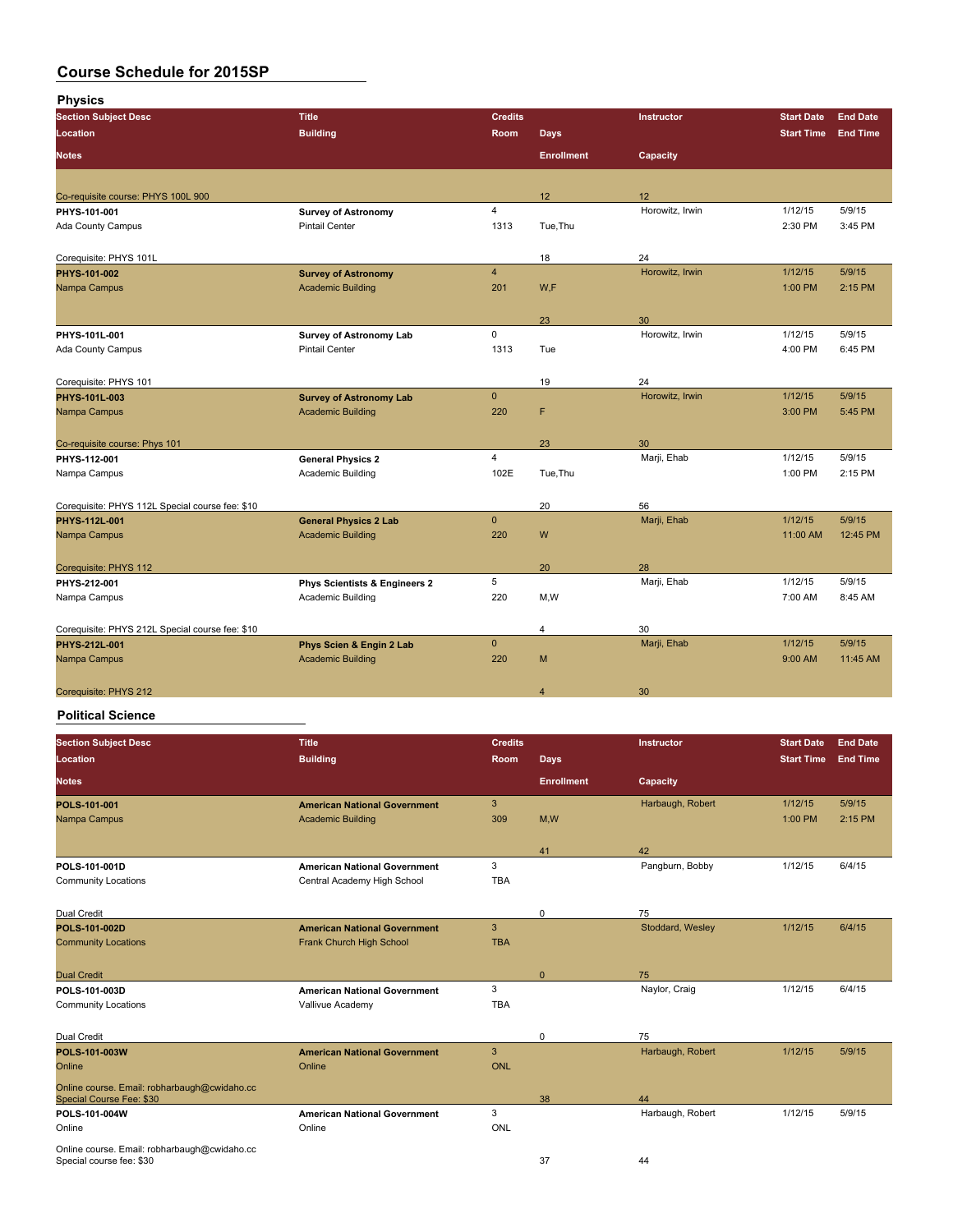| <b>Political Science</b>                                                    |                                     |                |                   |                     |                   |                 |
|-----------------------------------------------------------------------------|-------------------------------------|----------------|-------------------|---------------------|-------------------|-----------------|
| <b>Section Subject Desc</b>                                                 | <b>Title</b>                        | <b>Credits</b> |                   | <b>Instructor</b>   | <b>Start Date</b> | <b>End Date</b> |
| Location                                                                    | <b>Building</b>                     | Room           | <b>Days</b>       |                     | <b>Start Time</b> | <b>End Time</b> |
| <b>Notes</b>                                                                |                                     |                | <b>Enrollment</b> | Capacity            |                   |                 |
| <b>POLS 101 005W</b>                                                        | <b>American National Government</b> | 3              |                   | Harbaugh, Robert    | 1/12/15           | 5/9/15          |
| Online                                                                      | Online                              | <b>ONL</b>     |                   |                     |                   |                 |
| Online course. Email: robharbaugh@cwidaho.cc<br>Special course fee: \$30    |                                     |                | 39                | 44                  |                   |                 |
| POLS-101-010                                                                | <b>American National Government</b> | 3              |                   | Schweitzer, William | 1/12/15           | 5/9/15          |
| Ada County Campus                                                           | <b>Pintail Center</b>               | 1318           | Thu               |                     | 7:00 PM           | 9:45 PM         |
|                                                                             |                                     |                | 33                | 42                  |                   |                 |
| POLS 102-001                                                                | <b>Intro to Political Science</b>   | $\mathbf{3}$   |                   | Harbaugh, Robert    | 1/12/15           | 5/9/15          |
| Nampa Campus                                                                | <b>Academic Building</b>            | 106            | Tue, Thu          |                     | 11:30 AM          | 12:45 PM        |
|                                                                             |                                     |                |                   |                     |                   |                 |
|                                                                             |                                     |                | 34                | 42                  |                   |                 |
| POLS-102-004W                                                               | <b>Intro to Political Science</b>   | 3              |                   | Castellano, Isaac   | 1/12/15           | 5/9/15          |
| Online                                                                      | Online                              | ONL            |                   |                     |                   |                 |
| Online course. Email: isaaccastellano@cwidaho.cc<br>Special Course Fee \$30 |                                     |                | 36                | 42                  |                   |                 |
| POLS-199-001                                                                | <b>ST: US Foreign Policy</b>        | 3              |                   | Harbaugh, Robert    | 1/12/15           | 5/9/15          |
| Nampa Campus                                                                | <b>Academic Building</b>            | 106            | M, W              |                     | 2:30 PM           | 3:45 PM         |
|                                                                             |                                     |                |                   |                     |                   |                 |
|                                                                             |                                     |                | 16                | 30                  |                   |                 |
| POLS 221-001                                                                | Intro to Internat'l Relations       | 3              |                   | Harbaugh, Robert    | 1/12/15           | 5/9/15          |
| Nampa Campus                                                                | Academic Building                   | 106            | Tue, Thu          |                     | 4:00 PM           | 5:15 PM         |
|                                                                             |                                     |                | 14                | 40                  |                   |                 |
| POLS 293 001W                                                               | <b>Legislative Internship</b>       | $\overline{3}$ |                   | Harbaugh, Robert    | 1/12/15           | 5/9/15          |
| Online                                                                      | Online                              | <b>ONL</b>     |                   |                     |                   |                 |
| Instructor permission required to register. Online                          |                                     |                |                   |                     |                   |                 |
| course. Email: robharbaugh@cwidaho.cc Online<br>course fee: \$30            |                                     |                | $\overline{2}$    | 5                   |                   |                 |
|                                                                             |                                     |                |                   |                     |                   |                 |

## **Powersports & Small Eng Repair**

| <b>Section Subject Desc</b><br><b>Location</b>                   | <b>Title</b><br><b>Building</b>     | <b>Credits</b><br>Room | <b>Days</b>       | <b>Instructor</b> | <b>Start Date</b><br><b>Start Time</b> | <b>End Date</b><br><b>End Time</b> |
|------------------------------------------------------------------|-------------------------------------|------------------------|-------------------|-------------------|----------------------------------------|------------------------------------|
| <b>Notes</b>                                                     |                                     |                        | <b>Enrollment</b> | Capacity          |                                        |                                    |
| PSER-102-001                                                     | <b>Small Engine Laboratory</b>      | 9                      |                   | Hemley, Jared     | 1/12/15                                | 5/9/15                             |
| Nampa Campus                                                     | <b>Micron Center for PTE</b>        | 1304                   | M, Tue, W, Thu, F |                   | 9:30 AM                                | 1:50 PM                            |
| Restriction: Pwr Sprts & Sm Eng majors only Course<br>Fee: \$20  |                                     |                        | 12                | 16                |                                        |                                    |
| PSER 142-001                                                     | <b>Small Engine Theory</b>          | 4                      |                   | Hemley, Jared     | 1/12/15                                | 5/9/15                             |
| Nampa Campus                                                     | Micron Center for PTE               | 1301                   | M, Tue, W, Thu, F |                   | 7:30 AM                                | 9:20 AM                            |
| Restriction: Pwr Sprts & Sm Eng majors only                      |                                     |                        | 12                | 16                |                                        |                                    |
| <b>PSER 202-001</b>                                              | <b>Adv Small Engine Laboratory</b>  | 9                      |                   | Wartman, Kirk     | 1/12/15                                | 5/9/15                             |
| Nampa Campus                                                     | <b>Micron Center for PTE</b>        | 1304                   | M.Tue.W.Thu.F     |                   | 9:30 AM                                | 1:50 PM                            |
| Restriction: Pwr Sprts & Sm Eng majors only Course<br>Fee: \$20  |                                     |                        | 10 <sup>°</sup>   | 16                |                                        |                                    |
| PSER 242-001                                                     | <b>Advanced Small Engine Theory</b> | 3                      |                   | Wartman, Kirk     | 1/12/15                                | 5/9/15                             |
| Nampa Campus                                                     | Micron Center for PTE               | 1304                   | M, Tue, W, Thu, F |                   | 7:30 AM                                | 9:20 AM                            |
| Restriction: Pwr Sprts & Sm Eng majors only Course<br>Fee: \$111 |                                     |                        | 10                | 16                |                                        |                                    |

# **Psychology**

| <b>Section Subject Desc</b><br>Location | <b>Title</b><br><b>Building</b> | <b>Credits</b><br>Room | <b>Days</b>       | Instructor     | <b>Start Date</b><br><b>Start Time</b> | <b>End Date</b><br><b>End Time</b> |
|-----------------------------------------|---------------------------------|------------------------|-------------------|----------------|----------------------------------------|------------------------------------|
| <b>Notes</b>                            |                                 |                        | <b>Enrollment</b> | Capacity       |                                        |                                    |
| PSYC 101-001                            | <b>General Psychology</b>       | 3                      |                   | Edwards, Kathy | 1/12/15                                | 5/9/15                             |
| Nampa Campus                            | <b>Academic Building</b>        | 106                    | M,W               |                | 8:30 AM                                | 9:45 AM                            |
|                                         |                                 |                        | 39                | 44             |                                        |                                    |
| PSYC-101-001D                           | <b>General Psychology</b>       | 3                      |                   | Kirk, Crystal  | 1/12/15                                | 6/4/15                             |
| <b>Community Locations</b>              | Ridgeline High School           | <b>TBA</b>             |                   |                |                                        |                                    |
|                                         |                                 |                        |                   |                |                                        |                                    |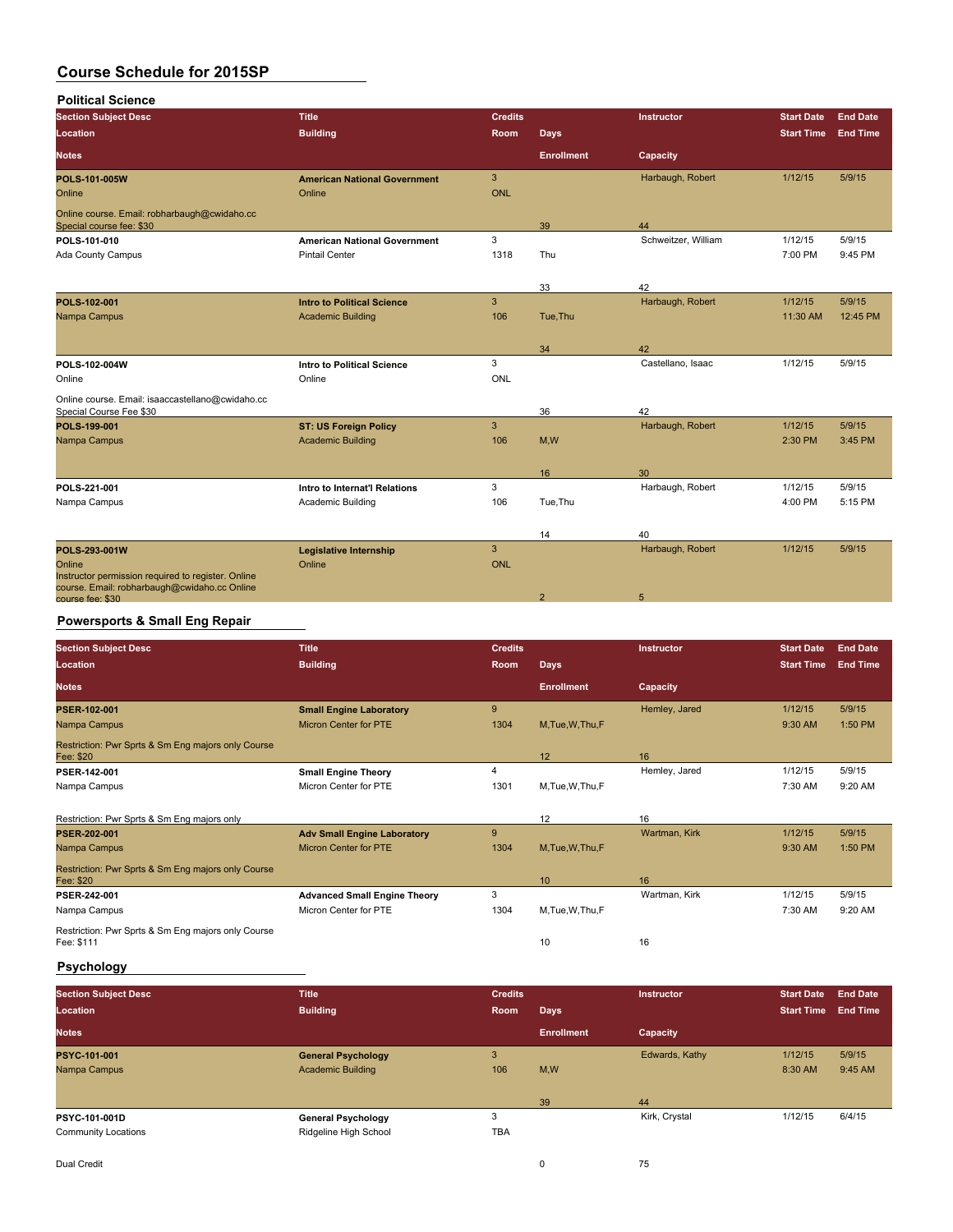| Psychology                                                                   |                                                       |                 |                   |                           |                     |                    |
|------------------------------------------------------------------------------|-------------------------------------------------------|-----------------|-------------------|---------------------------|---------------------|--------------------|
| <b>Section Subject Desc</b>                                                  | <b>Title</b>                                          | <b>Credits</b>  |                   | Instructor                | <b>Start Date</b>   | <b>End Date</b>    |
| Location                                                                     | <b>Building</b>                                       | Room            | <b>Days</b>       |                           | <b>Start Time</b>   | <b>End Time</b>    |
| <b>Notes</b>                                                                 |                                                       |                 | <b>Enrollment</b> | Capacity                  |                     |                    |
| PSYC-101-002<br>Nampa Campus                                                 | <b>General Psychology</b><br><b>Academic Building</b> | 3<br>119        | M, W              | McCurdy, Jana             | 1/12/15<br>10:00 AM | 5/9/15<br>11:15 AM |
|                                                                              |                                                       |                 |                   |                           |                     |                    |
|                                                                              |                                                       |                 | 41                | 44                        |                     |                    |
| PSYC-101-003<br>Ada County Campus                                            | <b>General Psychology</b><br><b>Pintail Center</b>    | 3<br>1318       | Tue, Thu          | Edwards, Kathy            | 1/12/15<br>10:00 AM | 5/9/15<br>11:15 AM |
|                                                                              |                                                       |                 |                   |                           |                     |                    |
|                                                                              |                                                       |                 | 40                | 42                        |                     |                    |
| PSYC-101-004                                                                 | <b>General Psychology</b>                             | $\mathbf{3}$    |                   | Kamplain, Michael         | 1/12/15             | 5/9/15             |
| <b>Canyon County Center</b>                                                  | <b>Canyon County Center</b>                           | 230             | M, W              |                           | 11:30 AM            | 12:45 PM           |
|                                                                              |                                                       |                 | 37                | 40                        |                     |                    |
| PSYC-101-005                                                                 | <b>General Psychology</b>                             | 3               |                   | Ponsford, Ronald          | 1/12/15             | 5/9/15             |
| Nampa Campus                                                                 | Aspen Classroom Building                              | 127             | Tue, Thu          |                           | 11:30 AM            | 12:45 PM           |
|                                                                              |                                                       |                 | 38                | 44                        |                     |                    |
| PSYC-101-006                                                                 | <b>General Psychology</b>                             | $\mathbf{3}$    |                   | McColl, Jenny             | 1/12/15             | 5/9/15             |
| <b>Ada County Campus</b>                                                     | <b>Pintail Center</b>                                 | 1318            | Tue.Thu           |                           | 1:00 PM             | 2:15 PM            |
|                                                                              |                                                       |                 |                   |                           |                     |                    |
| PSYC-101-007                                                                 | <b>General Psychology</b>                             | 3               | 38                | 42<br>Schoenherr, Heather | 1/12/15             | 5/9/15             |
| Nampa Campus                                                                 | Academic Building                                     | 325             | Tue, Thu          |                           | 1:00 PM             | 2:15 PM            |
|                                                                              |                                                       |                 |                   |                           |                     |                    |
|                                                                              |                                                       |                 | 36                | 40                        |                     |                    |
| PSYC-101-008<br><b>Ada County Campus</b>                                     | <b>General Psychology</b><br><b>Pintail Center</b>    | 3<br>1206       | M, W              | Schoenherr, Heather       | 1/12/15<br>2:30 PM  | 5/9/15<br>3:45 PM  |
|                                                                              |                                                       |                 |                   |                           |                     |                    |
|                                                                              |                                                       |                 | 22                | 30                        |                     |                    |
| PSYC-101-010H                                                                | <b>General Psychology</b>                             | 3               |                   | McCurdy, Jana             | 1/12/15             | 5/9/15             |
| Ada County Campus                                                            | <b>Pintail Center</b>                                 | 1318            | Tue               |                           | 2:30 PM             | 3:45 PM            |
| Hybrid course - has an online component                                      |                                                       |                 | 36                | 42                        |                     |                    |
| PSYC-101-011H                                                                | <b>General Psychology</b>                             | 3               |                   | McCurdy, Jana             | 1/12/15             | 5/9/15             |
| <b>Ada County Campus</b>                                                     | <b>Pintail Center</b>                                 | 1318            | Thu               |                           | 2:30 PM             | 3:45 PM            |
|                                                                              |                                                       |                 |                   |                           |                     |                    |
| Hybrid course - has an online component<br>PSYC 101-014                      | <b>General Psychology</b>                             | 3               | 36                | 42<br>Blandford, Kristyn  | 1/12/15             | 5/9/15             |
| Nampa Campus                                                                 | Academic Building                                     | 106             | W                 |                           | 7:00 PM             | 9:45 PM            |
|                                                                              |                                                       |                 |                   |                           |                     |                    |
|                                                                              |                                                       |                 | 41                | 44                        |                     |                    |
| PSYC-101-017W<br>Online                                                      | <b>General Psychology</b><br>Online                   | 3<br><b>ONL</b> |                   | Schoenherr, Heather       | 1/12/15             | 5/9/15             |
| Online course. Email: heatherthompson@cwidaho.cc                             |                                                       |                 |                   |                           |                     |                    |
| Special Course Fee \$30                                                      |                                                       |                 | 29                | 38                        |                     |                    |
| PSYC-101-018W                                                                | <b>General Psychology</b><br>Online                   | 3<br>ONL        |                   | Schoenherr, Heather       | 1/12/15             | 5/9/15             |
| Online                                                                       |                                                       |                 |                   |                           |                     |                    |
| Online course. Email: heatherthompson@cwidaho.cc<br>Special course fee: \$30 |                                                       |                 | 29                | 38                        |                     |                    |
| PSYC-101-019W                                                                | <b>General Psychology</b>                             | $\mathbf{3}$    |                   | Molitor, Allison          | 1/12/15             | 5/9/15             |
| Online                                                                       | Online                                                | <b>ONL</b>      |                   |                           |                     |                    |
| Online course. Email: allisonmolitor@cwidaho.cc<br>Online course fee \$30    |                                                       |                 | 34                | 38                        |                     |                    |
| PSYC-101-020W                                                                | <b>General Psychology</b>                             | 3               |                   | Molitor, Allison          | 1/12/15             | 5/9/15             |
| Online                                                                       | Online                                                | <b>ONL</b>      |                   |                           |                     |                    |
| Online Course. Email: allisonmolitor@cwidaho.cc                              |                                                       |                 |                   |                           |                     |                    |
| Online course fee \$30<br>PSYC-101-021W                                      | <b>General Psychology</b>                             | $\mathbf{3}$    | 34                | 38<br>Vachon, Mark        | 1/12/15             | 5/9/15             |
| Online                                                                       | Online                                                | <b>ONL</b>      |                   |                           |                     |                    |
| Online course. Email: markvachon@cwidaho.cc                                  |                                                       |                 |                   |                           |                     |                    |
| Special coure fee: \$30                                                      |                                                       |                 | 36                | 38                        |                     |                    |
| PSYC-101-022W<br>Online                                                      | <b>General Psychology</b><br>Online                   | 3<br><b>ONL</b> |                   | Vachon, Mark              | 1/12/15             | 5/9/15             |
| Online course. Email: markvachon@cwidaho.cc                                  |                                                       |                 |                   |                           |                     |                    |
| Special Course fee \$30                                                      |                                                       |                 | 38                | 38                        |                     |                    |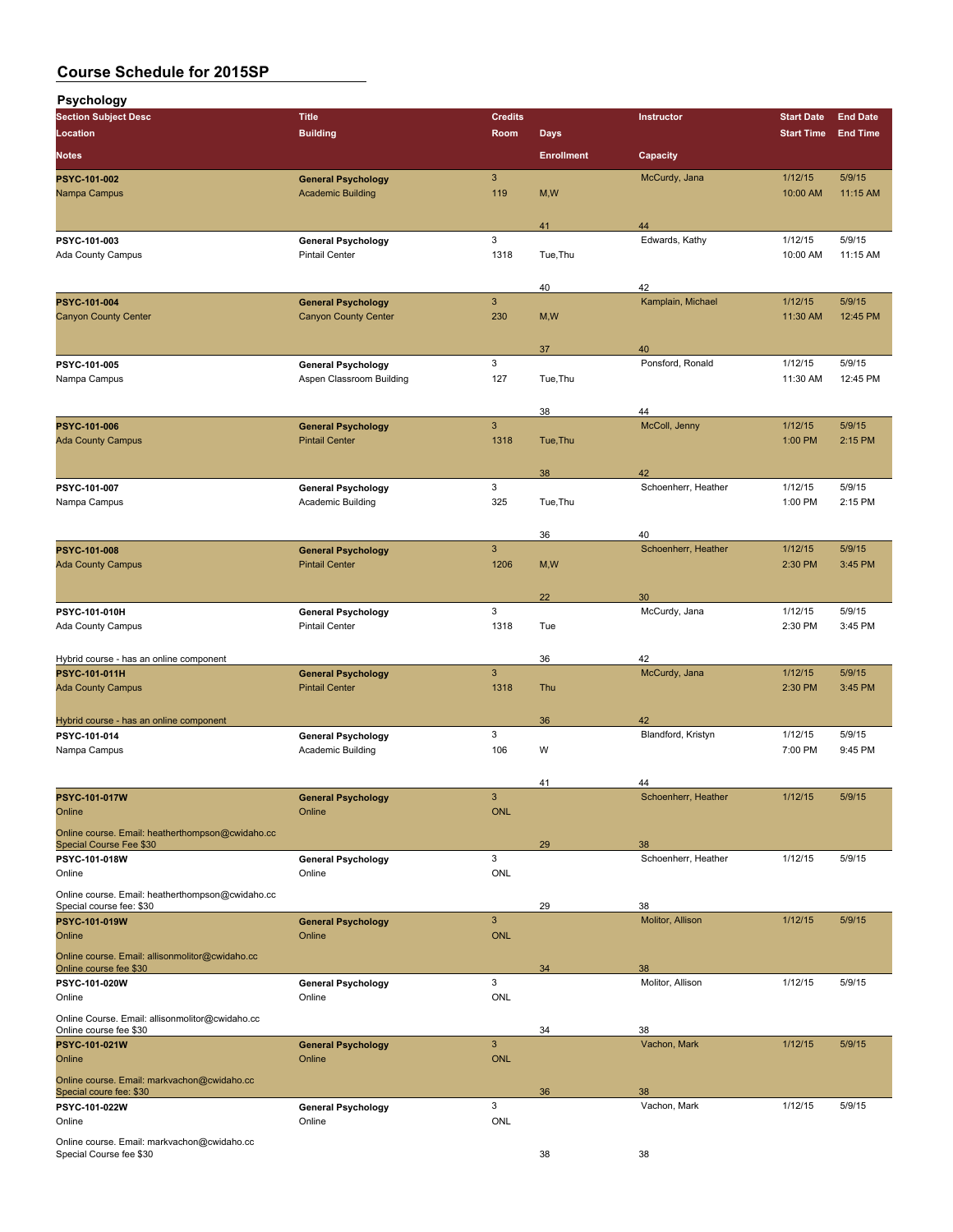**Psychology**

| <b>Location</b><br><b>Building</b><br><b>Days</b><br><b>End Time</b><br>Room<br><b>Start Time</b><br><b>Enrollment</b><br><b>Notes</b><br>Capacity<br>$\mathbf{3}$<br>Hyde, Monty<br>1/12/15<br>5/9/15<br>PSYC-101-023W<br><b>General Psychology</b><br><b>ONL</b><br>Online<br>Online<br>Online course. Email: montyhyde@cwidaho.cc<br>38<br>Special Course Fee \$30<br>31<br>$\mathbf{3}$<br>Conley-Durkin, Shelly<br>1/12/15<br>5/9/15<br>PSYC-101-027<br><b>General Psychology</b><br>106<br>F<br>8:00 AM<br>10:45 AM<br>Nampa Campus<br><b>Academic Building</b><br>44<br>41<br>$\overline{1}$<br>McCurdy, Jana<br>1/12/15<br>5/9/15<br>PSYC-120-001<br><b>Careers in Psychology</b><br>F<br>Nampa Campus<br><b>Academic Building</b><br>309<br>10:00 AM<br>10:50 AM<br>33<br>42<br>$\mathbf{1}$<br>Yellen, Lori<br>1/12/15<br>5/9/15<br>PSYC-120-002<br><b>Careers in Psychology</b><br>Nampa Campus<br>Micron Center for PTE<br>2130<br>Thu<br>7:00 PM<br>7:50 PM<br>20<br>28<br>$\mathbf{3}$<br>Fellows, Michelle<br>1/12/15<br>PSYC-201-001H<br>5/9/15<br><b>Child &amp; Adolescent Development</b><br><b>Ada County Campus</b><br>1318<br>12:45 PM<br><b>Pintail Center</b><br>Tue<br>11:30 AM<br>Hybrid course - has an online component<br>38<br>42<br>$\ensuremath{\mathsf{3}}$<br>Fellows, Michelle<br>1/12/15<br>5/9/15<br>PSYC-201-002H<br><b>Child &amp; Adolescent Development</b><br>1318<br>Thu<br>11:30 AM<br>12:45 PM<br><b>Ada County Campus</b><br><b>Pintail Center</b><br>39<br>42<br>Hybrid course - has an online component<br>$\ensuremath{\mathsf{3}}$<br>Fellows, Michelle<br>1/12/15<br>5/9/15<br>PSYC-201-003<br><b>Child &amp; Adolescent Development</b><br><b>Aspen Classroom Building</b><br>127<br>4:00 PM<br>5:15 PM<br>Nampa Campus<br>Tue, Thu<br>Hybrid course- has online component<br>30<br>44<br>3<br>Zamora, Alejandro<br>1/12/15<br>5/9/15<br>PSYC 211 002<br>Psychology of Death & Dying<br>Academic Building<br>106<br>Tue<br>7:00 PM<br>9:45 PM<br>Nampa Campus<br>34<br>44<br>$\mathbf{3}$<br>Schoenherr, Heather<br>1/12/15<br>5/9/15<br>PSYC 217-001<br><b>Statistical Methods</b><br>Nampa Campus<br><b>Academic Building</b><br>201<br>Tue, Thu<br>11:30 AM<br>12:45 PM<br>20<br>28<br>3<br>Ponsford, Ronald<br>1/12/15<br>5/9/15<br>PSYC 228-001<br>Intro to Tests & Measurements<br>127<br>Nampa Campus<br>Aspen Classroom Building<br>Tue, Thu<br>8:30 AM<br>9:45 AM<br>23<br>28<br>Special Course Fee: \$25 | <b>Section Subject Desc</b> | <b>Title</b> | <b>Credits</b> | Instructor | <b>Start Date</b> | <b>End Date</b> |
|------------------------------------------------------------------------------------------------------------------------------------------------------------------------------------------------------------------------------------------------------------------------------------------------------------------------------------------------------------------------------------------------------------------------------------------------------------------------------------------------------------------------------------------------------------------------------------------------------------------------------------------------------------------------------------------------------------------------------------------------------------------------------------------------------------------------------------------------------------------------------------------------------------------------------------------------------------------------------------------------------------------------------------------------------------------------------------------------------------------------------------------------------------------------------------------------------------------------------------------------------------------------------------------------------------------------------------------------------------------------------------------------------------------------------------------------------------------------------------------------------------------------------------------------------------------------------------------------------------------------------------------------------------------------------------------------------------------------------------------------------------------------------------------------------------------------------------------------------------------------------------------------------------------------------------------------------------------------------------------------------------------------------------------------------------------------------------------------------------------------------------------------------------------------------------------------------------------------------------------------------------------------------------------------------------------------------------------------------------------------------------------------------------------------------------------------------------------------|-----------------------------|--------------|----------------|------------|-------------------|-----------------|
|                                                                                                                                                                                                                                                                                                                                                                                                                                                                                                                                                                                                                                                                                                                                                                                                                                                                                                                                                                                                                                                                                                                                                                                                                                                                                                                                                                                                                                                                                                                                                                                                                                                                                                                                                                                                                                                                                                                                                                                                                                                                                                                                                                                                                                                                                                                                                                                                                                                                        |                             |              |                |            |                   |                 |
|                                                                                                                                                                                                                                                                                                                                                                                                                                                                                                                                                                                                                                                                                                                                                                                                                                                                                                                                                                                                                                                                                                                                                                                                                                                                                                                                                                                                                                                                                                                                                                                                                                                                                                                                                                                                                                                                                                                                                                                                                                                                                                                                                                                                                                                                                                                                                                                                                                                                        |                             |              |                |            |                   |                 |
|                                                                                                                                                                                                                                                                                                                                                                                                                                                                                                                                                                                                                                                                                                                                                                                                                                                                                                                                                                                                                                                                                                                                                                                                                                                                                                                                                                                                                                                                                                                                                                                                                                                                                                                                                                                                                                                                                                                                                                                                                                                                                                                                                                                                                                                                                                                                                                                                                                                                        |                             |              |                |            |                   |                 |
|                                                                                                                                                                                                                                                                                                                                                                                                                                                                                                                                                                                                                                                                                                                                                                                                                                                                                                                                                                                                                                                                                                                                                                                                                                                                                                                                                                                                                                                                                                                                                                                                                                                                                                                                                                                                                                                                                                                                                                                                                                                                                                                                                                                                                                                                                                                                                                                                                                                                        |                             |              |                |            |                   |                 |
|                                                                                                                                                                                                                                                                                                                                                                                                                                                                                                                                                                                                                                                                                                                                                                                                                                                                                                                                                                                                                                                                                                                                                                                                                                                                                                                                                                                                                                                                                                                                                                                                                                                                                                                                                                                                                                                                                                                                                                                                                                                                                                                                                                                                                                                                                                                                                                                                                                                                        |                             |              |                |            |                   |                 |
|                                                                                                                                                                                                                                                                                                                                                                                                                                                                                                                                                                                                                                                                                                                                                                                                                                                                                                                                                                                                                                                                                                                                                                                                                                                                                                                                                                                                                                                                                                                                                                                                                                                                                                                                                                                                                                                                                                                                                                                                                                                                                                                                                                                                                                                                                                                                                                                                                                                                        |                             |              |                |            |                   |                 |
|                                                                                                                                                                                                                                                                                                                                                                                                                                                                                                                                                                                                                                                                                                                                                                                                                                                                                                                                                                                                                                                                                                                                                                                                                                                                                                                                                                                                                                                                                                                                                                                                                                                                                                                                                                                                                                                                                                                                                                                                                                                                                                                                                                                                                                                                                                                                                                                                                                                                        |                             |              |                |            |                   |                 |
|                                                                                                                                                                                                                                                                                                                                                                                                                                                                                                                                                                                                                                                                                                                                                                                                                                                                                                                                                                                                                                                                                                                                                                                                                                                                                                                                                                                                                                                                                                                                                                                                                                                                                                                                                                                                                                                                                                                                                                                                                                                                                                                                                                                                                                                                                                                                                                                                                                                                        |                             |              |                |            |                   |                 |
|                                                                                                                                                                                                                                                                                                                                                                                                                                                                                                                                                                                                                                                                                                                                                                                                                                                                                                                                                                                                                                                                                                                                                                                                                                                                                                                                                                                                                                                                                                                                                                                                                                                                                                                                                                                                                                                                                                                                                                                                                                                                                                                                                                                                                                                                                                                                                                                                                                                                        |                             |              |                |            |                   |                 |
|                                                                                                                                                                                                                                                                                                                                                                                                                                                                                                                                                                                                                                                                                                                                                                                                                                                                                                                                                                                                                                                                                                                                                                                                                                                                                                                                                                                                                                                                                                                                                                                                                                                                                                                                                                                                                                                                                                                                                                                                                                                                                                                                                                                                                                                                                                                                                                                                                                                                        |                             |              |                |            |                   |                 |
|                                                                                                                                                                                                                                                                                                                                                                                                                                                                                                                                                                                                                                                                                                                                                                                                                                                                                                                                                                                                                                                                                                                                                                                                                                                                                                                                                                                                                                                                                                                                                                                                                                                                                                                                                                                                                                                                                                                                                                                                                                                                                                                                                                                                                                                                                                                                                                                                                                                                        |                             |              |                |            |                   |                 |
|                                                                                                                                                                                                                                                                                                                                                                                                                                                                                                                                                                                                                                                                                                                                                                                                                                                                                                                                                                                                                                                                                                                                                                                                                                                                                                                                                                                                                                                                                                                                                                                                                                                                                                                                                                                                                                                                                                                                                                                                                                                                                                                                                                                                                                                                                                                                                                                                                                                                        |                             |              |                |            |                   |                 |
|                                                                                                                                                                                                                                                                                                                                                                                                                                                                                                                                                                                                                                                                                                                                                                                                                                                                                                                                                                                                                                                                                                                                                                                                                                                                                                                                                                                                                                                                                                                                                                                                                                                                                                                                                                                                                                                                                                                                                                                                                                                                                                                                                                                                                                                                                                                                                                                                                                                                        |                             |              |                |            |                   |                 |
|                                                                                                                                                                                                                                                                                                                                                                                                                                                                                                                                                                                                                                                                                                                                                                                                                                                                                                                                                                                                                                                                                                                                                                                                                                                                                                                                                                                                                                                                                                                                                                                                                                                                                                                                                                                                                                                                                                                                                                                                                                                                                                                                                                                                                                                                                                                                                                                                                                                                        |                             |              |                |            |                   |                 |
|                                                                                                                                                                                                                                                                                                                                                                                                                                                                                                                                                                                                                                                                                                                                                                                                                                                                                                                                                                                                                                                                                                                                                                                                                                                                                                                                                                                                                                                                                                                                                                                                                                                                                                                                                                                                                                                                                                                                                                                                                                                                                                                                                                                                                                                                                                                                                                                                                                                                        |                             |              |                |            |                   |                 |
|                                                                                                                                                                                                                                                                                                                                                                                                                                                                                                                                                                                                                                                                                                                                                                                                                                                                                                                                                                                                                                                                                                                                                                                                                                                                                                                                                                                                                                                                                                                                                                                                                                                                                                                                                                                                                                                                                                                                                                                                                                                                                                                                                                                                                                                                                                                                                                                                                                                                        |                             |              |                |            |                   |                 |
|                                                                                                                                                                                                                                                                                                                                                                                                                                                                                                                                                                                                                                                                                                                                                                                                                                                                                                                                                                                                                                                                                                                                                                                                                                                                                                                                                                                                                                                                                                                                                                                                                                                                                                                                                                                                                                                                                                                                                                                                                                                                                                                                                                                                                                                                                                                                                                                                                                                                        |                             |              |                |            |                   |                 |
|                                                                                                                                                                                                                                                                                                                                                                                                                                                                                                                                                                                                                                                                                                                                                                                                                                                                                                                                                                                                                                                                                                                                                                                                                                                                                                                                                                                                                                                                                                                                                                                                                                                                                                                                                                                                                                                                                                                                                                                                                                                                                                                                                                                                                                                                                                                                                                                                                                                                        |                             |              |                |            |                   |                 |
|                                                                                                                                                                                                                                                                                                                                                                                                                                                                                                                                                                                                                                                                                                                                                                                                                                                                                                                                                                                                                                                                                                                                                                                                                                                                                                                                                                                                                                                                                                                                                                                                                                                                                                                                                                                                                                                                                                                                                                                                                                                                                                                                                                                                                                                                                                                                                                                                                                                                        |                             |              |                |            |                   |                 |
|                                                                                                                                                                                                                                                                                                                                                                                                                                                                                                                                                                                                                                                                                                                                                                                                                                                                                                                                                                                                                                                                                                                                                                                                                                                                                                                                                                                                                                                                                                                                                                                                                                                                                                                                                                                                                                                                                                                                                                                                                                                                                                                                                                                                                                                                                                                                                                                                                                                                        |                             |              |                |            |                   |                 |
|                                                                                                                                                                                                                                                                                                                                                                                                                                                                                                                                                                                                                                                                                                                                                                                                                                                                                                                                                                                                                                                                                                                                                                                                                                                                                                                                                                                                                                                                                                                                                                                                                                                                                                                                                                                                                                                                                                                                                                                                                                                                                                                                                                                                                                                                                                                                                                                                                                                                        |                             |              |                |            |                   |                 |
|                                                                                                                                                                                                                                                                                                                                                                                                                                                                                                                                                                                                                                                                                                                                                                                                                                                                                                                                                                                                                                                                                                                                                                                                                                                                                                                                                                                                                                                                                                                                                                                                                                                                                                                                                                                                                                                                                                                                                                                                                                                                                                                                                                                                                                                                                                                                                                                                                                                                        |                             |              |                |            |                   |                 |
|                                                                                                                                                                                                                                                                                                                                                                                                                                                                                                                                                                                                                                                                                                                                                                                                                                                                                                                                                                                                                                                                                                                                                                                                                                                                                                                                                                                                                                                                                                                                                                                                                                                                                                                                                                                                                                                                                                                                                                                                                                                                                                                                                                                                                                                                                                                                                                                                                                                                        |                             |              |                |            |                   |                 |
|                                                                                                                                                                                                                                                                                                                                                                                                                                                                                                                                                                                                                                                                                                                                                                                                                                                                                                                                                                                                                                                                                                                                                                                                                                                                                                                                                                                                                                                                                                                                                                                                                                                                                                                                                                                                                                                                                                                                                                                                                                                                                                                                                                                                                                                                                                                                                                                                                                                                        |                             |              |                |            |                   |                 |
|                                                                                                                                                                                                                                                                                                                                                                                                                                                                                                                                                                                                                                                                                                                                                                                                                                                                                                                                                                                                                                                                                                                                                                                                                                                                                                                                                                                                                                                                                                                                                                                                                                                                                                                                                                                                                                                                                                                                                                                                                                                                                                                                                                                                                                                                                                                                                                                                                                                                        |                             |              |                |            |                   |                 |
|                                                                                                                                                                                                                                                                                                                                                                                                                                                                                                                                                                                                                                                                                                                                                                                                                                                                                                                                                                                                                                                                                                                                                                                                                                                                                                                                                                                                                                                                                                                                                                                                                                                                                                                                                                                                                                                                                                                                                                                                                                                                                                                                                                                                                                                                                                                                                                                                                                                                        |                             |              |                |            |                   |                 |
|                                                                                                                                                                                                                                                                                                                                                                                                                                                                                                                                                                                                                                                                                                                                                                                                                                                                                                                                                                                                                                                                                                                                                                                                                                                                                                                                                                                                                                                                                                                                                                                                                                                                                                                                                                                                                                                                                                                                                                                                                                                                                                                                                                                                                                                                                                                                                                                                                                                                        |                             |              |                |            |                   |                 |
|                                                                                                                                                                                                                                                                                                                                                                                                                                                                                                                                                                                                                                                                                                                                                                                                                                                                                                                                                                                                                                                                                                                                                                                                                                                                                                                                                                                                                                                                                                                                                                                                                                                                                                                                                                                                                                                                                                                                                                                                                                                                                                                                                                                                                                                                                                                                                                                                                                                                        |                             |              |                |            |                   |                 |
|                                                                                                                                                                                                                                                                                                                                                                                                                                                                                                                                                                                                                                                                                                                                                                                                                                                                                                                                                                                                                                                                                                                                                                                                                                                                                                                                                                                                                                                                                                                                                                                                                                                                                                                                                                                                                                                                                                                                                                                                                                                                                                                                                                                                                                                                                                                                                                                                                                                                        |                             |              |                |            |                   |                 |
|                                                                                                                                                                                                                                                                                                                                                                                                                                                                                                                                                                                                                                                                                                                                                                                                                                                                                                                                                                                                                                                                                                                                                                                                                                                                                                                                                                                                                                                                                                                                                                                                                                                                                                                                                                                                                                                                                                                                                                                                                                                                                                                                                                                                                                                                                                                                                                                                                                                                        |                             |              |                |            |                   |                 |
|                                                                                                                                                                                                                                                                                                                                                                                                                                                                                                                                                                                                                                                                                                                                                                                                                                                                                                                                                                                                                                                                                                                                                                                                                                                                                                                                                                                                                                                                                                                                                                                                                                                                                                                                                                                                                                                                                                                                                                                                                                                                                                                                                                                                                                                                                                                                                                                                                                                                        |                             |              |                |            |                   |                 |
|                                                                                                                                                                                                                                                                                                                                                                                                                                                                                                                                                                                                                                                                                                                                                                                                                                                                                                                                                                                                                                                                                                                                                                                                                                                                                                                                                                                                                                                                                                                                                                                                                                                                                                                                                                                                                                                                                                                                                                                                                                                                                                                                                                                                                                                                                                                                                                                                                                                                        |                             |              |                |            |                   |                 |
|                                                                                                                                                                                                                                                                                                                                                                                                                                                                                                                                                                                                                                                                                                                                                                                                                                                                                                                                                                                                                                                                                                                                                                                                                                                                                                                                                                                                                                                                                                                                                                                                                                                                                                                                                                                                                                                                                                                                                                                                                                                                                                                                                                                                                                                                                                                                                                                                                                                                        |                             |              |                |            |                   |                 |
|                                                                                                                                                                                                                                                                                                                                                                                                                                                                                                                                                                                                                                                                                                                                                                                                                                                                                                                                                                                                                                                                                                                                                                                                                                                                                                                                                                                                                                                                                                                                                                                                                                                                                                                                                                                                                                                                                                                                                                                                                                                                                                                                                                                                                                                                                                                                                                                                                                                                        |                             |              |                |            |                   |                 |
|                                                                                                                                                                                                                                                                                                                                                                                                                                                                                                                                                                                                                                                                                                                                                                                                                                                                                                                                                                                                                                                                                                                                                                                                                                                                                                                                                                                                                                                                                                                                                                                                                                                                                                                                                                                                                                                                                                                                                                                                                                                                                                                                                                                                                                                                                                                                                                                                                                                                        |                             |              |                |            |                   |                 |
|                                                                                                                                                                                                                                                                                                                                                                                                                                                                                                                                                                                                                                                                                                                                                                                                                                                                                                                                                                                                                                                                                                                                                                                                                                                                                                                                                                                                                                                                                                                                                                                                                                                                                                                                                                                                                                                                                                                                                                                                                                                                                                                                                                                                                                                                                                                                                                                                                                                                        |                             |              |                |            |                   |                 |
|                                                                                                                                                                                                                                                                                                                                                                                                                                                                                                                                                                                                                                                                                                                                                                                                                                                                                                                                                                                                                                                                                                                                                                                                                                                                                                                                                                                                                                                                                                                                                                                                                                                                                                                                                                                                                                                                                                                                                                                                                                                                                                                                                                                                                                                                                                                                                                                                                                                                        |                             |              |                |            |                   |                 |

## **Sign Language, American**

| <b>Section Subject Desc</b> | <b>Title</b>                    | <b>Credits</b> |                   | Instructor       | <b>Start Date</b> | <b>End Date</b> |
|-----------------------------|---------------------------------|----------------|-------------------|------------------|-------------------|-----------------|
| Location                    | <b>Building</b>                 | Room           | <b>Days</b>       |                  | <b>Start Time</b> | <b>End Time</b> |
| <b>Notes</b>                |                                 |                | <b>Enrollment</b> | Capacity         |                   |                 |
| SIGL 101-001                | <b>American Sign Language 1</b> | $\overline{4}$ |                   | Smith, Michael   | 1/12/15           | 5/9/15          |
| <b>Ada County Campus</b>    | <b>Pintail Center</b>           | 1320           | Tue, Thu          |                  | 6:00 PM           | 7:50 PM         |
|                             |                                 |                | 23                | 25               |                   |                 |
| SIGL-101-002                | American Sign Language 1        | 4              |                   | Nelson, Mikkel   | 1/12/15           | 5/9/15          |
| Ada County Campus           | <b>Pintail Center</b>           | 1302           | Tue, Thu          |                  | 9:00 AM           | 10:50 AM        |
|                             |                                 |                | 24                | 25               |                   |                 |
| <b>SIGL 101-004</b>         | <b>American Sign Language 1</b> | $\overline{4}$ |                   | Nelson, April    | 1/12/15           | 5/9/15          |
| Nampa Campus                | <b>Aspen Classroom Building</b> | 101            | M,W               |                  | 4:00 PM           | 5:50 PM         |
|                             |                                 |                | 24                | 25               |                   |                 |
| SIGL-101-005                | American Sign Language 1        | $\overline{4}$ |                   | Nelson, Mikkel   | 1/12/15           | 5/9/15          |
| Nampa Campus                | Academic Building               | 322            | M,W               |                  | 10:00 AM          | 11:50 AM        |
|                             |                                 |                | 25                | 25               |                   |                 |
| <b>SIGL 101-006</b>         | <b>American Sign Language 1</b> | $\overline{4}$ |                   | Matthews, Sherry | 1/12/15           | 5/9/15          |
| Nampa Campus                | <b>Aspen Classroom Building</b> | 104            | Tue, Thu          |                  | 1:00 PM           | 2:50 PM         |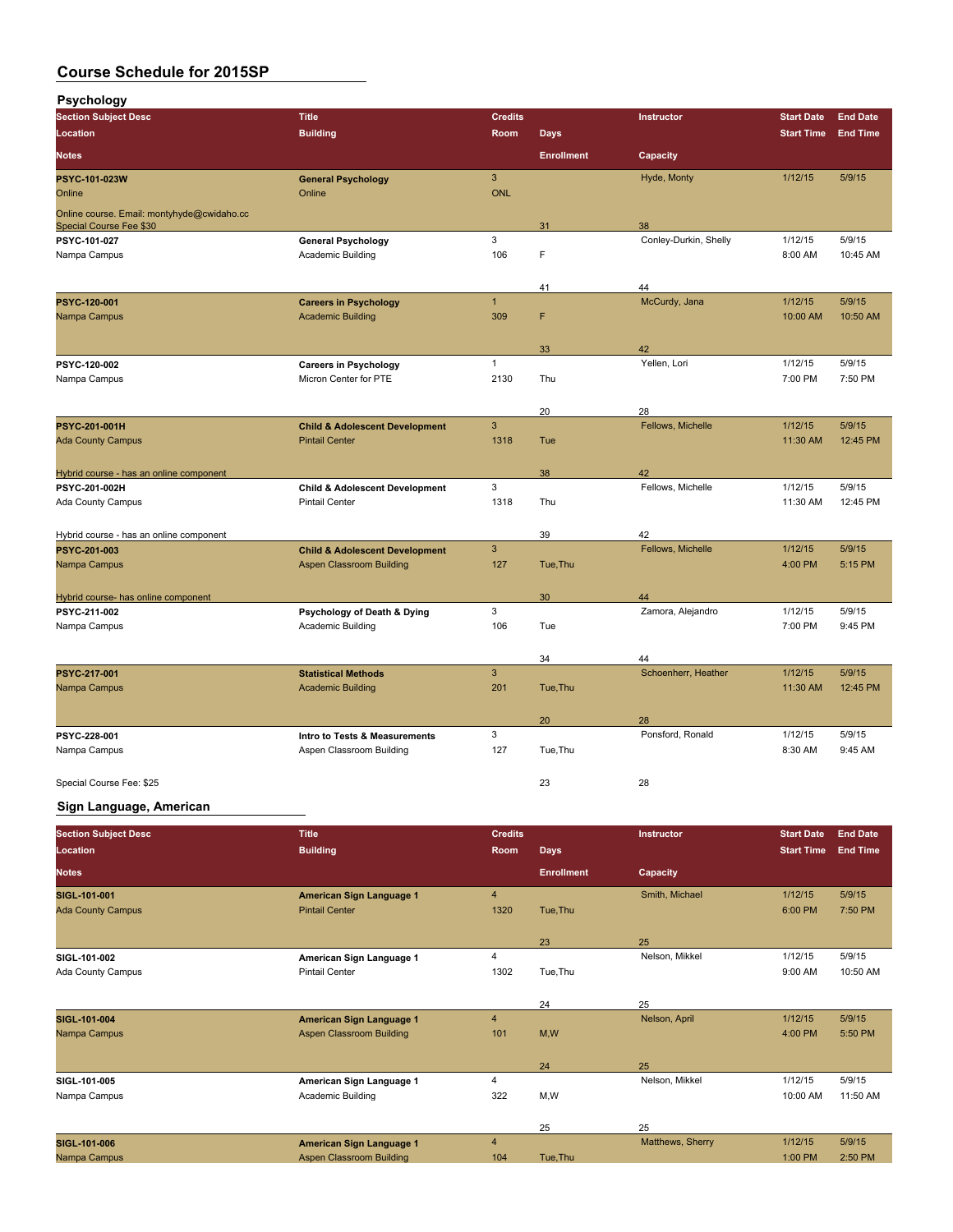| Sign Language, American |
|-------------------------|
|-------------------------|

| <b>Section Subject Desc</b>       | <b>Title</b>                 | <b>Credits</b> |                   | <b>Instructor</b> | <b>Start Date</b> | <b>End Date</b> |
|-----------------------------------|------------------------------|----------------|-------------------|-------------------|-------------------|-----------------|
| Location                          | <b>Building</b>              | Room           | <b>Days</b>       |                   | <b>Start Time</b> | <b>End Time</b> |
| <b>Notes</b>                      |                              |                | <b>Enrollment</b> | Capacity          |                   |                 |
|                                   |                              |                |                   |                   |                   |                 |
|                                   |                              |                | 22                | 25                |                   |                 |
| SIGL-102-002                      | American Sign Language 2     | 4              |                   | Matthews, Sherry  | 1/12/15           | 5/9/15          |
| Nampa Campus                      | Academic Building            | 322            | Tue               |                   | 9:00 AM           | 10:50 AM        |
|                                   |                              |                |                   |                   |                   |                 |
| Co-requsite course: SIGL 102L 002 |                              |                | 23                | 25                |                   |                 |
| SIGL-102L-002                     | American Sign Language 2 Lab | $\mathbf 0$    |                   | Matthews, Sherry  | 1/12/15           | 5/9/15          |
| Nampa Campus                      | <b>Academic Building</b>     | 322            | Thu               |                   | 9:00 AM           | 10:50 AM        |
|                                   |                              |                |                   |                   |                   |                 |
| Co-requsite course: SIGL 102 002  |                              |                | 23                | 25                |                   |                 |
| SIGL 202-001                      | American Sign Language 4     | 4              |                   | Smith, Michael    | 1/12/15           | 5/9/15          |
| Ada County Campus                 | <b>Pintail Center</b>        | 1206           | M,W               |                   | 11:30 AM          | 12:40 PM        |
|                                   |                              |                |                   |                   |                   |                 |
|                                   |                              |                | 9                 | 25                |                   |                 |
| SIGL-202L-001                     | American Sign Language 4 Lab | $\mathbf{0}$   |                   | Smith, Michael    | 1/12/15           | 5/9/15          |
| <b>Ada County Campus</b>          | <b>Pintail Center</b>        | 1206           | F                 |                   | 11:30 AM          | 12:40 PM        |
|                                   |                              |                |                   |                   |                   |                 |
| Co-requisite cours: Sigl 202 001  |                              |                | 9                 | 25                |                   |                 |
|                                   |                              |                |                   |                   |                   |                 |

#### **Social Work**

| <b>Section Subject Desc</b><br>Location | <b>Title</b><br><b>Building</b>                                | <b>Credits</b><br>Room | <b>Days</b>       | <b>Instructor</b> | <b>Start Date</b><br><b>Start Time</b> | <b>End Date</b><br><b>End Time</b> |
|-----------------------------------------|----------------------------------------------------------------|------------------------|-------------------|-------------------|----------------------------------------|------------------------------------|
| <b>Notes</b>                            |                                                                |                        | <b>Enrollment</b> | Capacity          |                                        |                                    |
| SOCW-201-001<br>Nampa Campus            | <b>Introduction to Social Work</b><br><b>Academic Building</b> | 3<br>320               | F                 | Jorgensen, Ashley | 1/12/15<br>8:00 AM                     | 5/9/15<br>10:45 AM                 |
|                                         |                                                                |                        | 24                | 40                |                                        |                                    |

# **Sociology**

| <b>Section Subject Desc</b>             | <b>Title</b>                | <b>Credits</b> |                   | Instructor         | <b>Start Date</b> | <b>End Date</b> |
|-----------------------------------------|-----------------------------|----------------|-------------------|--------------------|-------------------|-----------------|
| Location                                | <b>Building</b>             | <b>Room</b>    | <b>Days</b>       |                    | <b>Start Time</b> | <b>End Time</b> |
| <b>Notes</b>                            |                             |                | <b>Enrollment</b> | Capacity           |                   |                 |
| SOCY 101-002                            | <b>Intro to Sociology</b>   | $\mathbf{3}$   |                   | Malek-Ahmadi, John | 1/12/15           | 5/9/15          |
| Nampa Campus                            | <b>Academic Building</b>    | 105            | Thu               |                    | 7:00 PM           | 9:45 PM         |
|                                         |                             |                | 37                | 44                 |                   |                 |
| SOCY-101-003H                           | Intro to Sociology          | 3              |                   | Armstrong, Jacob   | 1/12/15           | 5/9/15          |
| Nampa Campus                            | Academic Building           | 106            | Tue               |                    | 10:00 AM          | 11:15 AM        |
| Hybrid course - has an online component |                             |                | 41                | 44                 |                   |                 |
| SOCY 101-004H                           | <b>Intro to Sociology</b>   | 3              |                   | Armstrong, Jacob   | 1/12/15           | 5/9/15          |
| Nampa Campus                            | <b>Academic Building</b>    | 106            | Thu               |                    | 10:00 AM          | 11:15 AM        |
| Hybrid course - has an online component |                             |                | 38                | 44                 |                   |                 |
| SOCY 101-005                            | <b>Intro to Sociology</b>   | 3              |                   | Dickinson, Charles | 1/12/15           | 5/9/15          |
| Ada County Campus                       | <b>Pintail Center</b>       | 1320           | Tue, Thu          |                    | 1:00 PM           | 2:15 PM         |
|                                         |                             |                | 30                | 30                 |                   |                 |
| SOCY 101-006                            | <b>Intro to Sociology</b>   | $\mathbf{3}$   |                   | Armstrong, Jacob   | 1/12/15           | 5/9/15          |
| <b>Canyon County Center</b>             | <b>Canyon County Center</b> | 230            | M, W              |                    | 1:00 PM           | 2:15 PM         |
|                                         |                             |                | 36                | 40                 |                   |                 |
| SOCY 101 007                            | Intro to Sociology          | 3              |                   | Malek-Ahmadi, John | 1/12/15           | 5/9/15          |
| Nampa Campus                            | Academic Building           | 105            | Tue, Thu          |                    | 1:00 PM           | 2:15 PM         |
|                                         |                             |                | 43                | 44                 |                   |                 |
| SOCY-101-008                            | <b>Intro to Sociology</b>   | $\mathbf{3}$   |                   | Reed, Robert       | 1/12/15           | 5/9/15          |
| <b>Ada County Campus</b>                | <b>Pintail Center</b>       | 1204           | M, W              |                    | 2:30 PM           | 3:45 PM         |
|                                         |                             |                | 30                | 30                 |                   |                 |
| SOCY 101-009                            | Intro to Sociology          | 3              |                   | Malek-Ahmadi, John | 1/12/15           | 5/9/15          |
| Nampa Campus                            | Academic Building           | 102E           | Tue.Thu           |                    | 4:00 PM           | 5:15 PM         |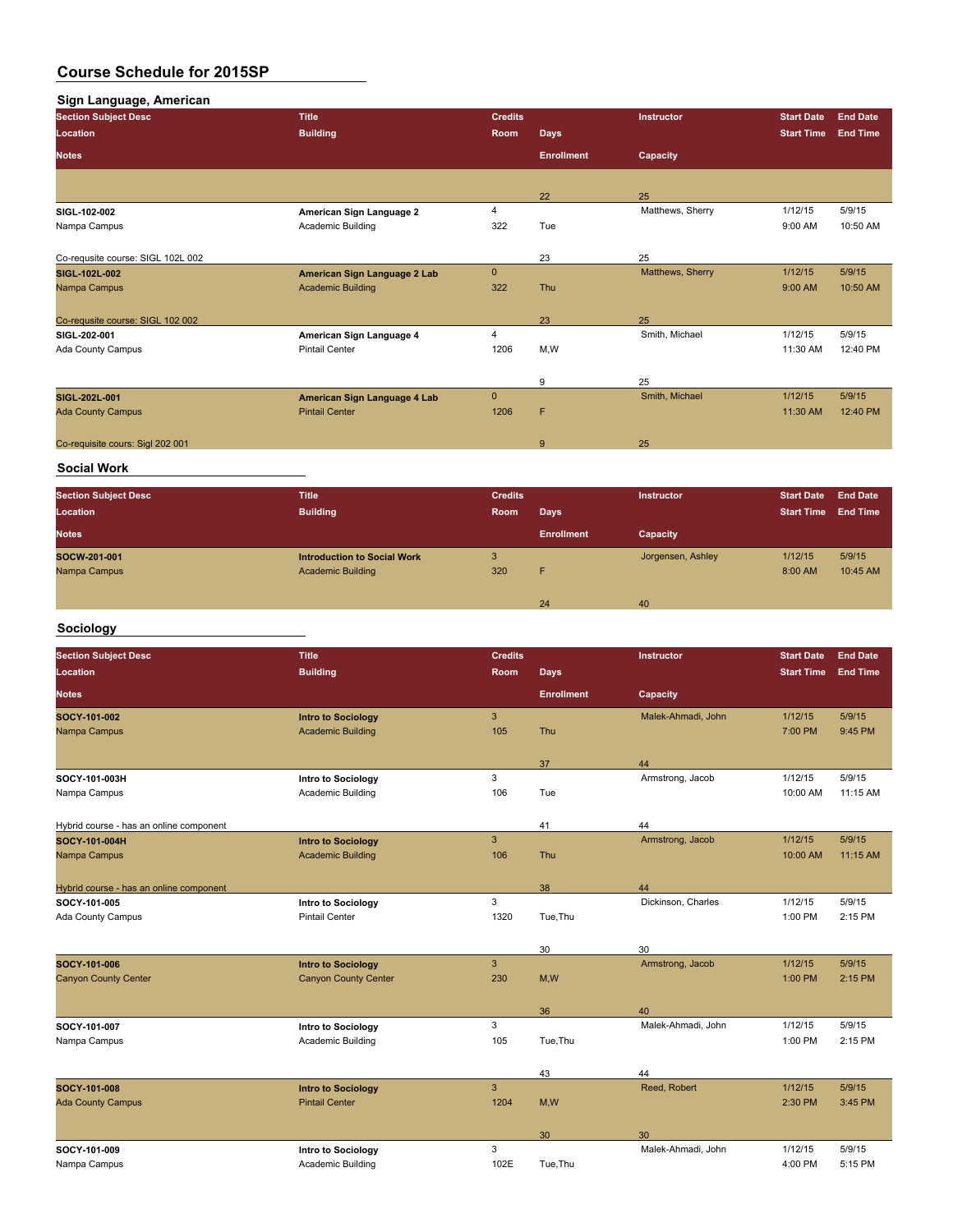**Sociology**

| -------gy<br><b>Section Subject Desc</b>                                   | <b>Title</b>                        | <b>Credits</b> |                   | Instructor               | <b>Start Date</b> | <b>End Date</b> |
|----------------------------------------------------------------------------|-------------------------------------|----------------|-------------------|--------------------------|-------------------|-----------------|
| Location                                                                   | <b>Building</b>                     | Room           | <b>Days</b>       |                          | <b>Start Time</b> | <b>End Time</b> |
| <b>Notes</b>                                                               |                                     |                | <b>Enrollment</b> | Capacity                 |                   |                 |
|                                                                            |                                     |                |                   |                          |                   |                 |
|                                                                            |                                     |                | 45                | 44                       |                   |                 |
| SOCY-101-014W                                                              | <b>Intro to Sociology</b>           | $\mathbf{3}$   |                   | Armstrong, Jacob         | 1/12/15           | 5/9/15          |
| Online                                                                     | Online                              | <b>ONL</b>     |                   |                          |                   |                 |
|                                                                            |                                     |                |                   |                          |                   |                 |
| Online course. Email: jakearmstrong@cwidaho.cc<br>Special course fee: \$30 |                                     |                | 40                | 44                       |                   |                 |
| SOCY-101-015W                                                              | Intro to Sociology                  | 3              |                   | Armstrong, Jacob         | 1/12/15           | 5/9/15          |
| Online                                                                     | Online                              | <b>ONL</b>     |                   |                          |                   |                 |
| Online course. Email: jakearmstrong@cwidaho.cc                             |                                     |                |                   |                          |                   |                 |
| Special course fee: \$30                                                   |                                     |                | 39                | 44                       |                   |                 |
| SOCY-101-015WD                                                             | <b>Intro to Sociology</b>           | $\overline{3}$ |                   | Armstrong, Jacob         | 1/12/15           | 5/9/15          |
| Online                                                                     | Online                              | <b>ONL</b>     |                   |                          |                   |                 |
| Online course. Email: jakearmstrong@cwidaho.cc                             |                                     |                |                   |                          |                   |                 |
| <b>Special Course Fee \$30</b>                                             |                                     |                | 0                 | $\Omega$                 |                   |                 |
| SOCY-101-016W                                                              | Intro to Sociology                  | 3              |                   | Armstrong, Jacob         | 1/12/15           | 5/9/15          |
| Online                                                                     | Online                              | ONL            |                   |                          |                   |                 |
| Online course. Email: jakearmstrong@cwidaho.cc                             |                                     |                |                   |                          |                   |                 |
| Special course fee: \$30                                                   |                                     | $\mathbf{3}$   | 38                | 44<br>Armstrong, Jacob   | 1/12/15           | 5/9/15          |
| SOCY-101-017W<br>Online                                                    | <b>Intro to Sociology</b><br>Online | <b>ONL</b>     |                   |                          |                   |                 |
|                                                                            |                                     |                |                   |                          |                   |                 |
| Online course. Email: jakearmstrong@cwidaho.cc<br>Special course fee: \$30 |                                     |                | 42                | 44                       |                   |                 |
| SOCY-101-018W                                                              | Intro to Sociology                  | 3              |                   | Malek-Ahmadi, John       | 1/12/15           | 5/9/15          |
| Online                                                                     | Online                              | <b>ONL</b>     |                   |                          |                   |                 |
| Online course. Email: johnmalekahmadicwidaho.cc                            |                                     |                |                   |                          |                   |                 |
| Special course fee: \$30                                                   |                                     |                | 39                | 44                       |                   |                 |
| SOCY-101-019W                                                              | <b>Intro to Sociology</b>           | $\mathbf{3}$   |                   | Malek-Ahmadi, John       | 1/12/15           | 5/9/15          |
| Online                                                                     | Online                              | <b>ONL</b>     |                   |                          |                   |                 |
| Online course. Email: johnmalekahmadicwidaho.cc                            |                                     |                |                   |                          |                   |                 |
| Special course fee: \$30                                                   |                                     |                | 40                | 44                       |                   |                 |
| SOCY 102-001                                                               | <b>Social Problems</b>              | 3              |                   | Dickinson, Charles       | 1/12/15           | 5/9/15          |
| Ada County Campus                                                          | <b>Pintail Center</b>               | 1318           | M,W               |                          | 11:30 AM          | 12:45 PM        |
|                                                                            |                                     |                |                   |                          |                   |                 |
|                                                                            |                                     |                | 31                | 42                       |                   |                 |
| SOCY-102-002                                                               | <b>Social Problems</b>              | $\mathbf{3}$   |                   | Malek-Ahmadi, John       | 1/12/15           | 5/9/15          |
| Nampa Campus                                                               | <b>Academic Building</b>            | 105            | Tue, Thu          |                          | 2:30 PM           | 3:45 PM         |
|                                                                            |                                     |                |                   |                          |                   |                 |
| SOCY-199-001                                                               | ST: Soc of Health & Illness         | 3              | 34                | 44<br>Malek-Ahmadi, John | 1/12/15           | 5/9/15          |
| Ada County Campus                                                          | <b>Pintail Center</b>               | 1208           | W                 |                          | 7:00 PM           | 9:45 PM         |
|                                                                            |                                     |                |                   |                          |                   |                 |
|                                                                            |                                     |                | 17                | 30                       |                   |                 |
| SOCY-238-001                                                               | <b>Race &amp; Ethnic Relations</b>  | $\sqrt{3}$     |                   | Dickinson, Charles       | 1/12/15           | 5/9/15          |
| <b>Ada County Campus</b>                                                   | <b>Pintail Center</b>               | 1307           | Tue, Thu          |                          | 10:00 AM          | 11:15 AM        |
|                                                                            |                                     |                |                   |                          |                   |                 |
|                                                                            |                                     |                | 18                | 22                       |                   |                 |
| SOCY-238-002                                                               | Race & Ethnic Relations             | 3              |                   | Gifford, Heather         | 1/12/15           | 5/9/15          |
| Nampa Campus                                                               | <b>Academic Building</b>            | 106            | м                 |                          | 7:00 PM           | 9:45 PM         |
|                                                                            |                                     |                |                   |                          |                   |                 |
|                                                                            |                                     |                | 20                | 44                       |                   |                 |

## **Spanish**

| <b>Section Subject Desc</b> | <b>Title</b>                | <b>Credits</b> |                   | <b>Instructor</b>  | <b>Start Date</b> | <b>End Date</b> |
|-----------------------------|-----------------------------|----------------|-------------------|--------------------|-------------------|-----------------|
| Location                    | <b>Building</b>             | Room           | Days              |                    | <b>Start Time</b> | <b>End Time</b> |
| <b>Notes</b>                |                             |                | <b>Enrollment</b> | Capacity           |                   |                 |
| SPAN-101-001                | <b>Elementary Spanish 1</b> | $\overline{4}$ |                   | Holt, Janel        | 1/12/15           | 5/9/15          |
| <b>Ada County Campus</b>    | <b>Pintail Center</b>       | 1302           | M,W               |                    | 11:00 AM          | 12:50 PM        |
|                             |                             |                | 27                | 29                 |                   |                 |
| SPAN-101-001D               | <b>Elementary Spanish 1</b> | 4              |                   | Staff-CWI, General | 1/12/15           | 6/4/15          |
| <b>Community Locations</b>  | Rigby High School           | <b>TBA</b>     |                   |                    |                   |                 |
| Dual Credit                 |                             |                | $\Omega$          | 75                 |                   |                 |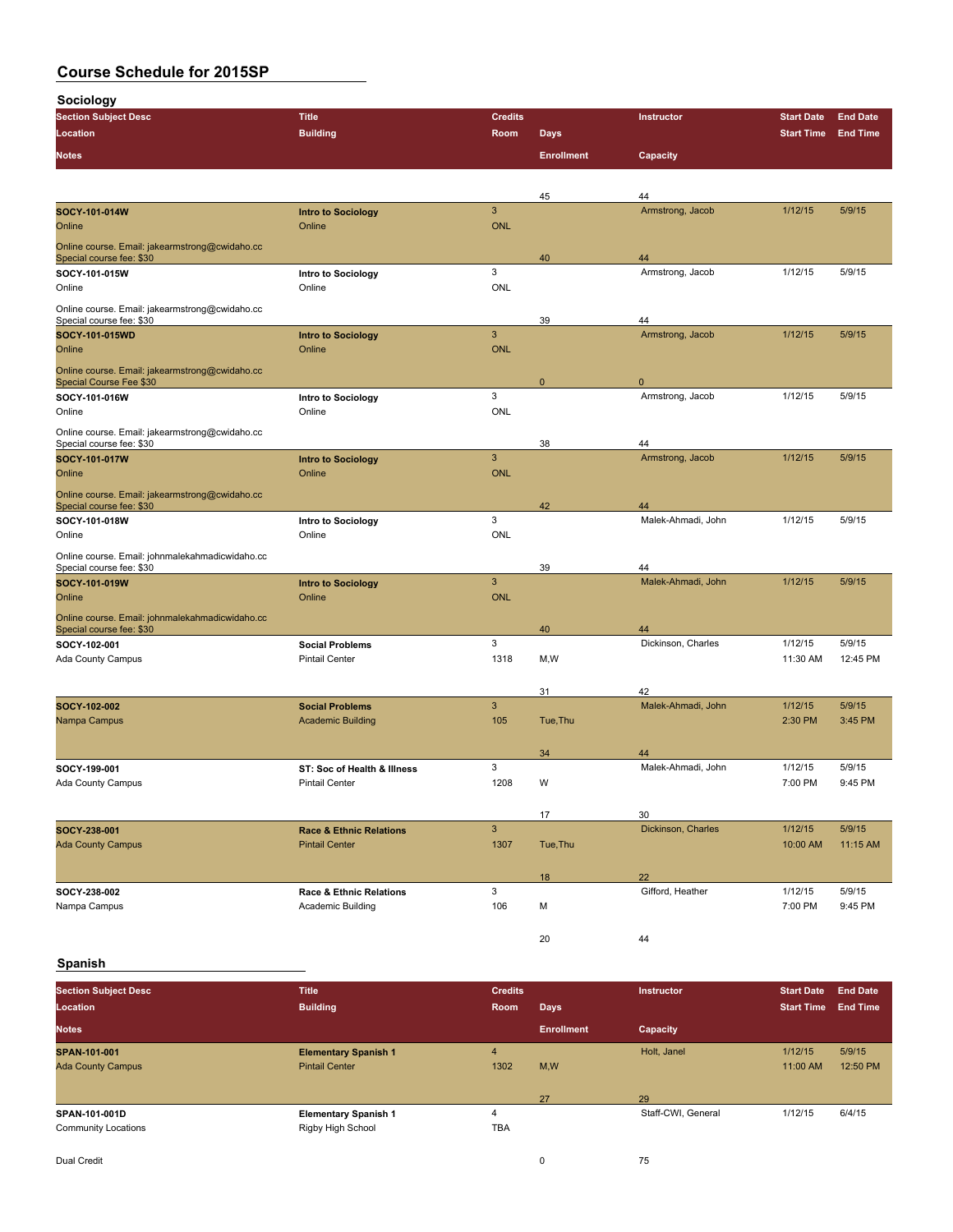| Spanish                                                                     |                                                         |                              |                   |                   |                    |                   |
|-----------------------------------------------------------------------------|---------------------------------------------------------|------------------------------|-------------------|-------------------|--------------------|-------------------|
| <b>Section Subject Desc</b>                                                 | <b>Title</b>                                            | <b>Credits</b>               |                   | Instructor        | <b>Start Date</b>  | <b>End Date</b>   |
| Location                                                                    | <b>Building</b>                                         | Room                         | <b>Days</b>       |                   | <b>Start Time</b>  | <b>End Time</b>   |
| <b>Notes</b>                                                                |                                                         |                              | <b>Enrollment</b> | Capacity          |                    |                   |
| SPAN-101-002D<br><b>Community Locations</b>                                 | <b>Elementary Spanish 1</b><br><b>Ririe High School</b> | $\overline{4}$<br><b>TBA</b> |                   | Torgerson, Eric   | 1/12/15            | 6/4/15            |
|                                                                             |                                                         |                              |                   |                   |                    |                   |
| <b>Dual Credit</b>                                                          |                                                         |                              | $\mathbf 0$       | 75                |                    |                   |
| SPAN-101-002H                                                               | <b>Elementary Spanish 1</b>                             | 4                            |                   | Vassar, Amy       | 1/12/15            | 5/9/15            |
| Nampa Campus                                                                | Academic Building                                       | 322                          | Tue.Thu           |                   | 1:00 PM            | 1:50 PM           |
| Hybrid course - has an online component                                     |                                                         |                              | 28                | 29                |                    |                   |
| SPAN-101-003W                                                               | <b>Elementary Spanish 1</b>                             | $\overline{4}$               |                   | Vassar, Amy       | 1/12/15            | 5/9/15            |
| Online                                                                      | Online                                                  | <b>ONL</b>                   |                   |                   |                    |                   |
| Online course. Email: amyvassar@cwidaho.cc<br>Special course fee \$40       |                                                         |                              | 19                | 29                |                    |                   |
| SPAN-101-004H                                                               | <b>Elementary Spanish 1</b>                             | 4                            |                   | Vassar, Amy       | 1/12/15            | 5/9/15            |
| Nampa Campus                                                                | Academic Building                                       | 322                          | Tue, Thu          |                   | 2:00 PM            | 2:50 PM           |
|                                                                             |                                                         |                              |                   |                   |                    |                   |
| Hybrid course - has an online component<br>SPAN-101-005                     | <b>Elementary Spanish 1</b>                             | $\overline{\mathbf{4}}$      | 14                | 29<br>Holt, Janel | 1/12/15            | 5/9/15            |
| <b>Ada County Campus</b>                                                    | <b>Pintail Center</b>                                   | 1302                         | Tue, Thu          |                   | 11:00 AM           | 12:50 PM          |
|                                                                             |                                                         |                              |                   |                   |                    |                   |
|                                                                             |                                                         | 4                            | 24                | 29<br>Holt, Janel | 1/12/15            | 5/9/15            |
| SPAN-101-006W<br>Online                                                     | <b>Elementary Spanish 1</b><br>Online                   | <b>ONL</b>                   |                   |                   |                    |                   |
| Online Course. Email: janelholt@cwidaho.cc Special                          |                                                         |                              |                   |                   |                    |                   |
| Course Fee \$40                                                             |                                                         |                              | 25                | 29                |                    |                   |
| SPAN-101-007                                                                | <b>Elementary Spanish 1</b>                             | $\overline{4}$               |                   | Sheehy, Craig     | 1/12/15            | 5/9/15            |
| Nampa Campus                                                                | <b>Academic Building</b>                                | 322                          | Tue, Thu          |                   | 6:00 PM            | 7:50 PM           |
|                                                                             |                                                         |                              | 24                | 29                |                    |                   |
| SPAN-101-009                                                                | <b>Elementary Spanish 1</b>                             | 4                            |                   | Shue, Aaron       | 1/12/15            | 5/9/15            |
| Nampa Campus                                                                | Aspen Classroom Building                                | 104                          | Tue, Thu          |                   | 9:00 AM            | 10:50 AM          |
|                                                                             |                                                         |                              | 26                | 29                |                    |                   |
| SPAN-101-012W                                                               | <b>Elementary Spanish 1</b>                             | 4                            |                   | Pereira, Carolyn  | 1/12/15            | 5/9/15            |
| Online                                                                      | Online                                                  | <b>ONL</b>                   |                   |                   |                    |                   |
| Online course. Email: carolynpereira@cwidaho.cc<br>Special course fee: \$40 |                                                         |                              | 25                | 29                |                    |                   |
| SPAN-101-013W                                                               | <b>Elementary Spanish 1</b>                             | 4                            |                   | Holt, Janel       | 1/12/15            | 5/9/15            |
| Online                                                                      | Online                                                  | ONL                          |                   |                   |                    |                   |
| Online course. Email: janelholt@cwidaho.cc Special                          |                                                         |                              |                   |                   |                    |                   |
| course fee: \$40<br>SPAN-101-014W                                           | <b>Elementary Spanish 1</b>                             | 4                            | 24                | 29<br>Holt, Janel | 1/12/15            | 5/9/15            |
| Online                                                                      | Online                                                  | <b>ONL</b>                   |                   |                   |                    |                   |
| Online course. Email: janelholt@cwidaho.cc Special                          |                                                         |                              |                   |                   |                    |                   |
| course fee: \$40                                                            |                                                         |                              | 26                | 29                |                    |                   |
| SPAN-101-023<br>Nampa Campus                                                | <b>Elementary Spanish 1</b><br>Academic Building        | 4<br>322                     | M,W               | Shue, Aaron       | 1/12/15<br>2:00 PM | 5/9/15<br>3:50 PM |
|                                                                             |                                                         |                              |                   |                   |                    |                   |
|                                                                             |                                                         |                              | 24                | 29                |                    |                   |
| SPAN-102-001D<br><b>Community Locations</b>                                 | <b>Elementary Spanish 2</b>                             | $\overline{\mathbf{4}}$      |                   | Smith, Elizabeth  | 1/12/15            | 6/4/15            |
|                                                                             | <b>Teton High School</b>                                | <b>TBA</b>                   |                   |                   |                    |                   |
| <b>Dual Credit</b>                                                          |                                                         |                              | $\pmb{0}$         | 75                |                    |                   |
| SPAN-102-001H                                                               | <b>Elementary Spanish 2</b>                             | 4                            |                   | Shue, Aaron       | 1/12/15            | 5/9/15            |
| Nampa Campus                                                                | Aspen Classroom Building                                | 104                          | Tue, Thu          |                   | 11:00 AM           | 11:50 AM          |
| Hybrid course - has an online component                                     |                                                         |                              | 12                | 29                |                    |                   |
| SPAN-102-002W                                                               | <b>Elementary Spanish 2</b>                             | $\overline{4}$               |                   | Miner, Keith      | 1/12/15            | 5/9/15            |
| Online                                                                      | Online                                                  | <b>ONL</b>                   |                   |                   |                    |                   |
| Online course. Email: keithminer@cwidaho.cc                                 |                                                         |                              |                   |                   |                    |                   |
| Special course fee: \$40<br>SPAN-102-004                                    | <b>Elementary Spanish 2</b>                             | 4                            | 23                | 29<br>Shue, Aaron | 1/12/15            | 5/9/15            |
| Nampa Campus                                                                | Aspen Classroom Building                                | 104                          | M,W               |                   | 10:00 AM           | 11:50 AM          |
|                                                                             |                                                         |                              |                   |                   |                    |                   |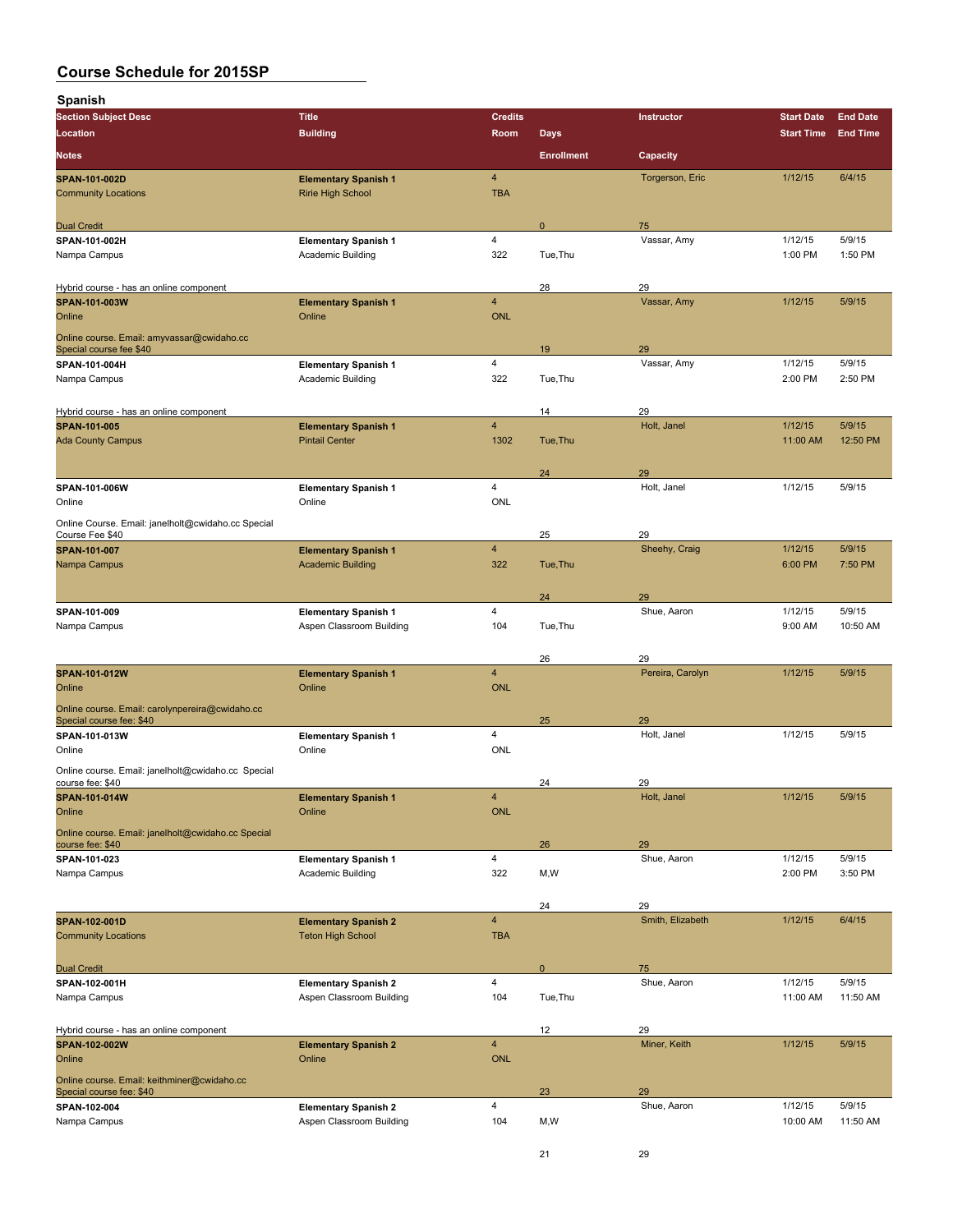**Spanish**

| <b>Section Subject Desc</b>             | <b>Title</b>                      | <b>Credits</b> |                   | <b>Instructor</b> | <b>Start Date</b> | <b>End Date</b> |
|-----------------------------------------|-----------------------------------|----------------|-------------------|-------------------|-------------------|-----------------|
| Location                                | <b>Building</b>                   | Room           | <b>Days</b>       |                   | <b>Start Time</b> | <b>End Time</b> |
| <b>Notes</b>                            |                                   |                | <b>Enrollment</b> | Capacity          |                   |                 |
| SPAN-199-001H                           | <b>ST: Spanish for Healthcare</b> | 4              |                   | Vassar, Amy       | 1/12/15           | 5/9/15          |
| Nampa Campus                            | <b>Academic Building</b>          | 322            | W                 |                   | 4:00 PM           | 5:50 PM         |
|                                         |                                   |                |                   |                   |                   |                 |
| Hybrid course - has an online component |                                   |                | 24                | 29                |                   |                 |
| SPAN-202-001H                           | <b>Intermediate Spanish 2</b>     | 4              |                   | Hart, Brent       | 1/12/15           | 5/9/15          |
| Nampa Campus                            | Aspen Classroom Building          | 104            | W                 |                   | 12:00 PM          | 1:50 PM         |
|                                         |                                   |                |                   |                   |                   |                 |
| Hybrid course - has an online component |                                   |                | 14                | 29                |                   |                 |

## **Study Skills**

| <b>Section Subject Desc</b>                                               | <b>Title</b>                                                   | <b>Credits</b>               |                   | Instructor               | <b>Start Date</b> | <b>End Date</b> |
|---------------------------------------------------------------------------|----------------------------------------------------------------|------------------------------|-------------------|--------------------------|-------------------|-----------------|
| Location                                                                  | <b>Building</b>                                                | Room                         | <b>Days</b>       |                          | <b>Start Time</b> | <b>End Time</b> |
| <b>Notes</b>                                                              |                                                                |                              | <b>Enrollment</b> | Capacity                 |                   |                 |
| <b>STUS 101 001D</b>                                                      | <b>College Study Methods</b>                                   | $\mathbf 2$                  |                   | Smith, Eric              | 1/12/15           | 6/4/15          |
| <b>Community Locations</b>                                                | <b>Atlas High School</b>                                       | <b>TBA</b>                   |                   |                          |                   |                 |
| <b>Dual Credit</b>                                                        |                                                                |                              | $\mathbf{0}$      | 75                       |                   |                 |
| STUS-101-002                                                              | <b>College Study Methods</b>                                   | $\overline{2}$               |                   | Norton, Greg             | 1/12/15           | 5/9/15          |
| Ada County Campus                                                         | <b>Pintail Center</b>                                          | 1320                         | Tue, Thu          |                          | 7:00 AM           | 8:15 AM         |
|                                                                           |                                                                |                              |                   |                          |                   |                 |
| STUS-101-002D                                                             |                                                                | $\overline{2}$               | 9                 | 28<br>Jackson, Darrell   | 1/12/15           | 6/4/15          |
| <b>Community Locations</b>                                                | <b>College Study Methods</b><br>Canyon Springs Alternative Sch | <b>TBA</b>                   |                   |                          |                   |                 |
|                                                                           |                                                                |                              |                   |                          |                   |                 |
| <b>Dual Credit</b>                                                        |                                                                |                              | 0                 | 75                       |                   |                 |
| STUS-101-003                                                              | <b>College Study Methods</b>                                   | $\overline{2}$               |                   | Smith, Nancy             | 1/12/15           | 5/9/15          |
| Nampa Campus                                                              | Aspen Classroom Building                                       | 101                          | Tue, Thu          |                          | 2:30 PM           | 3:20 PM         |
|                                                                           |                                                                |                              |                   |                          |                   |                 |
| STUS-101-003D                                                             | <b>College Study Methods</b>                                   | $\mathbf 2$                  | 25                | 28<br>Obenchain, Melinda | 1/12/15           | 6/4/15          |
| <b>Community Locations</b>                                                | Eagle Academy                                                  | <b>TBA</b>                   |                   |                          |                   |                 |
|                                                                           |                                                                |                              |                   |                          |                   |                 |
| <b>Dual Credit</b>                                                        |                                                                |                              | $\mathbf{0}$      | 75                       |                   |                 |
| STUS-101-004D                                                             | <b>College Study Methods</b>                                   | $\overline{2}$               |                   | Bonneau, Michele         | 1/12/15           | 6/4/15          |
| <b>Community Locations</b>                                                | Meridian Academy                                               | <b>TBA</b>                   |                   |                          |                   |                 |
|                                                                           |                                                                |                              |                   |                          |                   |                 |
| Dual Credit                                                               |                                                                |                              | 0                 | 75                       |                   |                 |
| STUS-101-004W                                                             | <b>College Study Methods</b><br>Online                         | $\overline{2}$<br><b>ONL</b> |                   | Coonrod, Fredrick        | 1/12/15           | 5/9/15          |
| Online                                                                    |                                                                |                              |                   |                          |                   |                 |
| Online course. Email: rickcoonrod@cwidaho.cc<br>Special course fee: \$20  |                                                                |                              | 23                | 28                       |                   |                 |
| STUS-101-005D                                                             | <b>College Study Methods</b>                                   | $\overline{2}$               |                   | Davidson, Maaike         | 1/12/15           | 6/4/15          |
| <b>Community Locations</b>                                                | North Valley Academy                                           | <b>TBA</b>                   |                   |                          |                   |                 |
|                                                                           |                                                                |                              |                   |                          |                   |                 |
| Dual Credit                                                               |                                                                |                              | 0                 | 75                       |                   |                 |
| STUS-101-005W                                                             | <b>College Study Methods</b>                                   | $\mathbf 2$                  |                   | <b>Billing, Carol</b>    | 1/12/15           | 5/9/15          |
| Online                                                                    | Online                                                         | <b>ONL</b>                   |                   |                          |                   |                 |
| Online course. Email: carolbilling@cwidaho.cc<br>Special course fee: \$20 |                                                                |                              | 24                | 28                       |                   |                 |
| STUS-101-006D                                                             | <b>College Study Methods</b>                                   | $\overline{2}$               |                   | Andrus, Nathan           | 1/12/15           | 6/4/15          |
| <b>Community Locations</b>                                                | Ridgeline High School                                          | <b>TBA</b>                   |                   |                          |                   |                 |
|                                                                           |                                                                |                              |                   |                          |                   |                 |
| Dual Credit                                                               |                                                                |                              | 0                 | 75                       |                   |                 |
| <b>STUS-101-007D</b>                                                      | <b>College Study Methods</b>                                   | $\overline{2}$               |                   | Nichols, Melissa         | 1/12/15           | 6/4/15          |
| <b>Community Locations</b>                                                | Rocky Mountain High School                                     | <b>TBA</b>                   |                   |                          |                   |                 |
|                                                                           |                                                                |                              |                   |                          |                   |                 |
| <b>Dual Credit</b><br>STUS-101-008W                                       | <b>College Study Methods</b>                                   | $\overline{2}$               | $\mathbf{0}$      | 75<br>Lund, Jenni        | 1/12/15           | 5/9/15          |
| Online                                                                    | Online                                                         | ONL                          |                   |                          |                   |                 |
|                                                                           |                                                                |                              |                   |                          |                   |                 |
| Online course. Email: jenlund@cwidaho.cc Special<br>course fee: \$20      |                                                                |                              | 23                | 28                       |                   |                 |
| STUS-101-009                                                              | <b>College Study Methods</b>                                   | $\mathbf 2$                  |                   | Knight, Victoria         | 1/12/15           | 5/9/15          |
| <b>Ada County Campus</b>                                                  | <b>Pintail Center</b>                                          | 1230                         | M, W              |                          | 1:00 PM           | 1:50 PM         |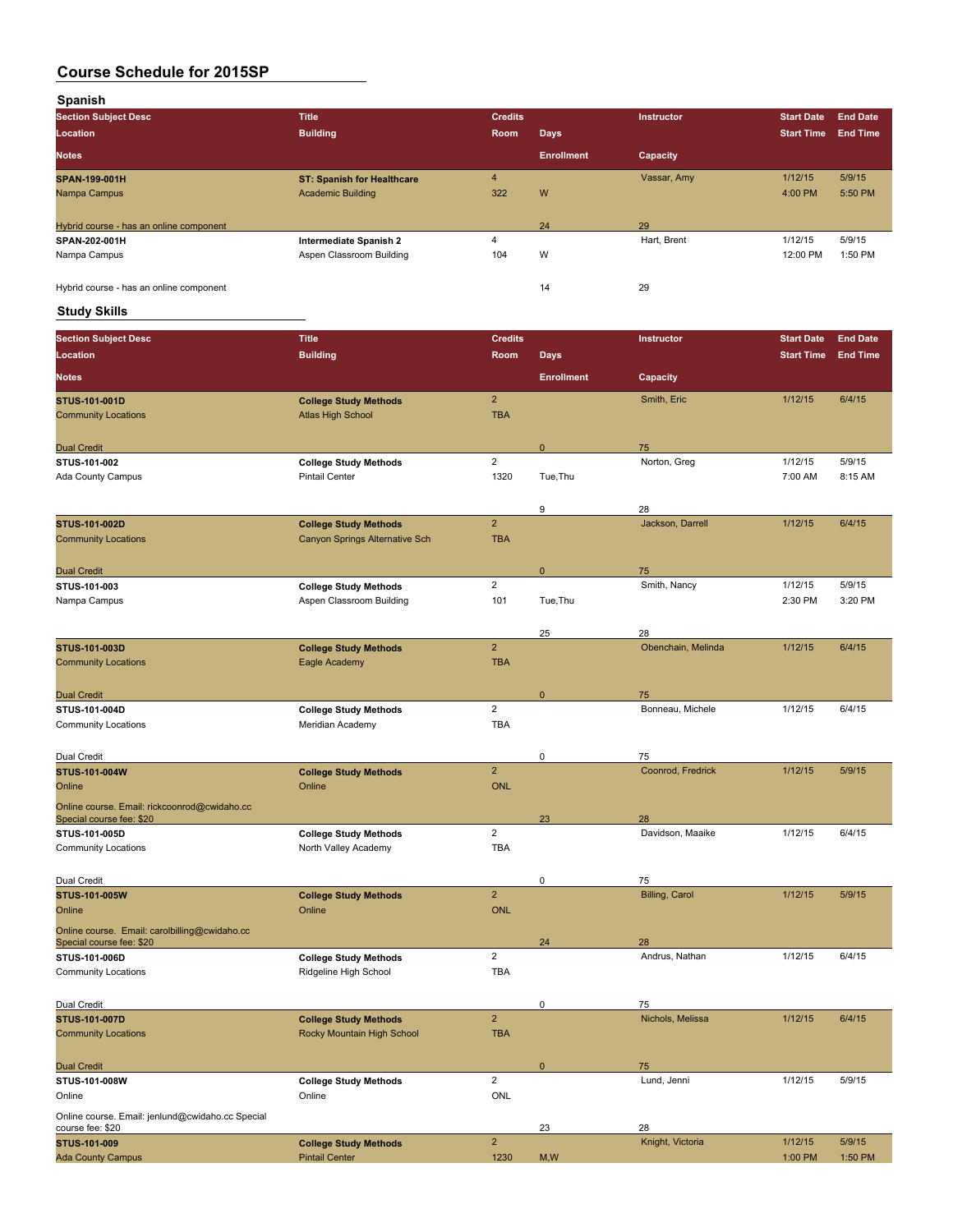**Study Skills**

| <b>Section Subject Desc</b> | <b>Title</b>    | <b>Credits</b> |                   | Instructor | Start Date End Date        |  |
|-----------------------------|-----------------|----------------|-------------------|------------|----------------------------|--|
| Location                    | <b>Building</b> | Room           | Days              |            | <b>Start Time End Time</b> |  |
| <b>Notes</b>                |                 |                | <b>Enrollment</b> | Capacity   |                            |  |
|                             |                 |                |                   |            |                            |  |
|                             |                 |                | 18                | 24         |                            |  |
|                             |                 |                |                   |            |                            |  |

#### **Surgical Technology**

| <b>Section Subject Desc</b>                                              | <b>Title</b>                    | <b>Credits</b>   |                   | Instructor         | <b>Start Date</b> | <b>End Date</b> |
|--------------------------------------------------------------------------|---------------------------------|------------------|-------------------|--------------------|-------------------|-----------------|
| Location                                                                 | <b>Building</b>                 | Room             | <b>Days</b>       |                    | <b>Start Time</b> | <b>End Time</b> |
| <b>Notes</b>                                                             |                                 |                  | <b>Enrollment</b> | Capacity           |                   |                 |
| <b>SURG 111 001</b>                                                      | <b>Surgical Procedures</b>      | 6                |                   | Bourbonnais, Mona  | 1/12/15           | 5/9/15          |
| <b>Ada County Campus</b>                                                 | <b>Quail Court Building</b>     | 2210             | M.F               |                    | 9:00 AM           | 11:50 AM        |
| Restricted: Surgical Tecnology majors only. Special<br>Course Fee: \$237 |                                 |                  | 14                | 16                 |                   |                 |
| SURG-116-001                                                             | Peri Operative Care of Surg Pt  | $\mathbf{1}$     |                   | Bourbonnais, Mona  | 1/12/15           | 5/9/15          |
| Ada County Campus                                                        | <b>Quail Court Building</b>     | 2210             | M                 |                    | 12:30 PM          | 3:30 PM         |
| Restricted: Surgical Technology majors only.                             |                                 |                  | 14                | 16                 |                   |                 |
| <b>SURG-116-001</b>                                                      | Peri Operative Care of Surg Pt  | $\mathbf{1}$     |                   | Wachter, Angela    | 1/12/15           | 5/9/15          |
| <b>Ada County Campus</b>                                                 | <b>Quail Court Building</b>     | 2210             | M                 |                    | 12:30 PM          | 3:30 PM         |
| Restricted: Surgical Technology majors only.                             |                                 |                  | 14                | 16                 |                   |                 |
| SURG 132 001                                                             | <b>Surgery Clincal Practice</b> | 8                |                   | Bourbonnais, Mona  | 1/12/15           | 5/9/15          |
| <b>Community Locations</b>                                               | <b>Community Location</b>       | <b>CMTY</b>      | Tue.W.Thu         |                    | 6:30 AM           | 2:30 PM         |
| Restricted: Surgical Technology majors only.                             |                                 |                  | 14                | 16                 |                   |                 |
| <b>SURG 132 001</b>                                                      | <b>Surgery Clincal Practice</b> | 8                |                   | McCandless, Teresa | 1/12/15           | 5/9/15          |
| <b>Community Locations</b>                                               | <b>Community Location</b>       | <b>CMTY</b>      | Tue, W, Thu       |                    | 6:30 AM           | 2:30 PM         |
| Restricted: Surgical Technology majors only.                             |                                 |                  | 14                | 16                 |                   |                 |
| SURG 132 001                                                             | <b>Surgery Clincal Practice</b> | 8                |                   | Wachter, Angela    | 1/12/15           | 5/9/15          |
| <b>Community Locations</b>                                               | <b>Community Location</b>       | <b>CMTY</b>      | Tue, W, Thu       |                    | 6:30 AM           | 2:30 PM         |
| Restricted: Surgical Technology majors only.                             |                                 |                  | 14                | 16                 |                   |                 |
| <b>SURG-132-001</b>                                                      | <b>Surgery Clincal Practice</b> | $\boldsymbol{8}$ |                   | Witt, Leslee       | 1/12/15           | 5/9/15          |
| <b>Community Locations</b>                                               | <b>Community Location</b>       | <b>CMTY</b>      | Tue, W, Thu       |                    | 6:30 AM           | 2:30 PM         |
| Restricted: Surgical Technology majors only.                             |                                 |                  | 14                | 16                 |                   |                 |
| SURG 200 001                                                             | <b>Advanced Practicum</b>       | $\overline{7}$   |                   | Bourbonnais, Mona  | 1/12/15           | 5/9/15          |
| <b>Community Locations</b>                                               | Community Location              | <b>CMTY</b>      |                   |                    |                   |                 |
| Restricted: Surgical Technology majors only.                             |                                 |                  | $\mathbf 0$       | $\mathbf{1}$       |                   |                 |

**Theatre Arts**

| <b>Section Subject Desc</b>                                                  | <b>Title</b>                          | <b>Credits</b> |                   | Instructor             | <b>Start Date</b> | <b>End Date</b> |
|------------------------------------------------------------------------------|---------------------------------------|----------------|-------------------|------------------------|-------------------|-----------------|
| <b>Location</b>                                                              | <b>Building</b>                       | Room           | <b>Days</b>       |                        | <b>Start Time</b> | <b>End Time</b> |
| <b>Notes</b>                                                                 |                                       |                | <b>Enrollment</b> | Capacity               |                   |                 |
| THEA-101-001D                                                                | <b>Theatre Appreciation</b>           | 3              |                   | Barnett-Karlberg, Lisa | 1/12/15           | 6/4/15          |
| <b>Community Locations</b>                                                   | <b>Canyon Springs Alternative Sch</b> | <b>TBA</b>     |                   |                        |                   |                 |
| <b>Dual Credit</b>                                                           |                                       |                | $\Omega$          | 75                     |                   |                 |
| <b>THEA-101-001W</b>                                                         | <b>Theatre Appreciation</b>           | 3              |                   | Petersen, Jeffrey      | 1/12/15           | 5/9/15          |
| Online                                                                       | Online                                | <b>ONL</b>     |                   |                        |                   |                 |
| Online course. Email: jeffreypetersen@cwidaho.cc<br>Special course fee: \$30 |                                       |                | 31                | 33                     |                   |                 |
| <b>THEA-101-003W</b>                                                         | <b>Theatre Appreciation</b>           | 3              |                   | Petersen, Jeffrey      | 1/12/15           | 5/9/15          |
| Online                                                                       | Online                                | <b>ONL</b>     |                   |                        |                   |                 |
| Online course. Email: jeffreypetersen@cwidaho.cc<br>Special course fee: \$30 |                                       |                | 29                | 33                     |                   |                 |
| THEA-101-004                                                                 | <b>Theatre Appreciation</b>           | 3              |                   | Allen, Anne            | 1/12/15           | 5/9/15          |
| Ada County Campus                                                            | <b>Pintail Center</b>                 | 1320           | F                 |                        | 11:00 AM          | 1:45 PM         |
|                                                                              |                                       |                | 26                | 30                     |                   |                 |
| <b>THEA-111-001</b>                                                          | <b>Fundamentals of Acting</b>         | 3              |                   | Poston, James          | 1/12/15           | 5/9/15          |
| Nampa Campus                                                                 | <b>Academic Building</b>              | 206            | Tue               |                        | 7:00 PM           | 9:45 PM         |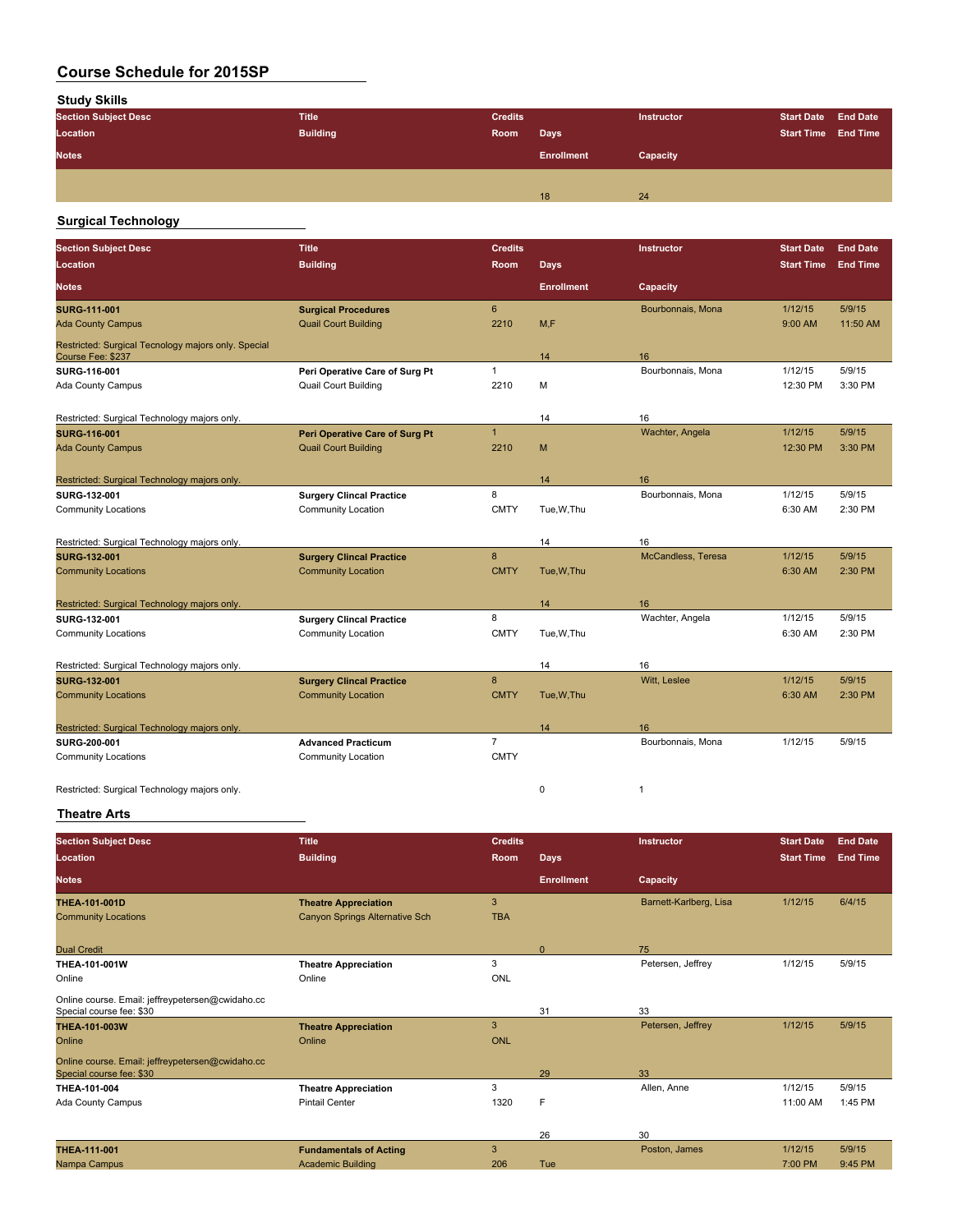## **Theatre Arts**

| <b>Section Subject Desc</b> | <b>Title</b>    | <b>Credits</b> |                   | Instructor | Start Date End Date        |  |
|-----------------------------|-----------------|----------------|-------------------|------------|----------------------------|--|
| Location                    | <b>Building</b> | Room           | <b>Days</b>       |            | <b>Start Time End Time</b> |  |
| <b>Notes</b>                |                 |                | <b>Enrollment</b> | Capacity   |                            |  |
|                             |                 |                |                   |            |                            |  |
|                             |                 |                | 15                | 30         |                            |  |

## **Water Resource Management**

| <b>Section Subject Desc</b><br>Location | <b>Title</b><br><b>Building</b>   | <b>Credits</b><br>Room | <b>Days</b>             | Instructor | <b>Start Date</b><br><b>Start Time</b> | <b>End Date</b><br><b>End Time</b> |
|-----------------------------------------|-----------------------------------|------------------------|-------------------------|------------|----------------------------------------|------------------------------------|
| <b>Notes</b>                            |                                   |                        | <b>Enrollment</b>       | Capacity   |                                        |                                    |
| <b>WATR-140-001I</b>                    | <b>Is: Irrigation Systems</b>     | $\overline{c}$         |                         | Cox, Kim   | 1/12/15                                | 5/9/15                             |
| <b>Community Locations</b>              | <b>Community Location</b>         | <b>CMTY</b>            |                         |            |                                        |                                    |
|                                         |                                   |                        | $\overline{\mathbf{4}}$ | 5          |                                        |                                    |
| <b>WATR-140L-001I</b>                   | <b>Is: Irrigation Systems Lab</b> |                        |                         | Cox, Kim   | 1/12/15                                | 5/9/15                             |
| <b>Community Locations</b>              | Community Location                | <b>CMTY</b>            |                         |            |                                        |                                    |
|                                         |                                   |                        | 4                       | 5          |                                        |                                    |

#### **Web Development**

| <b>Section Subject Desc</b><br><b>Location</b> | <b>Title</b><br><b>Building</b>       | <b>Credits</b><br>Room | <b>Days</b>       | Instructor          | <b>Start Date</b><br><b>Start Time</b> | <b>End Date</b><br><b>End Time</b> |
|------------------------------------------------|---------------------------------------|------------------------|-------------------|---------------------|----------------------------------------|------------------------------------|
| <b>Notes</b>                                   |                                       |                        | <b>Enrollment</b> | Capacity            |                                        |                                    |
| <b>WEBD-145-001</b>                            | <b>Web Graphics &amp; Multimedia</b>  | $\overline{4}$         |                   | Nelson, Sondra      | 1/12/15                                | 2/13/15                            |
| <b>Ada County Campus</b>                       | <b>Pintail Center</b>                 | 1404                   | M, Tue, W, Thu, F |                     | 9:00 AM                                | 1:00 PM                            |
| 1st 5 week session                             |                                       |                        | 14                | 20                  |                                        |                                    |
| <b>WEBD-160-001</b>                            | Prin of Web Scripting Language        | 4                      |                   | Nelson, Sondra      | 2/17/15                                | 3/20/15                            |
| Ada County Campus                              | <b>Pintail Center</b>                 | 1404                   | M, Tue, W, Thu, F |                     | 9:00 AM                                | 1:00 PM                            |
| 2nd 5 week session                             |                                       |                        | 14                | 20                  |                                        |                                    |
| <b>WEBD 175-001</b>                            | <b>Web Development Environment</b>    | 4                      |                   | Nelson, Sondra      | 3/30/15                                | 5/9/15                             |
| <b>Ada County Campus</b>                       | <b>Pintail Center</b>                 | 1404                   | M.Tue.W.Thu.F     |                     | 9:00 AM                                | 1:00 PM                            |
| 3rd 5 week session                             |                                       |                        | 14                | 20                  |                                        |                                    |
| <b>WEBD 250-001</b>                            | <b>Web Content Management Systems</b> | 4                      |                   | Wokersien, Virginia | 1/12/15                                | 2/13/15                            |
| Ada County Campus                              | <b>Pintail Center</b>                 | 1402                   | M,Tue,W,Thu,F     |                     | 9:00 AM                                | 1:00 PM                            |
| 1st 5 week session                             |                                       |                        | 12                | 20                  |                                        |                                    |
| <b>WEBD-265-001</b>                            | <b>Mobile Web Development</b>         | $\overline{4}$         |                   | Wokersien, Virginia | 2/17/15                                | 3/20/15                            |
| <b>Ada County Campus</b>                       | <b>Pintail Center</b>                 | 1402                   | M, Tue, W, Thu, F |                     | 9:00 AM                                | 1:00 PM                            |
| 2nd 5 week session                             |                                       |                        | 12                | 20                  |                                        |                                    |
| <b>WEBD 280-001</b>                            | Applctn & Collabrtv Developmnt        | 4                      |                   | Wokersien, Virginia | 3/30/15                                | 5/9/15                             |
| Ada County Campus                              | <b>Pintail Center</b>                 | 1402                   | M,Tue,W,Thu,F     |                     | 9:00 AM                                | 1:00 PM                            |
| 3rd 5 week session; Special course fee: \$50   |                                       |                        | 12                | 20                  |                                        |                                    |

#### **Welding & Metals Fabrication**

| <b>Section Subject Desc</b> | <b>Title</b>                             | <b>Credits</b> |                   | <b>Instructor</b> | <b>Start Date</b> | <b>End Date</b> |
|-----------------------------|------------------------------------------|----------------|-------------------|-------------------|-------------------|-----------------|
| Location                    | <b>Building</b>                          | Room           | <b>Days</b>       |                   | <b>Start Time</b> | <b>End Time</b> |
| <b>Notes</b>                |                                          |                | <b>Enrollment</b> | Capacity          |                   |                 |
| <b>WEMF-127-001</b>         | <b>Blueprint Read &amp; Shop Pract 3</b> |                |                   | Wheeler, Michael  | 1/12/15           | 3/6/15          |
| Nampa Campus                | Micron Center for PTE                    | 1602           | M,W               |                   | 12:30 PM          | 1:20 PM         |
|                             |                                          |                |                   |                   |                   |                 |
|                             |                                          |                | 15                | 16                |                   |                 |
| <b>WEMF-127-002</b>         | <b>Blueprint Read &amp; Shop Pract 3</b> |                |                   | Wheeler, Michael  | 1/12/15           | 3/6/15          |
| Nampa Campus                | Micron Center for PTE                    | 1602           | M,W               |                   | 11:30 AM          | 12:20 PM        |
|                             |                                          |                |                   |                   |                   |                 |
|                             |                                          |                | 11                | 16                |                   |                 |
| <b>WEMF-128-001</b>         | <b>Blueprint Read &amp; Shop Pract 4</b> |                |                   | Diamond, Malcolm  | 3/9/15            | 5/9/15          |
| Nampa Campus                | <b>Micron Center for PTE</b>             | 2131           | M                 |                   | 12:00 PM          | 12:50 PM        |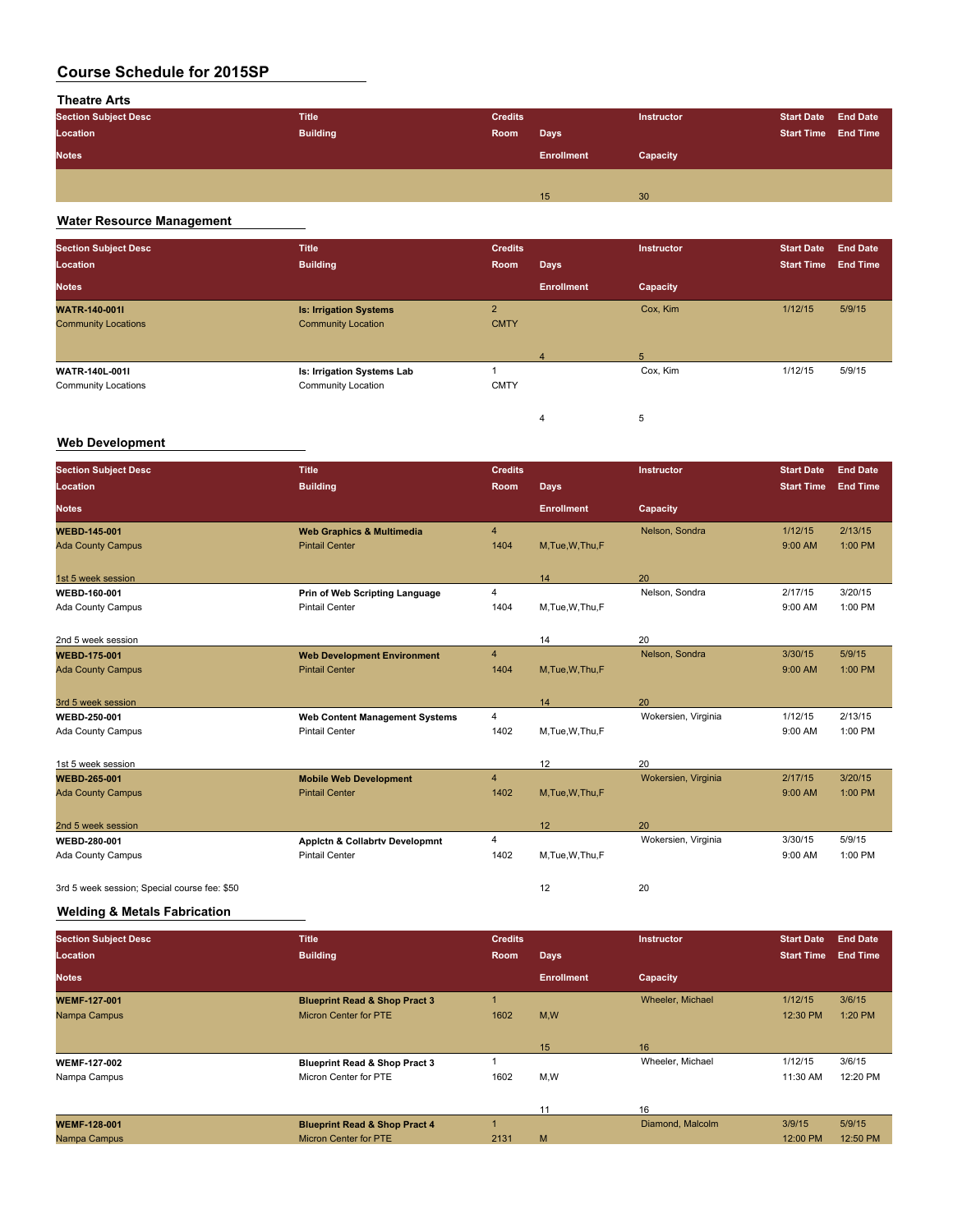| <b>Welding &amp; Metals Fabrication</b> |
|-----------------------------------------|
|-----------------------------------------|

| <b>Section Subject Desc</b>                       | <b>Title</b>                                         | <b>Credits</b>          |                   | Instructor             | <b>Start Date</b> | <b>End Date</b> |
|---------------------------------------------------|------------------------------------------------------|-------------------------|-------------------|------------------------|-------------------|-----------------|
| <b>Location</b>                                   | <b>Building</b>                                      | Room                    | <b>Days</b>       |                        | <b>Start Time</b> | <b>End Time</b> |
|                                                   |                                                      |                         |                   |                        |                   |                 |
| <b>Notes</b>                                      |                                                      |                         | <b>Enrollment</b> | Capacity               |                   |                 |
|                                                   |                                                      |                         |                   |                        |                   |                 |
|                                                   |                                                      |                         | 15                | 16                     |                   |                 |
| <b>WEMF-128-002</b>                               | <b>Blueprint Read &amp; Shop Pract 4</b>             | $\mathbf{1}$            |                   | Diamond, Malcolm       | 3/9/15            | 5/9/15          |
| Nampa Campus                                      | Micron Center for PTE                                | 2131                    | W                 |                        | 12:00 PM          | 12:50 PM        |
|                                                   |                                                      |                         |                   |                        |                   |                 |
|                                                   |                                                      |                         | 11                | 16                     |                   |                 |
| <b>WEMF-157-001</b>                               | <b>Welding Theory 3</b>                              | $\mathbf{1}$            |                   | Wheeler, Michael       | 1/12/15           | 3/6/15          |
| Nampa Campus                                      | Micron Center for PTE                                | 1602                    | Tue, Thu          |                        | 12:30 PM          | 1:20 PM         |
|                                                   |                                                      |                         |                   |                        |                   |                 |
| <b>WEMF 157-002</b>                               |                                                      | $\mathbf{1}$            | 15                | 16<br>Wheeler, Michael | 1/12/15           | 3/6/15          |
| Nampa Campus                                      | <b>Welding Theory 3</b><br>Micron Center for PTE     | 1602                    | Tue, Thu          |                        | 11:30 AM          | 12:20 PM        |
|                                                   |                                                      |                         |                   |                        |                   |                 |
|                                                   |                                                      |                         | 11                | 16                     |                   |                 |
| <b>WEMF-157L-001</b>                              | <b>Welding Laboratory 3</b>                          | $\overline{\mathbf{4}}$ |                   | Bothman, Benjamin      | 1/12/15           | 3/6/15          |
| Nampa Campus                                      | Micron Center for PTE                                | 1601                    | M, Tue, W, Thu, F |                        | 7:30 AM           | 11:20 AM        |
|                                                   |                                                      |                         |                   |                        |                   |                 |
| Special course fee: \$125                         |                                                      |                         | 15                | 16                     |                   |                 |
| <b>WEMF-157L-002</b>                              | <b>Welding Laboratory 3</b>                          | $\overline{4}$          |                   | Wheeler, Michael       | 1/12/15           | 3/6/15          |
| Nampa Campus                                      | Micron Center for PTE                                | 1601                    | M, Tue, W, Thu, F |                        | 1:30 PM           | 5:20 PM         |
|                                                   |                                                      |                         |                   |                        |                   |                 |
| Special course fee: \$125                         |                                                      |                         | 11                | 16                     |                   |                 |
| <b>WEMF-158-001</b>                               | <b>Welding Theory 4</b>                              | $\mathbf{1}$            |                   | VanBuskirk, Brett      | 3/9/15            | 5/9/15          |
| Nampa Campus                                      | Micron Center for PTE                                | 1602                    | Tue, Thu          |                        | 12:30 PM          | 1:20 PM         |
|                                                   |                                                      |                         |                   |                        |                   |                 |
|                                                   |                                                      |                         | 15                | 16                     |                   |                 |
| <b>WEMF-158-002</b>                               | <b>Welding Theory 4</b>                              | $\mathbf{1}$            |                   | Wheeler, Michael       | 3/9/15            | 5/9/15          |
| Nampa Campus                                      | Micron Center for PTE                                | 1602                    | Tue, Thu          |                        | 11:30 AM          | 12:20 PM        |
|                                                   |                                                      |                         |                   |                        |                   |                 |
|                                                   |                                                      |                         | 11                | 16                     |                   |                 |
| <b>WEMF-158L-001</b>                              | <b>Welding Laboratory 4</b>                          | $\overline{4}$          |                   | VanBuskirk, Brett      | 3/9/15            | 5/9/15          |
| Nampa Campus                                      | <b>Micron Center for PTE</b>                         | 1601                    | M, Tue, W, Thu, F |                        | 7:30 AM           | 11:20 AM        |
|                                                   |                                                      |                         |                   |                        |                   |                 |
| Special course fee: \$125<br><b>WEMF-158L-002</b> |                                                      | $\overline{4}$          | 15                | 16<br>Wheeler, Michael | 3/9/15            | 5/9/15          |
| Nampa Campus                                      | <b>Welding Laboratory 4</b><br>Micron Center for PTE | 1601                    | M, Tue, W, Thu, F |                        | 1:30 PM           | 5:20 PM         |
|                                                   |                                                      |                         |                   |                        |                   |                 |
| Special course fee: \$125                         |                                                      |                         | 11                | 16                     |                   |                 |
| <b>WEMF 227-001</b>                               | <b>Blueprnt Reading &amp; Layout 7</b>               | $\overline{2}$          |                   | Diamond, Malcolm       | 1/12/15           | 3/6/15          |
| Nampa Campus                                      | <b>Micron Center for PTE</b>                         | 1506                    | M, Tue, W, Thu, F |                        | 12:00 PM          | 1:00 PM         |
|                                                   |                                                      |                         |                   |                        |                   |                 |
|                                                   |                                                      |                         | 12                | 15                     |                   |                 |
| <b>WEMF 227-002</b>                               | <b>Blueprnt Reading &amp; Layout 7</b>               | $\overline{2}$          |                   | Diamond, Malcolm       | 1/12/15           | 3/6/15          |
| Nampa Campus                                      | Micron Center for PTE                                | 1506                    | M, Tue, W, Thu, F |                        | 12:00 PM          | 1:00 PM         |
|                                                   |                                                      |                         |                   |                        |                   |                 |
|                                                   |                                                      |                         | 9                 | 15                     |                   |                 |
| <b>WEMF-228-001</b>                               | <b>Blueprint Read &amp; Layout 8</b>                 | $\mathbf 2$             |                   | Diamond, Malcolm       | 3/9/15            | 5/9/15          |
| Nampa Campus                                      | Micron Center for PTE                                | 1506                    | M, Tue, W, Thu, F |                        | 12:00 PM          | 1:00 PM         |
|                                                   |                                                      |                         |                   |                        |                   |                 |
|                                                   |                                                      |                         | 11                | 15                     |                   |                 |
| <b>WEMF 228-002</b>                               | <b>Blueprint Read &amp; Layout 8</b>                 | $\overline{2}$          |                   | Diamond, Malcolm       | 3/9/15            | 5/9/15          |
| Nampa Campus                                      | Micron Center for PTE                                | 1506                    | M, Tue, W, Thu, F |                        | 12:00 PM          | 1:00 PM         |
|                                                   |                                                      |                         |                   |                        |                   |                 |
|                                                   |                                                      | $\overline{\mathbf{4}}$ | 10                | 15<br>Diamond, Malcolm |                   |                 |
| <b>WEMF 257-001</b>                               | <b>Welding 7</b>                                     |                         |                   |                        | 1/12/15           | 3/6/15          |
| Nampa Campus                                      | Micron Center for PTE                                | 1606                    | M, Tue, W, Thu, F |                        | 7:30 AM           | 11:30 AM        |
|                                                   |                                                      |                         | 11                | 15                     |                   |                 |
| Course Fee: \$125<br><b>WEMF 257-002</b>          | <b>Welding 7</b>                                     | $\overline{4}$          |                   | Diamond, Malcolm       | 1/12/15           | 3/6/15          |
| Nampa Campus                                      | Micron Center for PTE                                | 1606                    | M, Tue, W, Thu, F |                        | 1:30 PM           | 5:20 PM         |
|                                                   |                                                      |                         |                   |                        |                   |                 |
| Special course fee: \$125                         |                                                      |                         | 10                | 15                     |                   |                 |
| <b>WEMF-258-001</b>                               | <b>Welding 8</b>                                     | $\overline{\mathbf{4}}$ |                   | Diamond, Malcolm       | 3/9/15            | 5/9/15          |
| Nampa Campus                                      | Micron Center for PTE                                | 1606                    | M, Tue, W, Thu, F |                        | 7:30 AM           | 11:30 AM        |